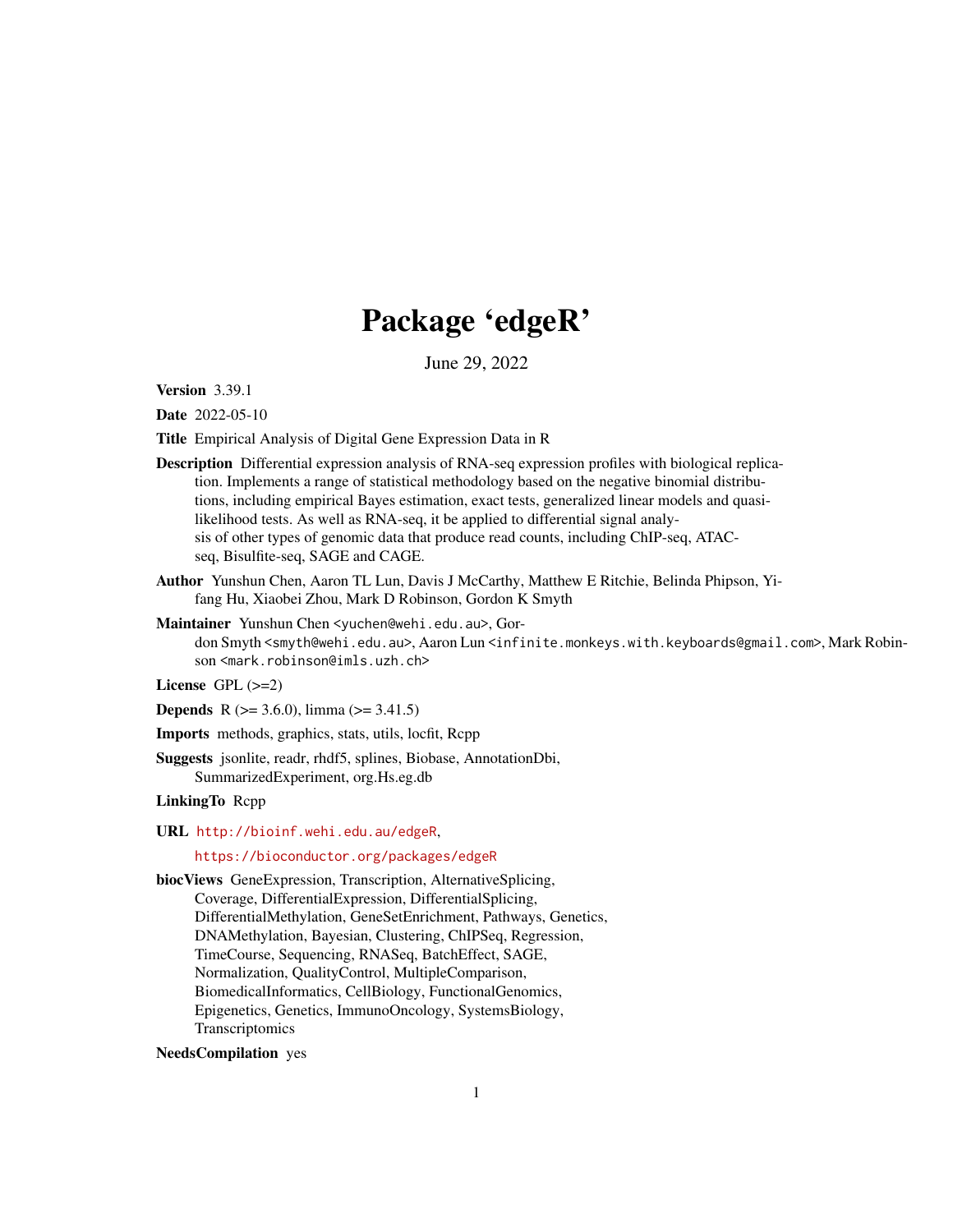# SystemRequirements C++11 git\_url https://git.bioconductor.org/packages/edgeR git\_branch master git\_last\_commit b1fa8da git\_last\_commit\_date 2022-05-21 Date/Publication 2022-06-29

# R topics documented:

| $\overline{4}$              |
|-----------------------------|
| 5                           |
| 7                           |
| 9                           |
| 10                          |
| 10                          |
| 12                          |
| 14                          |
| 16                          |
| 18                          |
| 19<br>chind                 |
| 20                          |
| 21                          |
| 22                          |
| 25                          |
| 26                          |
| 27                          |
| 28                          |
| 29                          |
| 31                          |
| 32                          |
| 33                          |
| 35                          |
| 36                          |
| 37                          |
| 39                          |
| 41                          |
| 43                          |
| 44                          |
| 45                          |
| 46                          |
| 47                          |
| 48                          |
| 50                          |
| 53                          |
| estimateGLMCommonDisp<br>54 |
| 55                          |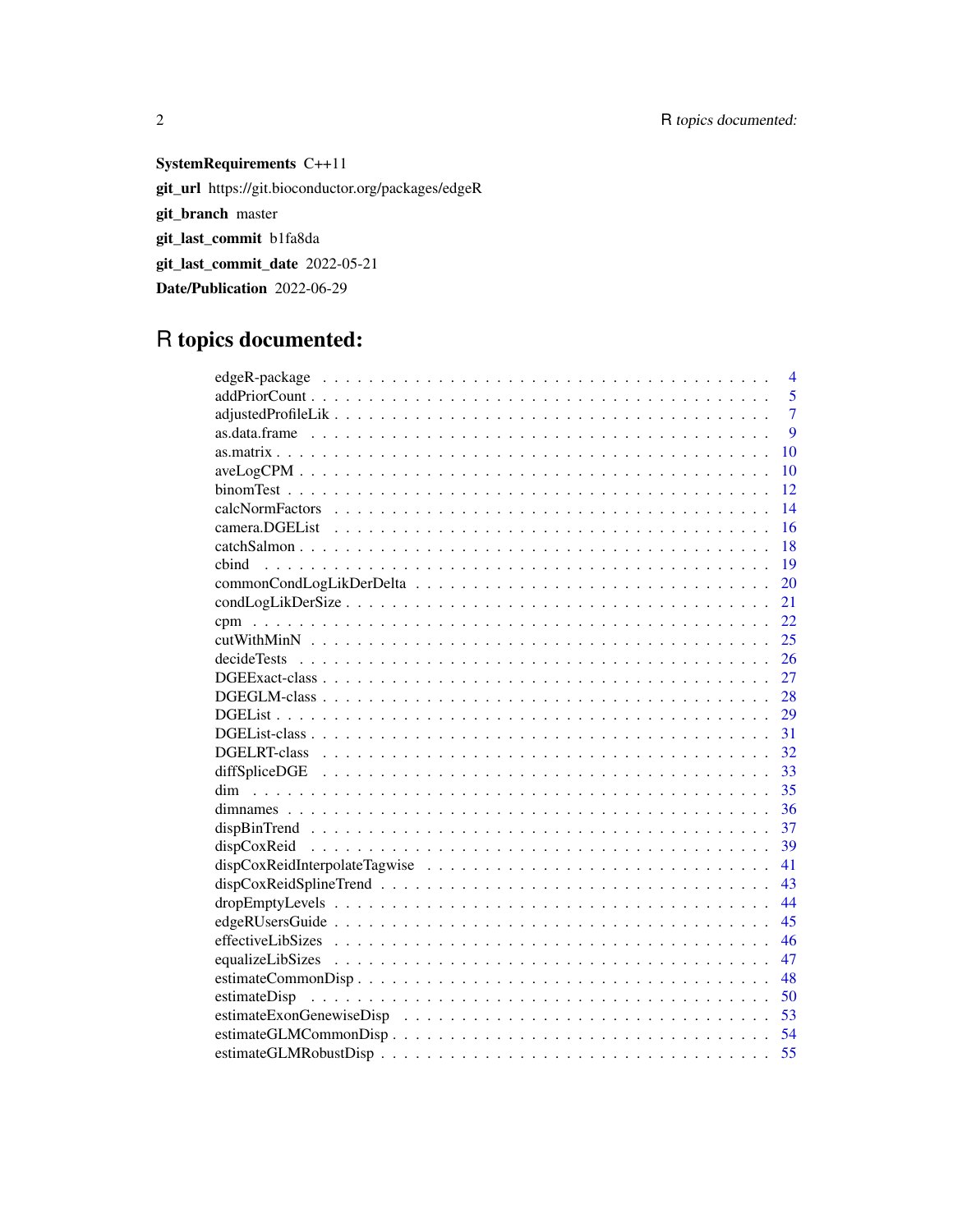|                                                                                                              |  |  |  |  |  |  |  | 57 |
|--------------------------------------------------------------------------------------------------------------|--|--|--|--|--|--|--|----|
|                                                                                                              |  |  |  |  |  |  |  | 59 |
|                                                                                                              |  |  |  |  |  |  |  | 60 |
|                                                                                                              |  |  |  |  |  |  |  | 63 |
|                                                                                                              |  |  |  |  |  |  |  | 64 |
|                                                                                                              |  |  |  |  |  |  |  | 67 |
|                                                                                                              |  |  |  |  |  |  |  | 68 |
|                                                                                                              |  |  |  |  |  |  |  | 68 |
|                                                                                                              |  |  |  |  |  |  |  | 70 |
|                                                                                                              |  |  |  |  |  |  |  | 71 |
|                                                                                                              |  |  |  |  |  |  |  | 72 |
|                                                                                                              |  |  |  |  |  |  |  | 73 |
|                                                                                                              |  |  |  |  |  |  |  | 76 |
|                                                                                                              |  |  |  |  |  |  |  | 80 |
|                                                                                                              |  |  |  |  |  |  |  | 82 |
|                                                                                                              |  |  |  |  |  |  |  | 84 |
|                                                                                                              |  |  |  |  |  |  |  | 86 |
|                                                                                                              |  |  |  |  |  |  |  | 88 |
| $loessByCol \dots \dots \dots \dots \dots \dots \dots \dots \dots \dots \dots \dots \dots \dots \dots \dots$ |  |  |  |  |  |  |  | 89 |
|                                                                                                              |  |  |  |  |  |  |  | 90 |
|                                                                                                              |  |  |  |  |  |  |  | 93 |
|                                                                                                              |  |  |  |  |  |  |  | 94 |
|                                                                                                              |  |  |  |  |  |  |  | 95 |
|                                                                                                              |  |  |  |  |  |  |  |    |
|                                                                                                              |  |  |  |  |  |  |  | 99 |
|                                                                                                              |  |  |  |  |  |  |  |    |
|                                                                                                              |  |  |  |  |  |  |  |    |
|                                                                                                              |  |  |  |  |  |  |  |    |
|                                                                                                              |  |  |  |  |  |  |  |    |
|                                                                                                              |  |  |  |  |  |  |  |    |
|                                                                                                              |  |  |  |  |  |  |  |    |
|                                                                                                              |  |  |  |  |  |  |  |    |
|                                                                                                              |  |  |  |  |  |  |  |    |
|                                                                                                              |  |  |  |  |  |  |  |    |
|                                                                                                              |  |  |  |  |  |  |  |    |
|                                                                                                              |  |  |  |  |  |  |  |    |
|                                                                                                              |  |  |  |  |  |  |  |    |
|                                                                                                              |  |  |  |  |  |  |  |    |
|                                                                                                              |  |  |  |  |  |  |  |    |
|                                                                                                              |  |  |  |  |  |  |  |    |
| predFC                                                                                                       |  |  |  |  |  |  |  |    |
|                                                                                                              |  |  |  |  |  |  |  |    |
| q2qnbinom                                                                                                    |  |  |  |  |  |  |  |    |
|                                                                                                              |  |  |  |  |  |  |  |    |
|                                                                                                              |  |  |  |  |  |  |  |    |
| readDGE                                                                                                      |  |  |  |  |  |  |  |    |
|                                                                                                              |  |  |  |  |  |  |  |    |
|                                                                                                              |  |  |  |  |  |  |  |    |
|                                                                                                              |  |  |  |  |  |  |  |    |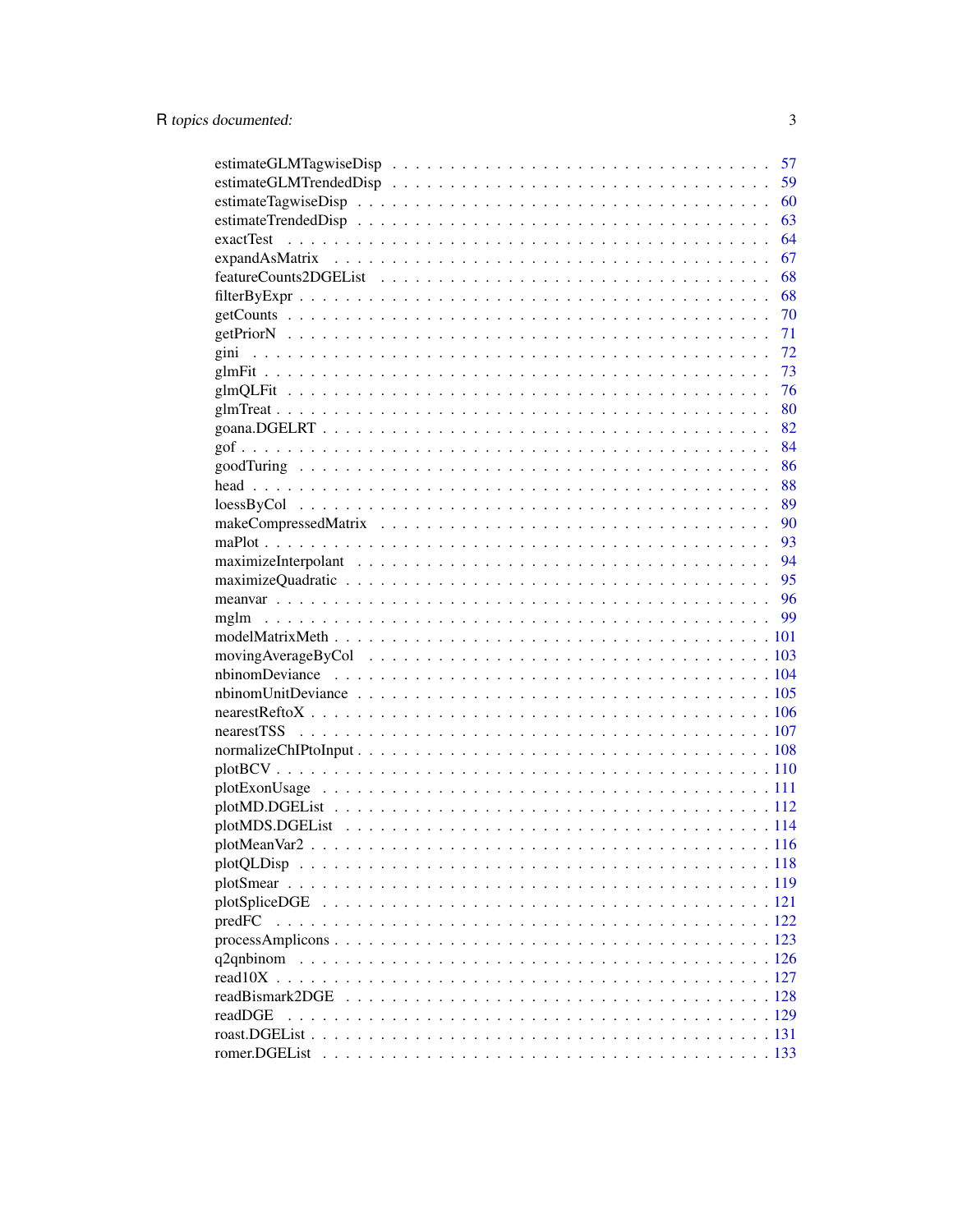<span id="page-3-0"></span>

#### **Index** 2008 **[156](#page-155-0)**

edgeR-package *Empirical analysis of digital gene expression data in R*

# **Description**

edgeR is a package for the analysis of digital gene expression data arising from RNA sequencing technologies such as SAGE, CAGE, Tag-seq or RNA-seq, with emphasis on testing for differential expression. It can also be used for other sequencing technologies from which read counts are produced, such as ChIP-seq, Hi-C or CRISPR.

Particular strengths of the package include the ability to estimate biological variation between replicate libraries, and to conduct exact tests of significance which are suitable for small counts. The package is able to make use of even minimal numbers of replicates.

The supplied counts are assumed to be those of genes in a RNA-seq experiment. However, counts can be supplied for any genomic feature of interest, e.g., tags, transcripts, exons, or even arbitrary intervals of the genome.

An extensive User's Guide is available, and can be opened by typing edgeRUsersGuide() at the R prompt. Detailed help pages are also provided for each individual function.

The edgeR package implements original statistical methodology described in the publications below.

#### Author(s)

Yunshun Chen, Aaron TL Lun, Davis J McCarthy, Matthew E Ritchie, Belinda Phipson, Yifang Hu, Xiaobei Zhou, Mark D Robinson, Gordon K Smyth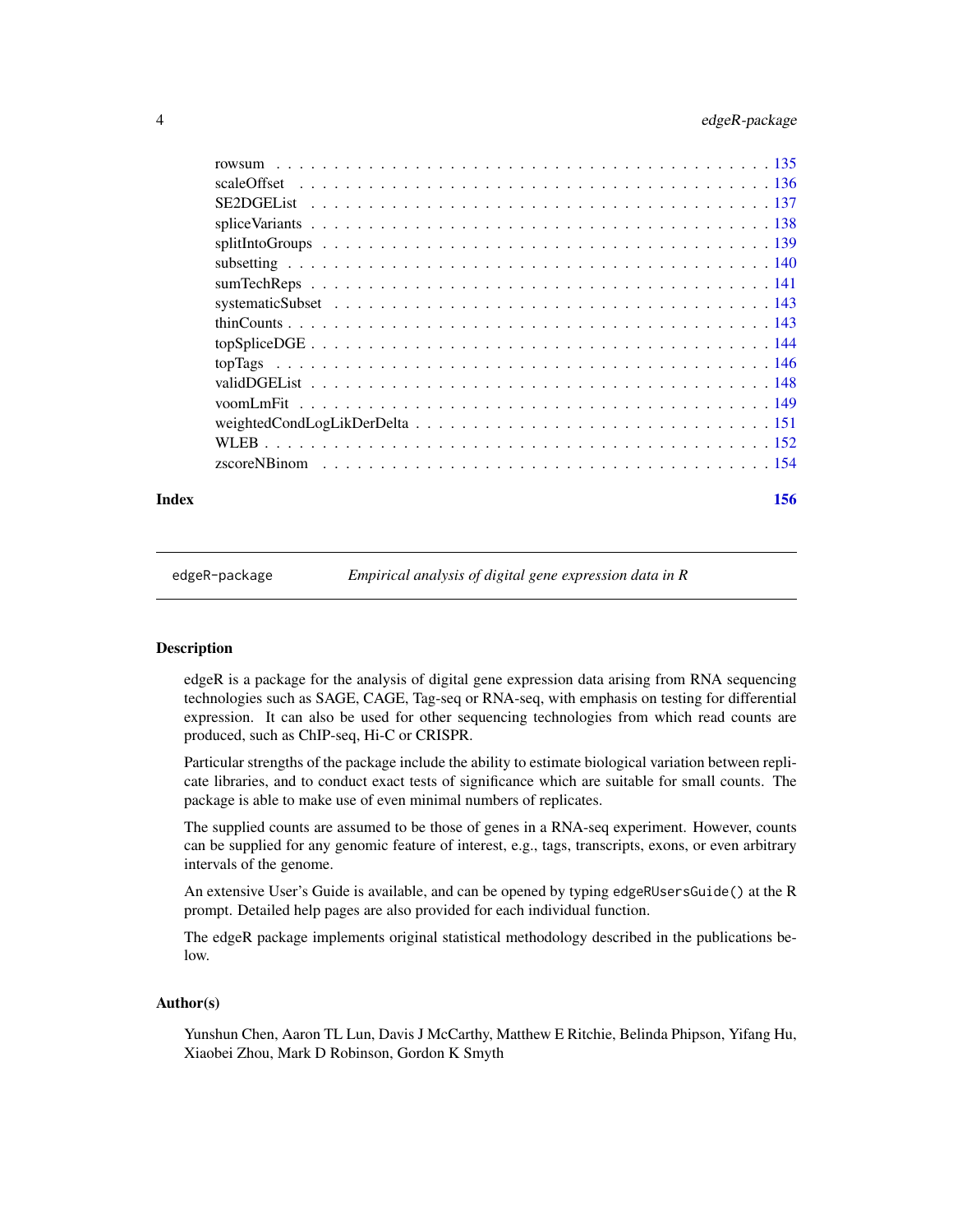# <span id="page-4-0"></span>addPriorCount 5

#### References

Robinson MD and Smyth GK (2007). Moderated statistical tests for assessing differences in tag abundance. *Bioinformatics* 23, 2881-2887

Robinson MD and Smyth GK (2008). Small-sample estimation of negative binomial dispersion, with applications to SAGE data. *Biostatistics*, 9, 321-332

Robinson MD, McCarthy DJ and Smyth GK (2010). edgeR: a Bioconductor package for differential expression analysis of digital gene expression data. *Bioinformatics* 26, 139-140

Robinson, MD, Oshlack, A (2010). A scaling normalization method for differential expression analysis of RNA-seq data. *Genome Biology*, 11(3), R25.

McCarthy, DJ, Chen, Y, Smyth, GK (2012). Differential expression analysis of multifactor RNA-Seq experiments with respect to biological variation. *Nucleic Acids Research* 40, 4288-4297.

Anders, S, McCarthy, DJ, Chen, Y, Okoniewski, M, Smyth, GK, Huber, W, and Robinson, MD (2013). Count-based differential expression analysis of RNA sequencing data using R and Bioconductor. *Nature Protocols* 8, 1765-1786.

Zhou, X, Lindsay, H, Robinson, MD (2014). Robustly detecting differential expression in RNA sequencing data using observation weights. *Nucleic Acids Research* 42(11), e91.

Chen, Y, Lun, ATL, and Smyth, GK (2014). Differential expression analysis of complex RNAseq experiments using edgeR. In: *Statistical Analysis of Next Generation Sequence Data*, Somnath Datta and Daniel S Nettleton (eds), Springer, New York, pages 51-74. [http://www.statsci.org/](http://www.statsci.org/smyth/pubs/edgeRChapterPreprint.pdf) [smyth/pubs/edgeRChapterPreprint.pdf](http://www.statsci.org/smyth/pubs/edgeRChapterPreprint.pdf)

Dai Z, Sheridan, JM, Gearing, LJ, Moore, DL, Su, S, Wormald, S, Wilcox, S, O'Connor, L, Dickins, RA, Blewitt, ME, Ritchie, ME (2014). edgeR: a versatile tool for the analysis of shRNA-seq and CRISPR-Cas9 genetic screens. *F1000Research* 3, 95. [http://f1000research.com/articles/](http://f1000research.com/articles/3-95) [3-95](http://f1000research.com/articles/3-95)

Lun, ATL, Chen, Y, and Smyth, GK (2016). It's DE-licious: a recipe for differential expression analyses of RNA-seq experiments using quasi-likelihood methods in edgeR. *Methods in Molecular Biology* 1418, 391-416. <http://www.statsci.org/smyth/pubs/QLedgeRPreprint.pdf"> (Preprint 8 April 2015)

Chen Y, Lun ATL, and Smyth, GK (2016). From reads to genes to pathways: differential expression analysis of RNA-Seq experiments using Rsubread and the edgeR quasi-likelihood pipeline. *F1000Research* 5, 1438. <http://f1000research.com/articles/5-1438>

Lun, AT, Smyth, GK (2017). No counts, no variance: allowing for loss of degrees of freedom when assessing biological variability from RNA-seq data. *Statistical Applications in Genetics and Molecular Biology* 16(2), 83-93.

Chen, Y, Pal, B, Visvader, JE, Smyth, GK (2017). Differential methylation analysis of reduced representation bisulfite sequencing experiments using edgeR. *F1000Research* 6, 2055.

<span id="page-4-1"></span>addPriorCount *Add a prior count*

#### **Description**

Add a library size-adjusted prior count to each observation.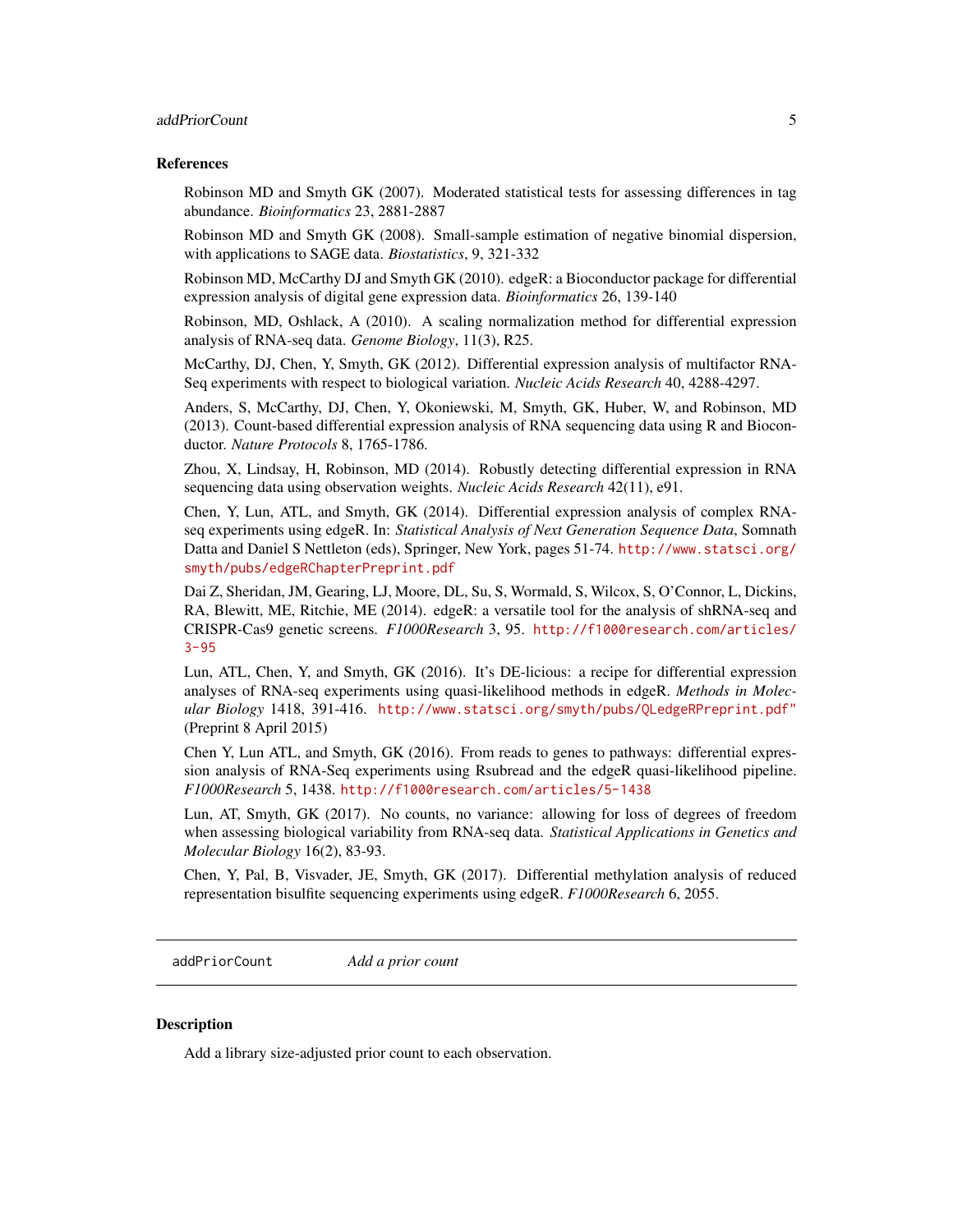```
addPriorCount(y, lib.size=NULL, offset=NULL, prior.count=1)
```
# Arguments

| y           | a numeric count matrix, with rows corresponding to genes and columns to li-<br>braries. |
|-------------|-----------------------------------------------------------------------------------------|
| lib.size    | a numeric vector of library sizes.                                                      |
| offset      | a numeric vector or matrix of offsets.                                                  |
| prior.count | a numeric scalar or vector of prior counts to be added to each gene.                    |

#### Details

This function adds a positive prior count to each observation, often useful for avoiding zeroes during calculation of log-values. For example, [predFC](#page-121-1) will call this function to calculate shrunken log-fold changes. [aveLogCPM](#page-9-1) and [cpm](#page-21-1) also use the same underlying code to calculate (average) log-counts per million.

The actual value added to the counts for each library is scaled according to the library size. This ensures that the relative contribution of the prior is the same for each library. Otherwise, a fixed prior would have little effect on a large library, but a big effect for a small library.

The library sizes are also modified, with twice the scaled prior being added to the library size for each library. To understand the motivation for this, consider that each observation is, effectively, a proportion of the total count in the library. The addition scheme implemented here represents an empirical logistic transform and ensures that the proportion can never be zero or one.

If offset is supplied, this is used in favour of lib.size where exp(offset) is defined as the vector/matrix of library sizes. If an offset matrix is supplied, this will lead to gene-specific scaling of the prior as described above.

Most use cases of this function will involve supplying a constant value to prior.count for all genes. However, it is also possible to use gene-specific values by supplying a vector of length equal to the number of rows in y.

#### Value

A list is returned containing y, a matrix of counts with the added priors; and offset, a Compressed-Matrix containing the (log-transformed) modified library sizes.

# Author(s)

Aaron Lun

#### See Also

[aveLogCPM](#page-9-1), [cpm](#page-21-1), [predFC](#page-121-1)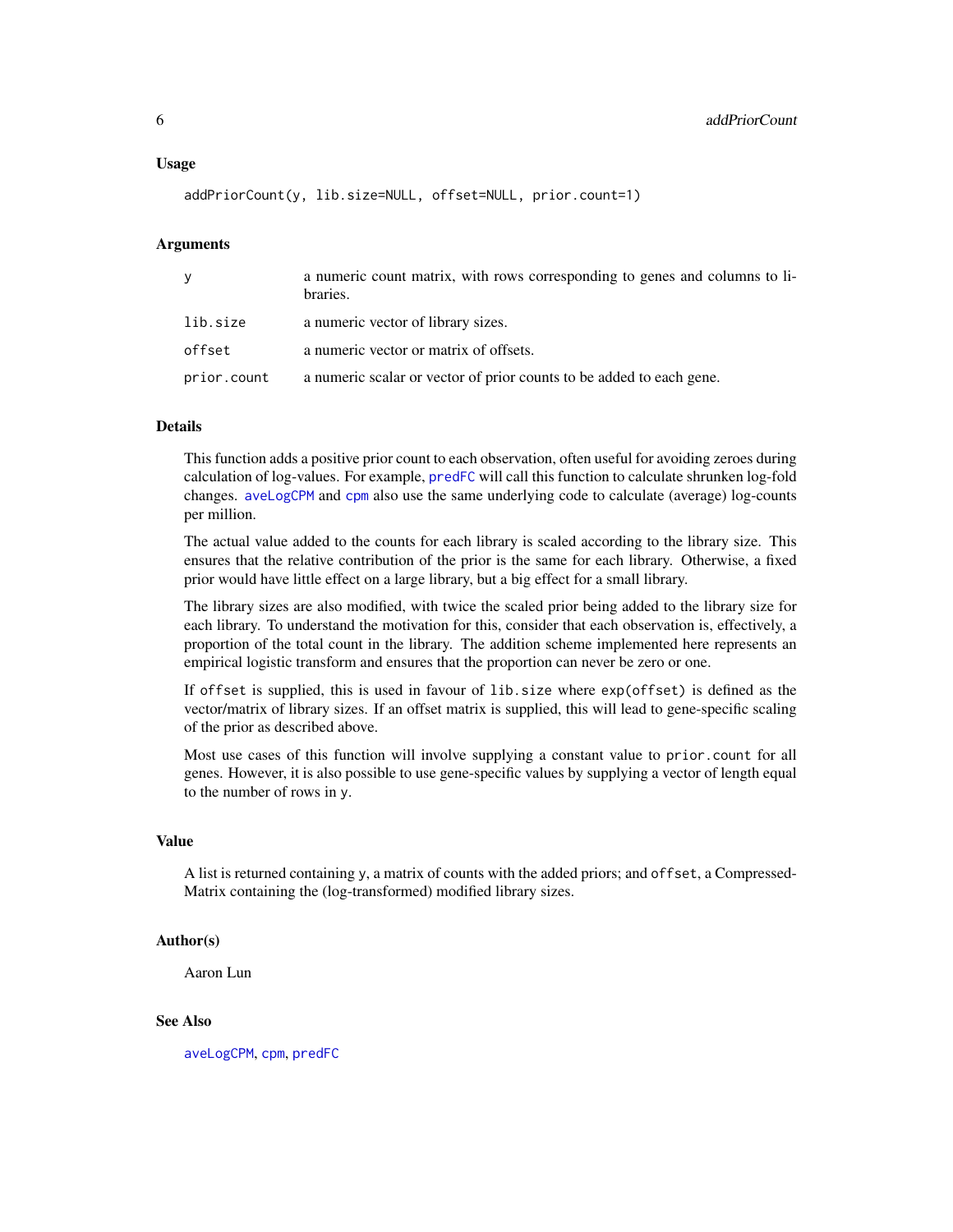# <span id="page-6-0"></span>adjustedProfileLik 7

#### Examples

```
original <- matrix(rnbinom(1000, mu=20, size=10), nrow=200)
head(original)
out <- addPriorCount(original)
head(out$y)
head(out$offset)
```
adjustedProfileLik *Adjusted Profile Likelihood for the Negative Binomial Dispersion Parameter*

# Description

Compute adjusted profile log-likelihoods for the dispersion parameters of genewise negative binomial glms.

# Usage

```
adjustedProfileLik(dispersion, y, design, offset, weights=NULL, adjust=TRUE,
            start=NULL, get.coef=FALSE)
```
#### Arguments

| dispersion | numeric scalar or vector of dispersions.                                                                                                                                         |
|------------|----------------------------------------------------------------------------------------------------------------------------------------------------------------------------------|
| <b>y</b>   | numeric matrix of counts.                                                                                                                                                        |
| design     | numeric matrix giving the design matrix.                                                                                                                                         |
| offset     | numeric matrix of same size as y giving offsets for the log-linear models. Can<br>be a scalor or a vector of length $ncol(y)$ , in which case it is expanded out to a<br>matrix. |
| weights    | optional numeric matrix giving observation weights.                                                                                                                              |
| adjust     | logical, if TRUE then Cox-Reid adjustment is made to the log-likelihood, if FALSE<br>then the log-likelihood is returned without adjustment.                                     |
| start      | numeric matrix of starting values for the GLM coefficients, to be passed to<br>glmFit.                                                                                           |
| get.coef   | logical, specifying whether fitted GLM coefficients should be returned.                                                                                                          |

#### Details

For each row of data, compute the adjusted profile log-likelihood for the dispersion parameter of the negative binomial glm. The adjusted profile likelihood is described by McCarthy et al (2012) and is based on the method of Cox and Reid (1987).

The adjusted profile likelihood is an approximation to the log-likelihood function, conditional on the estimated values of the coefficients in the NB log-linear models. The conditional likelihood approach is a technique for adjusting the likelihood function to allow for the fact that nuisance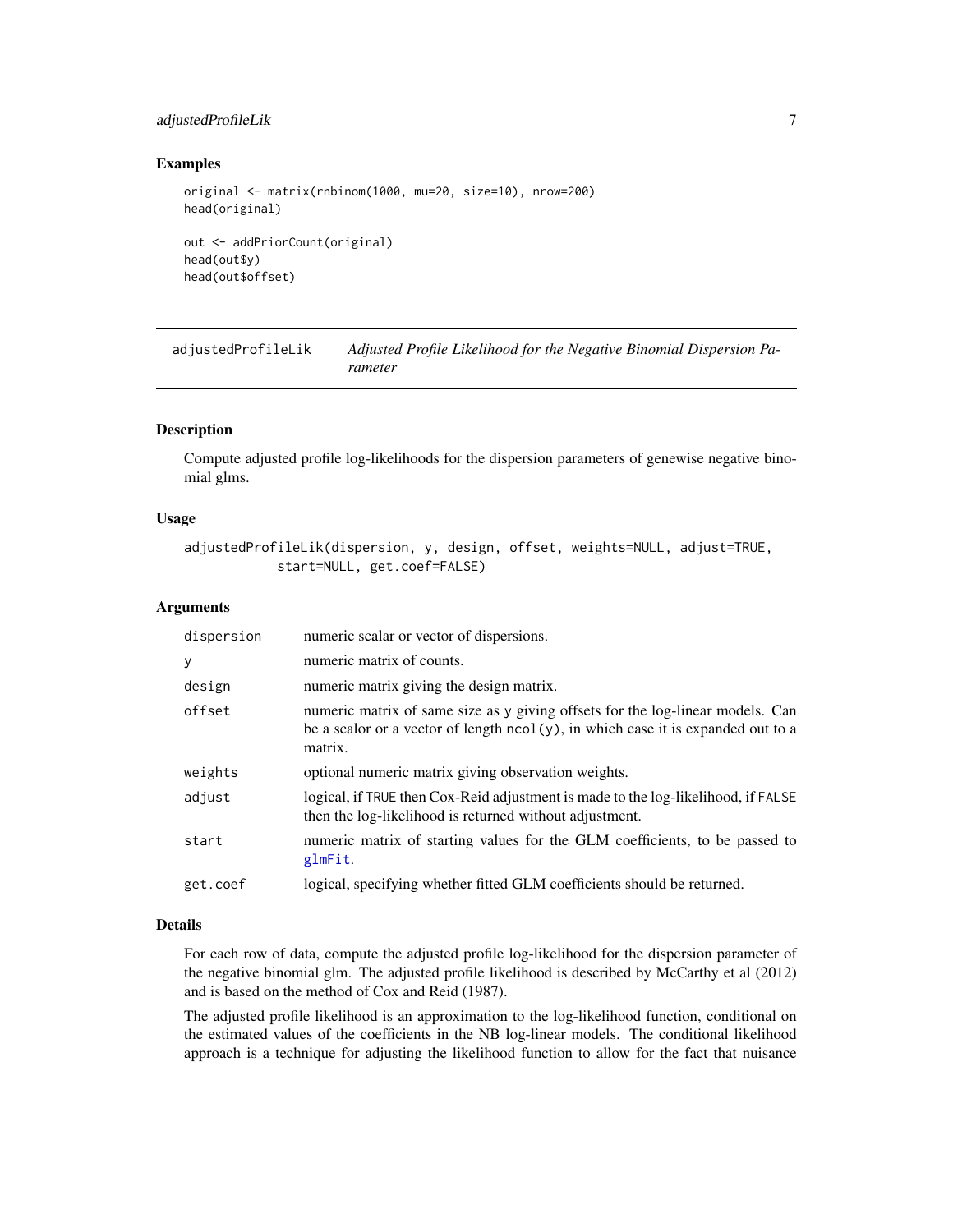parameters have to be estimated in order to evaluate the likelihood. When estimating the dispersion, the nuisance parameters are the coefficients in the log-linear model.

This implementation calls the LAPACK library to perform the Cholesky decomposition during adjustment estimation.

The purpose of start and get.coef is to allow hot-starting for multiple calls to adjustedProfileLik, when only the dispersion is altered. Specifically, the returned GLM coefficients from one call with get.coef==TRUE can be used as the start values for the next call.

The weights argument is interpreted in terms of averages. Each value of y is assumed to be the average of n independent and identically distributed NB counts, where n is given by the weight. This assumption can generalized to fractional weights.

#### Value

If get.coef==FALSE, a vector of adjusted profile log-likelihood values is returned containing one element for each row of y.

Otherwise, a list is returned containing apl, the aforementioned vector of adjusted profile likelihoods, and beta, the numeric matrix of fitted GLM coefficients.

#### Author(s)

Yunshun Chen, Gordon Smyth, Aaron Lun

# References

Cox, DR, and Reid, N (1987). Parameter orthogonality and approximate conditional inference. *Journal of the Royal Statistical Society Series B* 49, 1-39.

McCarthy, DJ, Chen, Y, Smyth, GK (2012). Differential expression analysis of multifactor RNA-Seq experiments with respect to biological variation. *Nucleic Acids Research* 40, 4288-4297. [doi:10.1093/nar/gks042](https://doi.org/10.1093/nar/gks042)

# See Also

[glmFit](#page-72-1)

#### Examples

```
y <- matrix(rnbinom(30, mu=10, size=20), 10, 3)
design \leq matrix(1, 3, 1)
dispersion <- 0.05
adjustedProfileLik(dispersion, y, design, offset=0)
```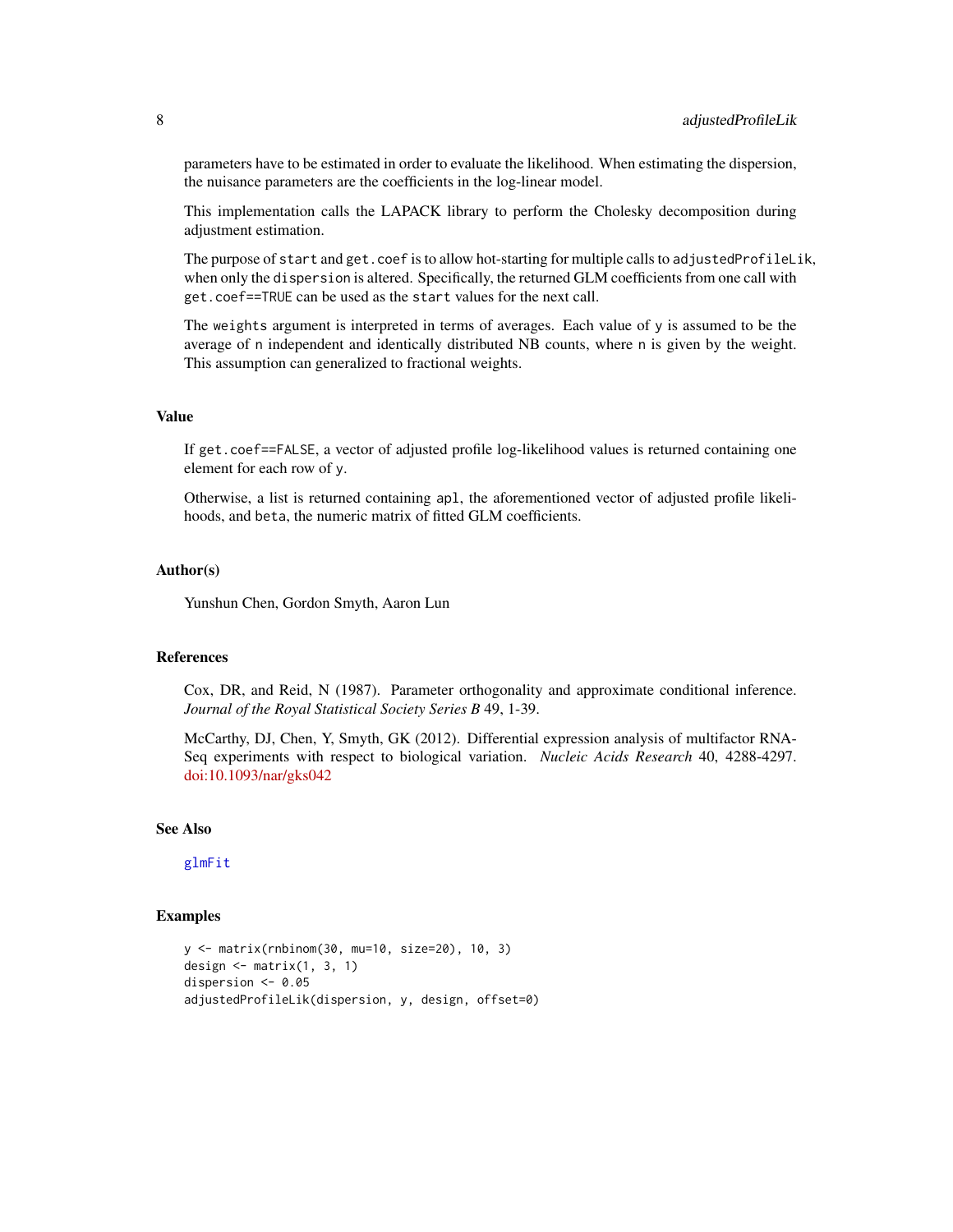<span id="page-8-1"></span><span id="page-8-0"></span>

# Description

Turn a TopTags object into a data.frame.

#### Usage

```
## S3 method for class 'TopTags'
as.data.frame(x, row.name = NULL, ...)
```
#### Arguments

| X         | an object of class TopTags                                                                             |
|-----------|--------------------------------------------------------------------------------------------------------|
| row.names | NULL or a character vector giving the row names for the data frame. Missing<br>values are not allowed. |
| $\cdots$  | other arguments are not currently used.                                                                |

# Details

Convert edgeR objects into data.frames. This method returns the table component of a TopTags object. For DGEExact and DGELRT objects, the genes and table components are combined into a data.frame, similar to what is done by topTags but without sorting or p-value adjustment. For DGEList, the genes and counts components are combined into a data.frame.

Amongst other things, this functionality allows edgeR objects to be written to files using write.table or write.csv.

# Value

A data.frame.

# Author(s)

Gordon Smyth

# See Also

[as.data.frame](#page-8-1) in the base package.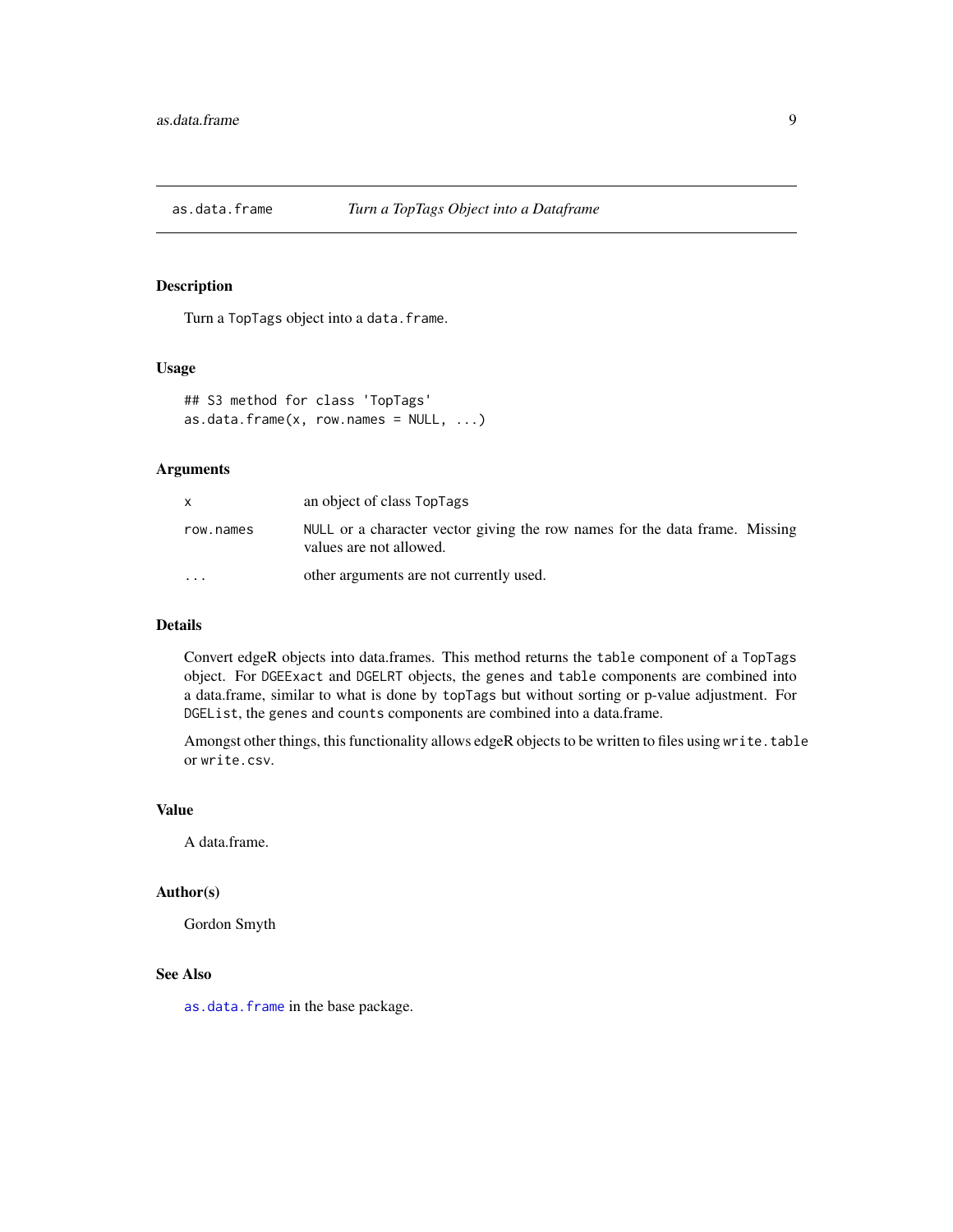<span id="page-9-2"></span><span id="page-9-0"></span>

# Description

Coerce a digital gene expression object into a numeric matrix by extracting the count values.

# Usage

```
## S3 method for class 'DGEList'
as.matrix(x,...)
```
# Arguments

|          | an object of class DGEL ist.                      |
|----------|---------------------------------------------------|
| $\cdots$ | additional arguments, not used for these methods. |

# Details

This method extracts the matrix of counts.

This involves loss of information, so the original data object is not recoverable.

# Value

A numeric matrix.

# Author(s)

Gordon Smyth

# See Also

[as.matrix](#page-9-2) in the base package or [as.matrix](#page-9-2) in the limma package.

<span id="page-9-1"></span>aveLogCPM *Average Log Counts Per Million*

# Description

Compute average log2 counts-per-million for each row of counts.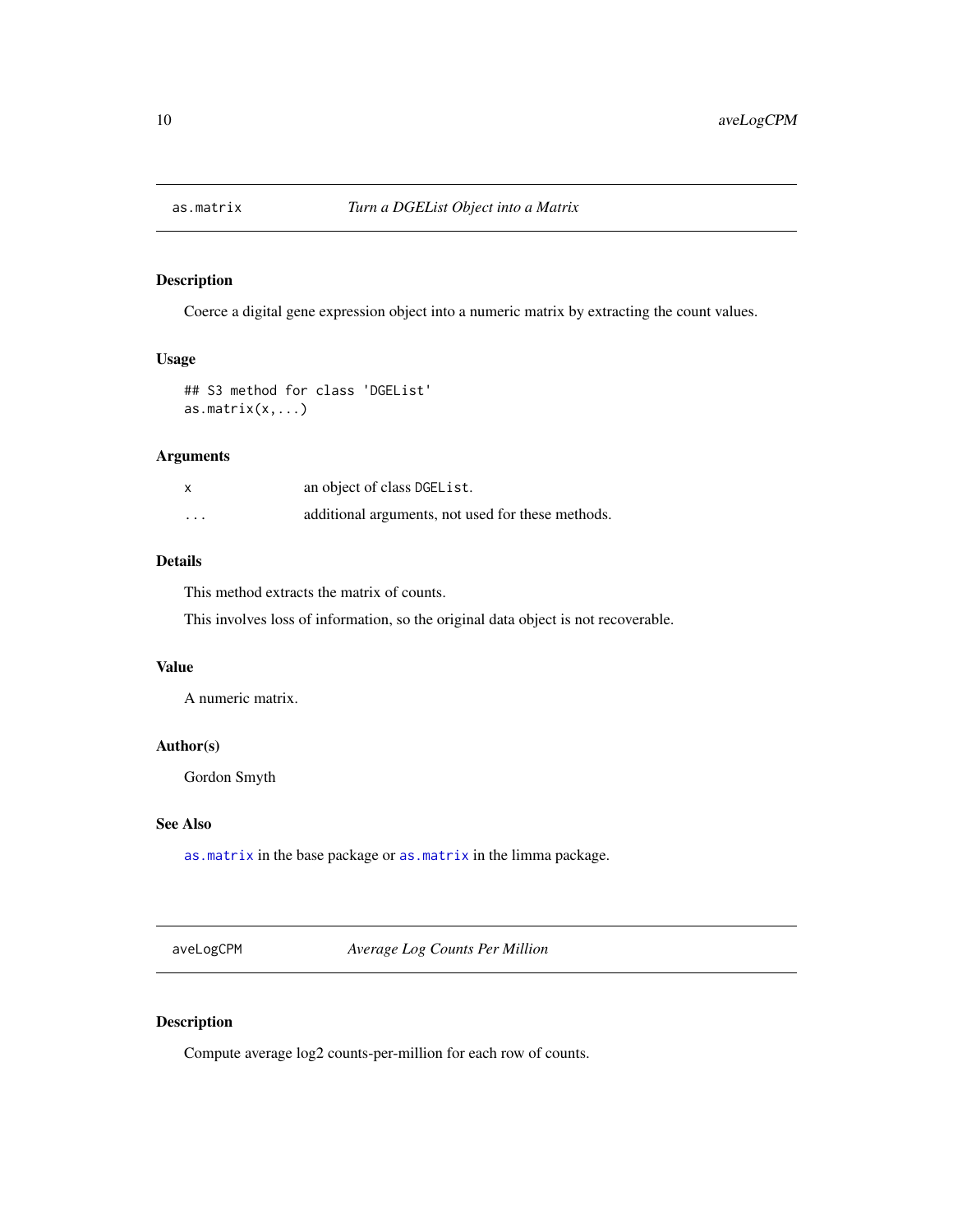# aveLogCPM 11

#### Usage

```
## S3 method for class 'DGEList'
aveLogCPM(y, normalized.lib.sizes=TRUE, prior.count=2, dispersion=NULL, ...)
## S3 method for class 'SummarizedExperiment'
aveLogCPM(y, normalized.lib.sizes=TRUE, prior.count=2,
         dispersion=NULL, ...)
## Default S3 method:
aveLogCPM(y, lib.size=NULL, offset=NULL, prior.count=2, dispersion=NULL,
         weights=NULL, ...)
```
#### Arguments

| V                    | numeric matrix containing counts. Rows for genes and columns for libraries.                                                                            |
|----------------------|--------------------------------------------------------------------------------------------------------------------------------------------------------|
| normalized.lib.sizes |                                                                                                                                                        |
|                      | logical, use normalized library sizes?                                                                                                                 |
| prior.count          | numeric scalar or vector of length $nrow(y)$ , containing the average value(s) to<br>be added to each count to avoid infinite values on the log-scale. |
| dispersion           | numeric scalar or vector of negative-binomial dispersions. Defaults to 0.05.                                                                           |
| lib.size             | numeric vector of library sizes. Defaults to colsums(y). Ignored if offset is<br>not NULL.                                                             |
| offset               | numeric matrix of offsets for the log-linear models.                                                                                                   |
| weights              | optional numeric matrix of observation weights.                                                                                                        |
|                      | other arguments are not currently used.                                                                                                                |

# Details

This function uses mglmOneGroup to compute average counts-per-million (AveCPM) for each row of counts, and returns log2(AveCPM). An average value of prior.count is added to the counts before running mglmOneGroup. If prior.count is a vector, each entry will be added to all counts in the corresponding row of y, as described in [addPriorCount](#page-4-1).

This function is similar to

log2(rowMeans(cpm(y, ...))),

but with the refinement that larger library sizes are given more weight in the average. The two versions will agree for large values of the dispersion.

# Value

Numeric vector giving log2(AveCPM) for each row of y.

# Author(s)

Gordon Smyth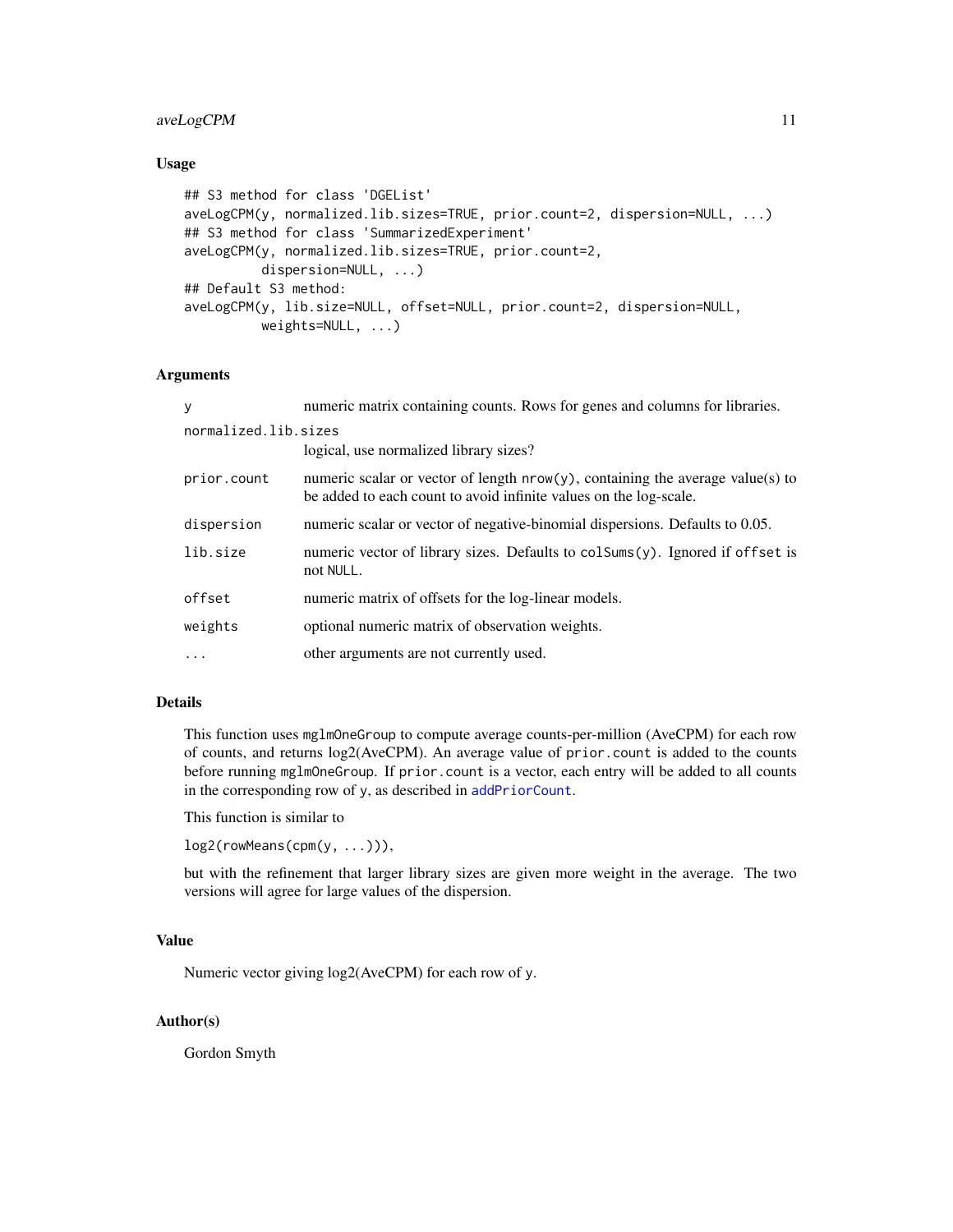# See Also

See [cpm](#page-21-1) for individual logCPM values, rather than genewise averages.

Addition of the prior count is performed using the strategy described in [addPriorCount](#page-4-1).

The computations for aveLogCPM are done by [mglmOneGroup](#page-98-1).

# Examples

```
y <- matrix(c(0,100,30,40),2,2)
lib.size <- c(1000,10000)
# With disp large, the function is equivalent to row-wise averages of individual cpms:
aveLogCPM(y, dispersion=1e4)
cpm(y, log=TRUE, prior.count=2)
# With disp=0, the function is equivalent to pooling the counts before dividing by lib.size:
aveLogCPM(y,prior.count=0,dispersion=0)
cpms <- rowSums(y)/sum(lib.size)*1e6
log2(cpms)
# The function works perfectly with prior.count or dispersion vectors:
aveLogCPM(y, prior.count=runif(nrow(y), 1, 5))
```

```
aveLogCPM(y, dispersion=runif(nrow(y), 0, 0.2))
```

```
binomTest Exact Binomial Tests for Comparing Two Digital Libraries
```
#### **Description**

Computes p-values for differential abundance for each gene between two digital libraries, conditioning on the total count for each gene. The counts in each group as a proportion of the whole are assumed to follow a binomial distribution.

#### Usage

```
binomTest(y1, y2, n1=sum(y1), n2=sum(y2), p=n1/(n1+n2))
```
# Arguments

| y1             | integer vector giving the count for each gene in the first library. Non-integer<br>values are rounded to the nearest integer.                            |
|----------------|----------------------------------------------------------------------------------------------------------------------------------------------------------|
| y2             | integer vector giving the count for each gene in the second library. Of same<br>length as y1. Non-integer values are rounded to the nearest integer.     |
| n1             | total number of counts in the first library, across all genes. Non-integer values<br>are rounded to the nearest integer. Not required if p is supplied.  |
| n <sub>2</sub> | total number of counts in the second library, across all genes. Non-integer values<br>are rounded to the nearest integer. Not required if p is supplied. |
| р              | expected proportion of y1 to the total for each gene under the null hypothesis.                                                                          |

<span id="page-11-0"></span>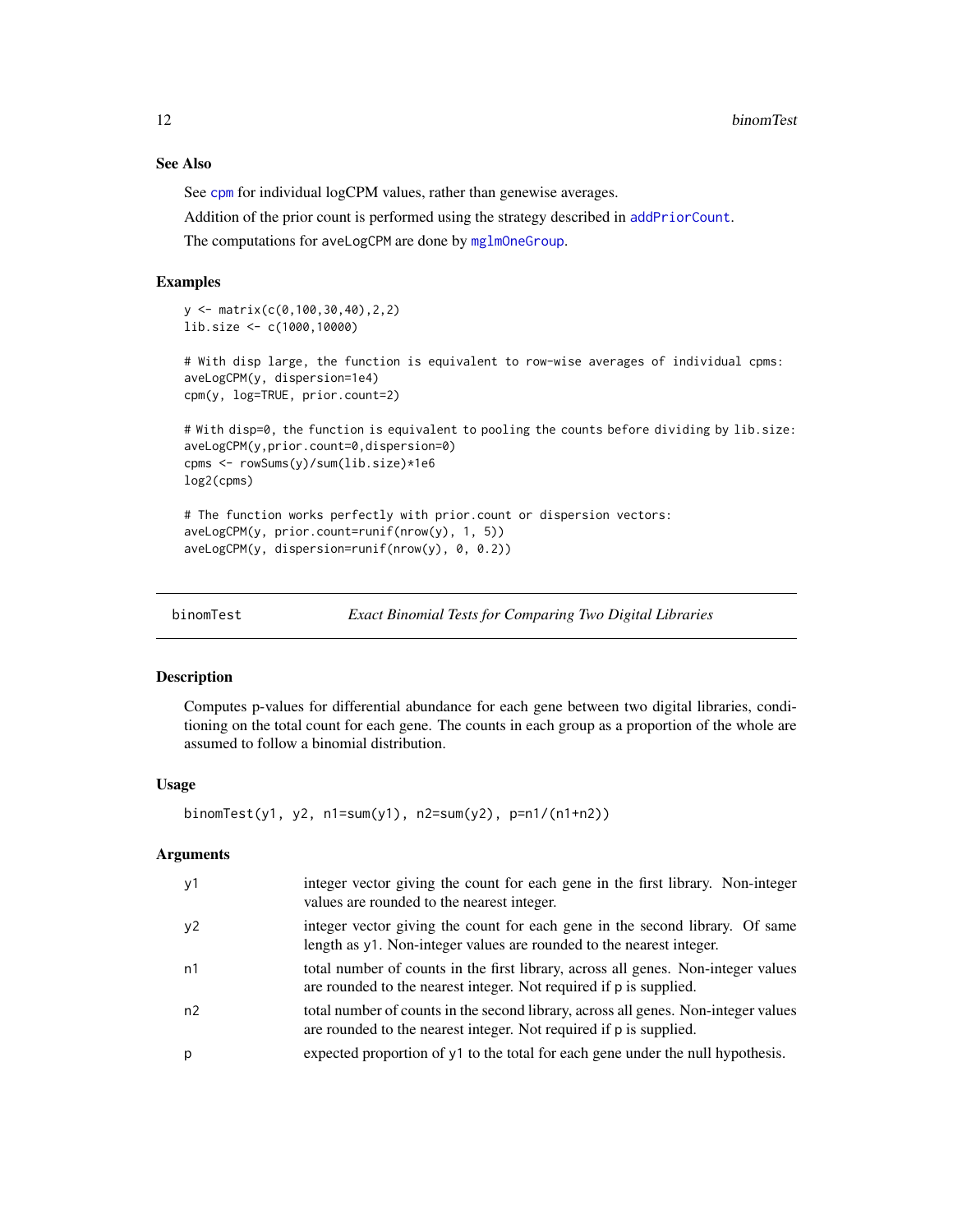#### binomTest 13

## Details

This function can be used to compare two libraries from SAGE, RNA-Seq, ChIP-Seq or other sequencing technologies with respect to technical variation.

An exact two-sided binomial test is computed for each gene. This test is closely related to Fisher's exact test for 2x2 contingency tables but, unlike Fisher's test, it conditions on the total number of counts for each gene. The null hypothesis is that the expected counts are in the same proportions as the library sizes, i.e., that the binomial probability for the first library is n1/(n1+n2).

The two-sided rejection region is chosen analogously to Fisher's test. Specifically, the rejection region consists of those values with smallest probabilities under the null hypothesis.

When the counts are reasonably large, the binomial test, Fisher's test and Pearson's chisquare all give the same results. When the counts are smaller, the binomial test is usually to be preferred in this context.

This function replaces the earlier sage.test functions in the statmod and sagenhaft packages. It produces the same results as [binom.test](#page-0-0) in the stats packge, but is much faster.

#### Value

Numeric vector of p-values.

#### Author(s)

Gordon Smyth

#### References

[http://en.wikipedia.org/wiki/Binomial\\_test](http://en.wikipedia.org/wiki/Binomial_test)

[http://en.wikipedia.org/wiki/Fisher's\\_exact\\_test](http://en.wikipedia.org/wiki/Fisher)

[http://en.wikipedia.org/wiki/Serial\\_analysis\\_of\\_gene\\_expression](http://en.wikipedia.org/wiki/Serial_analysis_of_gene_expression)

http://en.wikipedia.org/wiki/RNA-Seq

#### See Also

[sage.test](#page-0-0) (statmod package), [binom.test](#page-0-0) (stats package)

# Examples

```
binomTest(c(0,5,10),c(0,30,50),n1=10000,n2=15000)
# Univariate equivalents:
binom.test(5,5+30,p=10000/(10000+15000))$p.value
binom.test(10,10+50,p=10000/(10000+15000))$p.value
```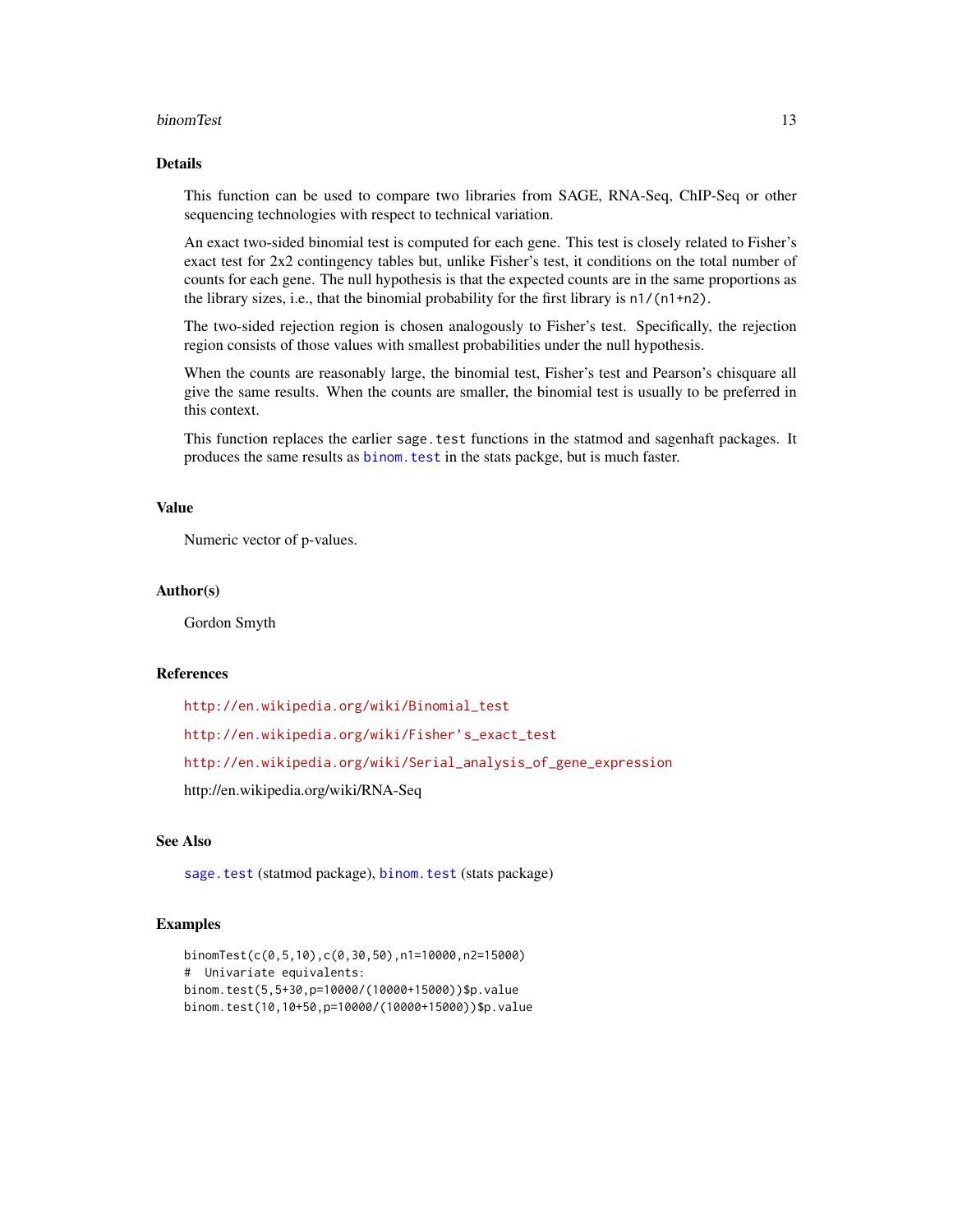<span id="page-13-0"></span>

#### Description

Calculate scaling factors to convert raw library sizes into effective library sizes.

#### Usage

```
## S3 method for class 'DGEList'
calcNormFactors(object,
                method = c("TMM","TMMwsp","RLE","upperquartile","none"),
           refColumn = NULL, logratioTrim = .3, sumTrim = 0.05, doWeighting = TRUE,
                Acutoff = -1e10, p = 0.75, ...)
## S3 method for class 'SummarizedExperiment'
calcNormFactors(object,
                method = c("TMM","TMMwsp","RLE","upperquartile","none"),
           refColumn = NULL, logratioTrim = .3, sumTrim = 0.05, doWeighting = TRUE,
                Acutoff = -1e10, p = 0.75, ...)
## Default S3 method:
calcNormFactors(object, lib.size = NULL,
                method = c("TMM","TMMwsp","RLE","upperquartile","none"),
           refColumn = NULL, logratioTrim = .3, sumTrim = 0.05, doWeighting = TRUE,
                Acutoff = -1e10, p = 0.75, ...)
```
# Arguments

| object       | a matrix of raw (read) counts, or a DGEL is t object, or a Summarized Experiment<br>object.                                                                                                                    |
|--------------|----------------------------------------------------------------------------------------------------------------------------------------------------------------------------------------------------------------|
| lib.size     | numeric vector of library sizes corresponding to the columns of the matrix<br>object.                                                                                                                          |
| method       | normalization method to be used.                                                                                                                                                                               |
| refColumn    | column to use as reference for method="TMM". Can be a column number or a<br>numeric vector of length nrow (object).                                                                                            |
| logratioTrim | the fraction $(0 \text{ to } 0.5)$ of observations to be trimmed from each tail of the distri-<br>bution of log-ratios (M-values) before computing the mean. Used by method="TMM"<br>for each pair of samples. |
| sumTrim      | the fraction $(0 \text{ to } 0.5)$ of observations to be trimmed from each tail of the dis-<br>tribution of A-values before computing the mean. Used by method="TMM" for<br>each pair of samples.              |
| doWeighting  | logical, whether to use (asymptotic binomial precision) weights when comput-<br>ing the mean M-values. Used by method="TMM" for each pair of samples.                                                          |
| Acutoff      | minimum cutoff applied to A-values. Count pairs with lower A-values are ig-<br>nored. Used by method="TMM" for each pair of samples.                                                                           |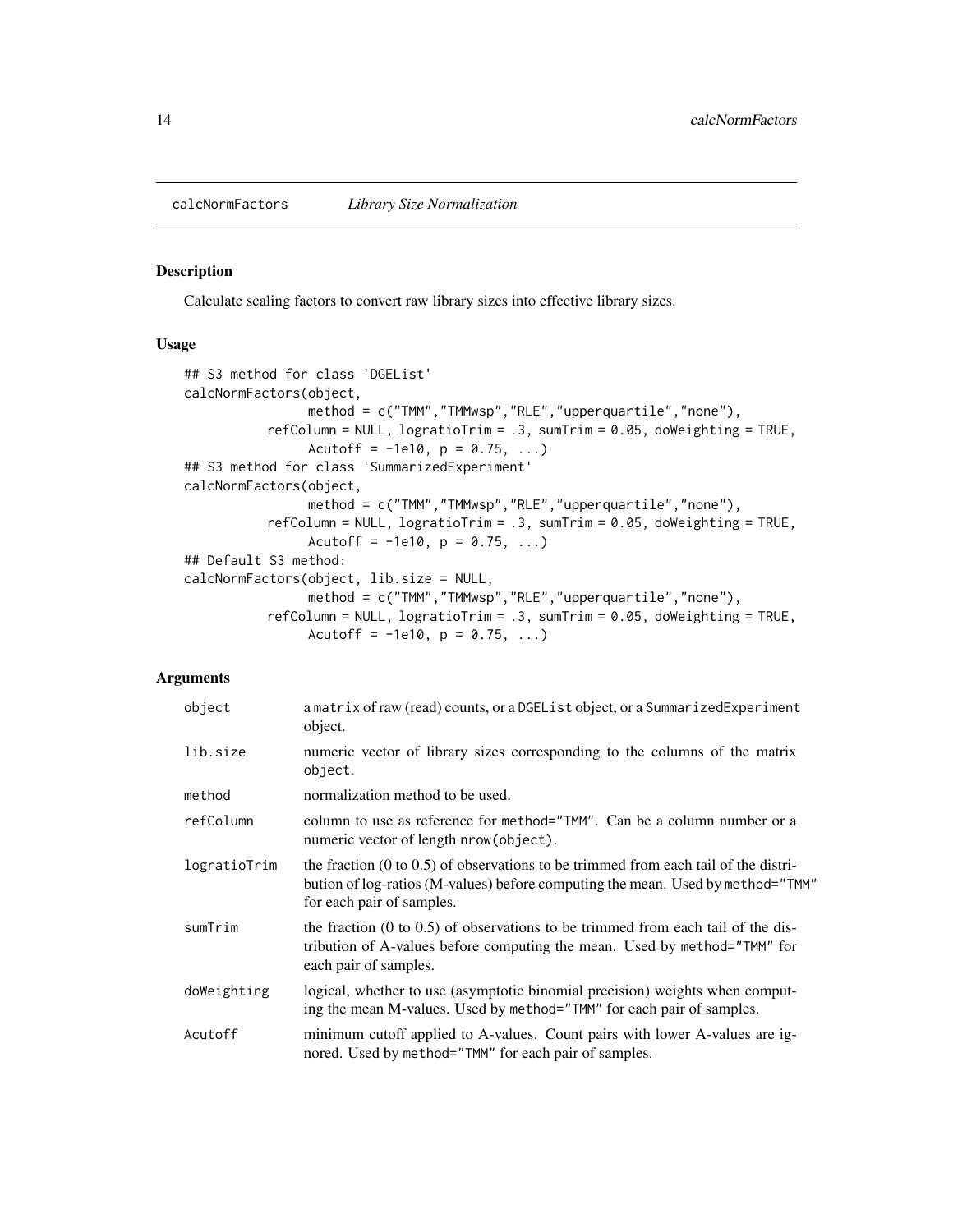# calcNormFactors 15

| p | numeric value between 0 and 1 specifying which quantile of the counts should<br>be used by method="upperquartile". |
|---|--------------------------------------------------------------------------------------------------------------------|
| . | other arguments are not currently used.                                                                            |

# Details

This function computes scaling factors to convert observed library sizes into effective library sizes. The effective library sizes for use in downstream analysis are  $lib.size * norm$ . factors where lib.size contains the original library sizes and norm.factors is the vector of scaling factors computed by this function.

The TMM method implements the trimmed mean of M-values method proposed by Robinson and Oshlack (2010). By default, the M-values are weighted according to inverse variances, as computed by the delta method for logarithms of binomial random variables. If refColumn is unspecified, then the column whose count-per-million upper quartile is closest to the mean upper quartile is set as the reference library.

The TMMwsp method stands for "TMM with singleton pairing". This is a variant of TMM that is intended to perform better for data with a high proportion of zeros. In the TMM method, genes that have zero count in either library are ignored when comparing pairs of libraries. In the TMMwsp method, the positive counts from such genes are reused to increase the number of features by which the libraries are compared. The singleton positive counts are paired up between the libraries in decreasing order of size and then a slightly modified TMM method is applied to the re-ordered libraries. If refColumn is unspecified, then the column with largest sum of square-root counts is used as the reference library.

RLE is the scaling factor method proposed by Anders and Huber (2010). We call it "relative log expression", as median library is calculated from the geometric mean of all columns and the median ratio of each sample to the median library is taken as the scale factor.

The upperquartile method is the upper-quartile normalization method of Bullard et al (2010), in which the scale factors are calculated from the 75% quantile of the counts for each library, after removing genes that are zero in all libraries. The idea is generalized here to allow normalization by any quantile of the count distributions.

If method="none", then the normalization factors are set to 1.

For symmetry, normalization factors are adjusted to multiply to 1. Rows of object that have zero counts for all columns are removed before normalization factors are computed. The number of such rows does not affect the estimated normalization factors.

#### Value

If object is a matrix, then the output is a vector with length ncol(object) giving the library scaling factors.

If object is a DGEList or SummarizedExperiment object, then the output is a DGEList the same as input with the library scaling factors stored as object\$samples\$norm.factors.

If object is a SummarizedExperiment object, then it is converted to a DGEList using SE2DGEList and the DGEList method applied.

# Author(s)

Mark Robinson, Gordon Smyth, Yunshun Chen.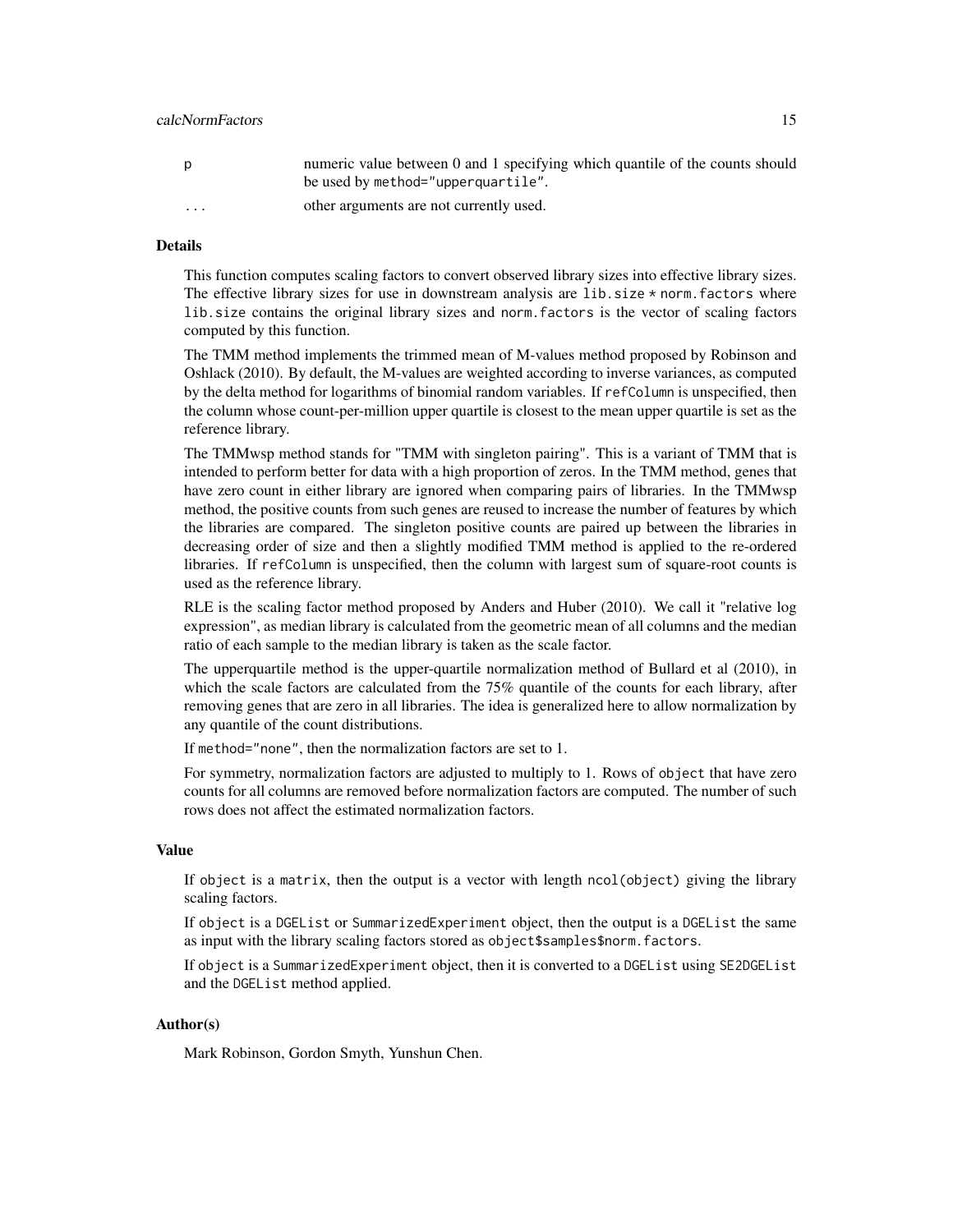#### References

Anders, S, Huber, W (2010). Differential expression analysis for sequence count data *Genome Biology* 11, R106.

Bullard JH, Purdom E, Hansen KD, Dudoit S. (2010) Evaluation of statistical methods for normalization and differential expression in mRNA-Seq experiments. *BMC Bioinformatics* 11, 94.

Robinson MD, Oshlack A (2010). A scaling normalization method for differential expression analysis of RNA-seq data. *Genome Biology* 11, R25.

# See Also

[effectiveLibSizes](#page-45-1), [SE2DGEList](#page-136-1).

#### Examples

```
y <- matrix( rpois(1000, lambda=5), nrow=200 )
calcNormFactors(y)
```

```
# The TMMwsp and TMM methods ignore genes with largest fold-changes:
y <- cbind(1,c(1,1,1,1,1,1,1,1,1,100))
calcNormFactors(y, lib.size=c(1e6,1e6))
```

```
# calcNormFactors makes the fold-changes for the majority of genes as close to 1 as possible:
# In this example, normalizing the library sizes makes most of the CPMs equal in the two samples:
dge <- DGEList(counts=y)
cpm(dge)
dge <- calcNormFactors(dge)
cpm(dge)
```
camera.DGEList *Competitive Gene Set Tests for Digital Gene Expression Data*

#### Description

Test whether a set of genes is highly ranked relative to other genes in terms of differential expression, accounting for inter-gene correlation.

#### Usage

```
## S3 method for class 'DGEList'
camera(y, index, design, contrast = ncol(design), weights = NULL,use.ranks = FALSE, allow.neg.cor=FALSE, inter.gene.cor=0.01, sort = TRUE, ...)
```
#### Arguments

|       | a DGEL is t object containing dispersion estimates.                                                                                                                                        |
|-------|--------------------------------------------------------------------------------------------------------------------------------------------------------------------------------------------|
| index | an index vector or a list of index vectors. Can be any vector such that $\sqrt{\ }$ index, ]<br>selects the rows corresponding to the test set. The list can be made using<br>ids2indices. |
|       |                                                                                                                                                                                            |

<span id="page-15-0"></span>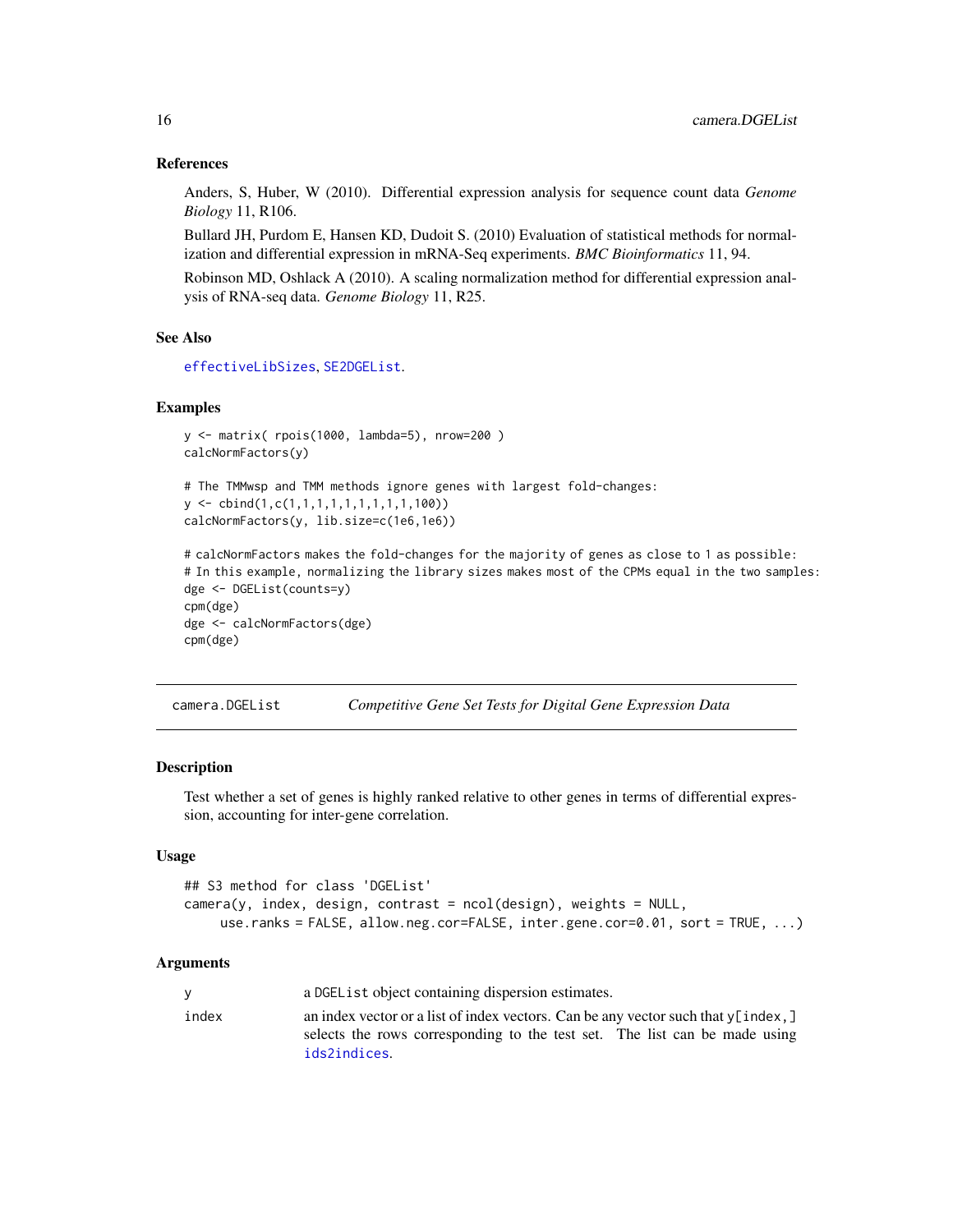| design         | design matrix. Defaults to y\$design or, failing that, to model.matrix( $\gamma$ \$samples\$group).                                                                                                          |
|----------------|--------------------------------------------------------------------------------------------------------------------------------------------------------------------------------------------------------------|
| contrast       | contrast of the linear model coefficients for which the test is required. Can be an<br>integer specifying a column of design, or else a numeric vector of same length<br>as the number of columns of design. |
| weights        | numeric matrix of observation weights of same size as y, or a numeric vector of<br>array weights with length equal to $ncol(y)$ , or a numeric vector of gene weights<br>with length equal to $nrow(y)$ .    |
| use.ranks      | do a rank-based test (TRUE) or a parametric test (FALSE)?                                                                                                                                                    |
| allow.neg.cor  | should reduced variance inflation factors be allowed for negative correlations?                                                                                                                              |
| inter.gene.cor | numeric, optional preset value for the inter-gene correlation within tested sets.<br>If NA or NULL, then an inter-gene correlation will be estimated for each tested<br>set.                                 |
| sort           | logical, should the results be sorted by p-value?                                                                                                                                                            |

... other arguments are not currently used

# Details

The camera gene set test was proposed by Wu and Smyth (2012) for microarray data. This function makes the camera test available for digital gene expression data. The negative binomial count data is converted to approximate normal deviates by computing mid-p quantile residuals (Dunn and Smyth, 1996; Routledge, 1994) under the null hypothesis that the contrast is zero. See [camera](#page-0-0) for more description of the test and for a complete list of possible arguments.

# Value

A data.frame giving the gene set results, with most significant sets to the top. See [camera](#page-0-0) for details.

# Author(s)

Yunshun Chen, Gordon Smyth

# References

Dunn, PK, and Smyth, GK (1996). Randomized quantile residuals. *J. Comput. Graph. Statist.*, 5, 236-244. <http://www.statsci.org/smyth/pubs/residual.html>

Routledge, RD (1994). Practicing safe statistics with the mid-p. *Canadian Journal of Statistics* 22, 103-110.

Wu, D, and Smyth, GK (2012). Camera: a competitive gene set test accounting for inter-gene correlation. *Nucleic Acids Research* 40, e133. [doi:10.1093/nar/gks461](https://doi.org/10.1093/nar/gks461)

#### See Also

[roast.DGEList](#page-130-1), [camera](#page-0-0).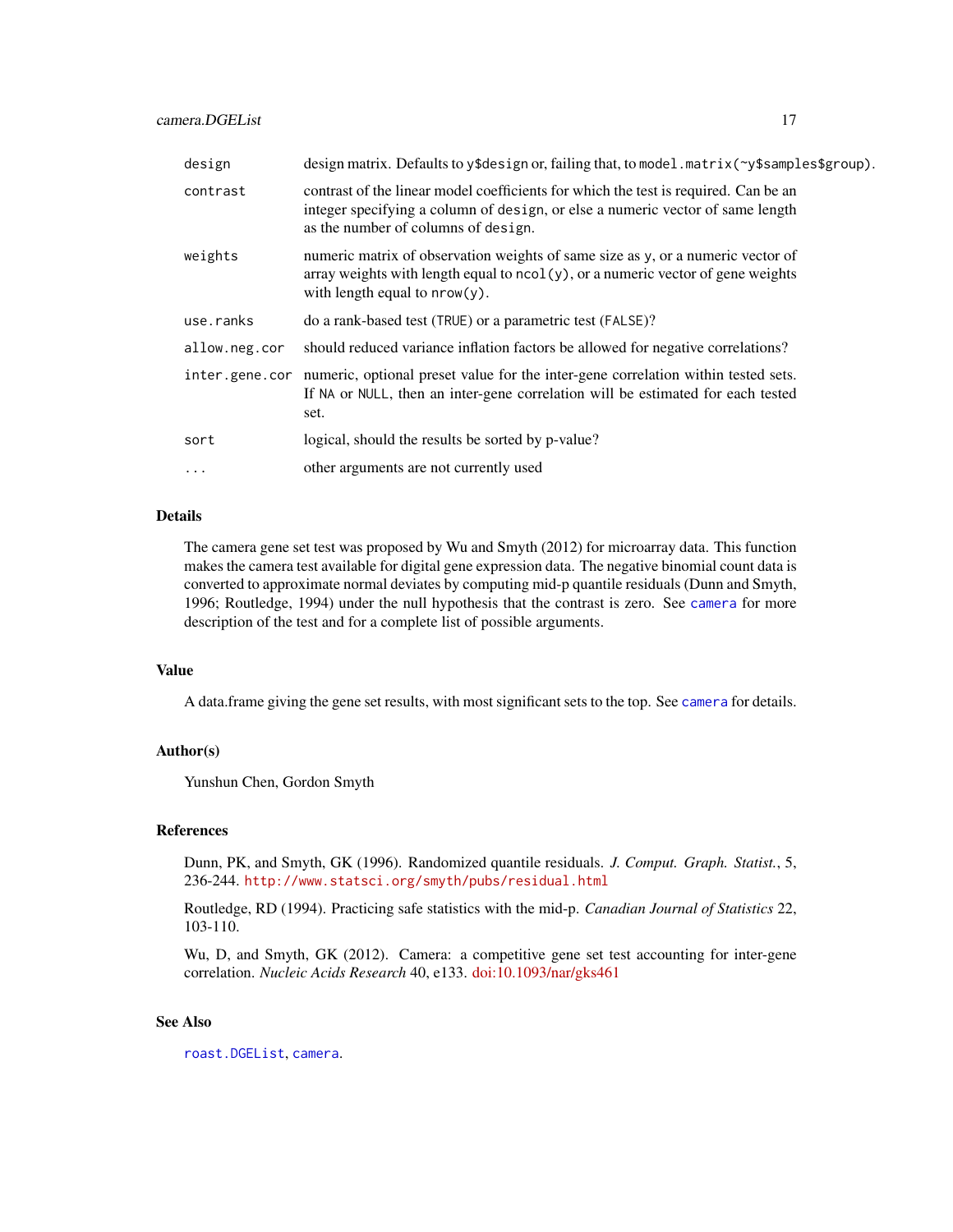# Examples

```
mu <- matrix(10, 100, 4)
group \leq factor(c(0, 0, 1, 1))
design <- model.matrix(~group)
# First set of 10 genes that are genuinely differentially expressed
iset1 < -1:10mu[iset1,3:4] <- mu[iset1,3:4]+10
# Second set of 10 genes are not DE
iset2 < -11:20# Generate counts and create a DGEList object
y <- matrix(rnbinom(100*4, mu=mu, size=10),100,4)
y <- DGEList(counts=y, group=group)
# Estimate dispersions
y <- estimateDisp(y, design)
camera(y, iset1, design)
camera(y, iset2, design)
camera(y, list(set1=iset1,set2=iset2), design)
```
catchSalmon *Process Kallisto or Salmon Output*

#### **Description**

Read transcriptwise counts from kallisto or Salmon output for a series of samples and use the bootstrap samples to estimate the mapping uncertainty for each transcript.

#### Usage

```
catchKallisto(paths, verbose = TRUE)
catchSalmon(paths, verbose = TRUE)
```
#### Arguments

| paths   | character vector giving paths to the directories created by kallisto.     |
|---------|---------------------------------------------------------------------------|
| verbose | logical. If TRUE, summary information is printed as each sample is catch. |

# Details

These functions assume that kallisto or Salmon have been run to obtain estimated transcript counts for one or more RNA samples, and that bootstrap samples have also been generated. These functions catch the counts and use the bootstrap samples to estimate an over-dispersion coefficient for each transcript. Transcripts that overlap other transcripts and have greater read mapping uncertaintly will have greater over-dispersion coefficients.

The data is then ready for analysis in edgeR.

<span id="page-17-0"></span>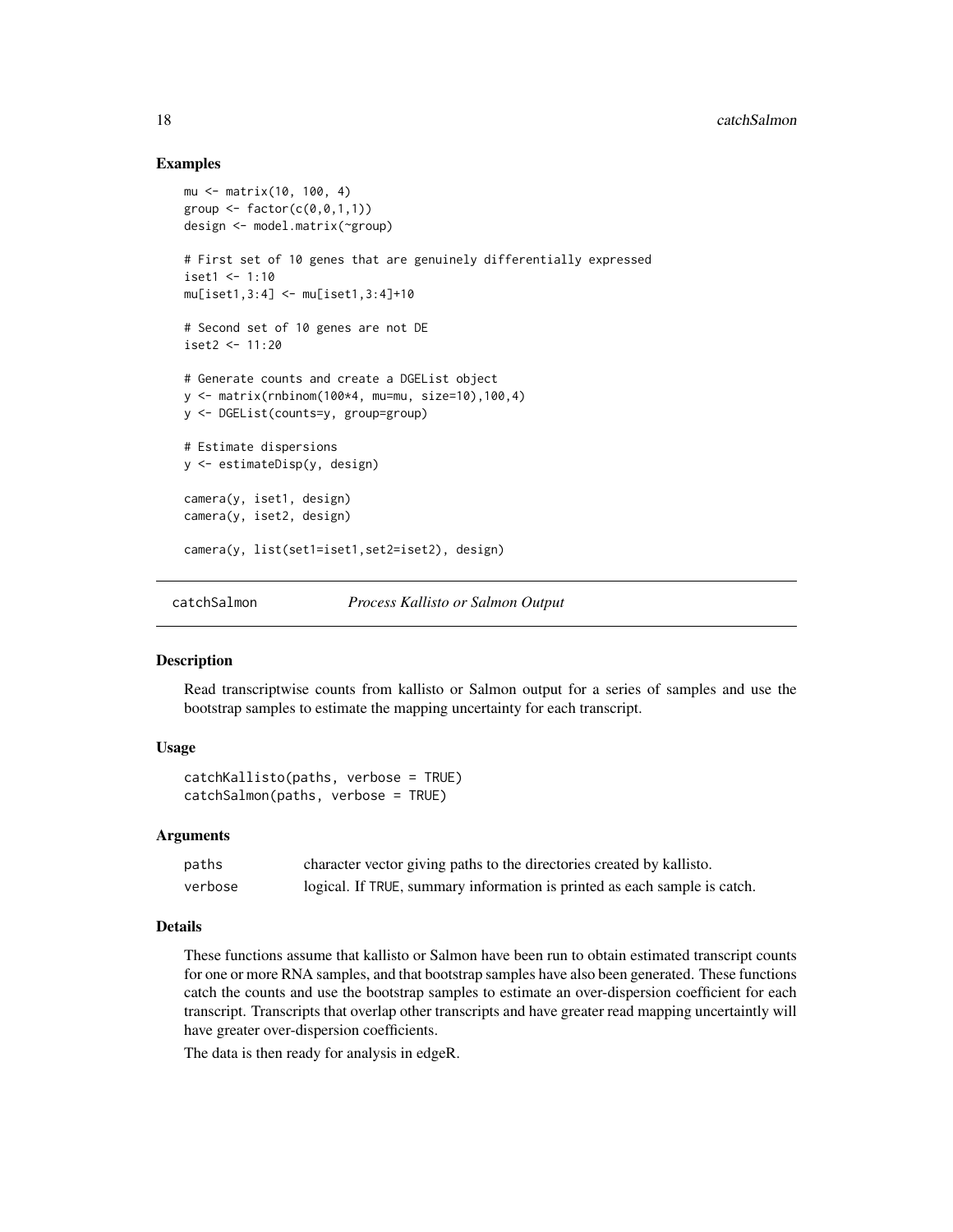<span id="page-18-0"></span>cbind 19

# Value

A list containing components

| counts     | matrix of transcript counts           |
|------------|---------------------------------------|
| annotation | data.frame of transcript information. |

# Author(s)

Gordon Smyth

# Examples

```
## Not run:
s <- catchSalmon(paths)
dge <- DGEList(counts=s$counts/s$annotation$Overdispersion, genes=s$annotation)
```
## End(Not run)

<span id="page-18-1"></span>cbind *Combine DGEList Objects*

# Description

Combine a set of DGEList objects.

#### Usage

```
## S3 method for class 'DGEList'
cbind(..., deparse.level=1)
## S3 method for class 'DGEList'
rbind(..., deparse.level=1)
```
#### Arguments

... DGEList objects. deparse.level not currently used, see [cbind](#page-18-1) in the base package

#### Details

cbind combines data objects assuming the same genes in the same order but different samples. rbind combines data objects assuming equivalent samples, i.e., the same RNA targets, but different genes.

For cbind, the matrices of count data from the individual objects are cbinded. The data.frames of samples information, if they exist, are rbinded. The combined data object will preserve any additional components or attributes found in the first object to be combined. For rbind, the matrices of count data are rbinded while the sample information is unchanged.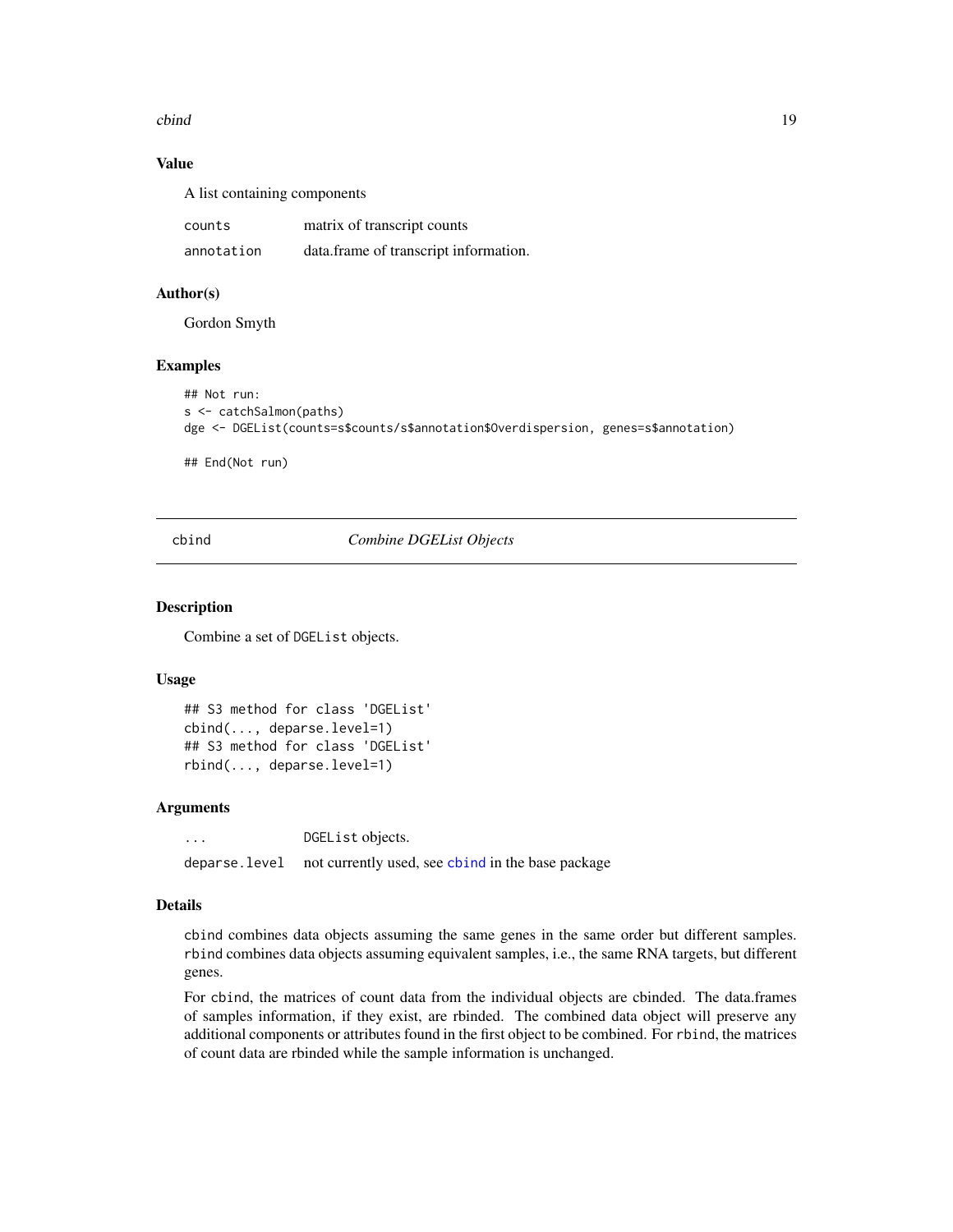# <span id="page-19-0"></span>Value

An [DGEList](#page-28-1) object holding data from all samples and all genes from the individual objects.

#### Author(s)

Gordon Smyth

# See Also

[cbind](#page-18-1) in the base package.

#### Examples

## Not run: dge <- cbind(dge1,dge2,dge3)

## End(Not run)

commonCondLogLikDerDelta

*Conditional Log-Likelihoods in Terms of Delta*

#### Description

Common conditional log-likelihood parameterized in terms of delta (phi / (phi+1))

#### Usage

```
commonCondLogLikDerDelta(y, delta, der = 0)
```
#### Arguments

|       | list with elements comprising the matrices of count data (or pseudocounts) for<br>the different groups |
|-------|--------------------------------------------------------------------------------------------------------|
| delta | delta (phi / $(\text{phi+1})$ ) parameter of negative binomial                                         |
| der   | derivative, either 0 (the function), 1 (first derivative) or 2 (second derivative)                     |

## Details

The common conditional log-likelihood is constructed by summing over all of the individual genewise conditional log-likelihoods. The common conditional log-likelihood is taken as a function of the dispersion parameter (phi), and here parameterized in terms of delta (phi / (phi+1)). The value of delta that maximizes the common conditional log-likelihood is converted back to the phi scale, and this value is the estimate of the common dispersion parameter used by all genes.

#### Value

numeric scalar of function/derivative evaluated at given delta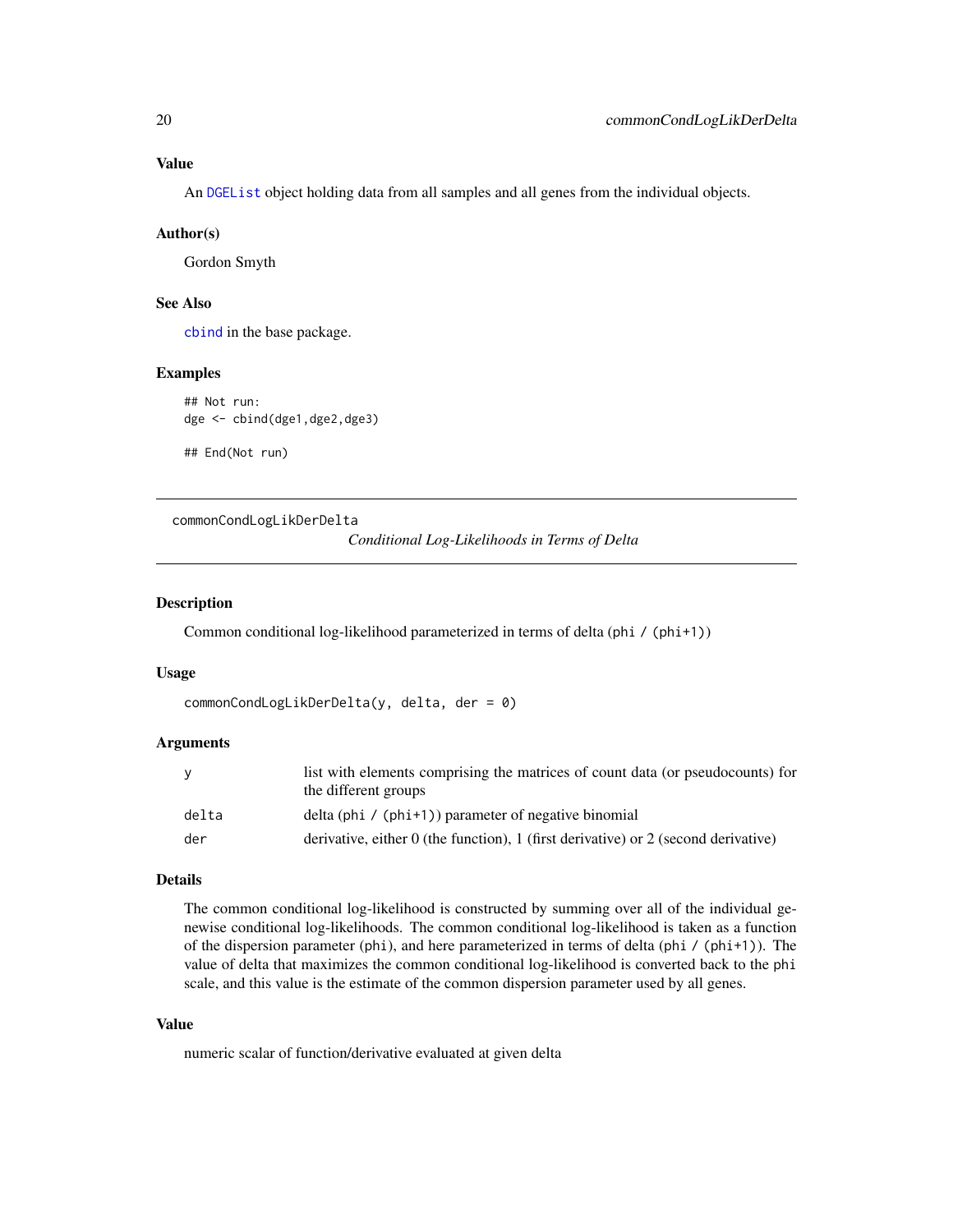# <span id="page-20-0"></span>condLogLikDerSize 21

# Author(s)

Davis McCarthy

# See Also

[estimateCommonDisp](#page-47-1) is the user-level function for estimating the common dispersion parameter.

#### Examples

```
counts<-matrix(rnbinom(20,size=1,mu=10),nrow=5)
d<-DGEList(counts=counts,group=rep(1:2,each=2),lib.size=rep(c(1000:1001),2))
y<-splitIntoGroups(d)
ll1<-commonCondLogLikDerDelta(y,delta=0.5,der=0)
ll2<-commonCondLogLikDerDelta(y,delta=0.5,der=1)
```

| condLogLikDerSize | Conditional Log-Likelihood of the Dispersion for a Single Group of |
|-------------------|--------------------------------------------------------------------|
|                   | Replicate Libraries                                                |

# Description

Derivatives of the negative-binomial log-likelihood with respect to the dispersion parameter for each gene, conditional on the mean count, for a single group of replicate libraries of the same size.

#### Usage

condLogLikDerSize(y, r, der=1L) condLogLikDerDelta(y, delta, der=1L)

# Arguments

| y            | matrix of counts, all counts in each row having the same population mean                                          |
|--------------|-------------------------------------------------------------------------------------------------------------------|
| $\mathsf{r}$ | numeric vector or scalar, size parameter of negative binomial distribution, equal<br>to 1/dispersion              |
| delta        | numeric vector or scalar, delta parameter of negative binomial, equal to disper-<br>$sion/(1+dispersion)$         |
| der          | integer specifying derivative required, either 0 (the function), 1 (first derivative)<br>or 2 (second derivative) |

# Details

The library sizes must be equalized before running this function. This function carries out the actual mathematical computations for the conditional log-likelihood and its derivatives, calculating the conditional log-likelihood for each gene. Derivatives are with respect to either the size (r) or the delta parametrization (delta) of the dispersion.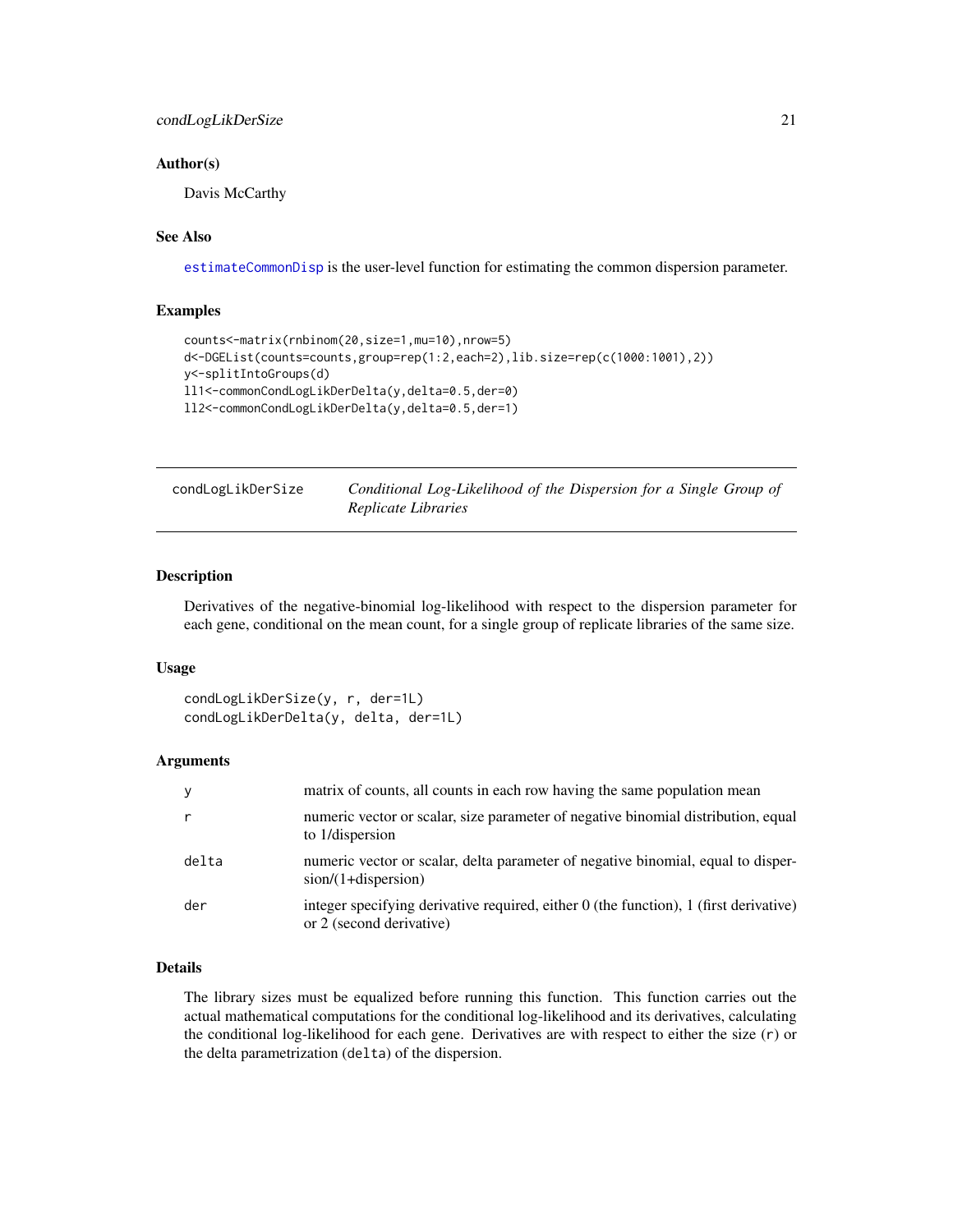# <span id="page-21-0"></span>Value

vector of row-wise derivatives with respect to r or delta

#### Author(s)

Mark Robinson, Davis McCarthy, Gordon Smyth

#### Examples

```
y <- matrix(rnbinom(10,size=1,mu=10),nrow=5)
condLogLikDerSize(y,r=1,der=1)
condLogLikDerDelta(y,delta=0.5,der=1)
```
#### <span id="page-21-1"></span>cpm *Counts per Million or Reads per Kilobase per Million*

#### Description

Compute counts per million (CPM) or reads per kilobase per million (RPKM).

#### Usage

```
## S3 method for class 'DGEList'
cpm(y, normalized.lib.sizes = TRUE,
       log = FALSE, prior.count = 2, ...)
## S3 method for class 'SummarizedExperiment'
cpm(y, normalizedu.ib.sizes = TRUE,
       log = FALSE, prior.count = 2, ...)## S3 method for class 'DGEGLM'
\text{cpm}(y, \text{log} = \text{FALSE}, \text{shrunk} = \text{TRUE}, \dots)## Default S3 method:
cpm(y, lib.size = NULL, offset=NULL,
       log = FALSE, prior.count = 2, ...)## S3 method for class 'DGEList'
rpkm(y, gene.length = NULL, normalized.lib.sizes = TRUE,
       log = FALSE, prior.count = 2, ...)## S3 method for class 'SummarizedExperiment'
rpkm(y, gene.length = NULL, normalized.lib.sizes = TRUE,
       log = FALSE, prior.count = 2, ...)
## S3 method for class 'DGEGLM'
rphm(y, gene.length, log = FALSE, shrunk = TRUE, ...)## Default S3 method:
rpkm(y, gene.length, lib.size = NULL, offset=NULL,
       log = FALSE, prior.count = 2, ...)## S3 method for class 'DGEList'
cmpMByGroup(y, group = NULL, dispersion = NULL, ...)## S3 method for class 'SummarizedExperiment'
```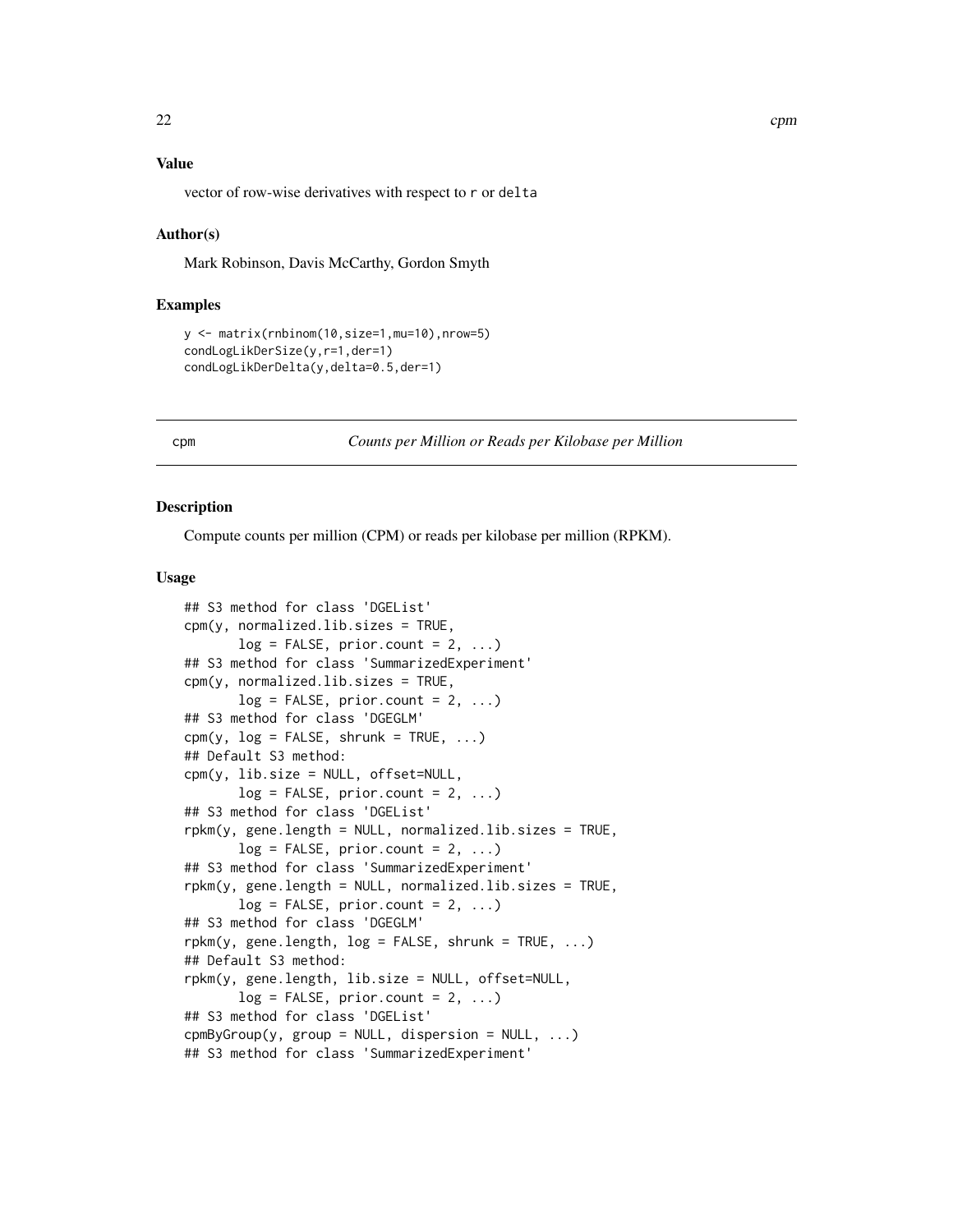```
cmpmByGroup(y, group = NULL, dispersion = NULL, ...)## Default S3 method:
cmpByGroup(y, group = NULL, dispersion = 0.05,offset = NULL, weights = NULL, log = FALSE, prior.count = 2, ...)
## S3 method for class 'DGEList'
rpkmByGroup(y, group = NULL, gene.length = NULL, dispersion = NULL, ...)
## S3 method for class 'SummarizedExperiment'
rpkmByGroup(y, group = NULL, gene.length = NULL, dispersion = NULL, ...)
## Default S3 method:
rpkmByGroup(y, group = NULL, gene.length, dispersion = 0.05,
      offset = NULL, weights = NULL, log = FALSE, prior.count = 2, ...)
```
#### Arguments

| y                    | a matrix-like object containing counts. Can be a numeric matrix, a DGEList<br>object, a SummarizedExperiment object with a "counts" assay, or any object<br>that can be coerced to a matrix by as . matrix. For cpm and rpkm, it can also be<br>a DGEGLM or DGELRT object. |
|----------------------|----------------------------------------------------------------------------------------------------------------------------------------------------------------------------------------------------------------------------------------------------------------------------|
| normalized.lib.sizes |                                                                                                                                                                                                                                                                            |
|                      | logical, use normalized library sizes?                                                                                                                                                                                                                                     |
| lib.size             | library size, defaults to colSums(y). Ignored if offset is specified.                                                                                                                                                                                                      |
| offset               | numeric matrix of same size as y, or a vector of length ncol(y), representing<br>library sizes on the log scale. Can also be a scalar for cpmByGroup. default and<br>rpkmByGroup.default. If specified, then takes precedence over lib.size.                               |
| log                  | logical, if TRUE then log2 values are returned.                                                                                                                                                                                                                            |
| prior.count          | average count to be added to each observation to avoid taking log of zero. Used<br>only if log=TRUE.                                                                                                                                                                       |
| shrunk               | logical, if TRUE then the usual coefficients from the fitted object will be used, if<br>FALSE then the unshrunk coefficients will be used.                                                                                                                                 |
| gene.length          | vector of length nrow(y) giving gene length in bases, or the name of the column<br>y\$genes containing the gene lengths.                                                                                                                                                   |
| group                | factor giving group membership for columns of y. Defaults to y\$sample\$group<br>for the DGEList method and to a single level factor for the default method.                                                                                                               |
| dispersion           | numeric vector of negative binomial dispersions.                                                                                                                                                                                                                           |
| weights              | numeric vector or matrix of non-negative quantitative weights. Can be a vector<br>of length equal to the number of libraries, or a matrix of the same size as y.                                                                                                           |
| $\cdots$             | other arguments are not used.                                                                                                                                                                                                                                              |

# Details

CPM or RPKM values are useful descriptive measures for the expression level of a gene. By default, the normalized library sizes are used in the computation for DGEList objects but simple column sums for matrices.

If log-values are computed, then a small count, given by prior.count but scaled to be proportional to the library size, is added to y to avoid taking the log of zero.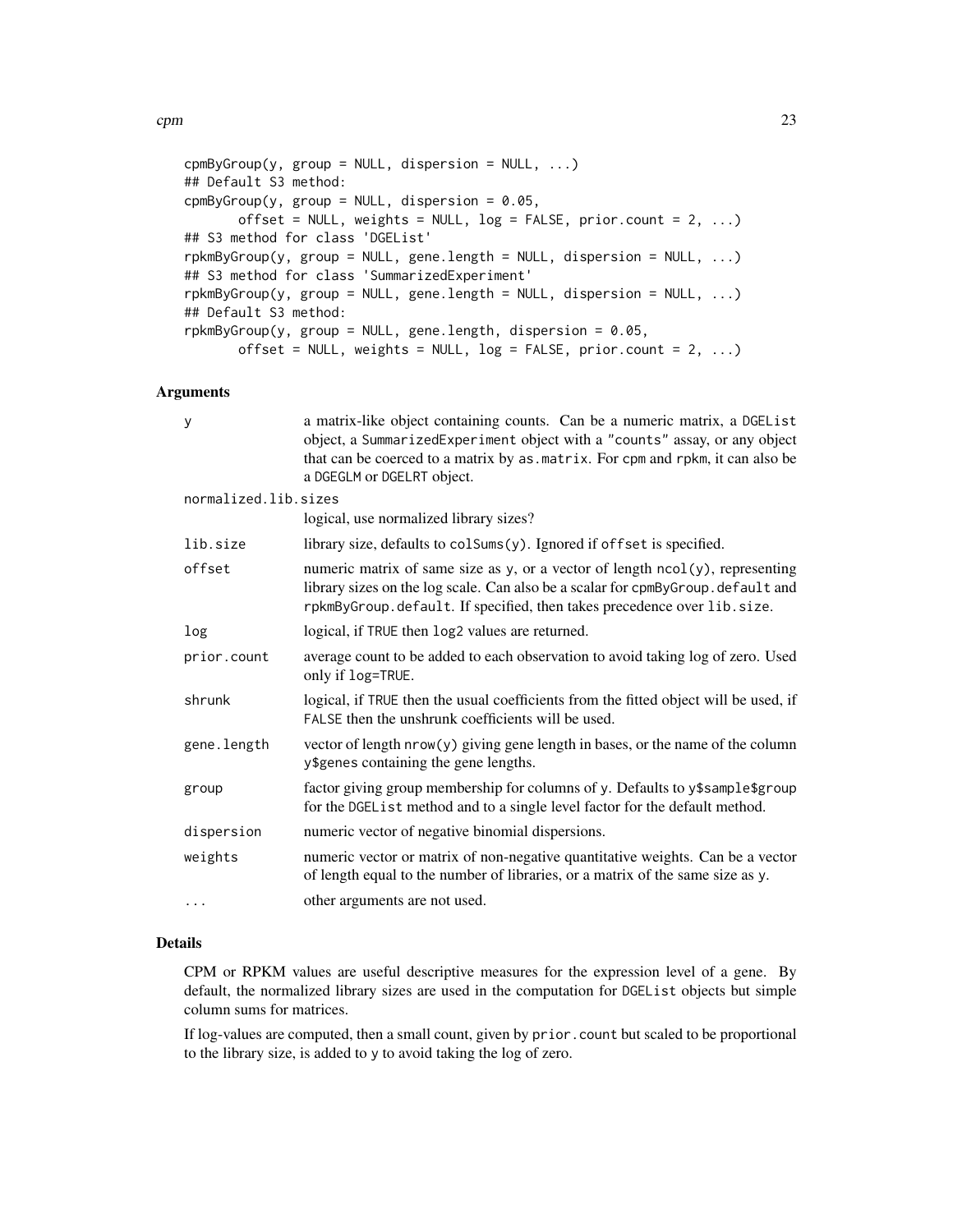The rpkm methods for DGEList, DGEGLM or DGELRT objects will try to find the gene lengths in a column of y\$genes called Length or length. Failing that, it will look for any column name containing "length" in any capitalization.

The cpm and rpkm methods for DGEGLM and DGELRT fitted model objects return fitted CPM or RPKM values. If shrunk=TRUE, then the CPM or RPKM values will reflect the prior.count input to the original linear model fit. If shrunk=FALSE, then the CPM or RPKM values will be computed with prior.count=0. Note that the latter could result in taking the log of near-zero values if log=TRUE.

cpmByGroup and rpkmByGroup compute group average values on the unlogged scale.

# Value

A numeric matrix of CPM or RPKM values, on the log2 scale if log=TRUE. cpm and rpkm produce matrices of the same size as y. If y was a data object, then observed values are returned. If y was a fitted model object, then fitted values are returned.

cpmByGroup and rpkmByGroup produce matrices with a column for each level of group.

# Note

 $a$ veLogCPM(y), rowMeans(cpm(y,  $log$ =TRUE)) and  $log2$ (rowMeans(cpm(y)) all give slightly different results.

#### Author(s)

Davis McCarthy, Gordon Smyth, Yunshun Chen, Aaron Lun

# See Also

#### [aveLogCPM](#page-9-1)

#### Examples

```
y <- matrix(rnbinom(20,size=1,mu=10),5,4)
cpm(y)
d <- DGEList(counts=y, lib.size=1001:1004)
cpm(d)
cpm(d,log=TRUE)
```

```
d$genes <- data.frame(Length=c(1000,2000,500,1500,3000))
rpkm(d)
```

```
cpmByGroup(d, group=c(1,1,2,2))
```

```
rpkmByGroup(d, group=c(1,1,2,2))
```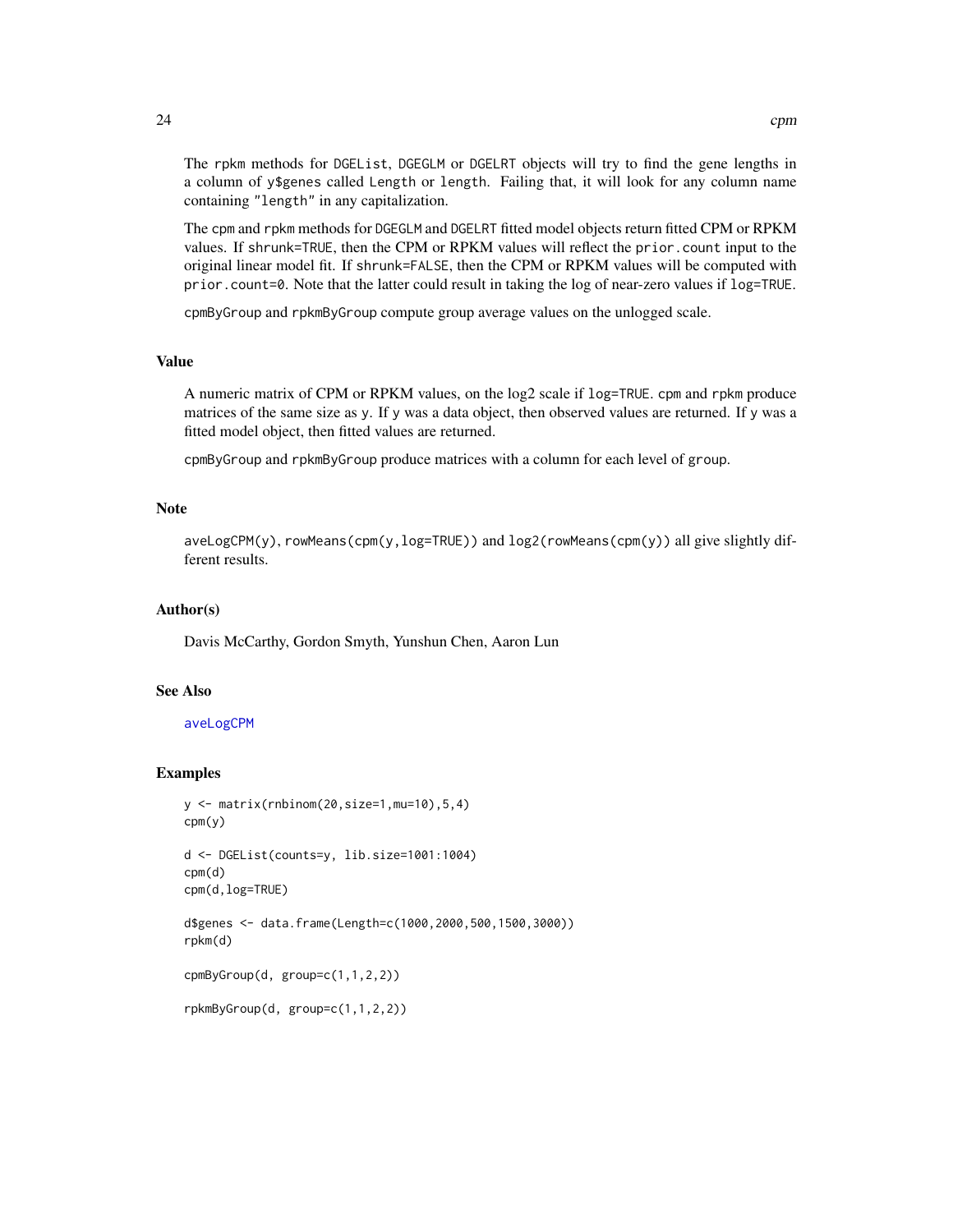<span id="page-24-0"></span>

# Description

Discretizes a numeric vector. Divides the range of x into intervals, so that each interval contains a minimum number of values, and codes the values in x according to which interval they fall into.

# Usage

cutWithMinN(x, intervals=2, min.n=1)

# Arguments

| <b>X</b>  | numeric vector.                                                                                 |  |
|-----------|-------------------------------------------------------------------------------------------------|--|
| intervals | number of intervals required.                                                                   |  |
| min.n     | minimum number of values in any interval. Must be less than or equal to<br>length(x)/intervals. |  |

#### Details

This function strikes a compromise between the base functions cut, which by default cuts a vector into equal length intervals, and quantile, which is suited to finding equally populated intervals. It finds a partition of the x values that is as close as possible to equal length intervals while keeping at least min.n values in each interval.

Tied values of x are broken by random jittering, so the partition may vary slightly from run to run if there are many tied values.

#### Value

A list with components:

| group  | integer vector of same length as x indicating which interval each value belongs<br>LO.                 |
|--------|--------------------------------------------------------------------------------------------------------|
| breaks | numeric vector of length intervals <sup>+1</sup> giving the left and right limits of each<br>interval. |

# Author(s)

Gordon Smyth

#### See Also

[cut](#page-0-0), [quantile](#page-0-0).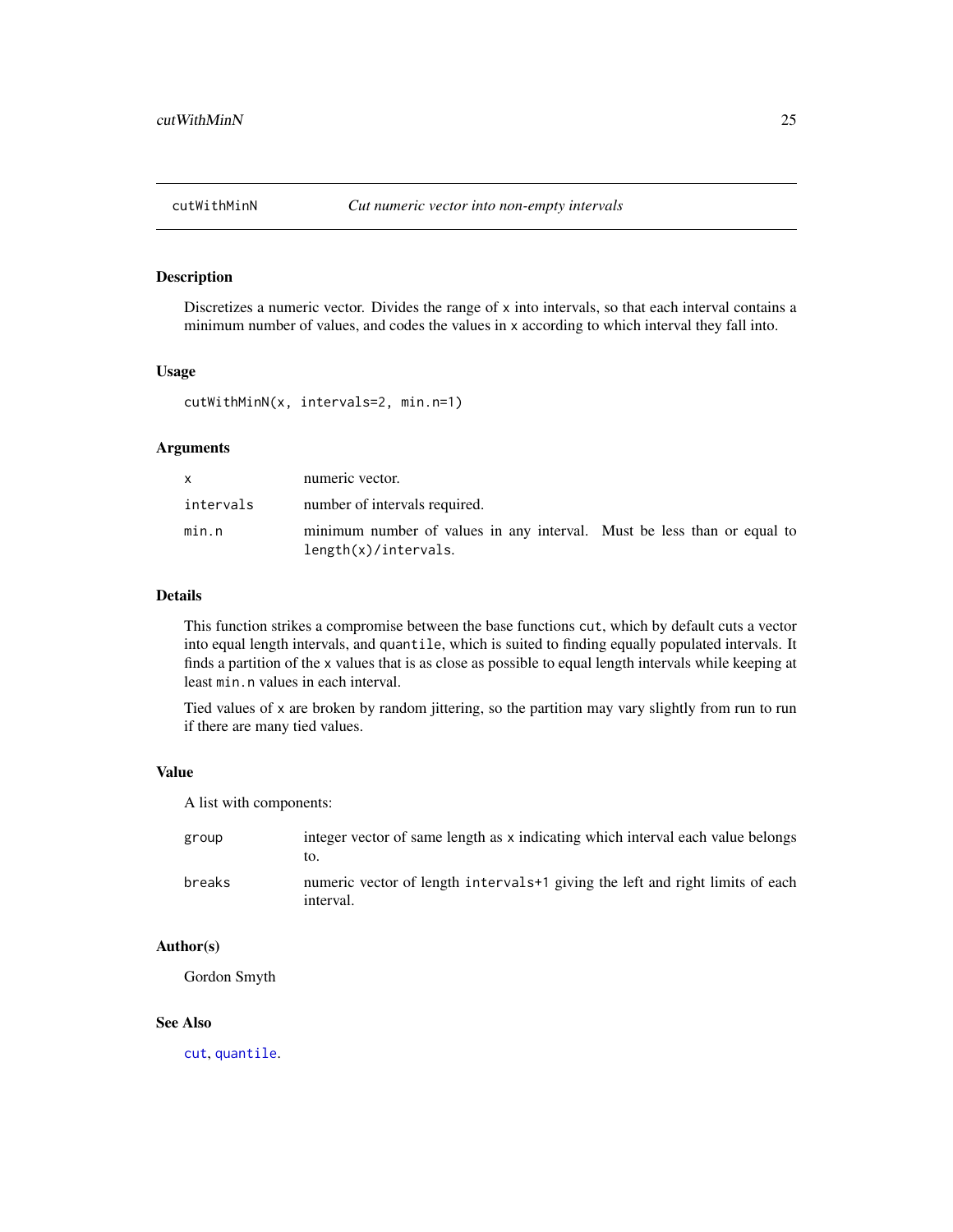#### Examples

```
x \leq -c(1, 2, 3, 4, 5, 6, 7, 100)cutWithMinN(x,intervals=3,min.n=1)
```
<span id="page-25-1"></span>decideTests *Multiple Testing Across Genes and Contrasts*

#### Description

Identify which genes are significantly differentially expressed from an edgeR fit object containing p-values and test statistics.

# Usage

```
decideTestsDGE(object, adjust.method="BH", p.value=0.05, lfc=0)
## S3 method for class 'DGELRT'
decideTests(object, adjust.method="BH", p.value=0.05, lfc=0, ...)
```
# Arguments

| object        | DGEExact, DGELRT or glmQLFTest object from which p-values and log-fold-<br>changes can be extracted.                                                                |
|---------------|---------------------------------------------------------------------------------------------------------------------------------------------------------------------|
| adjust.method | character string specifying p-value adjustment method. Possible values are "none",<br>"BH", "fdr" (equivalent to "BH"), "BY" and "holm". See p. adjust for details. |
| p.value       | numeric value between 0 and 1 giving the required family-wise error rate or<br>false discovery rate.                                                                |
| lfc           | numeric, minimum absolute log2-fold-change required.                                                                                                                |
| $\cdot$       | other arguments are not used.                                                                                                                                       |

#### Details

This function applies a multiple testing procedure and significance level cutoff to the genewise tests contained in object.

#### Value

An object of class [TestResults](#page-0-0). This is essentially a single-column integer matrix with elements -1, 0 or 1 indicating whether each gene is classified as significantly down-regulated, not significant or significant up-regulated for the comparison contained in object. To be considered significant, genes have to have adjusted p-value below p.value and log2-fold-change greater than lfc.

If object contains F-tests or LRTs for multiple contrasts, then the genes are simply classified as significant (1) or not significant. In this case, the log2-fold-change theshold lfc has to be achieved by at least one of the contrastsf or a gene to be significant.

<span id="page-25-0"></span>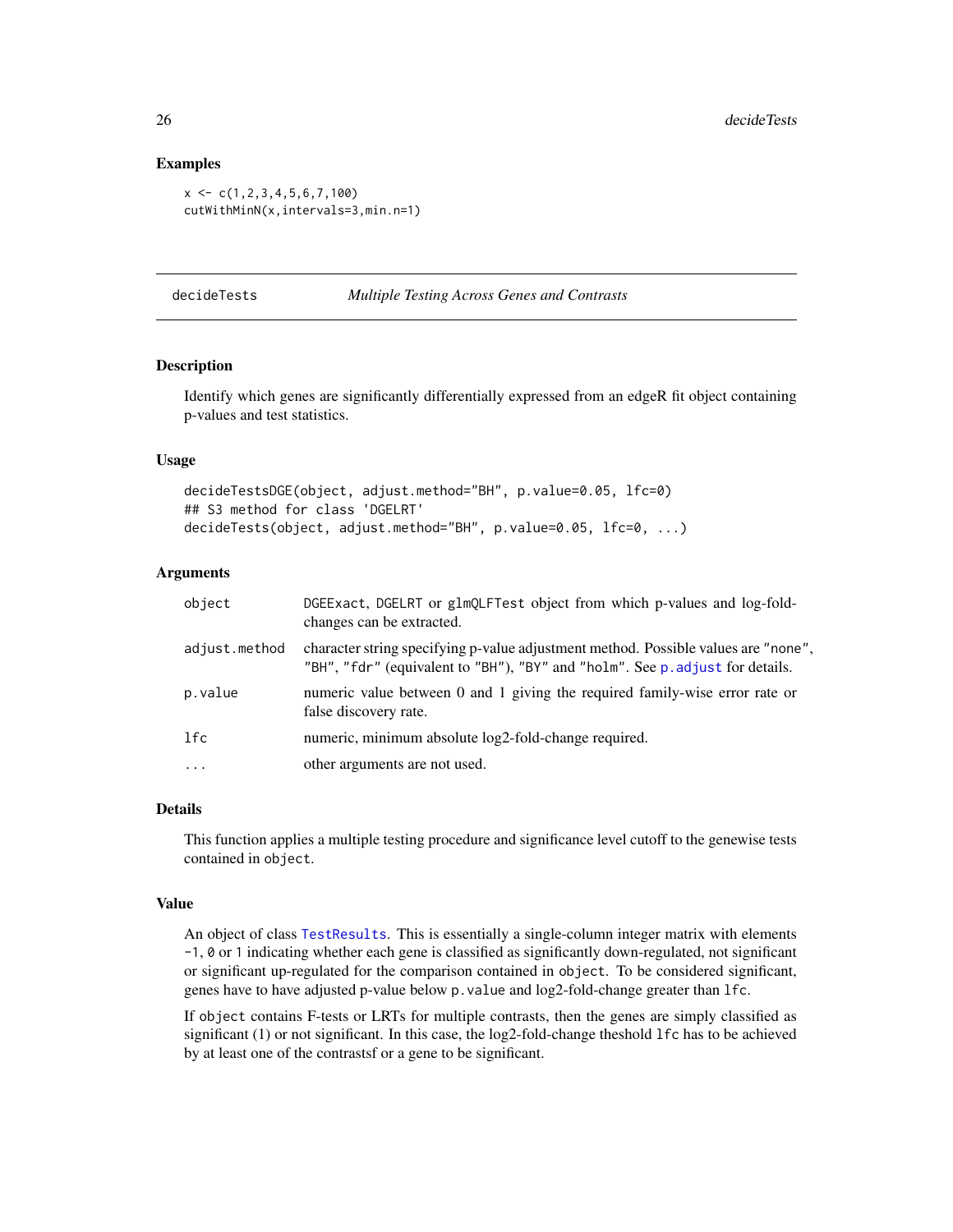# <span id="page-26-0"></span>DGEExact-class 27

# **Note**

Although this function enables users to set p-value and lfc cutoffs simultaneously, this combination criterion not usually recommended. Unless the fold changes and p-values are very highly correlated, the addition of a fold change cutoff can increase the family-wise error rate or false discovery rate above the nominal level. Users wanting to use fold change thresholding should considering using glmTreat instead and leaving lfc at the default value when using decideTestsDGE.

# Author(s)

Davis McCarthy, Gordon Smyth and the edgeR team

# See Also

[decideTests](#page-25-1) and [TestResults](#page-0-0) in the limma package.

#### Examples

```
ngenes <- 100
x1 \leftarrow \text{norm}(6)x2 \le rnorm(6)
design <- cbind(Intercept=1,x1,x2)
beta <- matrix(0,ngenes,3)
beta[, 1] < -4beta[1:20,2] <- rnorm(20)
mu <- 2^(beta %*% t(design))
y <- matrix(rnbinom(ngenes*6,mu=mu,size=10),ngenes,6)
fit <- glmFit(y,design,dispersion=0.1)
lrt <- glmLRT(fit,coef=2:3)
res <- decideTests(lrt,p.value=0.1)
summary(res)
lrt <- glmLRT(fit,coef=2)
res <- decideTests(lrt,p.value=0.1)
summary(res)
```
<span id="page-26-1"></span>DGEExact-class *differential expression of Digital Gene Expression data - class*

# Description

A list-based S4 class for for storing results of a differential expression analysis for DGE data.

#### List Components

For objects of this class, rows correspond to genomic features and columns to statistics associated with the differential expression analysis. The genomic features are called genes, but in reality might correspond to transcripts, tags, exons etc.

Objects of this class contain the following list components: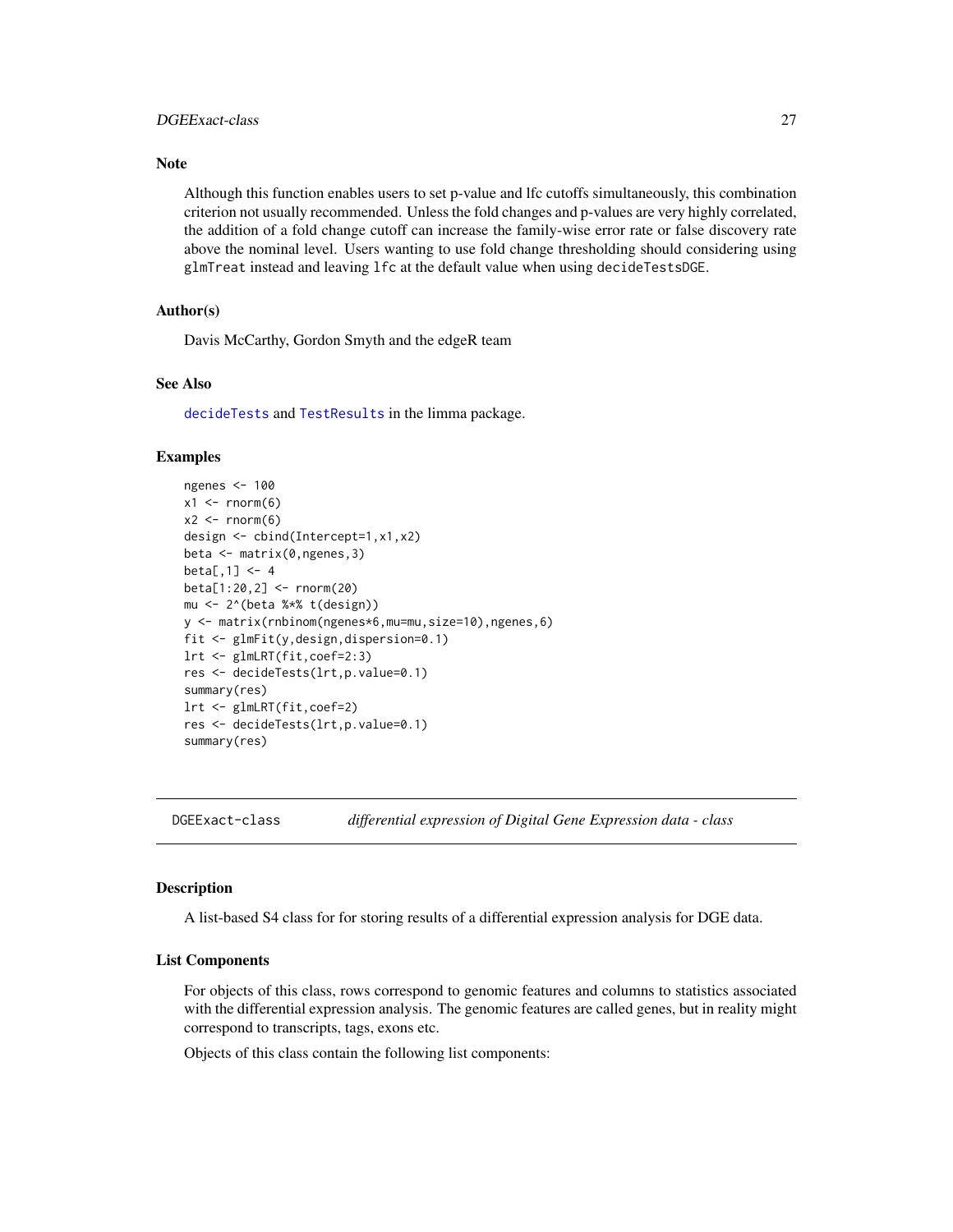<span id="page-27-0"></span>table: data frame containing columns for the log2-fold-change, logFC, the average log2-countsper-million, logCPM, and the two-sided p-value PValue.

comparison: vector giving the two experimental groups/conditions being compared.

genes: a data frame containing information about each gene (can be NULL).

# Methods

This class inherits directly from class list, so DGEExact objects can be manipulated as if they were ordinary lists. However they can also be treated as if they were matrices for the purposes of subsetting.

The dimensions, row names and column names of a DGEExact object are defined by those of table, see [dim.DGEExact](#page-34-1) or [dimnames.DGEExact](#page-35-1).

DGEExact objects can be subsetted, see [subsetting](#page-139-1).

DGEExact objects also have a show method so that printing produces a compact summary of their contents.

#### Author(s)

edgeR team. First created by Mark Robinson and Davis McCarthy

#### See Also

Other classes defined in edgeR are [DGEList-class](#page-30-1), [DGEGLM-class](#page-27-1), [DGELRT-class](#page-31-1), [TopTags-class](#page-145-1)

<span id="page-27-1"></span>DGEGLM-class *Digital Gene Expression Generalized Linear Model results - class*

# Description

A list-based S4 class for storing results of a GLM fit to each gene in a DGE dataset.

#### List Components

For objects of this class, rows correspond to genomic features and columns to coefficients in the linear model. The genomic features are called gene, but in reality might correspond to transcripts, tags, exons, etc.

Objects of this class contain the following list components:

- coefficients: matrix containing the coefficients computed from fitting the model defined by the design matrix to each gene in the dataset.
- df.residual: vector containing the residual degrees of freedom for the model fit to each gene in the dataset.

deviance: vector giving the deviance from the model fit to each gene.

design: design matrix for the full model from the likelihood ratio test.

offset: scalar, vector or matrix of offset values to be included in the GLMs for each gene.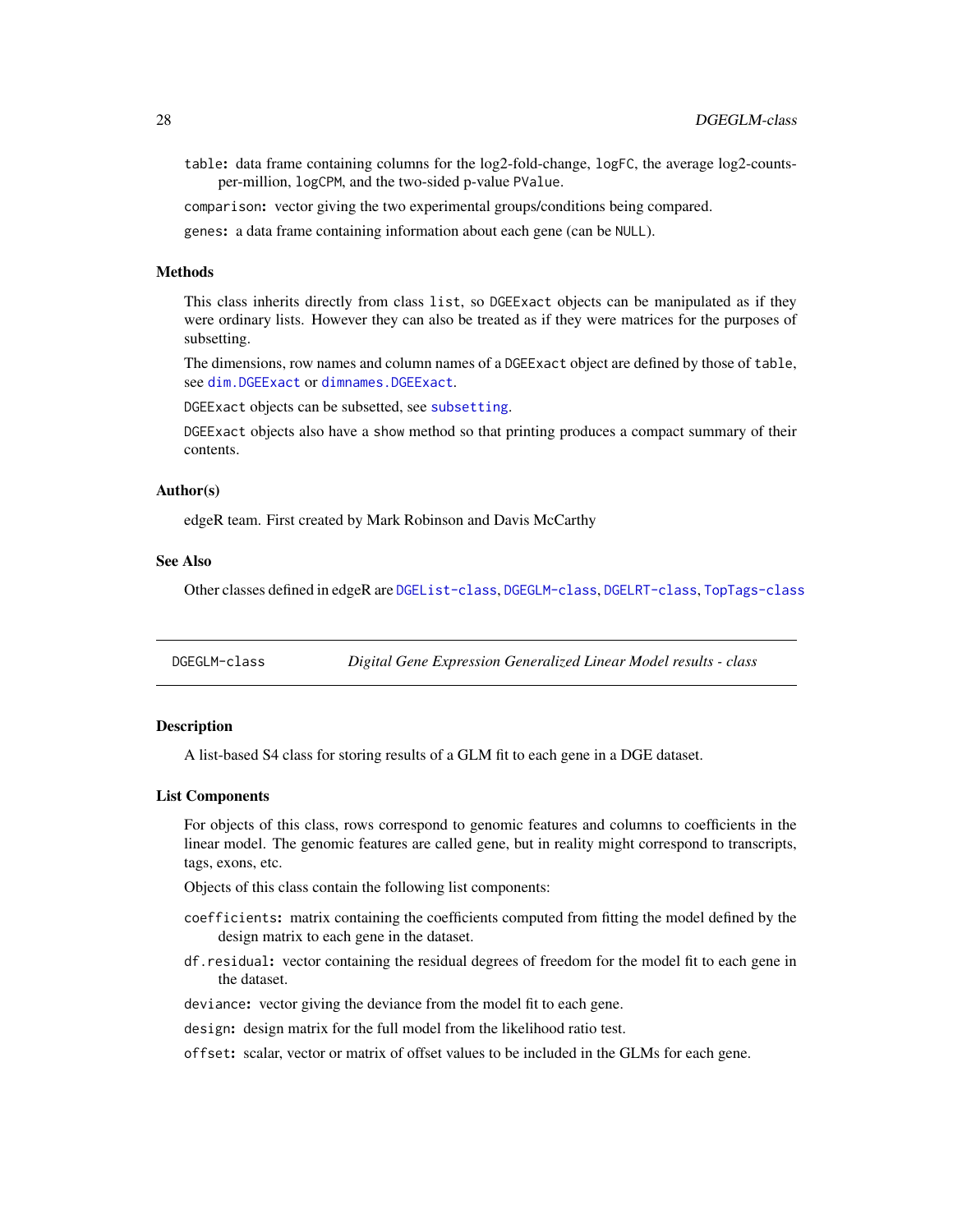#### <span id="page-28-0"></span>DGEList 29

samples: data frame containing information about the samples comprising the dataset.

- genes: data frame containing information about the tags for which we have DGE data (can be NULL if there is no information available).
- dispersion: scalar or vector providing the value of the dispersion parameter used in the negative binomial GLM for each gene.
- lib.size: vector providing the effective library size for each sample in the dataset.

weights: matrix of weights used in the GLM fitting for each gene.

fitted.values: the fitted (expected) values from the GLM for each gene.

AveLogCPM: numeric vector giving average log2 counts per million for each gene.

# Methods

This class inherits directly from class list so any operation appropriate for lists will work on objects of this class.

The dimensions, row names and column names of a DGEGLM object are defined by those of the dataset, see [dim.DGEGLM](#page-34-1) or [dimnames.DGEGLM](#page-35-1).

DGEGLM objects can be subsetted, see [subsetting](#page-139-1).

DGEGLM objects also have a show method so that printing produces a compact summary of their contents.

#### Author(s)

edgeR team. First created by Davis McCarthy.

#### See Also

Other classes defined in edgeR are [DGEList-class](#page-30-1), [DGEExact-class](#page-26-1), [DGELRT-class](#page-31-1), [TopTags-class](#page-145-1)

<span id="page-28-1"></span>DGEList *DGEList Constructor*

# Description

Creates a DGEList object from a table of counts (rows=features, columns=samples), group indicator for each column, library size (optional) and a table of feature annotation (optional).

#### Usage

```
DGEList(counts = matrix(0, 0, 0), lib.size = colSums(counts),
       norm.factors = rep(1,ncol(counts)), samples = NULL,
       group = NULL, genes = NULL, remove.zeros = FALSE)
```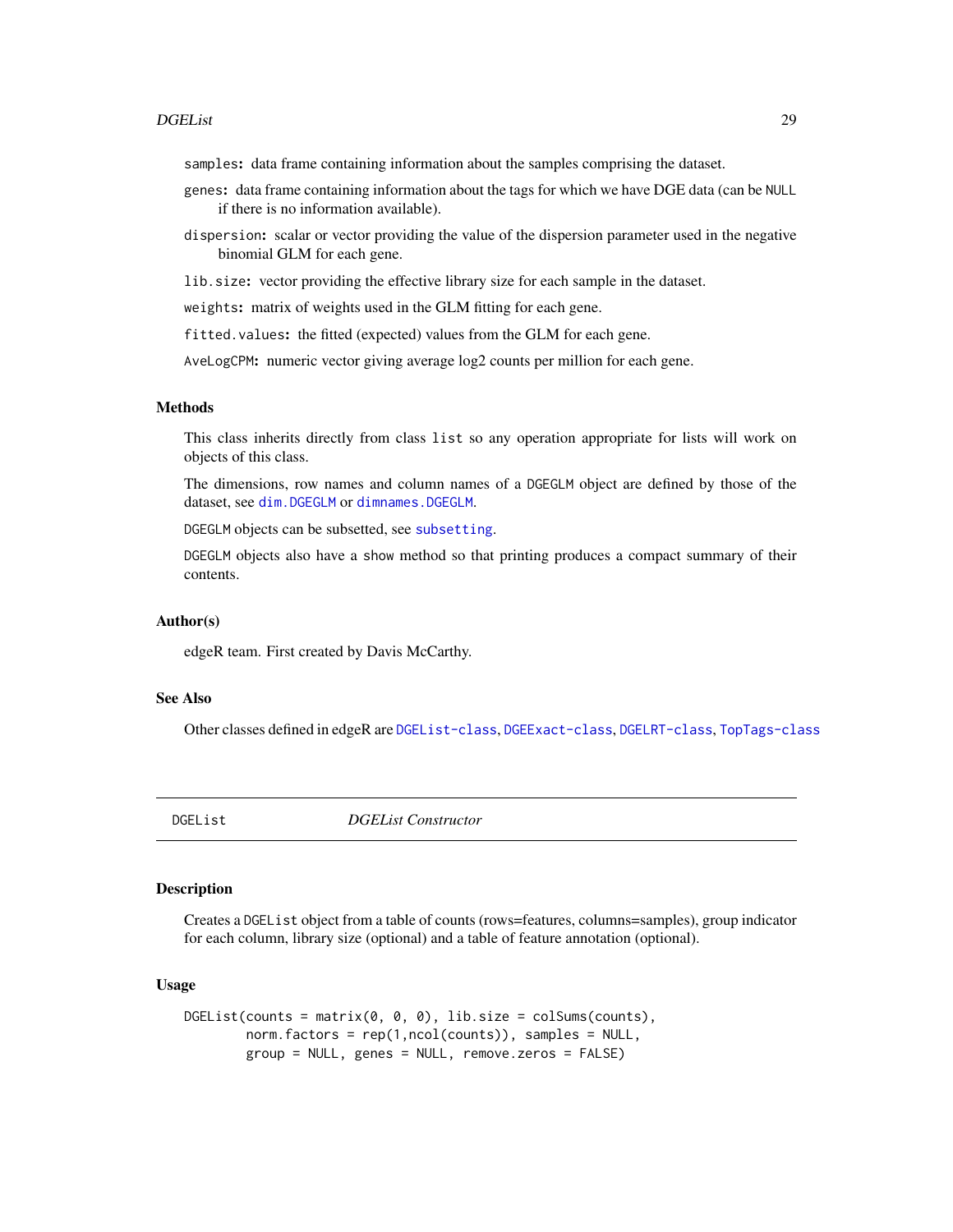# Arguments

| counts       | numeric matrix of read counts.                                                    |
|--------------|-----------------------------------------------------------------------------------|
| lib.size     | numeric vector giving the total count (sequence depth) for each library.          |
| norm.factors | numeric vector of normalization factors that modify the library sizes.            |
| samples      | data frame containing information for each sample.                                |
| group        | vector or factor giving the experimental group/condition for each sample/library. |
| genes        | data frame containing annotation information for each gene.                       |
| remove.zeros | logical, whether to remove rows that have 0 total count.                          |

# Details

To facilitate programming pipelines, NULL values can be input for lib.size, norm.factors, samples or group, in which case the default value is used as if the argument had been missing.

# Value

a [DGEList](#page-28-1) object

# Author(s)

edgeR team. First created by Mark Robinson.

# See Also

[DGEList-class](#page-30-1)

# Examples

```
ngenes <- 1000
nsamples <- 4
Counts <- matrix(rnbinom(ngenes*nsamples,mu=5,size=2),ngenes,nsamples)
rownames(Counts) <- 1:ngenes
y <- DGEList(counts=Counts, group=rep(1:2,each=2))
dim(y)
colnames(y)
y$samples
y$genes <- data.frame(Symbol=paste0("Gene",1:ngenes))
show(y)
```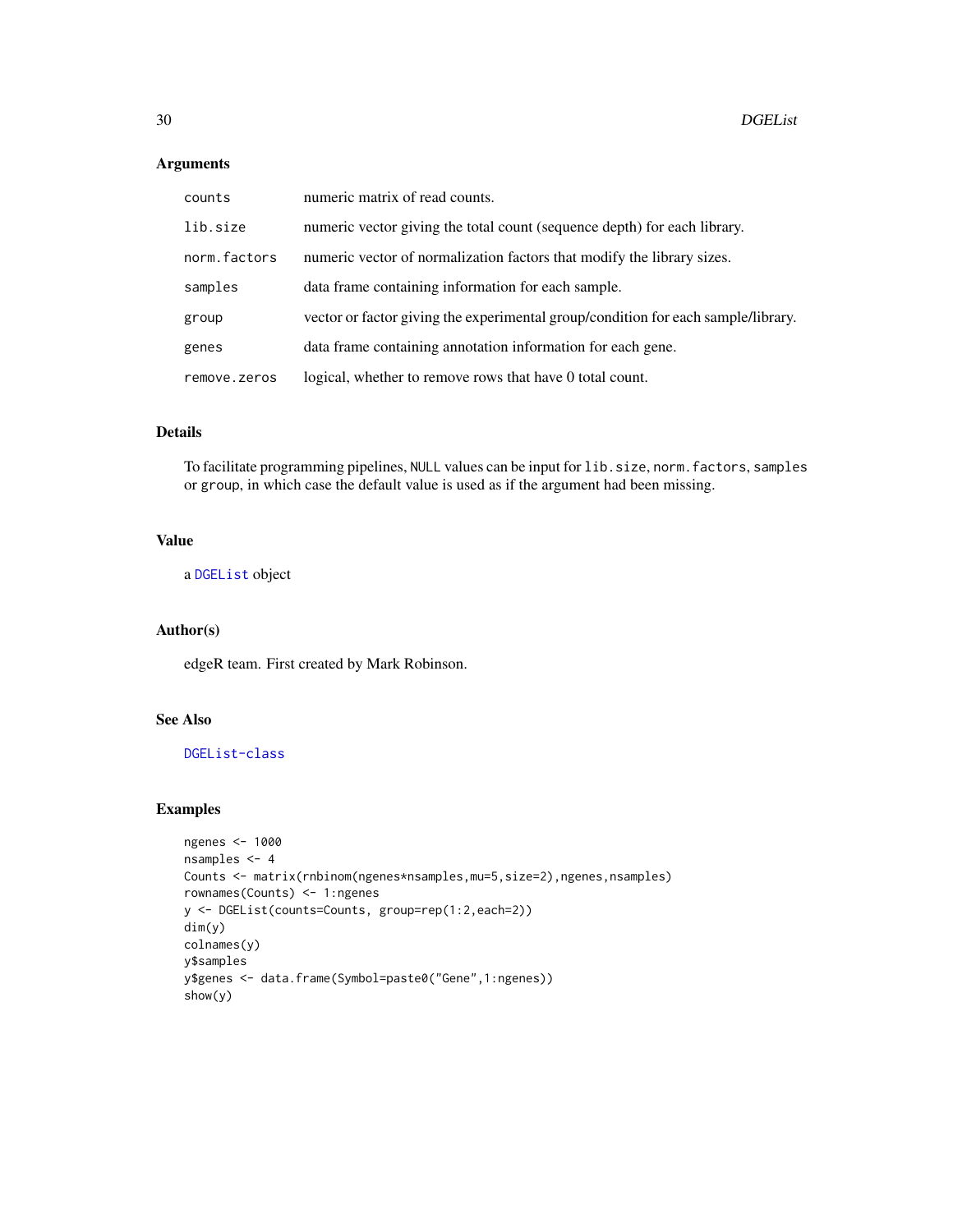# <span id="page-30-1"></span><span id="page-30-0"></span>**Description**

A list-based S4 class for storing read counts and associated information from digital gene expression or sequencing technologies.

#### List Components

For objects of this class, rows correspond to genomic features and columns to samples. The genomic features are called genes, but in reality might correspond to transcripts, tags, exons etc. Objects of this class contain the following essential list components:

counts: numeric matrix of read counts, one row for each gene and one column for each sample.

samples: data.frame with a row for each sample and columns group, lib.size and norm.factors containing the group labels, library sizes and normalization factors. Other columns can be optionally added to give more detailed sample information.

Optional components include:

genes: data.frame giving annotation information for each gene. Same number of rows as counts.

AveLogCPM: numeric vector giving average log2 counts per million for each gene.

common.dispersion: numeric scalar giving the overall dispersion estimate.

trended.dispersion: numeric vector giving trended dispersion estimates for each gene.

tagwise.dispersion: numeric vector giving tagwise dispersion estimates for each gene (note that 'tag' and 'gene' are synonymous here).

offset: numeric matrix of same size as counts giving offsets for use in log-linear models.

# Methods

This class inherits directly from class list, so DGEList objects can be manipulated as if they were ordinary lists. However they can also be treated as if they were matrices for the purposes of subsetting.

The dimensions, row names and column names of a DGEList object are defined by those of counts, see [dim.DGEList](#page-34-1) or [dimnames.DGEList](#page-35-1).

DGEList objects can be subsetted, see [subsetting](#page-139-1).

DGEList objects also have a show method so that printing produces a compact summary of their contents.

#### Author(s)

edgeR team. First created by Mark Robinson.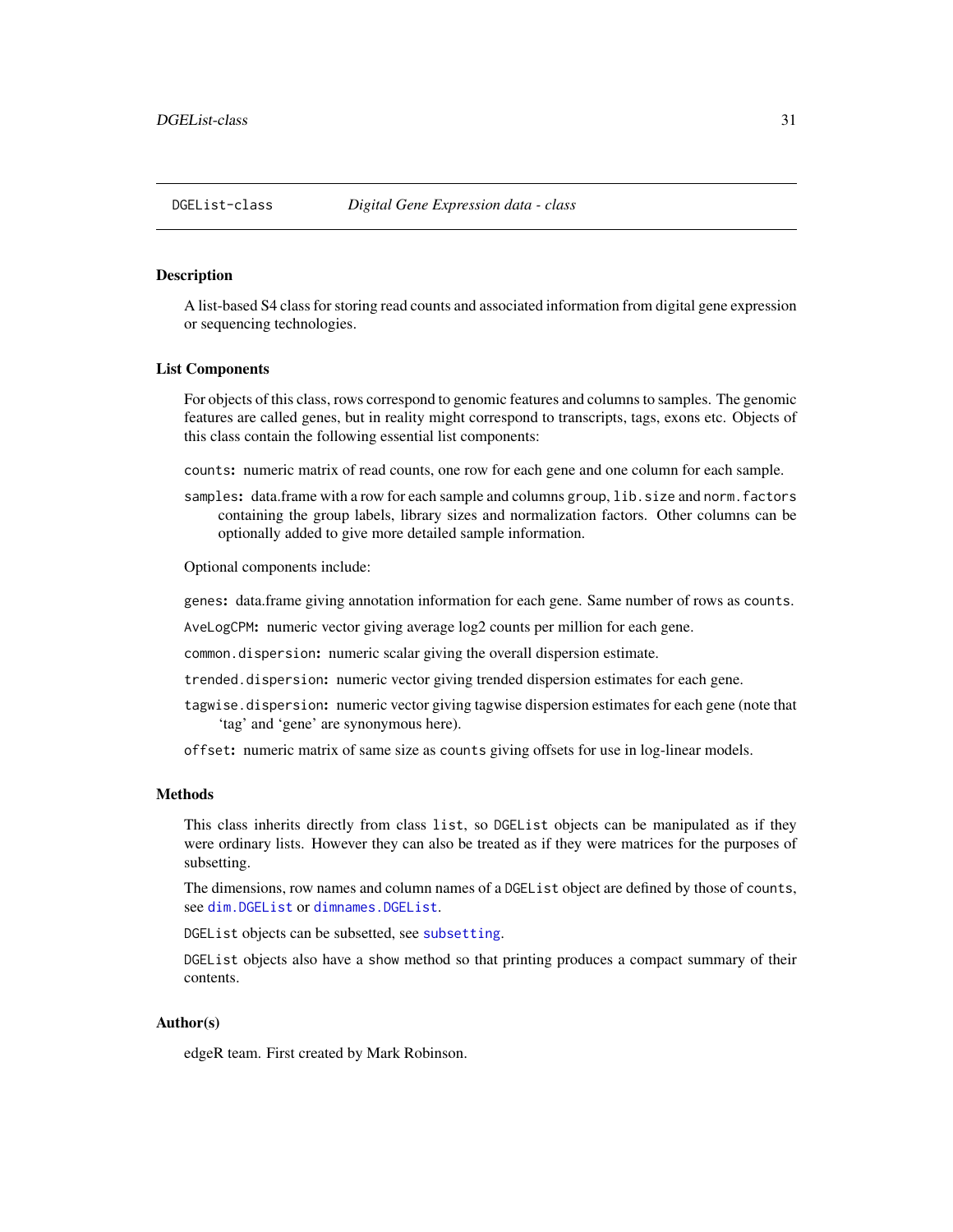#### <span id="page-31-0"></span>See Also

[DGEList](#page-28-1) constructs DGEList objects. Other classes defined in edgeR are [DGEExact-class](#page-26-1), [DGEGLM-class](#page-27-1), [DGELRT-class](#page-31-1), [TopTags-class](#page-145-1)

<span id="page-31-1"></span>DGELRT-class *Digital Gene Expression Likelihood Ratio Test data and results - class*

#### Description

A list-based S4 class for storing results of a GLM-based differential expression analysis for DGE data.

# List Components

For objects of this class, rows correspond to genomic features and columns to statistics associated with the differential expression analysis. The genomic features are called genes, but in reality might correspond to transcripts, tags, exons etc.

Objects of this class contain the following list components:

- table: data frame containing the log-concentration (i.e. expression level), the log-fold change in expression between the two groups/conditions and the exact p-value for differential expression, for each gene.
- coefficients.full: matrix containing the coefficients computed from fitting the full model (fit using glmFit and a given design matrix) to each gene in the dataset.
- coefficients.null: matrix containing the coefficients computed from fitting the null model to each gene in the dataset. The null model is the model to which the full model is compared, and is fit using glmFit and dropping selected column(s) (i.e. coefficient(s)) from the design matrix for the full model.

design: design matrix for the full model from the likelihood ratio test.

...: if the argument y to glmLRT (which produces the DGELRT object) was itself a DGEList object, then the DGELRT will contain all of the elements of y, except for the table of counts and the table of pseudocounts.

#### Methods

This class inherits directly from class list, so DGELRT objects can be manipulated as if they were ordinary lists. However they can also be treated as if they were matrices for the purposes of subsetting.

The dimensions, row names and column names of a DGELRT object are defined by those of table, see [dim.DGELRT](#page-34-1) or [dimnames.DGELRT](#page-35-1).

DGELRT objects can be subsetted, see [subsetting](#page-139-1).

DGELRT objects also have a show method so that printing produces a compact summary of their contents.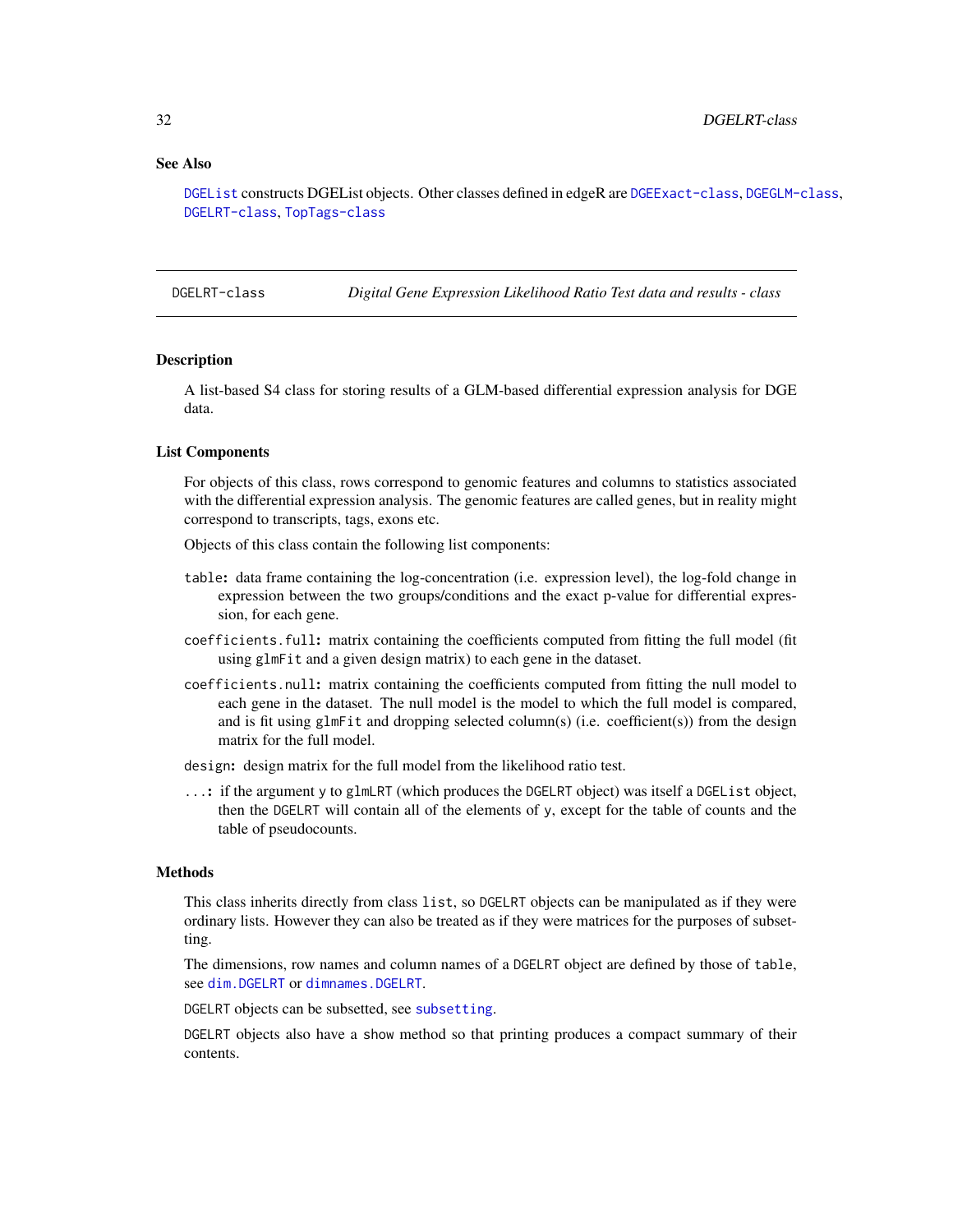# <span id="page-32-0"></span>diffSpliceDGE 33

# Author(s)

edgeR team. First created by Davis McCarthy

# See Also

Other classes defined in edgeR are [DGEList-class](#page-30-1), [DGEExact-class](#page-26-1), [DGEGLM-class](#page-27-1), [TopTags-class](#page-145-1)

diffSpliceDGE *Test for Differential Exon Usage*

# Description

Given a negative binomial generalized log-linear model fit at the exon level, test for differential exon usage between experimental conditions.

# Usage

diffSpliceDGE(glmfit, coef=ncol(glmfit\$design), contrast=NULL, geneid, exonid=NULL, prior.count=0.125, verbose=TRUE)

# Arguments

| glmfit      | an DGEGLM fitted model object produced by glmFit or glmQLFit. Rows should<br>correspond to exons.                                                                                                                            |
|-------------|------------------------------------------------------------------------------------------------------------------------------------------------------------------------------------------------------------------------------|
| coef        | integer indicating which coefficient of the generalized linear model is to be<br>tested for differential exon usage. Defaults to the last coefficient.                                                                       |
| contrast    | numeric vector specifying the contrast of the linear model coefficients to be<br>tested for differential exon usage. Length must equal to the number of columns<br>of design. If specified, then takes precedence over coef. |
| geneid      | gene identifiers. Either a vector of length nrow(glmfit) or the name of the<br>column of glmfit\$genes containing the gene identifiers. Rows with the same<br>ID are assumed to belong to the same gene.                     |
| exonid      | exon identifiers. Either a vector of length nrow(glmfit) or the name of the<br>column of glmfit\$genes containing the exon identifiers.                                                                                      |
| prior.count | average prior count to be added to observation to shrink the estimated log-fold-<br>changes towards zero.                                                                                                                    |
| verbose     | logical, if TRUE some diagnostic information about the number of genes and<br>exons is output.                                                                                                                               |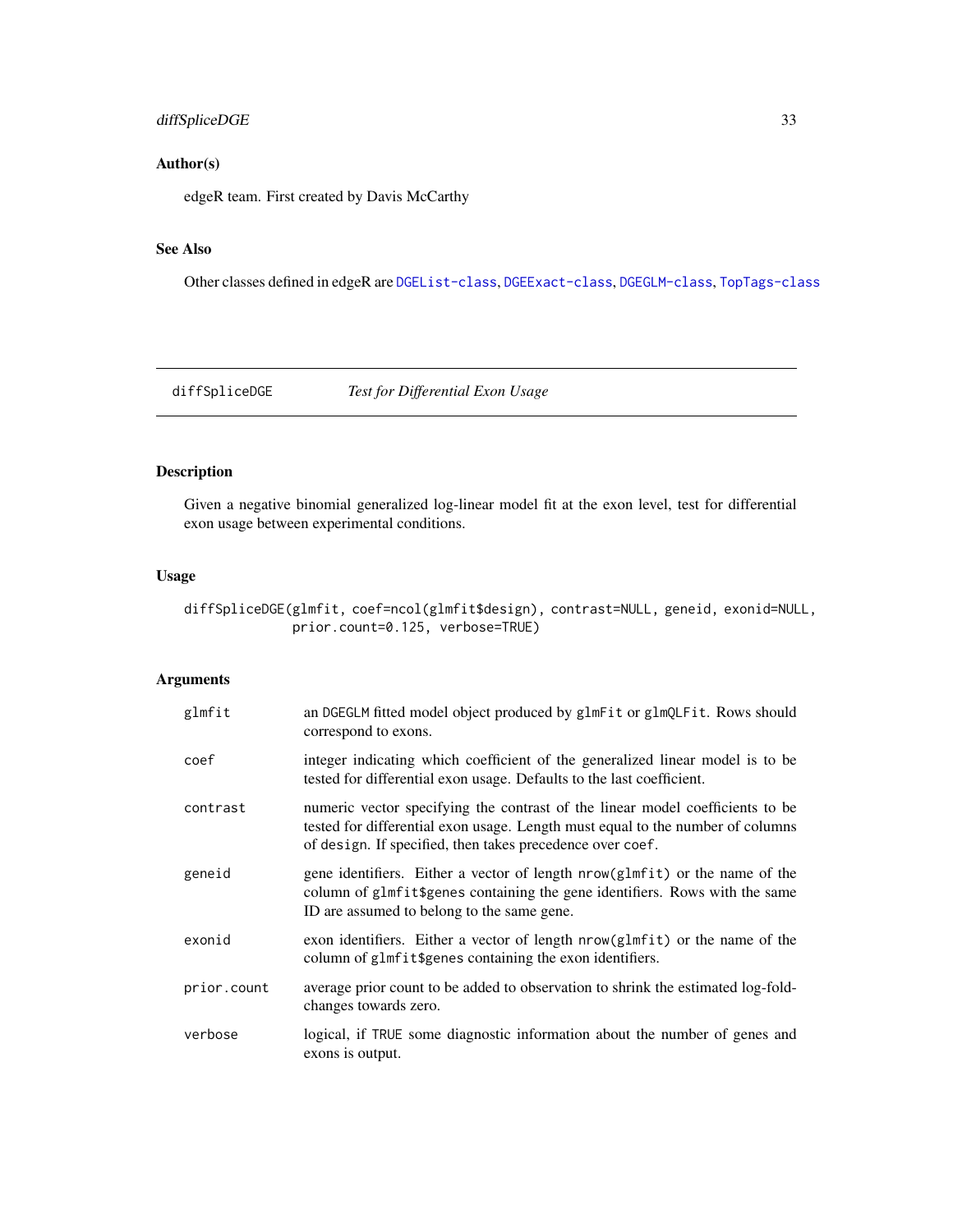# Details

This function tests for differential exon usage for each gene for a given coefficient of the generalized linear model.

Testing for differential exon usage is equivalent to testing whether the exons in each gene have the same log-fold-changes as the other exons in the same gene. At exon-level, the log-fold-change of each exon is compared to the log-fold-change of the entire gene which contains that exon. At genelevel, two different tests are provided. One is converting exon-level p-values to gene-level p-values by the Simes method. The other is using exon-level test statistics to conduct gene-level tests.

# Value

diffSpliceDGE produces an object of class DGELRT containing the component design from glmfit plus the following new components:

| comparison                                                                                                                                                                                     | character string describing the coefficient being tested.                                                                                                                                                            |  |
|------------------------------------------------------------------------------------------------------------------------------------------------------------------------------------------------|----------------------------------------------------------------------------------------------------------------------------------------------------------------------------------------------------------------------|--|
| coefficients                                                                                                                                                                                   | numeric vector of coefficients on the natural log scale. Each coefficient is the<br>difference between the log-fold-change for that exon versus the log-fold-change<br>for the entire gene which contains that exon. |  |
| genes                                                                                                                                                                                          | data.frame of exon annotation.                                                                                                                                                                                       |  |
| genecolname                                                                                                                                                                                    | character string giving the name of the column of genes containing gene IDs.                                                                                                                                         |  |
| exoncolname                                                                                                                                                                                    | character string giving the name of the column of genes containing exon IDs.                                                                                                                                         |  |
| exon.df.test                                                                                                                                                                                   | numeric vector of testing degrees of freedom for exons.                                                                                                                                                              |  |
| exon.p.value                                                                                                                                                                                   | numeric vector of p-values for exons.                                                                                                                                                                                |  |
| gene.df.test                                                                                                                                                                                   | numeric vector of testing degrees of freedom for genes.                                                                                                                                                              |  |
| gene.p.value                                                                                                                                                                                   | numeric vector of gene-level testing p-values.                                                                                                                                                                       |  |
| gene.Simes.p.value                                                                                                                                                                             | numeric vector of Simes' p-values for genes.                                                                                                                                                                         |  |
|                                                                                                                                                                                                |                                                                                                                                                                                                                      |  |
| gene.genes                                                                                                                                                                                     | data.frame of gene annotation.                                                                                                                                                                                       |  |
| Some components of the output depend on whether glmfit is produced by glmFit or glmQLFit. If<br>glmfit is produced by glmFit, then the following components are returned in the output object: |                                                                                                                                                                                                                      |  |
| exon.LR                                                                                                                                                                                        | numeric vector of LR-statistics for exons.                                                                                                                                                                           |  |
| gene.LR                                                                                                                                                                                        | numeric vector of LR-statistics for gene-level test.                                                                                                                                                                 |  |
| object:                                                                                                                                                                                        | If glmfit is produced by glmQLFit, then the following components are returned in the output                                                                                                                          |  |
| exon.F                                                                                                                                                                                         | numeric vector of F-statistics for exons.                                                                                                                                                                            |  |
| gene.df.prior                                                                                                                                                                                  | numeric vector of prior degrees of freedom for genes.                                                                                                                                                                |  |

gene.df.residual

numeric vector of residual degrees of freedom for genes.

gene.F numeric vector of F-statistics for gene-level test.

The information and testing results for both exons and genes are sorted by geneid and by exonid within gene.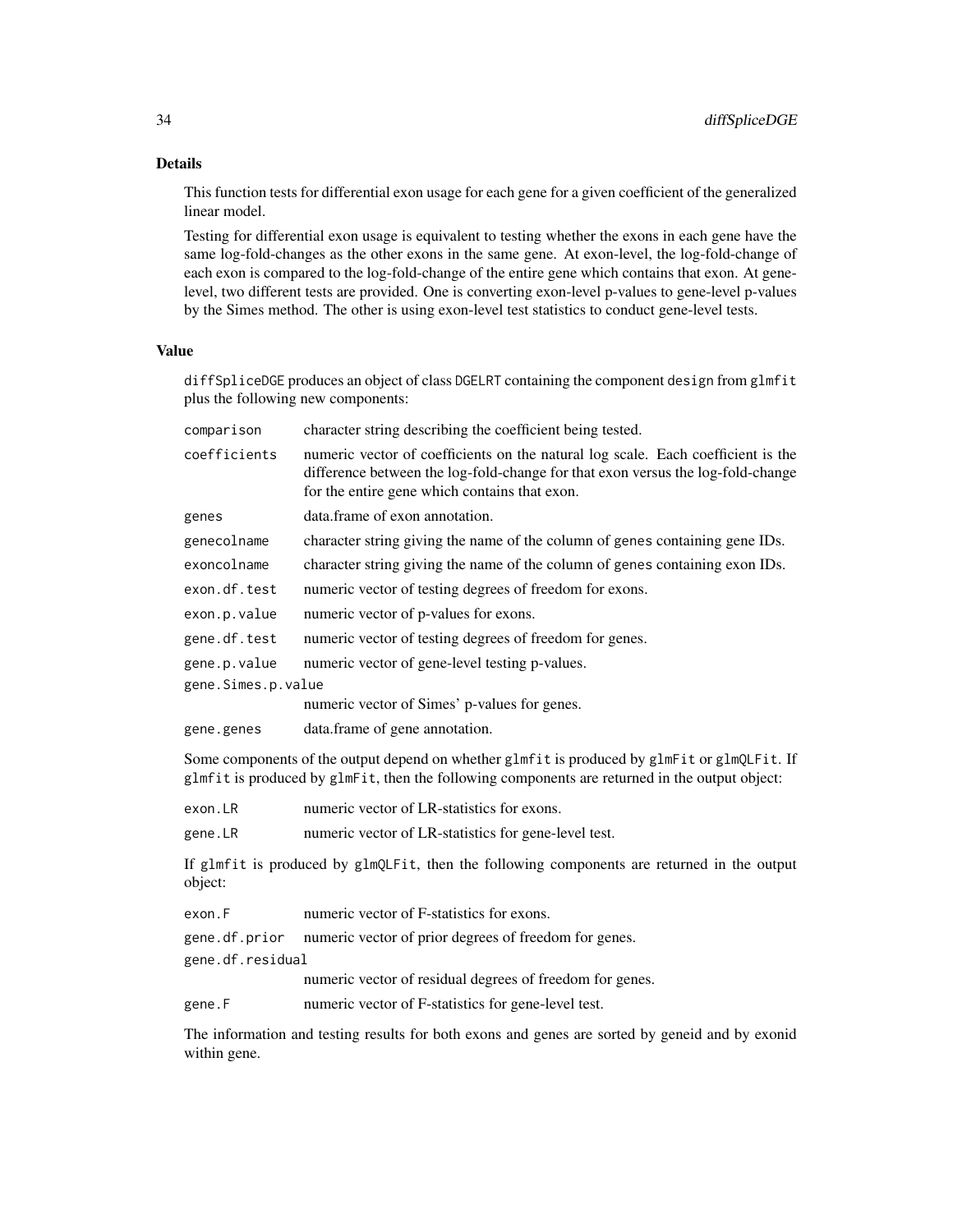<span id="page-34-0"></span>dim 35

# Author(s)

Yunshun Chen and Gordon Smyth

#### Examples

```
# Gene exon annotation
Gene <- paste("Gene", 1:100, sep="")
Gene <- rep(Gene, each=10)
Exon <- paste("Ex", 1:10, sep="")
Gene.Exon <- paste(Gene, Exon, sep=".")
genes <- data.frame(GeneID=Gene, Gene.Exon=Gene.Exon)
```

```
group <- factor(rep(1:2, each=3))
design <- model.matrix(~group)
mu <- matrix(100, nrow=1000, ncol=6)
# knock-out the first exon of Gene1 by 90%
mu[1,4:6] <- 10
# generate exon counts
counts <- matrix(rnbinom(6000,mu=mu,size=20),1000,6)
```
y <- DGEList(counts=counts, lib.size=rep(1e6,6), genes=genes) gfit <- glmFit(y, design, dispersion=0.05)

```
ds <- diffSpliceDGE(gfit, geneid="GeneID")
topSpliceDGE(ds)
plotSpliceDGE(ds)
```
<span id="page-34-2"></span>

dim *Retrieve the Dimensions of a DGEList, DGEExact, DGEGLM, DGELRT or TopTags Object*

#### <span id="page-34-1"></span>Description

Retrieve the number of rows (genes) and columns (libraries) for an DGEList, DGEExact or TopTags Object.

#### Usage

```
## S3 method for class 'DGEList'
dim(x)
```
#### Arguments

x an object of class DGEList, DGEExact, TopTags, DGEGLM or DGELRT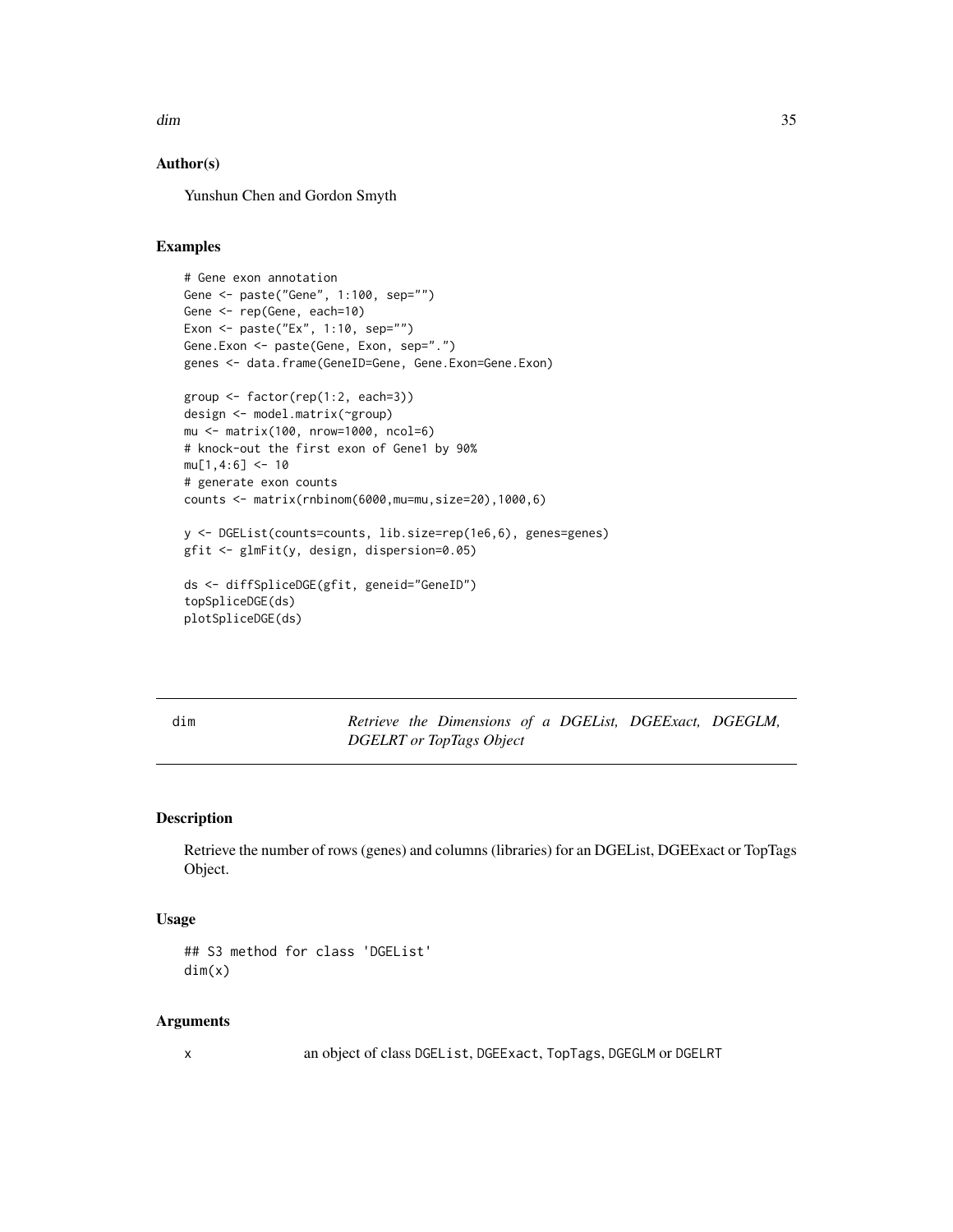# Details

Digital gene expression data objects share many analogies with ordinary matrices in which the rows correspond to genes and the columns to arrays. These methods allow one to extract the size of microarray data objects in the same way that one would do for ordinary matrices.

A consequence is that row and column commands  $now(x)$ ,  $ncol(x)$  and so on also work.

#### Value

Numeric vector of length 2. The first element is the number of rows (genes) and the second is the number of columns (libraries).

# Author(s)

Gordon Smyth, Davis McCarthy

# See Also

[dim](#page-34-2) in the base package.

[02.Classes](#page-0-0) gives an overview of data classes used in LIMMA.

# Examples

```
M < - A < - matrix(11:14, 4, 2)rownames(M) <- rownames(A) <- c("a","b","c","d")
colnames(M) <- colnames(A) <- c("A1","A2")
MA <- new("MAList",list(M=M,A=A))
dim(M)
ncol(M)
nrow(M)
```
<span id="page-35-2"></span>dimnames *Retrieve the Dimension Names of a DGE Object*

#### <span id="page-35-1"></span>Description

Retrieve the dimension names of a digital gene expression data object.

#### Usage

```
## S3 method for class 'DGEList'
dimnames(x)
## S3 replacement method for class 'DGEList'
dimnames(x) <- value
```
# Arguments

| X     | an object of class DGEList, DGEExact, DGEGLM, DGELRT or TopTags |
|-------|-----------------------------------------------------------------|
| value | a possible value for dimnames $(x)$ , see dimnames              |

<span id="page-35-0"></span>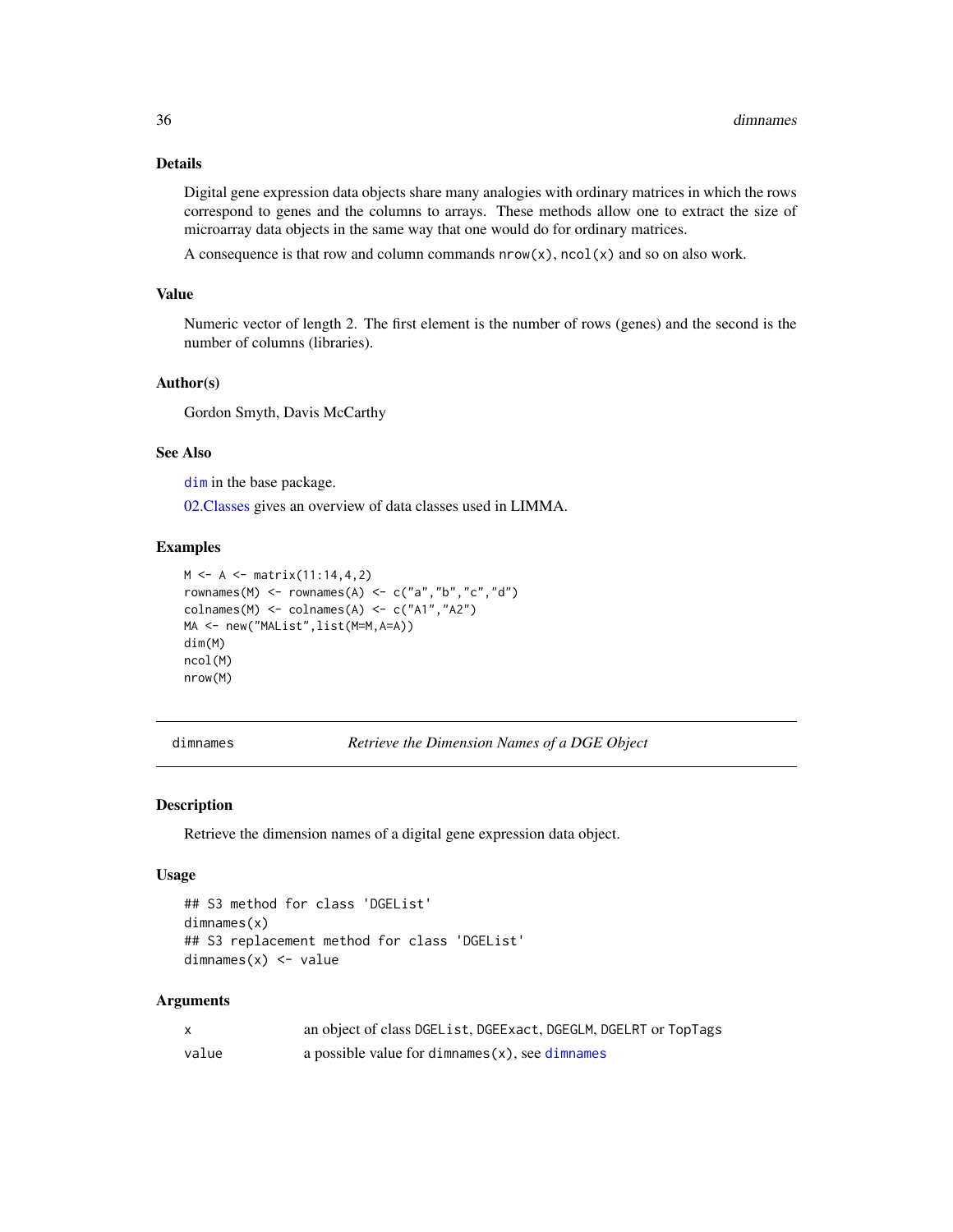# dispBinTrend 37

# Details

The dimension names of a DGE data object are the same as those of the most important component of that object.

Setting dimension names is currently only permitted for DGEList or DGEGLM objects.

A consequence of these methods is that rownames, colnames, rownames<- and colnames<- will also work as expected on any of the above object classes.

## Value

Either NULL or a list of length 2. If a list, its components are either NULL or a character vector the length of the appropriate dimension of x.

# Author(s)

Gordon Smyth

## See Also

[dimnames](#page-35-0) in the base package.

<span id="page-36-0"></span>dispBinTrend *Estimate Dispersion Trend by Binning for NB GLMs*

#### Description

Estimate the abundance-dispersion trend by computing the common dispersion for bins of genes of similar AveLogCPM and then fitting a smooth curve.

## Usage

```
dispBinTrend(y, design=NULL, offset=NULL, df = 5, span=0.3, min.n=400,
             method.bin="CoxReid", method.trend="spline", AveLogCPM=NULL,
            weights=NULL, ...)
```
# Arguments

| y      | numeric matrix of counts                                                                                                                                                                                                                                                                                                                                                                                                                                                                                                                                                                    |
|--------|---------------------------------------------------------------------------------------------------------------------------------------------------------------------------------------------------------------------------------------------------------------------------------------------------------------------------------------------------------------------------------------------------------------------------------------------------------------------------------------------------------------------------------------------------------------------------------------------|
| design | numeric matrix giving the design matrix for the GLM that is to be fit.                                                                                                                                                                                                                                                                                                                                                                                                                                                                                                                      |
| offset | numeric scalar, vector or matrix giving the offset (in addition to the log of the<br>effective library size) that is to be included in the NB GLM for the genes. If a<br>scalar, then this value will be used as an offset for all genes and libraries. If a<br>vector, it should be have length equal to the number of libraries, and the same<br>vector of offsets will be used for each gene. If a matrix, then each library for<br>each gene can have a unique offset, if desired. In adjustedProfileLik the<br>offset must be a matrix with the same dimension as the table of counts. |
| df     | degrees of freedom for spline curve.                                                                                                                                                                                                                                                                                                                                                                                                                                                                                                                                                        |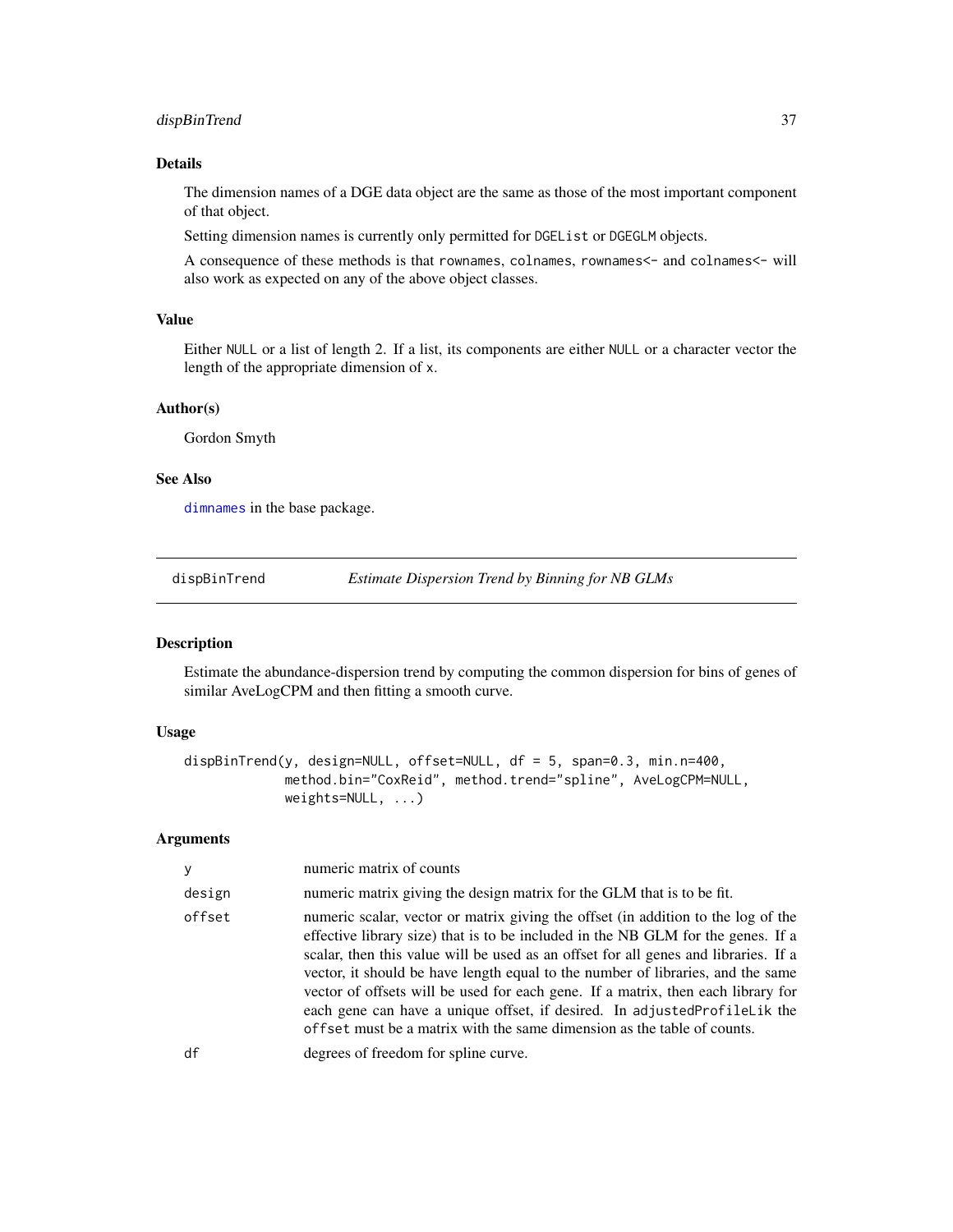| span         | span used for loess curve.                                                                                                                    |
|--------------|-----------------------------------------------------------------------------------------------------------------------------------------------|
| min.n        | minimim number of genes in a bins.                                                                                                            |
| method.bin   | method used to estimate the dispersion in each bin. Possible values are "CoxReid",<br>"Pearson" or "deviance".                                |
| method.trend | type of curve to smooth the bins. Possible values are "spline" for a natural<br>cubic regression spline or "loess" for a linear lowess curve. |
| AveLogCPM    | numeric vector giving average log2 counts per million for each gene                                                                           |
| weights      | optional numeric matrix giving observation weights                                                                                            |
| $\cdots$     | other arguments are passed to estimate GLMCommonDisp                                                                                          |

# Details

Estimate a dispersion parameter for each of many negative binomial generalized linear models by computing the common dispersion for genes sorted into bins based on overall AveLogCPM. A regression natural cubic splines or a linear loess curve is used to smooth the trend and extrapolate a value to each gene.

If there are fewer than min.n rows of y with at least one positive count, then one bin is used. The number of bins is limited to 1000.

## Value

list with the following components:

| AveLogCPM     | numeric vector containing the overall AveLogCPM for each gene                                                    |
|---------------|------------------------------------------------------------------------------------------------------------------|
| dispersion    | numeric vector giving the trended dispersion estimate for each gene                                              |
| bin.AveLogCPM | numeric vector of length equal to nbins giving the average (mean) AveLogCPM<br>for each bin                      |
|               | bin. dispersion numeric vector of length equal to nbins giving the estimated common disper-<br>sion for each bin |

# Author(s)

Davis McCarthy and Gordon Smyth

# References

McCarthy, DJ, Chen, Y, Smyth, GK (2012). Differential expression analysis of multifactor RNA-Seq experiments with respect to biological variation. *Nucleic Acids Research* 40, 4288-4297. [doi:10.1093/nar/gks042](https://doi.org/10.1093/nar/gks042)

# See Also

[estimateGLMTrendedDisp](#page-58-0)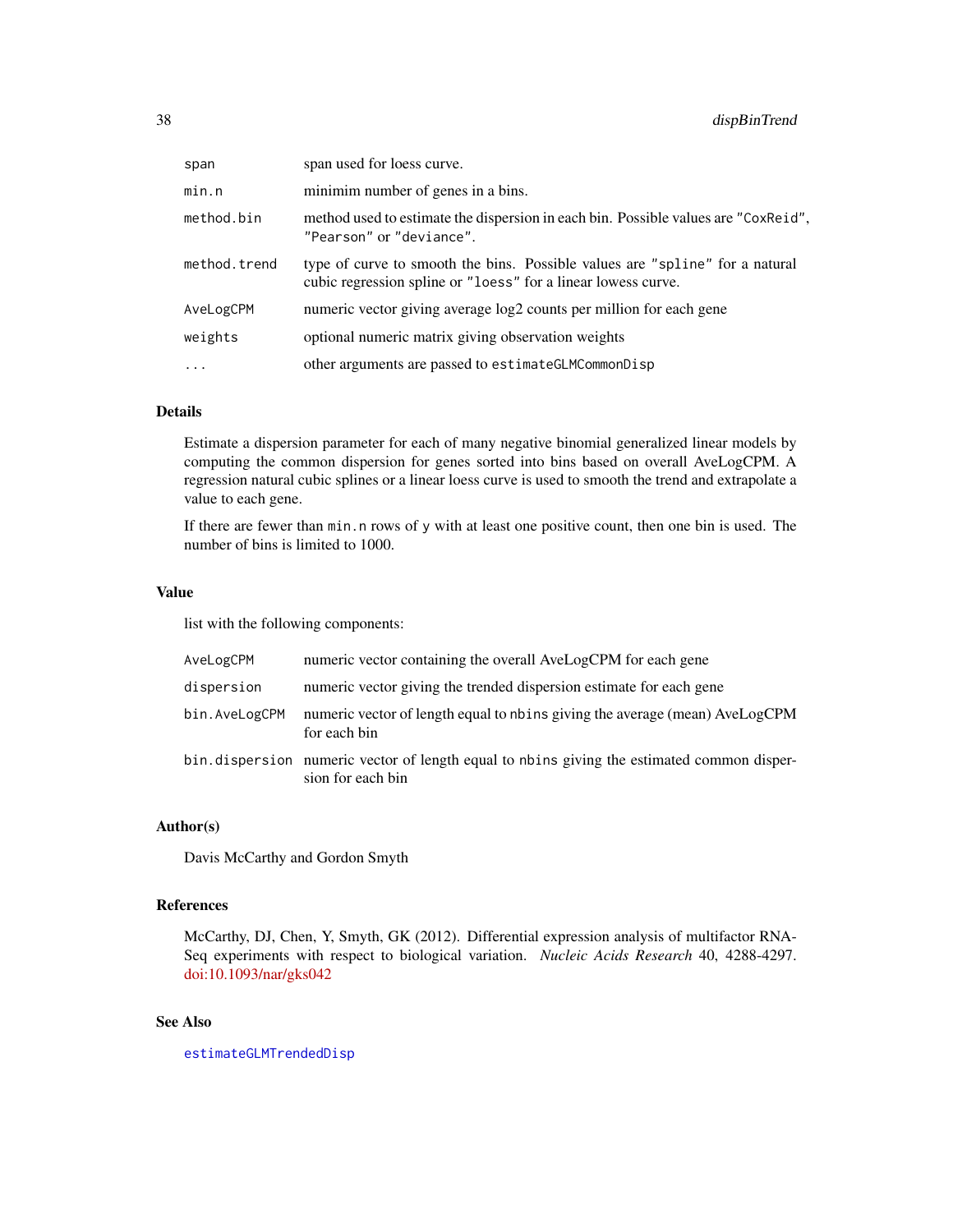# dispCoxReid 39

## Examples

```
ngenes <- 1000
nlibs <-4means <- seq(5,10000,length.out=ngenes)
y <- matrix(rnbinom(ngenes*nlibs,mu=rep(means,nlibs),size=0.1*means),nrow=ngenes,ncol=nlibs)
keep \leq rowSums(y) > 0
y <- y[keep,]
group \leq factor(c(1,1,2,2))
design <- model.matrix(~group) # Define the design matrix for the full model
out <- dispBinTrend(y, design, min.n=100, span=0.3)
with(out, plot(AveLogCPM, sqrt(dispersion)))
```
<span id="page-38-0"></span>dispCoxReid *Estimate Common Dispersion for Negative Binomial GLMs*

#### <span id="page-38-1"></span>Description

Estimate a common dispersion parameter across multiple negative binomial generalized linear models.

# Usage

```
dispCoxReid(y, design=NULL, offset=NULL, weights=NULL, AveLogCPM=NULL, interval=c(0,4),
            tol=1e-5, min.row.sum=5, subset=10000)
dispDeviance(y, design=NULL, offset=NULL, interval=c(0,4), tol=1e-5, min.row.sum=5,
            subset=10000, AveLogCPM=NULL, robust=FALSE, trace=FALSE)
dispPearson(y, design=NULL, offset=NULL, min.row.sum=5, subset=10000,
            AveLogCPM=NULL, tol=1e-6, trace=FALSE, initial.dispersion=0.1)
```
## Arguments

| У                  | numeric matrix of counts. A glm is fitted to each row.                                                            |  |  |
|--------------------|-------------------------------------------------------------------------------------------------------------------|--|--|
| design             | numeric design matrix, as for glmFit.                                                                             |  |  |
| offset             | numeric vector or matrix of offsets for the log-linear models, as for glmFit.<br>Defaults to $log(colsums(y))$ .  |  |  |
| weights            | optional numeric matrix giving observation weights                                                                |  |  |
| AveLogCPM          | numeric vector giving average log2 counts per million.                                                            |  |  |
| interval           | numeric vector of length 2 giving minimum and maximum allowable values for<br>the dispersion, passed to optimize. |  |  |
| tol                | the desired accuracy, see optimize or uniroot.                                                                    |  |  |
| min.row.sum        | integer. Only rows with at least this number of counts are used.                                                  |  |  |
| subset             | integer, number of rows to use in the calculation. Rows used are chosen evenly<br>spaced by AveLogCPM.            |  |  |
| trace              | logical, should iteration information be output?                                                                  |  |  |
| robust             | logical, should a robust estimator be used?                                                                       |  |  |
| initial.dispersion |                                                                                                                   |  |  |
|                    | starting value for the dispersion                                                                                 |  |  |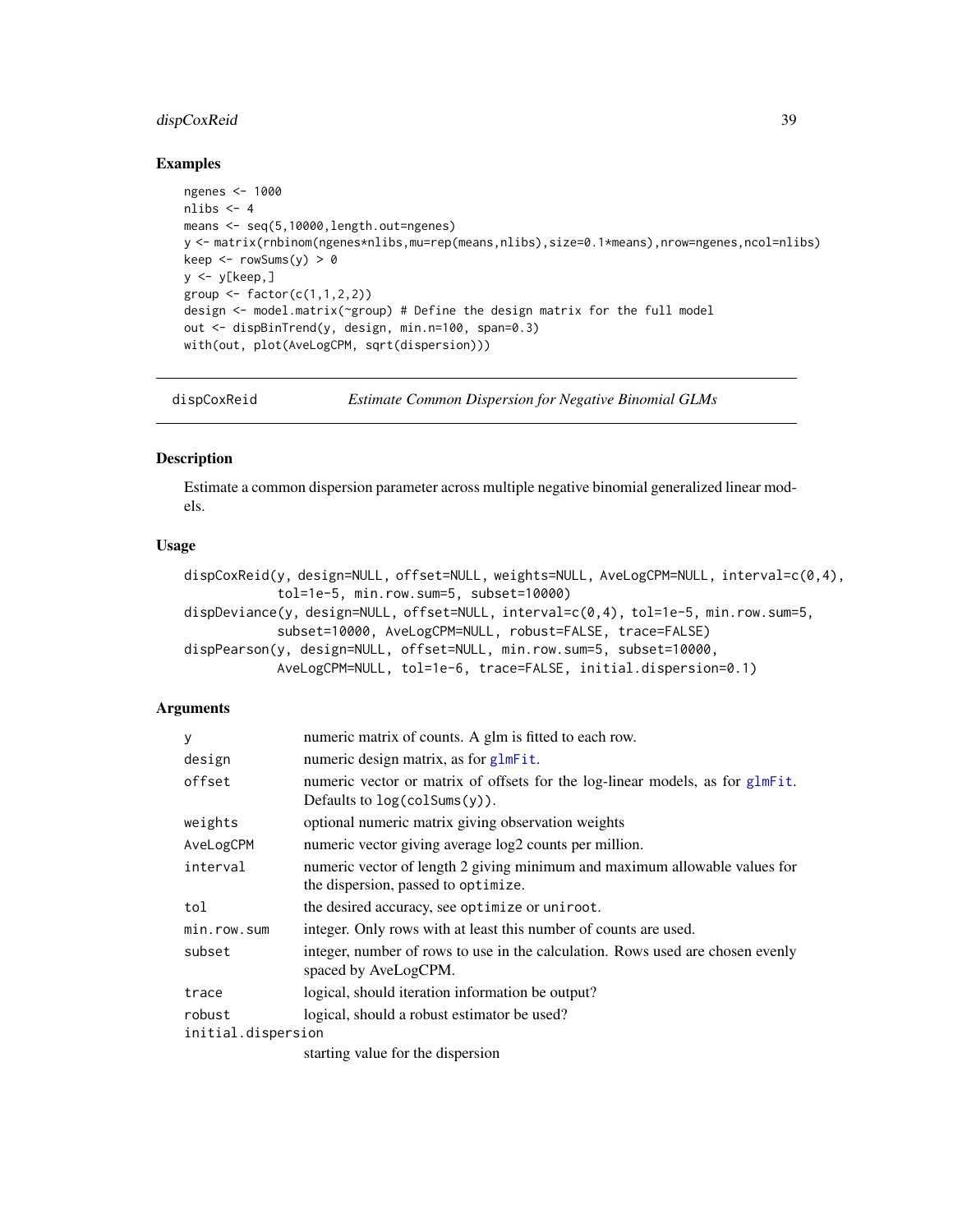#### Details

These are low-level (non-object-orientated) functions called by estimateGLMCommonDisp.

dispCoxReid maximizes the Cox-Reid adjusted profile likelihood (Cox and Reid, 1987). dispPearson sets the average Pearson goodness of fit statistics to its (asymptotic) expected value. This is also known as the *pseudo-likelihood* estimator. dispDeviance sets the average residual deviance statistic to its (asymptotic) expected values. This is also known as the *quasi-likelihood* estimator.

Robinson and Smyth (2008) and McCarthy et al (2011) showed that the Pearson (pseudo-likelihood) estimator typically under-estimates the true dispersion. It can be seriously biased when the number of libraries ( $ncol(y)$  is small. On the other hand, the deviance (quasi-likelihood) estimator typically over-estimates the true dispersion when the number of libraries is small. Robinson and Smyth (2008) and McCarthy et al (2011) showed the Cox-Reid estimator to be the least biased of the three options.

dispCoxReid uses optimize to maximize the adjusted profile likelihood. dispDeviance uses uniroot to solve the estimating equation. The robust options use an order statistic instead the mean statistic, and have the effect that a minority of genes with very large (outlier) dispersions should have limited influence on the estimated value. dispPearson uses a globally convergent Newton iteration.

## Value

Numeric vector of length one giving the estimated common dispersion.

#### Author(s)

Gordon Smyth

## References

Cox, DR, and Reid, N (1987). Parameter orthogonality and approximate conditional inference. *Journal of the Royal Statistical Society Series B* 49, 1-39.

Robinson MD and Smyth GK (2008). Small-sample estimation of negative binomial dispersion, with applications to SAGE data. *Biostatistics*, 9, 321-332

McCarthy, DJ, Chen, Y, Smyth, GK (2012). Differential expression analysis of multifactor RNA-Seq experiments with respect to biological variation. *Nucleic Acids Research*. [http://nar.oxfordj](http://nar.oxfordjournals.org/content/early/2012/02/06/nar.gks042)ournals. [org/content/early/2012/02/06/nar.gks042](http://nar.oxfordjournals.org/content/early/2012/02/06/nar.gks042) (Published online 28 January 2012)

## See Also

[estimateGLMCommonDisp](#page-53-0), [optimize](#page-0-0), [uniroot](#page-0-0)

## Examples

```
ngenes <- 100
nlibs <-4y <- matrix(rnbinom(ngenes*nlibs,mu=10,size=10),nrow=ngenes,ncol=nlibs)
group \leq factor(c(1,1,2,2))
lib.size <- rowSums(y)
design <- model.matrix(~group)
```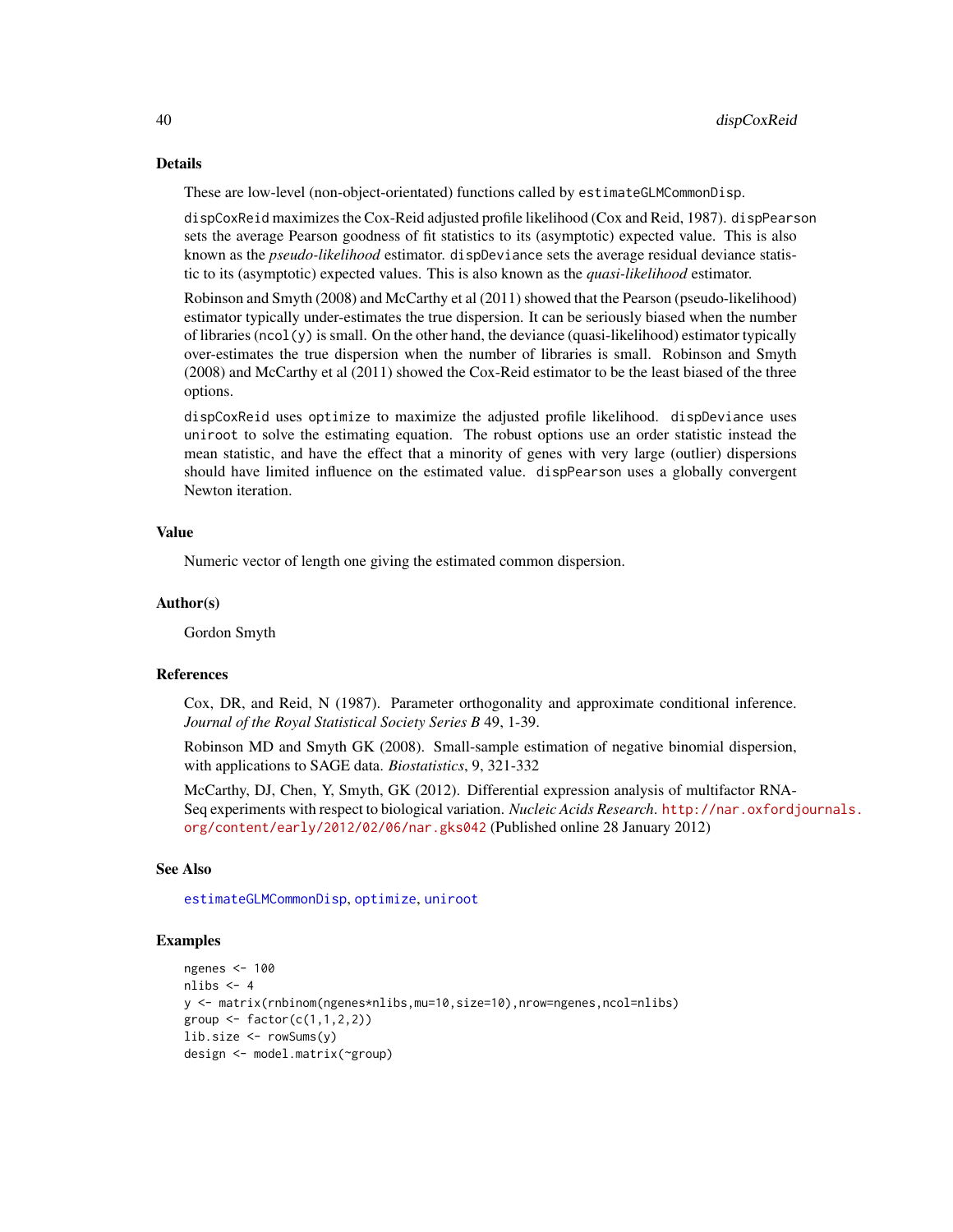disp <- dispCoxReid(y, design, offset=log(lib.size), subset=100)

## <span id="page-40-0"></span>dispCoxReidInterpolateTagwise

*Estimate Genewise Dispersion for Negative Binomial GLMs by Cox-Reid Adjusted Profile Likelihood*

# Description

Estimate genewise dispersion parameters across multiple negative binomial generalized linear models using weighted Cox-Reid Adjusted Profile-likelihood and cubic spline interpolation over a genewise grid.

# Usage

```
dispCoxReidInterpolateTagwise(y, design, offset=NULL, dispersion, trend=TRUE,
                              AveLogCPM=NULL, min.row.sum=5, prior.df=10,
                              span=0.3, grid.npts=11, grid.range=c(-6,6),
                              weights=NULL)
```
# Arguments

| У           | numeric matrix of counts                                                                                                                                                                                                                                                                                                                                                                                                                                                                                                                                                                    |  |  |  |
|-------------|---------------------------------------------------------------------------------------------------------------------------------------------------------------------------------------------------------------------------------------------------------------------------------------------------------------------------------------------------------------------------------------------------------------------------------------------------------------------------------------------------------------------------------------------------------------------------------------------|--|--|--|
| design      | numeric matrix giving the design matrix for the GLM that is to be fit.                                                                                                                                                                                                                                                                                                                                                                                                                                                                                                                      |  |  |  |
| offset      | numeric scalar, vector or matrix giving the offset (in addition to the log of the<br>effective library size) that is to be included in the NB GLM for the genes. If a<br>scalar, then this value will be used as an offset for all genes and libraries. If a<br>vector, it should be have length equal to the number of libraries, and the same<br>vector of offsets will be used for each gene. If a matrix, then each library for<br>each gene can have a unique offset, if desired. In adjustedProfileLik the<br>offset must be a matrix with the same dimension as the table of counts. |  |  |  |
| dispersion  | numeric scalar or vector giving the dispersion(s) towards which the genewise<br>dispersion parameters are shrunk.                                                                                                                                                                                                                                                                                                                                                                                                                                                                           |  |  |  |
| trend       | logical, whether abundance-dispersion trend is used for smoothing.                                                                                                                                                                                                                                                                                                                                                                                                                                                                                                                          |  |  |  |
| AveLogCPM   | numeric vector giving average log2 counts per million for each gene.                                                                                                                                                                                                                                                                                                                                                                                                                                                                                                                        |  |  |  |
| min.row.sum | numeric scalar giving a value for the filtering out of low abundance genes. Only<br>genes with total sum of counts above this value are used. Low abundance genes<br>can adversely affect the estimation of the common dispersion, so this argument<br>allows the user to select an appropriate filter threshold for the gene abundance.                                                                                                                                                                                                                                                    |  |  |  |
| prior.df    | numeric scalar, prior degsmoothing parameter that indicates the weight to give<br>to the common likelihood compared to the individual gene's likelihood; default<br>getPriorN(object) gives a value for prior. n that is equivalent to giving the<br>common likelihood 20 prior degrees of freedom in the estimation of the ge-<br>newise dispersion.                                                                                                                                                                                                                                       |  |  |  |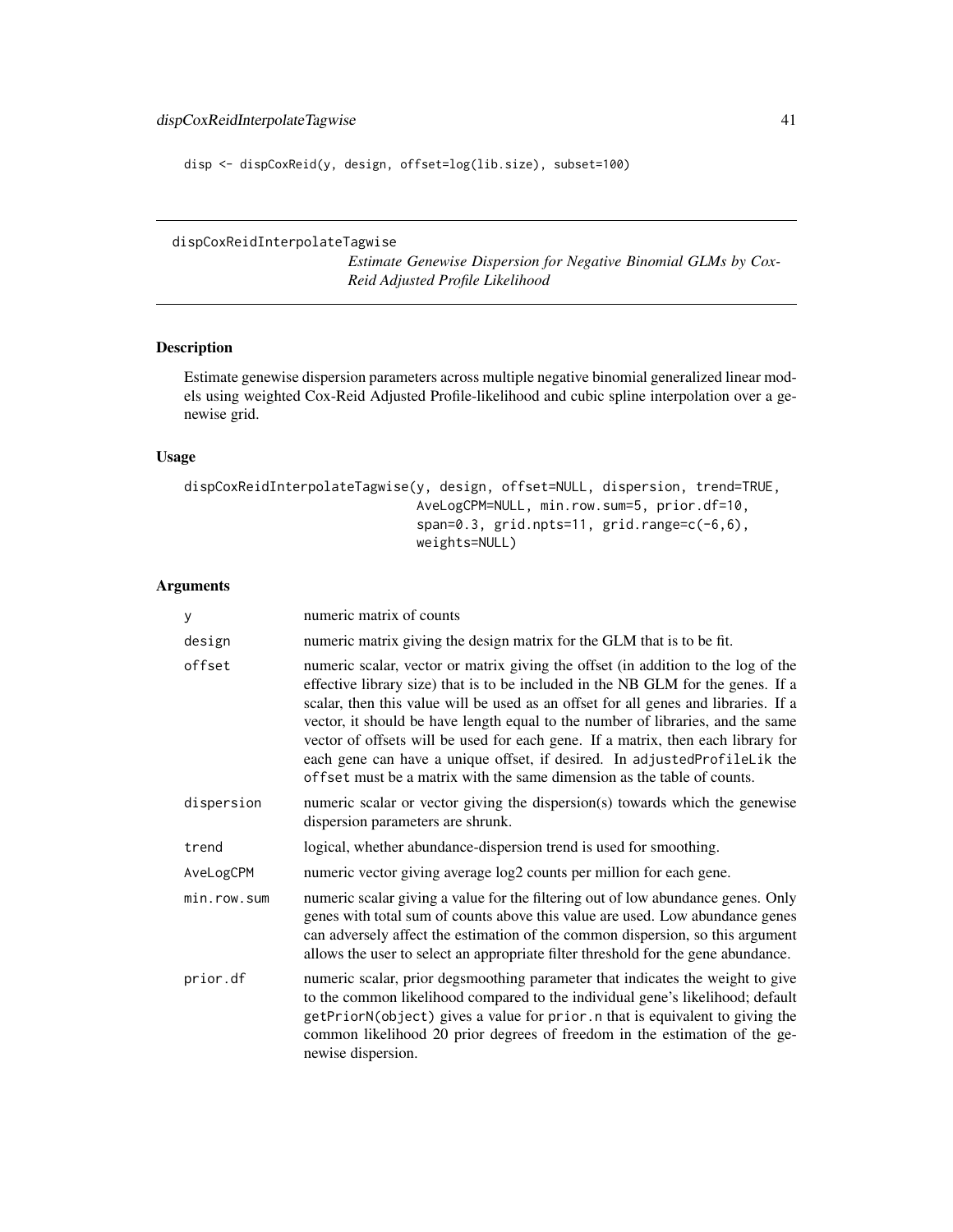| span       | numeric parameter between 0 and 1 specifying proportion of data to be used in<br>the local regression moving window. Larger numbers give smoother fits.  |
|------------|----------------------------------------------------------------------------------------------------------------------------------------------------------|
| grid.npts  | numeric scalar, the number of points at which to place knots for the spline-based<br>estimation of the genewise dispersion estimates.                    |
| grid.range | numeric vector of length 2, giving relative range, in terms of $log2$ (dispersion),<br>on either side of trendline for each gene for spline grid points. |
| weights    | optional numeric matrix giving observation weights                                                                                                       |

#### Details

In the edgeR context, dispCoxReidInterpolateTagwise is a low-level function called by estimateGLMTagwiseDisp.

dispCoxReidInterpolateTagwise calls the function maximizeInterpolant to fit cubic spline interpolation over a genewise grid.

Note that the terms 'tag' and 'gene' are synonymous here. The function is only named 'Tagwise' for historical reasons.

## Value

dispCoxReidInterpolateTagwise produces a vector of genewise dispersions having the same length as the number of genes in the count data.

# Author(s)

Yunshun Chen, Gordon Smyth

#### References

Cox, DR, and Reid, N (1987). Parameter orthogonality and approximate conditional inference. *Journal of the Royal Statistical Society Series B* 49, 1-39.

McCarthy, DJ, Chen, Y, Smyth, GK (2012). Differential expression analysis of multifactor RNA-Seq experiments with respect to biological variation. *Nucleic Acids Research* 40, 4288-4297. [doi:10.1093/nar/gks042](https://doi.org/10.1093/nar/gks042)

# See Also

[estimateGLMTagwiseDisp](#page-56-0), [maximizeInterpolant](#page-93-0)

## Examples

```
y <- matrix(rnbinom(1000, mu=10, size=2), ncol=4)
design \leq matrix(1, 4, 1)
dispersion <- 0.5
d <- dispCoxReidInterpolateTagwise(y, design, dispersion=dispersion)
d
```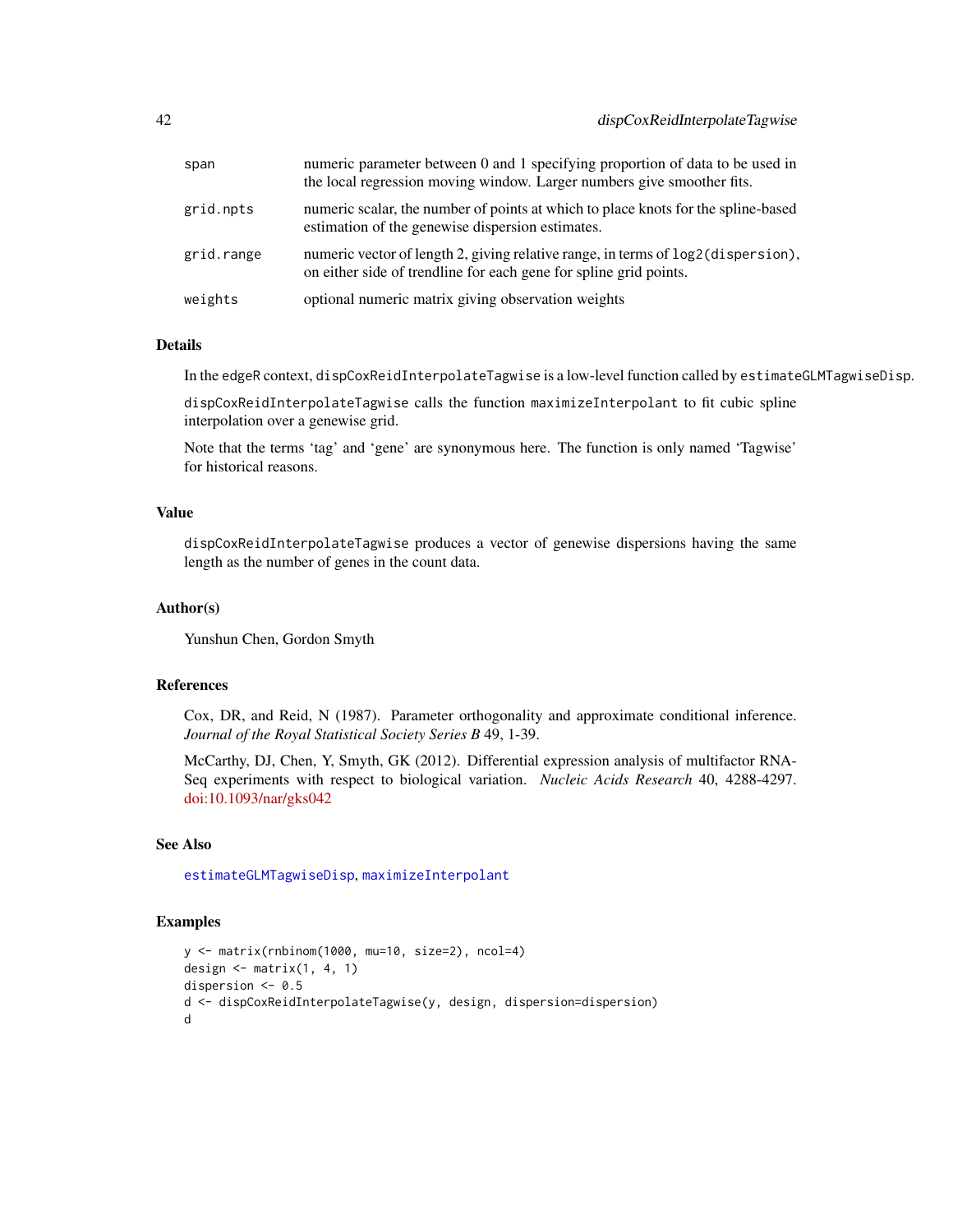<span id="page-42-1"></span>dispCoxReidSplineTrend

*Estimate Dispersion Trend for Negative Binomial GLMs*

# <span id="page-42-0"></span>Description

Estimate trended dispersion parameters across multiple negative binomial generalized linear models using Cox-Reid adjusted profile likelihood.

## Usage

```
dispCoxReidSplineTrend(y, design, offset=NULL, df = 5, subset=10000, AveLogCPM=NULL,
                       method.optim="Nelder-Mead", trace=0)
dispCoxReidPowerTrend(y, design, offset=NULL, subset=10000, AveLogCPM=NULL,
                       method.optim="Nelder-Mead", trace=0)
```
# Arguments

| У            | numeric matrix of counts                                                                                                                                                                                                                                                                                                                                                                                                                                                                                                                                                                    |
|--------------|---------------------------------------------------------------------------------------------------------------------------------------------------------------------------------------------------------------------------------------------------------------------------------------------------------------------------------------------------------------------------------------------------------------------------------------------------------------------------------------------------------------------------------------------------------------------------------------------|
| design       | numeric matrix giving the design matrix for the GLM that is to be fit.                                                                                                                                                                                                                                                                                                                                                                                                                                                                                                                      |
| offset       | numeric scalar, vector or matrix giving the offset (in addition to the log of the<br>effective library size) that is to be included in the NB GLM for the genes. If a<br>scalar, then this value will be used as an offset for all genes and libraries. If a<br>vector, it should be have length equal to the number of libraries, and the same<br>vector of offsets will be used for each gene. If a matrix, then each library for<br>each gene can have a unique offset, if desired. In adjustedProfileLik the<br>offset must be a matrix with the same dimension as the table of counts. |
| df           | integer giving the degrees of freedom of the spline function, see ns in the splines<br>package.                                                                                                                                                                                                                                                                                                                                                                                                                                                                                             |
| subset       | integer, number of rows to use in the calculation. Rows used are chosen evenly<br>spaced by AveLogCPM using cutWithMinN.                                                                                                                                                                                                                                                                                                                                                                                                                                                                    |
| AveLogCPM    | numeric vector giving average log2 counts per million for each gene.                                                                                                                                                                                                                                                                                                                                                                                                                                                                                                                        |
| method.optim | the method to be used in optim. See optime for more detail.                                                                                                                                                                                                                                                                                                                                                                                                                                                                                                                                 |
| trace        | logical, should iteration information be output?                                                                                                                                                                                                                                                                                                                                                                                                                                                                                                                                            |

#### Details

In the edgeR context, these are low-level functions called by estimateGLMTrendedDisp.

dispCoxReidSplineTrend and dispCoxReidPowerTrend fit abundance trends to the genewise dispersions. dispCoxReidSplineTrend fits a regression spline whereas dispCoxReidPowerTrend fits a log-linear trend of the form a\*exp(abundance)^b+c. In either case, optim is used to maximize the adjusted profile likelihood (Cox and Reid, 1987).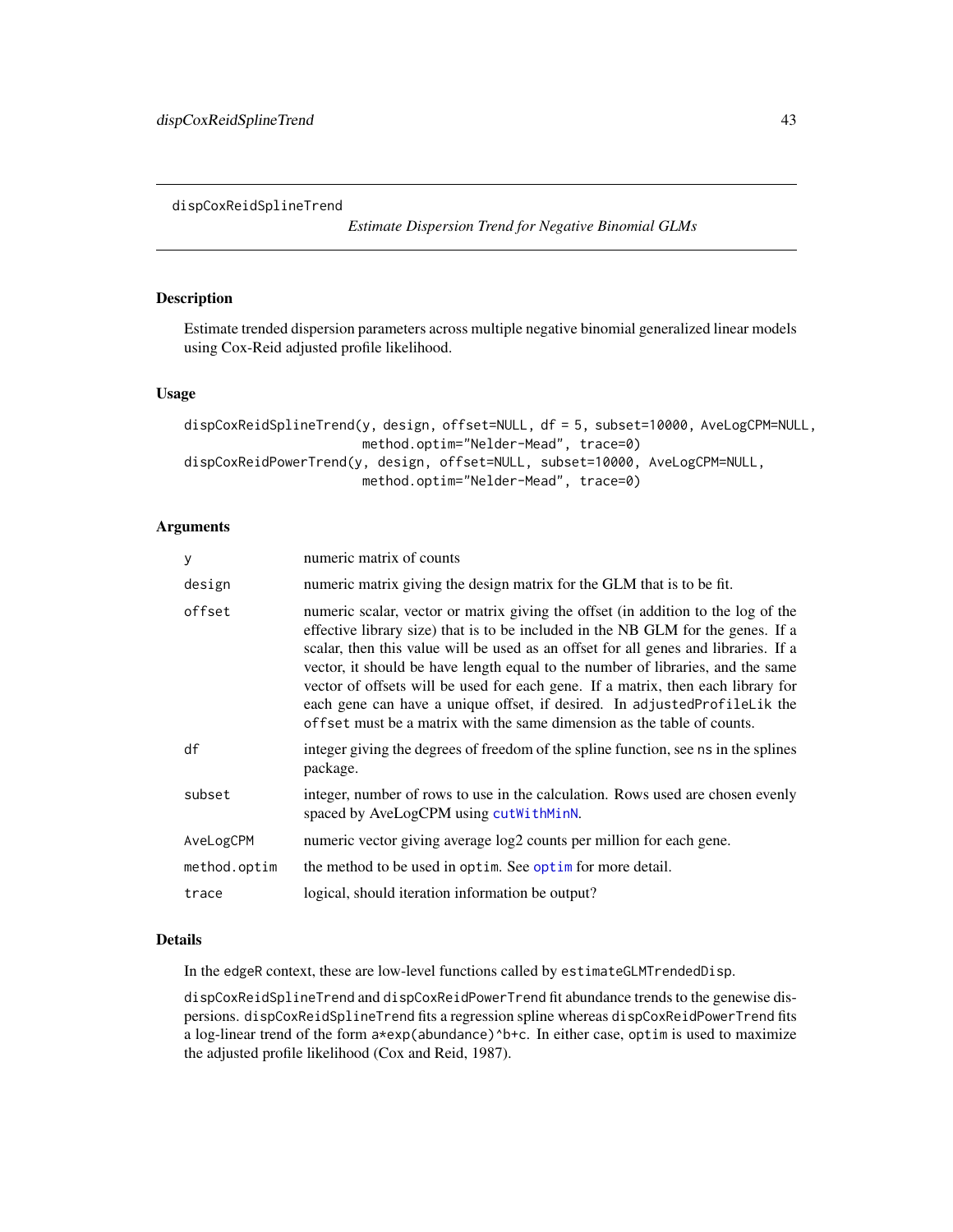List containing numeric vectors dispersion and abundance containing the estimated dispersion and abundance for each gene. The vectors are of the same length as nrow(y).

# Author(s)

Yunshun Chen, Davis McCarthy, Gordon Smyth

#### References

Cox, DR, and Reid, N (1987). Parameter orthogonality and approximate conditional inference. *Journal of the Royal Statistical Society Series B* 49, 1-39.

# See Also

[estimateGLMTrendedDisp](#page-58-0)

## Examples

```
design \leq matrix(1,4,1)
y <- matrix((rnbinom(400,mu=100,size=5)),100,4)
d1 <- dispCoxReidSplineTrend(y, design, df=3)
d2 <- dispCoxReidPowerTrend(y, design)
with(d2,plot(AveLogCPM,sqrt(dispersion)))
```
dropEmptyLevels *Drop Levels of a Factor that Never Occur*

## Description

Reform a factor so that only necessary levels are kept.

#### Usage

```
dropEmptyLevels(x)
```
#### Arguments

x a factor or a vector to be converted to a factor.

## Details

In general, the levels of a factor,  $levels(x)$ , may include values that never actually occur. This function drops any levels of that do not occur.

If x is not a factor, then the function returns factor(x). If x is a factor, then the function returns the same value as  $factor(x)$  or  $x$ [,drop=TRUE] but somewhat more efficiently.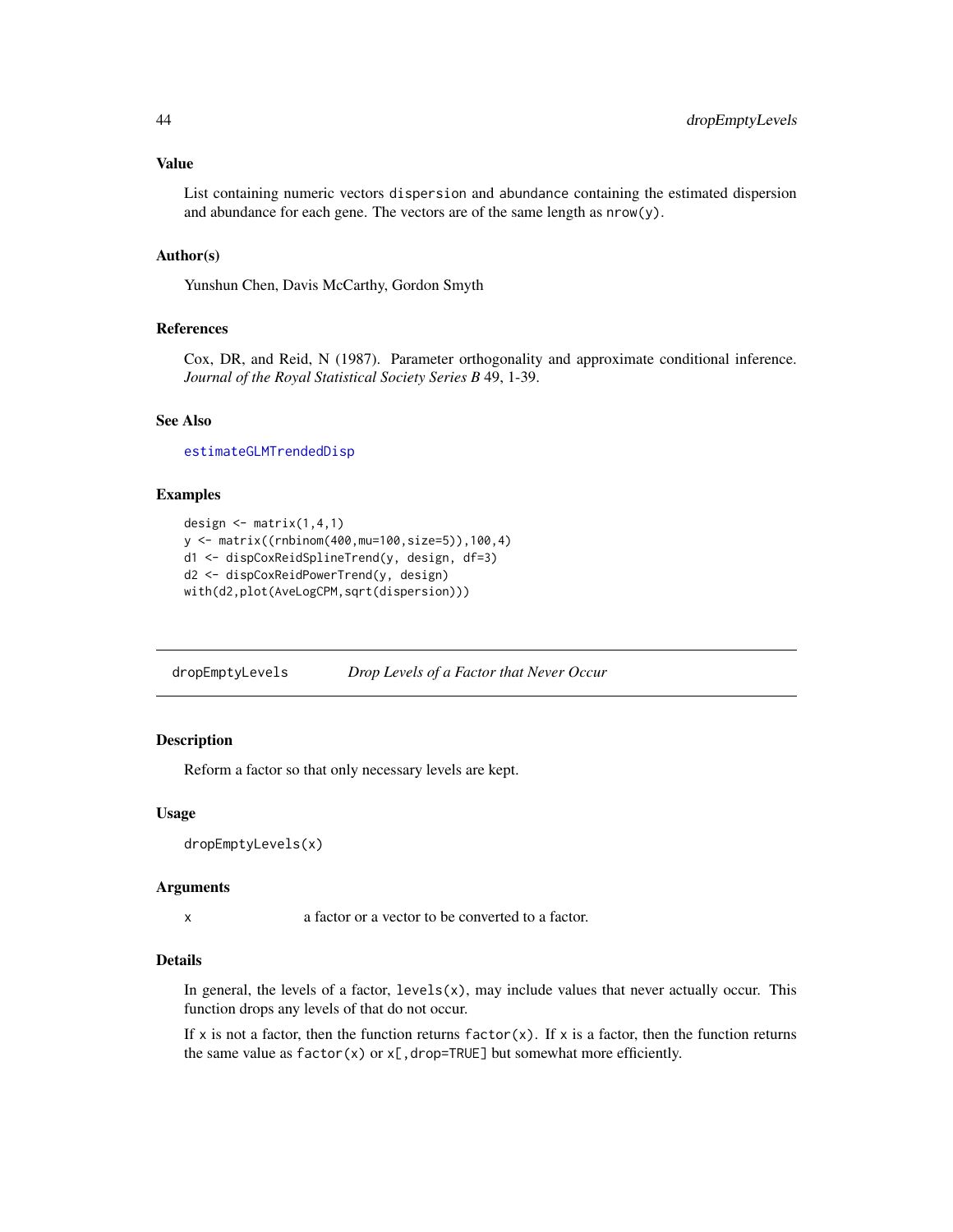# edgeRUsersGuide 45

# Value

A factor with the same values as x but with a possibly reduced set of levels.

# Author(s)

Gordon Smyth

## See Also

[factor](#page-0-0).

## Examples

```
x <- factor(c("a","b"), levels=c("c","b","a"))
x
dropEmptyLevels(x)
```
edgeRUsersGuide *View edgeR User's Guide*

#### Description

Finds the location of the edgeR User's Guide and optionally opens it.

#### Usage

```
edgeRUsersGuide(view=TRUE)
```
## Arguments

view logical, should the document be opened using the default PDF document reader?

# Details

The function vignette("edgeR") will find the short edgeR Vignette which describes how to obtain the edgeR User's Guide. The User's Guide is not itself a true vignette because it is not automatically generated using [Sweave](#page-0-0) during the package build process. This means that it cannot be found using vignette, hence the need for this special function.

If the operating system is other than Windows, then the PDF viewer used is that given by Sys.getenv("R\_PDFVIEWER"). The PDF viewer can be changed using Sys.putenv(R\_PDFVIEWER=).

## Value

Character string giving the file location. If view=TRUE, the PDF document reader is started and the User's Guide is opened, as a side effect.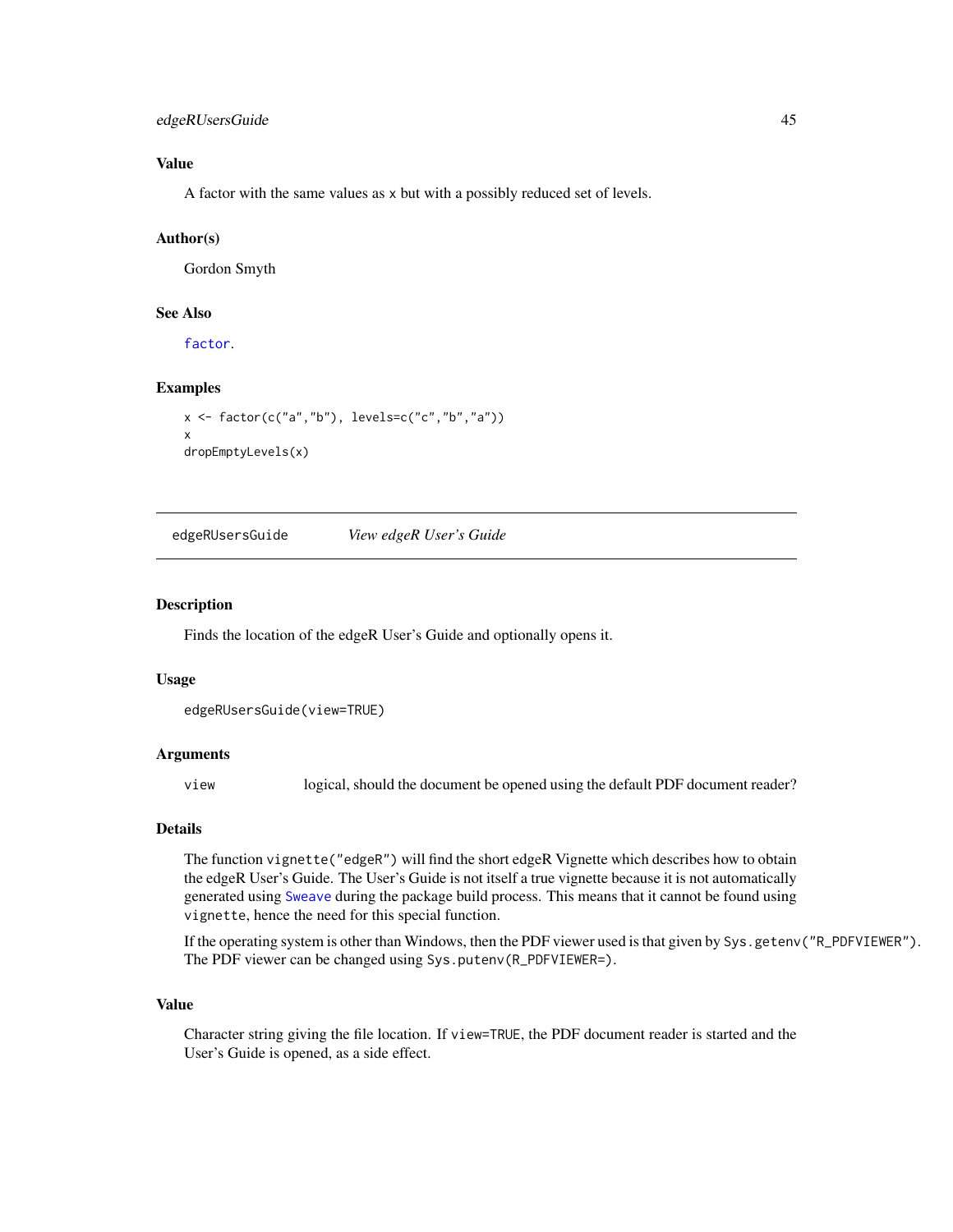#### Author(s)

Gordon Smyth

## See Also

[system](#page-0-0)

## Examples

# To get the location: edgeRUsersGuide(view=FALSE) # To open in pdf viewer: ## Not run: edgeRUsersGuide()

effectiveLibSizes *Effective Library Sizes*

# Description

Extract effective (normalized) library sizes.

## Usage

```
## Default S3 method:
effectiveLibSizes(y, log = FALSE, ...)
```
# Arguments

| <b>V</b> | a object of class DGEList, DGEGLM or DGELRT. Alternatively a numeric matrix or<br>an object that can be coerced to a numeric matrix. |
|----------|--------------------------------------------------------------------------------------------------------------------------------------|
| log      | logical, if TRUE then the library sizes are return on the natural log scale.                                                         |
| .        | other arguments are not currently used.                                                                                              |

# Details

This function extracts normalized library sizes, equal to the original library sizes multiplied by the corresponding normalization factors, from an edgeR data object or fitted model object.

If the object contains a row-specific offsets (i.e., a non-sparse matrix of offsets), then the offsets for the first row are returned.

# Value

A numeric matrix of effective (normalized) library sizes. If log=TRUE, then natural log values are returned, equal to library size offsets for a NB log-linear model.

## Author(s)

Gordon Smyth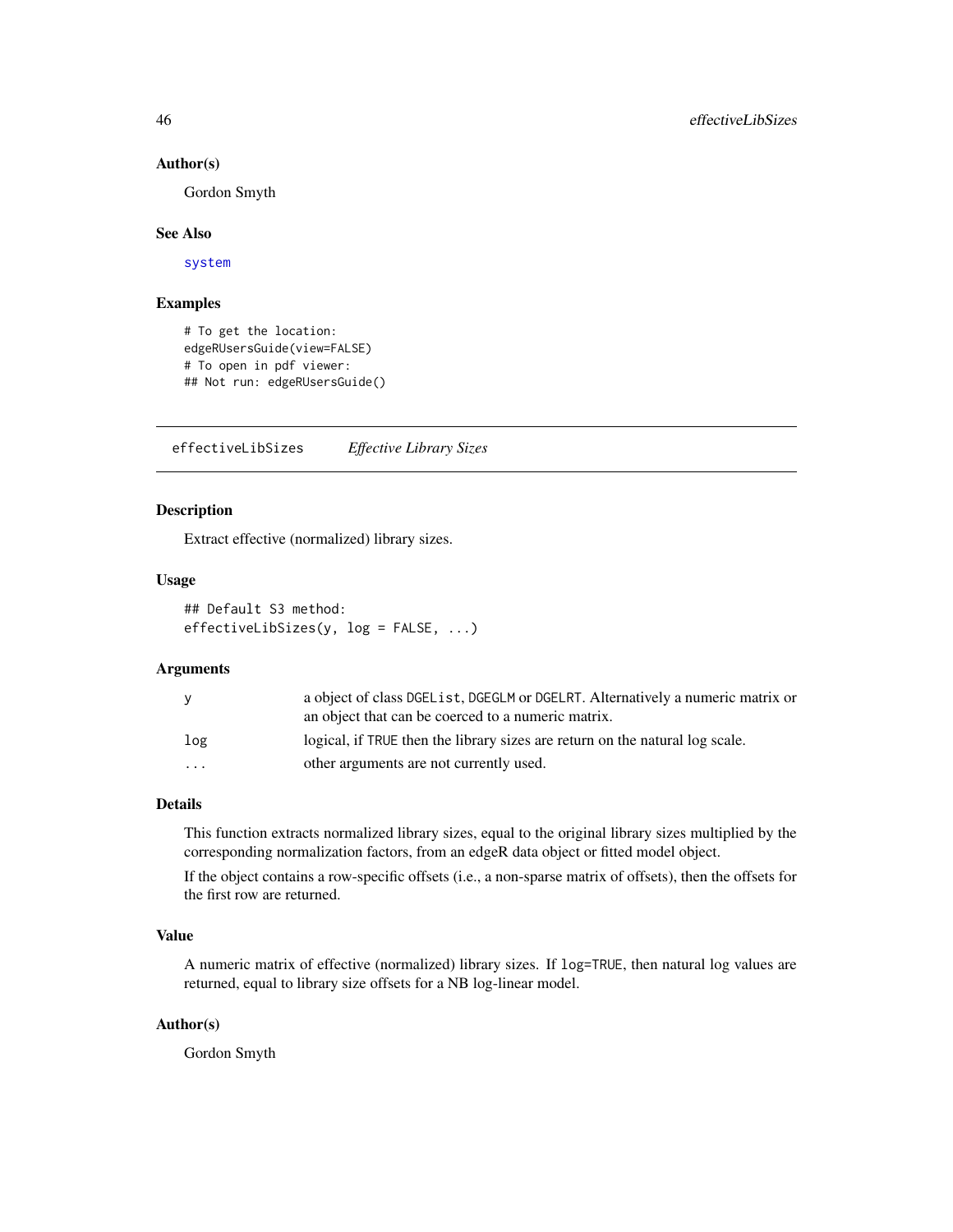# equalizeLibSizes 47

## See Also

[calcNormFactors](#page-13-0)

## Examples

```
ngenes <- 100
nsamples <- 4
y <- DGEList(counts=matrix(rnbinom(ngenes*nsamples,size=1,mu=10),ngenes,nsamples))
y <- calcNormFactors(y)
data.frame(y$samples, eff.lib.size=effectiveLibSizes(y))
```
<span id="page-46-0"></span>equalizeLibSizes *Equalize Library Sizes by Quantile-to-Quantile Normalization*

## Description

Adjusts counts so that the effective library sizes are equal, preserving fold-changes between groups and preserving biological variability within each group.

## Usage

```
## S3 method for class 'DGEList'
equalizeLibSizes(y, dispersion=NULL, ...)
## Default S3 method:
equalizeLibSizes(y, group=NULL, dispersion=NULL,
            lib.size=NULL, ...)
```
## Arguments

| <b>Y</b>   | matrix of counts or a DGEList object.                                                                                                                            |
|------------|------------------------------------------------------------------------------------------------------------------------------------------------------------------|
| dispersion | numeric scalar or vector of dispersion parameters. By default, is extracted from<br>$\gamma$ or, if $\gamma$ contains no dispersion information, is set to 0.05. |
| group      | vector or factor giving the experimental group/condition for each library.                                                                                       |
| lib.size   | numeric vector giving the total count (sequence depth) for each library.                                                                                         |
| $\cdots$   | other arguments that are not currently used.                                                                                                                     |

## Details

Thus function implements the quantile-quantile normalization method of Robinson and Smyth (2008). It computes normalized counts, or pseudo-counts, used by exactTest and estimateCommonDisp.

The output pseudo-counts are the counts that would have theoretically arisen had the effective library sizes been equal for all samples. The pseudo-counts are computed in such as way as to preserve fold-change differences beween the groups defined by y\$samples\$group as well as biological variability within each group. Consequently, the results will depend on how the groups are defined.

Note that the column sums of the pseudo.counts matrix will not generally be equal, because the effective library sizes are not necessarily the same as actual library sizes and because the normalized pseudo counts are not equal to expected counts.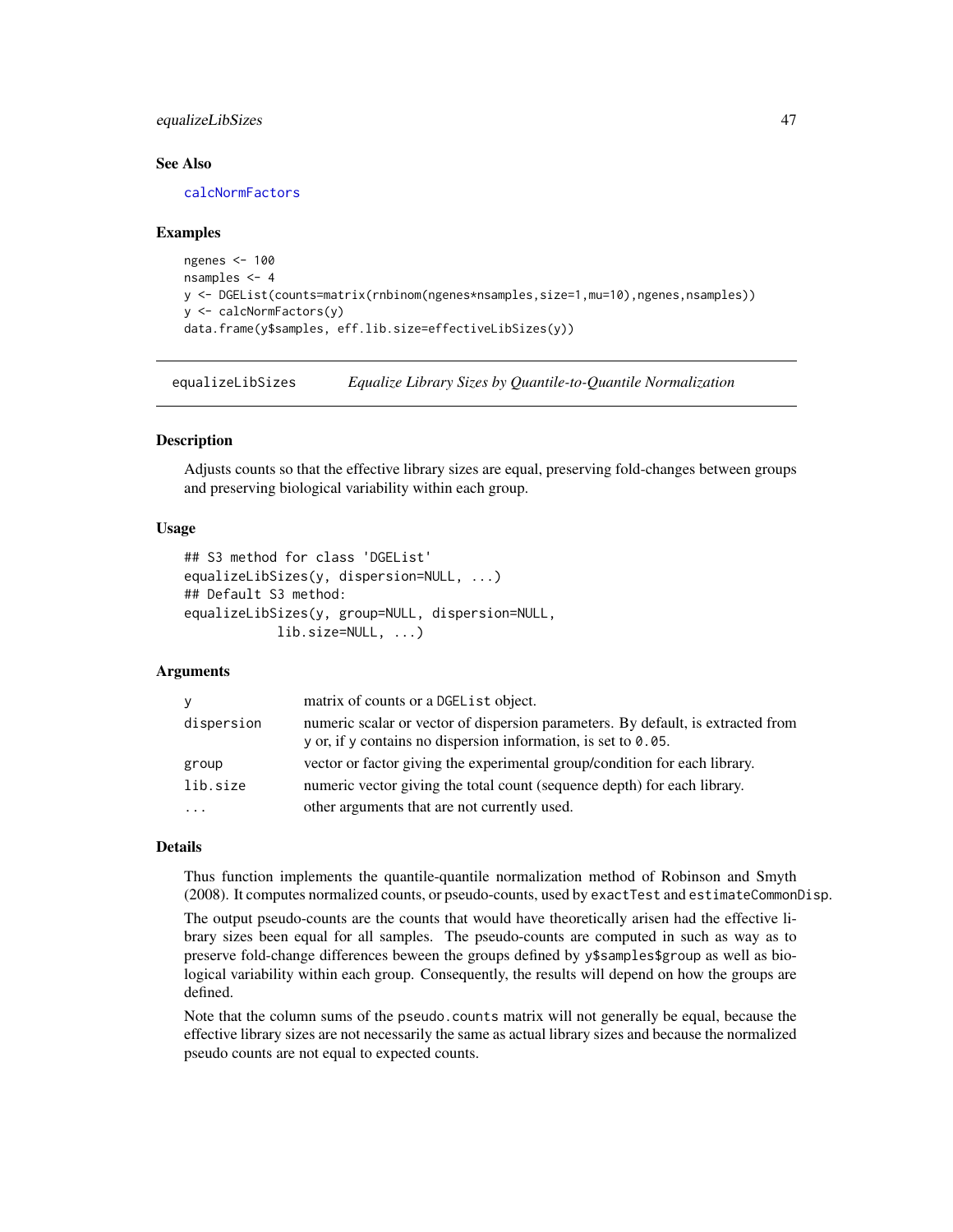equalizeLibSizes.DGEList returns a DGEList object with the following new components:

pseudo.counts numeric matrix of normalized pseudo-counts pseudo.lib.size

normalized library size

equalizeLibSizes.default returns a list with components pseudo.counts and pseudo.lib.size.

## Note

This function is intended mainly for internal edgeR use. It is not normally called directly by users.

# Author(s)

Mark Robinson, Davis McCarthy, Gordon Smyth

#### References

Robinson MD and Smyth GK (2008). Small-sample estimation of negative binomial dispersion, with applications to SAGE data. *Biostatistics*, 9, 321-332. [http://biostatistics.oxfordjournal](http://biostatistics.oxfordjournals.org/content/9/2/321)s. [org/content/9/2/321](http://biostatistics.oxfordjournals.org/content/9/2/321)

#### See Also

[q2qnbinom](#page-125-0)

## Examples

```
ngenes <- 1000
nlibs <- 2
counts <- matrix(0,ngenes,nlibs)
colnames(counts) <- c("Sample1","Sample2")
counts[,1] <- rpois(ngenes,lambda=10)
counts[,2] <- rpois(ngenes,lambda=20)
summary(counts)
y <- DGEList(counts=counts)
out <- equalizeLibSizes(y)
summary(out$pseudo.counts)
```
<span id="page-47-0"></span>estimateCommonDisp *Estimate Common Negative Binomial Dispersion by Conditional Maximum Likelihood*

## Description

Maximizes the negative binomial conditional common likelihood to estimate a common dispersion value across all genes.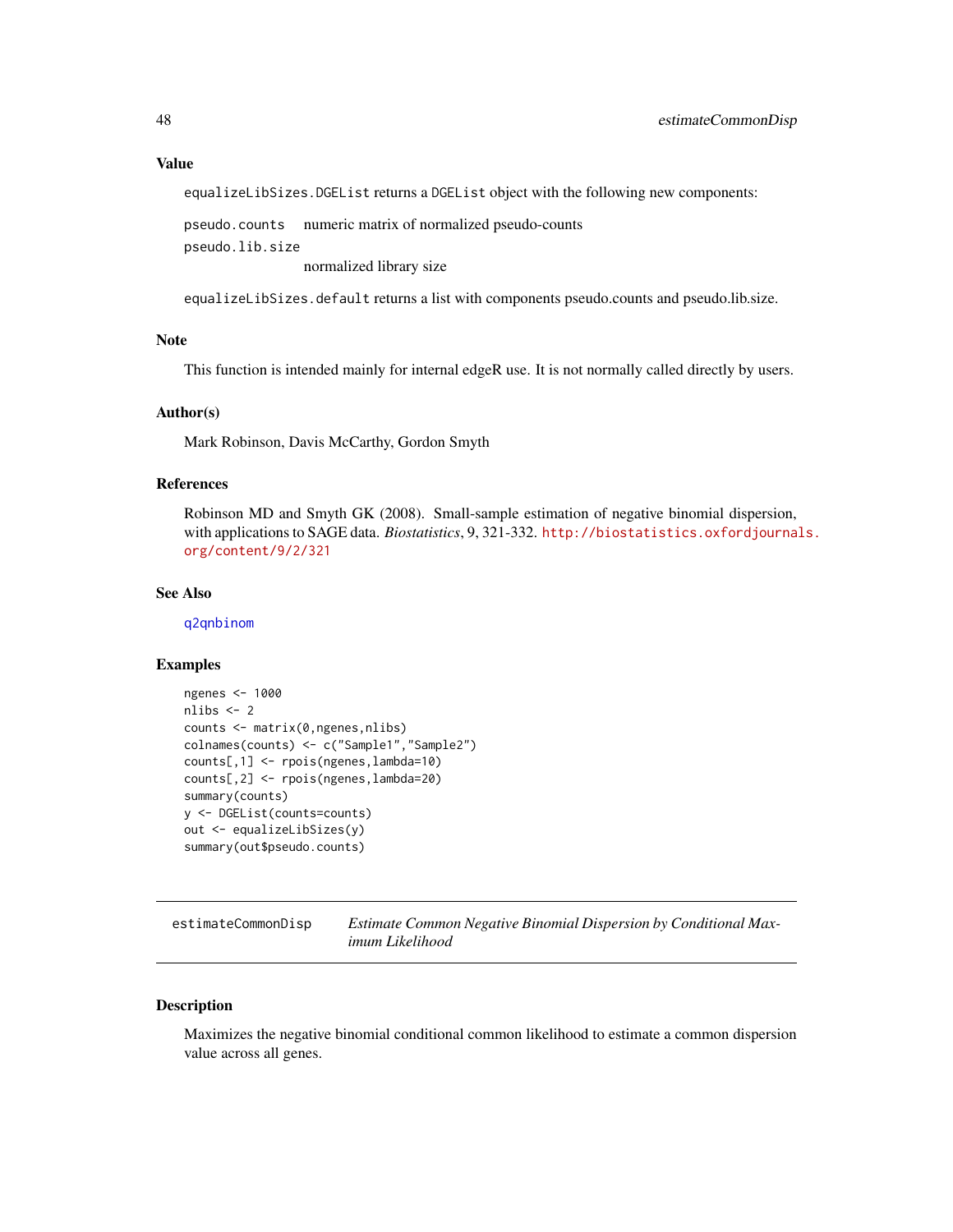## Usage

```
## S3 method for class 'DGEList'
estimateCommonDisp(y, tol=1e-06, rowsum.filter=5, verbose=FALSE, ...)
## Default S3 method:
estimateCommonDisp(y, group=NULL, lib.size=NULL, tol=1e-06,
          rowsum.filter=5, verbose=FALSE, ...)
```
## Arguments

| у             | matrix of counts or a DGEList object.                                                                                  |
|---------------|------------------------------------------------------------------------------------------------------------------------|
| tol           | the desired accuracy, passed to optimize.                                                                              |
| rowsum.filter | genes with total count (across all samples) below this value will be filtered out<br>before estimating the dispersion. |
| verbose       | logical, if TRUE then the estimated dispersion and BCV will be printed to stan-<br>dard output.                        |
| group         | vector or factor giving the experimental group/condition for each library.                                             |
| lib.size      | numeric vector giving the total count (sequence depth) for each library.                                               |
| $\ddots$      | other arguments that are not currently used.                                                                           |
|               |                                                                                                                        |

## Details

Implements the conditional maximum likelihood (CML) method proposed by Robinson and Smyth (2008) for estimating a common dispersion parameter. This method proves to be accurate and nearly unbiased even for small counts and small numbers of replicates.

The CML method involves computing a matrix of quantile-quantile normalized counts, called pseudo-counts. The pseudo-counts are adjusted in such a way that the library sizes are equal for all samples, while preserving differences between groups and variability within each group. The pseudo-counts are included in the output of the function, but are intended mainly for internal edgeR use.

#### Value

estimateCommonDisp.DGEList adds the following components to the input DGEList object:

common.dispersion

estimate of the common dispersion.

pseudo.counts numeric matrix of pseudo-counts.

pseudo.lib.size

the common library size to which the pseudo-counts have been adjusted.

AveLogCPM numeric vector giving log2(AveCPM) for each row of y.

estimateCommonDisp.default returns a numeric scalar of the common dispersion estimate.

# Author(s)

Mark Robinson, Davis McCarthy, Gordon Smyth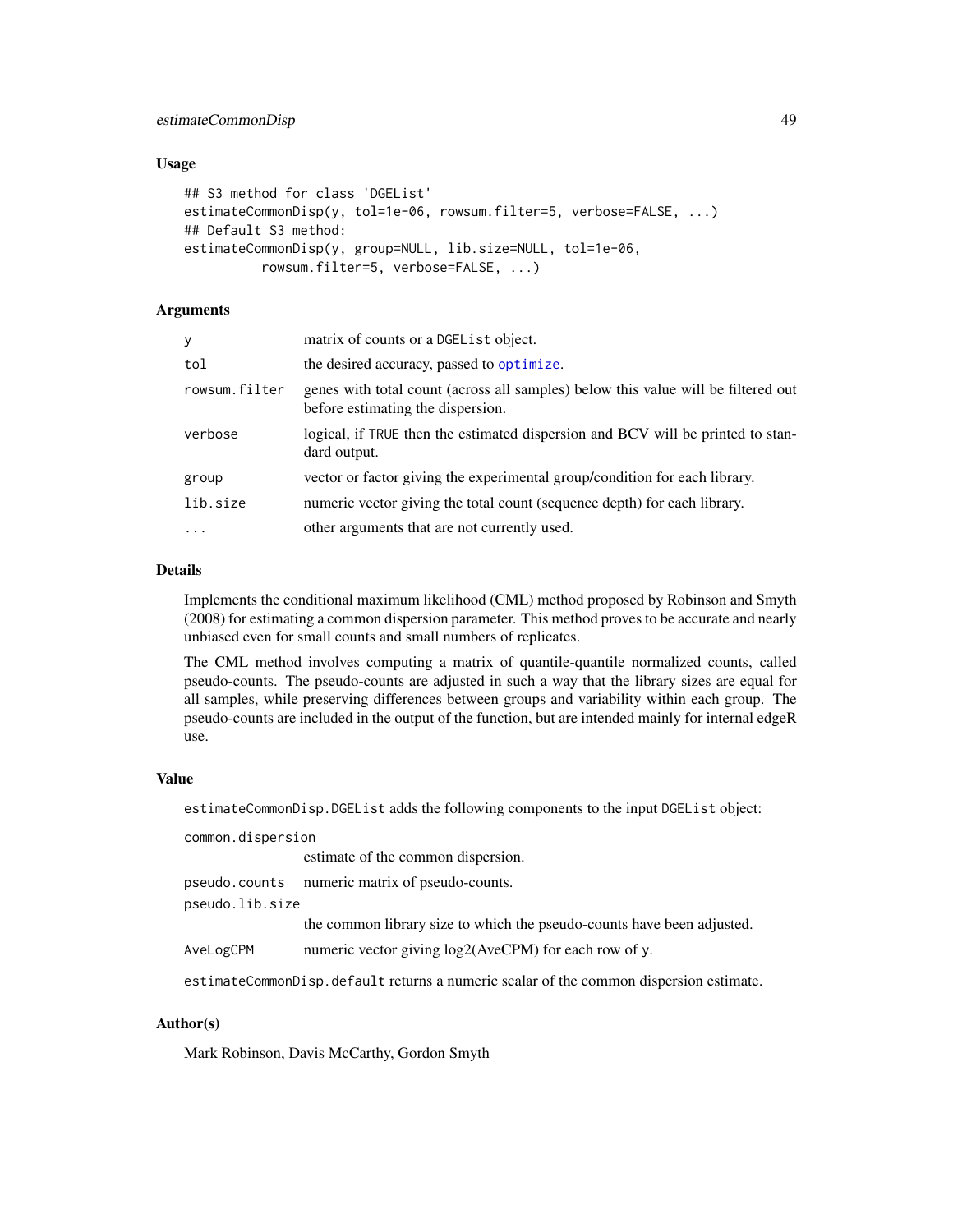## References

Robinson MD and Smyth GK (2008). Small-sample estimation of negative binomial dispersion, with applications to SAGE data. *Biostatistics*, 9, 321-332. [http://biostatistics.oxfordjournal](http://biostatistics.oxfordjournals.org/content/9/2/321)s. [org/content/9/2/321](http://biostatistics.oxfordjournals.org/content/9/2/321)

# See Also

[equalizeLibSizes](#page-46-0), [estimateTrendedDisp](#page-62-0), [estimateTagwiseDisp](#page-59-0)

## Examples

```
# True dispersion is 1/5=0.2
y <- matrix(rnbinom(250*4,mu=20,size=5),nrow=250,ncol=4)
dge <- DGEList(counts=y,group=c(1,1,2,2))
dge <- estimateCommonDisp(dge, verbose=TRUE)
```

| estimateDisp | Estimate Common, Trended and Tagwise Negative Binomial disper- |  |  |  |
|--------------|----------------------------------------------------------------|--|--|--|
|              | sions by weighted likelihood empirical Bayes                   |  |  |  |

## Description

Maximizes the negative binomial likelihood to give the estimate of the common, trended and tagwise dispersions across all tags.

## Usage

```
## S3 method for class 'DGEList'
estimateDisp(y, design=NULL, prior.df=NULL, trend.method="locfit", tagwise=TRUE,
        span=NULL, min.row.sum=5, grid.length=21, grid.range=c(-10,10), robust=FALSE,
            winsor.tail.p=c(0.05,0.1), tol=1e-06, ...)
## S3 method for class 'SummarizedExperiment'
estimateDisp(y, design=NULL, prior.df=NULL, trend.method="locfit", tagwise=TRUE,
        span=NULL, min.row.sum=5, grid.length=21, grid.range=c(-10,10), robust=FALSE,
            winsor.tail.p=c(0.05,0.1), tol=1e-06, ...)
## Default S3 method:
estimateDisp(y, design=NULL, group=NULL, lib.size=NULL, offset=NULL, prior.df=NULL,
        trend.method="locfit", tagwise=TRUE, span=NULL, min.row.sum=5, grid.length=21,
        grid.random(–10,10), robust=FALSE, winsor.tail.p=c(0.05,0.1), tol=1e-06, weights=NULL, ...)
```
## **Arguments**

|          | matrix of counts, or a DGEL is t object, or a Summarized Experiment object.                                                  |
|----------|------------------------------------------------------------------------------------------------------------------------------|
| design   | numeric design matrix. Defaults to model.matrix(~group) if group is speci-<br>fied and otherwise to a single column of ones. |
| prior.df | prior degrees of freedom. It is used in calculating prior, n.                                                                |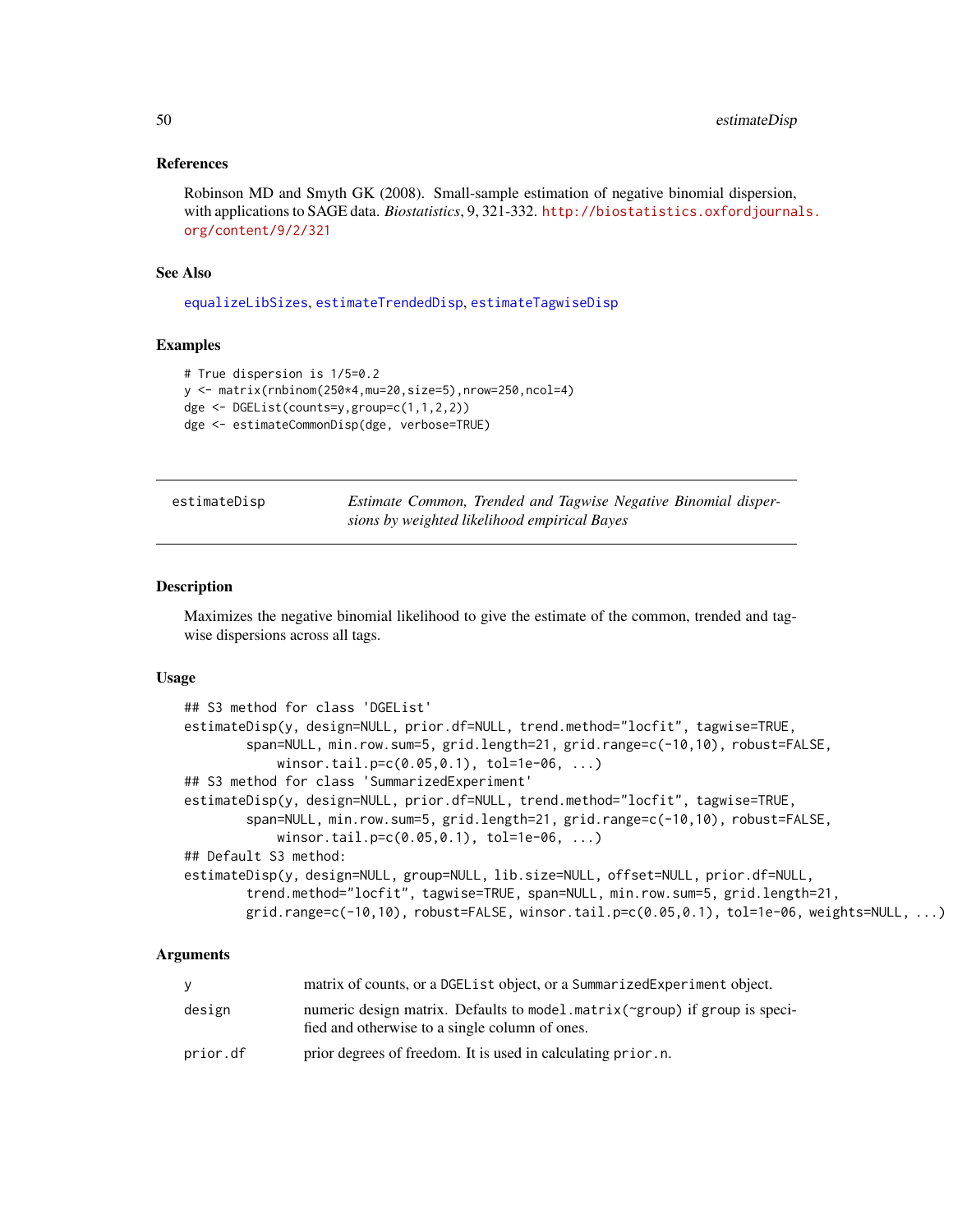| trend.method  | method for estimating dispersion trend. Possible values are "locfit" (default),<br>"none", "movingave", "loess" and "locfit.mixed", which uses a polyno-<br>mial of degree 1 for lowly expressed genes.                                                                                                                |
|---------------|------------------------------------------------------------------------------------------------------------------------------------------------------------------------------------------------------------------------------------------------------------------------------------------------------------------------|
| tagwise       | logical, should the tagwise dispersions be estimated?                                                                                                                                                                                                                                                                  |
| span          | width of the smoothing window, as a proportion of the data set.                                                                                                                                                                                                                                                        |
| minrow.sum    | numeric scalar giving a value for the filtering out of low abundance tags. Only<br>tags with total sum of counts above this value are used. Low abundance tags<br>can adversely affect the dispersion estimation, so this argument allows the user<br>to select an appropriate filter threshold for the tag abundance. |
| grid.length   | the number of points on which the interpolation is applied for each tag.                                                                                                                                                                                                                                               |
| grid.range    | the range of the grid points around the trend on a log2 scale.                                                                                                                                                                                                                                                         |
| robust        | logical, should the estimation of prior. df be robustified against hypervariable<br>genes?                                                                                                                                                                                                                             |
| winsor.tail.p | numeric vector of length 1 or 2, giving left and right tail proportions of the<br>deviances to Winsorize when estimating prior.df.                                                                                                                                                                                     |
| tol           | the desired accuracy, passed to optimize                                                                                                                                                                                                                                                                               |
| group         | vector or factor giving the experimental group/condition for each library. De-<br>faults to a vector of ones with length equal to the number of libraries.                                                                                                                                                             |
| lib.size      | numeric vector giving the total count (sequence depth) for each library.                                                                                                                                                                                                                                               |
| offset        | offset matrix for the log-linear model, as for glmFit. Defaults to the log-<br>effective library sizes.                                                                                                                                                                                                                |
| weights       | optional numeric matrix giving observation weights                                                                                                                                                                                                                                                                     |
| $\cdots$      | other arguments that are not currently used.                                                                                                                                                                                                                                                                           |

# Details

This function calculates a matrix of likelihoods for each tag at a set of dispersion grid points, and then applies weighted likelihood empirical Bayes method to obtain posterior dispersion estimates. If there is no design matrix, it calculates the quantile conditional likelihood for each tag and then maximizes it. In this case, it is similar to the function estimateCommonDisp and estimateTagwiseDisp. If a design matrix is given, it calculates the adjusted profile log-likelihood for each tag and then maximizes it. In this case, it is similar to the functions estimateGLMCommonDisp, estimateGLMTrendedDisp and estimateGLMTagwiseDisp.

Note that the terms 'tag' and 'gene' are synonymous here.

## Value

estimateDisp.DGEList adds the following components to the input DGEList object:

design the design matrix.

common.dispersion

estimate of the common dispersion.

trended.dispersion

estimates of the trended dispersions.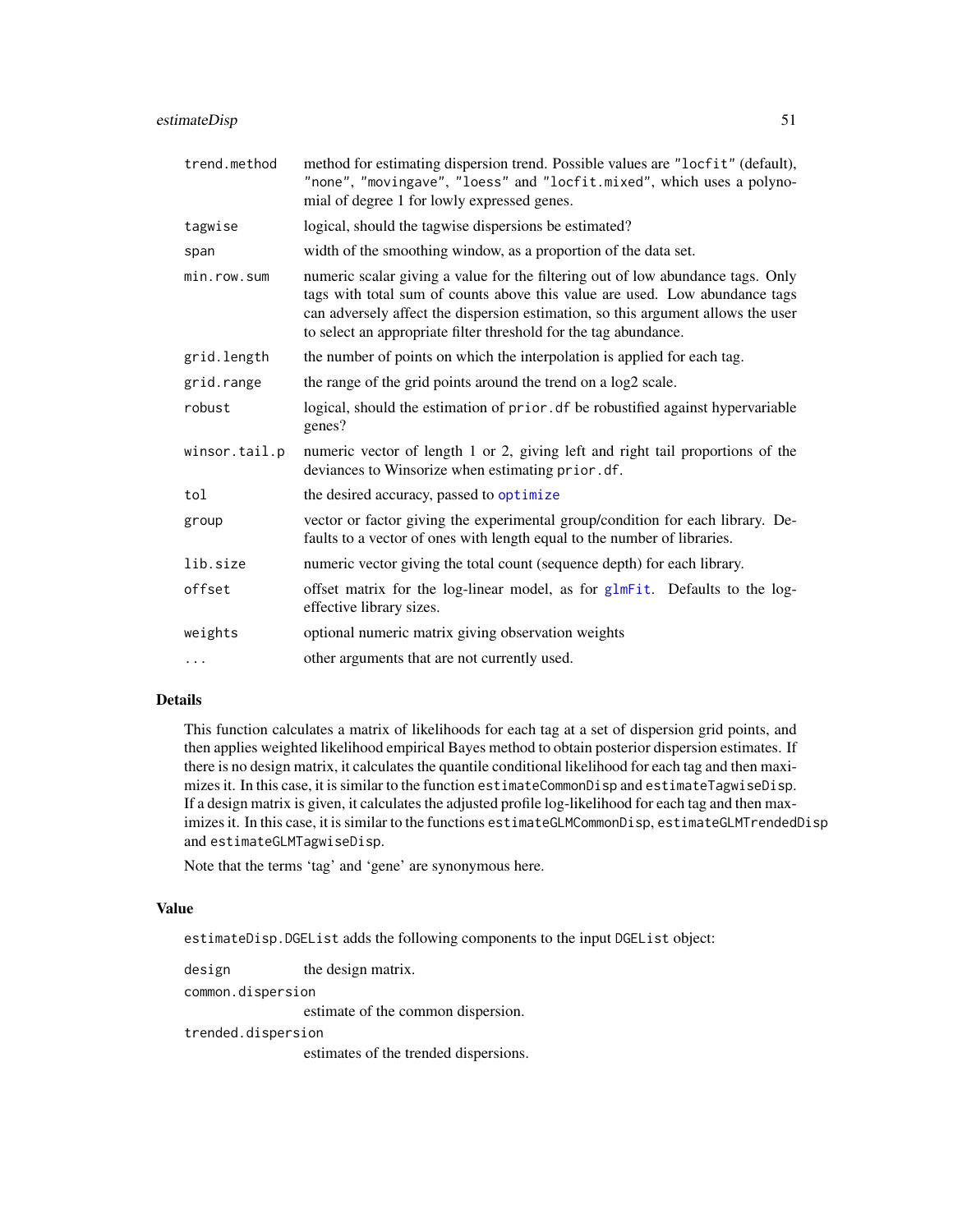| tagwise.dispersion |                                                                                                                                                                           |  |
|--------------------|---------------------------------------------------------------------------------------------------------------------------------------------------------------------------|--|
|                    | tagwise estimates of the dispersion parameter if tagwise=TRUE.                                                                                                            |  |
| AveLogCPM          | numeric vector giving $log2(AveCPM)$ for each row of y.                                                                                                                   |  |
| trend.method       | method for estimating dispersion trend as given in the input.                                                                                                             |  |
| prior.df           | prior degrees of freedom. If robust=TRUE then prior of is a vector with<br>smaller values assigned to hypervariable outlier genes.                                        |  |
| prior.n            | estimate of the prior weight, i.e. the smoothing parameter that indicates the<br>weight to put on the common likelihood compared to the individual tag's likeli-<br>hood. |  |
| span               | width of the smoothing window used in estimating dispersions.                                                                                                             |  |

estimateDisp.SummarizedExperiment converts the input SummarizedExperiment object into a DGEList object, and then calls estimateDisp.DGEList. The output is a DGEList object.

estimateDisp.default returns a list containing common.dispersion, trended.dispersion, tagwise.dispersion (if tagwise=TRUE), span, prior.df and prior.n.

## Note

The estimateDisp function doesn't give exactly the same estimates as the traditional calling sequences.

## Author(s)

Yunshun Chen, Gordon Smyth

## References

Chen, Y, Lun, ATL, and Smyth, GK (2014). Differential expression analysis of complex RNAseq experiments using edgeR. In: *Statistical Analysis of Next Generation Sequence Data*, Somnath Datta and Daniel S. Nettleton (eds), Springer, New York, pages 51-74. [http://www.statsci.org/](http://www.statsci.org/smyth/pubs/edgeRChapterPreprint.pdf) [smyth/pubs/edgeRChapterPreprint.pdf](http://www.statsci.org/smyth/pubs/edgeRChapterPreprint.pdf)

Phipson, B, Lee, S, Majewski, IJ, Alexander, WS, and Smyth, GK (2016). Robust hyperparameter estimation protects against hypervariable genes and improves power to detect differential expression. *Annals of Applied Statistics* 10, 946-963. [doi:10.1214/16AOAS920](https://doi.org/10.1214/16-AOAS920)

## See Also

[estimateCommonDisp](#page-47-0), [estimateTagwiseDisp](#page-59-0), [estimateGLMCommonDisp](#page-53-0), [estimateGLMTrendedDisp](#page-58-0), [estimateGLMTagwiseDisp](#page-56-0)

## Examples

```
# True dispersion is 1/5=0.2
y <- matrix(rnbinom(1000, mu=10, size=5), ncol=4)
group \leq factor(c(1,1,2,2))
design <- model.matrix(~group)
d <- DGEList(counts=y, group=group)
d1 <- estimateDisp(d)
d2 <- estimateDisp(d, design)
```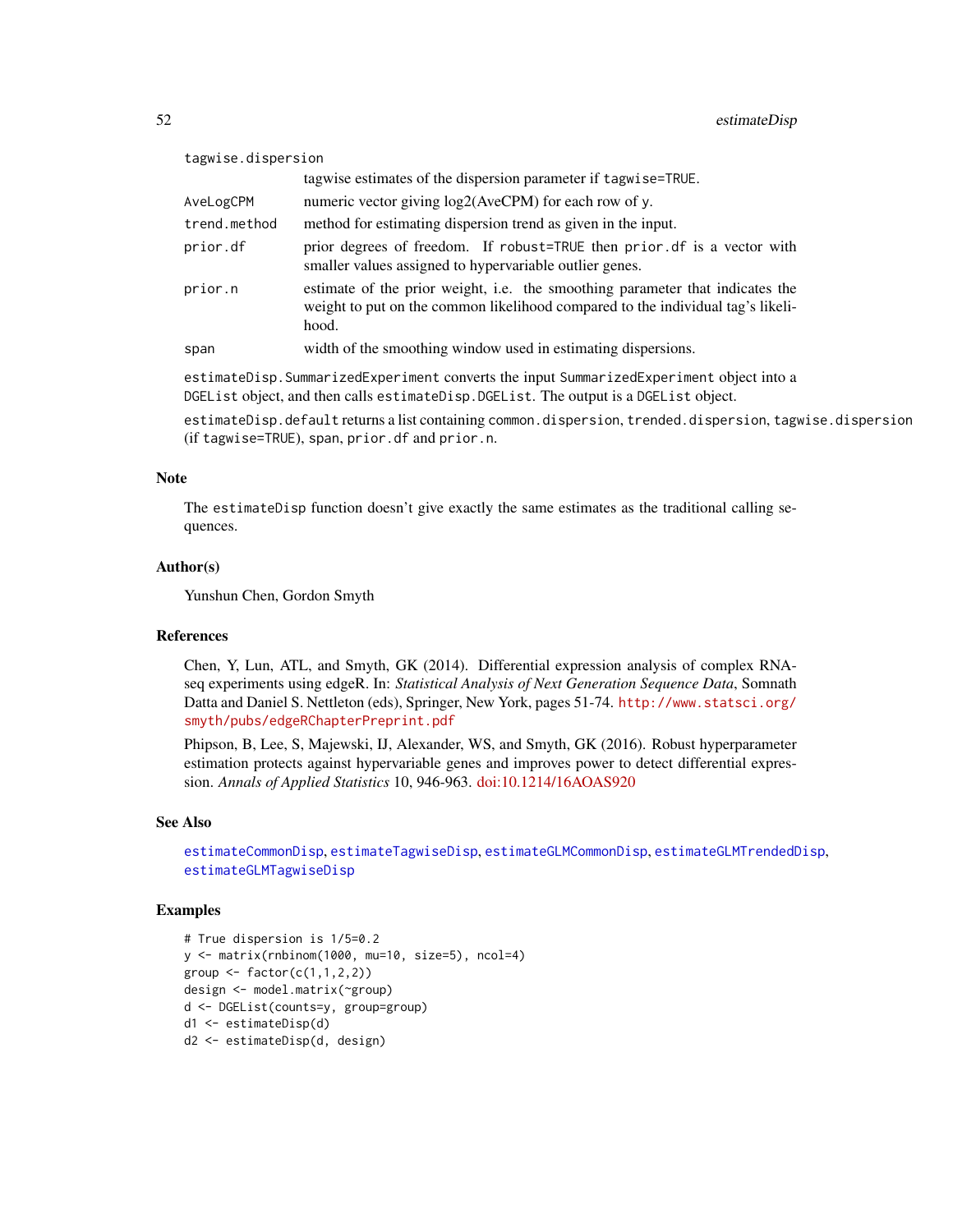estimateExonGenewiseDisp

*Estimate Genewise Dispersions from Exon-Level Count Data*

# Description

Estimate a dispersion value for each gene from exon-level count data by collapsing exons into the genes to which they belong.

# Usage

estimateExonGenewiseDisp(y, geneID, group=NULL)

## Arguments

| У      | either a matrix of exon-level counts or a DGEL is t object with (at least) elements<br>counts (table of counts summarized at the exon level) and samples (data frame<br>containing information about experimental group, library size and normalization<br>factor for the library size). Each row of y should represent one exon. |
|--------|-----------------------------------------------------------------------------------------------------------------------------------------------------------------------------------------------------------------------------------------------------------------------------------------------------------------------------------|
| geneID | vector of length equal to the number of rows of $y$ , which provides the gene<br>identifier for each exon in y. These identifiers are used to group the relevant<br>exons into genes for the gene-level analysis of splice variation.                                                                                             |
| group  | factor supplying the experimental group/condition to which each sample (col-<br>umn of y) belongs. If NULL (default) the function will try to extract if from y,<br>which only works if y is a DGEList object.                                                                                                                    |

# Details

This function can be used to compute genewise dispersion estimates (for an experiment with a oneway, or multiple group, layout) from exon-level count data. estimateCommonDisp and estimateTagwiseDisp are used to do the computation and estimation, and the default arguments for those functions are used.

# Value

estimateExonGenewiseDisp returns a vector of genewise dispersion estimates, one for each unique geneID.

# Author(s)

Davis McCarthy, Gordon Smyth

#### See Also

[estimateCommonDisp](#page-47-0) and related functions for estimating the dispersion parameter for the negative binomial model.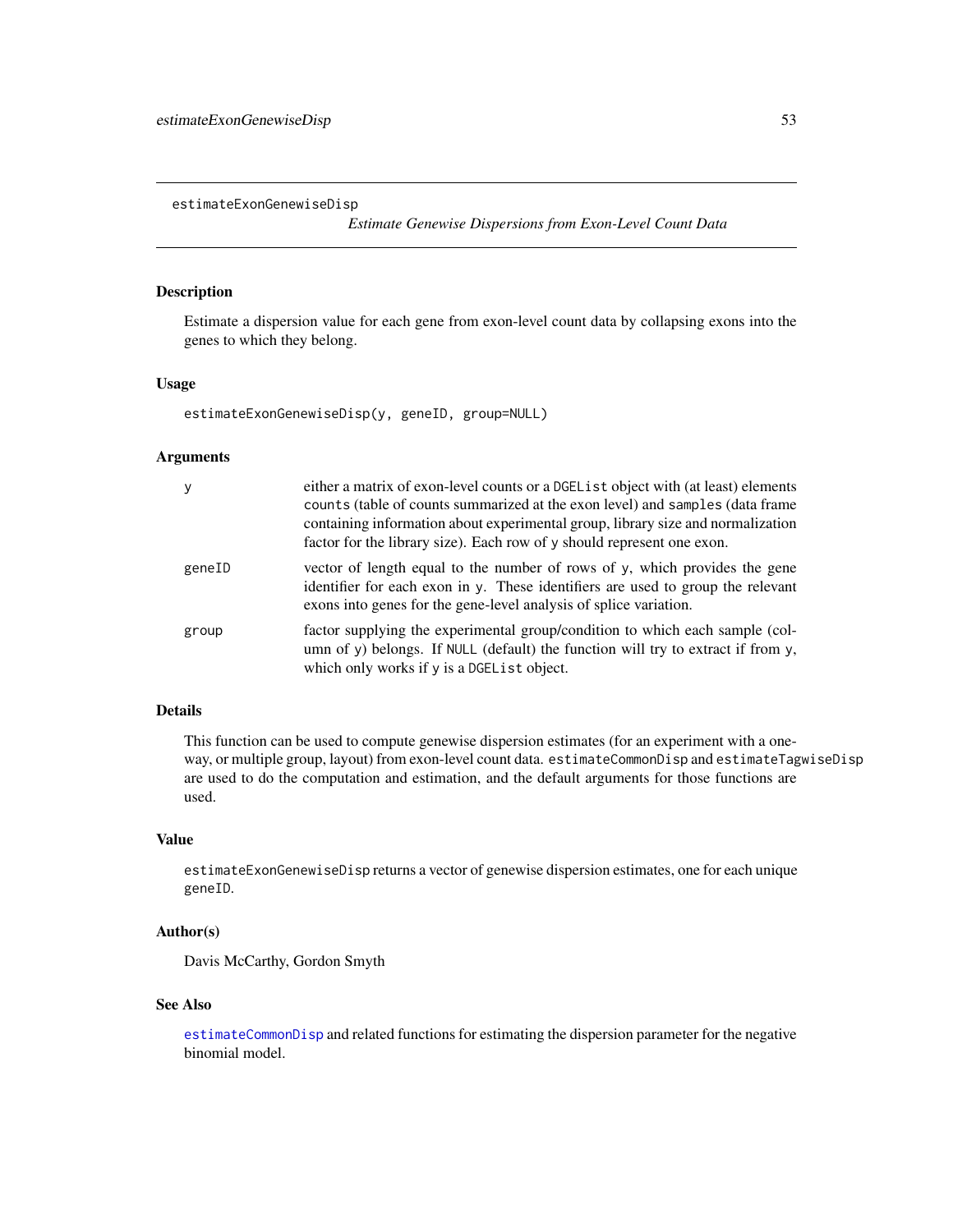# Examples

```
# generate exon counts from NB, create list object
y<-matrix(rnbinom(40,size=1,mu=10),nrow=10)
d<-DGEList(counts=y,group=rep(1:2,each=2))
genes <- rep(c("gene.1","gene.2"), each=5)
estimateExonGenewiseDisp(d, genes)
```
<span id="page-53-0"></span>estimateGLMCommonDisp *Estimate Common Dispersion for Negative Binomial GLMs*

#### Description

Estimates a common negative binomial dispersion parameter for a DGE dataset with a general experimental design.

## Usage

```
## S3 method for class 'DGEList'
estimateGLMCommonDisp(y, design=NULL, method="CoxReid",
                      subset=10000, verbose=FALSE, ...)
## Default S3 method:
estimateGLMCommonDisp(y, design=NULL, offset=NULL,
                      method="CoxReid", subset=10000, AveLogCPM=NULL,
                      verbose=FALSE, weights=NULL,...)
```
# Arguments

| y         | object containing read counts, as for glmFit.                                                                                     |
|-----------|-----------------------------------------------------------------------------------------------------------------------------------|
| design    | numeric design matrix, as for glmFit.                                                                                             |
| offset    | numeric vector or matrix of offsets for the log-linear models, as for glmFit.                                                     |
| method    | method for estimating the dispersion. Possible values are "CoxReid", "Pearson"<br>or "deviance".                                  |
| subset    | maximum number of rows of y to use in the calculation. Rows used are chosen<br>evenly spaced by AveLogCPM using systematicSubset. |
| AveLogCPM | numeric vector giving average $log2$ counts per million for each gene.                                                            |
| verbose   | logical, if TRUE estimated dispersion and BCV will be printed to standard output.                                                 |
| weights   | optional numeric matrix giving observation weights                                                                                |
| .         | other arguments are passed to lower-level functions. See dispCoxReid, dispPearson<br>and dispDeviance for details.                |

# Details

This function calls dispCoxReid, dispPearson or dispDeviance depending on the method specified. See [dispCoxReid](#page-38-0) for details of the three methods and a discussion of their relative performance.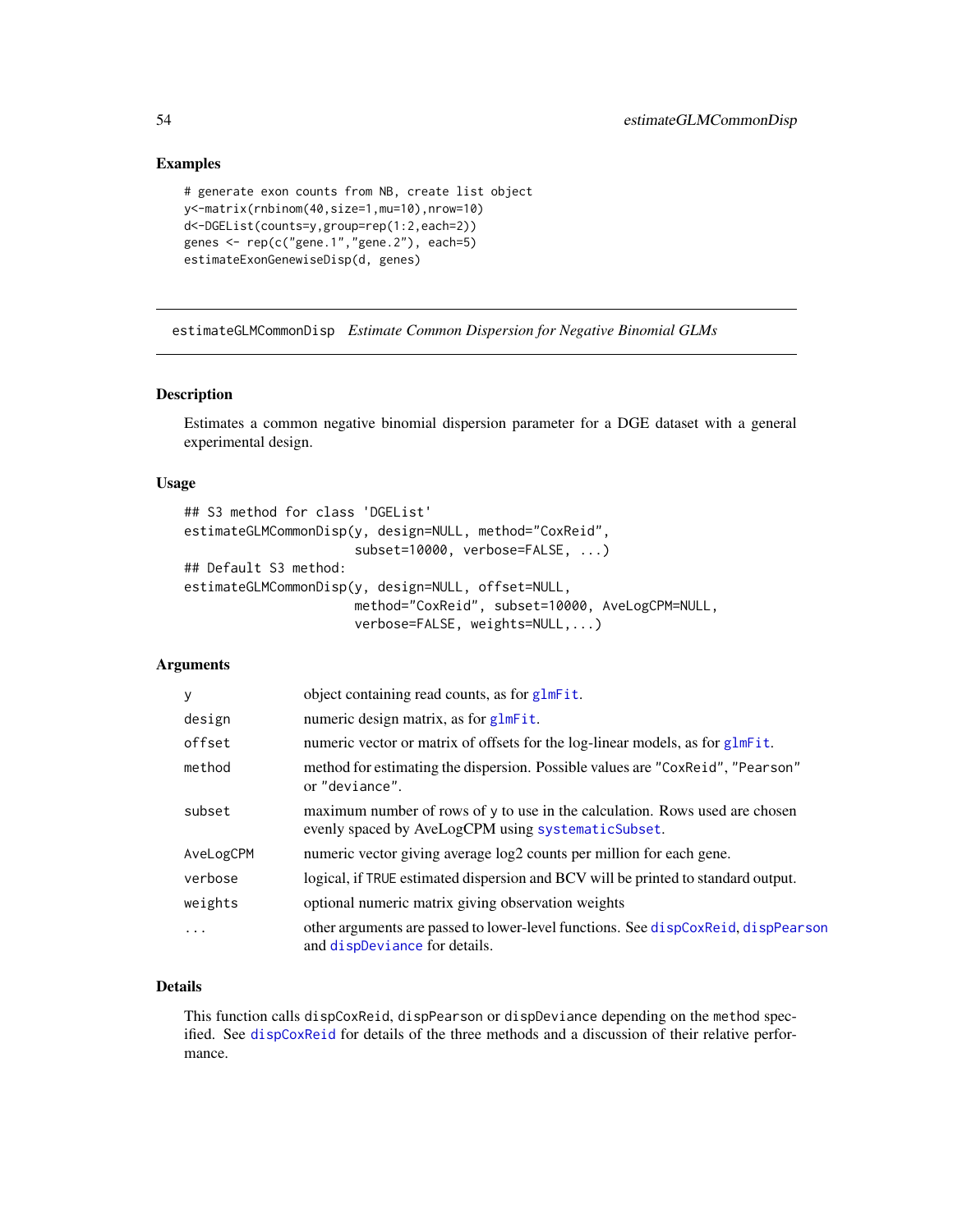#### Value

The default method returns a numeric vector of length 1 containing the estimated common dispersion.

The DGEList method returns the same DGEList y as input but with common.dispersion as an added component. The output object will also contain a component AveLogCPM if it was not already present in y.

## Author(s)

Gordon Smyth, Davis McCarthy, Yunshun Chen

## References

McCarthy, DJ, Chen, Y, Smyth, GK (2012). Differential expression analysis of multifactor RNA-Seq experiments with respect to biological variation. *Nucleic Acids Research* 40, 4288-4297. [doi:10.1093/nar/gks042](https://doi.org/10.1093/nar/gks042)

#### See Also

[dispCoxReid](#page-38-0), [dispPearson](#page-38-1), [dispDeviance](#page-38-1)

[estimateGLMTrendedDisp](#page-58-0) for trended dispersions or [estimateGLMTagwiseDisp](#page-56-0) for genewise dispersions in the context of a generalized linear model.

[estimateCommonDisp](#page-47-0) for the common dispersion or [estimateTagwiseDisp](#page-59-0) for genewise dispersions in the context of a multiple group experiment (one-way layout).

## Examples

```
# True dispersion is 1/size=0.1
y <- matrix(rnbinom(1000,mu=10,size=10),ncol=4)
d <- DGEList(counts=y,group=c(1,1,2,2))
design <- model.matrix(~group, data=d$samples)
d1 <- estimateGLMCommonDisp(d, design, verbose=TRUE)
# Compare with classic CML estimator:
d2 <- estimateCommonDisp(d, verbose=TRUE)
# See example(glmFit) for a different example
```
estimateGLMRobustDisp *Empirical Robust Bayes Tagwise Dispersions for Negative Binomial GLMs using Observation Weights*

## Description

Compute a robust estimate of the negative binomial dispersion parameter for each gene, with expression levels specified by a log-linear model, using observation weights. These observation weights will be stored and used later for estimating regression parameters.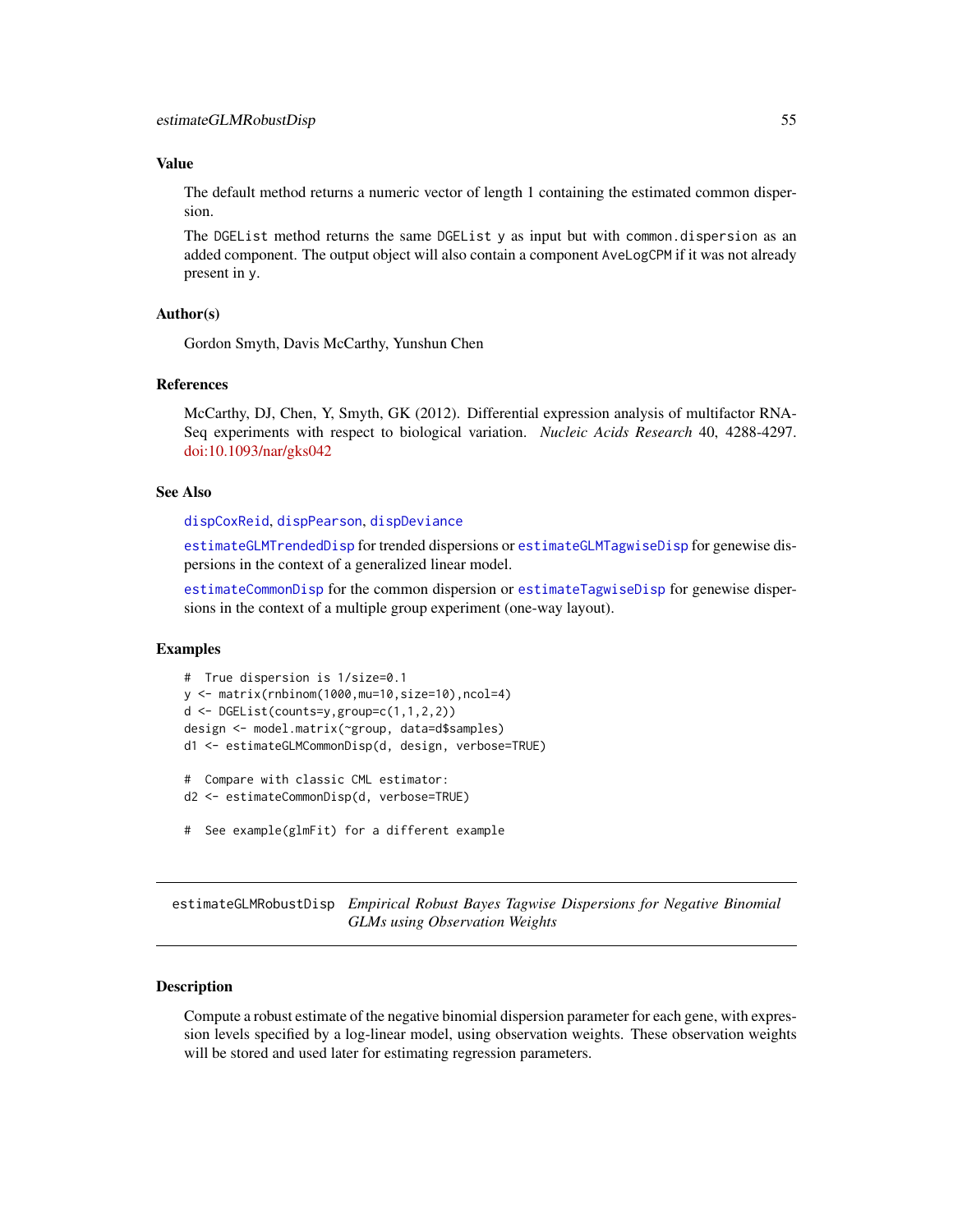## Usage

```
estimateGLMRobustDisp(y, design = NULL, prior.df = 10, update.trend = TRUE,
                      trend.method = "bin.loess", maxit = 6, k = 1.345,
                      residual.type = "pearson", verbose = FALSE,
                      record = FALSE)
```
# Arguments

| V             | a DGEList object.                                                                                                                                     |
|---------------|-------------------------------------------------------------------------------------------------------------------------------------------------------|
| design        | numeric design matrix, as for glmFit.                                                                                                                 |
| prior.df      | prior degrees of freedom.                                                                                                                             |
| update.trend  | logical. Should the trended dispersion be re-estimated at each iteration?                                                                             |
| trend.method  | method (low-level function) used to estimated the trended dispersions. estimateGLMTrendedDisp                                                         |
| maxit         | maximum number of iterations for weighted estimateGLMTagwiseDisp.                                                                                     |
| k             | the tuning constant for Huber estimator. If the absolute value of residual (r) is<br>less than k, its observation weight is 1, otherwise $k/abs(r)$ . |
| residual.type | type of residual (r) used for estimation observation weight                                                                                           |
| verbose       | logical. Should verbose comments be printed?                                                                                                          |
| record        | logical. Should information for each iteration be recorded (and returned as a<br>$list)$ ?                                                            |

# Details

Moderation of dispersion estimates towards a trend can be sensitive to outliers, resulting in an increase in false positives. That is, since the dispersion estimates are moderated downwards toward the trend and because the regression parameter estimates may be affected by the outliers, some genes are incorrectly deemed to be significantly differentially expressed. This function uses an iterative procedure where weights are calculated from residuals and estimates are made after re-weighting.

The robustly computed genewise estimates are reported in the tagwise.dispersion vector of the returned DGEList. The terms 'tag' and 'gene' are synonymous in this context.

Note: it is not necessary to first calculate the common, trended and genewise dispersion estimates. If these are not available, the function will first calculate this (in an unweighted) fashion.

## Value

estimateGLMRobustDisp produces a DGEList object, which contains the (robust) genewise dispersion parameter estimate for each gene for the negative binomial model that maximizes the weighted Cox-Reid adjusted profile likelihood, as well as the observation weights. The observation weights are calculated using residuals and the Huber function.

Note that when record=TRUE, a simple list of DGEList objects is returned, one for each iteration (this is for debugging or tracking purposes).

## Author(s)

Xiaobei Zhou, Mark D. Robinson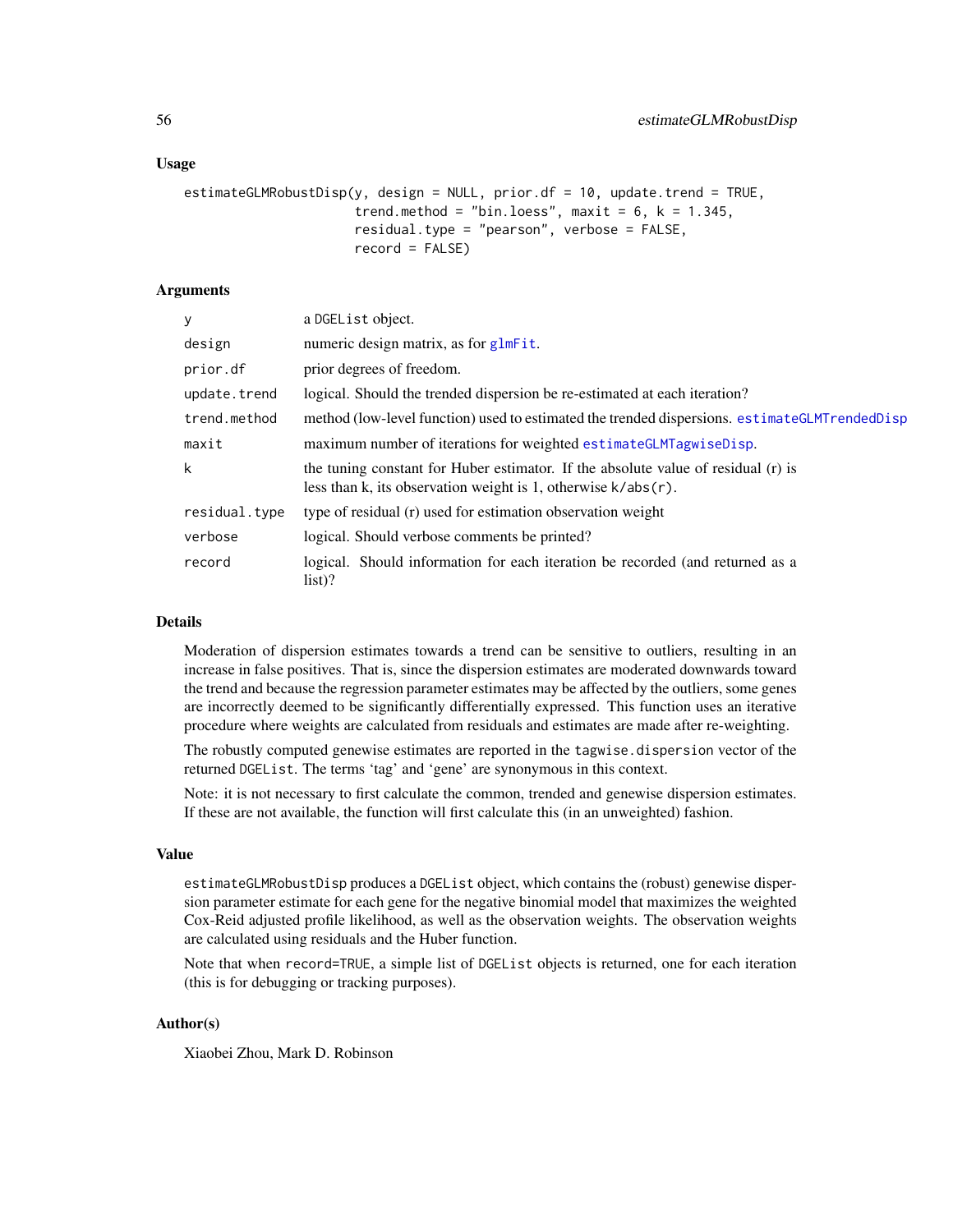## References

Zhou X, Lindsay H, Robinson MD (2014). Robustly detecting differential expression in RNA sequencing data using observation weights. Nucleic Acids Research, 42(11), e91.

## See Also

This function calls [estimateGLMTrendedDisp](#page-58-0) and [estimateGLMTagwiseDisp](#page-56-0).

## Examples

```
y <- matrix(rnbinom(100*6,mu=10,size=1/0.1),ncol=6)
d <- DGEList(counts=y,group=c(1,1,1,2,2,2),lib.size=c(1000:1005))
d <- calcNormFactors(d)
design <- model.matrix(~group, data=d$samples) # Define the design matrix for the full model
d <- estimateGLMRobustDisp(d, design)
summary(d$tagwise.dispersion)
```
<span id="page-56-0"></span>estimateGLMTagwiseDisp

*Empirical Bayes Tagwise Dispersions for Negative Binomial GLMs*

## Description

Compute an empirical Bayes estimate of the negative binomial dispersion parameter for each tag, with expression levels specified by a log-linear model.

#### Usage

```
## S3 method for class 'DGEList'
estimateGLMTagwiseDisp(y, design=NULL, prior.df=10,
            trend=!is.null(y$trended.dispersion), span=NULL, ...)
## Default S3 method:
estimateGLMTagwiseDisp(y, design=NULL, offset=NULL, dispersion,
            prior.df=10, trend=TRUE, span=NULL, AveLogCPM=NULL,
            weights=NULL, ...)
```
#### Arguments

| V          | matrix of counts or a DGEList object.                                                                   |
|------------|---------------------------------------------------------------------------------------------------------|
| design     | numeric design matrix, as for glmFit.                                                                   |
| trend      | logical. Should the prior be the trended dispersion (TRUE) or the common dis-<br>persion (FALSE)?       |
| offset     | offset matrix for the log-linear model, as for glmFit. Defaults to the log-<br>effective library sizes. |
| dispersion | common or trended dispersion estimates, used as an initial estimate for the tag-<br>wise estimates.     |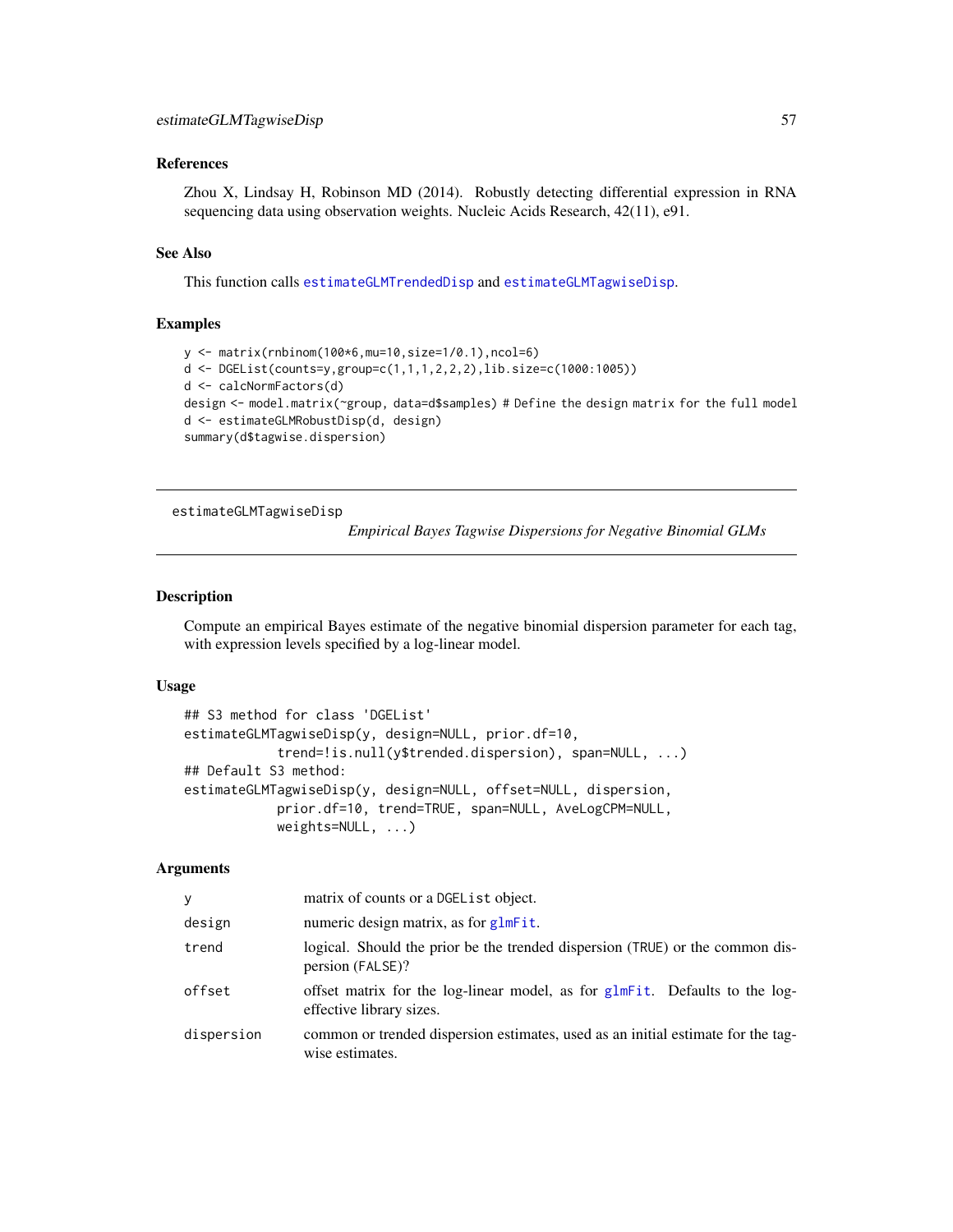| prior.df  | prior degrees of freedom.                                                                                                  |
|-----------|----------------------------------------------------------------------------------------------------------------------------|
| span      | width of the smoothing window, in terms of proportion of the data set. Default<br>value decreases with the number of tags. |
| AveLogCPM | numeric vector giving average log2 counts per million for each tag                                                         |
| weights   | optional numeric matrix giving observation weights                                                                         |
| $\cdots$  | other arguments are passed to dispCoxReidInterpolateTagwise.                                                               |

## Details

This function implements the empirical Bayes strategy proposed by McCarthy et al (2012) for estimating the tagwise negative binomial dispersions. The experimental conditions are specified by design matrix allowing for multiple explanatory factors. The empirical Bayes posterior is implemented as a conditional likelihood with tag-specific weights, and the conditional likelihood is computed using Cox-Reid approximate conditional likelihood (Cox and Reid, 1987).

The prior degrees of freedom determines the weight given to the global dispersion trend. The larger the prior degrees of freedom, the more the tagwise dispersions are squeezed towards the global trend.

Note that the terms 'tag' and 'gene' are synonymous here. The function is only named 'Tagwise' for historical reasons.

This function calls the lower-level function [dispCoxReidInterpolateTagwise](#page-40-0).

## Value

estimateGLMTagwiseDisp.DGEList produces a DGEList object, which contains the tagwise dispersion parameter estimate for each tag for the negative binomial model that maximizes the Cox-Reid adjusted profile likelihood. The tagwise dispersions are simply added to the DGEList object provided as the argument to the function.

estimateGLMTagwiseDisp.default returns a vector of the tagwise dispersion estimates.

## Author(s)

Gordon Smyth, Davis McCarthy

#### References

Cox, DR, and Reid, N (1987). Parameter orthogonality and approximate conditional inference. *Journal of the Royal Statistical Society Series B* 49, 1-39.

McCarthy, DJ, Chen, Y, Smyth, GK (2012). Differential expression analysis of multifactor RNA-Seq experiments with respect to biological variation. *Nucleic Acids Research* 40, 4288-4297. [doi:10.1093/nar/gks042](https://doi.org/10.1093/nar/gks042)

## See Also

[estimateGLMCommonDisp](#page-53-0) for common dispersion or [estimateGLMTrendedDisp](#page-58-0) for trended dispersion in the context of a generalized linear model.

[estimateCommonDisp](#page-47-0) for common dispersion or [estimateTagwiseDisp](#page-59-0) for tagwise dispersions in the context of a multiple group experiment (one-way layout).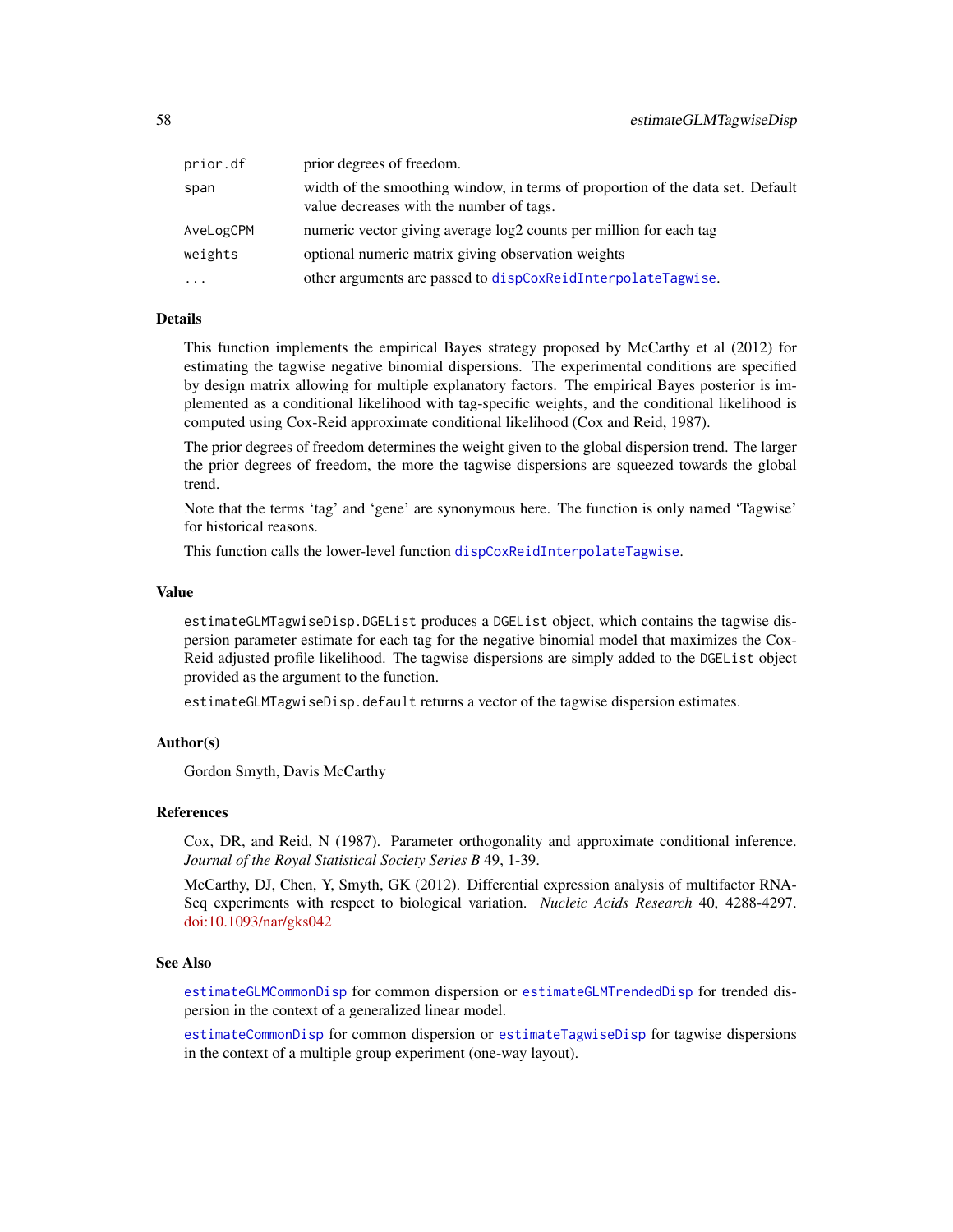## Examples

```
y <- matrix(rnbinom(1000,mu=10,size=10),ncol=4)
d <- DGEList(counts=y,group=c(1,1,2,2),lib.size=c(1000:1003))
design <- model.matrix(~group, data=d$samples) # Define the design matrix for the full model
d <- estimateGLMTrendedDisp(d, design, min.n=10)
d <- estimateGLMTagwiseDisp(d, design)
summary(d$tagwise.dispersion)
```
<span id="page-58-0"></span>estimateGLMTrendedDisp

*Estimate Trended Dispersion for Negative Binomial GLMs*

# Description

Estimates the abundance-dispersion trend by Cox-Reid approximate profile likelihood.

## Usage

```
## S3 method for class 'DGEList'
estimateGLMTrendedDisp(y, design=NULL, method="auto", ...)
## Default S3 method:
estimateGLMTrendedDisp(y, design=NULL, offset=NULL, AveLogCPM=NULL,
                       method="auto", weights=NULL, ...)
```
## Arguments

| У         | a matrix of counts or a DGEList object.)                                                                                                                                                                                                                                                                                                                                                            |
|-----------|-----------------------------------------------------------------------------------------------------------------------------------------------------------------------------------------------------------------------------------------------------------------------------------------------------------------------------------------------------------------------------------------------------|
| design    | numeric design matrix, as for glmFit.                                                                                                                                                                                                                                                                                                                                                               |
| method    | method (low-level function) used to estimated the trended dispersions. Possi-<br>ble values are "auto" (default, switch to "bin.spline" method if the num-<br>ber of genes is great than 200 and "power" method otherwise), "bin. spline",<br>"bin. loess" (which both result in a call to dispBinTrend), "power" (call to<br>dispCoxReidPowerTrend), or "spline" (call to dispCoxReidSplineTrend). |
| offset    | numeric scalar, vector or matrix giving the linear model offsets, as for glmFit.                                                                                                                                                                                                                                                                                                                    |
| AveLogCPM | numeric vector giving average $log2$ counts per million for each gene.                                                                                                                                                                                                                                                                                                                              |
| weights   | optional numeric matrix giving observation weights                                                                                                                                                                                                                                                                                                                                                  |
| $\ddots$  | other arguments are passed to lower-level functions dispBinTrend, dispCoxReidPowerTrend<br>ordispCoxReidSplineTrend.                                                                                                                                                                                                                                                                                |

## Details

Estimates the dispersion parameter for each gene with a trend that depends on the overall level of expression for that gene. This is done for a DGE dataset for general experimental designs by using Cox-Reid approximate conditional inference for a negative binomial generalized linear model for each gene with the unadjusted counts and design matrix provided.

The function provides an object-orientated interface to lower-level functions.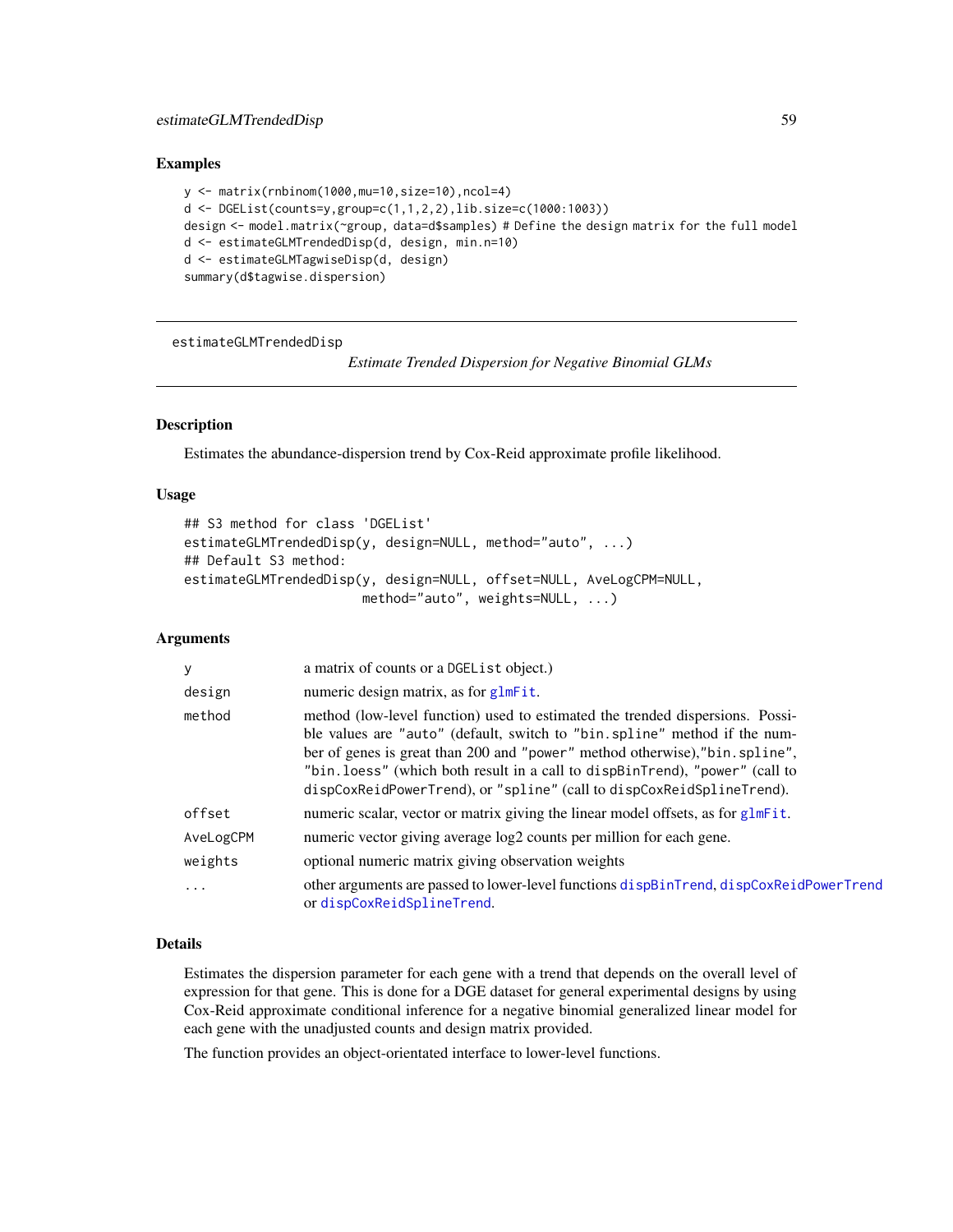## Value

When the input object is a DGEList, estimateGLMTrendedDisp produces a DGEList object, which contains the estimates of the trended dispersion parameter for the negative binomial model according to the method applied.

When the input object is a numeric matrix, it returns a vector of trended dispersion estimates calculated by one of the lower-level functions dispBinTrend, dispCoxReidPowerTrend and dispCoxReidSplineTrend.

## Author(s)

Gordon Smyth, Davis McCarthy, Yunshun Chen

## References

Cox, DR, and Reid, N (1987). Parameter orthogonality and approximate conditional inference. *Journal of the Royal Statistical Society Series B* 49, 1-39.

McCarthy, DJ, Chen, Y, Smyth, GK (2012). Differential expression analysis of multifactor RNA-Seq experiments with respect to biological variation. *Nucleic Acids Research* 40, 4288-4297. [doi:10.1093/nar/gks042](https://doi.org/10.1093/nar/gks042)

## See Also

[dispBinTrend](#page-36-0), [dispCoxReidPowerTrend](#page-42-0) and [dispCoxReidSplineTrend](#page-42-1) for details on how the calculations are done.

#### Examples

```
ngenes <- 250
nlibs <-4y <- matrix(rnbinom(ngenes*nlibs,mu=10,size=10),ngenes,nlibs)
d <- DGEList(counts=y,group=c(1,1,2,2),lib.size=c(1000:1003))
design <- model.matrix(~group, data=d$samples)
disp <- estimateGLMTrendedDisp(d, design, min.n=25, df=3)
plotBCV(disp)
```
<span id="page-59-0"></span>estimateTagwiseDisp *Estimate Empirical Bayes Tagwise Dispersion Values*

## Description

Estimates tagwise dispersion values by an empirical Bayes method based on weighted conditional maximum likelihood.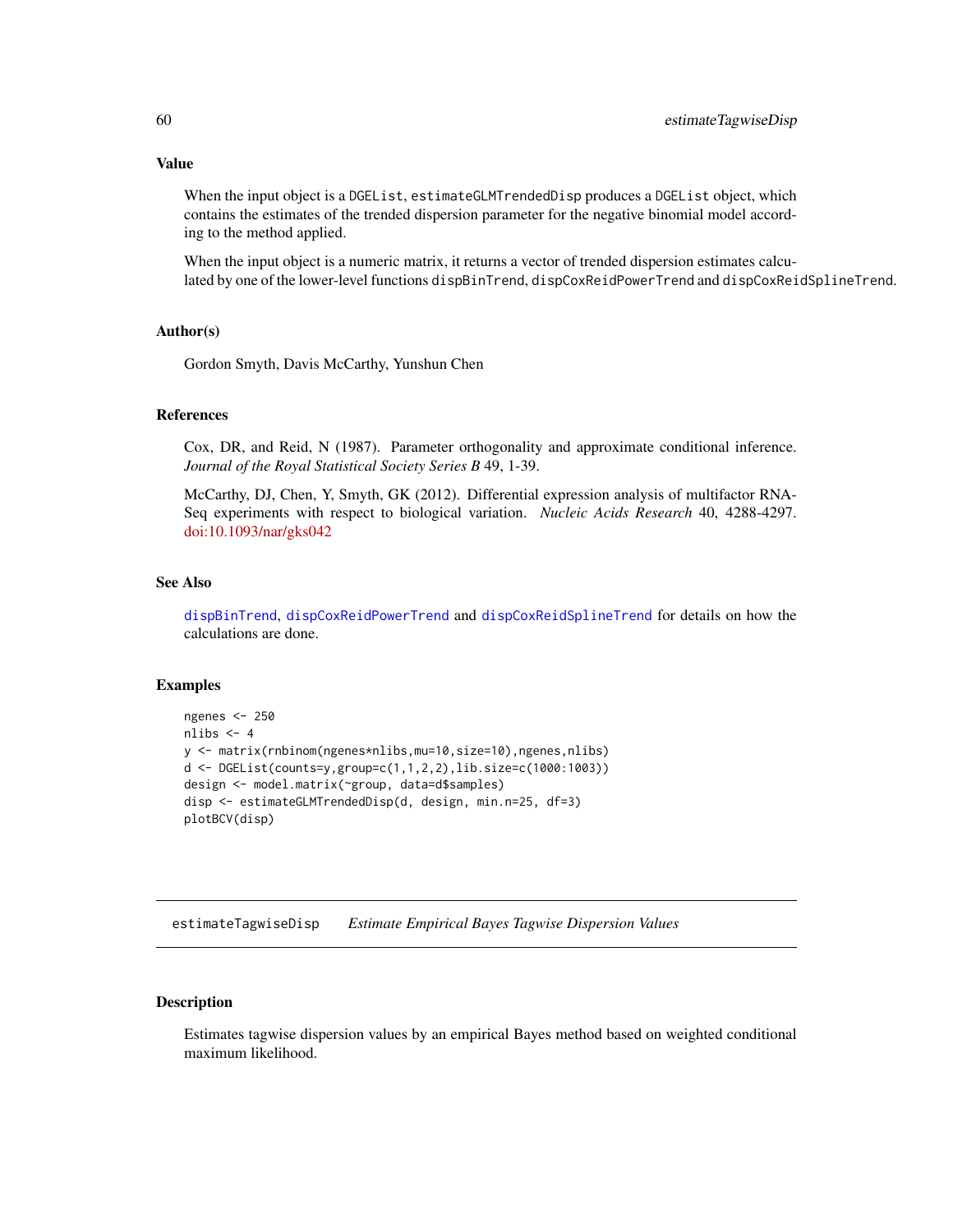## Usage

```
## S3 method for class 'DGEList'
estimateTagwiseDisp(y, prior.df=10, trend="movingave", span=NULL, method="grid",
           grid.length=11, grid.range=c(-6,6), tol=1e-06, verbose=FALSE, ...)
## Default S3 method:
estimateTagwiseDisp(y, group=NULL, lib.size=NULL, dispersion, AveLogCPM=NULL,
       prior.df=10, trend="movingave", span=NULL, method="grid", grid.length=11,
           grid.random = c(-6, 6), tol = 1e-06, verbose = FALSE, ...)
```
## Arguments

| У           | matrix of counts or a DGEL is t object.                                                                                                                                          |
|-------------|----------------------------------------------------------------------------------------------------------------------------------------------------------------------------------|
| prior.df    | prior degrees of freedom.                                                                                                                                                        |
| trend       | method for estimating dispersion trend. Possible values are "moving ave" (de-<br>fault), "loess" and "none".                                                                     |
| span        | width of the smoothing window, as a proportion of the data set.                                                                                                                  |
| method      | method for maximizing the posterior likelihood. Possible values are "grid"<br>(default) for interpolation on grid points or "optimize" to call the function of<br>the same name. |
| grid.length | for method="grid", the number of points on which the interpolation is applied<br>for each tag.                                                                                   |
| grid.range  | for method="grid", the range of the grid points around the trend on a log2 scale.                                                                                                |
| tol         | for method="optimize", the tolerance for Newton-Rhapson iterations.                                                                                                              |
| verbose     | logical, if TRUE then diagnostic ouput is produced during the estimation process.                                                                                                |
| group       | vector or factor giving the experimental group/condition for each library.                                                                                                       |
| lib.size    | numeric vector giving the total count (sequence depth) for each library.                                                                                                         |
| dispersion  | common dispersion estimate, used as an initial estimate for the tagwise esti-<br>mates.                                                                                          |
| AveLogCPM   | numeric vector giving average log2 counts per million for each tag                                                                                                               |
| $\cdots$    | other arguments that are not currently used.                                                                                                                                     |

## Details

This function implements the empirical Bayes strategy proposed by Robinson and Smyth (2007) for estimating the tagwise negative binomial dispersions. The experimental design is assumed to be a oneway layout with one or more experimental groups. The empirical Bayes posterior is implemented as a conditional likelihood with tag-specific weights.

The prior values for the dispersions are determined by a global trend. The individual tagwise dispersions are then squeezed towards this trend. The prior degrees of freedom determines the weight given to the prior. The larger the prior degrees of freedom, the more the tagwise dispersions are squeezed towards the global trend. If the number of libraries is large, the prior becomes less important and the tagwise dispersion are determined more by the individual tagwise data.

If trend="none", then the prior dispersion is just a constant, the common dispersion. Otherwise, the trend is determined by a moving average (trend="movingave") or loess smoother applied to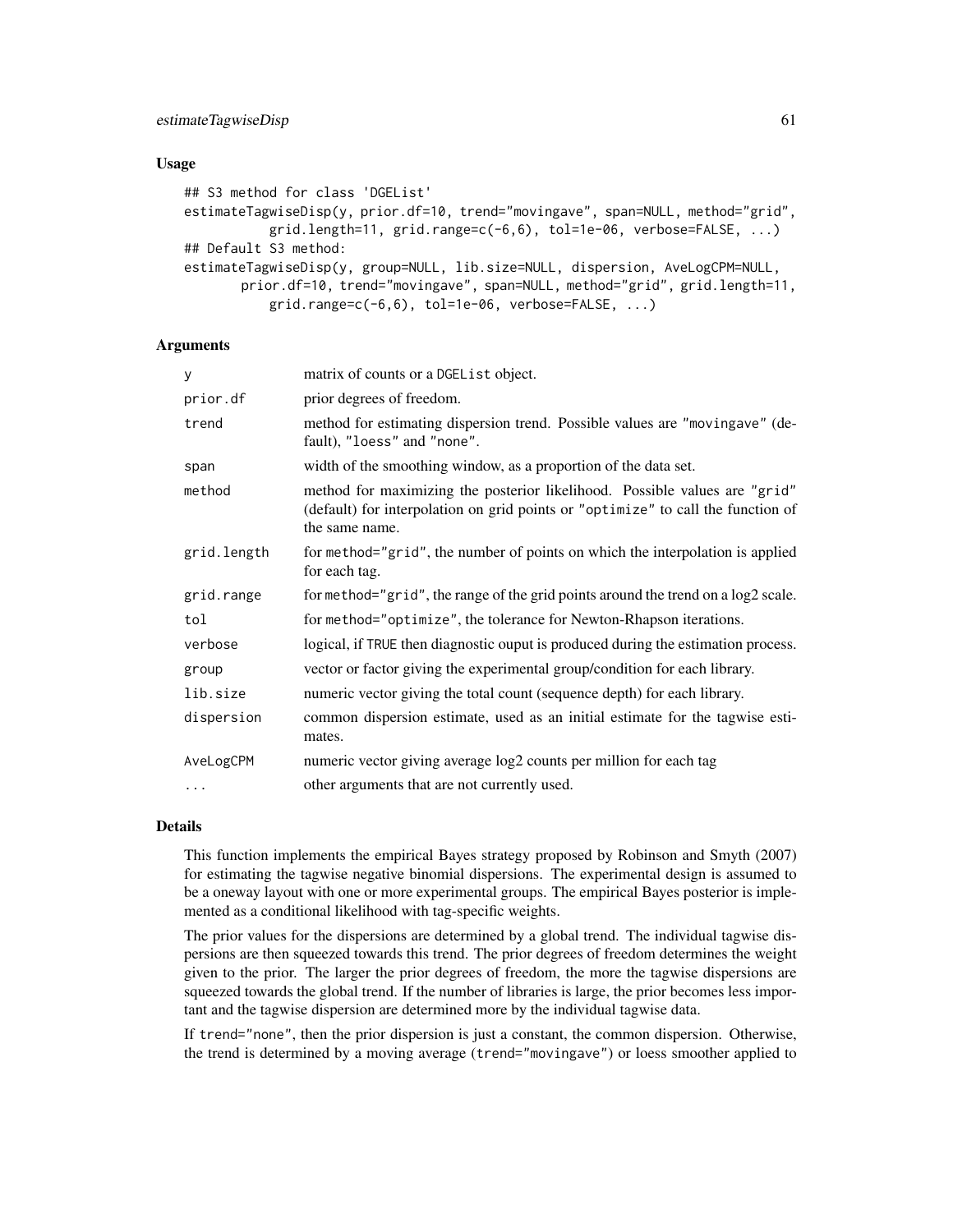the tagwise conditional log-likelihood. method="loess" applies a loess curve of degree 0 as implemented in [loessByCol](#page-88-0).

method="optimize" is not recommended for routine use as it is very slow. It is included for testing purposes.

Note that the terms 'tag' and 'gene' are synonymous here. The function is only named 'Tagwise' for historical reasons.

## Value

estimateTagwiseDisp.DGEList adds the following components to the input DGEList object:

| prior.df           | prior degrees of freedom.                                              |  |
|--------------------|------------------------------------------------------------------------|--|
| prior.n            | estimate of the prior weight.                                          |  |
| tagwise.dispersion |                                                                        |  |
|                    | numeric vector of the tagwise dispersion estimates.                    |  |
| span               | width of the smoothing window, in terms of proportion of the data set. |  |
|                    |                                                                        |  |

estimateTagwiseDisp.default returns a numeric vector of the tagwise dispersion estimates.

#### Author(s)

Mark Robinson, Davis McCarthy, Yunshun Chen and Gordon Smyth

## References

Robinson, MD, and Smyth, GK (2007). Moderated statistical tests for assessing differences in tag abundance. *Bioinformatics* 23, 2881-2887. [doi:10.1093/bioinformatics/btm453](https://doi.org/10.1093/bioinformatics/btm453)

## See Also

[estimateCommonDisp](#page-47-0) is usually run before estimateTagwiseDisp.

[movingAverageByCol](#page-102-0) and [loessByCol](#page-88-0) implement the moving average or loess smoothers.

## Examples

```
# True dispersion is 1/5=0.2
y <- matrix(rnbinom(250*4,mu=20,size=5),nrow=250,ncol=4)
dge <- DGEList(counts=y,group=c(1,1,2,2))
dge <- estimateCommonDisp(dge)
dge <- estimateTagwiseDisp(dge)
```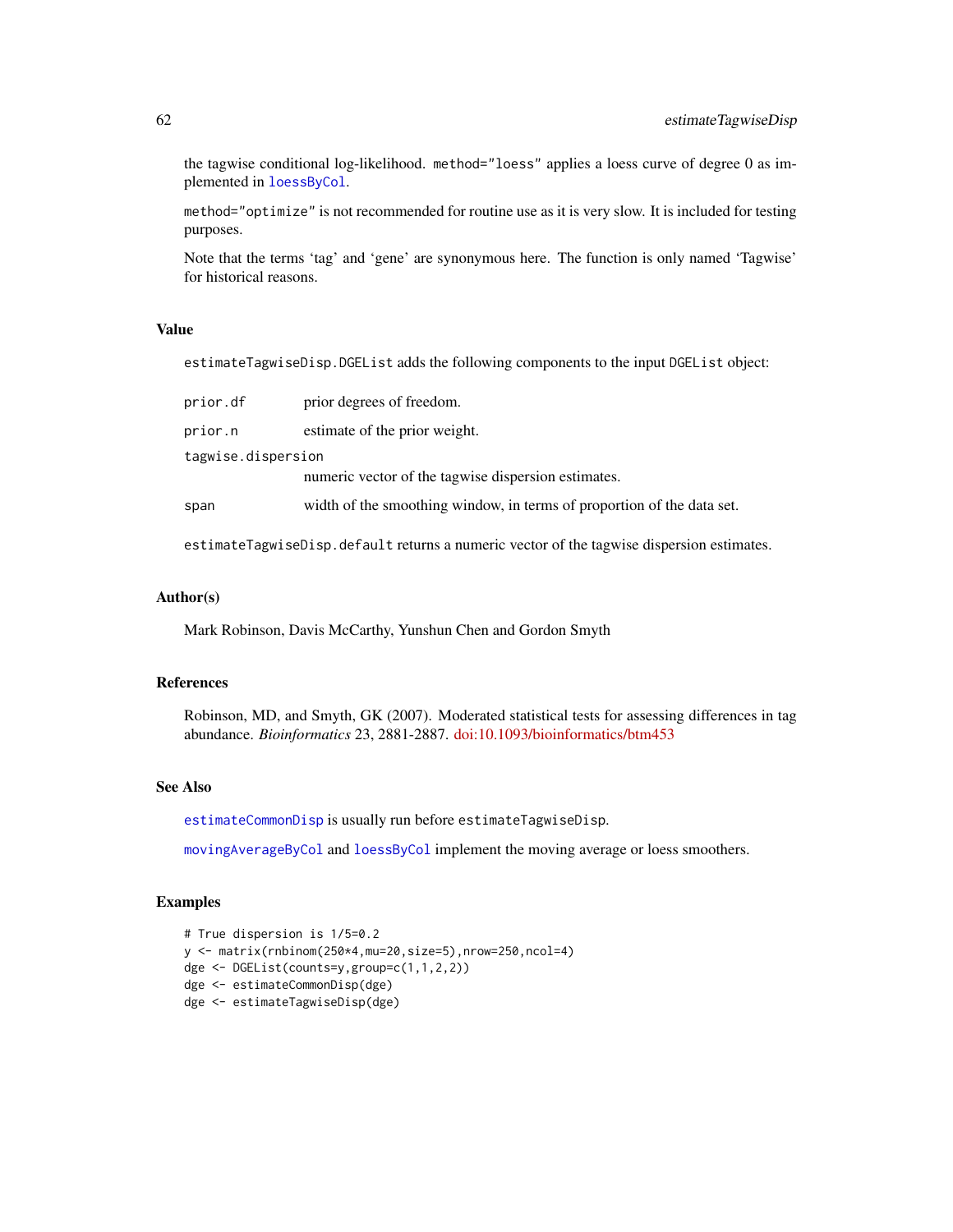<span id="page-62-0"></span>estimateTrendedDisp *Estimate Empirical Bayes Trended Dispersion Values*

## Description

Estimates trended dispersion values by an empirical Bayes method.

## Usage

```
## S3 method for class 'DGEList'
estimateTrendedDisp(y, method="bin.spline", df=5, span=2/3, ...)
## Default S3 method:
estimateTrendedDisp(y, group=NULL, lib.size=NULL, AveLogCPM=NULL,
            method="bin.spline", df=5, span=2/3, ...)
```
# Arguments

| y         | matrix of counts or a DGEL is t object.                                                                                                       |
|-----------|-----------------------------------------------------------------------------------------------------------------------------------------------|
| method    | method used to estimated the trended dispersions. Possible values are "bin. spline",<br>and "bin.loess".                                      |
| df        | integer giving the degrees of freedom of the spline function if "bin. spline"<br>method is used, see ns in the splines package. Default is 5. |
| span      | scalar, passed to loess to determine the amount of smoothing for the loess fit<br>when "loess" method is used. Default is 2/3.                |
| group     | vector or factor giving the experimental group/condition for each library.                                                                    |
| lib.size  | numeric vector giving the total count (sequence depth) for each library.                                                                      |
| AveLogCPM | numeric vector giving average log2 counts per million for each tag                                                                            |
| $\ddotsc$ | other arguments that are not currently used.                                                                                                  |

# Details

This function takes the binned common dispersion and abundance, and fits a smooth curve through these binned values using either natural cubic splines or loess. From this smooth curve it predicts the dispersion value for each gene based on the gene's overall abundance. This results in estimates for the NB dispersion parameter which have a dependence on the overall expression level of the gene, and thus have an abundance-dependent trend.

# Value

An object of class DGEList with the same components as for [estimateCommonDisp](#page-47-0) plus the trended dispersion estimates for each gene.

## Author(s)

Yunshun Chen and Gordon Smyth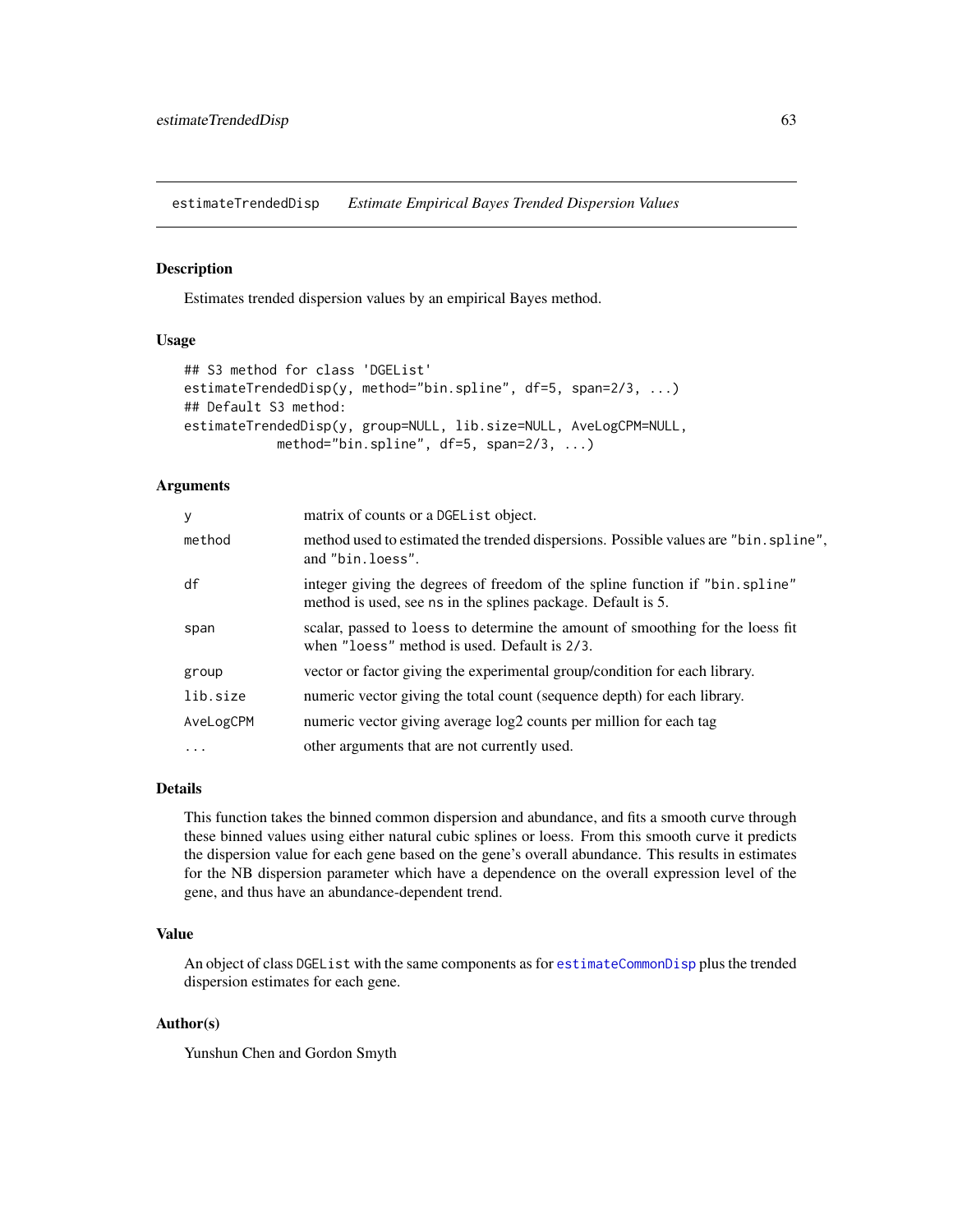## See Also

[estimateCommonDisp](#page-47-0) estimates a common value for the dispersion parameter for all genes - should generally be run before estimateTrendedDisp.

## Examples

```
ngenes <- 1000
nlib < -4log2cpm <- seq(from=0,to=16,length=ngenes)
lib.size <- 1e7
mu <- 2^log2cpm * lib.size * 1e-6
dispersion \leq -1/\sqrt{m} + 0.1
counts <- rnbinom(ngenes*nlib, mu=mu, size=1/dispersion)
counts <- matrix(counts,ngenes,nlib)
y <- DGEList(counts,lib.size=rep(lib.size,nlib))
y <- estimateCommonDisp(y)
y <- estimateTrendedDisp(y)
```
exactTest *Exact Tests for Differences between Two Groups of Negative-Binomial Counts*

#### Description

Compute genewise exact tests for differences in the means between two groups of negative-binomially distributed counts.

## Usage

```
exactTest(object, pair=1:2, dispersion="auto", rejection.region="doubletail",
          big.count=900, prior.count=0.125)
exactTestDoubleTail(y1, y2, dispersion=0, big.count=900)
exactTestBySmallP(y1, y2, dispersion=0)
exactTestByDeviance(y1, y2, dispersion=0)
exactTestBetaApprox(y1, y2, dispersion=0)
```
#### Arguments

object an object of class [DGEList](#page-28-0).

pair vector of length two, either numeric or character, providing the pair of groups to be compared; if a character vector, then should be the names of two groups (e.g. two levels of object\$samples\$group); if numeric, then groups to be compared are chosen by finding the levels of object\$samples\$group corresponding to those numeric values and using those levels as the groups to be compared; if NULL, then first two levels of object\$samples\$group (a factor) are used. Note that the first group listed in the pair is the baseline for the comparison—so if the pair is  $c("A", "B")$  then the comparison is  $B - A$ , so genes with positive log-fold change are up-regulated in group B compared with group A (and vice versa for genes with negative log-fold change).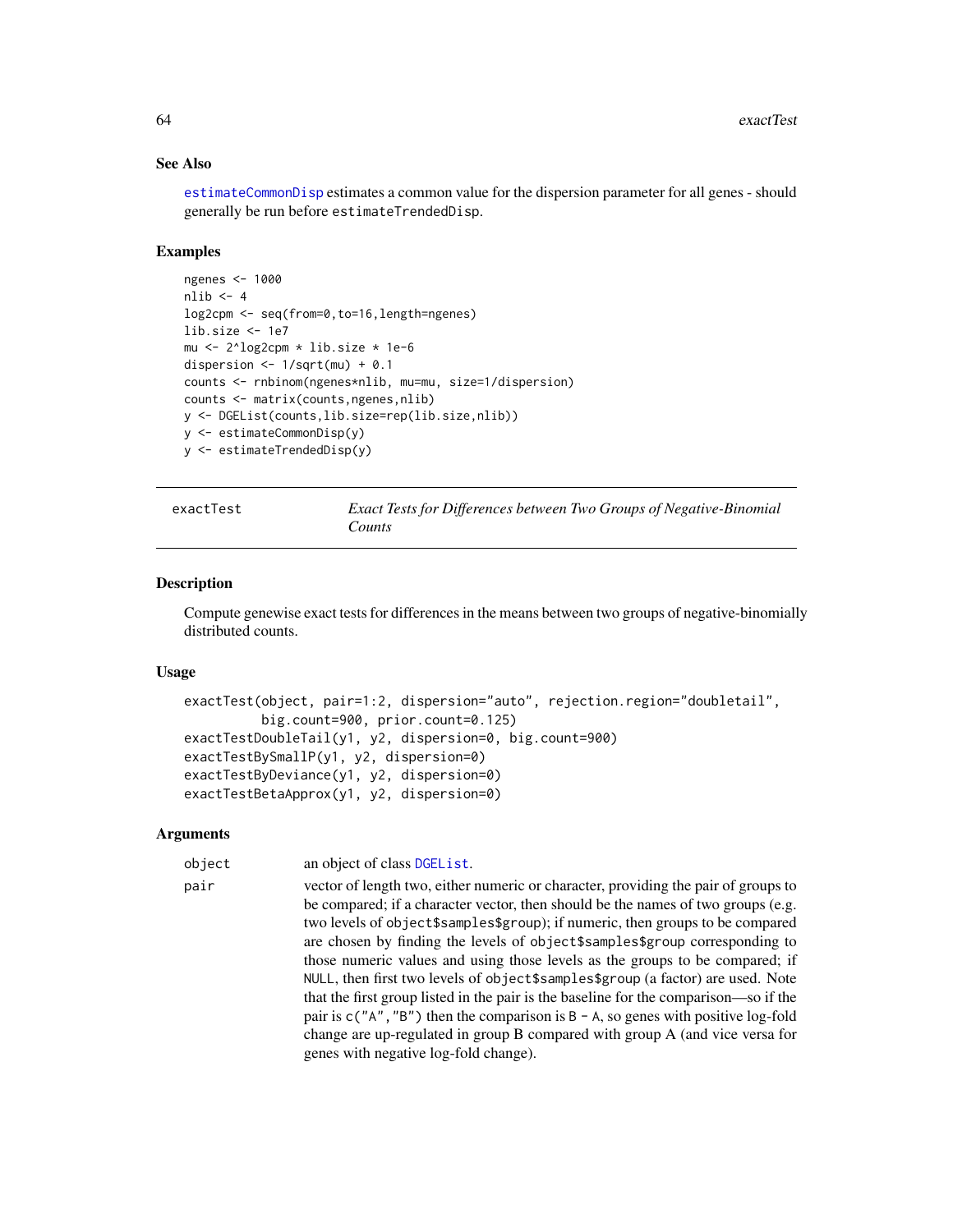#### exactTest 65

| dispersion       | either a numeric vector of dispersions or a character string indicating that dis-<br>persions should be taken from the data object. If a numeric vector, then can be<br>either of length one or of length equal to the number of genes. Allowable char-<br>acter values are "common", "trended", "tagwise" or "auto". Default behavior<br>("auto" is to use most complex dispersions found in data object. |
|------------------|------------------------------------------------------------------------------------------------------------------------------------------------------------------------------------------------------------------------------------------------------------------------------------------------------------------------------------------------------------------------------------------------------------|
| rejection.region |                                                                                                                                                                                                                                                                                                                                                                                                            |
|                  | type of rejection region for two-sided exact test. Possible values are "doubletail",<br>"smallp" or "deviance".                                                                                                                                                                                                                                                                                            |
| big.count        | count size above which asymptotic beta approximation will be used.                                                                                                                                                                                                                                                                                                                                         |
| prior.count      | average prior count used to shrink log-fold-changes. Larger values produce<br>more shrinkage.                                                                                                                                                                                                                                                                                                              |
| y1               | numeric matrix of counts for the first the two experimental groups to be tested<br>for differences. Rows correspond to genes and columns to libraries. Libraries<br>are assumed to be equal in size - e.g. adjusted pseudocounts from the output of<br>equalizeLibSizes.                                                                                                                                   |
| y2               | numeric matrix of counts for the second of the two experimental groups to be<br>tested for differences. Rows correspond to genes and columns to libraries. Li-<br>braries are assumed to be equal in size - e.g. adjusted pseudocounts from the<br>output of equalizeLibSizes. Must have the same number of rows as y1.                                                                                    |

## Details

The functions test for differential expression between two groups of count libraries. They implement the exact test proposed by Robinson and Smyth (2008) for a difference in mean between two groups of negative binomial random variables. The functions accept two groups of count libraries, and a test is performed for each row of data. For each row, the test is conditional on the sum of counts for that row. The test can be viewed as a generalization of the well-known exact binomial test (implemented in binomTest) but generalized to overdispersed counts.

exactTest is the main user-level function, and produces an object containing all the necessary components for downstream analysis. exactTest calls one of the low level functions exactTestDoubleTail, exactTestBetaApprox, exactTestBySmallP or exactTestByDeviance to do the p-value computation. The low level functions all assume that the libraries have been normalized to have the same size, i.e., to have the same expected column sum under the null hypothesis. exactTest equalizes the library sizes using [equalizeLibSizes](#page-46-0) before calling the low level functions.

The functions exactTestDoubleTail, exactTestBySmallP and exactTestByDeviance correspond to different ways to define the two-sided rejection region when the two groups have different numbers of samples. exactTestBySmallP implements the method of small probabilities as proposed by Robinson and Smyth (2008). This method corresponds exactly to binomTest as the dispersion approaches zero, but gives poor results when the dispersion is very large. exactTestDoubleTail computes two-sided p-values by doubling the smaller tail probability. exactTestByDeviance uses the deviance goodness of fit statistics to define the rejection region, and is therefore equivalent to a conditional likelihood ratio test.

Note that rejection.region="smallp" is no longer recommended. It is preserved as an option only for backward compatiblity with early versions of edgeR. rejection.region="deviance" has good theoretical statistical properties but is relatively slow to compute. rejection.region="doubletail"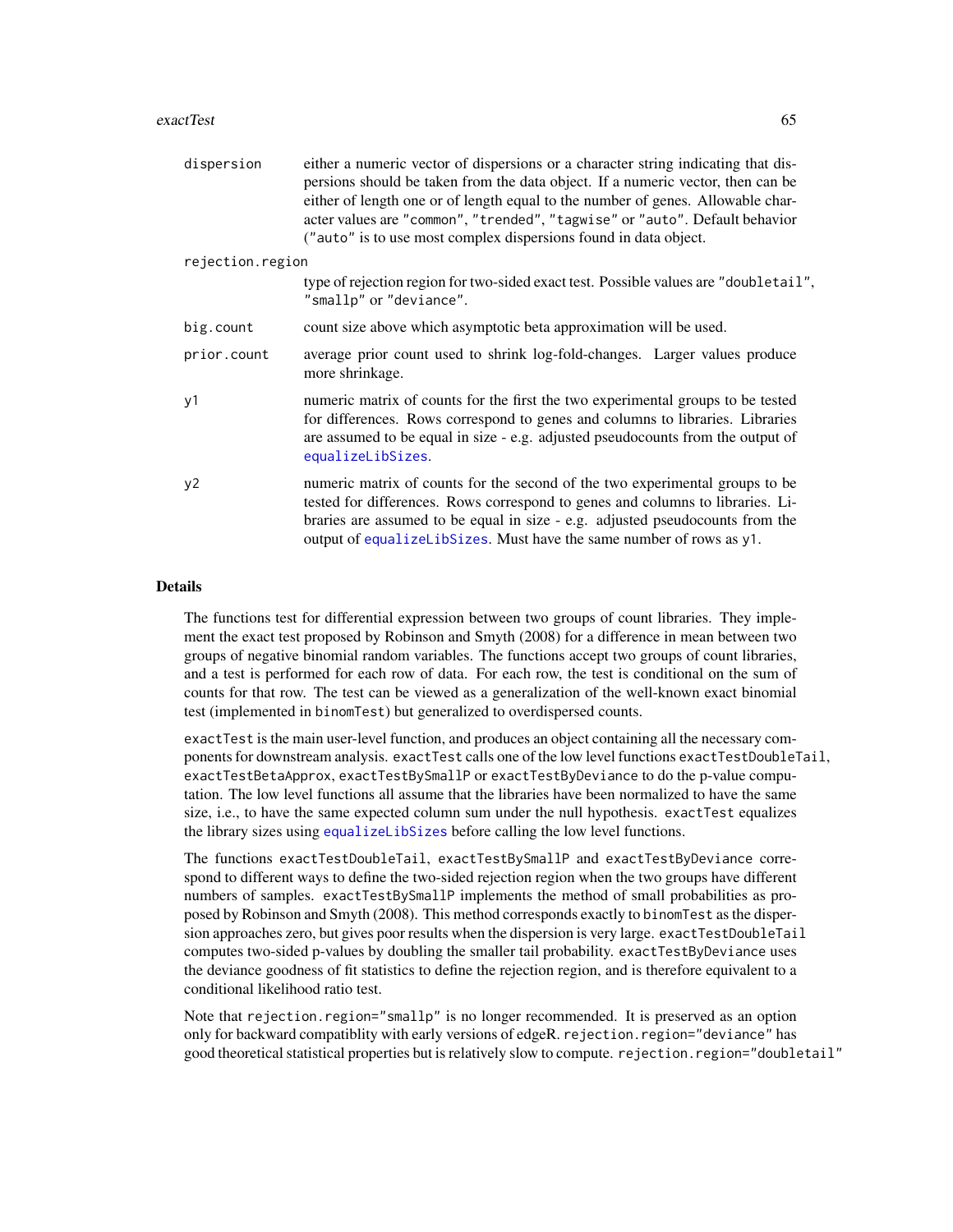is just slightly more conservative than rejection.region="deviance", but is recommended because of its much greater speed. For general remarks on different types of rejection regions for exact tests see Gibbons and Pratt (1975).

exactTestBetaApprox implements an asymptotic beta distribution approximation to the conditional count distribution. It is called by the other functions for rows with both group counts greater than big.count.

## Value

exactTest produces an object of class DGEExact containing the following components:

| table      | data frame containing columns for the log2-fold-change (logFC), the average<br>log2-counts-per-million (logCPM), and the two-sided p-value (PValue). |
|------------|------------------------------------------------------------------------------------------------------------------------------------------------------|
| comparison | character vector giving the names of the two groups being compared.                                                                                  |
| genes      | data frame containing annotation for each gene; taken from object.                                                                                   |
|            |                                                                                                                                                      |

The low-level functions, exactTestDoubleTail etc, produce a numeric vector of genewise pvalues, one for each row of y1 and y2.

#### Author(s)

Mark Robinson, Davis McCarthy, Gordon Smyth

#### References

Robinson MD and Smyth GK (2008). Small-sample estimation of negative binomial dispersion, with applications to SAGE data. *Biostatistics*, 9, 321-332.

Gibbons, JD and Pratt, JW (1975). P-values: interpretation and methodology. *The American Statistician* 29, 20-25.

## See Also

[equalizeLibSizes](#page-46-0), [binomTest](#page-11-0)

## Examples

```
# generate raw counts from NB, create list object
y <- matrix(rnbinom(80,size=1/0.2,mu=10),nrow=20,ncol=4)
d <- DGEList(counts=y, group=c(1,1,2,2), lib.size=rep(1000,4))
de <- exactTest(d, dispersion=0.2)
topTags(de)
# same p-values using low-level function directly
p.value <- exactTestDoubleTail(y[,1:2], y[,3:4], dispersion=0.2)
sort(p.value)[1:10]
```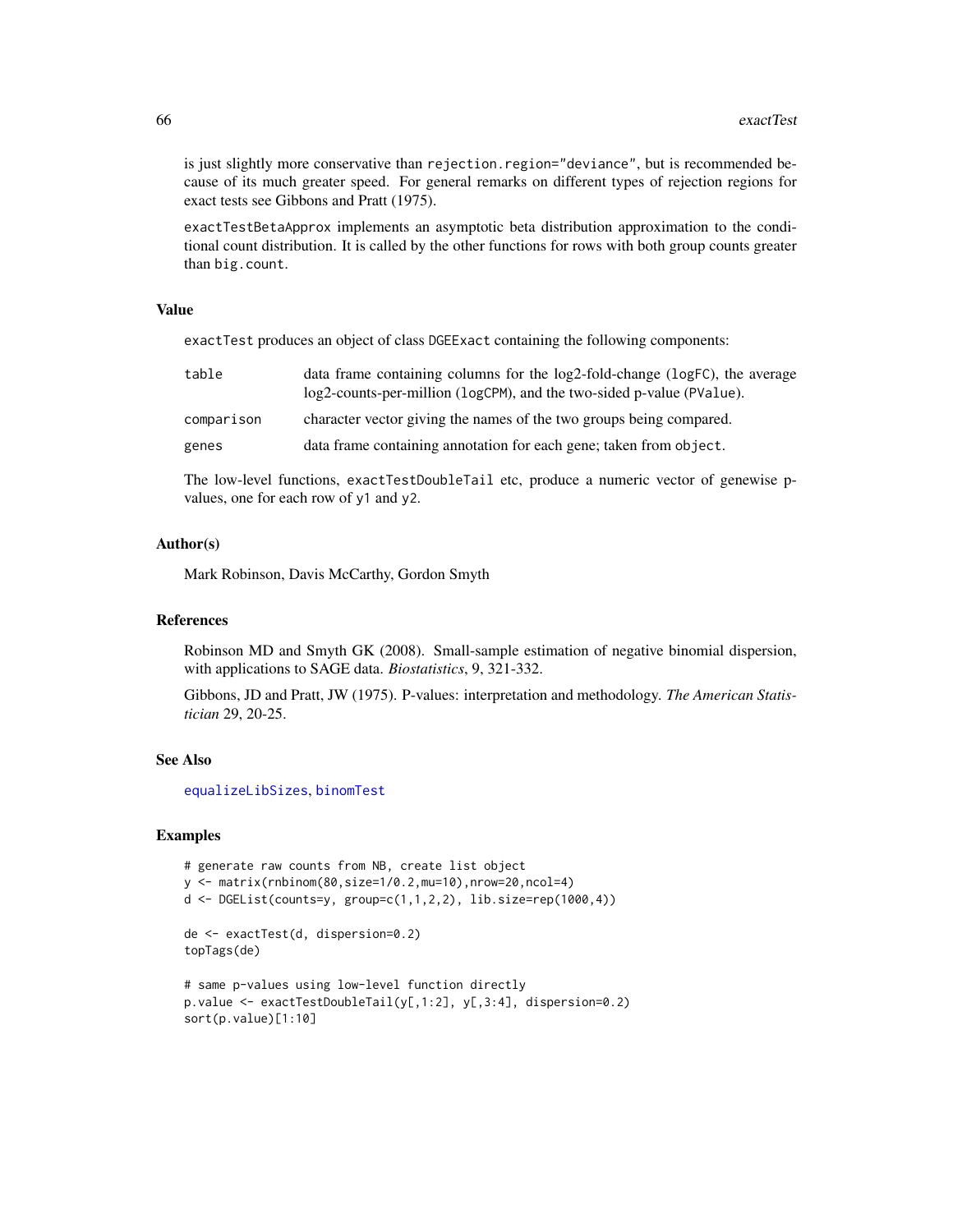expandAsMatrix *expandAsMatrix*

#### Description

Expand scalar or vector to a matrix.

#### Usage

expandAsMatrix(x, dim=NULL, byrow=TRUE)

## Arguments

| $\mathsf{x}$ | scalar, vector, matrix or Compressed Matrix.                                               |
|--------------|--------------------------------------------------------------------------------------------|
| dim          | integer vector of length 2 specifying the required dimensions of the output ma-<br>trix.   |
| byrow        | logical scalar specifying if matrix should be filled by columns or rows for a<br>vector x. |

#### Details

This function expands a scalar, row/column vector or CompressedMatrix to be a matrix of dimensions dim. It is used internally in edgeR to convert offsets, weights and other values to a matrix for consistent handling. If dim is NULL, the function is equivalent to calling as  $matrix(x)$ .

If  $x$  is a vector, its length must match one of the output dimensions. The matrix will then be filled by repeating the matrix across the matching dimension. For example, if length(x)==dim[1], the matrix will be filled such that each row contains x. If both dimensions match, filling is determined by byrow, with filling by rows as the default.

If x CompressedMatrix object, the size of any non-repeated dimensions must be consistent with corresponding output dimension. The byrow argument will be ignored as the repeat specifications will dictate how expansion should be performed. See [?CompressedMatrix](#page-89-0) for more details.

## Value

Numeric matrix of dimension dim.

## Author(s)

Gordon Smyth

# Examples

```
expandAsMatrix(1:3,c(4,3))
expandAsMatrix(1:4,c(4,3))
```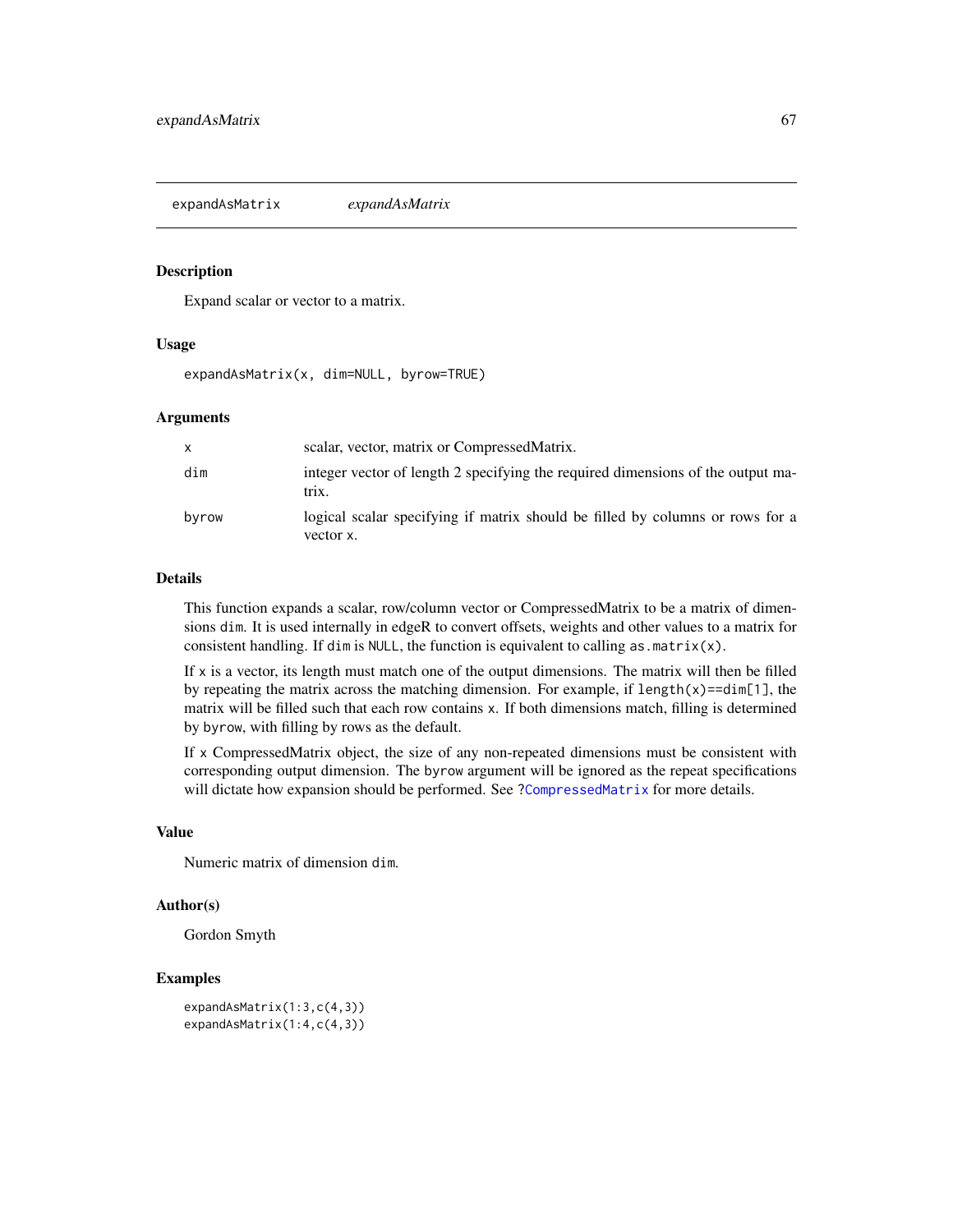featureCounts2DGEList *Convert featureCounts object to a DGEList*

## Description

Converts the list output by Rsubread::featureCounts to a DGEList object.

# Usage

featureCounts2DGEList(x)

#### Arguments

x a list produced by Rsubread::featureCounts.

## Details

Rsubread's featureCounts function counts reads by features (typically exons or genomic intervals) or meta-features (typically genes). It may also count reads crossing exon-exon junctions or reads internal to exons. This function assembles all the read counts output by featureCounts into an DGEList, ensuring unique row.names where appropriate. The proportion of reads assigned to features is also stored.

# Value

A [DGEList](#page-28-0) data object.

## Author(s)

Gordon Smyth.

#### See Also

[DGEList-class](#page-30-0)

filterByExpr *Filter Genes By Expression Level*

#### Description

Determine which genes have sufficiently large counts to be retained in a statistical analysis.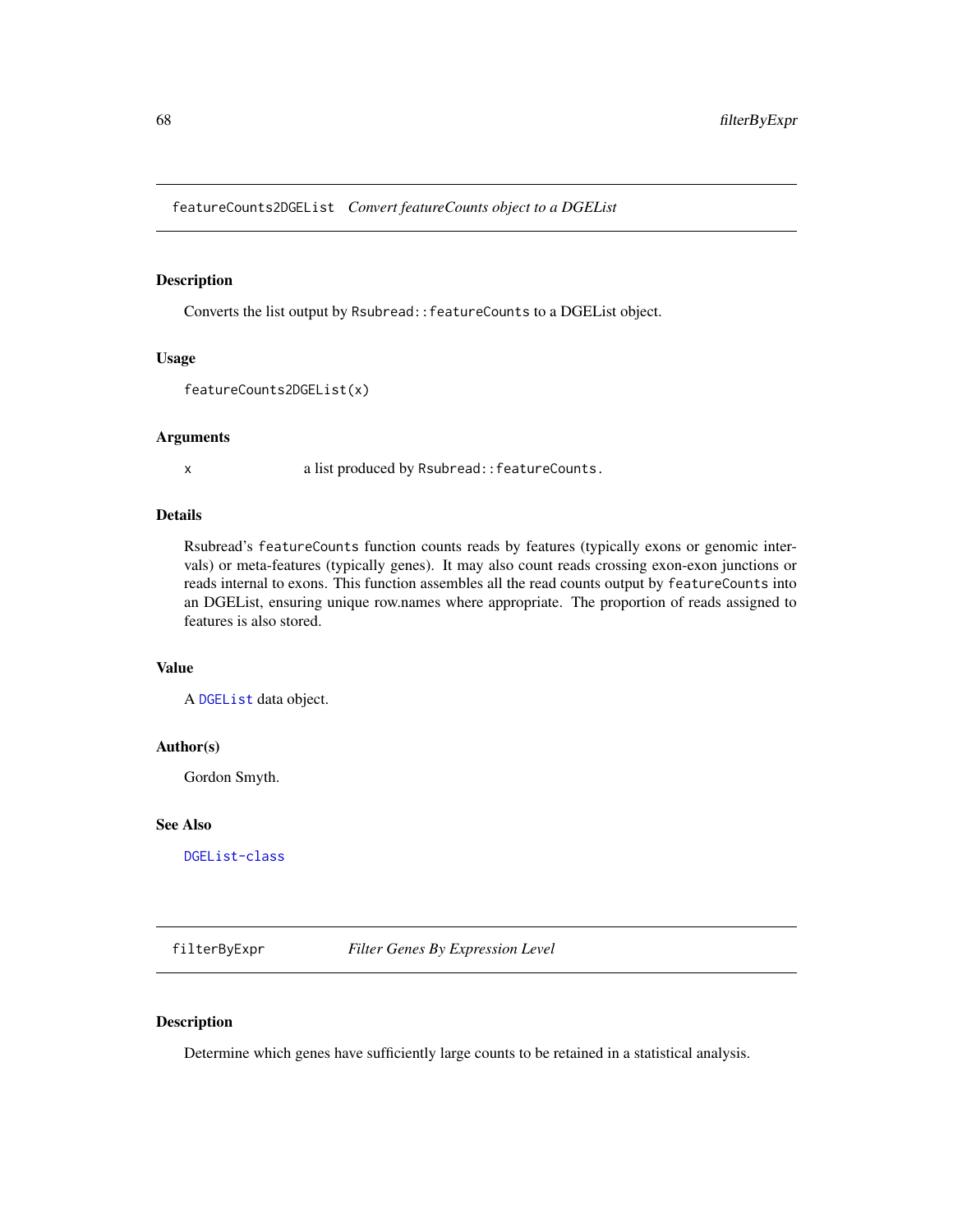# filterByExpr 69

## Usage

```
## S3 method for class 'DGEList'
filterByExpr(y, design = NULL, group = NULL, lib.size = NULL, ...)## S3 method for class 'SummarizedExperiment'
filterByExpr(y, design = NULL, group = NULL, lib.size = NULL, ...)## Default S3 method:
filterByExpr(y, design = NULL, group = NULL, lib.size = NULL,
         min.count = 10, min.total.count = 15, large.n = 10, min.prop = 0.7, ...)
```
# **Arguments**

| У               | matrix of counts, or a DGEL is t object, or a Summarized Experiment object.                                                                                                                          |
|-----------------|------------------------------------------------------------------------------------------------------------------------------------------------------------------------------------------------------|
| design          | design matrix. Ignored if group is not NULL.                                                                                                                                                         |
| group           | vector or factor giving group membership for a oneway layout, if appropriate.                                                                                                                        |
| lib.size        | library size, defaults to $colSums(y)$ .                                                                                                                                                             |
| min.count       | numeric. Minimum count required for at least some samples.                                                                                                                                           |
| min.total.count |                                                                                                                                                                                                      |
|                 | numeric. Minimum total count required.                                                                                                                                                               |
| large.n         | integer. Number of samples per group that is considered to be "large".                                                                                                                               |
| min.prop        | numeric. Minimum proportion of samples in the smallest group that express the<br>gene.                                                                                                               |
| $\ddots$        | any other arguments. For the DGE List and Summarized Experiment methods,<br>other arguments will be passed to the default method. For the default method,<br>other arguments are not currently used. |

## Details

This function implements the filtering strategy that was intuitively described by Chen et al (2016). Roughly speaking, the strategy keeps genes that have at least min.count reads in a worthwhile number samples. More precisely, the filtering keeps genes that have count-per-million (CPM) above *k* in *n* samples, where *k* is determined by min.count and by the sample library sizes and *n* is determined by the design matrix.

*n* is essentially the smallest group sample size or, more generally, the minimum inverse leverage of any fitted value. If all the group sizes are larger than large. n, then this is relaxed slightly, but with *n* always greater than min.prop of the smallest group size (70% by default).

In addition, each kept gene is required to have at least min.total.count reads across all the samples.

# Value

Logical vector of length  $nrow(y)$  indicating which rows of y to keep in the analysis.

## Author(s)

Gordon Smyth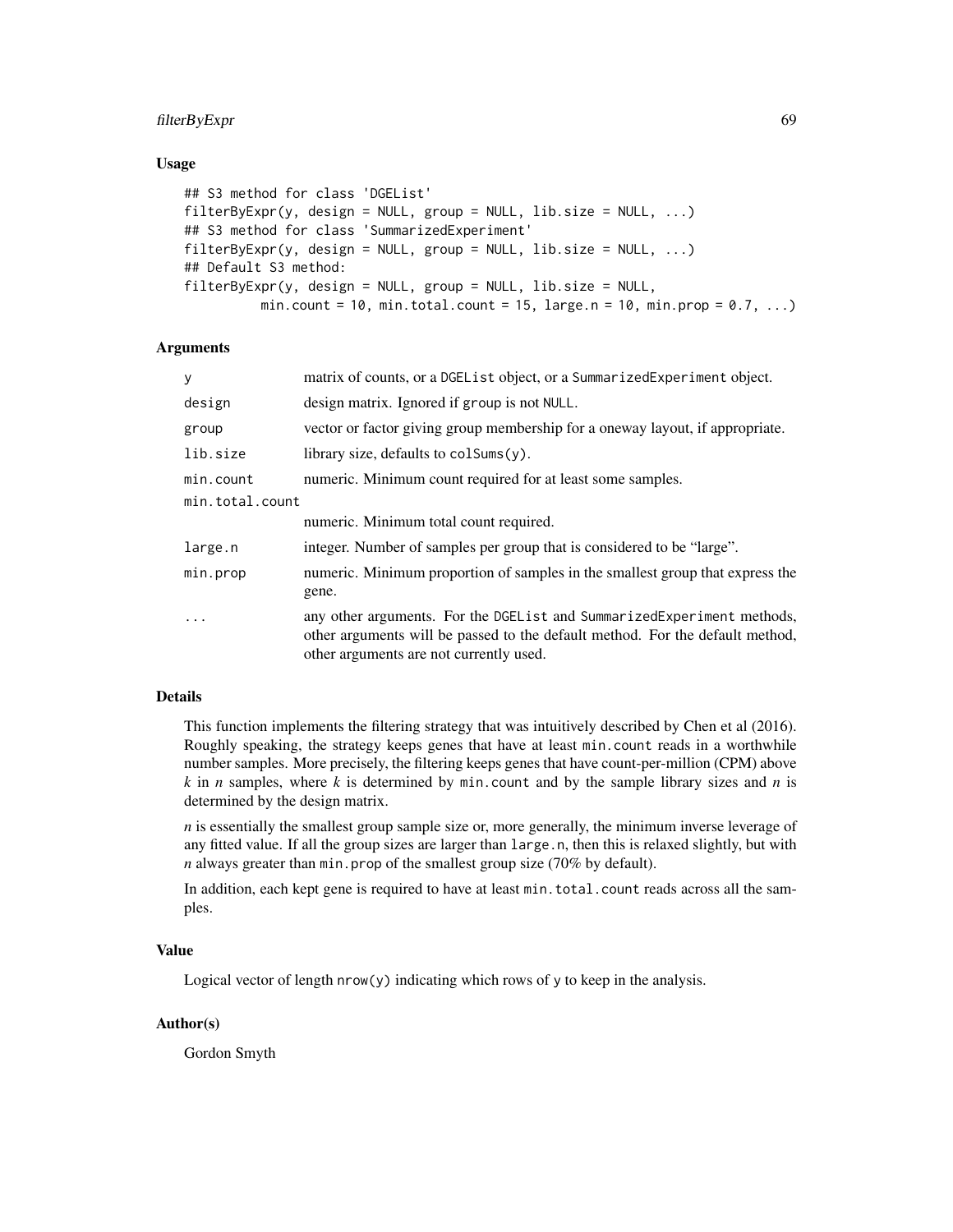## References

Chen Y, Lun ATL, and Smyth, GK (2016). From reads to genes to pathways: differential expression analysis of RNA-Seq experiments using Rsubread and the edgeR quasi-likelihood pipeline. *F1000Research* 5, 1438. <http://f1000research.com/articles/5-1438>

## Examples

```
## Not run:
keep <- filterByExpr(y, design)
y <- y[keep,]
```
## End(Not run)

getCounts *Extract Specified Component of a DGEList Object*

## Description

getCounts(y) returns the matrix of read counts y\$counts.

getOffset(y) returns offsets for the log-linear predictor account for sequencing depth and possibly other normalization factors. Specifically it returns the matrix y\$offset if it is non-null, otherwise it returns the log product of lib.size and norm.factors from y\$samples.

getDispersion(y) returns the most complex dispersion estimates (common, trended or genewise) found in y.

#### Usage

```
getCounts(y)
getOffset(y)
getDispersion(y)
```
## Arguments

y DGEList object containing (at least) the elements counts (table of raw counts), group (factor indicating group) and lib.size (numeric vector of library sizes)

# Value

getCounts returns the matrix of counts. getOffset returns a numeric matrix or vector. getDispersion returns vector of dispersion values.

## Author(s)

Mark Robinson, Davis McCarthy, Gordon Smyth

## See Also

[DGEList-class](#page-30-0)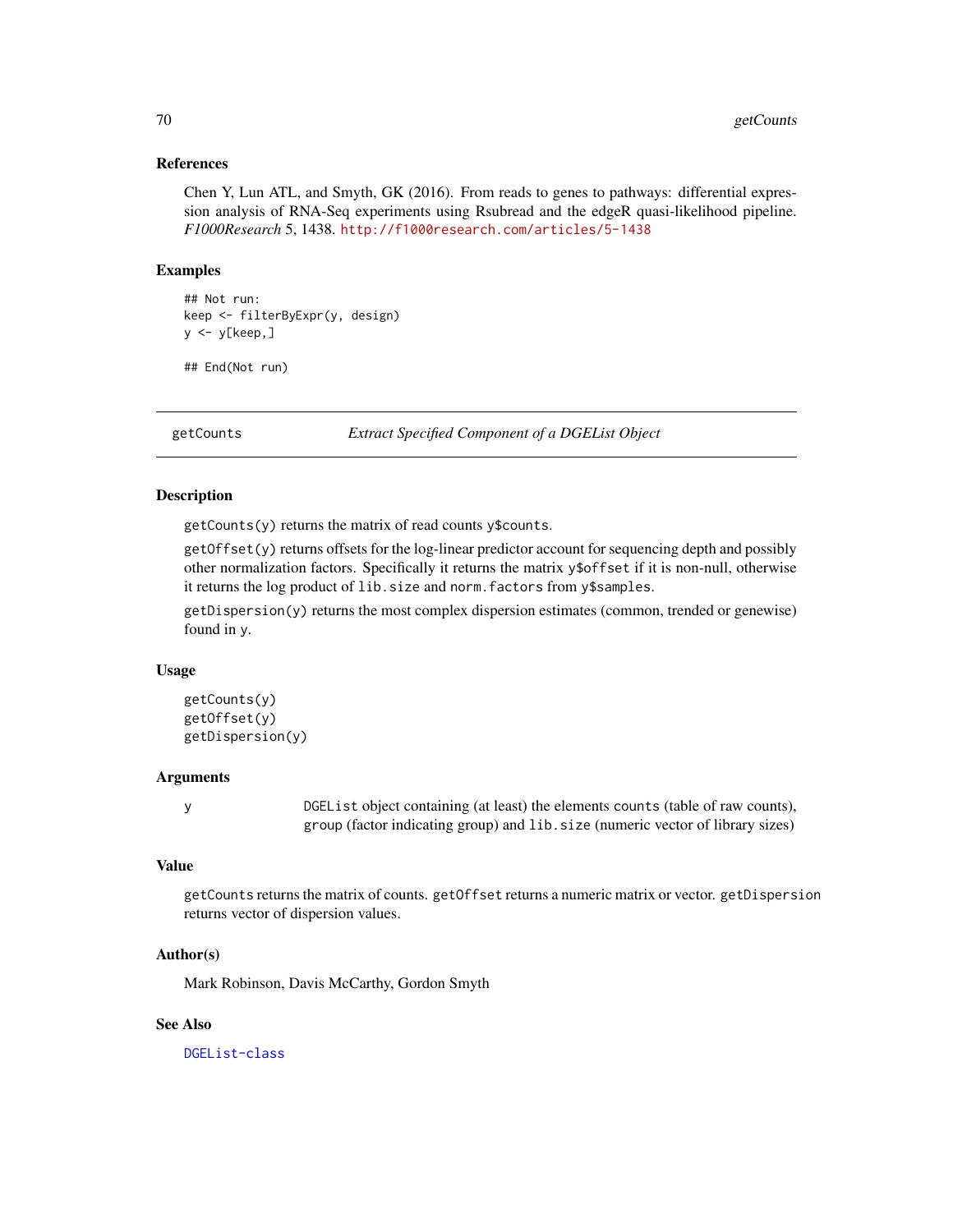## getPriorN 71

## Examples

```
# generate raw counts from NB, create list object
y <- matrix(rnbinom(20,size=5,mu=10),5,4)
d <- DGEList(counts=y, group=c(1,1,2,2), lib.size=1001:1004)
getCounts(d)
getOffset(d)
d <- estimateCommonDisp(d)
getDispersion(d)
```
getPriorN *Get a Recommended Value for Prior N from DGEList Object*

## Description

Returns the lib.size component of the samples component of DGEList object multiplied by the norm.factors component

#### Usage

```
getPriorN(y, design=NULL, prior.df=20)
```
## Arguments

| y        | a DGEList object with (at least) elements counts (table of unadjusted counts)<br>and samples (data frame containing information about experimental group, li-<br>brary size and normalization factor for the library size)                                                                                                                                                                                                                 |
|----------|--------------------------------------------------------------------------------------------------------------------------------------------------------------------------------------------------------------------------------------------------------------------------------------------------------------------------------------------------------------------------------------------------------------------------------------------|
| design   | numeric matrix (optional argument) giving the design matrix for the GLM that<br>is to be fit. Must be of full column rank. If provided design is used to determine<br>the number of parameters to be fit in the statistical model and therefore the resid-<br>ual degrees of freedom. If left as the default (NULL) then the y\$samples\$group<br>element of the DGEList object is used to determine the residual degrees of free-<br>dom. |
| prior.df | numeric scalar giving the weight, in terms of prior degrees of freedom, to be<br>given to the common parameter likelihood when estimating genewise dispersion<br>estimates.                                                                                                                                                                                                                                                                |

## Details

When estimating genewise dispersion values using [estimateTagwiseDisp](#page-59-0) or [estimateGLMTagwiseDisp](#page-56-0) we need to decide how much weight to give to the common parameter likelihood in order to smooth (or stabilize) the dispersion estimates. The best choice of value for the prior.n parameter varies between datasets depending on the number of samples in the dataset and the complexity of the model to be fit. The value of prior, n should be inversely proportional to the residual degrees of freedom. We have found that choosing a value for prior. n that is equivalent to giving the common parameter likelihood 20 degrees of freedom generally gives a good amount of smoothing for the genewise dispersion estimates. This function simply recommends an appropriate value for prior.n—to be used as an argument for [estimateTagwiseDisp](#page-59-0) or [estimateGLMTagwiseDisp](#page-56-0)—given the experimental design at hand and the chosen prior degrees of freedom.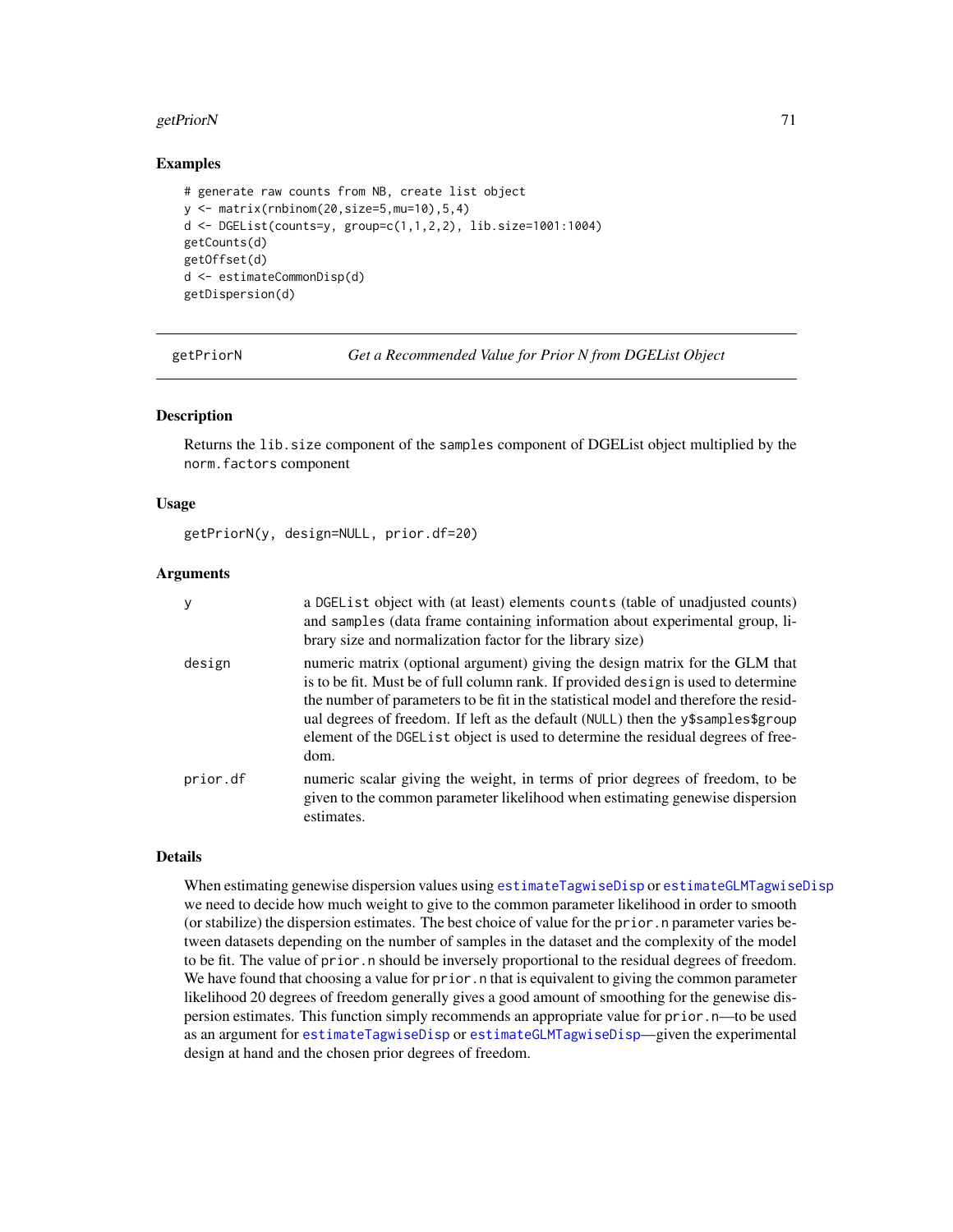# Value

getPriorN returns a numeric scalar

## Author(s)

Davis McCarthy, Gordon Smyth

# See Also

[DGEList](#page-28-0) for more information about the DGEList class. [as.matrix.DGEList](#page-9-0).

## Examples

```
# generate raw counts from NB, create list object
y<-matrix(rnbinom(20,size=1,mu=10),nrow=5)
d<-DGEList(counts=y,group=rep(1:2,each=2),lib.size=rep(c(1000:1001),2))
getPriorN(d)
```
#### gini *Gini dispersion index*

# Description

Gini index for each column of a matrix.

#### Usage

gini(x)

## Arguments

x a non-negative numeric matrix, or an object that can be coerced to such a matrix by as.matrix.

# Details

The Gini coefficient or index is a measure of inequality or diversity. It is zero if all the values of x are equal. It reaches a maximum value of 1/nrow(x) when all values are zero except for one.

The Gini index is only interpretable for non-negative quantities. It is not meaningful if x contains negative values.

# Value

Numeric vector of length ncol(x).

## Author(s)

Gordon Smyth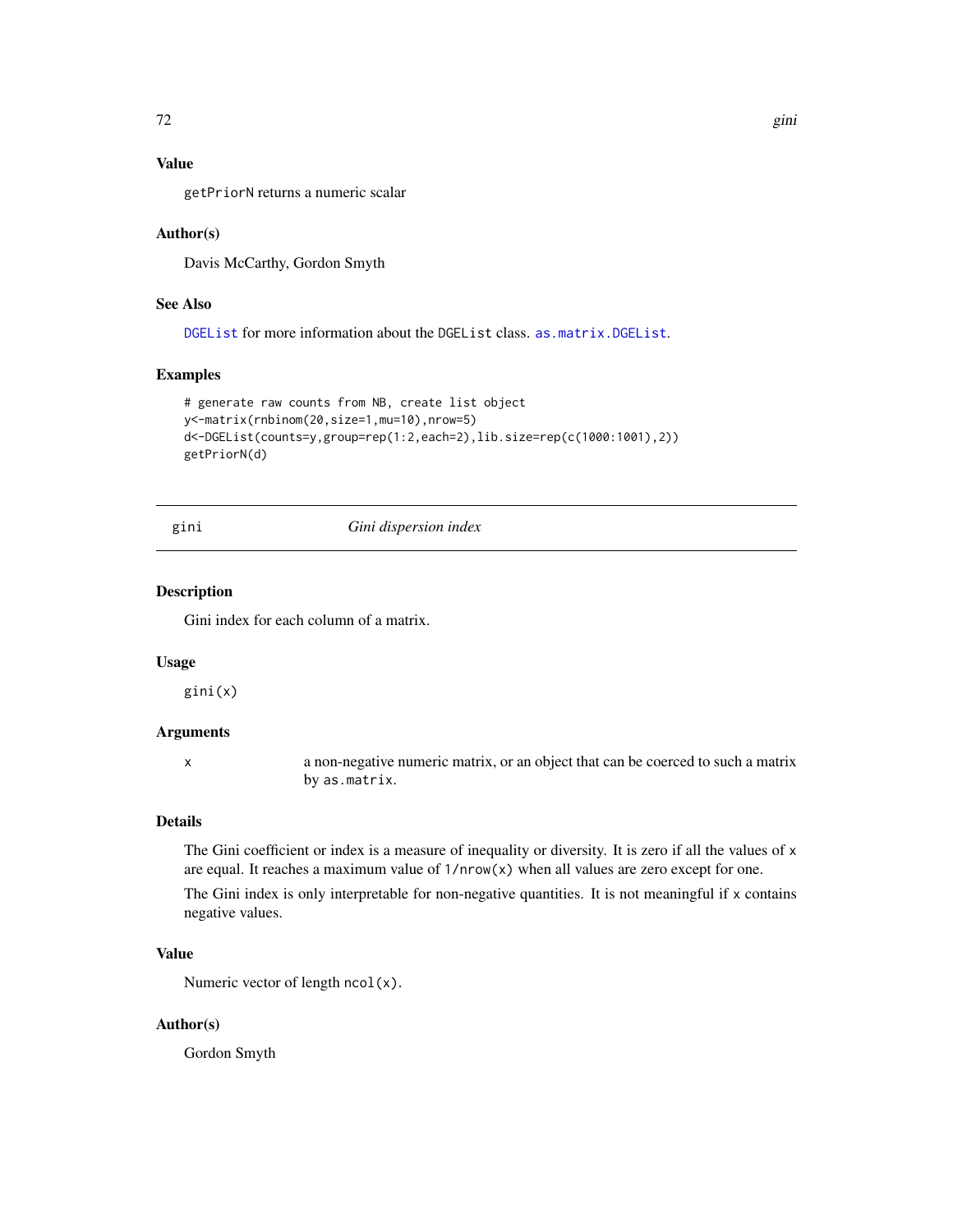### glmFit  $\sim$  73

## References

[https://en.wikipedia.org/wiki/Gini\\_coefficient](https://en.wikipedia.org/wiki/Gini_coefficient).

### Examples

```
x <- matrix(rpois(20,lambda=5),10,2)
gini(x)
```
<span id="page-72-0"></span>glmFit *Genewise Negative Binomial Generalized Linear Models*

## <span id="page-72-1"></span>Description

Fit a negative binomial generalized log-linear model to the read counts for each gene. Conduct genewise statistical tests for a given coefficient or coefficient contrast.

# Usage

```
## S3 method for class 'DGEList'
glmFit(y, design=NULL, dispersion=NULL, prior.count=0.125, start=NULL, ...)
## S3 method for class 'SummarizedExperiment'
glmFit(y, design=NULL, dispersion=NULL, prior.count=0.125, start=NULL, ...)
## Default S3 method:
glmFit(y, design=NULL, dispersion=NULL, offset=NULL, lib.size=NULL, weights=NULL,
       prior.count=0.125, start=NULL, ...)
glmLRT(glmfit, coef=ncol(glmfit$design), contrast=NULL)
```
### Arguments

| у          | an object that contains the raw counts for each library (the measure of expres-<br>sion level); alternatively, a matrix of counts, or a DGEL is t object with (at least)<br>elements counts (table of unadjusted counts) and samples (data frame contain-<br>ing information about experimental group, library size and normalization factor<br>for the library size), or a SummarizedExperiment object with (at least) an com-<br>ponent counts in its assays. |
|------------|-----------------------------------------------------------------------------------------------------------------------------------------------------------------------------------------------------------------------------------------------------------------------------------------------------------------------------------------------------------------------------------------------------------------------------------------------------------------|
| design     | numeric matrix giving the design matrix for the genewise linear models. Must be<br>of full column rank. Defaults to a single column of ones, equivalent to treating<br>the columns as replicate libraries.                                                                                                                                                                                                                                                      |
| dispersion | numeric scalar, vector or matrix of negative binomial dispersions. Can be a<br>common value for all genes, a vector of dispersion values with one for each<br>gene, or a matrix of dispersion values with one for each observation. If NULL<br>will be extracted from y, with order of precedence: genewise dispersion, trended<br>dispersions, common dispersion.                                                                                              |
| offset     | numeric matrix of same size as y giving offsets for the log-linear models. Can<br>be a scalar or a vector of length $ncol(y)$ , in which case it is expanded out to a<br>matrix.                                                                                                                                                                                                                                                                                |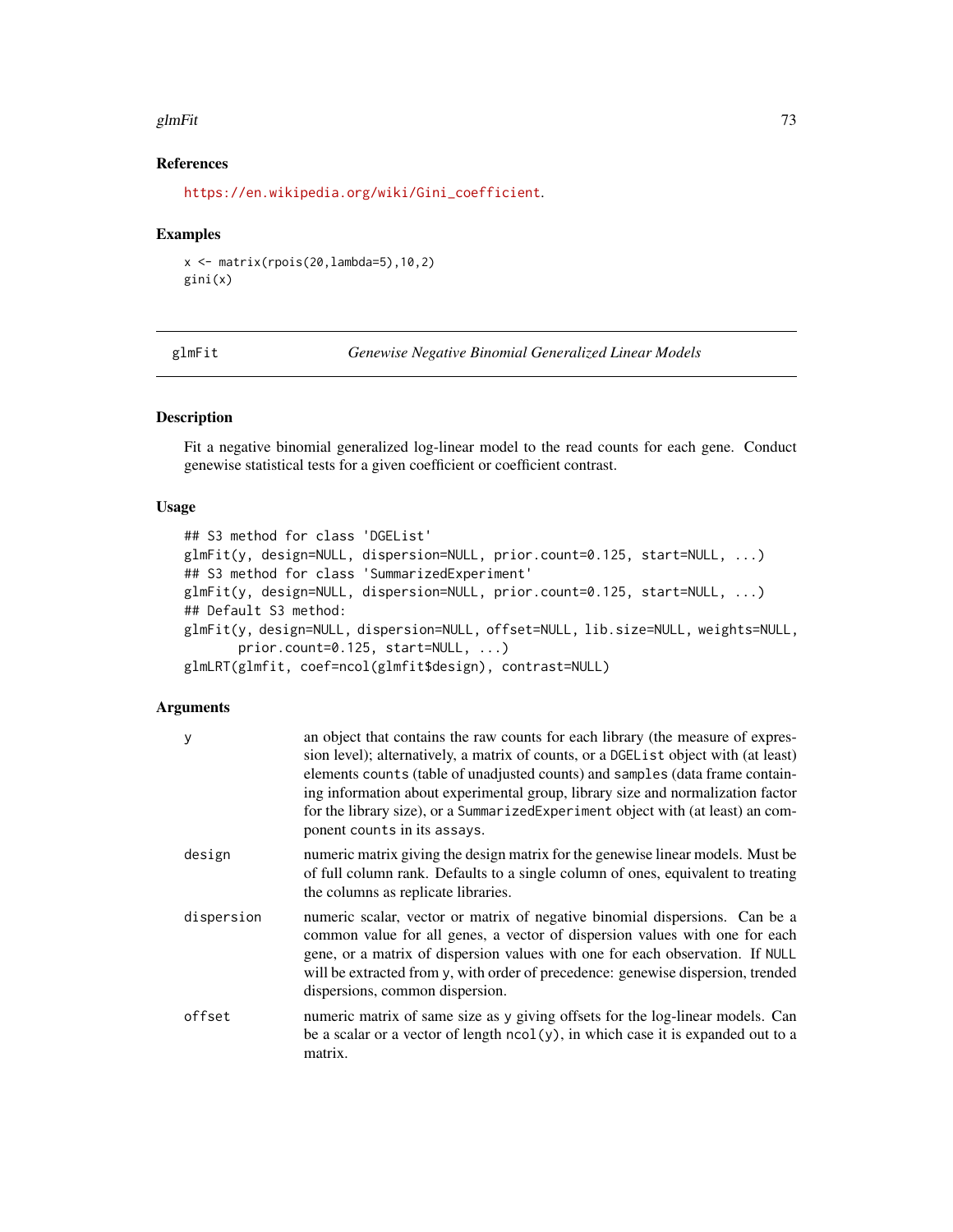| optional numeric matrix giving prior weights for the observations (for each li-<br>brary and gene) to be used in the GLM calculations.                                                                                                    |  |
|-------------------------------------------------------------------------------------------------------------------------------------------------------------------------------------------------------------------------------------------|--|
| numeric vector of length ncol(y) giving library sizes. Only used if offset=NULL,<br>in which case offset is set to log(lib.size). Defaults to colSums(y).                                                                                 |  |
| average prior count to be added to observation to shrink the estimated log-fold-<br>changes towards zero.                                                                                                                                 |  |
| optional numeric matrix of initial estimates for the linear model coefficients.                                                                                                                                                           |  |
| other arguments are passed to lower level fitting functions.                                                                                                                                                                              |  |
| a DGEGLM object, usually output from glmFit.                                                                                                                                                                                              |  |
| integer or character vector indicating which coefficients of the linear model are<br>to be tested equal to zero. Values must be columns or column names of design.<br>Defaults to the last coefficient. Ignored if contrast is specified. |  |
| numeric vector or matrix specifying one or more contrasts of the linear model<br>coefficients to be tested equal to zero. Number of rows must equal to the number<br>of columns of design. If specified, then takes precedence over coef. |  |
|                                                                                                                                                                                                                                           |  |

# Details

glmFit and glmLRT implement generalized linear model (glm) methods developed by McCarthy et al (2012).

glmFit fits genewise negative binomial glms, all with the same design matrix but possibly different dispersions, offsets and weights. When the design matrix defines a one-way layout, or can be reparametrized to a one-way layout, the glms are fitting very quickly using [mglmOneGroup](#page-98-0). Otherwise the default fitting method, implemented in [mglmLevenberg](#page-98-0), uses a Fisher scoring algorithm with Levenberg-style damping.

Positive prior.count cause the returned coefficients to be shrunk in such a way that fold-changes between the treatment conditions are decreased. In particular, infinite fold-changes are avoided. Larger values cause more shrinkage. The returned coefficients are affected but not the likelihood ratio tests or p-values.

glmLRT conducts likelihood ratio tests for one or more coefficients in the linear model. If coef is used, the null hypothesis is that all the coefficients indicated by coef are equal to zero. If contrast is non-null, then the null hypothesis is that the specified contrasts of the coefficients are equal to zero. For example, a contrast of  $c(0,1,-1)$ , assuming there are three coefficients, would test the hypothesis that the second and third coefficients are equal.

### Value

glmFit produces an object of class DGEGLM containing components counts, samples, genes and abundance from y plus the following new components:

| design      | design matrix as input.                                           |
|-------------|-------------------------------------------------------------------|
| weights     | matrix of weights as input.                                       |
| df.residual | numeric vector of residual degrees of freedom, one for each gene. |
| offset      | numeric matrix of linear model offsets.                           |
| dispersion  | vector of dispersions used for the fit.                           |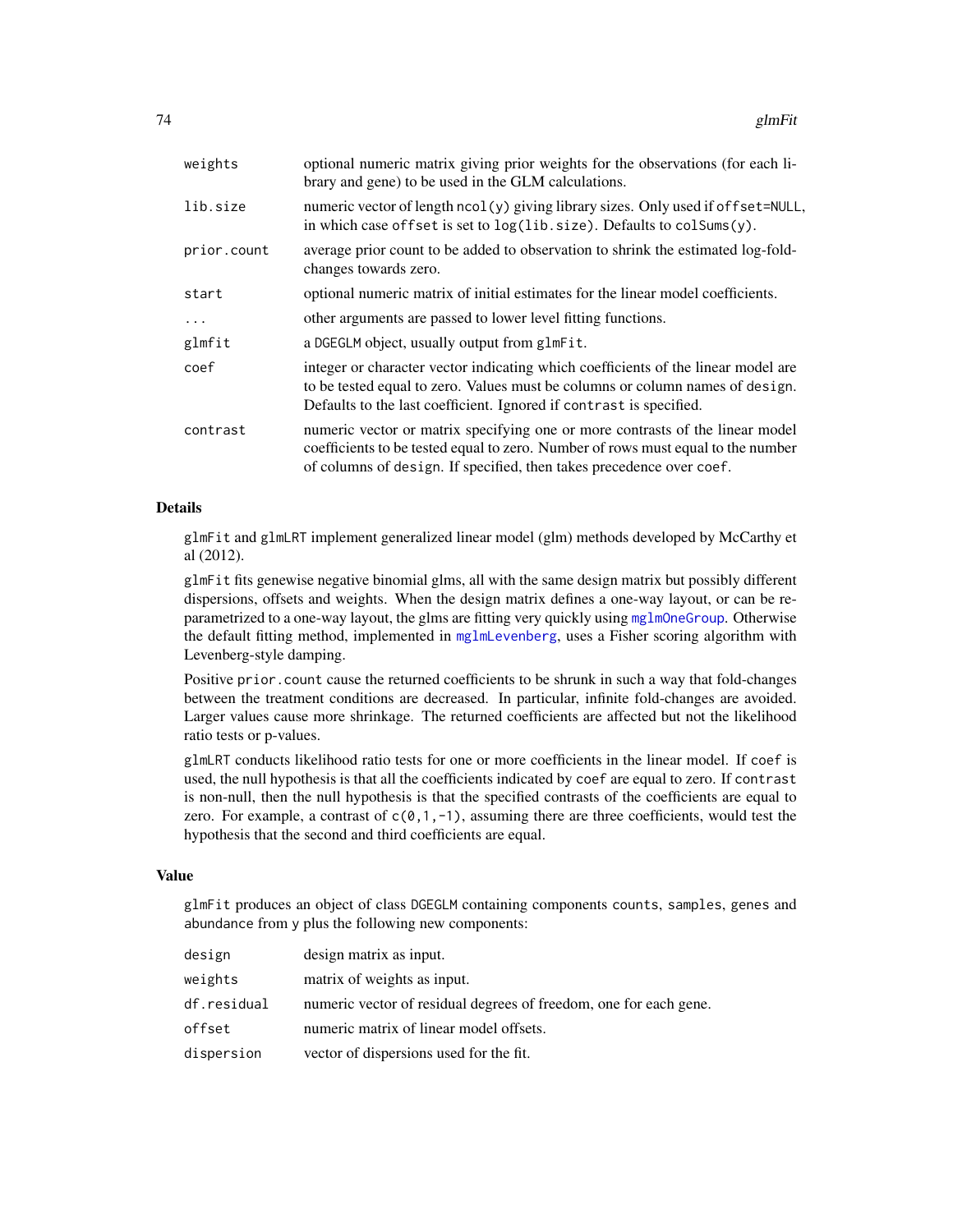### glmFit 500 m states and the states of the states of the states of the states of the states of the states of the

| coefficients          | numeric matrix of estimated coefficients from the glm fits, on the natural log<br>scale, of size $nrow(y)$ by $ncol(design)$ .                                                                                          |  |
|-----------------------|-------------------------------------------------------------------------------------------------------------------------------------------------------------------------------------------------------------------------|--|
| unshrunk.coefficients |                                                                                                                                                                                                                         |  |
|                       | numeric matrix of estimated coefficients from the glm fits when no log-fold-<br>changes shrinkage is applied, on the natural log scale, of size nrow(y) by ncol (design).<br>It exists only when prior. count is not 0. |  |
| fitted.values         | matrix of fitted values from glm fits, same number of rows and columns as y.                                                                                                                                            |  |
| deviance              | numeric vector of deviances, one for each gene.                                                                                                                                                                         |  |
| ing:                  | glmLRT produces objects of class DGELRT with the same components as for glmFit plus the follow-                                                                                                                         |  |
| table                 | data frame with the same rows as y containing the log2-fold-changes, likelhood<br>ratio statistics and p-values, ready to be displayed by topTags.                                                                      |  |
| comparison            | character string describing the coefficient or the contrast being tested.                                                                                                                                               |  |
|                       | The data frame table contains the following columns:                                                                                                                                                                    |  |
| logFC                 | log2-fold change of expression between conditions being tested.                                                                                                                                                         |  |
| logCPM                | average log2-counts per million, the average taken over all libraries in y.                                                                                                                                             |  |
| LR                    | likelihood ratio statistics.                                                                                                                                                                                            |  |
| PValue                | p-values.                                                                                                                                                                                                               |  |
|                       |                                                                                                                                                                                                                         |  |

# Author(s)

Davis McCarthy and Gordon Smyth

# References

McCarthy, DJ, Chen, Y, Smyth, GK (2012). Differential expression analysis of multifactor RNA-Seq experiments with respect to biological variation. *Nucleic Acids Research* 40, 4288-4297. [doi:10.1093/nar/gks042](https://doi.org/10.1093/nar/gks042)

## See Also

Low-level computations are done by [mglmOneGroup](#page-98-0) or [mglmLevenberg](#page-98-0).

[topTags](#page-145-0) displays results from glmLRT.

```
nlibs <- 3
ngenes <- 100
dispersion.true <- 0.1
# Make first gene respond to covariate x
x \le -0:2design <- model.matrix(~x)
beta.true <- cbind(Beta1=2,Beta2=c(2,rep(0,ngenes-1)))
mu.true <- 2^(beta.true %*% t(design))
```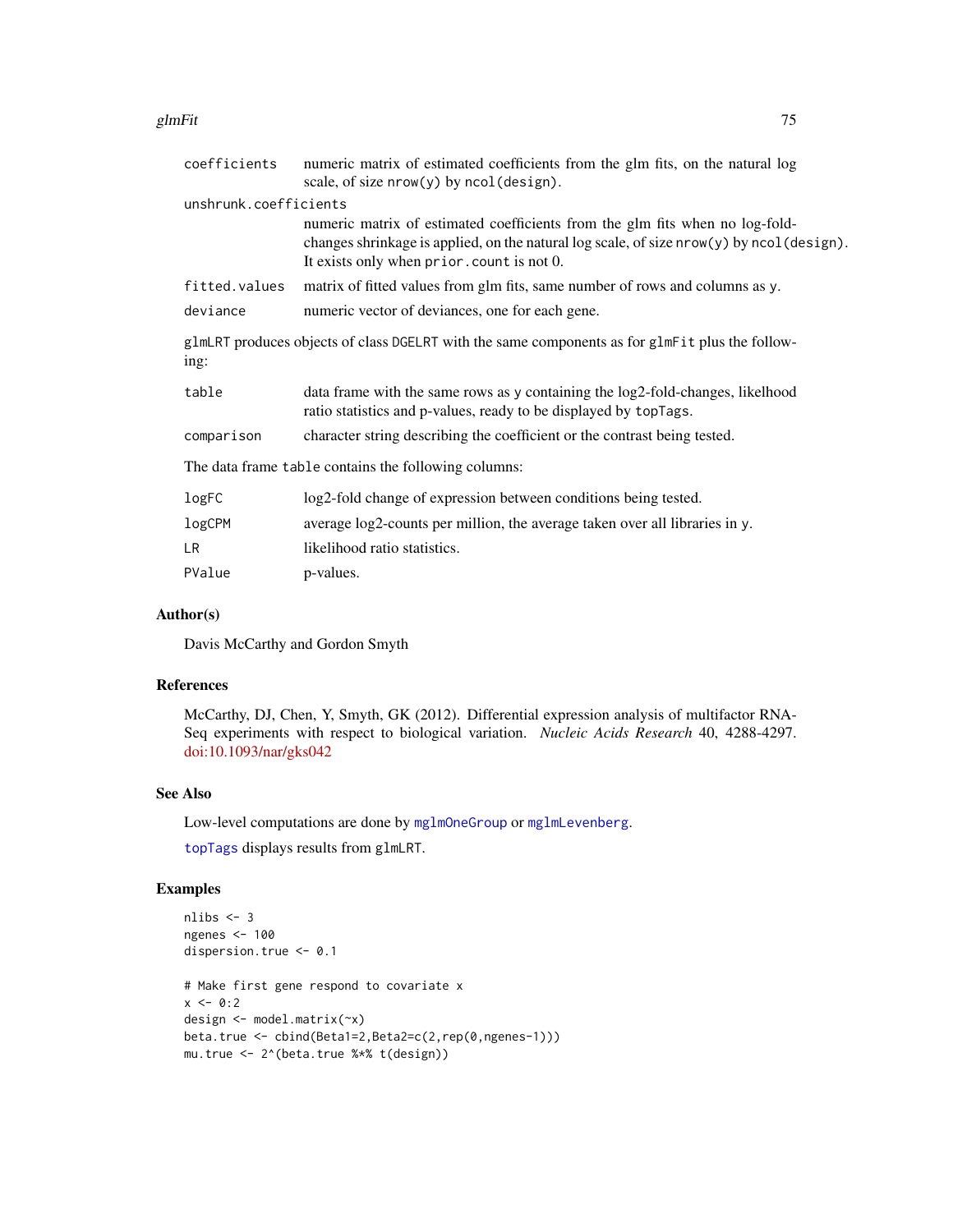```
# Generate count data
y <- rnbinom(ngenes*nlibs,mu=mu.true,size=1/dispersion.true)
y <- matrix(y,ngenes,nlibs)
colnames(y) <- c("x0","x1","x2")
rownames(y) <- paste("gene",1:ngenes,sep=".")
d <- DGEList(y)
# Normalize
d <- calcNormFactors(d)
# Fit the NB GLMs
fit <- glmFit(d, design, dispersion=dispersion.true)
# Likelihood ratio tests for trend
results <- glmLRT(fit, coef=2)
topTags(results)
# Estimate the dispersion (may be unreliable with so few genes)
d <- estimateGLMCommonDisp(d, design, verbose=TRUE)
```
glmQLFit *Genewise Negative Binomial Generalized Linear Models with Quasilikelihood Tests*

# **Description**

Fit a quasi-likelihood negative binomial generalized log-linear model to count data. Conduct genewise statistical tests for a given coefficient or contrast.

### Usage

```
## S3 method for class 'DGEList'
glmQLFit(y, design=NULL, dispersion=NULL, abundance.trend=TRUE,
        robust = FALSE, winsor.tail.p=c(0.05, 0.1), ...## S3 method for class 'SummarizedExperiment'
glmQLFit(y, design=NULL, dispersion=NULL, abundance.trend=TRUE,
        robust = FALSE, winsor.tail.p=c(0.05, 0.1), ...## Default S3 method:
glmQLFit(y, design=NULL, dispersion=NULL, offset=NULL, lib.size=NULL,
       weights=NULL, abundance.trend=TRUE, AveLogCPM=NULL, robust=FALSE,
        winsor.tail.p=c(0.05, 0.1), ...)
glmQLFTest(glmfit, coef=ncol(glmfit$design), contrast=NULL, poisson.bound=TRUE)
```
## Arguments

y a matrix of counts, or a DGEList object with (at least) elements counts (table of unadjusted counts) and samples (data frame containing information about experimental group, library size and normalization factor for the library size),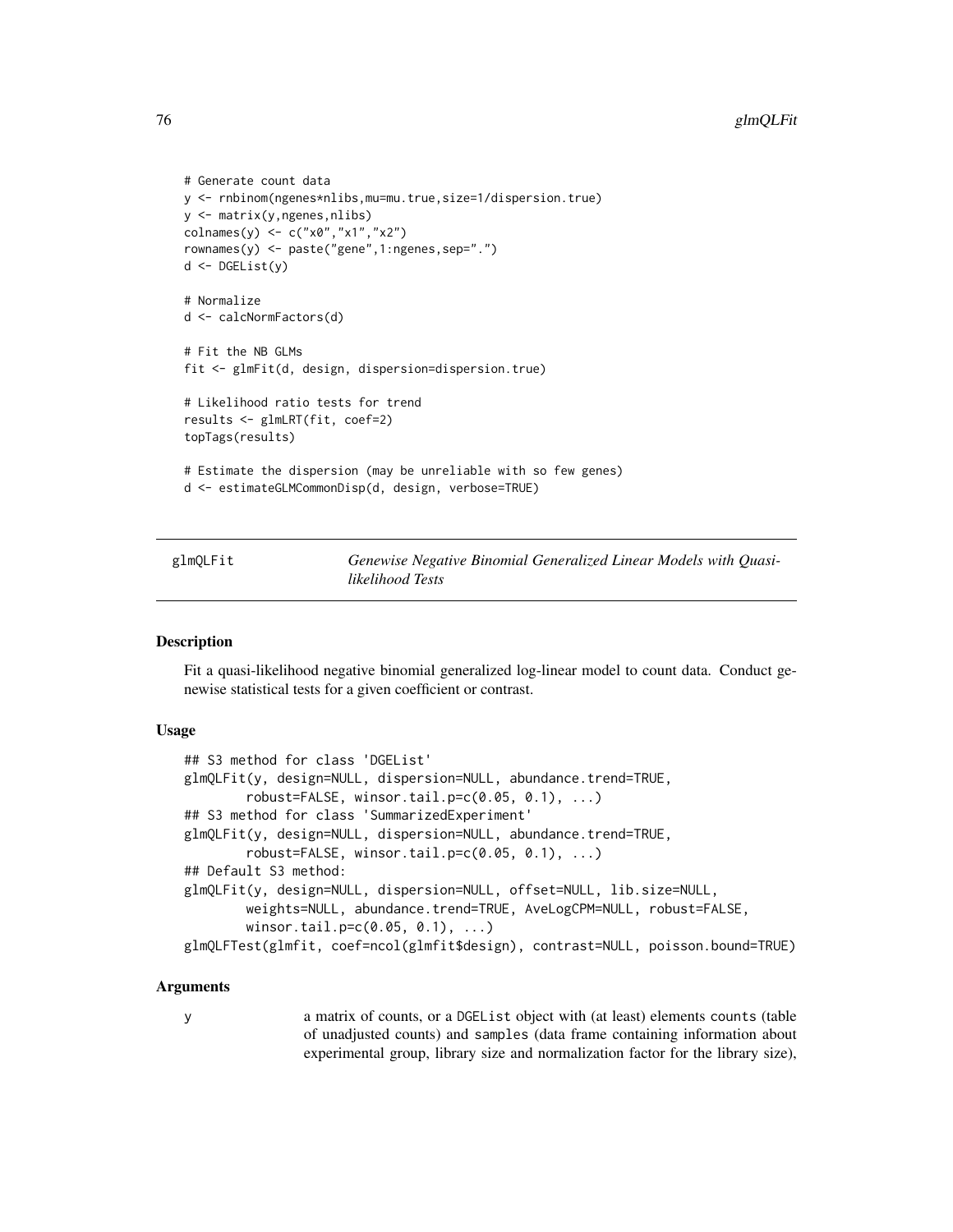|                 | or a SummarizedExperiment object with (at least) an element counts in its<br>assays.                                                                                                                                                                                                                       |  |
|-----------------|------------------------------------------------------------------------------------------------------------------------------------------------------------------------------------------------------------------------------------------------------------------------------------------------------------|--|
| design          | numeric matrix giving the design matrix for the genewise linear models.                                                                                                                                                                                                                                    |  |
| dispersion      | numeric scalar, vector or matrix of negative binomial dispersions. If NULL, then<br>will be extracted from the DGEList object y, with order of precedence: trended<br>dispersions, common dispersion, a constant value of 0.05.                                                                            |  |
| offset          | numeric matrix of same size as y giving offsets for the log-linear models. Can<br>be a scalor or a vector of length $ncol(y)$ , in which case it is expanded out to a<br>matrix. If NULL will be computed by $getOffset(y)$ .                                                                              |  |
| lib.size        | numeric vector of length ncol(y) giving library sizes. Only used if offset=NULL,<br>in which case offset is set to log(lib.size). Defaults to colSums(y).                                                                                                                                                  |  |
| weights         | numeric matrix of same size as y giving weights for the log-linear models. If<br>NULL, will be set to unity for all observations.                                                                                                                                                                          |  |
| abundance.trend |                                                                                                                                                                                                                                                                                                            |  |
|                 | logical, whether to allow an abundance-dependent trend when estimating the<br>prior values for the quasi-likelihood multiplicative dispersion parameter.                                                                                                                                                   |  |
| AveLogCPM       | average log2-counts per million, the average taken over all libraries in y. If NULL<br>will be computed by aveLogCPM(y).                                                                                                                                                                                   |  |
| robust          | logical, whether to estimate the prior QL dispersion distribution robustly.                                                                                                                                                                                                                                |  |
| winsor.tail.p   | numeric vector of length 2 giving proportion to trim (Winsorize) from lower<br>and upper tail of the distribution of genewise deviances when estimating the hy-<br>perparameters. Positive values produce robust empirical Bayes ignoring outlier<br>small or large deviances. Only used when robust=TRUE. |  |
| $\cdots$        | other arguments are passed to glmFit.                                                                                                                                                                                                                                                                      |  |
| glmfit          | a DGEGLM object, usually output from glmQLFit.                                                                                                                                                                                                                                                             |  |
| coef            | integer or character index vector indicating which coefficients of the linear model<br>are to be tested equal to zero. Ignored if contrast is not NULL.                                                                                                                                                    |  |
| contrast        | numeric vector or matrix specifying one or more contrasts of the linear model<br>coefficients to be tested equal to zero.                                                                                                                                                                                  |  |
| poisson.bound   | logical, if TRUE then the p-value returned will never be less than would be ob-<br>tained for a likelihood ratio test with NB dispersion equal to zero.                                                                                                                                                    |  |

# Details

glmQLFit and glmQLFTest implement the quasi-likelihood (QL) methods of Lund et al (2012), with some enhancements and with slightly different glm, trend and FDR methods. See Lun et al (2016) or Chen et al (2016) for tutorials describing the use of glmQLFit and glmQLFit as part of a complete analysis pipeline. Another case study using glmQLFit and glmQLFTest is given in Section 4.7 of the edgeR User's Guide.

glmQLFit is similar to glmFit except that it also estimates QL dispersion values. It calls the limma function [squeezeVar](#page-0-0) to conduct empirical Bayes moderation of the genewise QL dispersions. If robust=TRUE, then the robust hyperparameter estimation features of squeezeVar are used (Phipson et al, 2013). If abundance.trend=TRUE, then a prior trend is estimated based on the average logCPMs.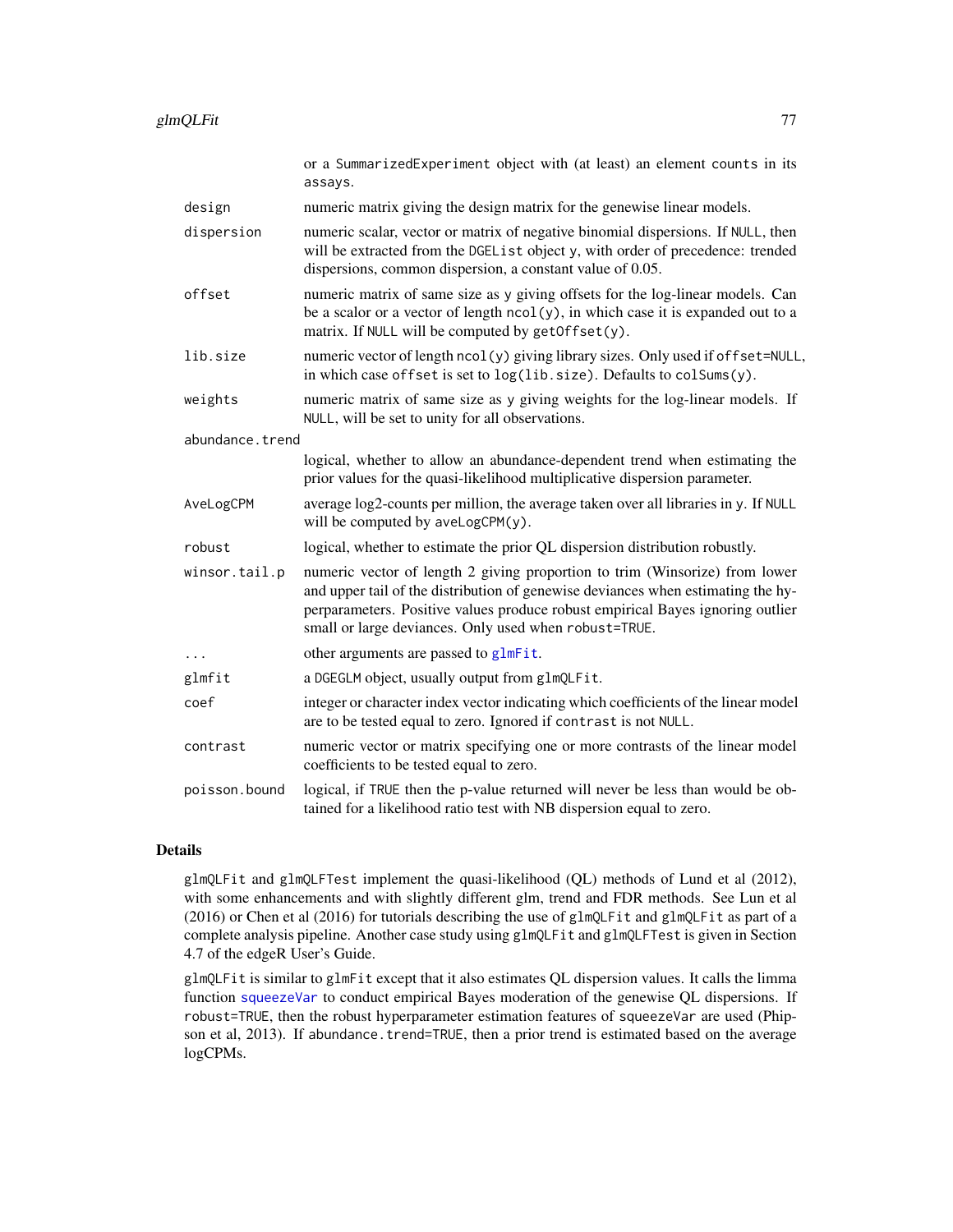glmQLFit gives special attention to handling of zero counts, and in particular to situations when fitted values of zero provide no useful residual degrees of freedom for estimating the QL dispersion (Lun and Smyth, 2017). The usual residual degrees of freedom are returned as df.residual while the adjusted residual degrees of freedom are returned as df.residuals.zeros.

glmQLFTest is similar to glmLRT except that it replaces likelihood ratio tests with empirical Bayes quasi-likelihood F-tests. The p-values from glmQLFTest are always greater than or equal to those that would be obtained from glmLRT using the same negative binomial dispersions.

### Value

glmQLFit produces an object of class DGEGLM with the same components as produced by [glmFit](#page-72-0), plus:

df.residual.zeros

|           | a numeric vector containing the number of effective residual degrees of freedom<br>for each gene, taking into account any treatment groups with all zero counts. |
|-----------|------------------------------------------------------------------------------------------------------------------------------------------------------------------|
| df.prior  | a numeric vector or scalar, giving the prior degrees of freedom for the QL dis-<br>persions.                                                                     |
| var.prior | a numeric vector of scalar, giving the location of the prior distribution for the<br>QL dispersions.                                                             |
| var.post  | a numeric vector containing the posterior empirical Bayes QL dispersions.                                                                                        |

df.prior is a vector of length nrow(y) if robust=TRUE, otherwise it has length 1. var.prior is a vector of length nrow(y) if abundance.trend=TRUE, otherwise it has length 1.

glmQFTest produce an object of class DGELRT with the same components as produced by [glmLRT](#page-72-1), except that the table\$LR column becomes table\$F and contains quasi-likelihood F-statistics. It also stores df.total, a numeric vector containing the denominator degrees of freedom for the F-test, equal to df.prior + df.residual.zeros.

### **Note**

The negative binomial dispersions dispersion supplied to glmQLFit and glmQLFTest must be based on a global model, that is, they must be either trended or common dispersions. It is not correct to supply genewise dispersions because glmQLFTest estimates genewise variability using the QL dispersion.

## Author(s)

Yunshun Chen, Aaron Lun, Davis McCarthy and Gordon Smyth

## References

Chen Y, Lun ATL, and Smyth, GK (2016). From reads to genes to pathways: differential expression analysis of RNA-Seq experiments using Rsubread and the edgeR quasi-likelihood pipeline. *F1000Research* 5, 1438. <http://f1000research.com/articles/5-1438>

Lun, ATL, Chen, Y, and Smyth, GK (2016). It's DE-licious: a recipe for differential expression analyses of RNA-seq experiments using quasi-likelihood methods in edgeR. *Methods in Molecular Biology* 1418, 391-416. <http://www.statsci.org/smyth/pubs/QLedgeRPreprint.pdf> (Preprint 8 April 2015)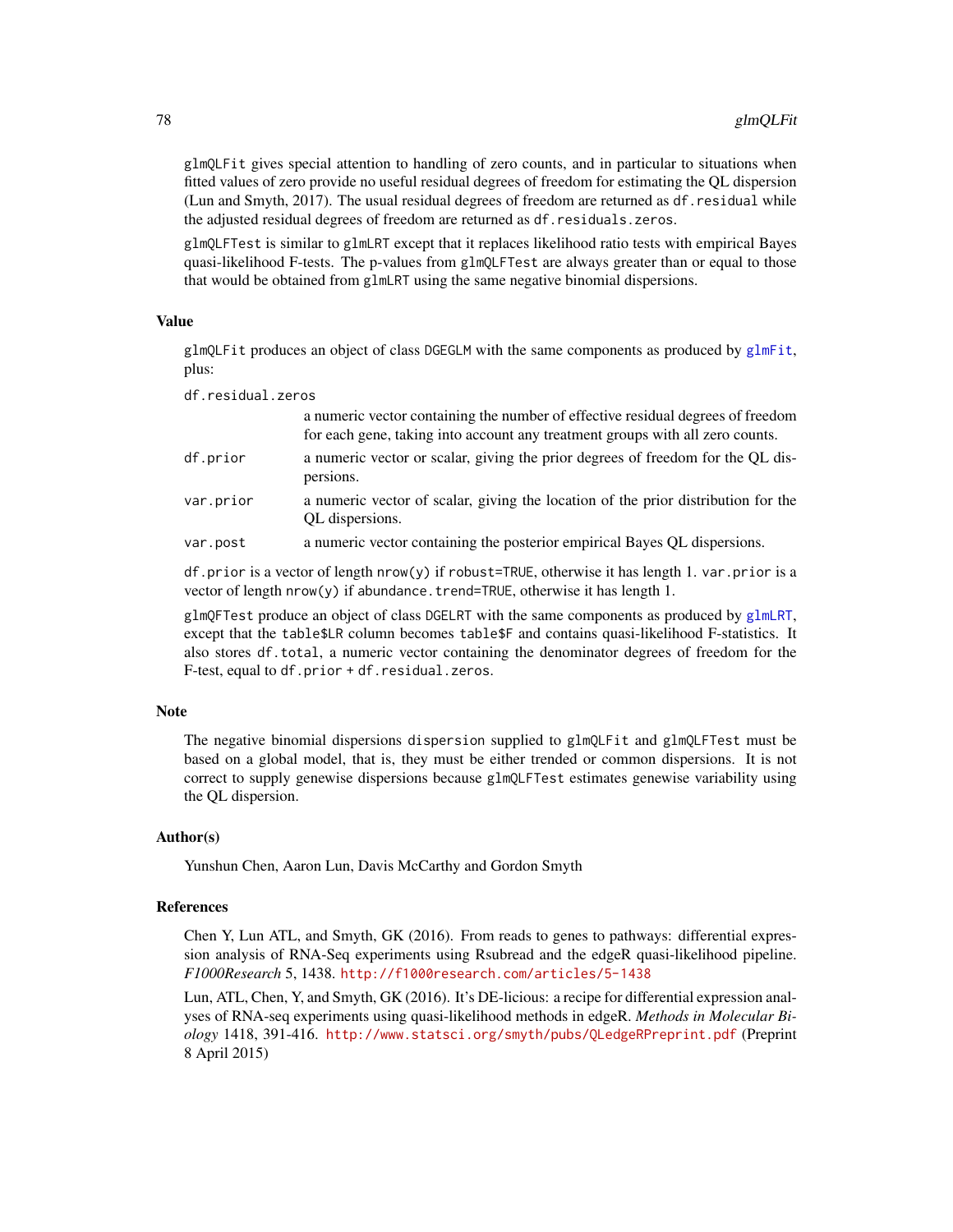### glmQLFit 79

Lund, SP, Nettleton, D, McCarthy, DJ, and Smyth, GK (2012). Detecting differential expression in RNA-sequence data using quasi-likelihood with shrunken dispersion estimates. *Statistical Applications in Genetics and Molecular Biology* Volume 11, Issue 5, Article 8. [http://www.statsci.](http://www.statsci.org/smyth/pubs/QuasiSeqPreprint.pdf) [org/smyth/pubs/QuasiSeqPreprint.pdf](http://www.statsci.org/smyth/pubs/QuasiSeqPreprint.pdf)

Lun, ATL, and Smyth, GK (2017). No counts, no variance: allowing for loss of degrees of freedom when assessing biological variability from RNA-seq data. *Statistical Applications in Genetics and Molecular Biology* 16(2), 83-93. [doi:10.1515/sagmb20170010](https://doi.org/10.1515/sagmb-2017-0010)

Phipson, B, Lee, S, Majewski, IJ, Alexander, WS, and Smyth, GK (2016). Robust hyperparameter estimation protects against hypervariable genes and improves power to detect differential expression. *Annals of Applied Statistics* 10, 946-963. [https://projecteuclid.org/euclid.aoas/](https://projecteuclid.org/euclid.aoas/1469199900) [1469199900](https://projecteuclid.org/euclid.aoas/1469199900)

## See Also

[topTags](#page-145-0) displays results from glmQLFTest.

[plotQLDisp](#page-117-0) can be used to visualize the distribution of QL dispersions after EB shrinkage from glmQLFit.

The QuasiSeq package gives an alternative implementation of the Lund et al (2012) methods.

```
nlibs <-4ngenes <- 1000
dispersion.true <- 1/rchisq(ngenes, df=10)
design <- model.matrix(~factor(c(1,1,2,2)))
# Generate count data
y <- rnbinom(ngenes*nlibs,mu=20,size=1/dispersion.true)
y <- matrix(y,ngenes,nlibs)
d <- DGEList(y)
d <- calcNormFactors(d)
# Fit the NB GLMs with QL methods
```

```
d <- estimateDisp(d, design)
fit <- glmQLFit(d, design)
results <- glmQLFTest(fit)
topTags(results)
fit <- glmQLFit(d, design, robust=TRUE)
results <- glmQLFTest(fit)
topTags(results)
fit <- glmQLFit(d, design, abundance.trend=FALSE)
results <- glmQLFTest(fit)
topTags(results)
```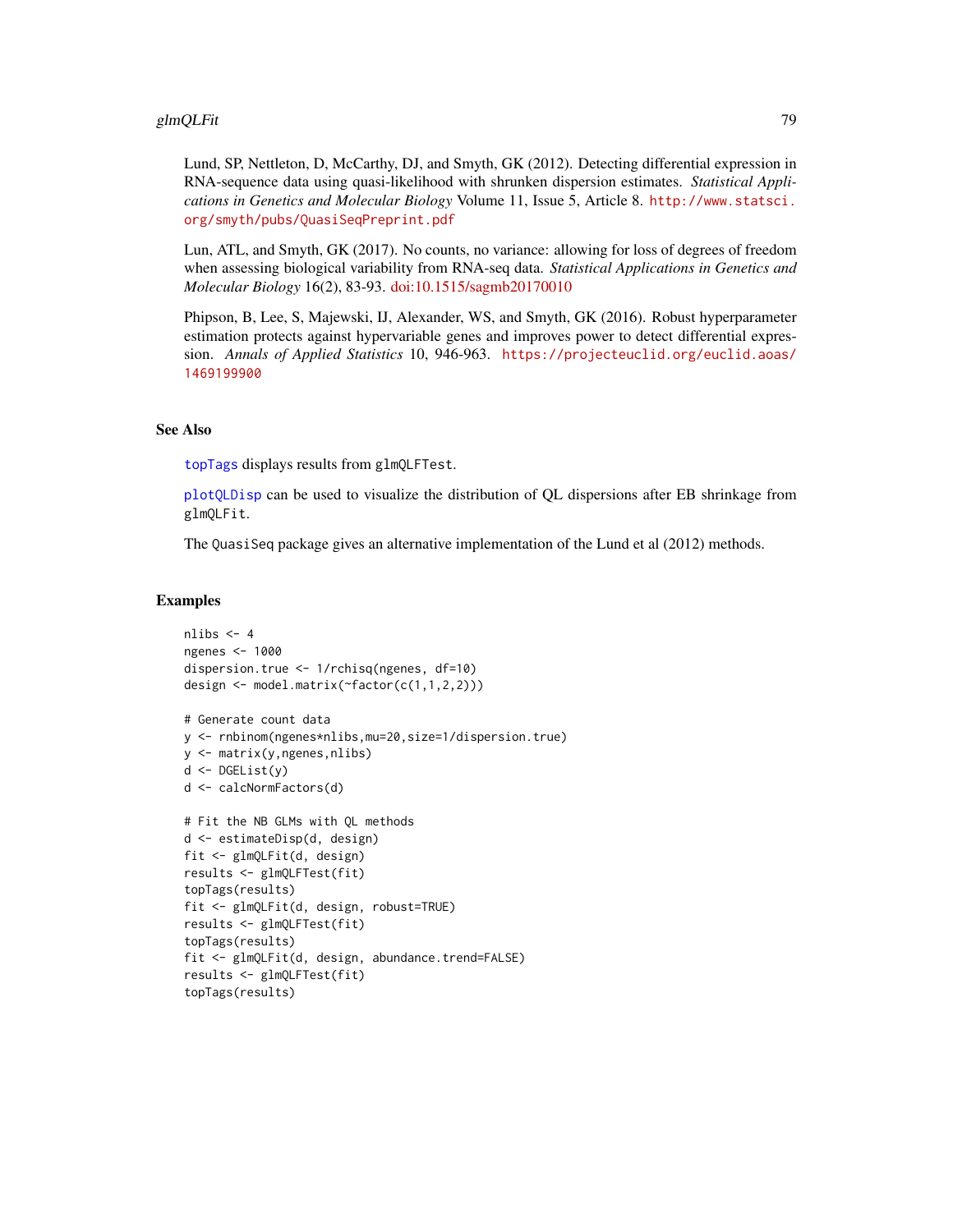### Description

Conduct genewise statistical tests for a given coefficient or contrast relative to a specified foldchange threshold.

### Usage

```
glmTreat(glmfit, coef = ncol(glmfit$design), contrast = NULL, lf = log2(1.2),null = "interval")
```
## Arguments

| glmfit     | a DGEGLM object, usually output from glmFit or glmQLFit.                                                                                                                                                                                                                                                                                                                                                         |
|------------|------------------------------------------------------------------------------------------------------------------------------------------------------------------------------------------------------------------------------------------------------------------------------------------------------------------------------------------------------------------------------------------------------------------|
| coef       | integer or character vector indicating which coefficients of the linear model are<br>to be tested equal to zero. Values must be columns or column names of design.<br>Defaults to the last coefficient. Ignored if contrast is specified.                                                                                                                                                                        |
| contrast   | numeric vector specifying the contrast of the linear model coefficients to be<br>tested against the log2-fold-change threshold. Length must equal to the number<br>of columns of design. If specified, then takes precedence over coef.                                                                                                                                                                          |
| <b>lfc</b> | numeric scalar specifying the absolute value of the log2-fold change threshold<br>above which differential expression is to be considered.                                                                                                                                                                                                                                                                       |
| null       | character string, choices are "worst.case" or "interval". If "worst.case",<br>then the null hypothesis asssumes that the true logFC is on the boundary of the<br>possible values, either at 1fc or -1fc, whichever gives the largest p-value. This<br>gives the most conservative results. If "interval", then the null hypotheses<br>assumes the true logFC to belong to a bounded interval of possible values. |

### Details

glmTreat implements a test for differential expression relative to a minimum required fold-change threshold. Instead of testing for genes which have log-fold-changes different from zero, it tests whether the log2-fold-change is greater than lfc in absolute value. glmTreat is analogous to the TREAT approach developed by McCarthy and Smyth (2009) for microarrays.

Note that the lfc testing threshold used to define the null hypothesis is not the same as a log2 fold-change cutoff, as the observed log2-fold-change needs to substantially larger than lfc for the gene to be called as significant. In practice, modest values for lfc such as log2(1.1), log2(1.2) or  $log2(1.5)$  are usually the most useful. In practice, setting  $1fc = log2(1.2)$  or  $1fc = log2(1.5)$ will usually cause most differentially expressed genes to have estimated fold-changes of 2-fold or greater, depending on the sample size and precision of the experiment.

Note also that glmTreat constructs test statistics using the unshrunk log2-fold-changes(unshrunk.logFC) rather than the log2-fold-changes that are usually reported (logFC). If no shrinkage has been applied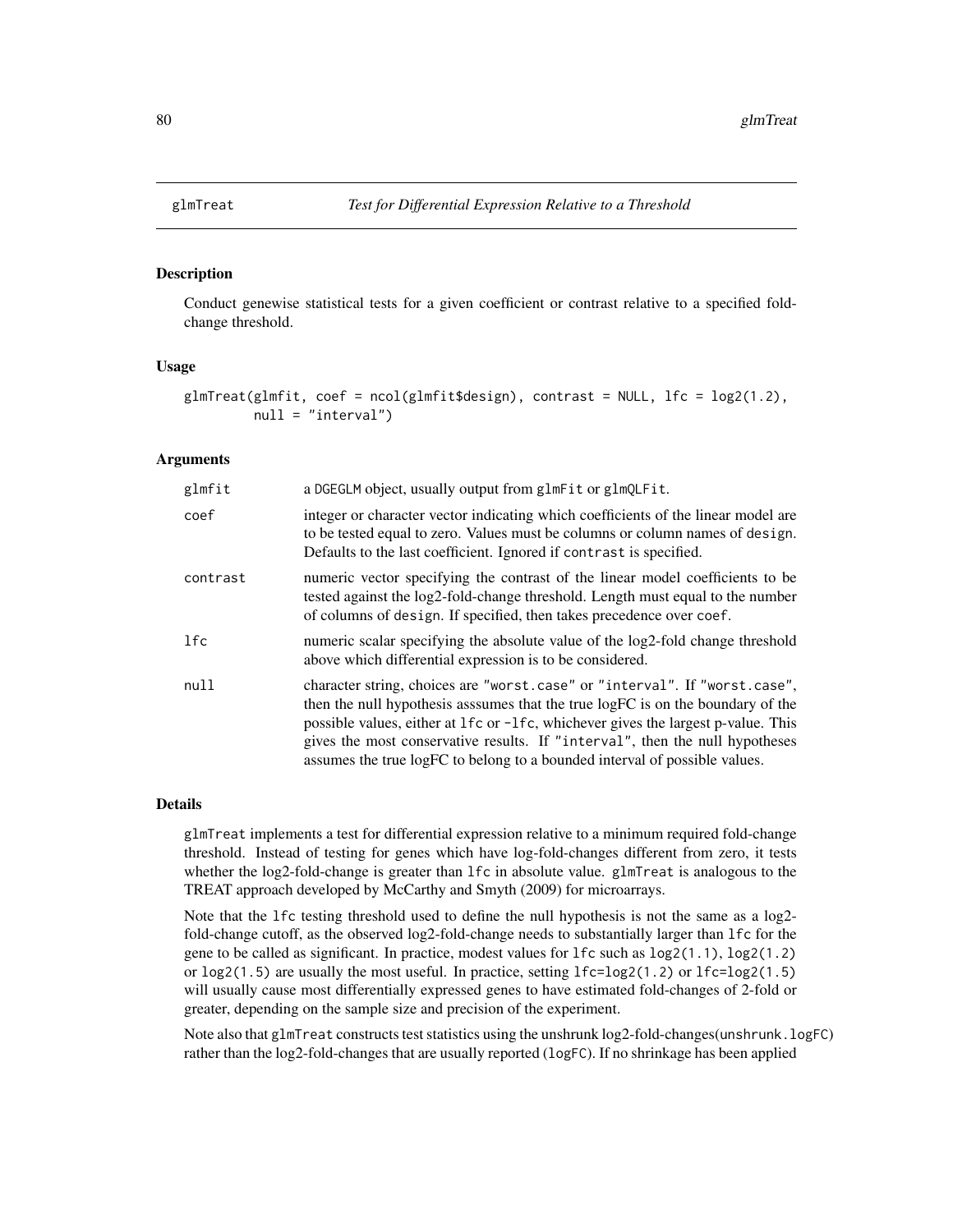### glmTreat  $81$

to the log-fold-changes, i.e., the glms were fitted with prior.count=0, then unshrunk.logFC and logFC are the same and the former is omitted from the output object.

glmTreat detects whether glmfit was produced by glmFit or glmQLFit. In the former case, it conducts a modified likelihood ratio test (LRT) against the fold-change threshold. In the latter case, it conducts a quasi-likelihood (QL) F-test against the threshold.

If lfc=0, then glmTreat is equivalent to glmLRT or glmQLFTest, depending on whether likelihood or quasi-likelihood is being used.

glmTreat with positive lfc gives larger p-values than would be obtained with lfc=0. If null="worst.case", then glmTreat conducts a test closely analogous to the treat function in the limma package. This conducts a test if which the null hypothesis puts the true logFC on the boundary of the  $[-1f \circ, 1f \circ]$ interval closest to the observed logFC. If null="interval", then the null hypotheses assumes an interval of possible values for the true logFC. This approach is somewhat less conservative.

Note that, unlike other edgeR functions such as glmLRT and glmQLFTest, glmTreat can only accept a single contrast. If contrast is a matrix with multiple columns, then only the first column will be used.

### Value

glmTreat produces an object of class DGELRT with the same components as for glmfit plus the following:

| 1fc        | absolute value of the specified log2-fold-change threshold.                                                                                                    |  |
|------------|----------------------------------------------------------------------------------------------------------------------------------------------------------------|--|
| table      | data frame with the same rows as glmfit containing the log2-fold-changes, av-<br>erage log2-counts per million and p-values, ready to be displayed by topTags. |  |
| comparison | character string describing the coefficient or the contrast being tested.                                                                                      |  |
|            | The data frame table contains the following columns:                                                                                                           |  |
| logFC      | shrunk log2-fold-change of expression between conditions being tested.                                                                                         |  |
|            | unshrunk. logFC unshrunk log2-fold-change of expression between conditions being tested. Ex-<br>ists only when prior. count is not equal to 0 for glmfit.      |  |
| logCPM     | average log2-counts per million, the average taken over all libraries.                                                                                         |  |
|            |                                                                                                                                                                |  |

### **Note**

glmTreat was previously called treatDGE in edgeR versions 3.9.10 and earlier.

## Author(s)

Yunshun Chen and Gordon Smyth

## References

McCarthy, D. J., and Smyth, G. K. (2009). Testing significance relative to a fold-change threshold is a TREAT. *Bioinformatics* 25, 765-771. [doi:10.1093/bioinformatics/btp053](https://doi.org/10.1093/bioinformatics/btp053)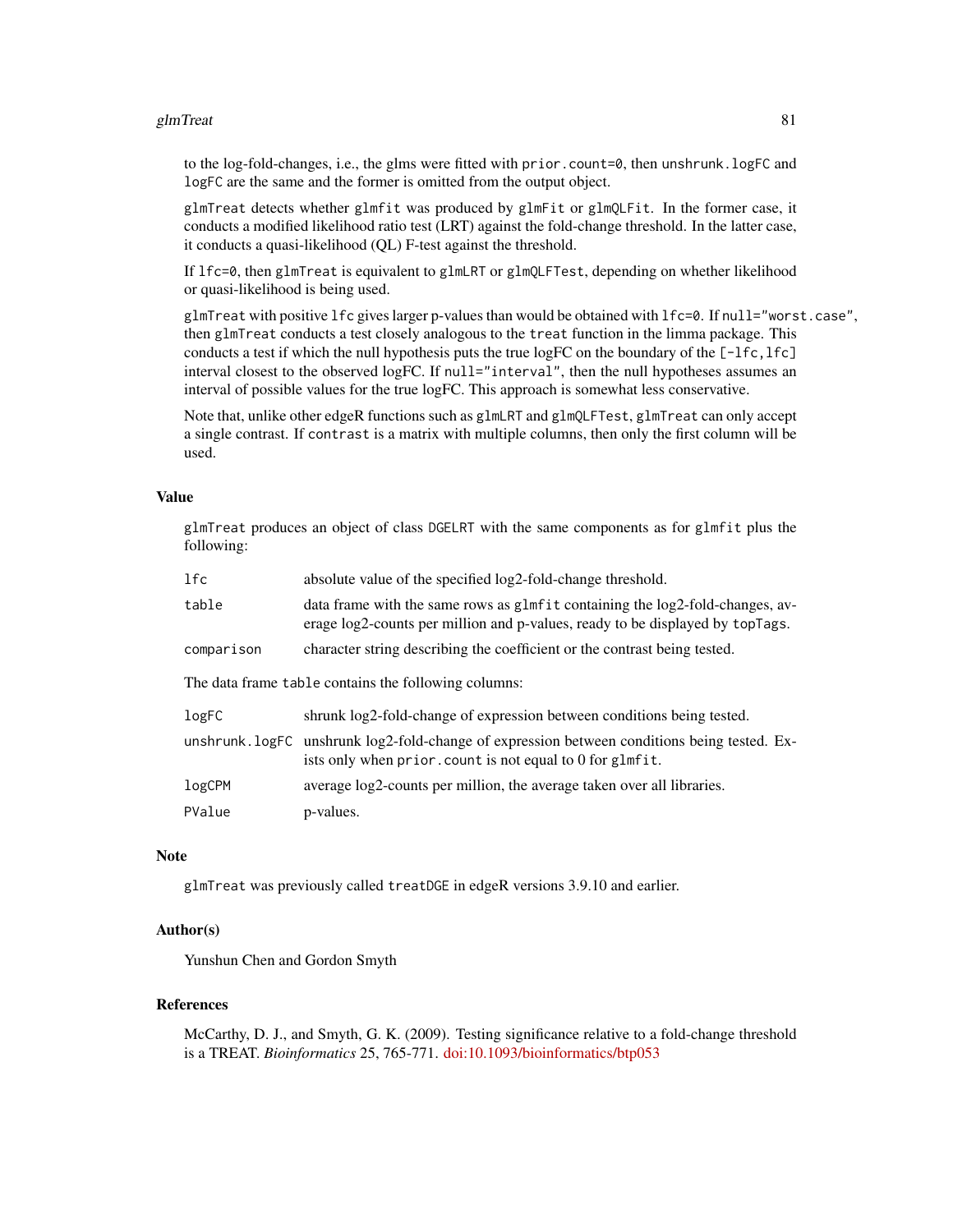## See Also

[topTags](#page-145-0) displays results from glmTreat.

[treat](#page-0-0) is the corresponding function in the limma package, designed for use with normally distributed log-expression data rather than for negative binomial counts.

### Examples

```
ngenes <- 100
n1 < -3n2 < -3nlibs < - n1+n2mu < - 100phi \leq -0.1group \leq c (rep(1,n1), rep(2,n2))
design <- model.matrix(~as.factor(group))
### 4-fold change for the first 5 genes
i \le -1:5fc <-4mu <- matrix(mu, ngenes, nlibs)
mu[i, 1:n1] <- mu[i, 1:n1]*fc
counts <- matrix(rnbinom(ngenes*nlibs, mu=mu, size=1/phi), ngenes, nlibs)
d <- DGEList(counts=counts,lib.size=rep(1e6, nlibs), group=group)
gfit <- glmFit(d, design, dispersion=phi)
tr <- glmTreat(gfit, coef=2, lfc=1)
topTags(tr)
```
goana.DGELRT *Gene Ontology or KEGG Analysis of Differentially Expressed Genes*

### Description

Test for over-representation of gene ontology (GO) terms or KEGG pathways in the up and down differentially expressed genes from a linear model fit.

### Usage

```
## S3 method for class 'DGELRT'
goana(de, geneid = rownames(de), FDR = 0.05, trend = FALSE, ...)
## S3 method for class 'DGELRT'
kegga(de, geneid = rownames(de), FDR = 0.05, trend = FALSE, ...)
```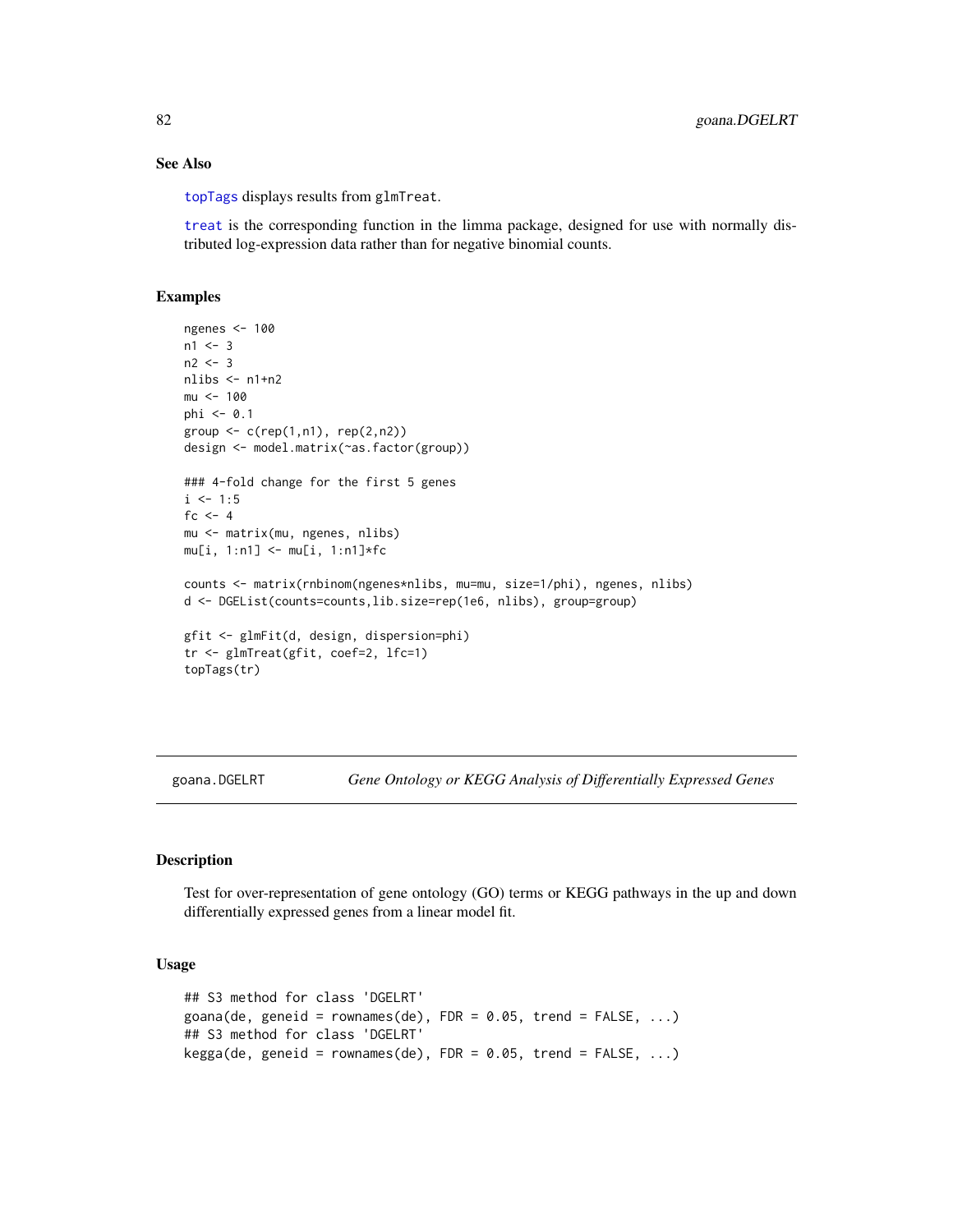# goana.DGELRT 83

### **Arguments**

| de         | an DGELRT or DGEExact object.                                                                                                                                                                                                              |
|------------|--------------------------------------------------------------------------------------------------------------------------------------------------------------------------------------------------------------------------------------------|
| geneid     | gene IDs. Either a character vector of length nrow(de) or the name of the col-<br>umn of de\$genes containing the Gene IDs.                                                                                                                |
| FDR.       | false discovery rate cutoff for differentially expressed genes. Numeric value<br>between 0 and 1.                                                                                                                                          |
| trend      | adjust analysis for gene length or abundance? Can be logical, or a numeric<br>vector of covariate values, or the name of the column of de\$genes containing<br>the covariate values. If TRUE, then de\$AveLogCPM is used as the covariate. |
| $\ddots$ . | any other arguments are passed to goana. default or kegga. default.                                                                                                                                                                        |

### Details

goana performs Gene Ontology enrichment analyses for the up and down differentially expressed genes from a linear model analysis. kegga performs the corresponding analysis for KEGG pathways.

The argument de should be a fitted model object created by glmLRT, glmTreat, glmQLFTest or exactTest.

For goana, the gene IDs must be Entrez Gene IDs. These can be supplied either as row.names of de or as a column of de\$genes. In the latter case, the column name containing the Entrez IDs is given by geneid. Alternatively, if the Entrez IDs are not part of the de object, then they can be supplied as a vector argument to geneid.

For kegga, gene IDs other than Entrez Gene IDs are supported for some species. See [kegga.default](#page-0-0) for more information.

If trend=FALSE, the function computes one-sided hypergeometric tests equivalent to Fisher's exact test.

If trend=TRUE or a covariate is supplied, then a trend is fitted to the differential expression results and the method of Young et al (2010) is used to adjust for this trend. The adjusted test uses Wallenius' noncentral hypergeometric distribution.

### Value

goana produces a data.frame with a row for each GO term and the following columns:

| GO term.                                                                       |  |
|--------------------------------------------------------------------------------|--|
| ontology that the GO term belongs to. Possible values are "BP", "CC" and "MF". |  |
| Number of genes in the GO term.                                                |  |
| number of up-regulated differentially expressed genes.                         |  |
| number of down-regulated differentially expressed genes.                       |  |
| p-value for over-representation of GO term in up-regulated genes.              |  |
| p-value for over-representation of GO term in down-regulated genes.            |  |
|                                                                                |  |

The row names of the data frame give the GO term IDs.

kegga produces a data.frame as above except that the rownames are KEGG pathway IDs, Term become Path and there is no Ont column.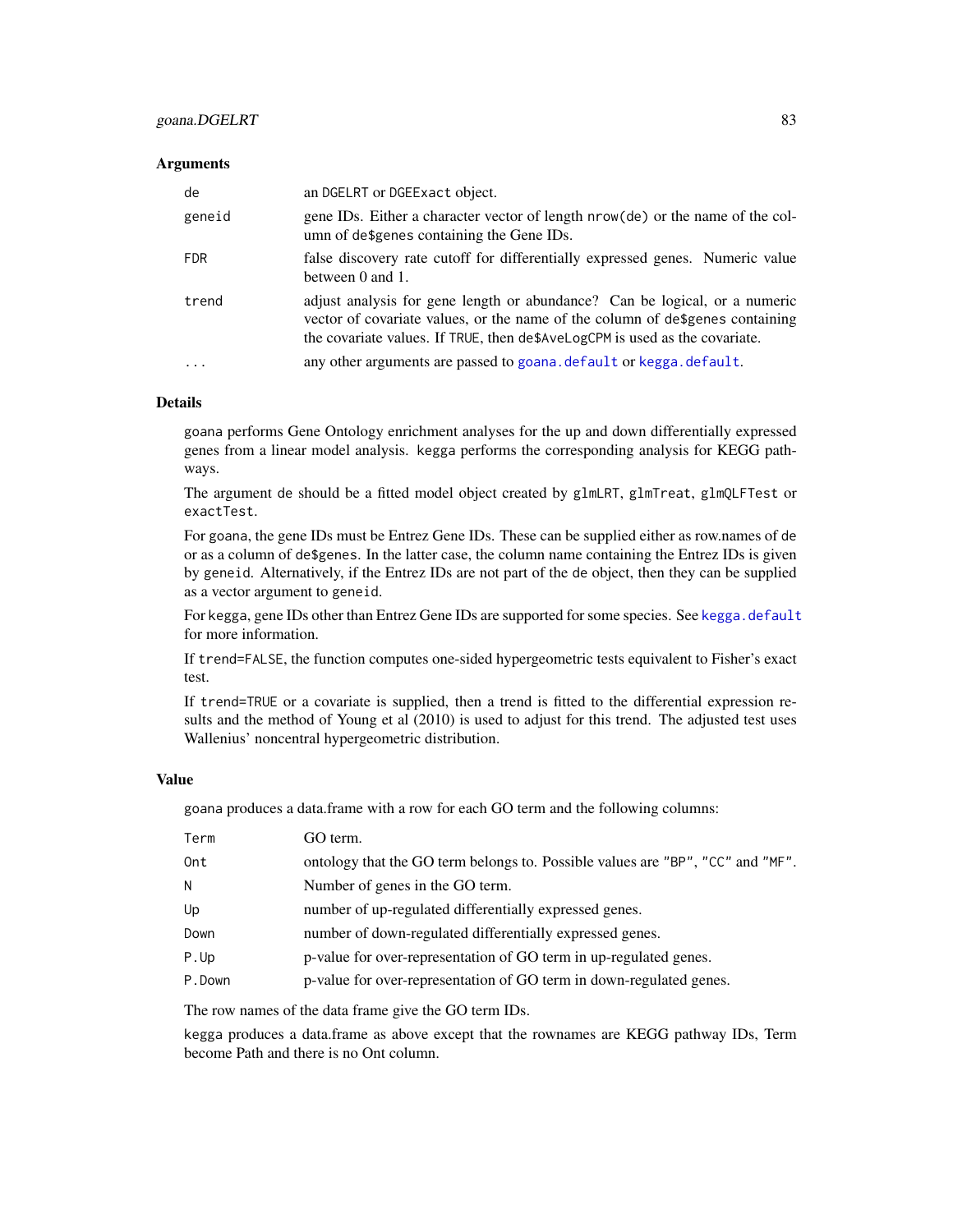# Author(s)

Yunshun Chen and Gordon Smyth

### References

Chen Y, Lun ATL, and Smyth, GK (2016). From reads to genes to pathways: differential expression analysis of RNA-Seq experiments using Rsubread and the edgeR quasi-likelihood pipeline. *F1000Research* 5, 1438. <https://f1000research.com/articles/5-1438>

Young, M. D., Wakefield, M. J., Smyth, G. K., Oshlack, A. (2010). Gene ontology analysis for RNA-seq: accounting for selection bias. *Genome Biology* 11, R14. [http://genomebiology.com/](http://genomebiology.com/2010/11/2/R14) [2010/11/2/R14](http://genomebiology.com/2010/11/2/R14)

# See Also

[goana](#page-0-0), [topGO](#page-0-0), [kegga](#page-0-0), [topKEGG](#page-0-0)

# Examples

```
## Not run:
fit <- glmFit(y, design)
lrt <- glmLRT(fit)
go <- goana(lrt, species="Hs")
topGO(go, ont="BP", sort="up")
topGO(go, ont="BP", sort="down")
## End(Not run)
```
gof *Goodness of Fit Tests for Multiple GLM Fits*

# Description

Conducts deviance goodness of fit tests for each fit in a DGEGLM object

### Usage

```
gof(glmfit, pcutoff = 0.1, adjust = "holm", plot = FALSE,
   main = "qq-plot of residual deviances", ...)
```
## Arguments

| glmfit  | a DGEGLM object containing results from fitting NB GLMs to genes in a DGE<br>dataset with a global dispersion model. Usually this is output from glmFit.                        |  |
|---------|---------------------------------------------------------------------------------------------------------------------------------------------------------------------------------|--|
| pcutoff | scalar giving the cut-off value for the Holm-adjusted p-value. Genes with Holm-<br>adjusted p-values lower than this cutoff value are flagged as 'dispersion outlier'<br>genes. |  |
| adjust  | method used to adjust goodness of fit p-values for multiple testing.                                                                                                            |  |
| plot    | logical, if TRUE a qq-plot is produced.                                                                                                                                         |  |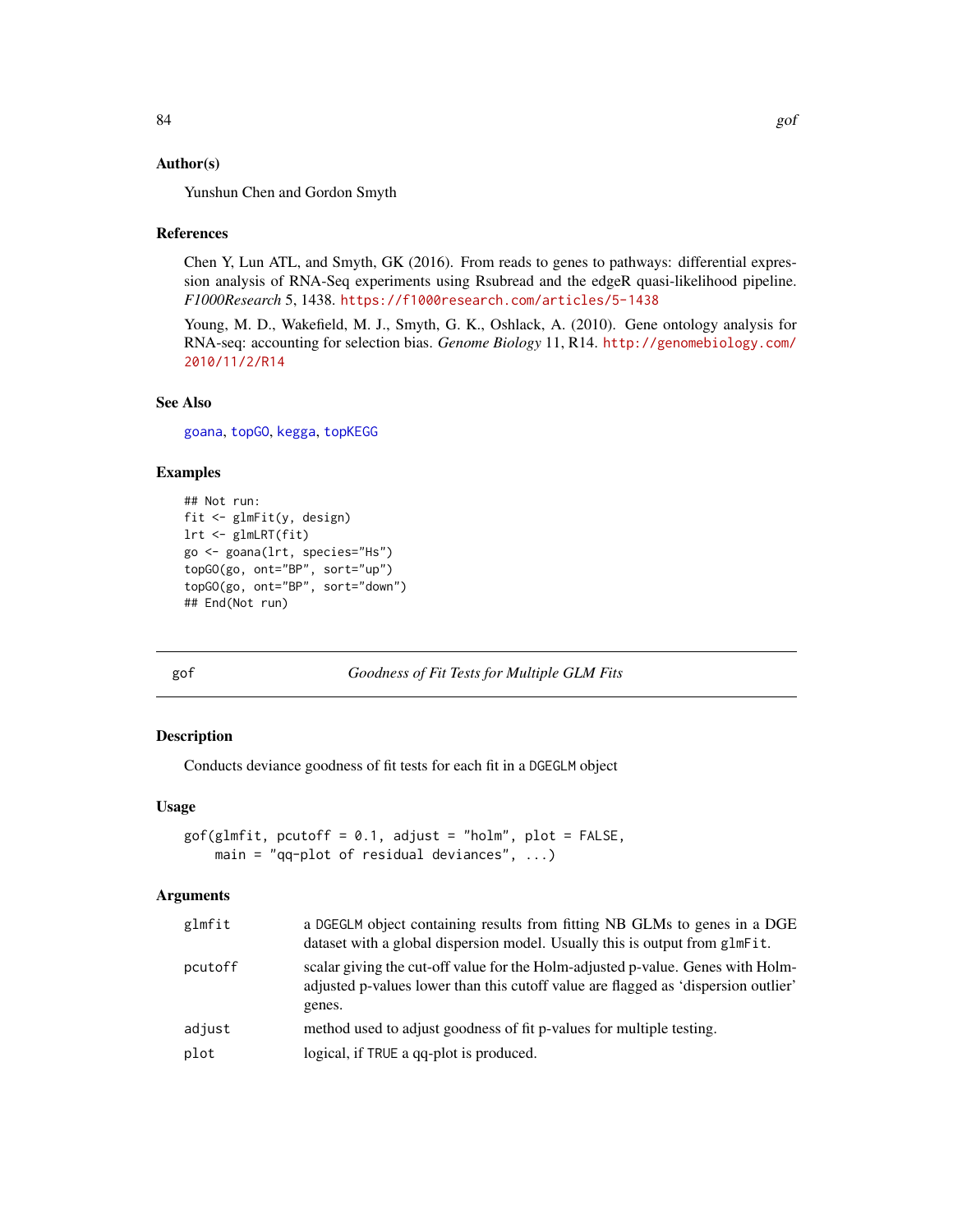| main     | character, title for the plot.        |
|----------|---------------------------------------|
| $\cdots$ | other arguments are passed to ganorm. |

# Details

This function is useful for evaluating the adequacy of a global dispersion model, such as a constant or trended dispersion. If plot=TRUE, then it produces a qq-plot similar to those in Figure 2 of McCarthy et al (2012).

# Value

A list with the following components:

|             | gof. statistics numeric vector of deviance statistics, which are the statistics used for the good-<br>ness of fit test                                                                                                                     |
|-------------|--------------------------------------------------------------------------------------------------------------------------------------------------------------------------------------------------------------------------------------------|
| gof.pvalues | numeric vector of p-values providing evidence of poor fit; computed from the<br>chi-square distribution on the residual degrees of freedom from the GLM fits.                                                                              |
| outlier     | logical vector indicating whether or not each gene is a 'dispersion outlier' (i.e.,<br>the model fit is poor for that gene indicating that the dispersion estimate is not<br>good for that gene).                                          |
| df          | scalar, the residual degrees of freedom from the GLM fit for which the good-<br>ness of fit statistics have been computed. Also the degrees of freedom for the<br>goodness of fit statistics for the LR (chi-quare) test for significance. |

If plot=TRUE, then a plot is also produced on the current graphics device.

## Note

This function should not be used with tagwise estimated dispersions such as those from [estimateGLMTagwiseDisp](#page-56-0) or [estimateDisp](#page-49-0). glmfit should contain trended or constant dispersions.

## Author(s)

Davis McCarthy and Gordon Smyth

## References

McCarthy, DJ, Chen, Y, Smyth, GK (2012). Differential expression analysis of multifactor RNA-Seq experiments with respect to biological variation. *Nucleic Acids Research* 40, 4288-4297 [doi:10.1](https://doi.org/10.1093/nar/gks042)093/ [nar/gks042](https://doi.org/10.1093/nar/gks042)

# See Also

[qqnorm](#page-0-0).

[glmFit](#page-72-0) for more information on fitting NB GLMs to DGE data.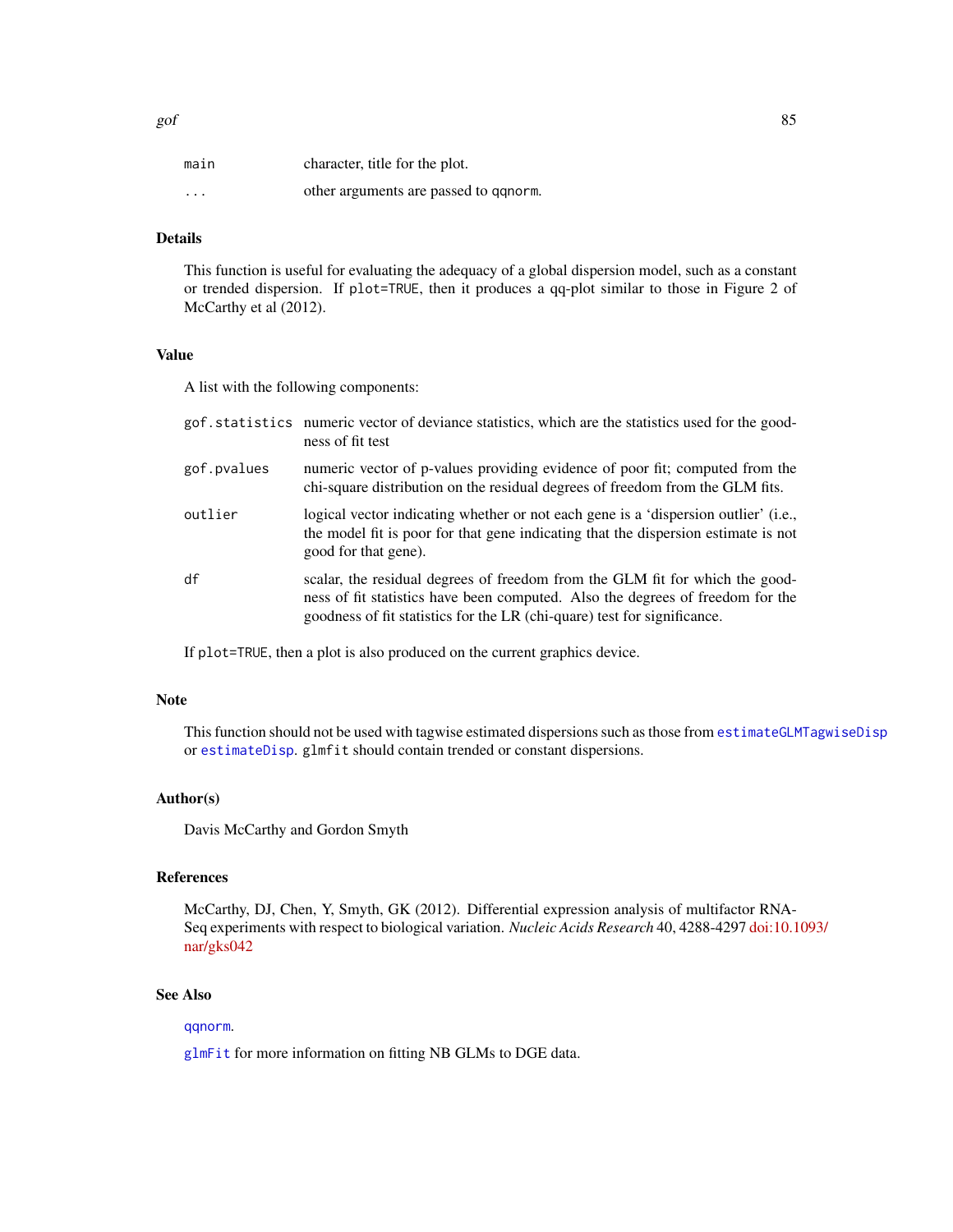## Examples

```
nlibs <-3ngenes <- 100
dispersion.true <- 0.1
# Make first gene respond to covariate x
x < -0:2design <- model.matrix(~x)
beta.true <- cbind(Beta1=2,Beta2=c(2,rep(0,ngenes-1)))
mu.true <- 2^(beta.true %*% t(design))
# Generate count data
y <- rnbinom(ngenes*nlibs,mu=mu.true,size=1/dispersion.true)
y <- matrix(y,ngenes,nlibs)
colnames(y) <- c("x0","x1","x2")
rownames(y) <- paste("gene",1:ngenes,sep=".")
d <- DGEList(y)
# Normalize
d <- calcNormFactors(d)
# Fit the NB GLMs
fit <- glmFit(d, design, dispersion=dispersion.true)
# Check how good the fit is for each gene
gof(fit)
```
goodTuring *Good-Turing Frequency Estimation*

# Description

Non-parametric empirical Bayes estimates of the frequencies of observed (and unobserved) species.

# Usage

```
goodTuring(x, conf=1.96)
goodTuringPlot(x)
goodTuringProportions(counts)
```
## Arguments

| x      | numeric vector of non-negative integers, representing the observed frequency of<br>each species.                                                                                                             |
|--------|--------------------------------------------------------------------------------------------------------------------------------------------------------------------------------------------------------------|
| conf   | confidence factor, as a quantile of the standard normal distribution, used to de-<br>cide for what values the log-linear relationship between frequencies and fre-<br>quencies of frequencies is acceptable. |
| counts | matrix of counts                                                                                                                                                                                             |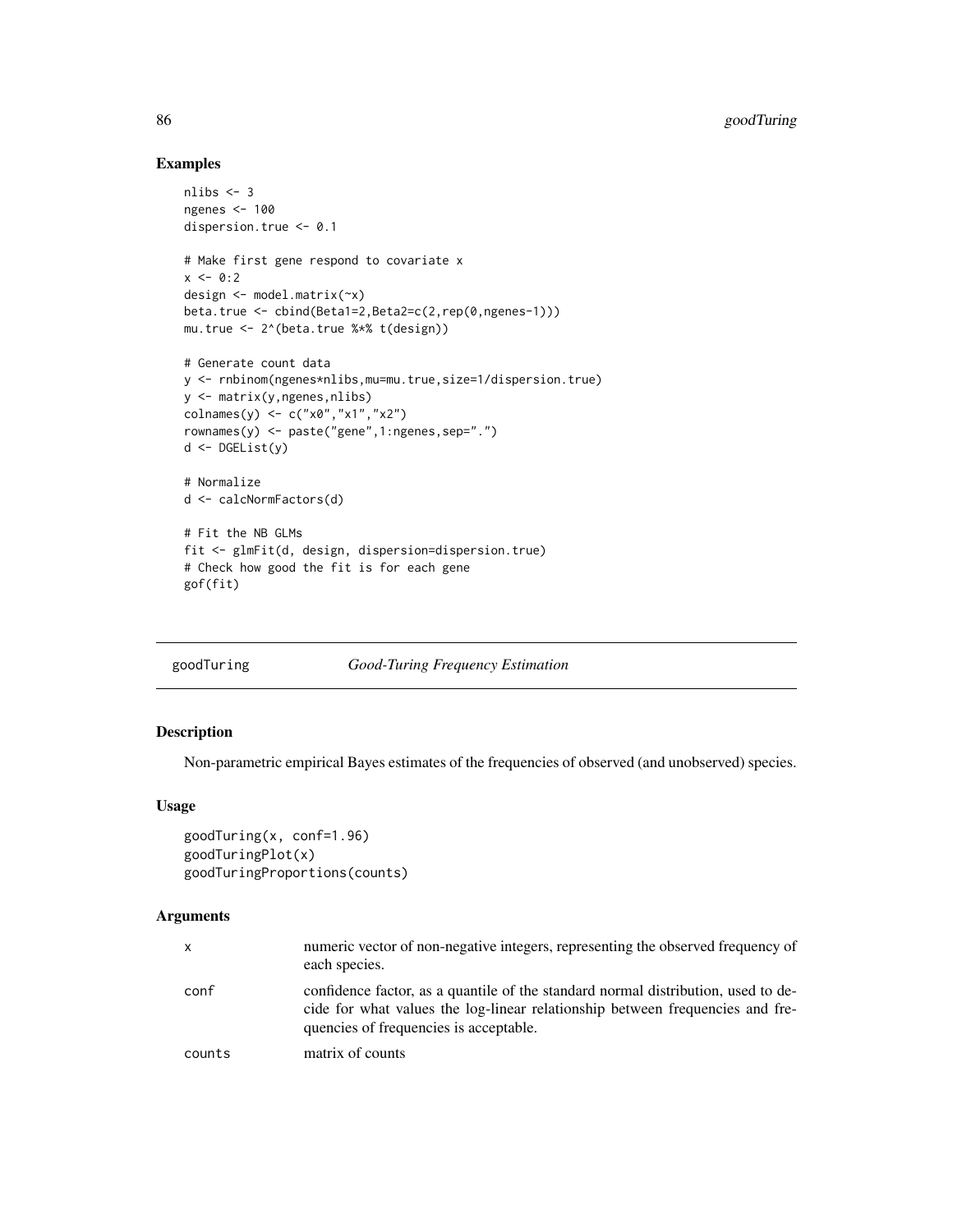### goodTuring 87

### Details

Observed counts are assumed to be Poisson distributed. Using an non-parametric empirical Bayes strategy, the algorithm evaluates the posterior expectation of each species mean given its observed count. The posterior means are then converted to proportions. In the empirical Bayes step, the counts are smoothed by assuming a log-linear relationship between frequencies and frequencies of frequencies. The fundamentals of the algorithm are from Good (1953). Gale and Sampson (1995) proposed a simplied algorithm with a rule for switching between the observed and smoothed frequencies, and it is Gale and Sampson's simplified algorithm that is implemented here. The number of zero values in x is not used as part of the algorithm, but is returned by this function.

Sampson gives a C code version on his webpage at <http://www.grsampson.net/RGoodTur.html> which gives identical results to this function.

goodTuringPlot plots log-probability (i.e., log frequencies of frequencies) versus log-frequency.

goodTuringProportions runs goodTuring on each column of data, then uses the results to predict the proportion of each gene in each library.

# Value

goodTuring returns a list with components

| count      | observed frequencies, i.e., the unique positive values of x |
|------------|-------------------------------------------------------------|
| n          | frequencies of frequencies                                  |
| n0         | frequency of zero, i.e., number of zeros found in x         |
| proportion | estimated proportion of each species given its count        |
| PØ         | estimated combined proportion of all undetected species     |

goodTuringProportions returns a matrix of proportions of the same size as counts.

# Author(s)

Aaron Lun and Gordon Smyth, adapted from Sampson's C code from [http://www.grsampson.](http://www.grsampson.net/RGoodTur.html) [net/RGoodTur.html](http://www.grsampson.net/RGoodTur.html)

### References

Gale, WA, and Sampson, G (1995). Good-Turing frequency estimation without tears. *Journal of Quantitative Linguistics* 2, 217-237.

Good, IJ (1953). The population frequencies of species and the estimation of population parameters. *Biometrika* 40, 237-264.

```
# True means of observed species
lambda <- rnbinom(10000,mu=2,size=1/10)
lambda <- lambda[lambda>1]
```

```
# Oberved frequencies
Ntrue <- length(lambda)
x <- rpois(Ntrue, lambda=lambda)
```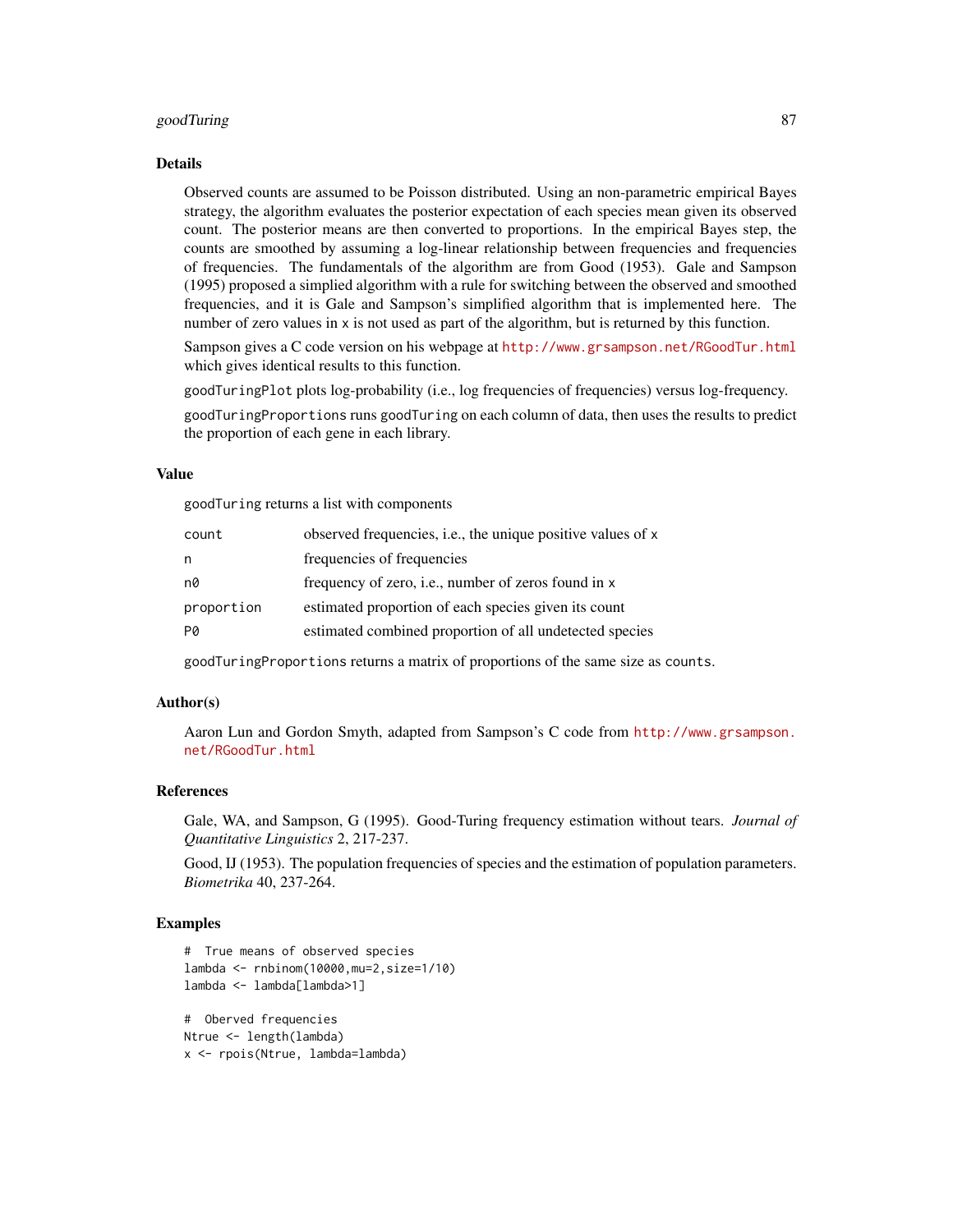88 head and the contract of the contract of the contract of the contract of the contract of the contract of the contract of the contract of the contract of the contract of the contract of the contract of the contract of th

```
freq \leq goodTuring(x)
goodTuringPlot(x)
```
# <span id="page-87-0"></span>head *Return the First to Last Part of a Data Object*

## Description

Retrieve the first or last parts of a DGEList, DGEExat, DGEGLM, DGELRT or TopTags object.

## Usage

```
## S3 method for class 'DGEList'
head(x, n = 6L, ...)
## S3 method for class 'DGEList'
tail(x, n = 6L, ...)
```
## Arguments

|                         | an object of class DGEList, DGEExact, DGEGLM, DGELRT or TopTags.                                                            |
|-------------------------|-----------------------------------------------------------------------------------------------------------------------------|
| n                       | a single integer. If positive or zero, number rows of resulting object. If negative,<br>all but the n last/first rows of x. |
| $\cdot$ $\cdot$ $\cdot$ | other arguments are not currently used.                                                                                     |

## Details

head (tail) returns the first (last) n rows when  $n \ge 0$  or all but the last (first) n rows when  $n \le 0$ .

### Value

An object like x but generally with fewer rows.

## Author(s)

Gordon Smyth

# See Also

[head](#page-87-0) in the utils package or [head.EList](#page-0-0) in the limma package.

```
Counts <- matrix(rpois(40,lambda=10),20,2)
rownames(Counts) <- paste0("Gene",1:20)
colnames(Counts) <- c("A","B")
y <- DGEList(Counts)
head(y)
tail(y)
```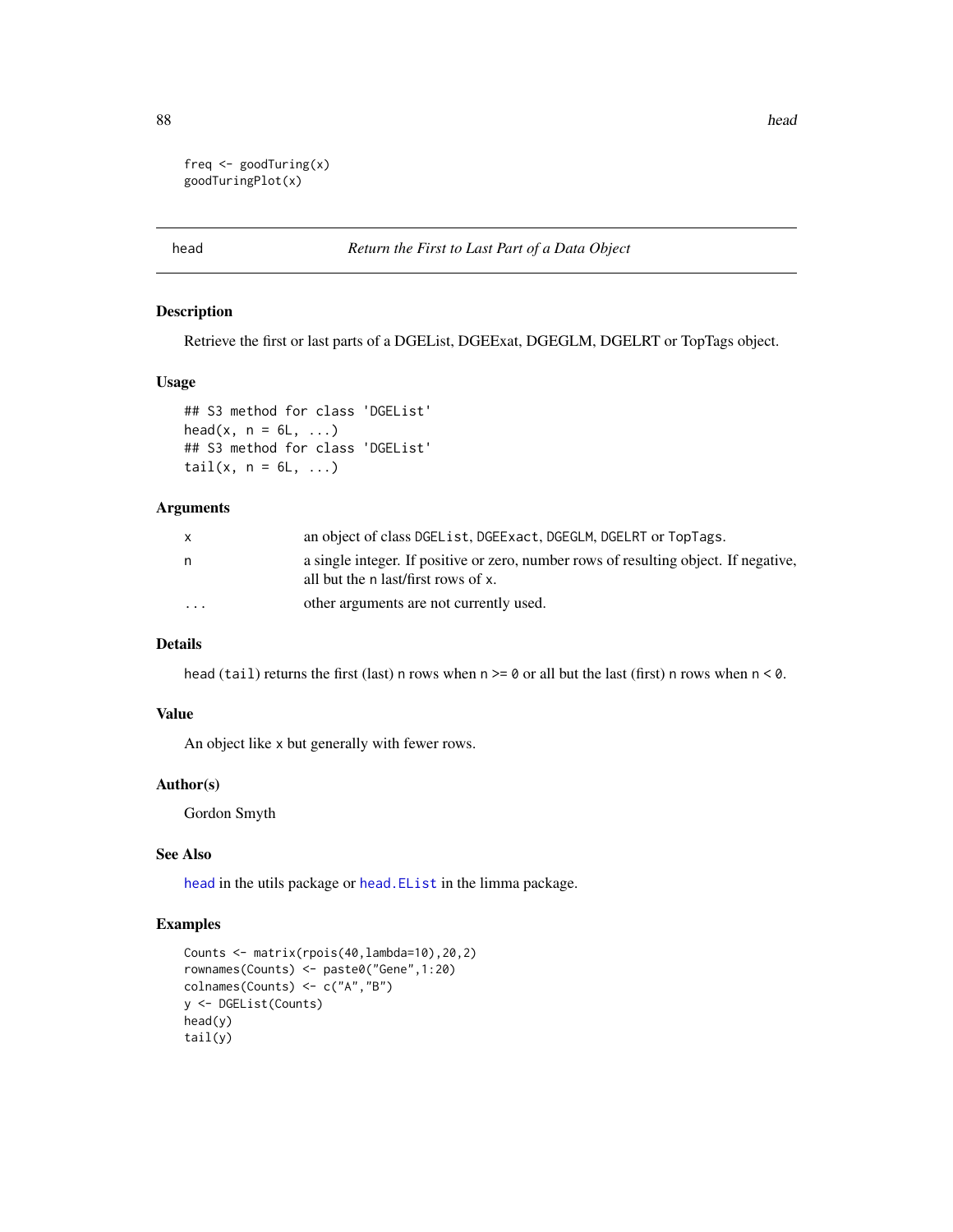## Description

Smooth columns of matrix by non-robust loess curves of degree 0.

# Usage

loessByCol(y, x=NULL, span=0.5) locfitByCol(y, x=NULL, weights=1, span=0.5, degree=0)

# Arguments

| y       | numeric matrix of response variables.                                                                            |
|---------|------------------------------------------------------------------------------------------------------------------|
| X       | numeric covariate vector of length $nrow(y)$ , defaults to equally spaced.                                       |
| span    | width of the smoothing window, in terms of proportion of the data set. Larger<br>values produce smoother curves. |
| weights | relative weights of each observation, one for each covariate value.                                              |
| degree  | degree of local polynomial fit                                                                                   |

# Details

Fits a loess curve with degree 0 to each column of the response matrix, using the same covariate vector for each column. The smoothed column values are tricube-weighted means of the original values.

locfitByCol uses the locfit.raw function of the locfit package.

# Value

A list containing a numeric matrix with smoothed columns and a vector of leverages for each covariate value.

locfitByCol returns a numeric matrix.

# Author(s)

Aaron Lun for loessByCol, replacing earlier R code by Davis McCarthy. Gordon Smyth for locfitByCol.

# See Also

[loess](#page-0-0)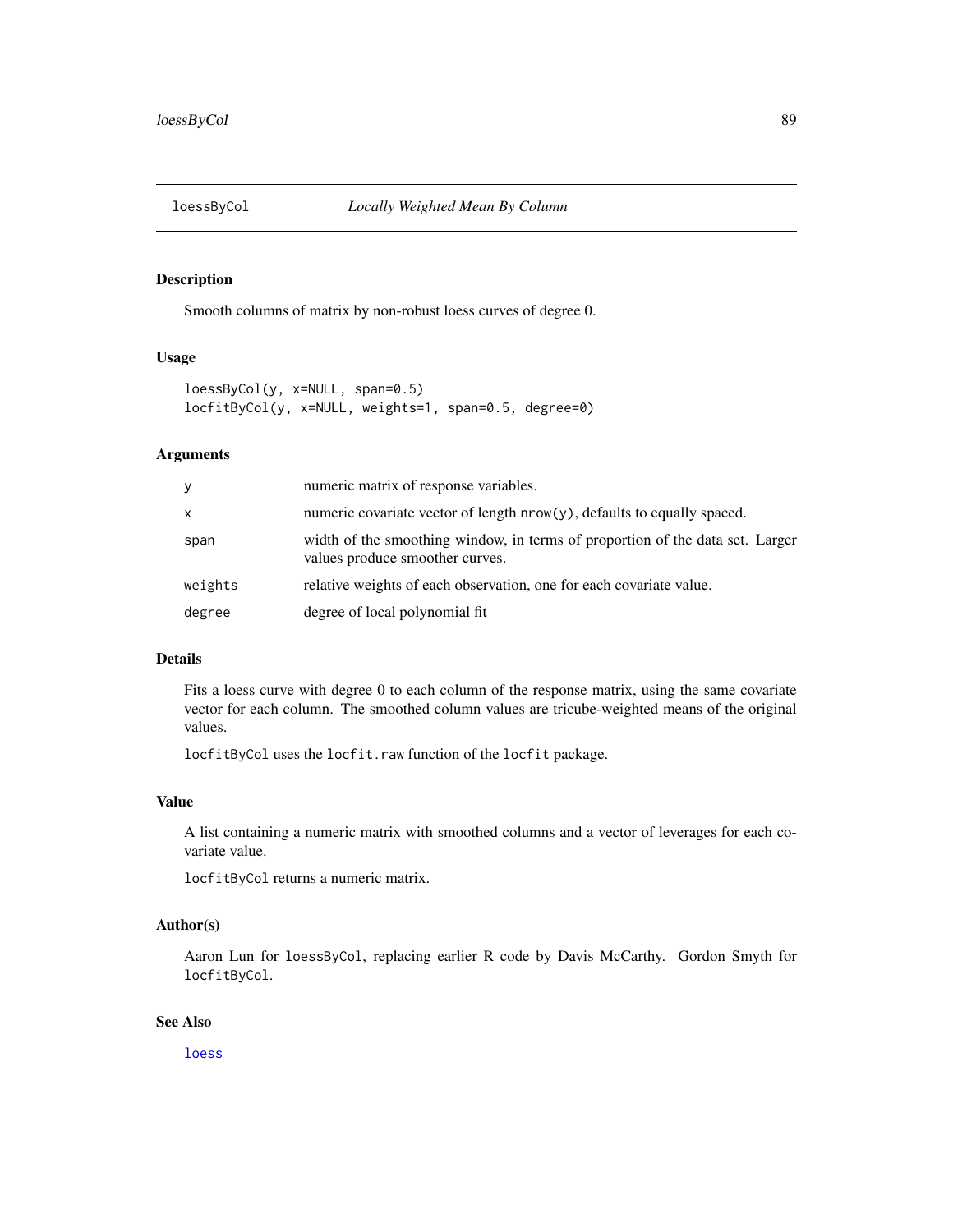## Examples

```
y <- matrix(rnorm(100*3), nrow=100, ncol=3)
head(y)
out <- loessByCol(y)
head(out$fitted.values)
```
makeCompressedMatrix *makeCompressedMatrix*

# Description

Construct a CompressedMatrix object from a scalar, vector or matrix.

## Usage

```
makeCompressedMatrix(x, dims, byrow=TRUE)
## S3 method for class 'CompressedMatrix'
dim(x)
## S3 method for class 'CompressedMatrix'
length(x)
## S3 method for class 'CompressedMatrix'
x[i, j, drop=TRUE]
## S3 replacement method for class 'CompressedMatrix'
x[i, j] <- value
## S3 method for class 'CompressedMatrix'
Ops(e1, e2)
## S3 method for class 'CompressedMatrix'
rbind(...)
## S3 method for class 'CompressedMatrix'
cbind(...)
## S3 method for class 'CompressedMatrix'
```
# as.matrix $(x, \ldots)$

# Arguments

| x     | For makeCompressedMatrix, a scalar, vector, matrix or CompressedMatrix ob-<br>ject. For the S3 methods, a Compressed Matrix object. |
|-------|-------------------------------------------------------------------------------------------------------------------------------------|
| dims  | an integer vector indicating the matrix dimensions, ignored if x is already a<br>matrix                                             |
| byrow | logical. If x is a vector, should it be repeated across rows (default) or across<br>columns?                                        |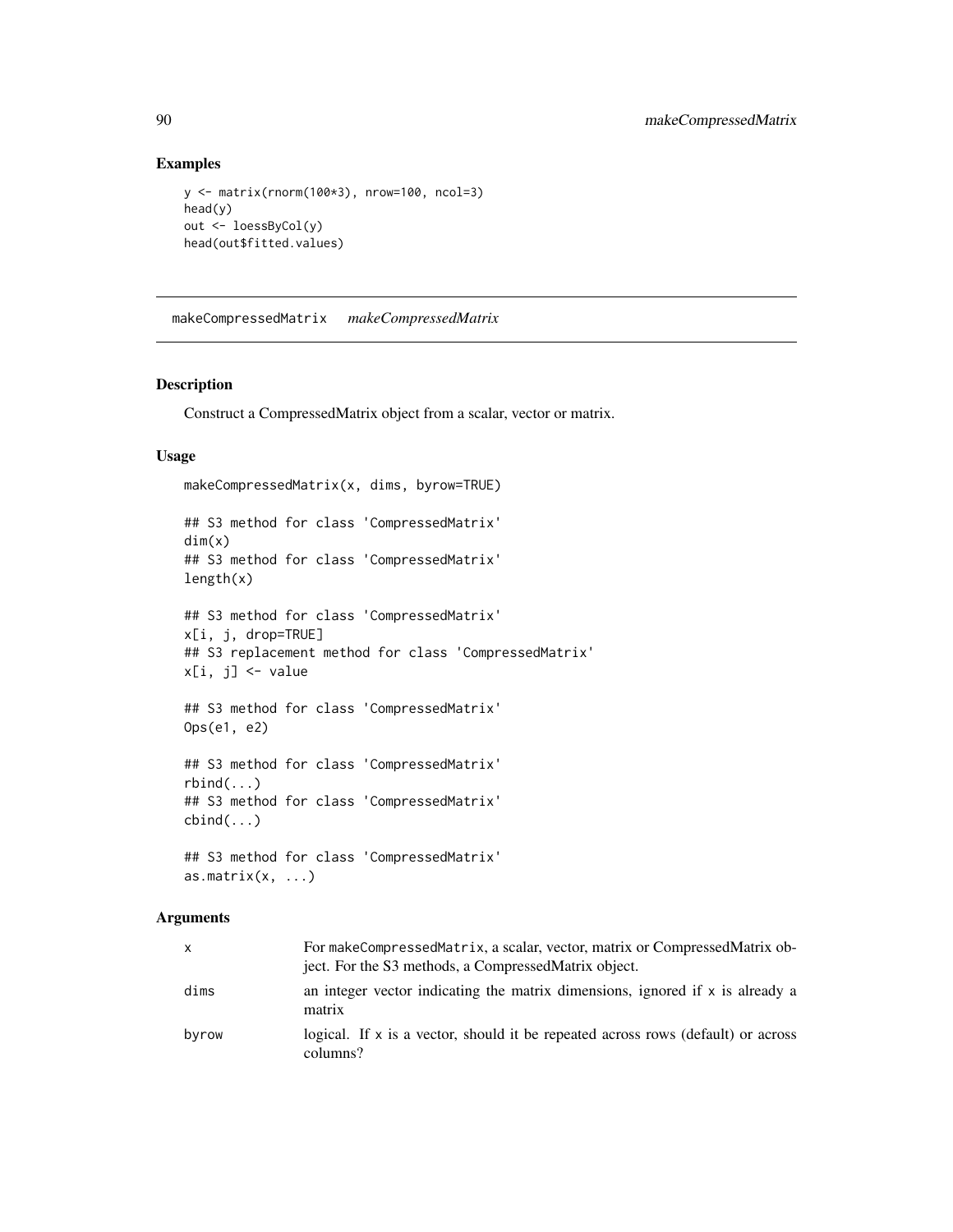| i, j    | subset indices to apply to x, which behave the same as indices for matrix sub-<br>setting                                 |
|---------|---------------------------------------------------------------------------------------------------------------------------|
| drop    | logical, indicating whether or not to drop dimensions when subsetting to a single<br>row/column                           |
| value   | an array-like object or vector to be used to replace values in x                                                          |
| e1, e2  | a CompressedMatrix object                                                                                                 |
| $\cdot$ | multiple CompressedMatrix objects for rbind and cbind. Otherwise additional<br>arguments that are ignored in as . matrix. |

# Details

The CompressedMatrix is used throughout edgeR to save space in storing offsets and (to a lesser extent) weights. This is because, for routine analyses, offsets are the same for all genes so it makes little sense to expand it to the full dimensions of the count matrix. Most functions will accept a CompressedMatrix as input to offset or weights arguments.

# Value

A object of class CompressedMatrix, containing x and the additional attributes repeat.row and repeat.col.

### Class construction

The makeCompressedMatrix function creates a CompressedMatrix object from x. The CompressedMatrix class inherits from a matrix and holds two logical scalar attributes repeat.row and repeat.col. Each attribute specifies whether the values are to be repeated across rows and/or across columns. This avoids the need to store redundant values in a full-sized matrix of dimensions dim, as would be done with [expandAsMatrix](#page-66-0).

To illustrate, consider that rows usually correspond to genes while columns usually correspond to libraries. If we have a vector of library sizes, this will hold one unique value per library that is the same for all genes. Thus, we should use byrow=TRUE, which will construct a CompressedMatrix object storing one row containing this vector. Here, repeat.row=TRUE and repeat.col=FALSE, indicating that the row is to be repeated for all genes.

On the other hand, we may have a vector of gene-specific values that is the same for all libraries (e.g., dispersions). In this case, we should use byrow=FALSE to construct the CompressedMatrix object. This will store one column with repeat.row=FALSE and repeat.col=TRUE, indicating that the column should be repeated across libraries.

In cases where x is a scalar, byrow is ignored and both repeat.row and repeat.col will be TRUE by default. If x is a matrix, both attributes will be FALSE. If x is a CompressedMatrix, it will be returned without modification.

### Class methods

Subsetting of a CompressedMatrix object depends on the values of repeat.row and repeat.col. If the rows are repeated, any subsetting by row will be effectively ignored, only altering the stored dimensions of x without changing the values. Similarly, if the columns are repeated, any subsetting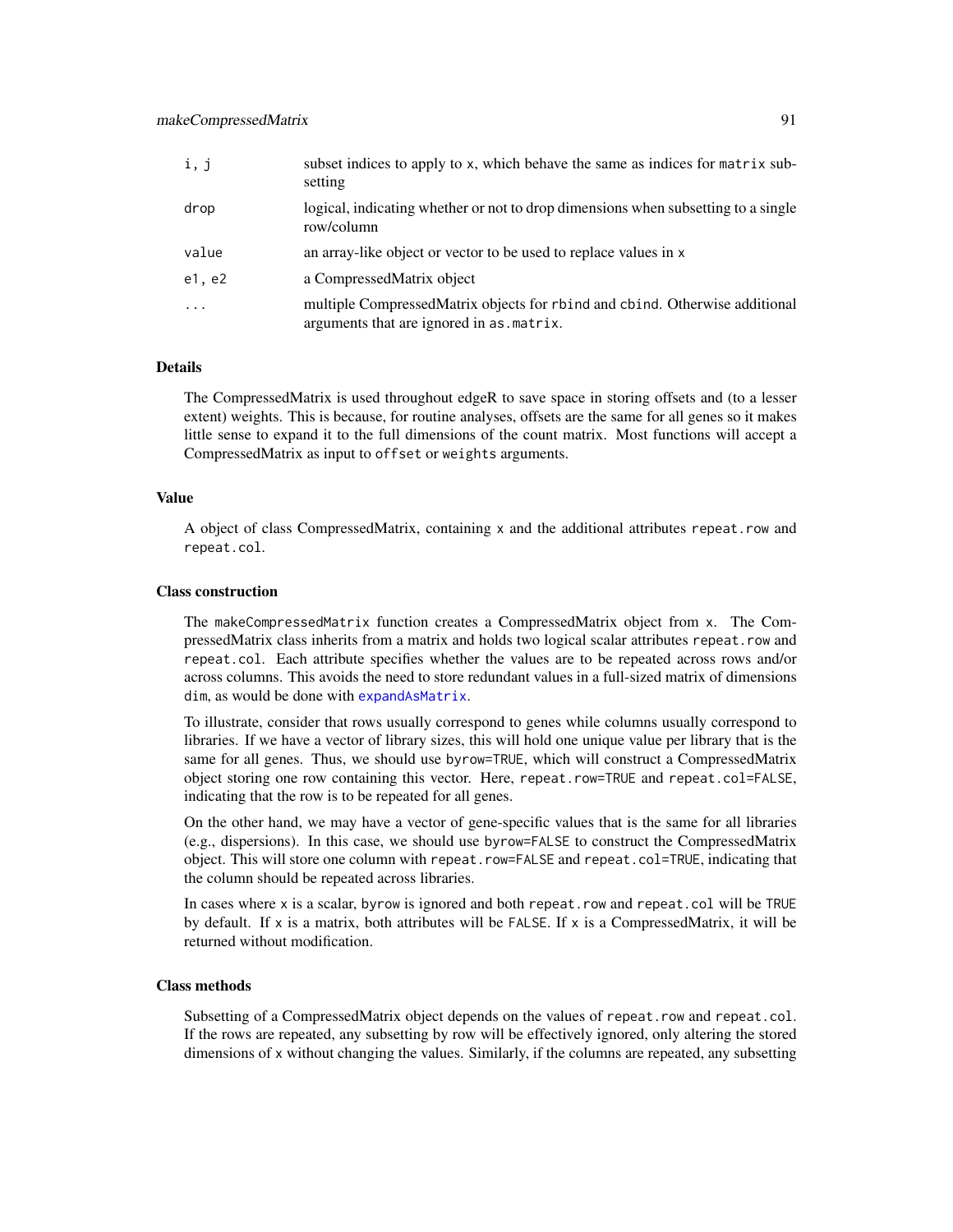by column will be ignored. If neither are repeated, subsetting behaves as it would for a normal matrix.

Combining of a CompressedMatrix object will also make use of the repeat structure. If rows are repeated in all objects to be combined, the output of cbind will also have repeated rows. Similarly, if columns are repeated, the output of rbind will also have repeated columns. Otherwise, all objects are expanded to their full size prior to combining.

Binary operators work on pairs of CompressedMatrix objects, again preserving the repeat structure whenever possible. Extracting dimensions uses a second Dims field in the attributes, bypassing the dim for a base matrix. Calling as.matrix on a CompressedMatrix object will return the ordinary (uncompressed) matrix.

### Author(s)

Aaron Lun

# See Also

[as.matrix](#page-9-0), [expandAsMatrix](#page-66-0)

```
# Repeated rows:
library.sizes <- runif(4, 1e6, 2e6)
lib.mat <- makeCompressedMatrix(library.sizes, c(10, 4), byrow=TRUE)
lib.mat
lib.mat[,1:2] # subset by column works as expected
lib.mat[1:10,] # subset by row has no effect (see Details)
as.matrix(lib.mat)
# Repeated columns:
gene.disp <- runif(10, 0.01, 0.1)
disp.mat <- makeCompressedMatrix(gene.disp, c(10, 4), byrow=FALSE)
disp.mat
disp.mat[,1:2] # subset by column has no effect
disp.mat[1:5,] # subset by row works as expected
as.matrix(disp.mat)
# Scalar:
weights <- makeCompressedMatrix(1, c(10, 4))
weights[1:10,] # subsetting has no effect
weights[,1:10]
as.matrix(weights)
# Matrix:
offsets <- makeCompressedMatrix(matrix(runif(40), 10, 4))
offsets[1:5,]
offsets[,1:2]
as.matrix(offsets)
```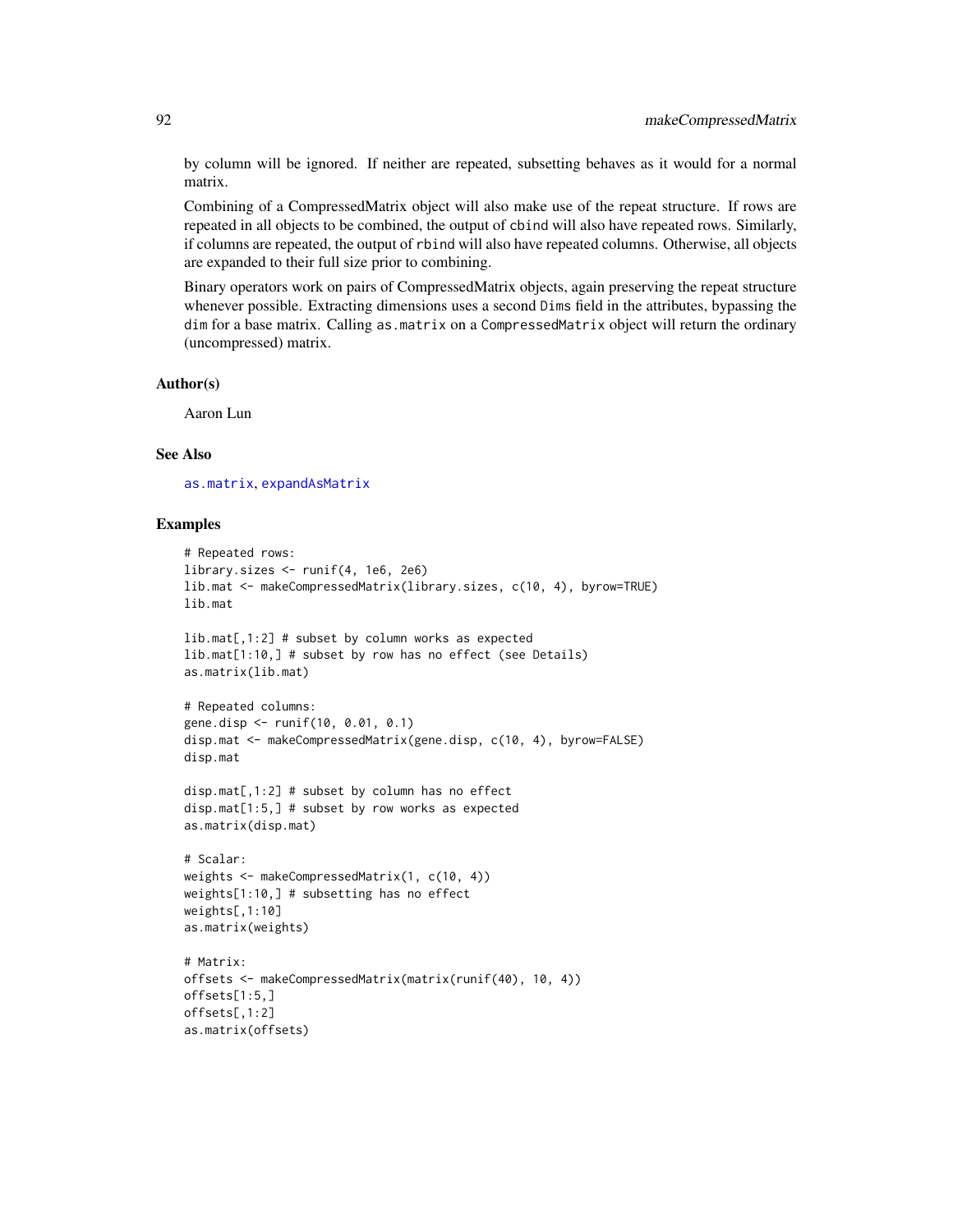<span id="page-92-0"></span>maPlot *Plots Log-Fold Change versus Log-Concentration (or, M versus A) for Count Data*

# Description

To represent counts that were low (e.g. zero in 1 library and non-zero in the other) in one of the two conditions, a 'smear' of points at low A value is presented.

## Usage

```
maPlot(x, y, logAbundance=NULL, logFC=NULL, normalize=FALSE, plot.it=TRUE,
     smearWidth=1, col=NULL, allCol="black", lowCol="orange", deCol="red",
     de.tags=NULL, smooth.scatter=FALSE, lowess=FALSE, ...)
```
# Arguments

| x              | vector of counts or concentrations (group 1)                                                                                                                                                                                                  |
|----------------|-----------------------------------------------------------------------------------------------------------------------------------------------------------------------------------------------------------------------------------------------|
| у              | vector of counts or concentrations (group 2)                                                                                                                                                                                                  |
| logAbundance   | vector providing the abundance of each gene on the log2 scale. Purely optional<br>(default is NULL), but in combination with logFC provides a more direct way to<br>create an MA-plot if the log-abundance and log-fold change are available. |
| logFC          | vector providing the log-fold change for each gene for a given experimental<br>contrast. Default is NULL, only to be used together with logAbundance as both<br>need to be non-null for their values to be used.                              |
| normalize      | logical, whether to divide x and y vectors by their sum                                                                                                                                                                                       |
| plot.it        | logical, whether to produce a plot                                                                                                                                                                                                            |
| smearWidth     | scalar, width of the smear                                                                                                                                                                                                                    |
| col            | vector of colours for the points (if NULL, uses allCol and lowCol)                                                                                                                                                                            |
| allCol         | colour of the non-smeared points                                                                                                                                                                                                              |
| lowCol         | colour of the smeared points                                                                                                                                                                                                                  |
| deCol          | colour of the DE (differentially expressed) points                                                                                                                                                                                            |
| de.tags        | indices for genes identified as being differentially expressed; use exactTest or<br>g1mLRT to identify DE genes. Note that 'tag' and 'gene' are synonymous here.                                                                              |
| smooth.scatter | logical, whether to produce a 'smooth scatter' plot using the graphics::smoothScatter<br>function or just a regular scatter plot; default is FALSE, i.e. produce a regular<br>scatter plot                                                    |
| lowess         | logical, indicating whether or not to add a lowess curve to the MA-plot to give<br>an indication of any trend in the log-fold change with log-concentration                                                                                   |
| .              | further arguments passed on to plot                                                                                                                                                                                                           |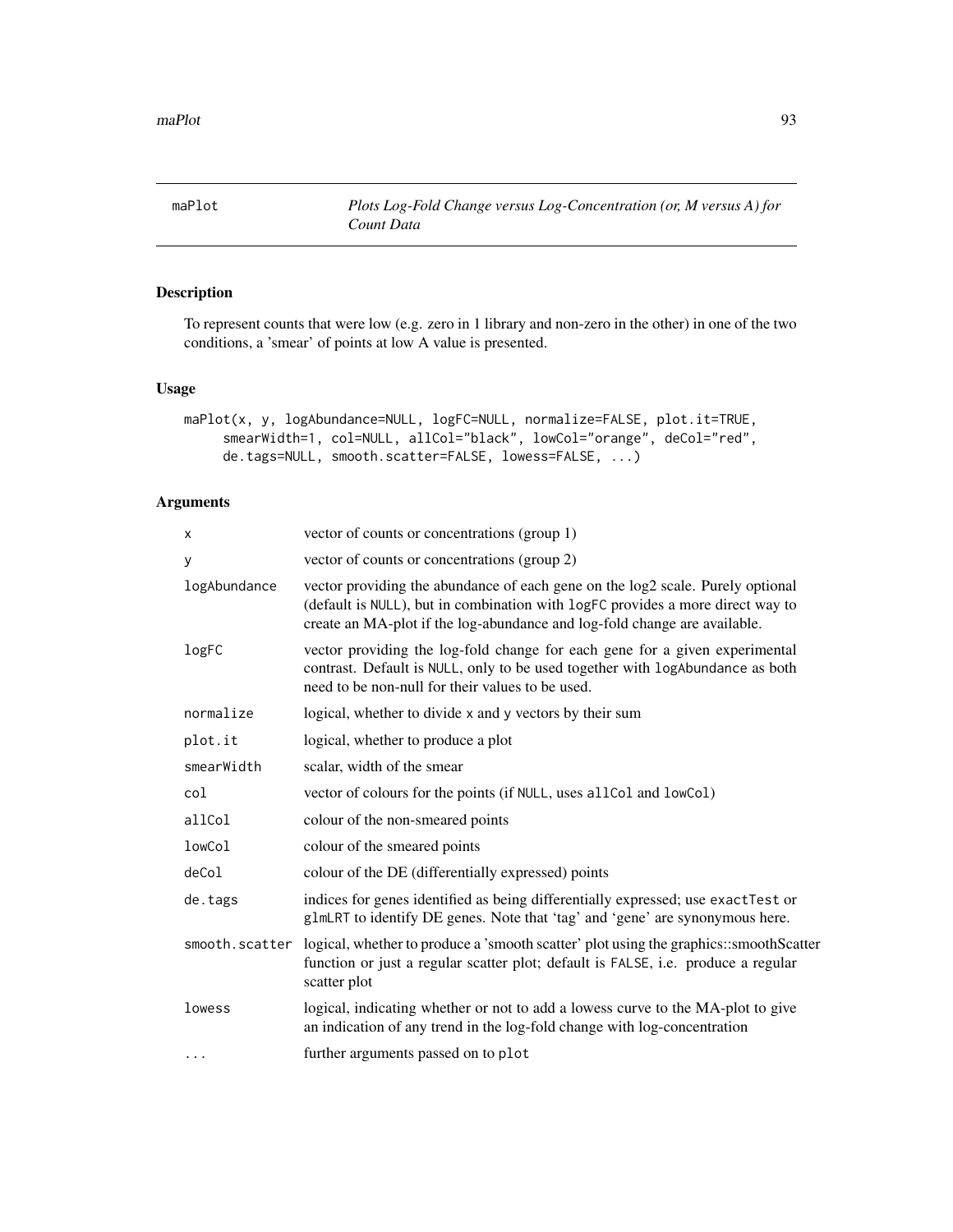## Details

The points to be smeared are identified as being equal to the minimum in one of the two groups. The smear is created by using random uniform numbers of width smearWidth to the left of the minimum A value.

# Value

a plot to the current device (if plot.it=TRUE), and invisibly returns the M (logFC) and A (logConc) values used for the plot, plus identifiers w and v of genes for which M and A values, or just M values, respectively, were adjusted to make a nicer looking plot.

### Author(s)

Mark Robinson, Davis McCarthy

# See Also

[plotSmear](#page-118-0)

## Examples

```
y <- matrix(rnbinom(10000,mu=5,size=2),ncol=4)
maplet(y[,1], y[,2])
```
<span id="page-93-0"></span>maximizeInterpolant *Maximize a function given a table of values by spline interpolation.*

### **Description**

Maximize a function given a table of values by spline interpolation.

## Usage

```
maximizeInterpolant(x, y)
```
### Arguments

| x | numeric vector of the inputs of the function.                                 |
|---|-------------------------------------------------------------------------------|
|   | numeric matrix of function values at the values of x. Columns correspond to x |
|   | values and each row corresponds to a different function to be maximized.      |

## Details

Calculates the cubic spline interpolant for each row the method of Forsythe et al (1977) using the function fmm\_spline from splines.c in the stats package). Then calculates the derivatives of the spline segments adjacant to the input with the maximum function value. This allows identification of the maximum of the interpolating spline.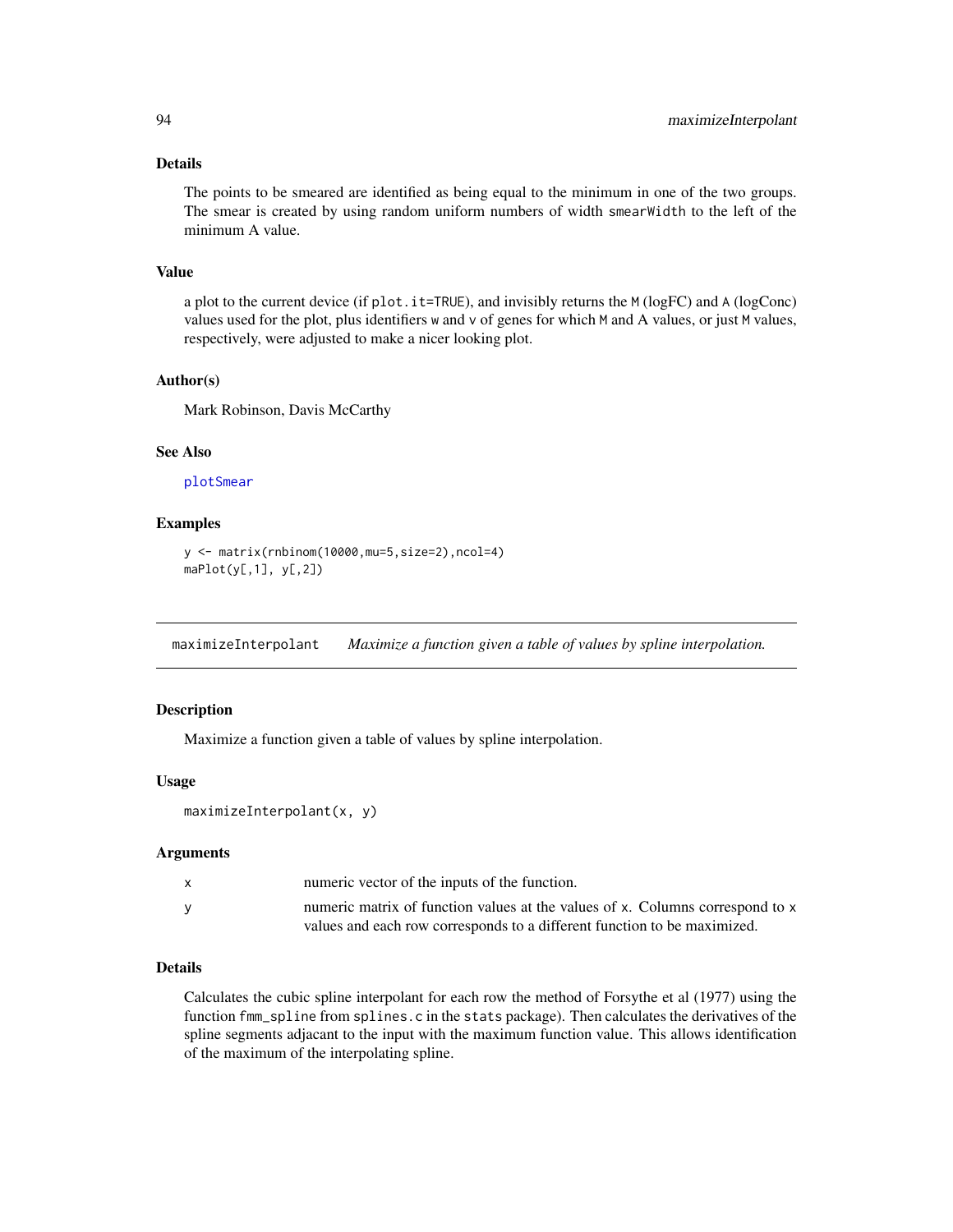```
maximizeQuadratic 95
```
## Value

numeric vector of input values at which the function maximums occur.

## Author(s)

Aaron Lun, improving on earlier code by Gordon Smyth

## References

Forsythe, G. E., Malcolm, M. A. and Moler, C. B. (1977). *Computer Methods for Mathematical Computations*, Prentice-Hall.

# Examples

```
x < - seq(0,1,length=10)
y \le - rnorm(10,1,1)
maximizeInterpolant(x,y)
```
maximizeQuadratic *Maximize a function given a table of values by quadratic interpolation.*

## Description

Maximize a function given a table of values by quadratic interpolation.

## Usage

```
maximizeQuadratic(y, x=1:ncol(y))
```
### Arguments

| numeric matrix of response values.                                            |
|-------------------------------------------------------------------------------|
| numeric matrix of inputs of the function of same dimension as y. If a vector, |
| must be a row vector of length equal to $ncol(y)$ .                           |

# Details

For each row of y, finds the three x values bracketing the maximum of y, interpolates a quadatric polyonomial through these y for these three values and solves for the location of the maximum of the polynomial.

# Value

numeric vector of length equal to  $nrow(y)$  giving the x-value at which y is maximized.

## Author(s)

Yunshun Chen and Gordon Smyth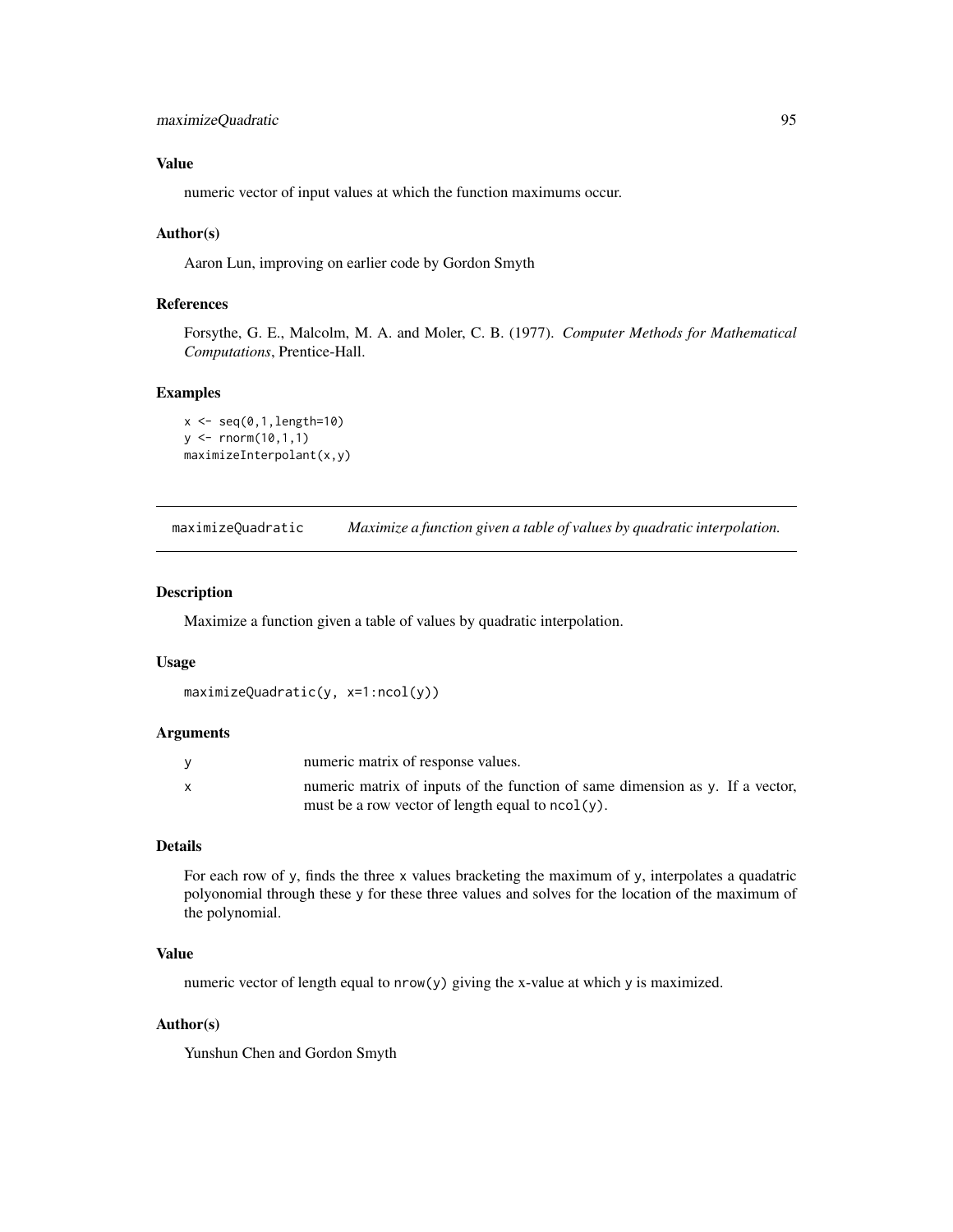96 meanvar and the set of the set of the set of the set of the set of the set of the set of the set of the set of the set of the set of the set of the set of the set of the set of the set of the set of the set of the set o

## See Also

[maximizeInterpolant](#page-93-0)

# Examples

y <- matrix(rnorm(5\*9),5,9) maximizeQuadratic(y)

meanvar *Explore the Mean-Variance Relationship for DGE Data*

# Description

Appropriate modelling of the mean-variance relationship in DGE data is important for making inferences about differential expression. Here are functions to compute gene means and variances, as well at looking at these quantities when data is binned based on overall expression level.

### Usage

```
plotMeanVar(object, meanvar=NULL, show.raw.vars=FALSE, show.tagwise.vars=FALSE,
           show.binned.common.disp.vars=FALSE, show.ave.raw.vars=TRUE,
           scalar=NULL, NBline=FALSE, nbins=100, log.axes="xy", xlab=NULL,
           ylab=NULL, ...)
binMeanVar(x, group, nbins=100, common.dispersion=FALSE, object=NULL)
```
## Arguments

| DGEList object containing the raw data and dispersion value. According the<br>method desired for computing the dispersion, either estimateCommonDisp and<br>(possibly) estimateTagwiseDisp should be run on the DGEList object before<br>using plotMeanVar. The argument object must be supplied in the function<br>binMeanVar if common dispersion values are to be computed for each bin. |  |  |
|---------------------------------------------------------------------------------------------------------------------------------------------------------------------------------------------------------------------------------------------------------------------------------------------------------------------------------------------------------------------------------------------|--|--|
| list (optional) containing the output from binMeanVar or the returned value of<br>plotMeanVar. Providing this object as an argument will save time in computing<br>the gene means and variances when producing a mean-variance plot.                                                                                                                                                        |  |  |
| logical, whether or not to display the raw (pooled) genewise variances on the<br>mean-variance plot. Default is FALSE.                                                                                                                                                                                                                                                                      |  |  |
| show.tagwise.vars                                                                                                                                                                                                                                                                                                                                                                           |  |  |
| logical, whether or not to display the estimated genewise variances on the mean-<br>variance plot (note that 'tag' and 'gene' are synonymous). Default is FALSE.                                                                                                                                                                                                                            |  |  |
| show.binned.common.disp.vars                                                                                                                                                                                                                                                                                                                                                                |  |  |
| logical, whether or not to compute the common dispersion for each bin of genes<br>and show the variances computed from those binned common dispersions and<br>the mean expression level of the respective bin of genes. Default is FALSE.                                                                                                                                                   |  |  |
|                                                                                                                                                                                                                                                                                                                                                                                             |  |  |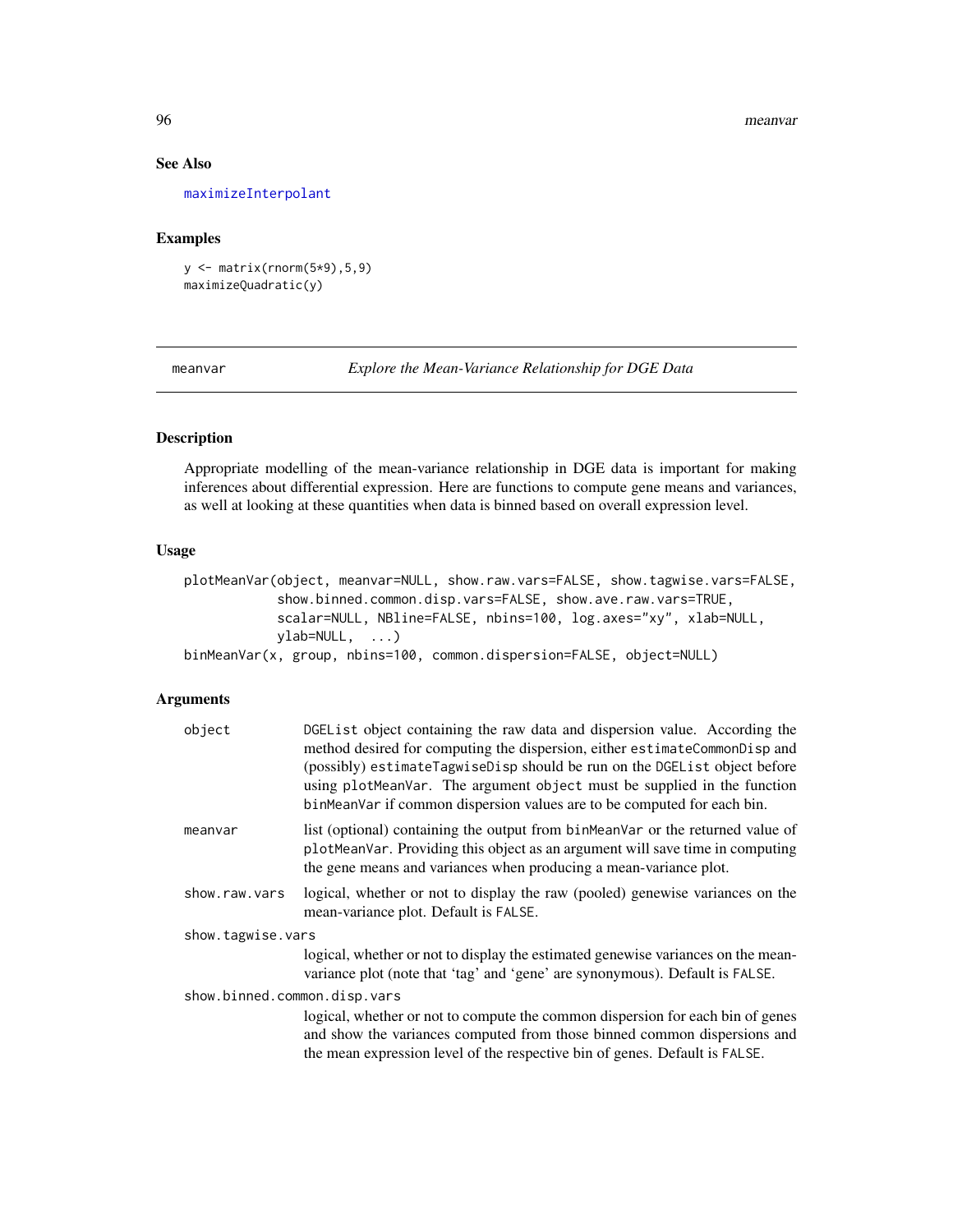### meanvar 97

| show.ave.raw.vars |                                                                                                                                                                                                                                                                                                                                                                                                                                       |  |
|-------------------|---------------------------------------------------------------------------------------------------------------------------------------------------------------------------------------------------------------------------------------------------------------------------------------------------------------------------------------------------------------------------------------------------------------------------------------|--|
|                   | logical, whether or not to show the average of the raw variances for each bin<br>of genes plotted against the average expression level of the genes in the bin.<br>Averages are taken on the square root scale as regular arithmetic means are likely<br>to be upwardly biased for count data, whereas averaging on the square scale<br>gives a better summary of the mean-variance relationship in the data. The default<br>is TRUE. |  |
| scalar            | vector (optional) of scaling values to divide counts by. Would expect to have this<br>the same length as the number of columns in the count matrix (i.e. the number<br>of libraries).                                                                                                                                                                                                                                                 |  |
| NBline            | logical, whether or not to add a line on the graph showing the mean-variance<br>relationship for a NB model with common dispersion.                                                                                                                                                                                                                                                                                                   |  |
| nbins             | scalar giving the number of bins (formed by using the quantiles of the genewise<br>mean expression levels) for which to compute average means and variances for<br>exploring the mean-variance relationship. Default is 100 bins                                                                                                                                                                                                      |  |
| log.axes          | character vector indicating if any of the axes should use a log scale. Default is<br>"xy", which makes both y and x axes on the log scale. Other valid options are<br>"x" (log scale on x-axis only), "y" (log scale on y-axis only) and "" (linear scale<br>on x- and y-axis).                                                                                                                                                       |  |
| xlab              | character string giving the label for the x-axis. Standard graphical parameter. If<br>left as the default NULL, then the x-axis label will be set to "logConc".                                                                                                                                                                                                                                                                       |  |
| ylab              | character string giving the label for the y-axis. Standard graphical parameter. If<br>left as the default NULL, then the x-axis label will be set to "logConc".                                                                                                                                                                                                                                                                       |  |
| .                 | further arguments passed on to plot                                                                                                                                                                                                                                                                                                                                                                                                   |  |
| x                 | matrix of count data, with rows representing genes and columns representing<br>samples                                                                                                                                                                                                                                                                                                                                                |  |
| group             | factor giving the experimental group or condition to which each sample (i.e.<br>column of x or element of y) belongs                                                                                                                                                                                                                                                                                                                  |  |
| common.dispersion |                                                                                                                                                                                                                                                                                                                                                                                                                                       |  |
|                   | logical, whether or not to compute the common dispersion for each bin of genes.                                                                                                                                                                                                                                                                                                                                                       |  |

## Details

This function is useful for exploring the mean-variance relationship in the data. Raw variances are, for each gene, the pooled variance of the counts from each sample, divided by a scaling factor (by default the effective library size). The function will plot the average raw variance for genes split into nbins bins by overall expression level. The averages are taken on the square-root scale as for count data the arithmetic mean is upwardly biased. Taking averages on the square-root scale provides a useful summary of how the variance of the gene counts change with respect to expression level (abundance). A line showing the Poisson mean-variance relationship (mean equals variance) is always shown to illustrate how the genewise variances may differ from a Poisson mean-variance relationship. Optionally, the raw variances and estimated genewise variances can also be plotted. Estimated genewise variances can be calculated using either qCML estimates of the genewise dispersions (estimateTagwiseDisp) or Cox-Reid conditional inference estimates (CRDisp). A log-log scale is used for the plot.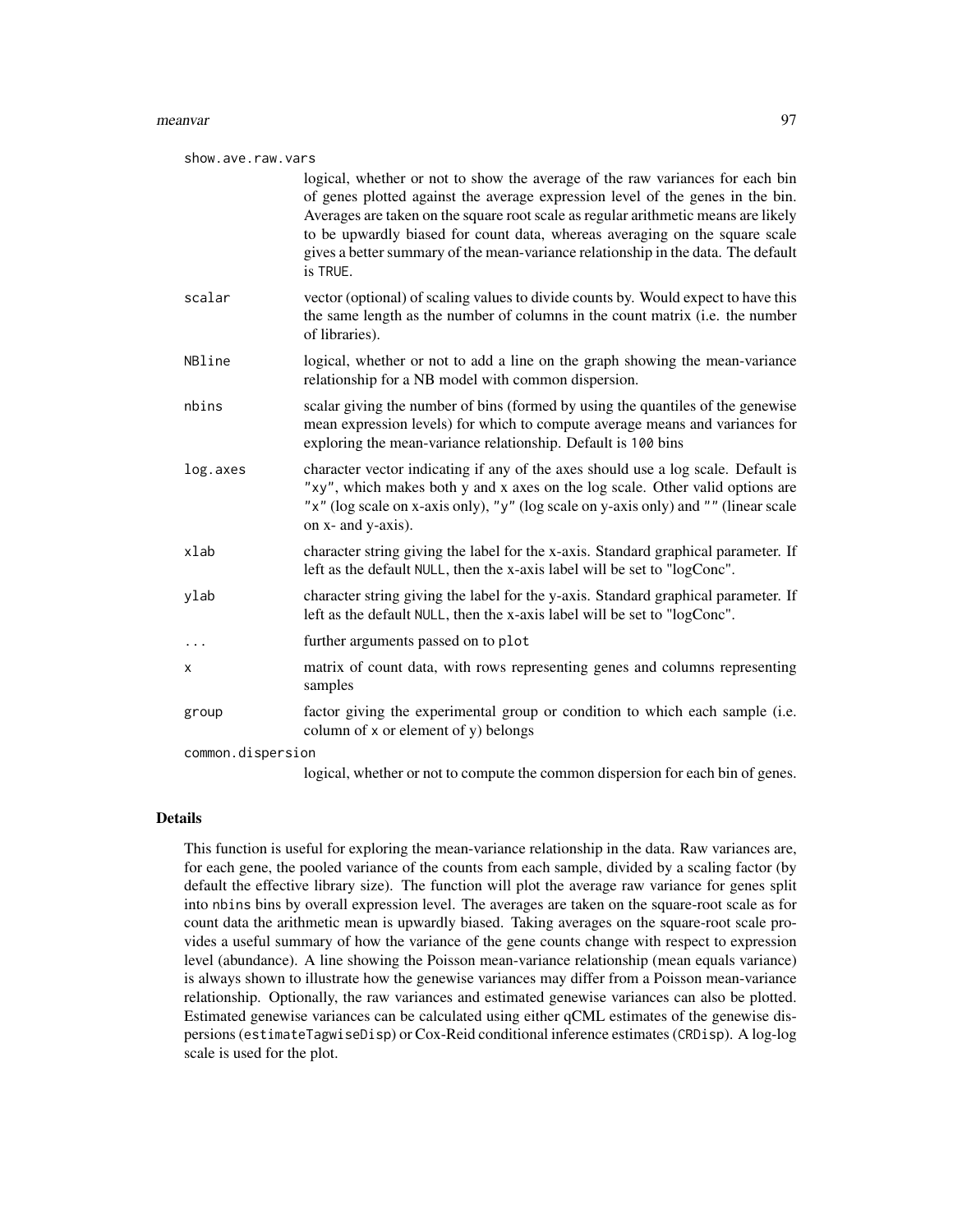## Value

plotMeanVar produces a mean-variance plot for the DGE data using the options described above. plotMeanVar and binMeanVar both return a list with the following components:

| avemeans  | vector of the average expression level within each bin of genes, with the average<br>taken on the square-root scale              |
|-----------|----------------------------------------------------------------------------------------------------------------------------------|
| avevars   | vector of the average raw pooled gene-wise variance within each bin of genes,<br>with the average taken on the square-root scale |
| bin.means | list containing the average (mean) expression level for genes divided into bins<br>based on amount of expression                 |
| bin.vars  | list containing the pooled variance for genes divided into bins based on amount<br>of expression                                 |
| means     | vector giving the mean expression level for each gene                                                                            |
| vars      | vector giving the pooled variance for each gene                                                                                  |
| bins      | list giving the indices of the genes in each bin, ordered from lowest expression<br>bin to highest                               |

## Author(s)

Davis McCarthy

# See Also

[plotMeanVar2](#page-115-0) is related in purpose but works from raw counts and uses standardized residuals.

[plotMDS.DGEList](#page-113-0), [plotSmear](#page-118-0) and [maPlot](#page-92-0) provide more ways of visualizing DGE data.

```
y <- matrix(rnbinom(1000,mu=10,size=2),ncol=4)
d <- DGEList(counts=y,group=c(1,1,2,2),lib.size=c(1000:1003))
plotMeanVar(d) # Produce a straight-forward mean-variance plot
# Produce a mean-variance plot with the raw variances shown and save the means
# and variances for later use
meanvar <- plotMeanVar(d, show.raw.vars=TRUE)
## If we want to show estimated genewise variances on the plot, we must first estimate them!
d <- estimateCommonDisp(d) # Obtain an estimate of the dispersion parameter
d <- estimateTagwiseDisp(d) # Obtain genewise dispersion estimates
# Use previously saved object to speed up plotting
plotMeanVar(d, meanvar=meanvar, show.tagwise.vars=TRUE, NBline=TRUE)
## We could also estimate common/genewise dispersions using the Cox-Reid methods with an
## appropriate design matrix
```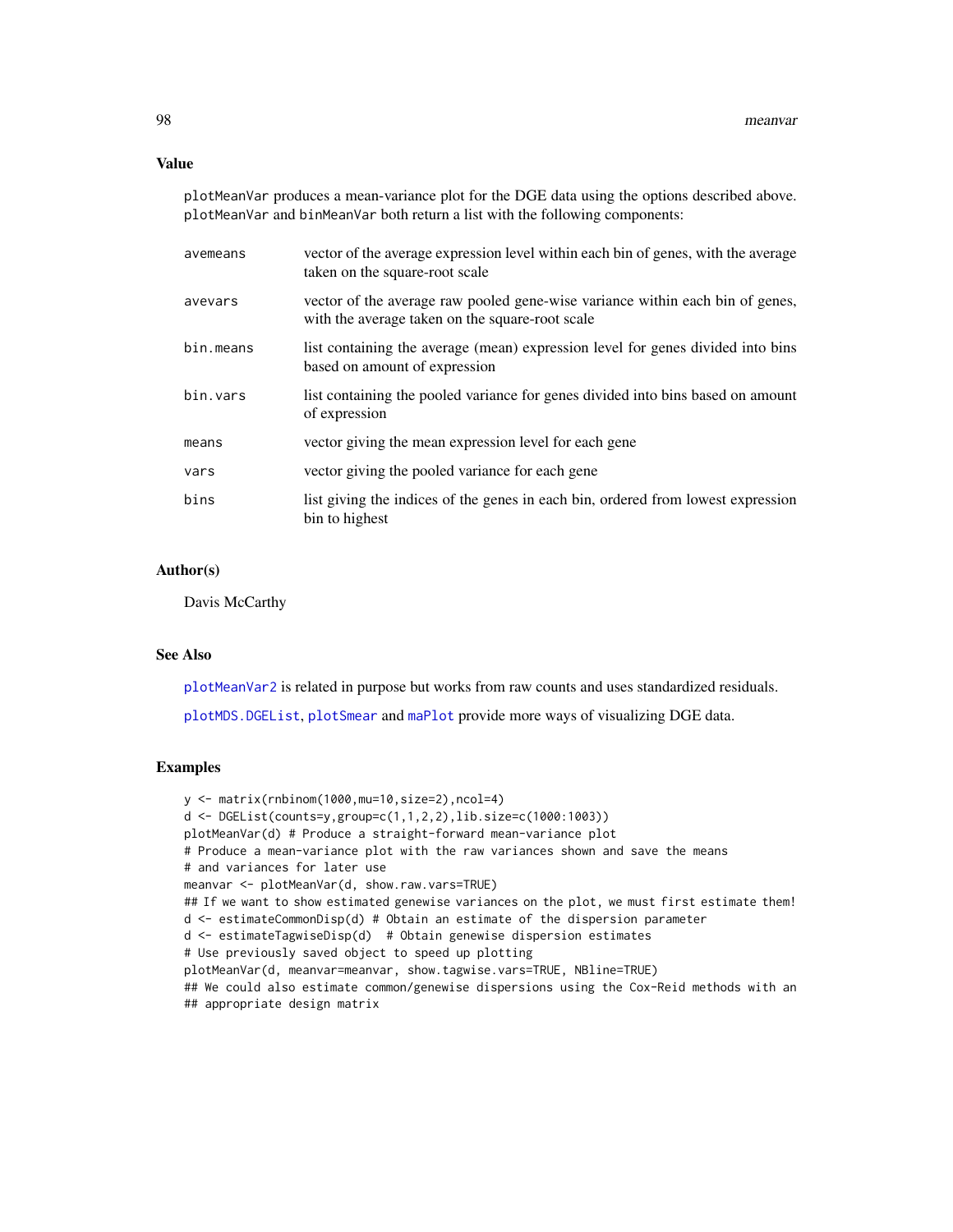mglm *Fit Negative Binomial Generalized Linear Models to Multiple Response Vectors: Low Level Functions*

# <span id="page-98-0"></span>Description

Fit the same log-link negative binomial or Poisson generalized linear model (GLM) to each row of a matrix of counts.

### Usage

```
mglmOneGroup(y, dispersion = 0, offset = 0, weights = NULL,
             coef.start = NULL, maxit = 50, tol = 1e-10, verbose = FALSE)
mglmOneWay(y, design = NULL, group = NULL, dispersion = 0, offset = 0, weights = NULL,
             coef.start = NULL, maxit = 50, tol = 1e-10)mglmLevenberg(y, design, dispersion = 0, offset = 0, weights = NULL,
            coef.start = NULL, start.method = "null", maxit = 200, tol = 1e-06)designAsFactor(design)
```
# Arguments

| y            | numeric matrix containing the negative binomial counts. Rows for genes and<br>columns for libraries.                                                                                                                                                                                                                          |
|--------------|-------------------------------------------------------------------------------------------------------------------------------------------------------------------------------------------------------------------------------------------------------------------------------------------------------------------------------|
| design       | numeric matrix giving the design matrix of the GLM. Assumed to be full column<br>rank. This is a required argument for mglmLevernberg and code{designAsFactor}.<br>For mglmOneWay, it defaults to model.matrix(~0+group) if group is specified<br>and otherwise to model.matrix(~1).                                          |
| group        | factor giving group membership for oneway layout. If both design and group<br>are both specified, then they must agree in terms of designAsFactor. If design=NULL,<br>then a group-means design matrix is implied.                                                                                                            |
| dispersion   | numeric scalar or vector giving the dispersion parameter for each GLM. Can be<br>a scalar giving one value for all genes, or a vector of length equal to the number<br>of genes giving genewise dispersions.                                                                                                                  |
| offset       | numeric vector or matrix giving the offset that is to be included in the log-linear<br>model predictor. Can be a scalar, a vector of length equal to the number of<br>libraries, or a matrix of the same size as y.                                                                                                           |
| weights      | numeric vector or matrix of non-negative quantitative weights. Can be a vector<br>of length equal to the number of libraries, or a matrix of the same size as y.                                                                                                                                                              |
| coef.start   | numeric matrix of starting values for the linear model coefficients. Number of<br>rows should agree with y and number of columns should agree with design. For<br>mg1m0neGroup, a numeric vector or a matrix with one column. This argument<br>does not usually need to be set as the automatic starting values perform well. |
| start.method | method used to generate starting values when coef.stat=NULL. Possible values<br>are "null" to start from the null model of equal expression levels or " $y$ " to use<br>the data as starting value for the mean.                                                                                                              |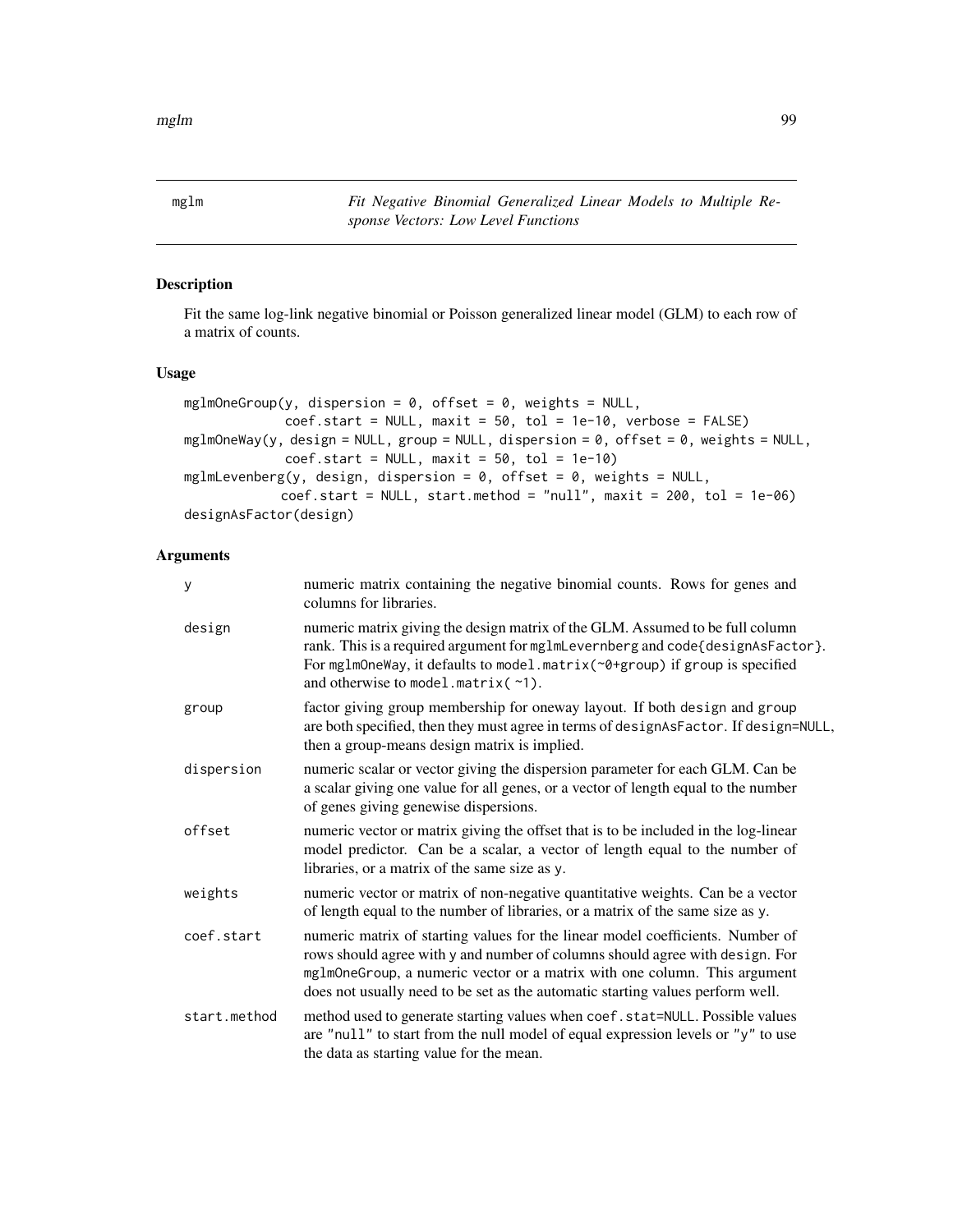| tol     | numeric scalar giving the convergence tolerance. For mg1m0neGroup, conver-<br>gence is judged successful when the step size falls below tol in absolute size.                                                 |
|---------|---------------------------------------------------------------------------------------------------------------------------------------------------------------------------------------------------------------|
| maxit   | integer giving the maximum number of iterations for the Fisher scoring algo-<br>rithm. The iteration will be stopped when this limit is reached even if the con-<br>vergence criterion hasn't been satisfied. |
| verbose | logical. If TRUE, warnings will be issued when maxit iterations are exceeded<br>before convergence is achieved.                                                                                               |

### Details

These functions are low-level work-horses used by higher-level functions in the edgeR package, especially by glmFit. Most users will not need to call these functions directly.

The functions mglmOneGroup, mglmOneWay and mglmLevenberg all fit a negative binomial GLM to each row of y. The row-wise GLMS all have the same design matrix but possibly different dispersions, offsets and weights. These functions are all low-level in that they operate on atomic objects (numeric matrices and vectors).

mglmOneGroup fits an intercept only model to each response vector. In other words, it treats all the libraries as belonging to one group. It implements Fisher scoring with a score-statistic stopping criterion for each gene. Excellent starting values are available for the null model so this function seldom has any problems with convergence. It is used by other edgeR functions to compute the overall abundance for each gene.

mglmOneWay fits a oneway layout to each response vector. It treats the libraries as belonging to a number of groups and calls mglmOneGroup for each group.

mglmLevenberg fits an arbitrary log-linear model to each response vector. It implements a Levenberg-Marquardt modification of the GLM scoring algorithm to prevent divergence. The main computation is implemented in C++.

All these functions treat the dispersion parameter of the negative binomial distribution as a known input.

designAsFactor is used to convert a general design matrix into a oneway layout if that is possible. It determines how many distinct row values the design matrix is capable of computing and returns a factor with a level for each possible distinct value.

### Value

mglmOneGroup produces a numeric vector of coefficients.

mglmOneWay produces a list with the following components:

| coefficients | matrix of estimated coefficients for the linear models. Rows correpond to rows |
|--------------|--------------------------------------------------------------------------------|
|              | of y and columns to columns of design.                                         |

fitted.values matrix of fitted values. Of same dimensions as y.

mglmLevenberg produces a list with the following components:

coefficients matrix of estimated coefficients for the linear models.

fitted.values matrix of fitted values.

deviance numeric vector of residual deviances.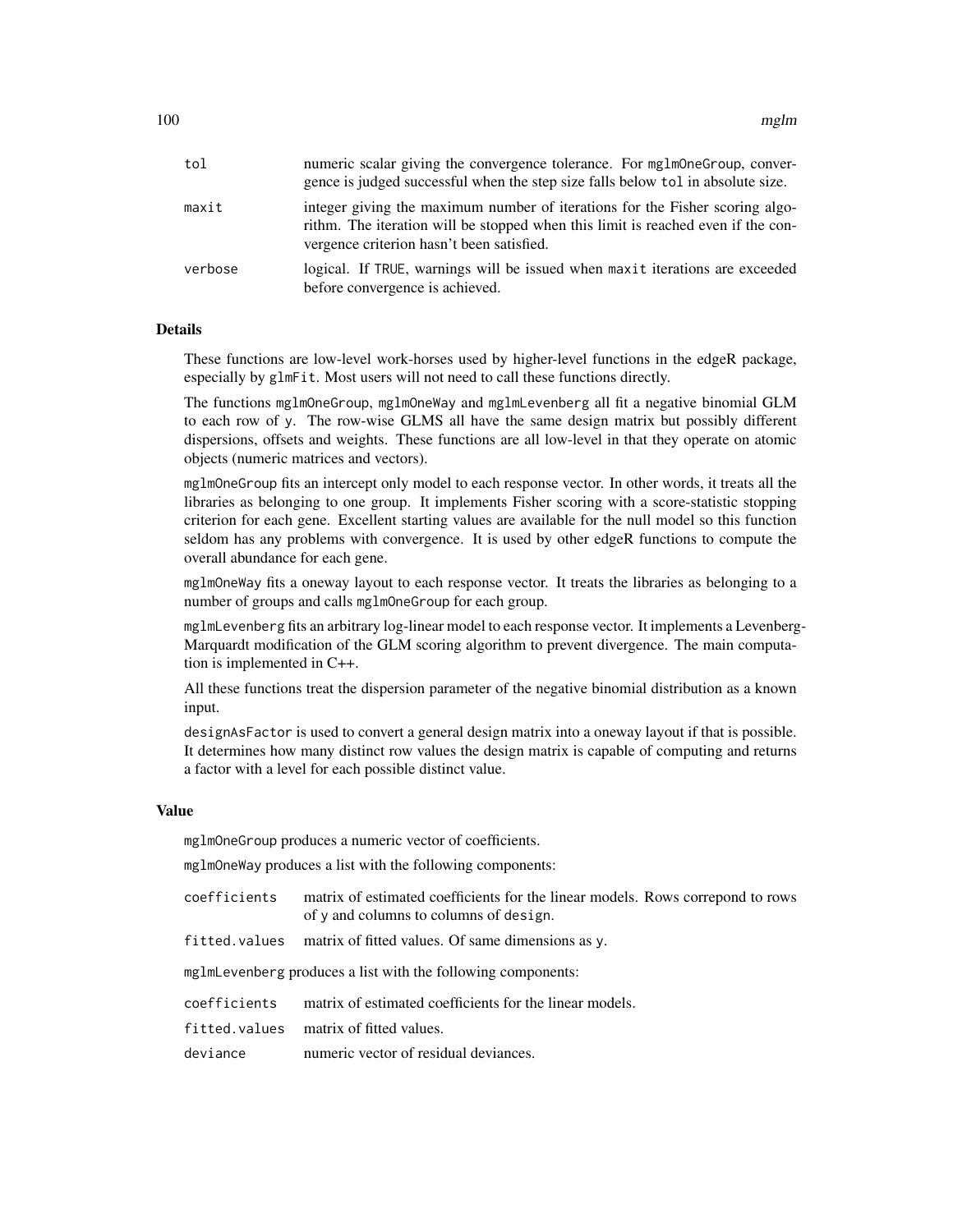# modelMatrixMeth 101

| iter | number of iterations used.                                                                                     |
|------|----------------------------------------------------------------------------------------------------------------|
| fail | logical vector indicating genes for which the maximum damping was exceeded<br>before convergence was achieved. |

designAsFactor returns a factor of length equal to nrow(design).

### Author(s)

Gordon Smyth, Yunshun Chen, Davis McCarthy, Aaron Lun. C++ code by Aaron Lun.

## References

McCarthy, DJ, Chen, Y, Smyth, GK (2012). Differential expression analysis of multifactor RNA-Seq experiments with respect to biological variation. *Nucleic Acids Research* 40, 4288-4297. [doi:10.1093/nar/gks042](https://doi.org/10.1093/nar/gks042)

### See Also

Most users will call either [glmFit](#page-72-0), the higher-level function offering more object-orientated GLM modelling of DGE data, or else [exactTest](#page-63-0), which is designed for oneway layouts.

### Examples

```
y \le - matrix(rnbinom(1000, mu = 10, size = 2), ncol = 4)
lib.size <- colSums(y)
dispersion <- 0.1
## Compute intercept for each row
beta <- mglmOneGroup(y, dispersion = dispersion, offset = log(lib.size))
## Unlogged intercepts add to one:
sum(exp(beta))
## Fit the NB GLM to the counts with a given design matrix
f1 <- factor(c(1,1,2,2))f2 <- factor(c(1, 2, 1, 2))X \leftarrow \text{model_matrix}(\sim f1 + f2)fit <- mglmLevenberg(y, X, dispersion = dispersion, offset = log(lib.size))
head(fit$coefficients)
```

| modelMatrixMeth |      |  |  |  | Construct Design Matrix for edgeR Analysis of Methylation Count |  |
|-----------------|------|--|--|--|-----------------------------------------------------------------|--|
|                 | Data |  |  |  |                                                                 |  |

## Description

Construct design matrix (aka model matrix) for edgeR analysis of methylation count data from sample level information.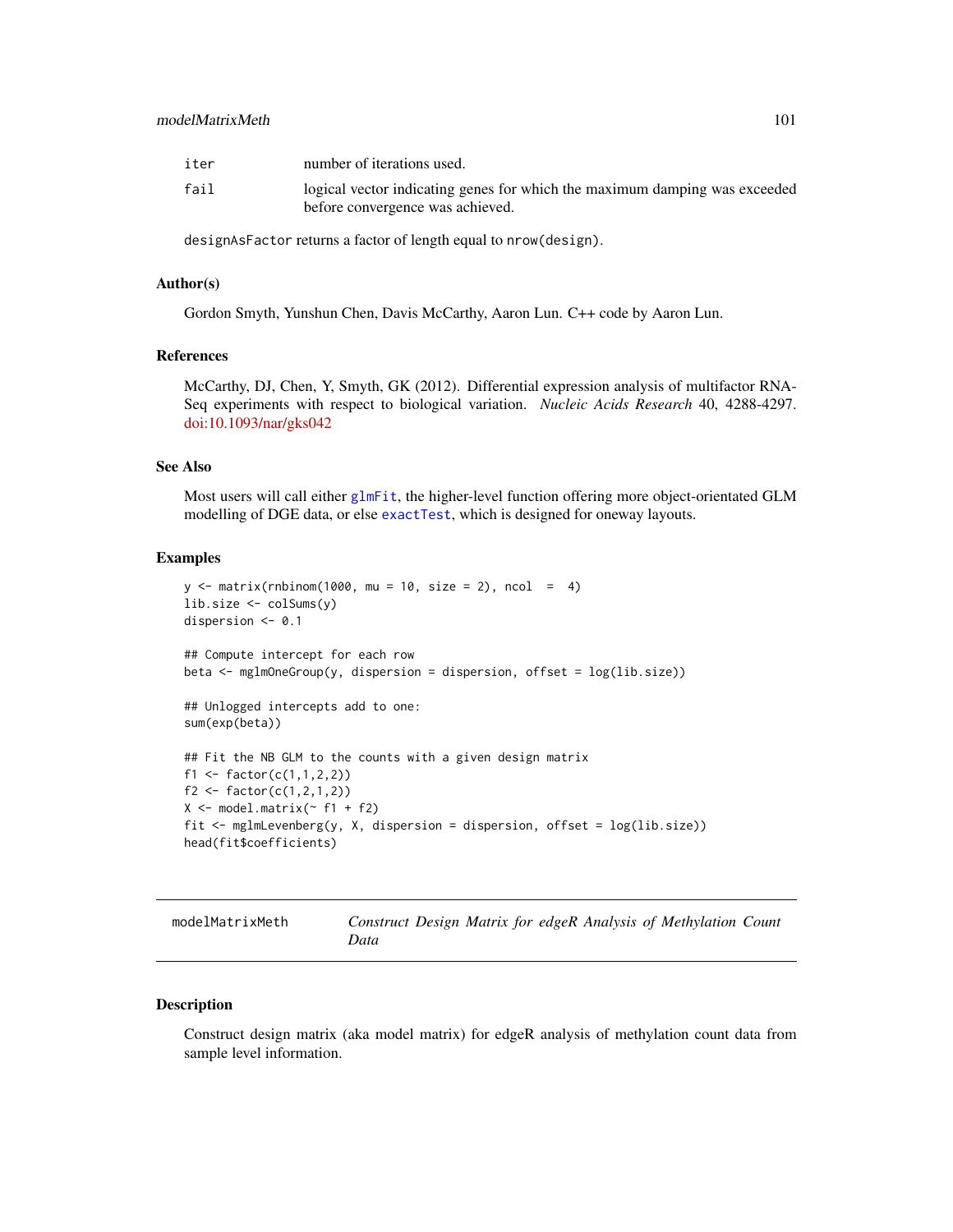## Usage

modelMatrixMeth(object, ...)

## Arguments

| object   | a sample-level design matrix or model formula or terms object. |
|----------|----------------------------------------------------------------|
| $\cdots$ | any other arguments are passed to model. matrix.               |

# Details

This function computes a design matrix for modeling methylated and unmethylated counts. The resulting design matrix can be input to glmFit when analysing BS-seq methylation data using edgeR.

In BS-seq methylation analysis, each DNA sample generates two counts, a count of methylated reads and a count of unmethylated reads, for each genomic locus for each sample. The function converts sample-level information about the treatment conditions to make an appropriate design matrix with two rows for each sample. Counts are assumed to be ordered as methylated and then unmethylated by sample.

If design.treatments  $\leq$  model.matrix(object,...) has nsamples rows and p columns, then modelMatrixMeth(object, ...) has 2\*nsamples rows and nsamples+p columns. See Chen et al (2017) for more information.

# Value

A numeric design matrix. It has 2 rows for each sample and a column for each sample in addition to the columns generated by model.matrix(object, ...).

### Author(s)

Gordon Smyth

## References

Chen, Y, Pal, B, Visvader, JE, Smyth, GK (2017). Differential methylation analysis of reduced representation bisulfite sequencing experiments using edgeR. *F1000Research* 6, 2055. [https://](https://f1000research.com/articles/6-2055) [f1000research.com/articles/6-2055](https://f1000research.com/articles/6-2055)

# See Also

[model.matrix](#page-0-0) in the stats package.

```
Treatments \leq gl(3,2, labels=c("A", "B", "C"))
modelMatrixMeth(~Treatments)
```

```
# Equivalent calling sequence:
design.treatments <- model.matrix(~Treatments)
modelMatrixMeth(design.treatments)
```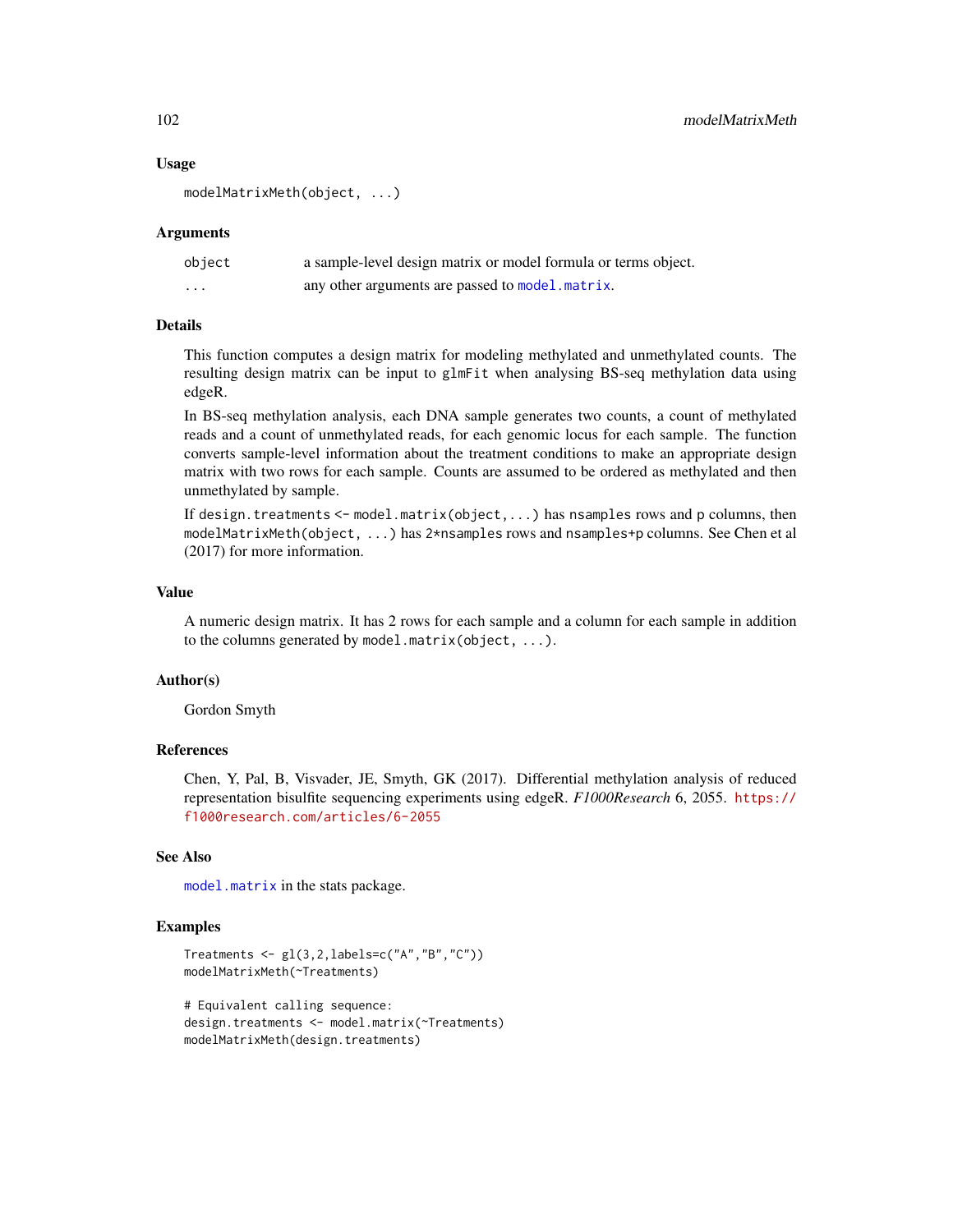movingAverageByCol *Moving Average Smoother of Matrix Columns*

# Description

Apply a moving average smoother to the columns of a matrix.

### Usage

```
movingAverageByCol(x, width=5, full.length=TRUE)
```
# Arguments

| X           | numeric matrix                                                  |
|-------------|-----------------------------------------------------------------|
| width       | integer, width of window of rows to be averaged                 |
| full.length | logical value, should output have same number of rows as input? |

# Details

If full.length=TRUE, narrower windows are used at the start and end of each column to make a column of the same length as input. If FALSE, all values are averager of width input values, so the number of rows is less than input.

# Value

Numeric matrix containing smoothed values. If full.length=TRUE, of same dimension as x. If full.length=FALSE, has width-1 fewer rows than x.

# Author(s)

Gordon Smyth

```
x <- matrix(rpois(20,lambda=5),10,2)
movingAverageByCol(x,3)
```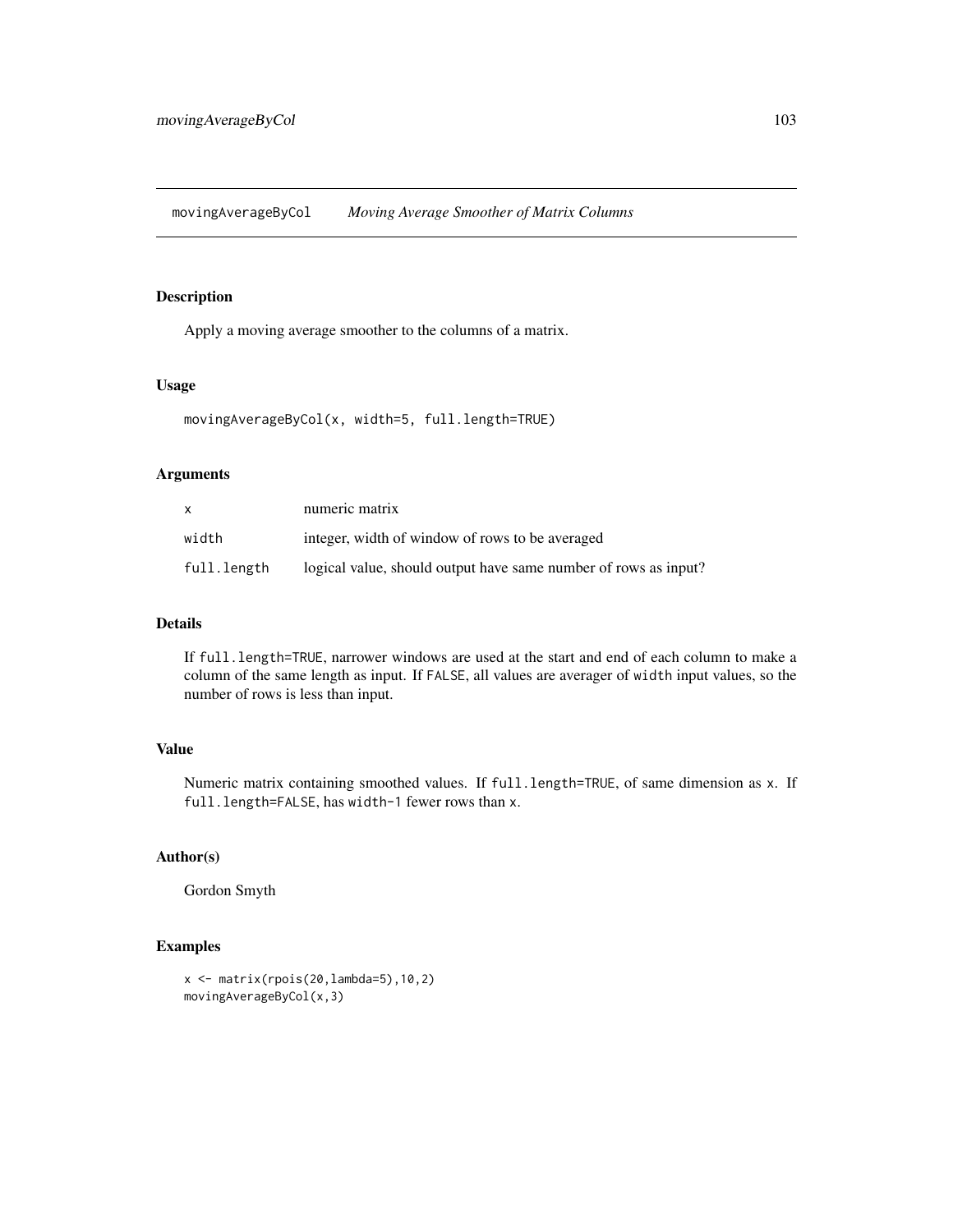### Description

Fit the same log-link negative binomial or Poisson generalized linear model (GLM) to each row of a matrix of counts.

# Usage

nbinomDeviance(y, mean, dispersion=0, weights=NULL)

### Arguments

| y          | numeric matrix containing the negative binomial counts, with rows for genes<br>and columns for libraries. A vector will be treated as a matrix with one row.                  |
|------------|-------------------------------------------------------------------------------------------------------------------------------------------------------------------------------|
| mean       | numeric matrix of expected values, of same dimension as y. A vector will be<br>treated as a matrix with one row.                                                              |
| dispersion | numeric vector or matrix of negative binomial dispersions, as for glmFit. Can<br>be a scalar, a vector of length equal to $nrow(y)$ , or a matrix of same dimensions<br>as y. |
| weights    | numeric vector or matrix of non-negative weights, as for glmFit. Can be a<br>scalar, a vector of length equal to $ncol(y)$ , or a matrix of same dimensions as<br>у.          |

# Details

Computes the total residual deviance for each row of y, i.e., weighted row sums of the unit deviances.

Care is taken to ensure accurate computation in limiting cases when the dispersion is near zero or mean\*dispersion is very large.

# Value

nbinomDeviance returns a numeric vector of length equal to the number of rows of y.

## Author(s)

Gordon Smyth, Yunshun Chen, Aaron Lun. C++ code by Aaron Lun.

# References

Dunn PK, Smyth GK (2018). *Generalized linear models with examples in R*. Springer, New York, NY. [doi:10.1007/9781441901187](https://doi.org/10.1007/978-1-4419-0118-7)

Jorgensen B (2013). Generalized linear models. *Encyclopedia of Environmetrics* 3, Wiley. [doi:10.10](https://doi.org/10.1002/9780470057339.vag010.pub2)02/ [9780470057339.vag010.pub2](https://doi.org/10.1002/9780470057339.vag010.pub2)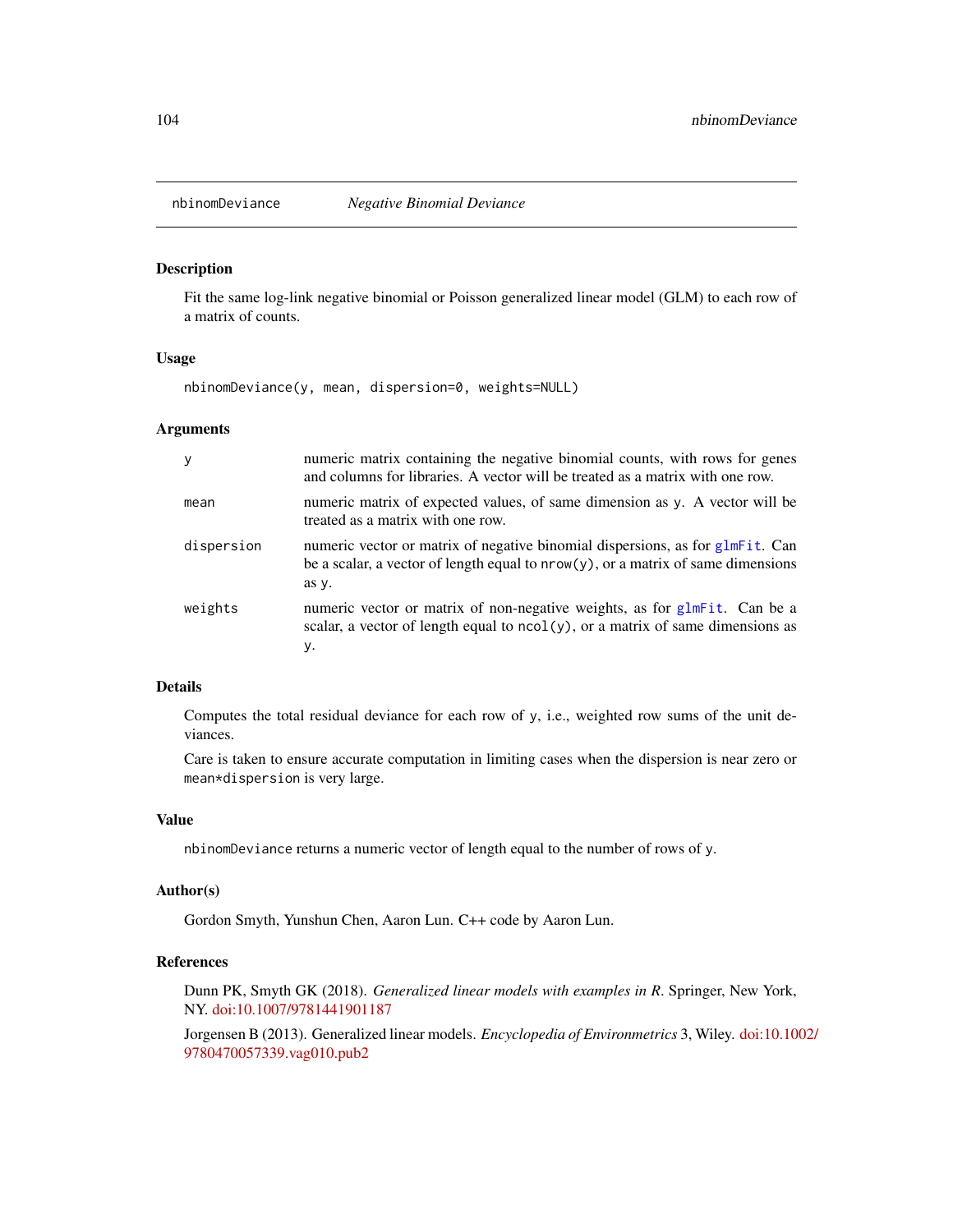# nbinomUnitDeviance 105

McCarthy DJ, Chen Y, Smyth GK (2012). Differential expression analysis of multifactor RNA-Seq experiments with respect to biological variation. *Nucleic Acids Research* 40, 4288-4297. [doi:10.1093/nar/gks042](https://doi.org/10.1093/nar/gks042)

# See Also

[nbinomUnitDeviance](#page-104-0)

### Examples

```
y <- matrix(1:6,3,2)
mu \leftarrow matrix(3,3,2)nbinomDeviance(y,mu,dispersion=0.2)
```
<span id="page-104-0"></span>nbinomUnitDeviance *Negative Binomial Unit Deviance*

# Description

Compute unit deviances for the negative binomial distribution.

### Usage

```
nbinomUnitDeviance(y, mean, dispersion = 0)
```
## Arguments

| <b>V</b>   | numeric vector or matrix containing negative binomial counts.                                                                                    |
|------------|--------------------------------------------------------------------------------------------------------------------------------------------------|
| mean       | numeric vector or matrix of expected values. If a matrix, then of same dimen-<br>sions as y.                                                     |
| dispersion | numeric vector or matrix of negative binomial dispersions. Can be a scalar, a<br>vector of length $nrow(y)$ or a matrix of same dimensions as y. |

## Details

The unit deviance of the negative binomial distribution is a measure of the distance between y and mean. If mean and dispersion are the true mean and dispersion of the negative binomial distribution, then the unit deviance follows an approximate chisquare distribution on 1 degree of freedom.

This function computes the unit deviance for each y observation. Care is taken to ensure accurate computation in limiting cases when the dispersion is near zero or mean\*dispersion is very large.

### Value

Numeric vector or matrix of the same size as y containing unit deviances.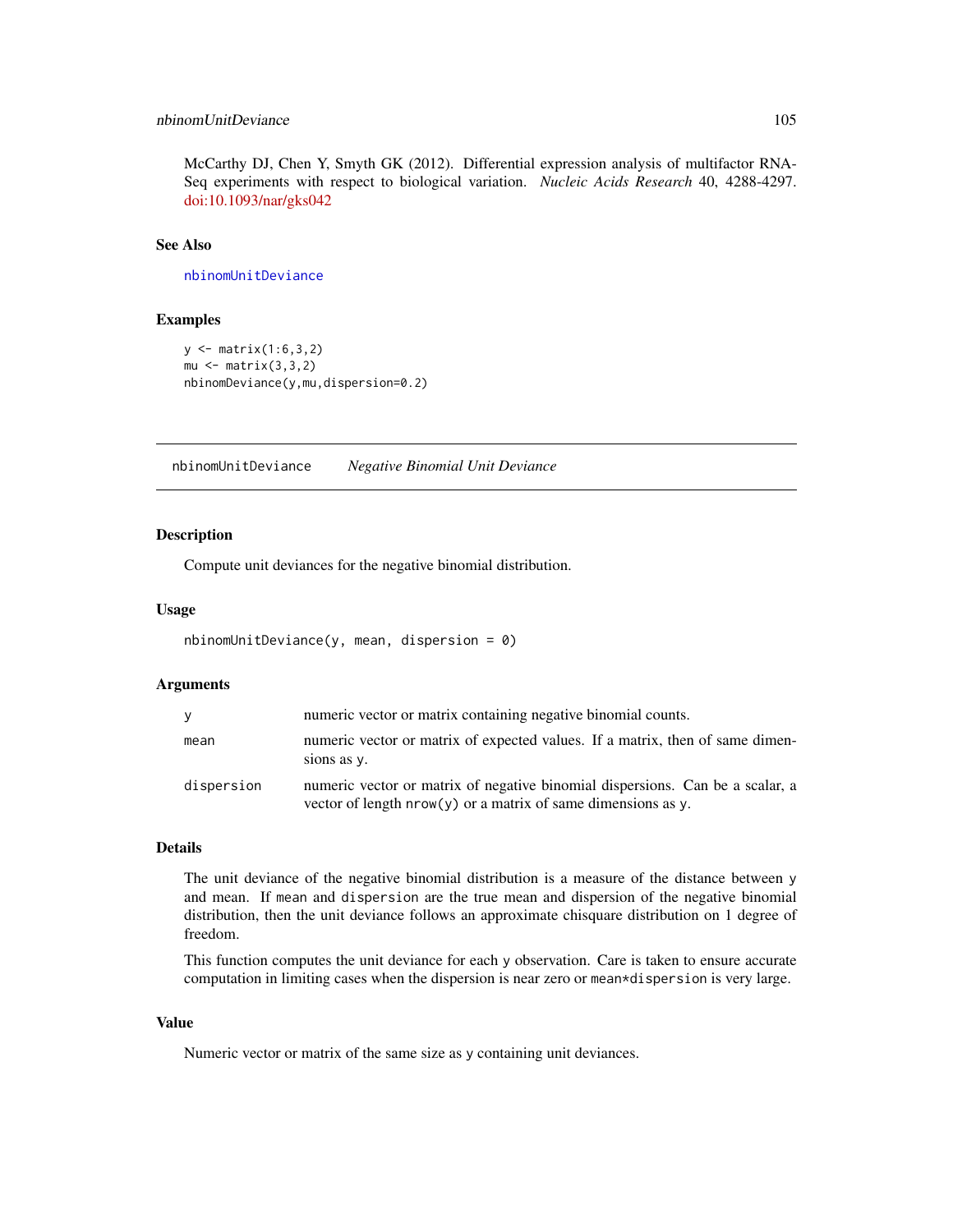## Author(s)

Gordon Smyth, Yunshun Chen, Aaron Lun. C++ code by Aaron Lun.

### References

Dunn PK, Smyth GK (2018). *Generalized linear models with examples in R*. Springer, New York, NY. [doi:10.1007/9781441901187](https://doi.org/10.1007/978-1-4419-0118-7) ISBN: 978-1-4419-0118-7.

Jorgensen B (2013). Generalized linear models. *Encyclopedia of Environmetrics* 3, Wiley. [doi:10.10](https://doi.org/10.1002/9780470057339.vag010.pub2)02/ [9780470057339.vag010.pub2](https://doi.org/10.1002/9780470057339.vag010.pub2)

McCarthy DJ, Chen Y, Smyth GK (2012). Differential expression analysis of multifactor RNA-Seq experiments with respect to biological variation. *Nucleic Acids Research* 40, 4288-4297. [doi:10.1093/nar/gks042](https://doi.org/10.1093/nar/gks042)

### Examples

```
y \le -1:4names(y) <- letters[1:4]
nbinomUnitDeviance(y,mean=2.5,dispersion=0.2)
```
<span id="page-105-0"></span>nearestReftoX *Find Nearest Element of Reference for each Element of X*

## Description

Find nearest element of a sorted reference vector and to each element of x.

### Usage

```
nearestReftoX(x, reference, ...)
```
### Arguments

| <b>X</b>  | numeric vector.                             |
|-----------|---------------------------------------------|
| reference | numeric vector, sorted in increasing order. |
| $\cdot$   | other arguments as passed to findInterval.  |

## Details

This function finds the element of a reference table (reference) that is closest to each element of an incoming vector (x).

The function is a simple wrapper for findInterval in the base package. It calls findInterval with vec equal to the mid-points between the reference values.

## Value

Integer vector giving indices of elements of reference.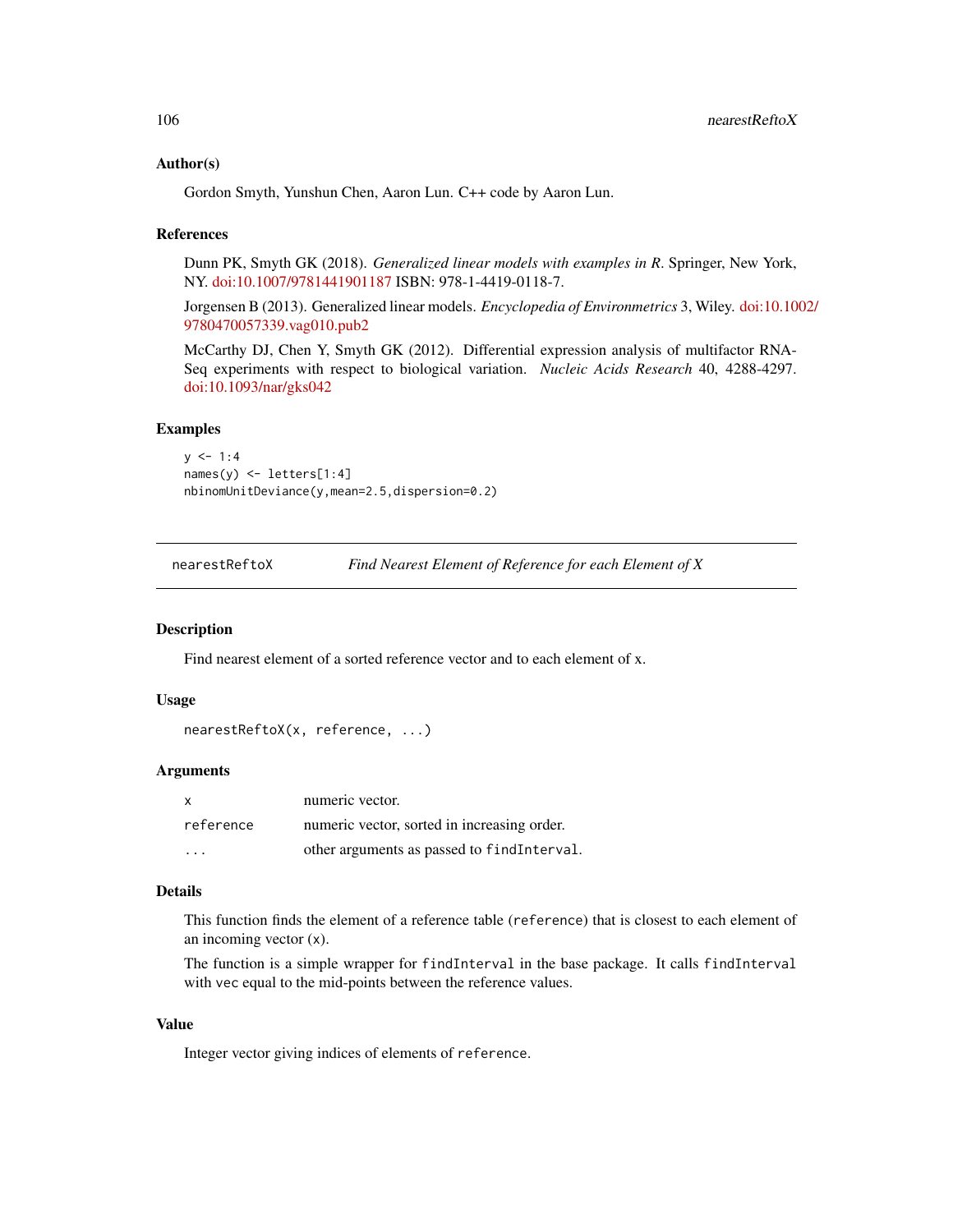### nearestTSS 107

### Author(s)

Gordon Smyth

# See Also

[findInterval](#page-0-0)

# Examples

```
nearestReftoX(c(-10, 0.5, 0.6, 2, 3), reference = c(-1, 0, 2))
```
nearestTSS *Find Nearest Transcriptional Start Site*

### Description

Find nearest TSS and distance to nearest TSS for a vector of chromosome loci.

## Usage

nearestTSS(chr, locus, species="Hs")

## Arguments

| chr     | character vector of chromosome names.                                                                                                                                                                                                                    |
|---------|----------------------------------------------------------------------------------------------------------------------------------------------------------------------------------------------------------------------------------------------------------|
| locus   | integer or numeric vector of genomic loci, of same length as chr.                                                                                                                                                                                        |
| species | character string specifying the species. Possible values are "Hs" (human hg38),<br>"Mm" (mouse mm10), "Rn" (rat), "Dm" (fly), "Dr" (zebra fish), "Ce" (worm),<br>"Bt" (bovine), "Gg" (chicken), "Mmu" (rhesus), "Cf" (canine) or "Pt" (chim-<br>panzee). |

# Details

This function takes a series of genomic loci, defined by a vector of chromosome names and a vector of genomic positions within the chromosomes, and finds the nearest transcriptional start site (TSS) for each locus. The chromosome names can be in the format "1","2","X" or can be "chr1","chr2","chrX".

For genes with more than one annotated TSS, only the most 5' (upstream) of the alternative TSS is reported.

This function uses the Bioconductor organism package named "org.XX.eg.db" where XX is species. Note that each organism package supports only a particular build of the genome for that species. For human (species="Hs", the results are for the hg38 genome build. For mouse (species="Mm"), the results are for the mm10 genome build.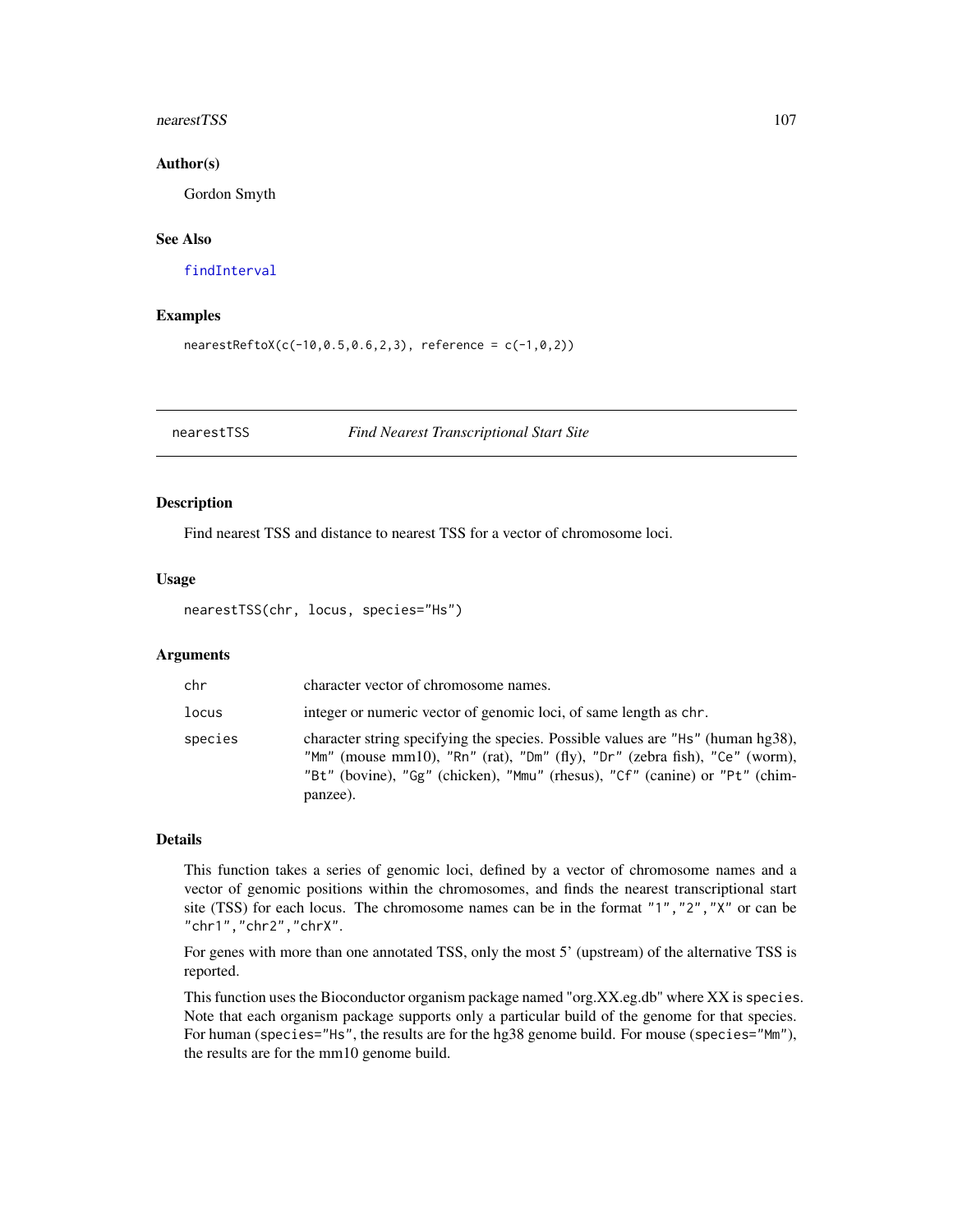## Value

A data.frame with the following columns:

| gene_id  | character vector giving the Entrez Gene ID of the nearest TSS for each element<br>of chr and locus.                                                                                                                                                        |
|----------|------------------------------------------------------------------------------------------------------------------------------------------------------------------------------------------------------------------------------------------------------------|
| symbol   | character vector of gene symbols.                                                                                                                                                                                                                          |
| strand   | character vector with " $+$ " for positive strand genes and " $-$ " for negative strand<br>genes.                                                                                                                                                          |
| tss      | integer vector giving TSS.                                                                                                                                                                                                                                 |
| width    | integer vector giving genomic width of the gene.                                                                                                                                                                                                           |
| distance | integer vector giving distance to nearest TSS. Positive values means that the TSS<br>is downstream of the locus, negative values means that it is upstream. Gene body<br>loci will therefore have negative distances and promotor loci will have positive. |
|          |                                                                                                                                                                                                                                                            |

# Author(s)

Gordon Smyth

## See Also

[nearestReftoX](#page-105-0)

# Examples

```
nearestTSS(chr = c("1","1"), locus = c(1000000,2000000))
```
normalizeChIPtoInput *Normalize ChIP-Seq Read Counts to Input and Test for Enrichment*

# Description

Normalize ChIP-Seq read counts to input control values, then test for significant enrichment relative to the control.

# Usage

```
normalizeChIPtoInput(input, response, dispersion=0.01, niter=6, loss="p", plot=FALSE,
                     verbose=FALSE, ...)
calcNormOffsetsforChIP(input, response, dispersion=0.01, niter=6, loss="p", plot=FALSE,
                       verbose=FALSE, ...)
```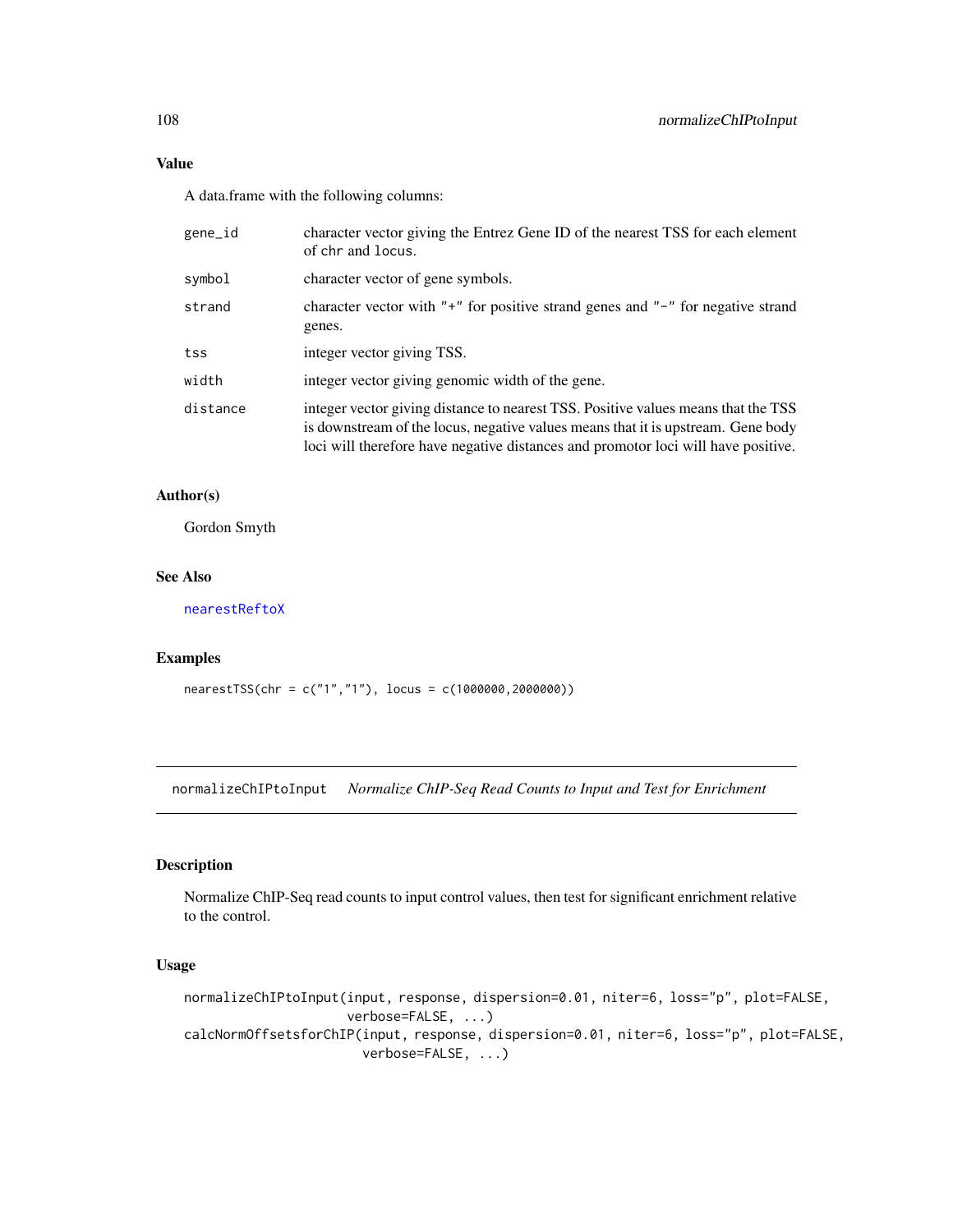### **Arguments**

| input      | numeric vector of non-negative input values, not necessarily integer.                                                           |
|------------|---------------------------------------------------------------------------------------------------------------------------------|
| response   | vector of non-negative integer counts of some ChIP-Seq mark for each gene or<br>other genomic feature.                          |
| dispersion | negative binomial dispersion, must be positive.                                                                                 |
| niter      | number of iterations.                                                                                                           |
| loss       | loss function to be used when fitting the response counts to the input: "p" for<br>cumulative probabilities or "z" for z-value. |
| plot       | if TRUE, a plot of the fit is produced.                                                                                         |
| verbose    | if TRUE, working estimates from each iteration are output.                                                                      |
| $\cdots$   | other arguments are passed to the plot function.                                                                                |

# Details

normalizeChIPtoInput identifies significant enrichment for a ChIP-Seq mark relative to input values. The ChIP-Seq mark might be for example transcriptional factor binding or an epigenetic mark. The function works on the data from one sample. Replicate libraries are not explicitly accounted for; this function can either be run on each sample individually or on a pooled of replicates.

ChIP-Seq counts are assumed to be summarized by gene or similar genomic feature of interest.

This function makes the assumption that a non-negligible proportion of the genes, say 25% or more, are not truly marked by the ChIP-Seq feature of interest. Unmarked genes are further assumed to have counts at a background level proportional to the input. The function aligns the counts to the input so that the counts for the unmarked genes behave like a random sample. The function estimates the proportion of marked genes, and removes marked genes from the fitting process. For this purpose, marked genes are those with a Holm-adjusted mid-p-value less than 0.5.

When  $plot=TRUE$ , the genes shown in red are the marked genes (with Holm mid-p-value  $< 0.5$ ) that have been removed as probably enriched during the fitting process. The normalization line has been fitted to the non-marked genes plotted in black.

The read counts are treated as negative binomial. The dispersion parameter is not estimated from the data; instead a reasonable value is assumed to be given.

calcNormOffsetsforChIP returns a numeric matrix of offsets, ready for linear modelling.

## Value

normalizeChIPtoInput returns a list with components

| p.value                                                     | numeric vector of p-values for enrichment.                                                |
|-------------------------------------------------------------|-------------------------------------------------------------------------------------------|
|                                                             | scaling factor factor by which input is scaled to align with response counts for unmarked |
|                                                             | genes.                                                                                    |
|                                                             | prop.enriched proportion of marked genes, as internally estimated                         |
| calcNormOffsetsforChIP returns a numeric matrix of offsets. |                                                                                           |

## Author(s)

Gordon Smyth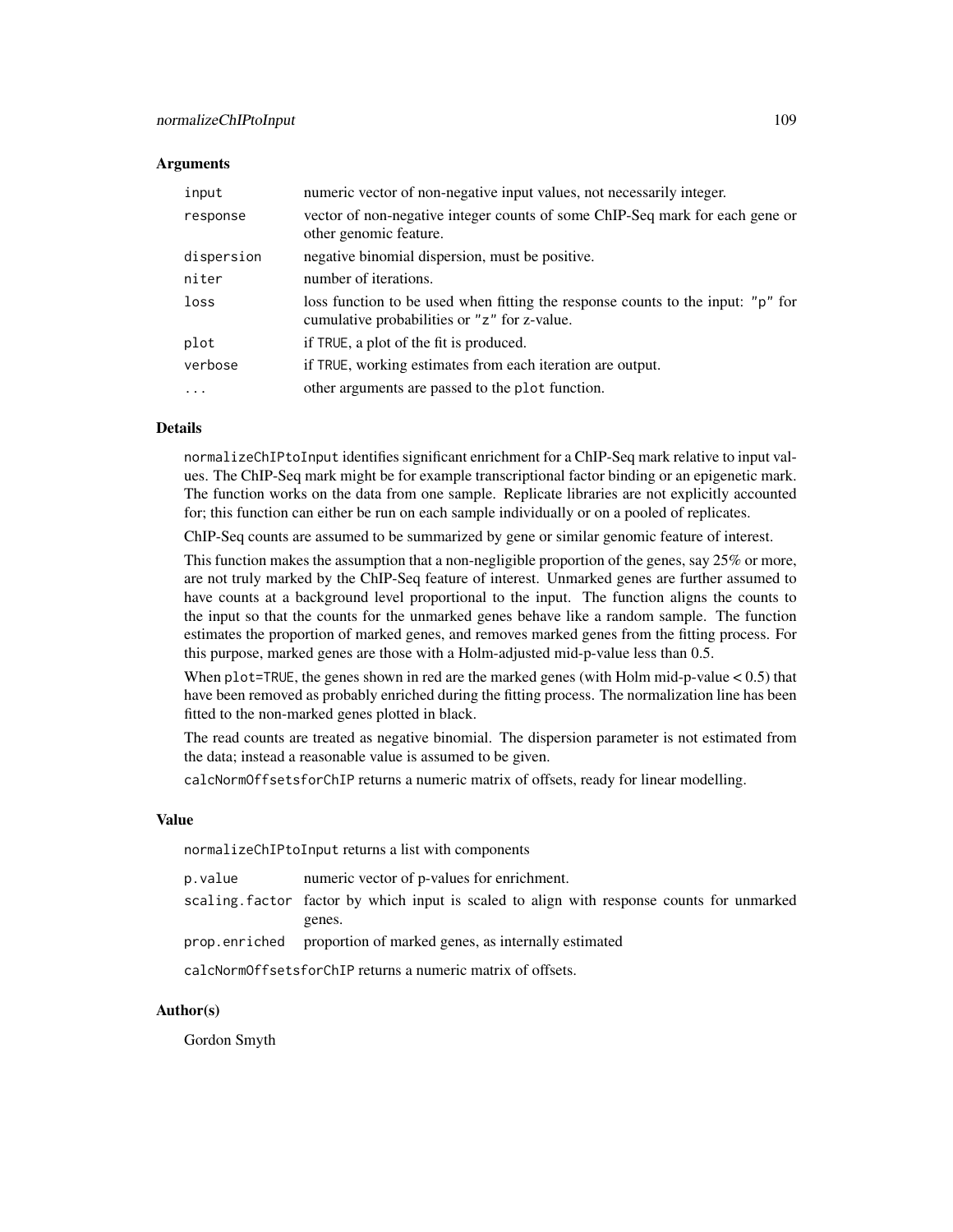<span id="page-109-0"></span>Plot the genewise biological coefficient of variation (BCV) against gene abundance (in log2 counts per million).

## Usage

```
plotBCV(y, xlab="Average log CPM", ylab="Biological coefficient of variation",
   pch=16, cex=0.2, col.common="red", col.trend="blue", col.tagwise="black", ...)
```
## Arguments

| y           | a DGEList object.                                                                                |
|-------------|--------------------------------------------------------------------------------------------------|
| xlab        | label for the x-axis.                                                                            |
| ylab        | label for the y-axis.                                                                            |
| pch         | the plotting symbol. See points for more details.                                                |
| cex         | plot symbol expansion factor. See points for more details.                                       |
| col.common  | color of line showing common dispersion                                                          |
| col.trend   | color of line showing dispersion trend                                                           |
| col.tagwise | color of points showing genewise dispersions. Note that 'tag' and 'gene' are<br>synonymous here. |
| $\cdot$     | any other arguments are passed to plot.                                                          |

# Details

The BCV is the square root of the negative binomial dispersion. This function displays the common, trended and genewise BCV estimates.

# Value

A plot is created on the current graphics device.

# Author(s)

Davis McCarthy, Yunshun Chen, Gordon Smyth

## Examples

```
BCV.true <-0.1y <- DGEList(matrix(rnbinom(6000, size = 1/BCV.true^2, mu = 10),1000,6))
y <- estimateCommonDisp(y)
y <- estimateTrendedDisp(y)
y <- estimateTagwiseDisp(y)
plotBCV(y)
```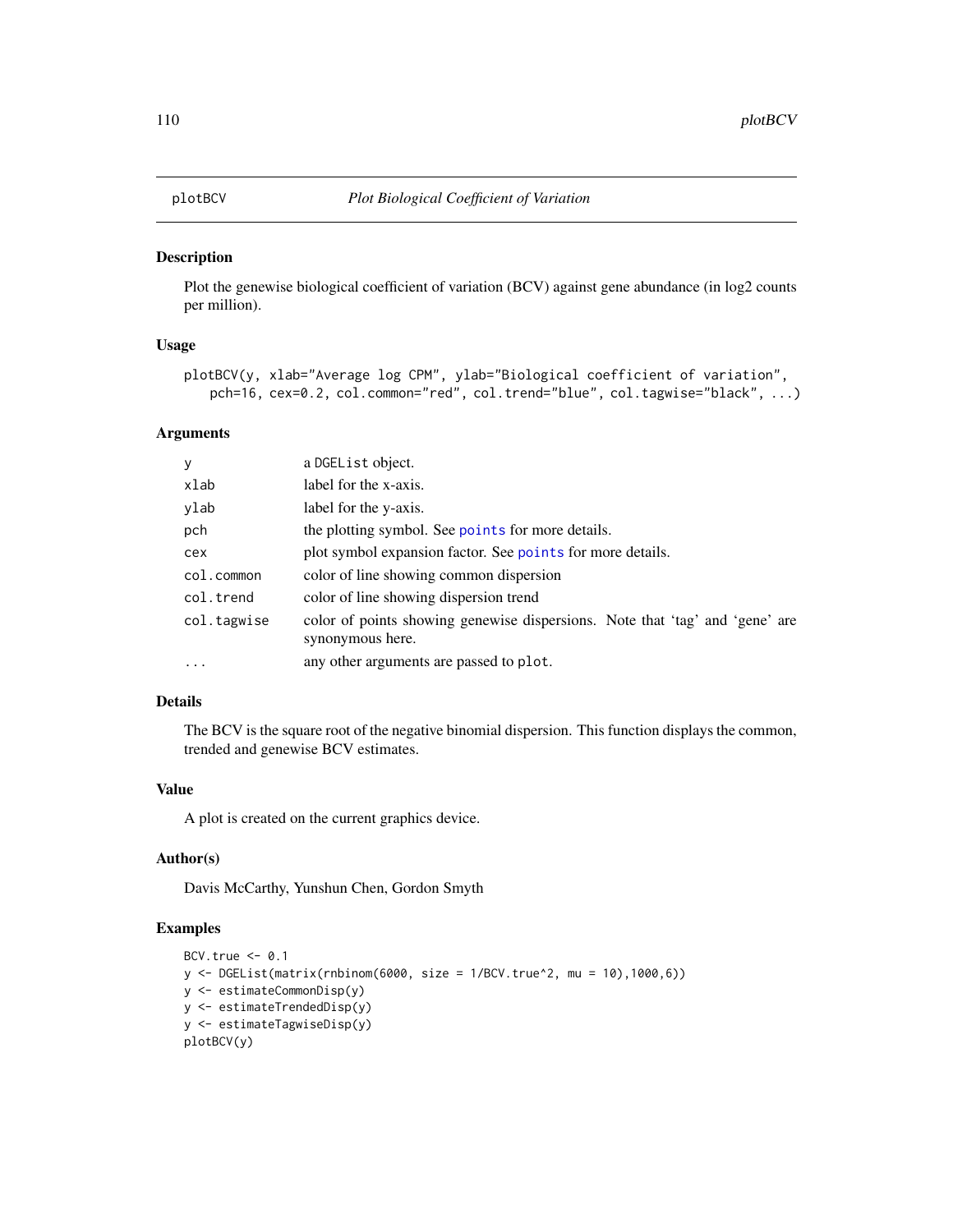Create a plot of exon usage for a given gene by plotting the (un)transformed counts for each exon, coloured by experimental group.

# Usage

```
plotExonUsage(y, geneID, group=NULL, transform="none", counts.per.million=TRUE,
              legend.coords=NULL, ...)
```
# Arguments

| У                  | either a matrix of exon-level counts, a list containing a matrix of counts for<br>each exon or a DGEList object with (at least) elements counts (table of counts<br>summarized at the exon level) and samples (data frame containing information<br>about experimental group, library size and normalization factor for the library<br>size). Each row of y should represent one exon. |
|--------------------|----------------------------------------------------------------------------------------------------------------------------------------------------------------------------------------------------------------------------------------------------------------------------------------------------------------------------------------------------------------------------------------|
| geneID             | character string giving the name of the gene for which exon usage is to be plot-<br>ted.                                                                                                                                                                                                                                                                                               |
| group              | factor supplying the experimental group/condition to which each sample (col-<br>umn of y) belongs. If NULL (default) the function will try to extract if from y,<br>which only works if y is a DGEL ist object.                                                                                                                                                                        |
| transform          | character, supplying the method of transformation to be applied to the exon<br>counts, if any. Options are "none" (original counts are preserved), "sqrt"<br>(square-root transformation) and "log2" (log2 transformation). Default is "none".                                                                                                                                         |
| counts.per.million |                                                                                                                                                                                                                                                                                                                                                                                        |
|                    | logical, if TRUE then counts per million (as determined from total library sizes)<br>will be plotted for each exon, if FALSE the raw read counts will be plotted. Using<br>counts per million effectively normalizes for different read depth among the<br>different samples, which can make the exon usage plots easier to interpret.                                                 |
| legend.coords      | optional vector of length 2 giving the x- and y-coordinates of the legend on the<br>plot. If NULL (default), the legend will be automatically placed near the top right<br>corner of the plot.                                                                                                                                                                                         |
| .                  | optional further arguments to be passed on to plot.                                                                                                                                                                                                                                                                                                                                    |
|                    |                                                                                                                                                                                                                                                                                                                                                                                        |

# Details

This function produces a simple plot for comparing exon usage between different experimental conditions for a given gene.

#### Value

plotExonUsage (invisibly) returns the transformed matrix of counts for the gene being plotted and produces a plot to the current device.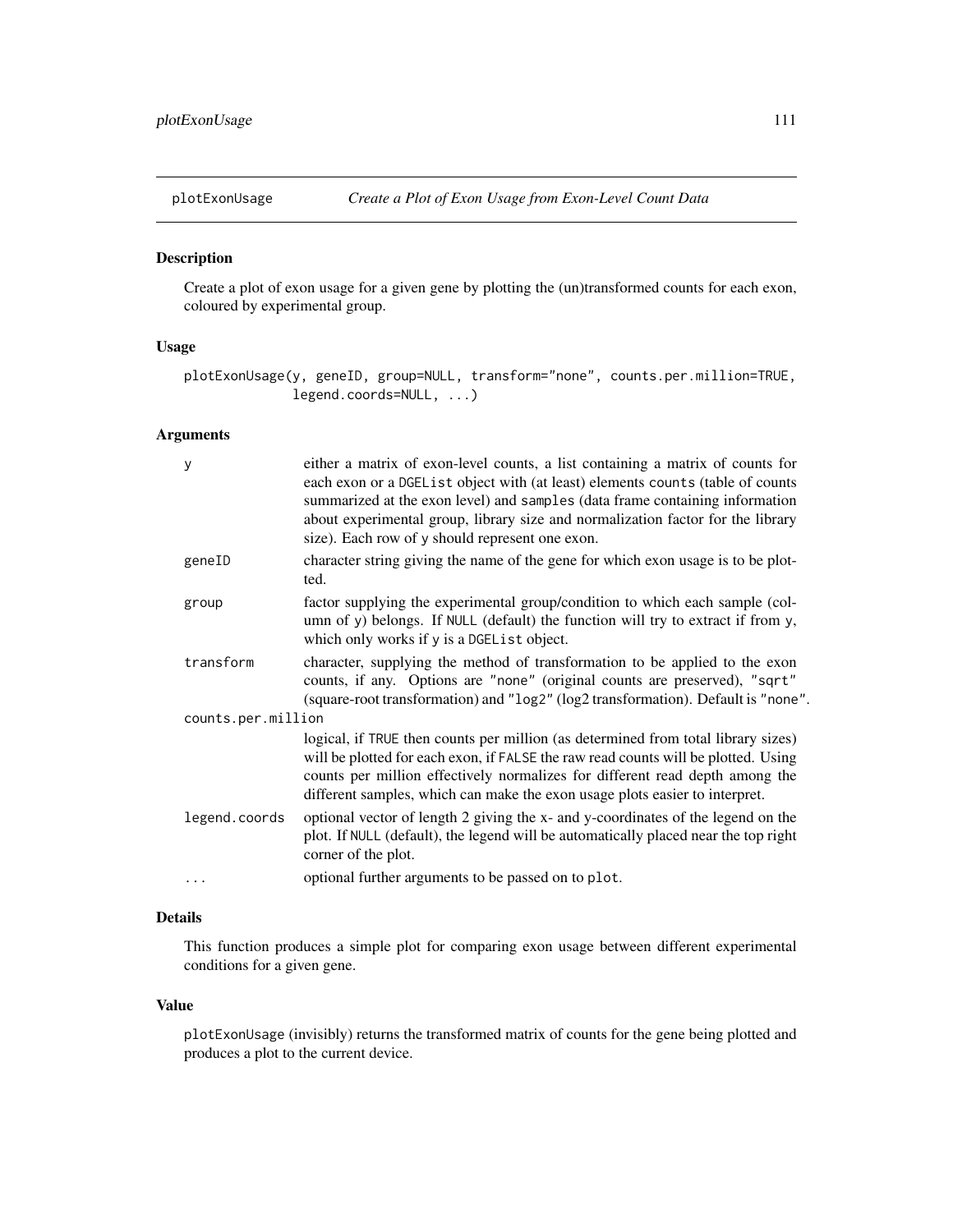## Author(s)

Davis McCarthy, Gordon Smyth

## See Also

[spliceVariants](#page-137-0) for methods to detect genes with evidence for alternative exon usage.

## Examples

```
# generate exon counts from NB, create list object
y<-matrix(rnbinom(40,size=1,mu=10),nrow=10)
rownames(y) <- rep(c("gene.1", "gene.2")), each=5)
d<-DGEList(counts=y,group=rep(1:2,each=2))
plotExonUsage(d, "gene.1")
```

```
plotMD.DGEList Mean-Difference Plot of Count Data
```
# Description

Creates a mean-difference plot (aka MA plot) with color coding for highlighted points.

## Usage

```
## S3 method for class 'DGEList'
plotMD(object, column=1, xlab="Average log CPM (this sample and others)",
       ylab="log-ratio (this sample vs others)",
       main=colnames(object)[column], status=object$genes$Status,
       zero.weights=FALSE, prior.count=3, ...)
## S3 method for class 'SummarizedExperiment'
plotMD(object, column=1, xlab="Average log CPM (this sample and others)",
    ylab="log-ratio (this sample vs others)", zero.weights=FALSE, prior.count=3, ...)
## S3 method for class 'DGEGLM'
plotMD(object, column=ncol(object), coef=NULL, xlab="Average log CPM",
       ylab="log-fold-change", main=colnames(object)[column],
       status=object$genes$Status, zero.weights=FALSE, ...)
## S3 method for class 'DGELRT'
plotMD(object, xlab="Average log CPM", ylab="log-fold-change",
       main=object$comparison, status=object$genes$Status, contrast=1,
       adjust.method="BH", p.value=0.05, ...)
## S3 method for class 'DGEExact'
plotMD(object, xlab="Average log CPM", ylab="log-fold-change",
       main=NULL, status=object$genes$Status,
       adjust.method="BH", p.value=0.05, ...)
```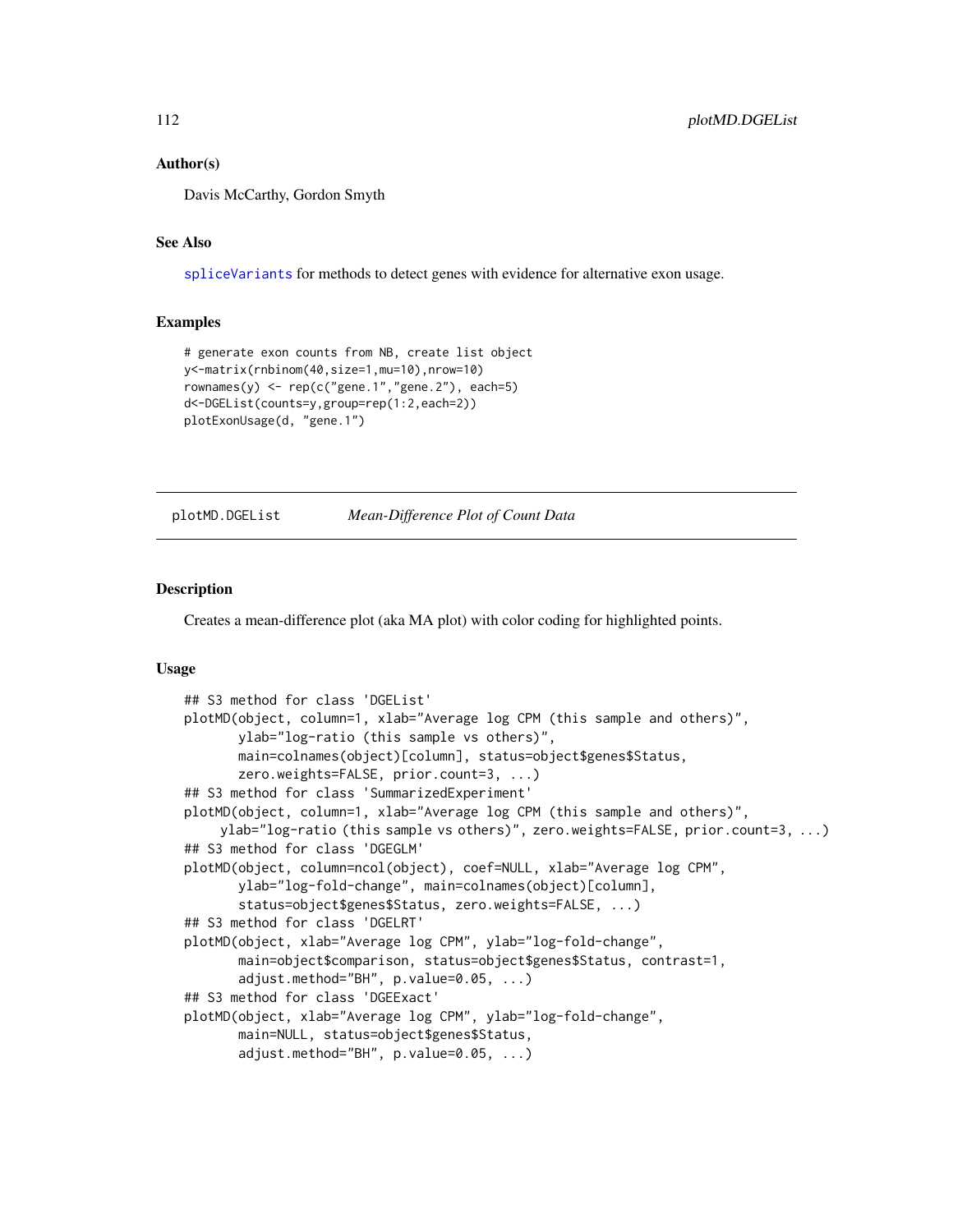# plotMD.DGEList 113

#### **Arguments**

| object        | an object of class DGEList, SummarizedExperiment, DGEGLM, DGEGLM or DGEExact.                                                                                                                                                                                                                                                                                                                                                                                  |
|---------------|----------------------------------------------------------------------------------------------------------------------------------------------------------------------------------------------------------------------------------------------------------------------------------------------------------------------------------------------------------------------------------------------------------------------------------------------------------------|
| column        | integer, column of object to be plotted.                                                                                                                                                                                                                                                                                                                                                                                                                       |
| coef          | alternative to column for fitted model objects. If specified, then column is ig-<br>nored.                                                                                                                                                                                                                                                                                                                                                                     |
| xlab          | character string, label for x-axis                                                                                                                                                                                                                                                                                                                                                                                                                             |
| ylab          | character string, label for y-axis                                                                                                                                                                                                                                                                                                                                                                                                                             |
| main          | character string, title for plot                                                                                                                                                                                                                                                                                                                                                                                                                               |
| status        | vector giving the control status of each spot on the array, of same length as the<br>number of rows of object. If NULL under the DGEList, SummarizedExperiment<br>or DGEGLM method, then all points are plotted in the default color, symbol and<br>size. If NULL under the DGELRT or DGEExact method, then decideTestsDGE<br>is run to determine the status of all the genes. The up-regulated DE genes are<br>highlighted in red and down-regulated in blue. |
| zero.weights  | logical, should spots with zero or negative weights be plotted?                                                                                                                                                                                                                                                                                                                                                                                                |
| prior.count   | the average prior count to be added to each observation. Larger values produce<br>more shrinkage.                                                                                                                                                                                                                                                                                                                                                              |
| contrast      | integer specifying which log-fold-change to be plotted in the case of testing<br>multiple contrasts. Only used for the DGELRT method with multiple contrasts.                                                                                                                                                                                                                                                                                                  |
| adjust.method | character string passed to decideTestsDGE specifying p-value adjustment method.<br>Only used when status is NULL. See decideTestsDGE for details.                                                                                                                                                                                                                                                                                                              |
| p.value       | numeric value between 0 and 1 giving the desired size of the test. Only used and<br>passed to decideTestsDGE when status is NULL.                                                                                                                                                                                                                                                                                                                              |
| $\cdots$      | other arguments are passed to plotWithHighlights.                                                                                                                                                                                                                                                                                                                                                                                                              |
|               |                                                                                                                                                                                                                                                                                                                                                                                                                                                                |

## Details

A mean-difference plot (MD-plot) is a plot of log fold changes (differences) versus average log values (means). The history of mean-difference plots and MA-plots is reviewed in Ritchie et al (2015).

For DGEList and SummarizedExperiment objects, a between-sample MD-plot is produced. Counts are first converted to log2-CPM values. An articifial array is produced by averaging all the samples other than the sample specified. A mean-difference plot is then producing from the specified sample and the artificial sample. This procedure reduces to an ordinary mean-difference plot when there are just two arrays total.

If object is an DGEGLM object, then the plot is an fitted model MD-plot in which the estimated coefficient is on the y-axis and the average logCPM value is on the x-axis. If object is an DGEExact or DGELRT object, then the MD-plot displays the logFC vs the logCPM values from the results table.

The status vector can correspond to any grouping of the probes that is of interest. If object is a fitted model object, then status vector is often used to indicate statistically significance, so that differentially expressed points are highlighted.

The status can be included as the component object\$genes\$Status instead of being passed as an argument to plotMD.

See [plotWithHighlights](#page-0-0) for how to set colors and graphics parameters for the highlighted and non-highlighted points.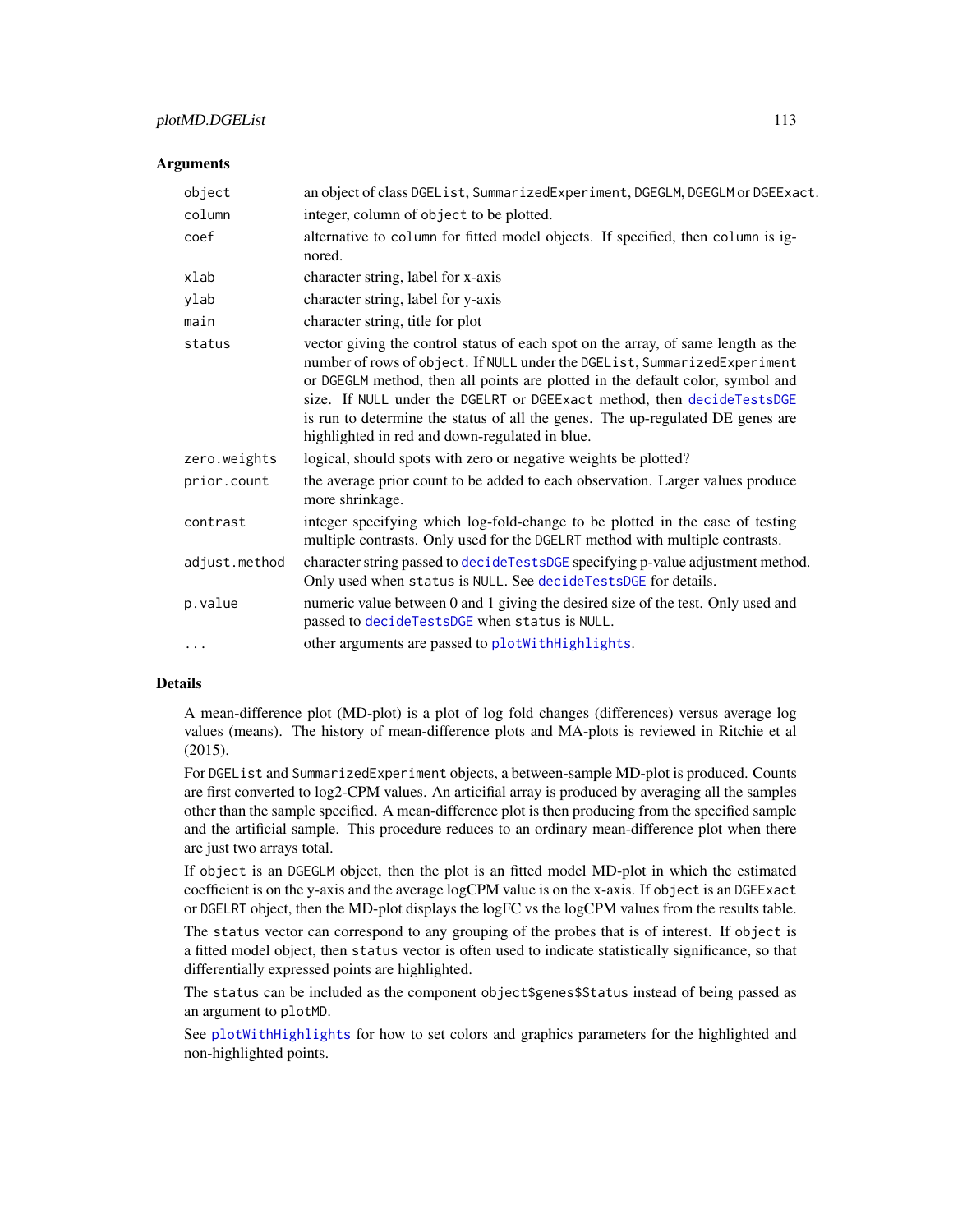A plot is created on the current graphics device.

## Author(s)

Gordon Smyth

# References

Ritchie, ME, Phipson, B, Wu, D, Hu, Y, Law, CW, Shi, W, and Smyth, GK (2015). limma powers differential expression analyses for RNA-sequencing and microarray studies. *Nucleic Acids Research* Volume 43, e47. [doi:10.1093/nar/gkv007](https://doi.org/10.1093/nar/gkv007)

## See Also

plotSmear

The driver function for plotMD is [plotWithHighlights](#page-0-0).

<span id="page-113-0"></span>

| plotMDS.DGEList | Multidimensional scaling plot of distances between digital gene ex- |  |
|-----------------|---------------------------------------------------------------------|--|
|                 | <i>pression profiles</i>                                            |  |

## Description

Plot samples on a two-dimensional scatterplot so that distances on the plot approximate the expression differences between the samples.

## Usage

```
## S3 method for class 'DGEList'
plotMDS(x, top = 500, labels = NULL, pch = NULL, cex = 1,dim.plot = c(1,2), gene.selection = "pairwise", xlab = NULL,
     ylab = NULL, method = "logFC", prior.count = 2, plot = TRUE, var.explained = TRUE, ...)
```
## Arguments

| $\mathsf{x}$ | a DGEList or SummarizedExperiment object.                                                                        |
|--------------|------------------------------------------------------------------------------------------------------------------|
| top          | number of top genes used to calculate pairwise distances.                                                        |
| labels       | character vector of sample names or labels. If x has no column names, then<br>defaults the index of the samples. |
| pch          | plotting symbol or symbols. See points for possible values. Ignored if labels<br>is non-NULL.                    |
| cex          | numeric vector of plot symbol expansions. See text for possible values.                                          |
| dim.plot     | which two dimensions should be plotted, numeric vector of length two.                                            |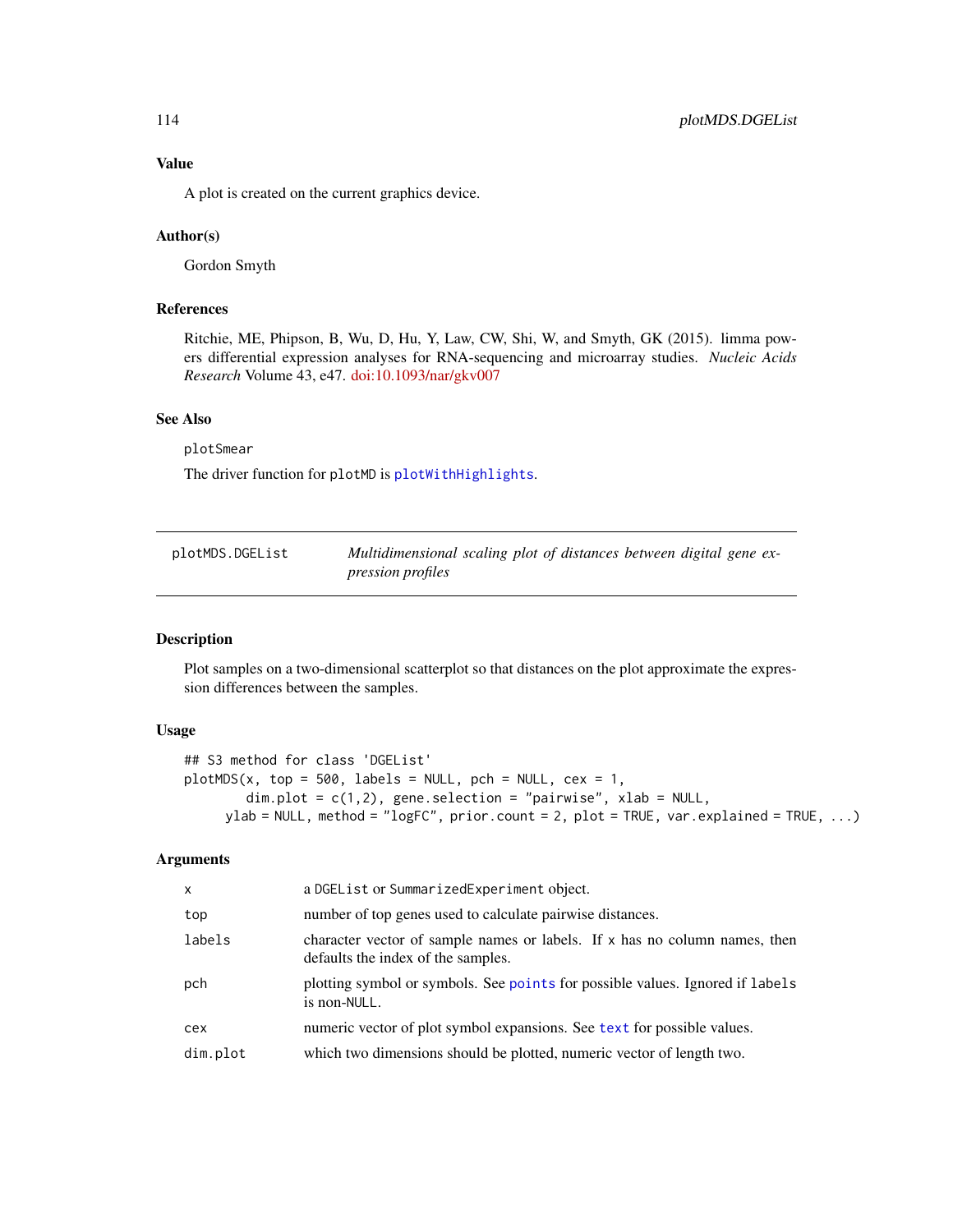|               | gene selection character, "pairwise" to choose the top genes separately for each pairwise<br>comparison between the samples, or "common" to select the same genes for all<br>comparisons. Only used when method="logFC". |
|---------------|--------------------------------------------------------------------------------------------------------------------------------------------------------------------------------------------------------------------------|
| xlab          | x-axis label                                                                                                                                                                                                             |
| ylab          | y-axis label                                                                                                                                                                                                             |
| method        | method used to compute distances. Possible values are "logFC" or "bcv". Note<br>the "bcv" method is scheduled to be removed in a future version of edgeR.                                                                |
| prior.count   | average prior count to be added to observation to shrink the estimated log-fold-<br>changes towards zero. Only used when method="logFC".                                                                                 |
| plot          | logical. If TRUE then a plot is created on the current graphics device.                                                                                                                                                  |
| var.explained | logical. If TRUE then the percentage variation explained is included in the axis<br>labels.                                                                                                                              |
| .             | any other arguments are passed to plot.                                                                                                                                                                                  |

#### Details

The default method (method="logFC") is to convert the counts to log-counts-per-million using cpm and to pass these to the limma plotMDS function. This method calculates distances between samples based on log2 fold changes. See the [plotMDS help page](#page-0-0) for details.

The alternative method (method="bcv") calculates distances based on biological coefficient of variation. A set of top genes are chosen that have largest biological variation between the libraries (those with largest genewise dispersion treating all libraries as one group). Then the distance between each pair of libraries (columns) is the biological coefficient of variation (square root of the common dispersion) between those two libraries alone, using the top genes. Beware that the "bcv" method is slow when the number of samples is large. The "bcv" method is in general much less used than "logFC" and is scheduled to be removed in a future version of edgeR.

The number of genes (top) chosen for this exercise should roughly correspond to the number of differentially expressed genes with materially large fold-changes. The default setting of 500 genes is widely effective and suitable for routine use, but a smaller value might be chosen for when the samples are distinguished by a specific focused molecular pathway. Very large values (greater than 1000) are not usually so effective.

# Value

An object of class [MDS](#page-0-0) is invisibly returned and (if plot=TRUE) a plot is created on the current graphics device.

#### Author(s)

Yunshun Chen, Mark Robinson and Gordon Smyth

## See Also

[plotMDS](#page-0-0), [cmdscale](#page-0-0), [as.dist](#page-0-0)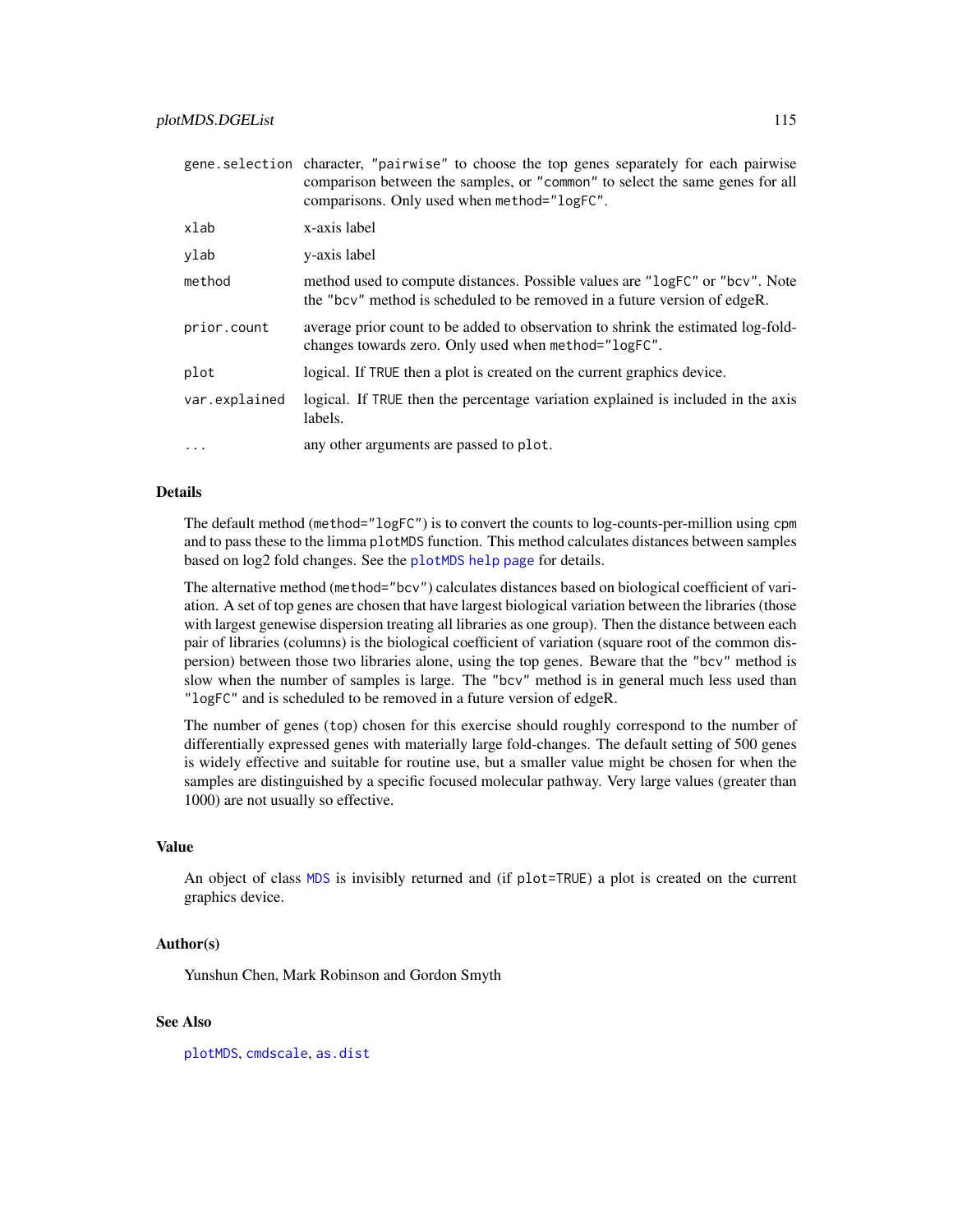## Examples

```
# Simulate DGE data for 1000 genes and 6 samples.
# Samples are in two groups
# First 200 genes are differentially expressed in second group
ngenes <- 1000
nlib < -6counts <- matrix(rnbinom(ngenes*nlib, size=1/10, mu=20),ngenes,nlib)
rownames(counts) <- paste("gene",1:ngenes, sep=".")
group <- gl(2,3,labels=c("Grp1","Grp2"))
counts[1:200,group=="Grp2"] <- counts[1:200,group=="Grp2"] + 10
y <- DGEList(counts,group=group)
y <- calcNormFactors(y)
# without labels, indexes of samples are plotted.
col <- as.numeric(group)
mds <- plotMDS(y, top=200, col=col)
# or labels can be provided, here group indicators:
plotMDS(mds, col=col, labels=group)
```
plotMeanVar2 *Plot Mean-Variance Relationship in DGE Data Using Standardized Residuals*

## Description

Group observations by size of the fitted value and plot average squared residual vs average fitted value.

## Usage

```
plotMeanVar2(y, design = NULL, dispersion = 0, offset = 0, nbins = 100, make.plot = TRUE,
          xlab = "Mean", ylab = "Ave. binned standardized residual", ...)
```
#### Arguments

| y          | numeric matrix of counts, each row represents one genes, each column repre-<br>sents one DGE library.                                                                                                        |
|------------|--------------------------------------------------------------------------------------------------------------------------------------------------------------------------------------------------------------|
| design     | numeric matrix giving the design matrix of the GLM. Assumed to be full column<br>rank. Defaults to a intercept column.                                                                                       |
| dispersion | numeric scalar or vector giving the dispersion parameter for each GLM. Can be<br>a scalar giving one value for all genes, or a vector of length equal to the number<br>of genes giving genewise dispersions. |
| offset     | numeric vector or matrix giving the offset that is to be included in teh log-linear<br>model predictor. Can be a vector of length equal to the number of libraries, or a<br>matrix of the same size as y.    |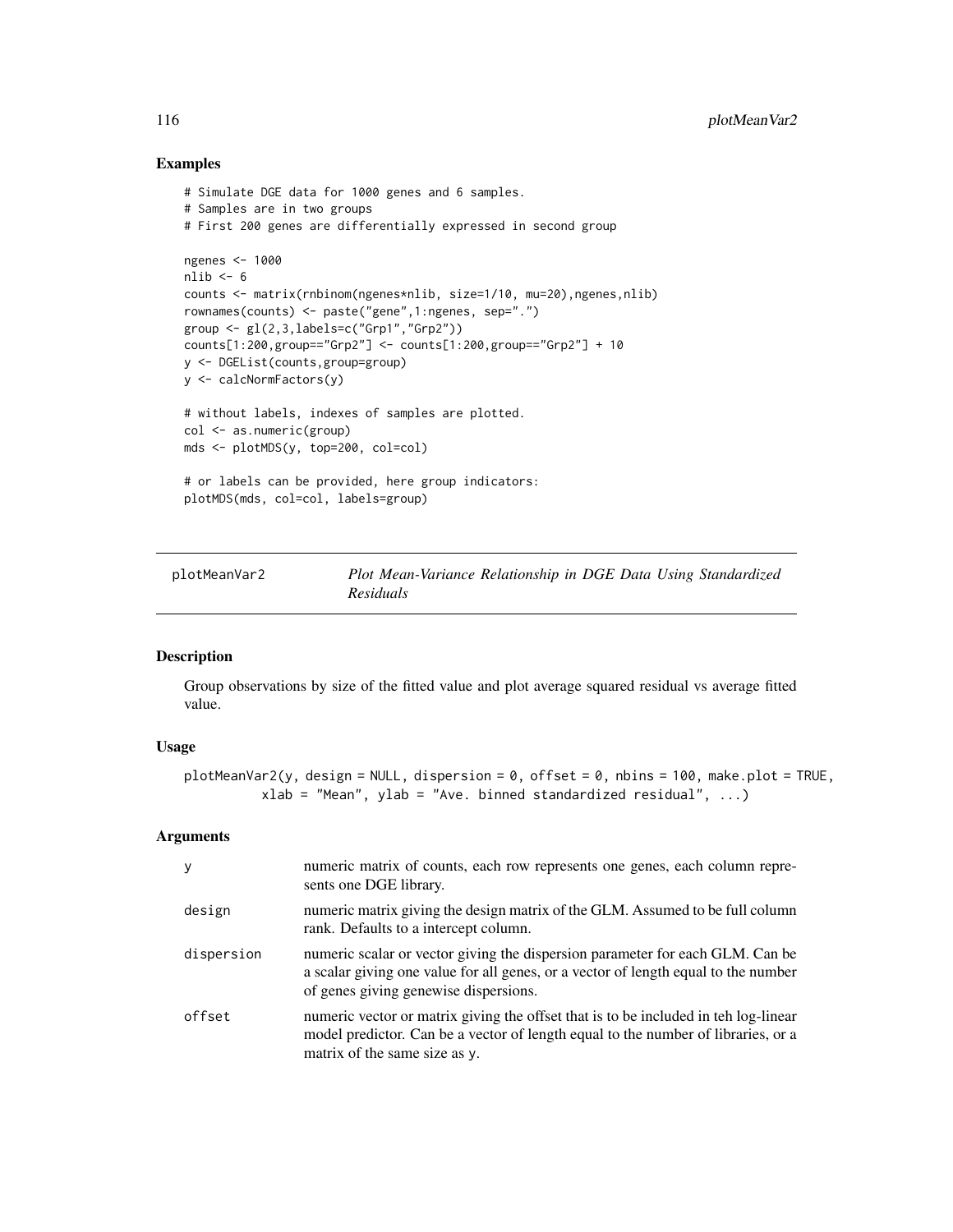# plotMeanVar2 117

| nbins     | scalar giving the number of bins (formed by using the quantiles of the genewise<br>mean expression levels) for which to compute average means and variances for<br>exploring the mean-variance relationship. Default is 100 bins |
|-----------|----------------------------------------------------------------------------------------------------------------------------------------------------------------------------------------------------------------------------------|
| make.plot | logical, whether or not to plot the mean standardized residual for binned data<br>(binned on expression level). Provides a visualization of the mean-variance re-<br>lationship. Default is TRUE.                                |
| xlab      | character string giving the label for the x-axis. Standard graphical parameter. If<br>left as the default, then the x-axis label will be set to "Mean".                                                                          |
| ylab      | character string giving the label for the y-axis. Standard graphical parameter. If<br>left as the default, then the y-axis label will be set to "Ave. binned standardized"<br>residual".                                         |
|           | other arguments are passed to plot                                                                                                                                                                                               |

## Details

This function explores the mean-variance relationship in count data. The function fits a Poisson or NB GLM model to each gene using the appropriate design matrix and computes squared ordinary residuals. The residuals are standardized by the leverages but not by model variances. The fitted values are divided into nbins bins and the mean fitted value and mean squared residual is computed for each bin.

This function is similar in purpose to plotMeanVar but uses standardized residuals instead of pooled variances.

## Value

Produces a mean-variance plot and returns a list with the following component:

| mean | numeric vector of average fitted values for bins         |
|------|----------------------------------------------------------|
| var  | numeric vector of the average squared residuals for bins |

## Author(s)

Davis McCarthy and Gordon Smyth

# See Also

```
plotMeanVar.
```
[plotMDS.DGEList](#page-113-0), [plotSmear](#page-118-0), [plotMD.DGEList](#page-111-0) and [plotBCV](#page-109-0) provide other ways to visualize DGE data.

# Examples

```
# Example with Poisson data
log2mu <- seq(from=0,to=10,length=1000)
y <- matrix(rpois(4*1000,lambda=2^log2mu),1000,4)
binned <- plotMeanVar2(y)
abline(0,1)
```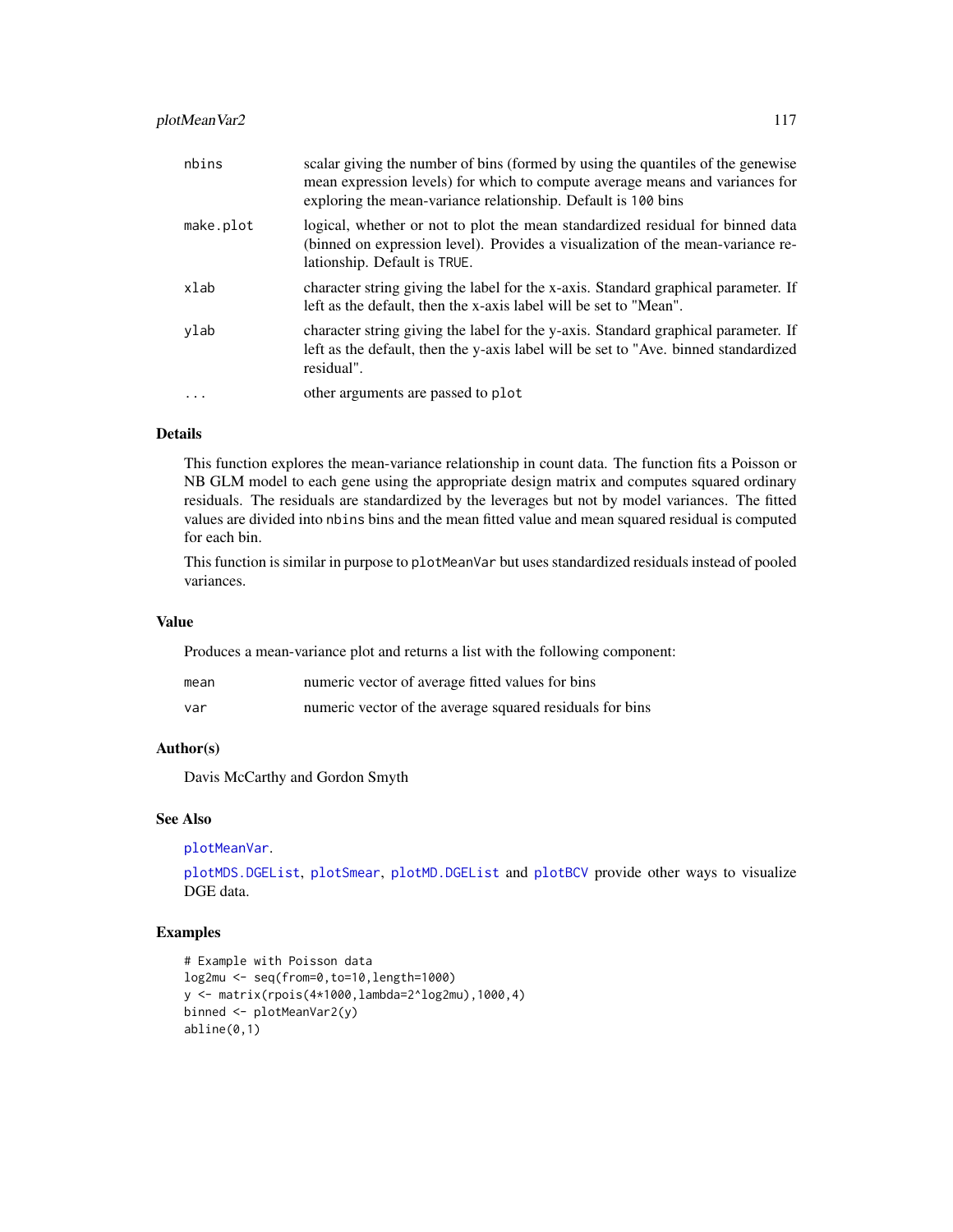Plot the genewise quasi-likelihood dispersion against the gene abundance (in log2 counts per million).

## Usage

```
plotQLDisp(glmfit, xlab="Average Log2 CPM", ylab="Quarter-Root Mean Deviance", pch=16,
       cex=0.2, col.shrunk="red", col.trend="blue", col.raw="black", ...)
```
## **Arguments**

| glmfit     | a DGEGLM object produced by glmQLFit.                                       |
|------------|-----------------------------------------------------------------------------|
| xlab       | label for the x-axis.                                                       |
| ylab       | label for the y-axis.                                                       |
| pch        | the plotting symbol. See points for more details.                           |
| cex        | plot symbol expansion factor. See points for more details.                  |
| col.shrunk | color of the points representing the squeezed quasi-likelihood dispersions. |
| col.trend  | color of line showing dispersion trend.                                     |
| col.raw    | color of points showing the unshrunk dispersions.                           |
| $\ddots$ . | any other arguments are passed to plot.                                     |

## Details

This function displays the quarter-root of the quasi-likelihood dispersions for all genes, before and after shrinkage towards a trend. If glmfit was constructed without an abundance trend, the function instead plots a horizontal line (of colour col.trend) at the common value towards which dispersions are shrunk. The quarter-root transformation is applied to improve visibility for dispersions around unity.

# Value

A plot is created on the current graphics device.

## Author(s)

Aaron Lun, Davis McCarthy, Gordon Smyth, Yunshun Chen.

## References

Chen Y, Lun ATL, and Smyth, GK (2016). From reads to genes to pathways: differential expression analysis of RNA-Seq experiments using Rsubread and the edgeR quasi-likelihood pipeline. *F1000Research* 5, 1438. <http://f1000research.com/articles/5-1438>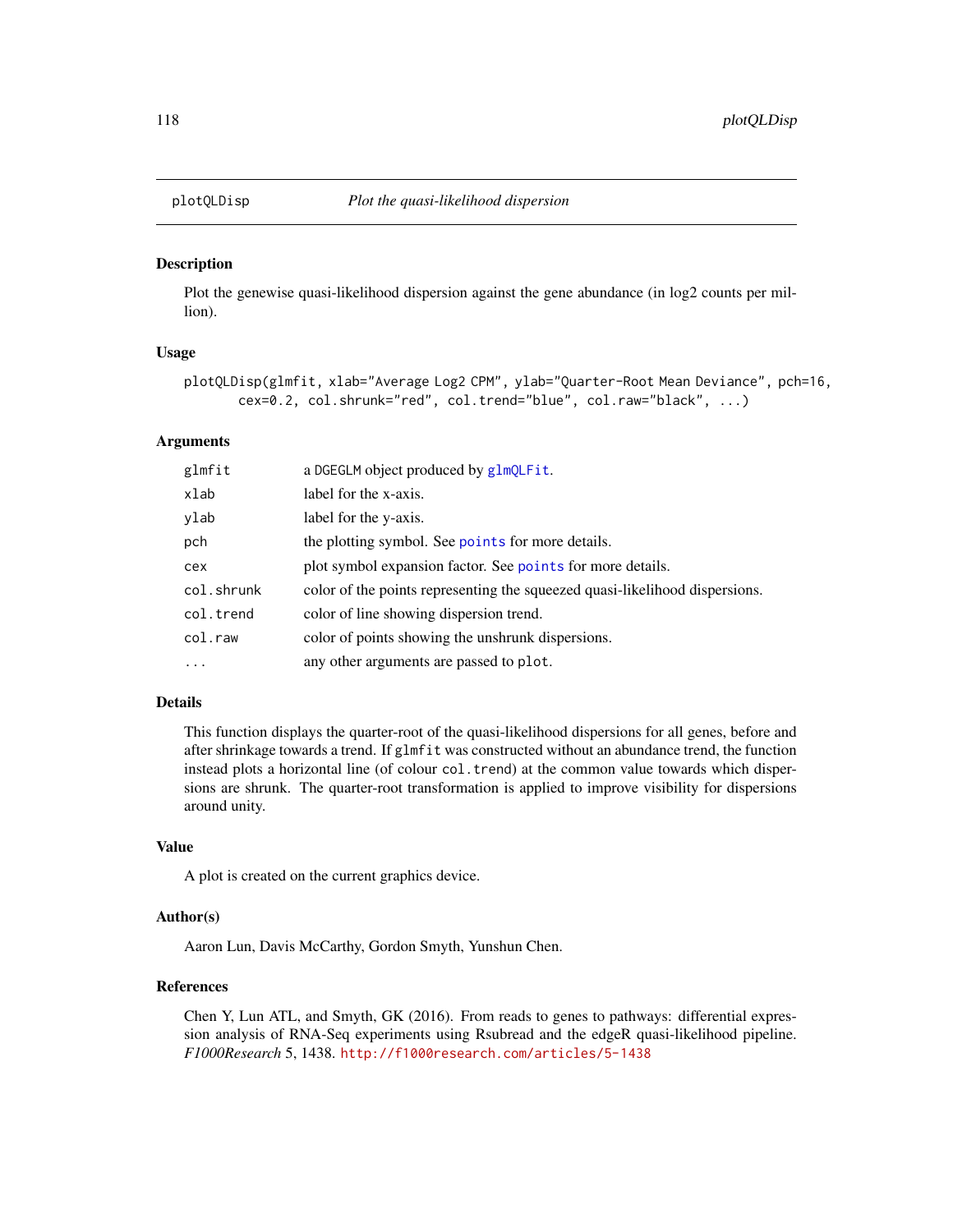# plotSmear 119

# Examples

```
nbdisp <- 1/rchisq(1000, df=10)
y <- DGEList(matrix(rnbinom(6000, size = 1/nbdisp, mu = 10),1000,6))
design <- model.matrix(~factor(c(1,1,1,2,2,2)))
y <- estimateDisp(y, design)
fit <- glmQLFit(y, design)
plotQLDisp(fit)
fit <- glmQLFit(y, design, abundance.trend=FALSE)
plotQLDisp(fit)
```
<span id="page-118-0"></span>

|--|

# Description

Make a mean-difference plot of two libraries of count data with smearing of points with very low counts, especially those that are zero for one of the columns.

## Usage

```
plotSmear(object, pair=NULL, de.tags=NULL, xlab="Average logCPM", ylab="logFC", pch=19,
   cex=0.2, smearWidth=0.5, panel.first=grid(), smooth.scatter=FALSE, lowess=FALSE, ...)
```
# Arguments

| object      | DGEList, DGEExact or DGELRT object containing data to produce an MA-plot.                                                                                                                              |
|-------------|--------------------------------------------------------------------------------------------------------------------------------------------------------------------------------------------------------|
| pair        | pair of experimental conditions to plot (if NULL, the first two conditions are<br>used). Ignored if object is a DGELRT object.                                                                         |
| de.tags     | rownames for genes identified as being differentially expressed; use exactTest<br>or glmLRT to identify DE genes. Note that 'tag' and 'gene' are synonymous<br>here.                                   |
| xlab        | x-label of plot                                                                                                                                                                                        |
| ylab        | y-label of plot                                                                                                                                                                                        |
| pch         | scalar or vector giving the character(s) to be used in the plot; default value of 19<br>gives a round point.                                                                                           |
| cex         | character expansion factor, numerical value giving the amount by which plotting<br>text and symbols should be magnified relative to the default; default cex=0.2 to<br>make the plotted points smaller |
| smearWidth  | width of the smear                                                                                                                                                                                     |
| panel.first | an expression to be evaluated after the plot axes are set up but before any plotting<br>takes place; the default grid() draws a background grid to aid interpretation of<br>the plot                   |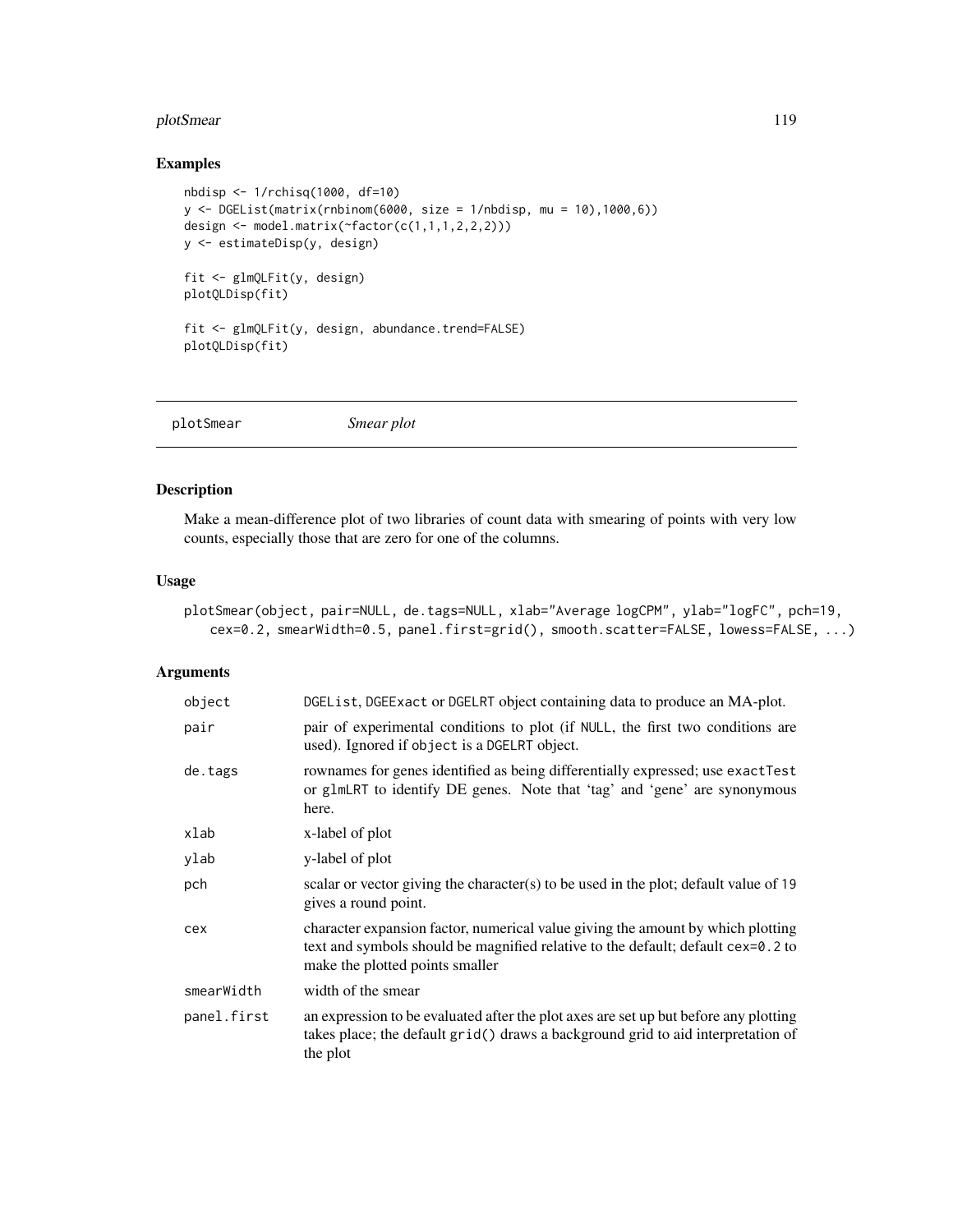120 plotSmear and the set of the set of the set of the set of the set of the set of the set of the set of the set of the set of the set of the set of the set of the set of the set of the set of the set of the set of the se

|           | smooth.scatter logical, whether to produce a 'smooth scatter' plot using the KernSmooth::smoothScatter<br>function or just a regular scatter plot; default is FALSE, i.e. produce a regular<br>scatter plot |
|-----------|-------------------------------------------------------------------------------------------------------------------------------------------------------------------------------------------------------------|
| lowess    | logical, indicating whether or not to add a lowess curve to the MA-plot to give<br>an indication of any trend in the log-fold change with log-concentration                                                 |
| $\ddotsc$ | further arguments passed on to plot                                                                                                                                                                         |

# Details

plotSmear produces a type of mean-difference plot (or MA plot) with a special representation (smearing) of log-ratios that are infinite. plotSmear resolves the problem of plotting genes that have a total count of zero for one of the groups by adding the 'smear' of points at low A value. The points to be smeared are identified as being equal to the minimum estimated concentration in one of the two groups. The smear is created by using random uniform numbers of width smearWidth to the left of the minimum A. plotSmear also allows easy highlighting of differentially expressed (DE) genes.

#### Value

Invisibly returns the x and y coordinates of the plotted points, and a plot is created on the current device.

## Author(s)

Mark Robinson created the original concept of smearing the infinite log-fold-changes.

#### See Also

[maPlot](#page-92-0), [plotMD.DGEList](#page-111-0)

### Examples

```
y <- matrix(rnbinom(10000,mu=5,size=2),ncol=4)
d <- DGEList(counts=y, group=rep(1:2,each=2), lib.size=colSums(y))
rownames(d$counts) <- paste("gene",1:nrow(d$counts),sep=".")
d <- estimateCommonDisp(d)
plotSmear(d)
# find differential expression
de <- exactTest(d)
```

```
# highlighting the top 500 most DE genes
de.genes <- rownames(topTags(de, n=500)$table)
plotSmear(d, de.tags=de.genes)
```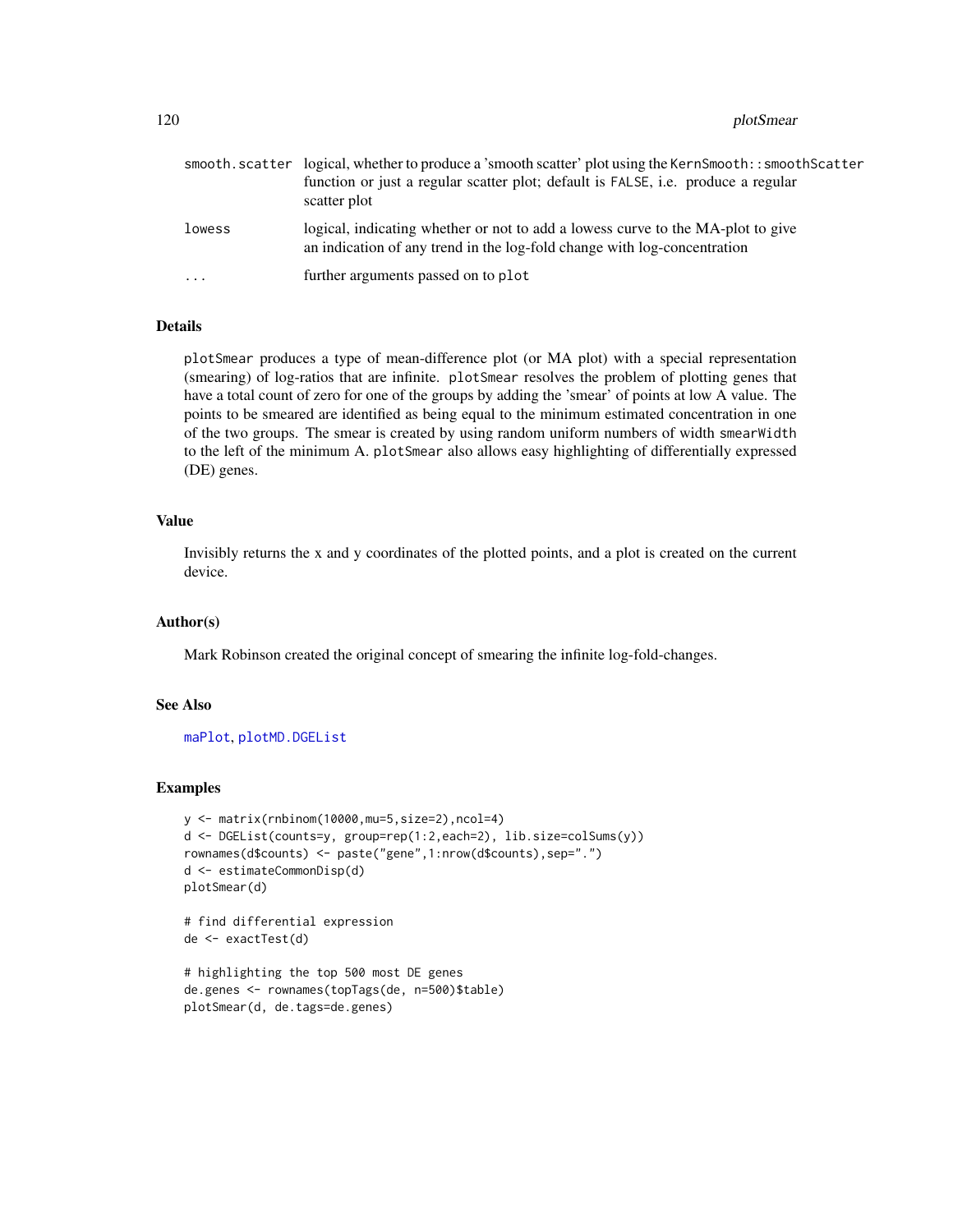Plot relative log-fold changes by exons for the specified gene and highlight the significantly spliced exons.

#### Usage

```
plotSpliceDGE(lrt, geneid=NULL, genecolname=NULL, rank=1L, FDR=0.05)
```
# Arguments

| lrt         | DGELRT object produced by diffSpliceDGE.                                         |
|-------------|----------------------------------------------------------------------------------|
| geneid      | character string. ID of the gene to plot.                                        |
| genecolname | column name of $lrt\$ genes containing gene IDs. Defaults to $lrt\$ genecolname. |
| rank        | integer, if generid=NULL then this ranked gene will be plotted.                  |
| <b>FDR</b>  | numeric, mark exons with false discovery rate less than this cutoff.             |

# Details

Plot relative log2-fold-changes by exon for the specified gene. The relative logFC is the difference between the exon's logFC and the overall logFC for the gene, as computed by diffSpliceDGE. The significantly spliced individual exons are highlighted as red dots. The size of the red dots are weighted by its significance.

# Value

A plot is created on the current graphics device.

# Author(s)

Yunshun Chen, Yifang Hu and Gordon Smyth

## See Also

[diffSpliceDGE](#page-32-0), [topSpliceDGE](#page-143-0).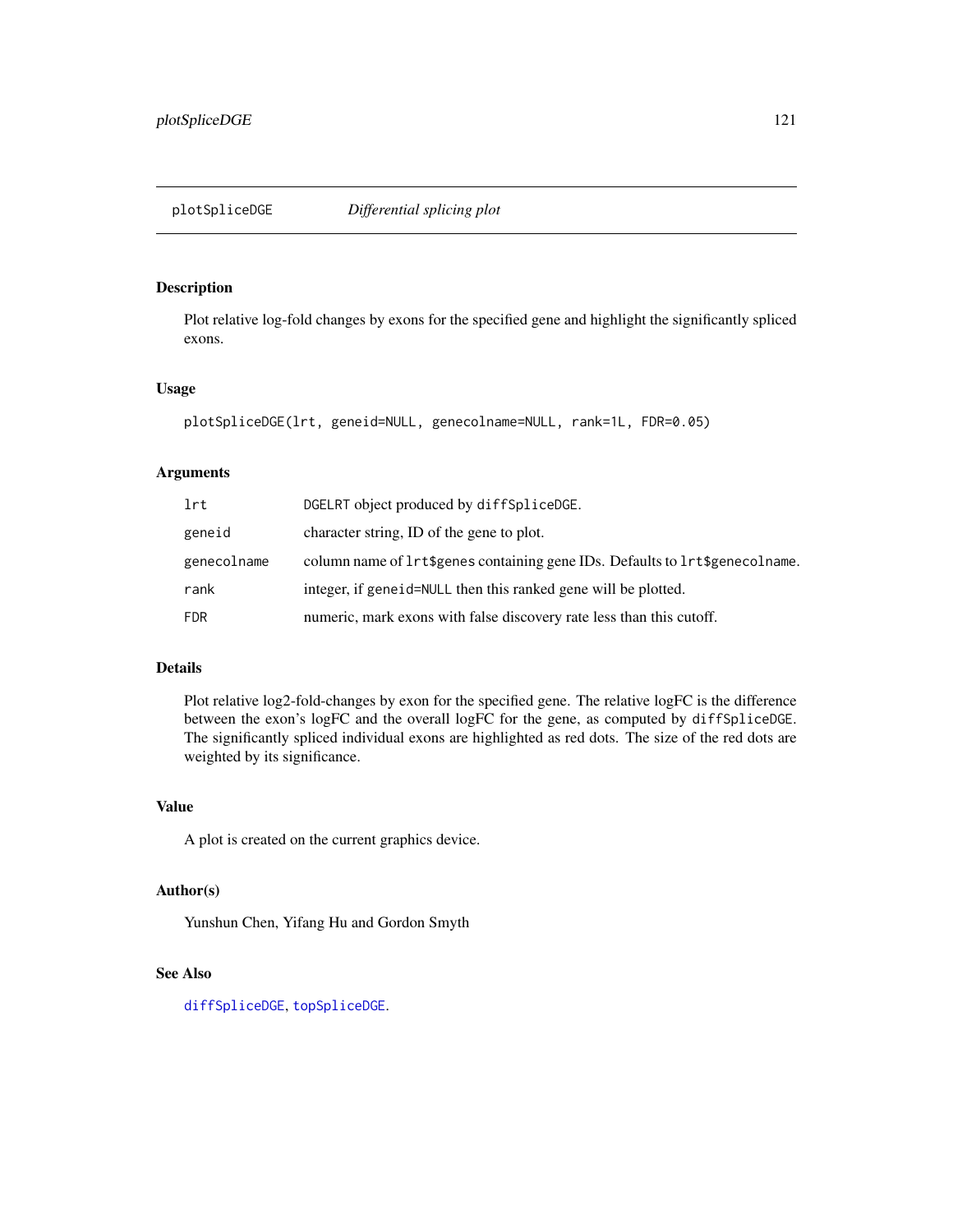Computes estimated coefficients for a NB glm in such a way that the log-fold-changes are shrunk towards zero.

#### Usage

```
## S3 method for class 'DGEList'
predFC(y, design, prior.count=0.125, offset=NULL, dispersion=NULL,
       weights=NULL, ...)
## S3 method for class 'SummarizedExperiment'
predFC(y, design, prior.count=0.125, offset=NULL, dispersion=NULL,
       weights=NULL, ...)
## Default S3 method:
predFC(y, design, prior.count=0.125, offset=NULL, dispersion=0,
       weights=NULL, ...)
```
## **Arguments**

| y           | a matrix of counts, or a DGE List object, or a Summarized Experiment object                                                         |
|-------------|-------------------------------------------------------------------------------------------------------------------------------------|
| design      | the design matrix for the experiment                                                                                                |
| prior.count | the average prior count to be added to each observation. Larger values produce<br>more shrinkage.                                   |
| offset      | numeric vector or matrix giving the offset in the log-linear model predictor, as<br>for glmFit. Usually equal to log library sizes. |
| dispersion  | numeric vector of negative binomial dispersions.                                                                                    |
| weights     | optional numeric matrix giving observation weights                                                                                  |
| $\ddotsc$   | other arguments are passed to glmFit.                                                                                               |

## Details

This function computes predictive log-fold changes (pfc) for a NB GLM. The pfc are posterior Bayesian estimators of the true log-fold-changes. They are predictive of values that might be replicated in a future experiment.

Specifically, the function adds a small prior count to each observation before fitting the GLM (see [addPriorCount](#page-4-0) for details). The actual prior count that is added is proportion to the library size. This has the effect that any log-fold-change that was zero prior to augmentation remains zero and non-zero log-fold-changes are shrunk towards zero.

The prior counts can be viewed as equivalent to a prior belief that the log-fold changes are small, and the output can be viewed as posterior log-fold-changes from this Bayesian viewpoint. The output coefficients are called *predictive* log fold-changes because, depending on the prior, they may be a better prediction of the true log fold-changes than the raw estimates.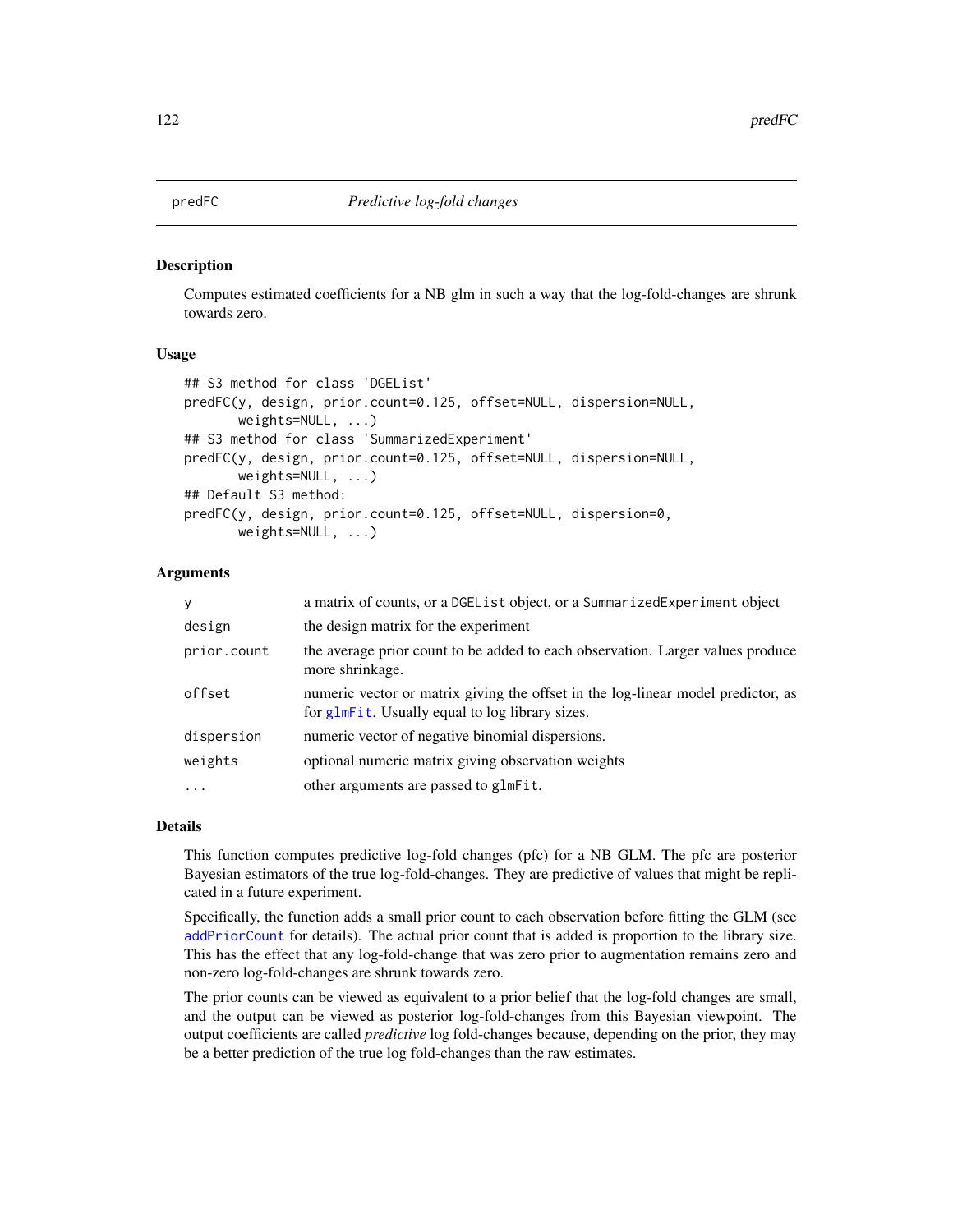## processAmplicons 123

Log-fold changes for genes with low counts are shrunk more than those for genes with high counts. In particular, infinite log-fold-changes arising from zero counts are avoided. The exact degree to which this is done depends on the negative binomail dispersion.

### Value

Numeric matrix of (shrunk) linear model coefficients on the log2 scale.

#### Author(s)

Belinda Phipson and Gordon Smyth

#### References

```
Phipson, B. (2013). Empirical Bayes modelling of expression profiles and their associations.
PhD Thesis. University of Melbourne, Australia. http://repository.unimelb.edu.au/10187/
17614
```
# See Also

[glmFit](#page-72-0), [exactTest](#page-63-0), [addPriorCount](#page-4-0)

## Examples

```
# generate counts for a two group experiment with n=2 in each group and 100 genes
disp \leq -0.1y <- matrix(rnbinom(400,size=1/disp,mu=4), nrow=100, ncol=4)
y \leftarrow DGEList(y, group=c(1,1,2,2))
design <- model.matrix(~group, data=y$samples)
```

```
#estimate the predictive log fold changes
predlfc <- predFC(y, design, dispersion=disp, prior.count=1)
logfc <- predFC(y,design,dispersion=disp, prior.count=0)
logfc.truncated <- pmax(pmin(logfc,100),-100)
```

```
#plot predFC's vs logFC's
plot(predlfc[,2], logfc.truncated[,2],
    xlab="Predictive log fold changes", ylab="Raw log fold changes")
abline(a=0,b=1)
```
processAmplicons *Process raw fastq data from pooled genetic sequencing screens*

#### Description

Given a list of sample-specific index (barcode) sequences and hairpin/sgRNA-specific sequences from an amplicon sequencing screen, generate a DGEL is of counts from the raw fastq file/(s) containing the sequence reads. The position of the index sequences and hairpin/sgRNA sequences is considered variable, with the hairpin/sgRNA sequences assumed to be located after the index sequences in the read.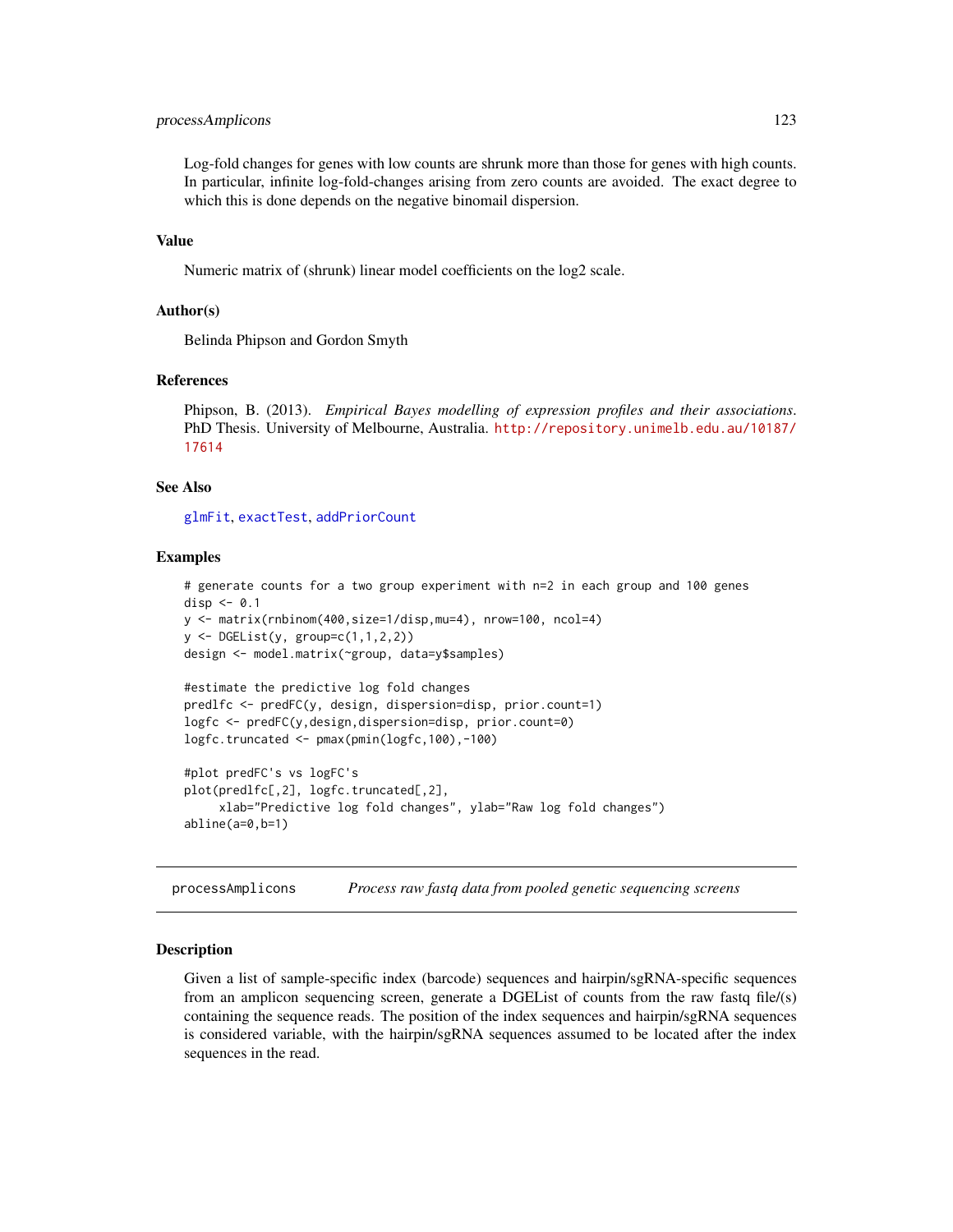# Usage

```
processAmplicons(readfile, readfile2=NULL, barcodefile, hairpinfile,
                    allowMismatch=FALSE, barcodeMismatchBase=1,
                    hairpinMismatchBase=2, dualIndexForwardRead=FALSE,
                    verbose=FALSE, barcodesInHeader=FALSE,
                    plotPositions=FALSE)
```
# Arguments

| readfile             | character vector giving one or more fastq filenames                                                                                                                                                                                                                                                                                                                                          |  |  |
|----------------------|----------------------------------------------------------------------------------------------------------------------------------------------------------------------------------------------------------------------------------------------------------------------------------------------------------------------------------------------------------------------------------------------|--|--|
| readfile2            | character vector giving one or more fastq filenames for reverse read, default to<br><b>NULL</b>                                                                                                                                                                                                                                                                                              |  |  |
| barcodefile          | filename containing sample-specific barcode ids and sequences                                                                                                                                                                                                                                                                                                                                |  |  |
| hairpinfile          | filename containing hairpin/sgRNA-specific ids and sequences                                                                                                                                                                                                                                                                                                                                 |  |  |
| allowMismatch        | logical, indicates whether sequence mismatch is allowed                                                                                                                                                                                                                                                                                                                                      |  |  |
| barcodeMismatchBase  |                                                                                                                                                                                                                                                                                                                                                                                              |  |  |
|                      | numeric value of maximum number of base sequence mismatches allowed in a<br>barcode sequence when allowMismatch is TRUE                                                                                                                                                                                                                                                                      |  |  |
| hairpinMismatchBase  |                                                                                                                                                                                                                                                                                                                                                                                              |  |  |
|                      | numeric value of maximum number of base sequence mismatches allowed in a<br>hairpin/sgRNA sequence when allowMismatch is TRUE                                                                                                                                                                                                                                                                |  |  |
| dualIndexForwardRead |                                                                                                                                                                                                                                                                                                                                                                                              |  |  |
|                      | logical, indicates if forward reads contains a second barcode sequence (must be<br>present in barcodefile) which should be matched                                                                                                                                                                                                                                                           |  |  |
| verbose              | if TRUE, output program progress                                                                                                                                                                                                                                                                                                                                                             |  |  |
| barcodesInHeader     |                                                                                                                                                                                                                                                                                                                                                                                              |  |  |
|                      | logical, indicates if barcode sequences should be matched in the header (se-<br>quence identifier) of each read (i.e. the first of every group of four lines in the<br>fastq files)                                                                                                                                                                                                          |  |  |
| plotPositions        | logical, indicates if a density plot displaying the position of each barcode and<br>hairpin/sgRNA sequence in the reads should be created. If dualIndexForwardRead<br>is TRUE or readfile2 is not NULL, plotPositions will generate two density plots,<br>side by side, indicating the positions of the first barcodes and hairpins in the first<br>plot, and second barcodes in the second. |  |  |

#### Details

The processAmplicons function allows for hairpins/sgRNAs/sample index sequences to be in variable positions within each read.

The input barcode file and hairpin/sgRNA files are tab-separated text files with at least two columns (named 'ID' and 'Sequences') containing the sample or hairpin/sgRNA ids and a second column indicating the sample index or hairpin/sgRNA sequences to be matched. If dualIndexForwardRead is TRUE, a third column 'Sequences2' is expected in the barcode file. If readfile2 is specified, another column 'SequencesReverse' is expected in the barcode file. The barcode file may also contain a 'group' column that indicates which experimental group a sample belongs to. Additional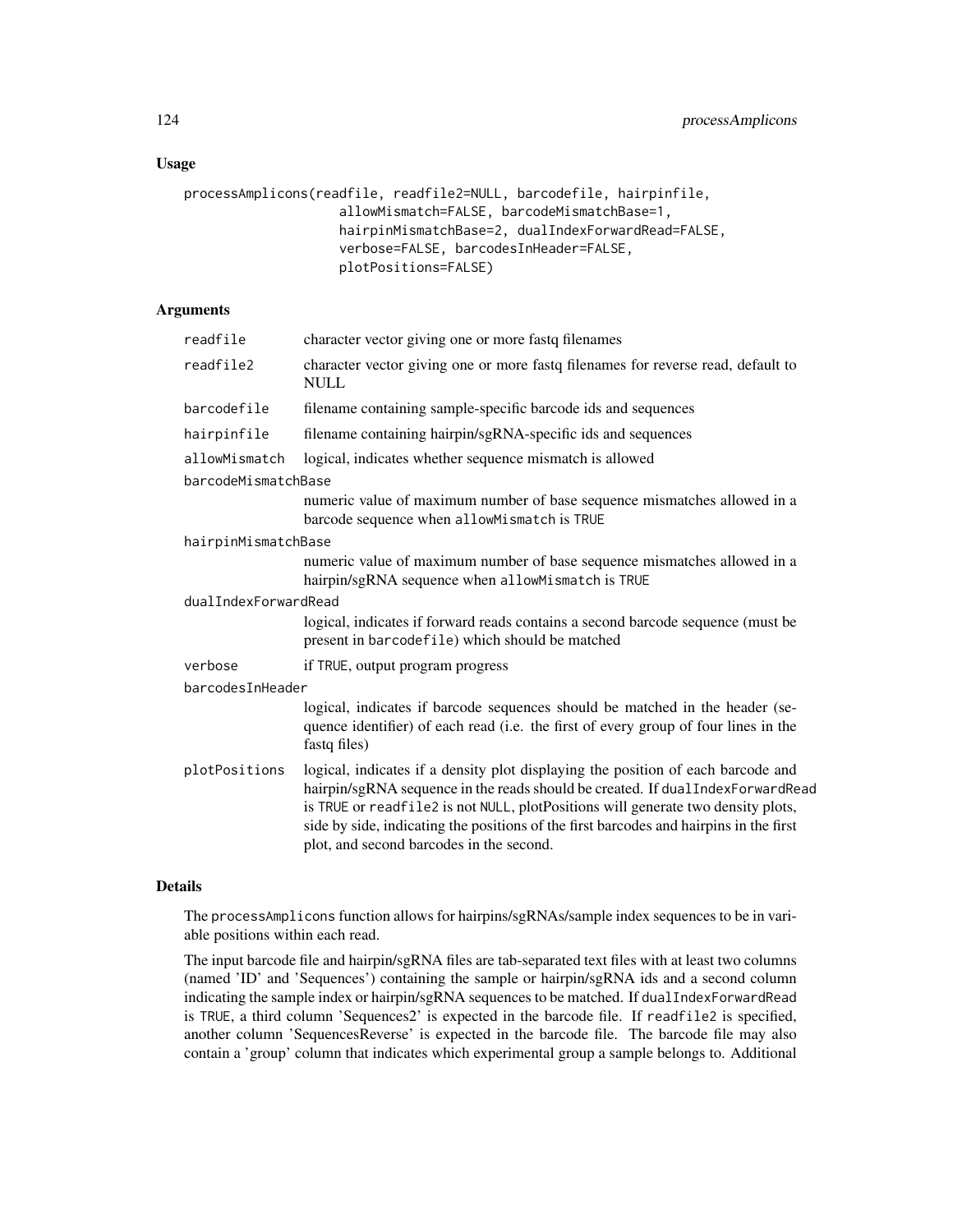#### processAmplicons 125

columns in each file will be included in the respective \$samples or \$genes data.frames of the final cod[eDGEList](#page-28-0) object. These files, along with the fastq file/(s) are assumed to be in the current working directory.

To compute the count matrix, matching to the given barcodes and hairpins/sgRNAs is conducted in two rounds. The first round looks for an exact sequence match for the given barcode sequences and hairpin/sgRNA sequences through the entire read, returning the first match found. If a match isn't found, the program performs a second round of matching which allows for sequence mismatches if allowMismatch is set to TRUE. The maximum number of mismatch bases in barcode and hairpin/sgRNA are specified by the parameters barcodeMismatchBase and hairpinMismatchBase respectively.

The program outputs a [DGEList](#page-28-0) object, with a count matrix indicating the number of times each barcode and hairpin/sgRNA combination could be matched in reads from input fastq file(s).

For further examples and data, refer to the case studies available from [http://bioinf.wehi.edu.](http://bioinf.wehi.edu.au/shRNAseq) [au/shRNAseq](http://bioinf.wehi.edu.au/shRNAseq).

## Value

Returns a [DGEList](#page-28-0) object with following components:

| counts   | read count matrix tallying up the number of reads with particular barcode and<br>hairpin/sgRNA matches. Each row is a hairpin/sgRNA and each column is a<br>sample |
|----------|--------------------------------------------------------------------------------------------------------------------------------------------------------------------|
| genes    | In this case, hairpin/sgRNA-specific information (ID, sequences, corresponding<br>target gene) may be recorded in this data.frame                                  |
| lib.size | auto-calculated column sum of the counts matrix                                                                                                                    |

# **Note**

This function replaced the earlier function processHairpinReads in edgeR 3.7.17.

This function replaces the previous processAmplicons function, which expected the sequences in the fastq files to have a fixed structure (as per Figure 1A of Dai et al., 2014). This function can be used, and is intended for, reads where hairpins/sgRNAs/sample index sequences can be in variable positions within each read. When plotPositions=TRUE a density plot of the match positions is created to allow the user to assess whether they occur in the expected postions.

## Author(s)

Oliver Voogd, Zhiyin Dai, Shian Su and Matthew Ritchie

#### References

Dai Z, Sheridan JM, Gearing, LJ, Moore, DL, Su, S, Wormald, S, Wilcox, S, O'Connor, L, Dickins, RA, Blewitt, ME, Ritchie, ME(2014). edgeR: a versatile tool for the analysis of shRNA-seq and CRISPR-Cas9 genetic screens. *F1000Research* 3, 95. [http://f1000research.com/articles/](http://f1000research.com/articles/3-95)  $3 - 95$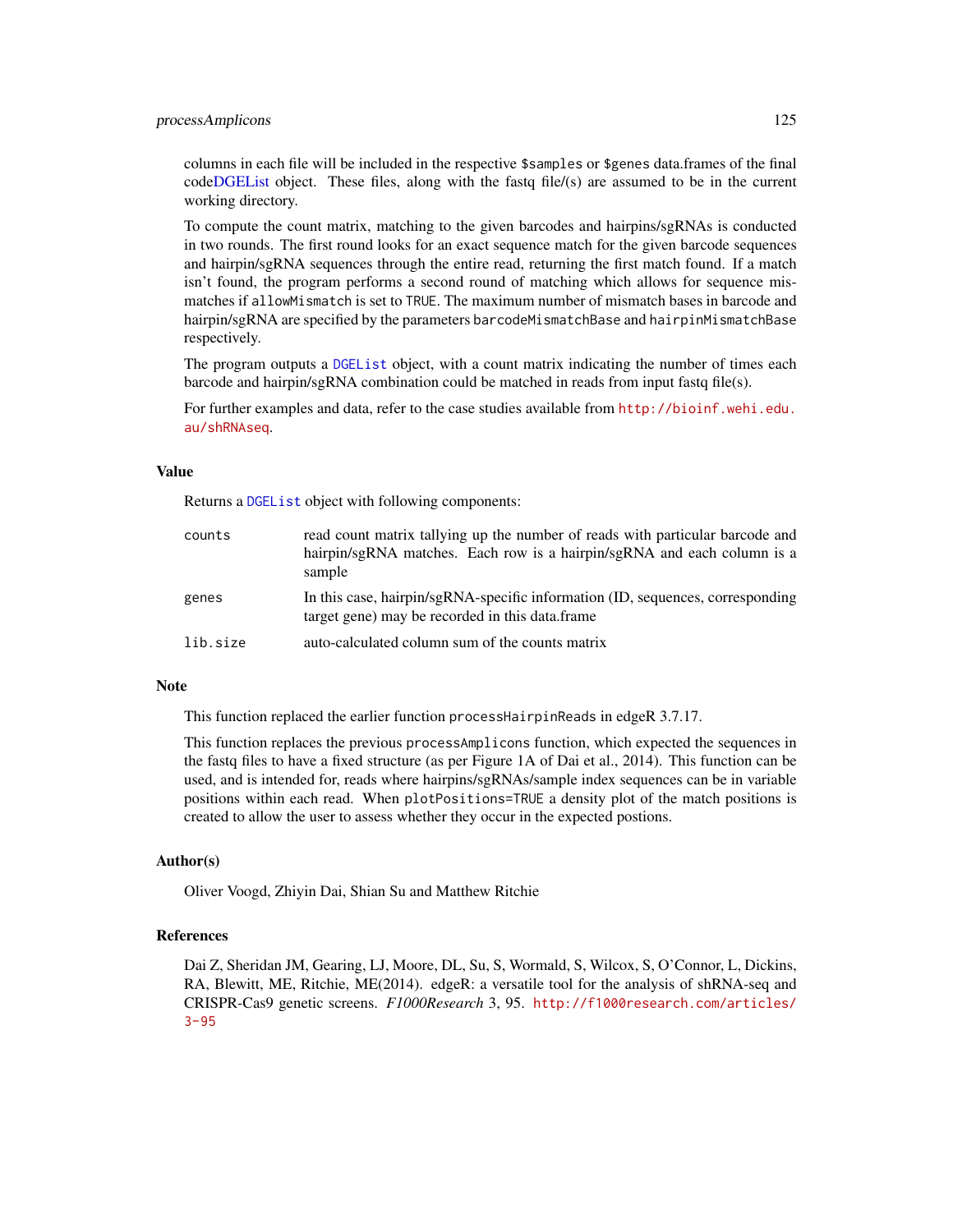Interpolated quantile to quantile mapping between negative-binomial distributions with the same dispersion but different means. The Poisson distribution is a special case.

#### Usage

```
q2qpois(x, input.mean, output.mean)
q2qnbinom(x, input.mean, output.mean, dispersion=0)
```
# Arguments

| X           | numeric matrix of counts.                                                                                        |
|-------------|------------------------------------------------------------------------------------------------------------------|
| input.mean  | numeric matrix of population means for x. If a vector, then of the same length<br>as $nrow(x)$ .                 |
| output.mean | numeric matrix of population means for the output values. If a vector, then of<br>the same length as $nrow(x)$ . |
| dispersion  | numeric scalar, vector or matrix giving negative binomial dispersion values.                                     |

#### Details

This function finds the quantile with the same left and right tail probabilities relative to the output mean as x has relative to the input mean. q2qpois is equivalent to q2qnbinom with dispersion=0.

In principle, q2qnbinom gives similar results to calling pnbinom followed by qnbinom as in the example below. However this function avoids infinite values arising from rounding errors and does appropriate interpolation to return continuous values.

q2qnbinom is called by [equalizeLibSizes](#page-46-0) to perform quantile-to-quantile normalization.

### Value

numeric matrix of same dimensions as x, with output.mean as the new nominal population mean.

### Author(s)

Gordon Smyth

#### See Also

[equalizeLibSizes](#page-46-0)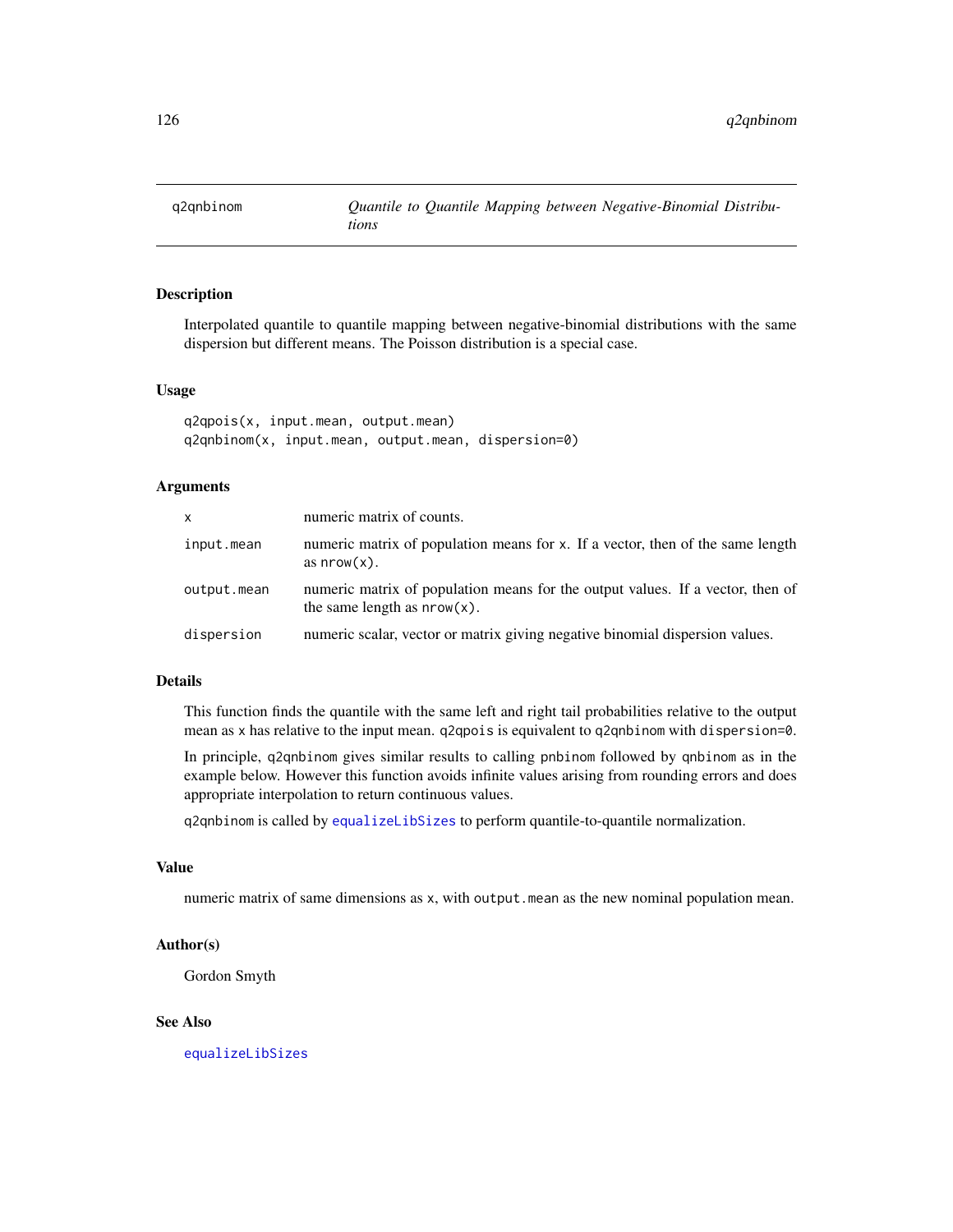#### read10X  $127$

### Examples

```
x < -15input.mean <- 10
output.mean <- 20
dispersion <- 0.1
q2qnbinom(x,input.mean,output.mean,dispersion)
# Similar in principle:
```
qnbinom(pnbinom(x,mu=input.mean,size=1/dispersion),mu=output.mean,size=1/dispersion)

| read10X |  |  |
|---------|--|--|
|         |  |  |

read10X *Read 10X Genomics Files*

#### Description

Reads 10X Genomics files containing single-cell RNA-seq UMI counts in Matrix Market format.

## Usage

read10X(mtx = NULL, genes = NULL, barcodes = NULL, path = ".", DGEList = TRUE)

#### Arguments

| mtx      | name of mtx file containing counts in Matrix Exchange Format. Defaults to<br>matrix.mtx or matrix.mtx.gz.               |
|----------|-------------------------------------------------------------------------------------------------------------------------|
| genes    | name of file containing gene IDs and names. Defaults to features. tsv or<br>genes. tsv or gzipped versions of the same. |
| barcodes | optional name of file containing barcodes. Defaults to "barcodes. tsv" or<br>barcodes.tsv.gz.                           |
| path     | character string giving the directory containing the files. Defaults to the current<br>working directory.               |
| DGEList  | logical. If TRUE, a DGEL ist will be returned, otherwise an unclassed list is re-<br>turned.                            |

#### Details

This function reads output files created by the 10X Genomics Cellranger pipeline, see [https://](https://support.10xgenomics.com/single-cell-gene-expression/software/pipelines/latest/output/matrices) [support.10xgenomics.com/single-cell-gene-expression/software/pipelines/latest/o](https://support.10xgenomics.com/single-cell-gene-expression/software/pipelines/latest/output/matrices)utput/ [matrices](https://support.10xgenomics.com/single-cell-gene-expression/software/pipelines/latest/output/matrices). The UMI counts are assembled into an integer matrix in R with accompanying gene IDs and gene symbols. The results are returned as either a DGEList or an ordinary list.

The files mtx, genes and barcodes can be provided in either gzipped or unzipped versions.

This function creates an ordinary matrix of counts. To read the counts instead into a sparse matrix format, the read10xResults function in the scater package is an alternative.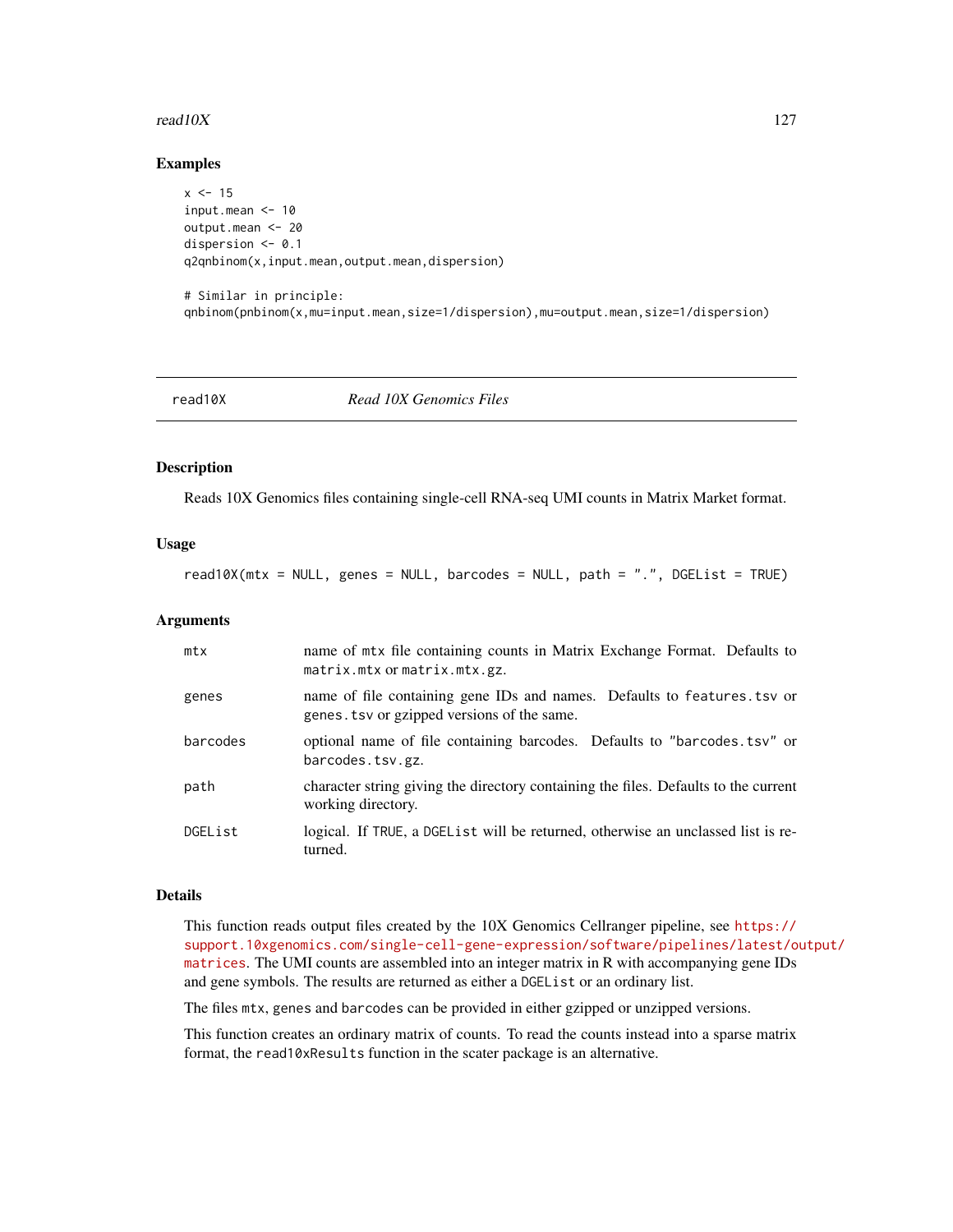## Value

Either a [DGEList](#page-28-0) object (if DGEList=TRUE) or an ordinary list with the following components:

| counts  | matrix of counts.                                                                                               |
|---------|-----------------------------------------------------------------------------------------------------------------|
| genes   | data.frame counting gene symbols.                                                                               |
| samples | data. frame containing information about each cell. This will be omitted if barcodes=NULL<br>and DGEList=FALSE. |

The only difference between the DGEList or list formats is that the DGEList adds some extra columns to the samples data.frame.

# Author(s)

Gordon Smyth

## See Also

read10xResults in the scater package.

## Examples

```
## Not run:
GEO <- "ftp://ftp.ncbi.nlm.nih.gov/geo/samples/GSM2510nnn/GSM2510617/suppl/"
GEOmtx <- paste0(GEO,"GSM2510617_P7-matrix.mtx.gz")
GEOgenes <- paste0(GEO,"GSM2510617_P7-genes.tsv.gz")
download.file(GEOmtx,"matrix.mtx.gz")
download.file(GEOgenes,"genes.tsv.gz")
y <- read10X("matrix.mtx.gz", "genes.tsv.gz")
```
## End(Not run)

readBismark2DGE *Read Bismark Coverage Files*

# Description

Read Bismark coverage files containing methylated and unmethylated read counts for CpG loci and create DGEList.

### Usage

```
readBismark2DGE(files, sample.names=NULL, readr=TRUE, verbose=TRUE)
```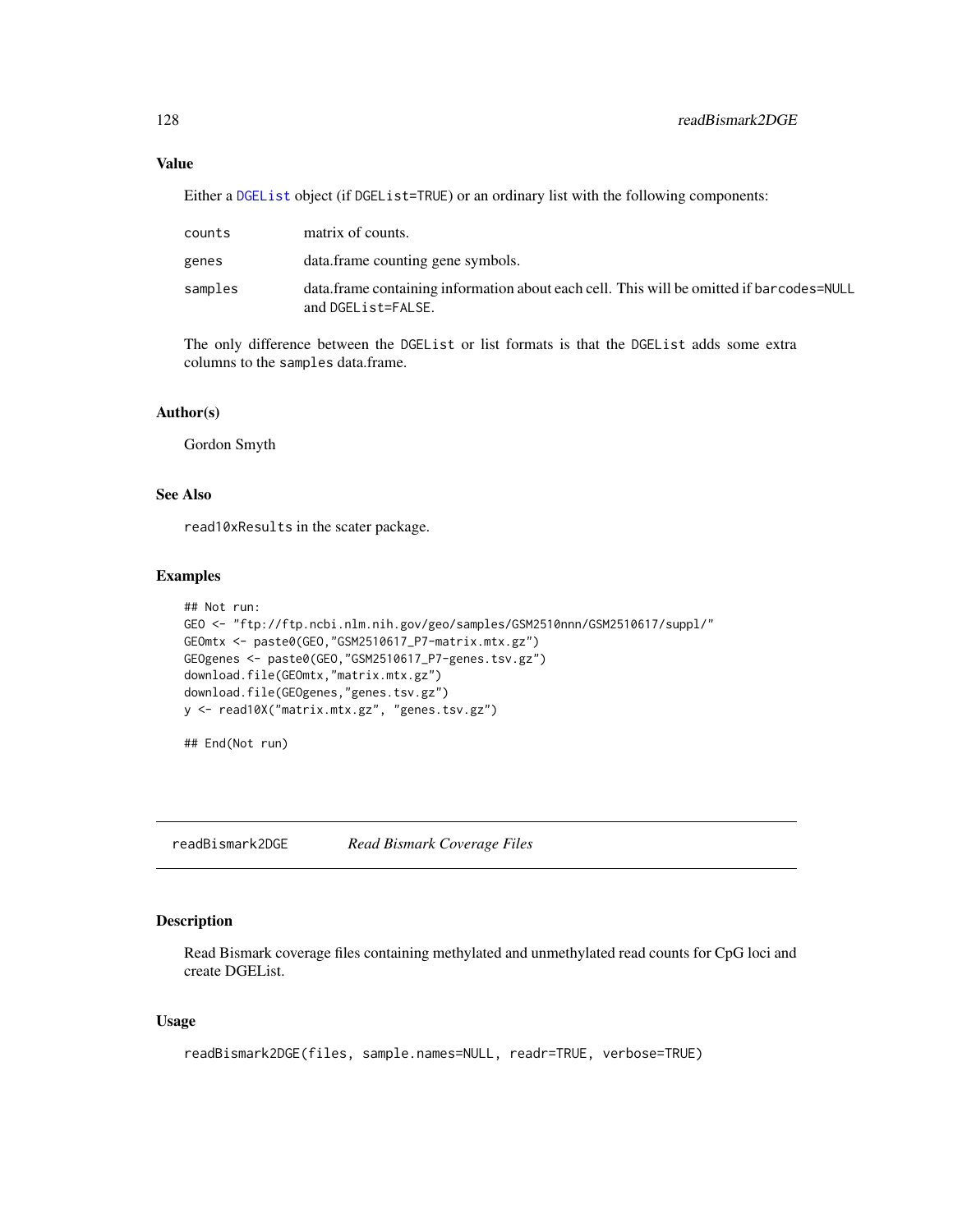#### readDGE 129

#### **Arguments**

| files        | character vector of file names.                                                                     |
|--------------|-----------------------------------------------------------------------------------------------------|
| sample.names | character vector of sample names. If NULL, sample names will be extracted from<br>the file names.   |
| readr        | logical. If TRUE, readr package is used to read the coverage files, otherwise<br>read.delimis used. |
| verbose      | logical. If TRUE, read progress messages are send to standard output.                               |

## Details

This function reads tab-delimited coverage files output by Bismark software. Counts from multiple files are collated into a [DGEList](#page-28-0) object.

# Value

A [DGEList](#page-28-0) object with a row for each unique genomic loci found in the files and two columns (containing methylated and unmethylated counts) for each sample.

# Note

This function represents genomic loci as integers, so the largest locus position must be less than the maximum integer in R (about 2e9). The number of chromosomes times the largest locus position must be less than 1e16.

## Author(s)

Gordon Smyth

# References

Chen, Y, Pal, B, Visvader, JE, Smyth, GK (2017). Differential methylation analysis of reduced representation bisulfite sequencing experiments using edgeR. *F1000Research* 6, 2055. [https://](https://f1000research.com/articles/6-2055) [f1000research.com/articles/6-2055](https://f1000research.com/articles/6-2055)

readDGE *Read and Merge a Set of Files Containing Count Data*

## **Description**

Reads and merges a set of text files containing gene expression counts.

## Usage

```
readDGE(files, path=NULL, columns=c(1,2), group=NULL, labels=NULL, ...)
```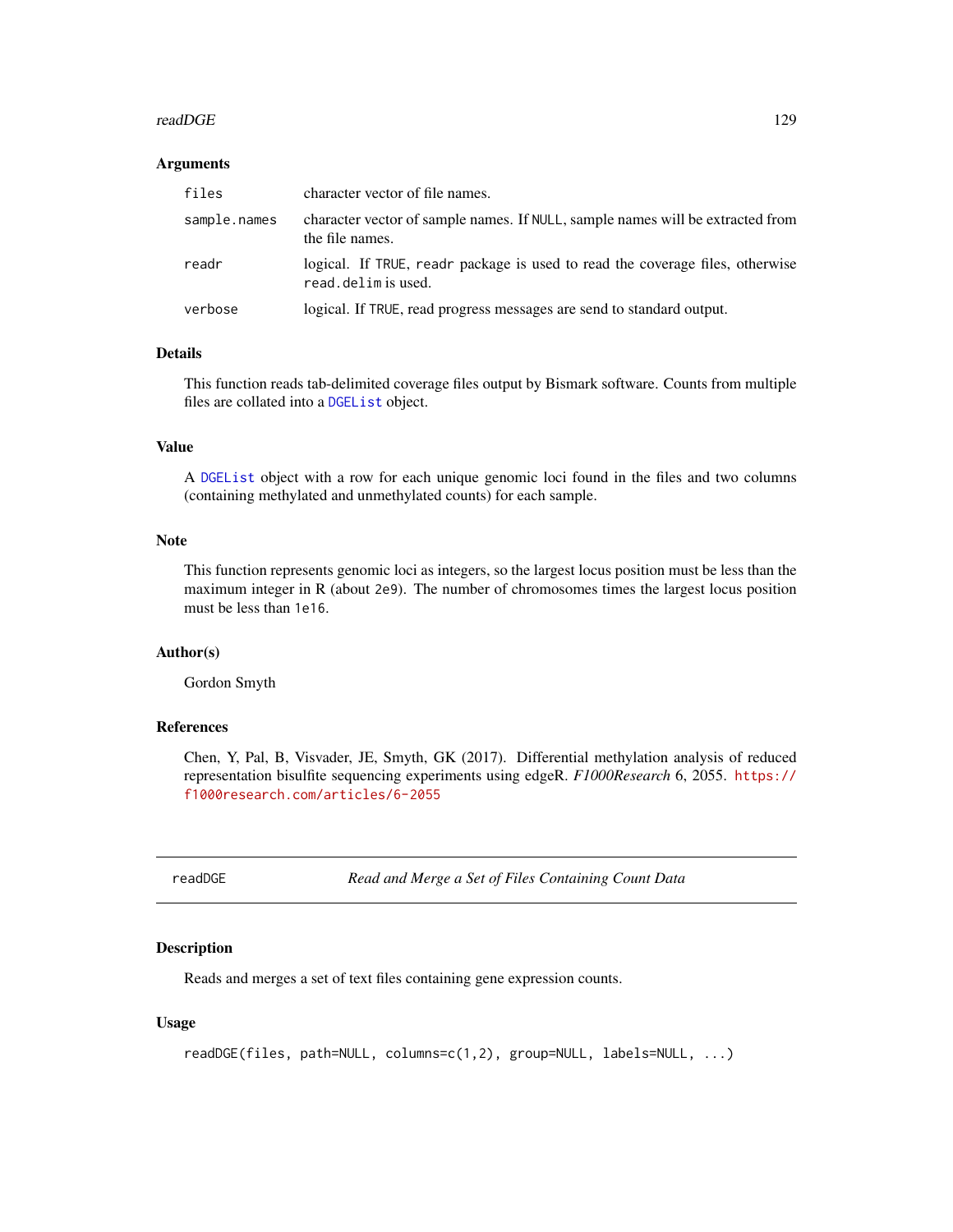### Arguments

| files   | character vector of filenames, or a data.frame of sample information containing<br>a column called files.  |
|---------|------------------------------------------------------------------------------------------------------------|
| path    | character string giving the directory containing the files. Defaults to the current<br>working directory.  |
| columns | numeric vector stating which columns of the input files contain the gene names<br>and counts respectively. |
| group   | optional vector or factor indicating the experimental group to which each file<br>belongs.                 |
| labels  | character vector giving short names to associate with the files. Defaults to the<br>file names.            |
| $\cdot$ | other arguments are passed to read. delim.                                                                 |

## Details

Each file is assumed to contain digital gene expression data for one genomic sample or count library, with gene identifiers in the first column and counts in the second column. Gene identifiers are assumed to be unique and not repeated in any one file. The function creates a combined table of counts with rows for genes and columns for samples. A count of zero will be entered for any gene that was not found in any particular sample.

By default, the files are assumed to be tab-delimited and to contain column headings. Other file formats can be handled by adding arguments to be passed to read.delim. For example, use header=FALSE if there are no column headings and use sep="," to read a comma-separated file.

Instead of being a vector, the argument files can be a data.frame containing all the necessary sample information. In that case, the filenames and group identifiers can be given as columns files and group respectively, and the labels can be given as the row.names of the data.frame.

#### Value

A [DGEList](#page-28-0) object containing a matrix of counts, with a row for each unique tag found in the input files and a column for each input file.

## Author(s)

Mark Robinson and Gordon Smyth

# See Also

See [read.delim](#page-0-0) for other possible arguments that can be accepted. [DGEList-class](#page-30-0), [DGEList](#page-28-0).

## Examples

# Read all .txt files from current working directory

```
## Not run: files <- dir(pattern="*\\.txt$")
RG <- readDGE(files)
## End(Not run)
```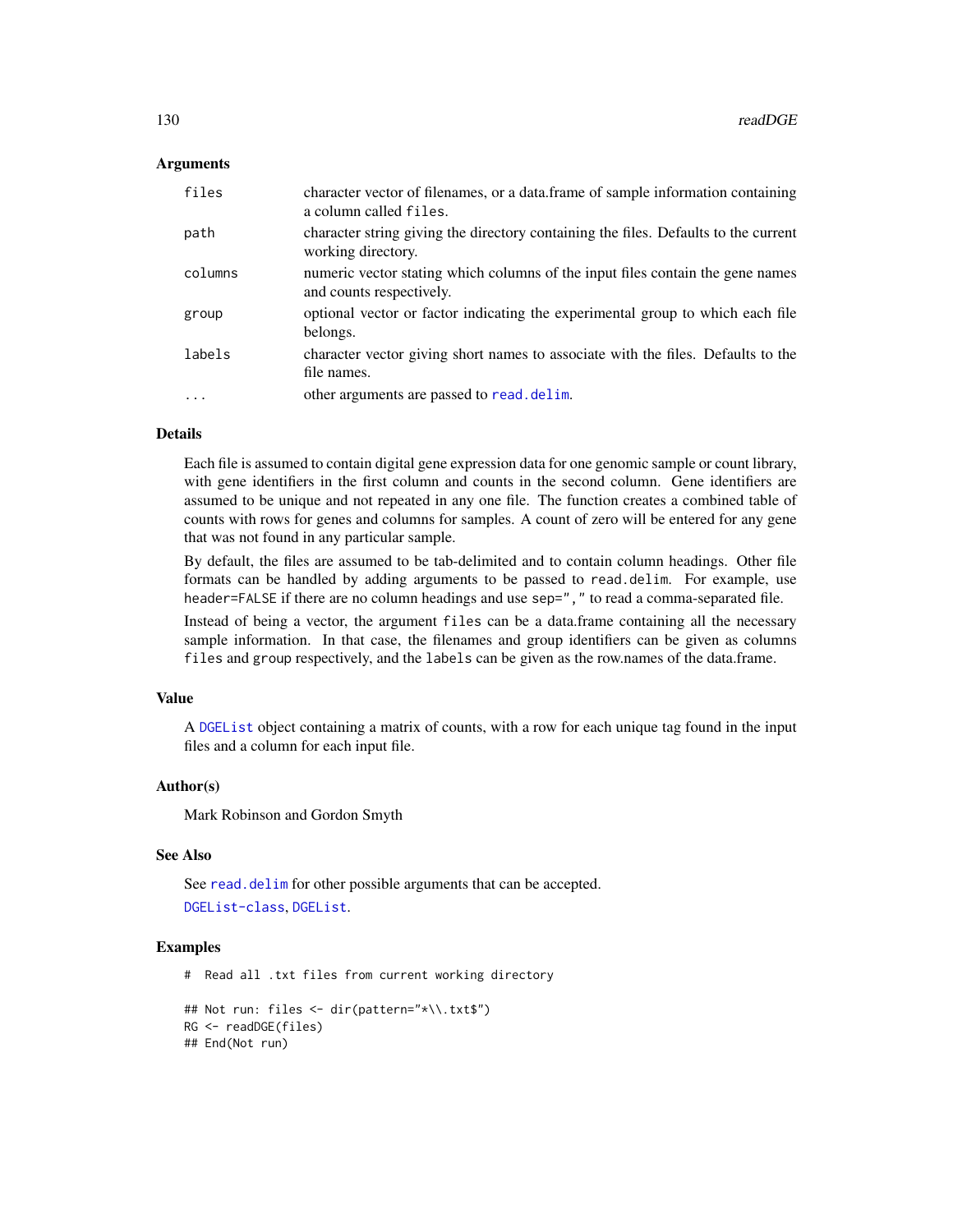Rotation gene set testing for Negative Binomial generalized linear models.

# Usage

```
## S3 method for class 'DGEList'
fry(y, index = NULL, design = NULL, contrast = ncol(design), geneid = NULL,
      sort = "directional", \ldots)
## S3 method for class 'DGEList'
roast(y, index = NULL, design = NULL, contrast = ncol(design), geneid = NULL,
      set.statistic = "mean", gene.weights = NULL, nrot = 1999, ...)
## S3 method for class 'DGEList'
mroast(y, index = NULL, design = NULL, contrast = ncol(design), geneid = NULL,
       set.statistic = "mean", gene.weights = NULL, nrot = 1999,
       adjust.method = "BH", midp = TRUE, sort = "directional", \ldots)
```
# Arguments

| у             | DGEList object.                                                                                                                                                                                                                                                                                                                                                                                                                                                  |
|---------------|------------------------------------------------------------------------------------------------------------------------------------------------------------------------------------------------------------------------------------------------------------------------------------------------------------------------------------------------------------------------------------------------------------------------------------------------------------------|
| index         | index vector specifying which rows (probes) of y are in the test set. Can be a<br>vector of integer indices, or a logical vector of length $nrow(y)$ , or a vector of<br>gene IDs corresponding to entries in geneid. Alternatively it can be a data.frame<br>with the first column containing the index vector and the second column con-<br>taining directional gene weights. For mroast or fry, index is a list of index<br>vectors or a list of data frames. |
| design        | the design matrix. Defaults to y\$design or, failing that, to model. matrix(~y\$samples\$group).                                                                                                                                                                                                                                                                                                                                                                 |
| contrast      | contrast for which the test is required. Can be an integer specifying a column<br>of design, or the name of a column of design, or a numeric contrast vector of<br>length equal to the number of columns of design.                                                                                                                                                                                                                                              |
| geneid        | gene identifiers corresponding to the rows of y. Can be either a vector of length<br>$nrow(y)$ or the name of the column of y\$genes containing the gene identifiers.<br>Defaults to rownames $(y)$ .                                                                                                                                                                                                                                                            |
| set.statistic | summary set statistic. Possibilities are "mean", "floormean", "mean50" or "msq".                                                                                                                                                                                                                                                                                                                                                                                 |
| gene.weights  | numeric vector of directional (positive or negative) genewise weights. For mroast<br>or fry, this vector must have length equal to nrow(y). For roast, can be of<br>length $nrow(y)$ or of length equal to the number of genes in the test set.                                                                                                                                                                                                                  |
| nrot          | number of rotations used to compute the p-values.                                                                                                                                                                                                                                                                                                                                                                                                                |
| adjust.method | method used to adjust the p-values for multiple testing. See p. adjust for pos-<br>sible values.                                                                                                                                                                                                                                                                                                                                                                 |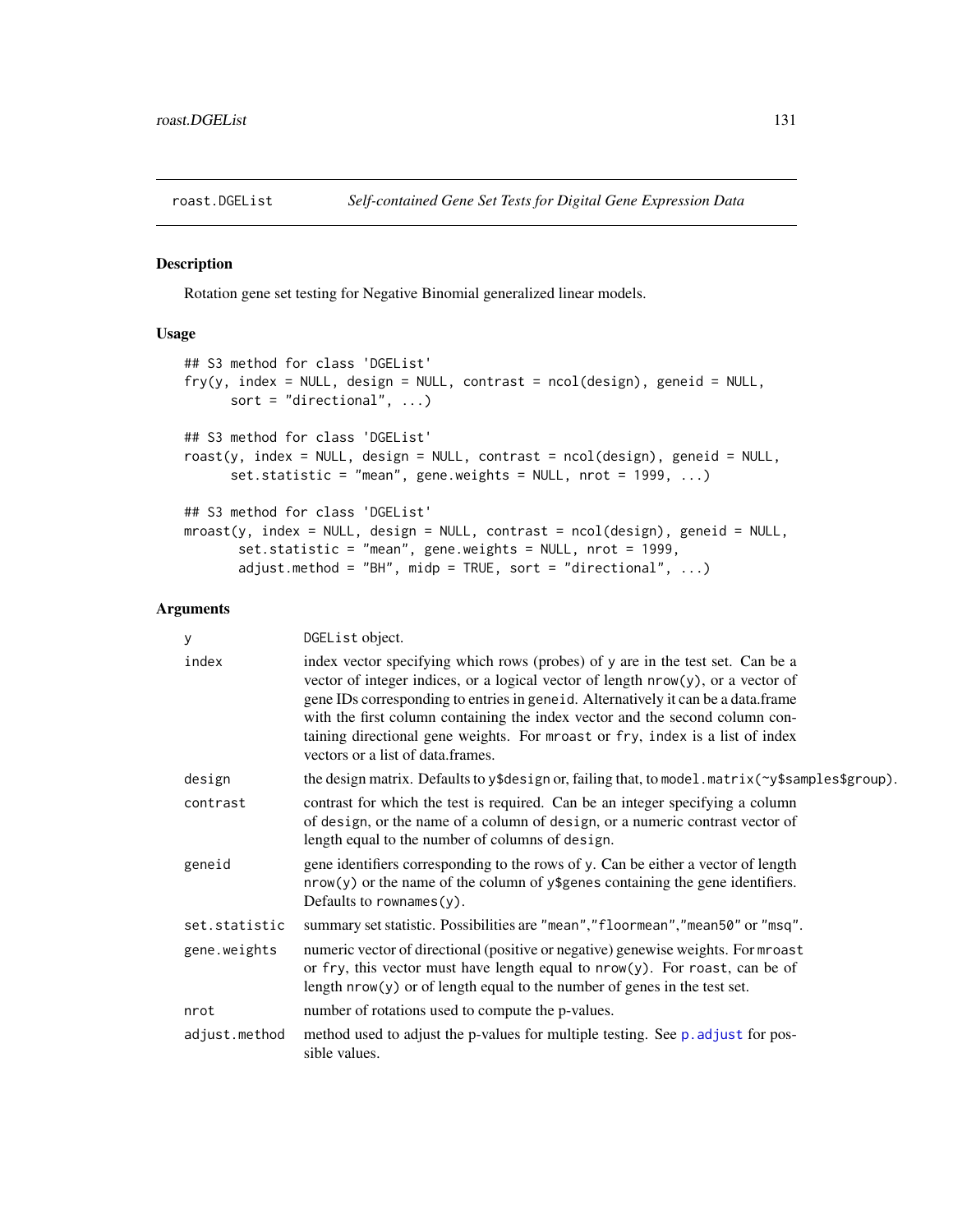| midp      | logical, should mid-p-values be used in instead of ordinary p-values when ad-<br>justing for multiple testing?                                |
|-----------|-----------------------------------------------------------------------------------------------------------------------------------------------|
| sort      | character, whether to sort output table by directional p-value ("directional"),<br>non-directional p-value ("mixed"), or not at all ("none"). |
| $\ddotsc$ | other arguments are currently ignored.                                                                                                        |

# Details

These functions perform self-contained gene set tests against the null hypothesis that none of the genes in the set are differentially expressed. fry is the recommended function in the edgeR context.

The roast gene set test was proposed by Wu et al (2010) for microarray data and the roast and mroast methods documented here extend the test to digital gene expression data. The roast method uses residual space rotations instead of permutations to obtain p-values, a technique that take advantage of the full generality of linear models. The negative binomial count data is converted to approximate normal deviates by computing mid-p quantile residuals (Dunn and Smyth, 1996; Routledge, 1994) under the null hypothesis that the contrast is zero, and the normal deviates are then passed to the limma [roast](#page-0-0) function. See [roast](#page-0-0) for more description of the test and for a complete list of possible arguments. mroast is similar but performs roast tests for multiple of gene sets instead of just one.

The fry method documented here similarly generalizes the fry gene set test for microarray data. fry is recommended over roast or mroast for count data because, in this context, it is equivalent to mroast but with an infinite number of rotations.

#### Value

roast produces an object of class [Roast](#page-0-0). See [roast](#page-0-0) for details.

[mroast](#page-0-0) and fry produce a data.frame. See mroast for details.

## Author(s)

Yunshun Chen and Gordon Smyth

## References

Dunn, PK, and Smyth, GK (1996). Randomized quantile residuals. *J. Comput. Graph. Statist.*, 5, 236-244. <http://www.statsci.org/smyth/pubs/residual.html>

Routledge, RD (1994). Practicing safe statistics with the mid-p. *Canadian Journal of Statistics* 22, 103-110.

Wu, D, Lim, E, Francois Vaillant, F, Asselin-Labat, M-L, Visvader, JE, and Smyth, GK (2010). ROAST: rotation gene set tests for complex microarray experiments. *Bioinformatics* 26, 2176- 2182. <http://bioinformatics.oxfordjournals.org/content/26/17/2176>

## See Also

[roast](#page-0-0), [camera.DGEList](#page-15-0)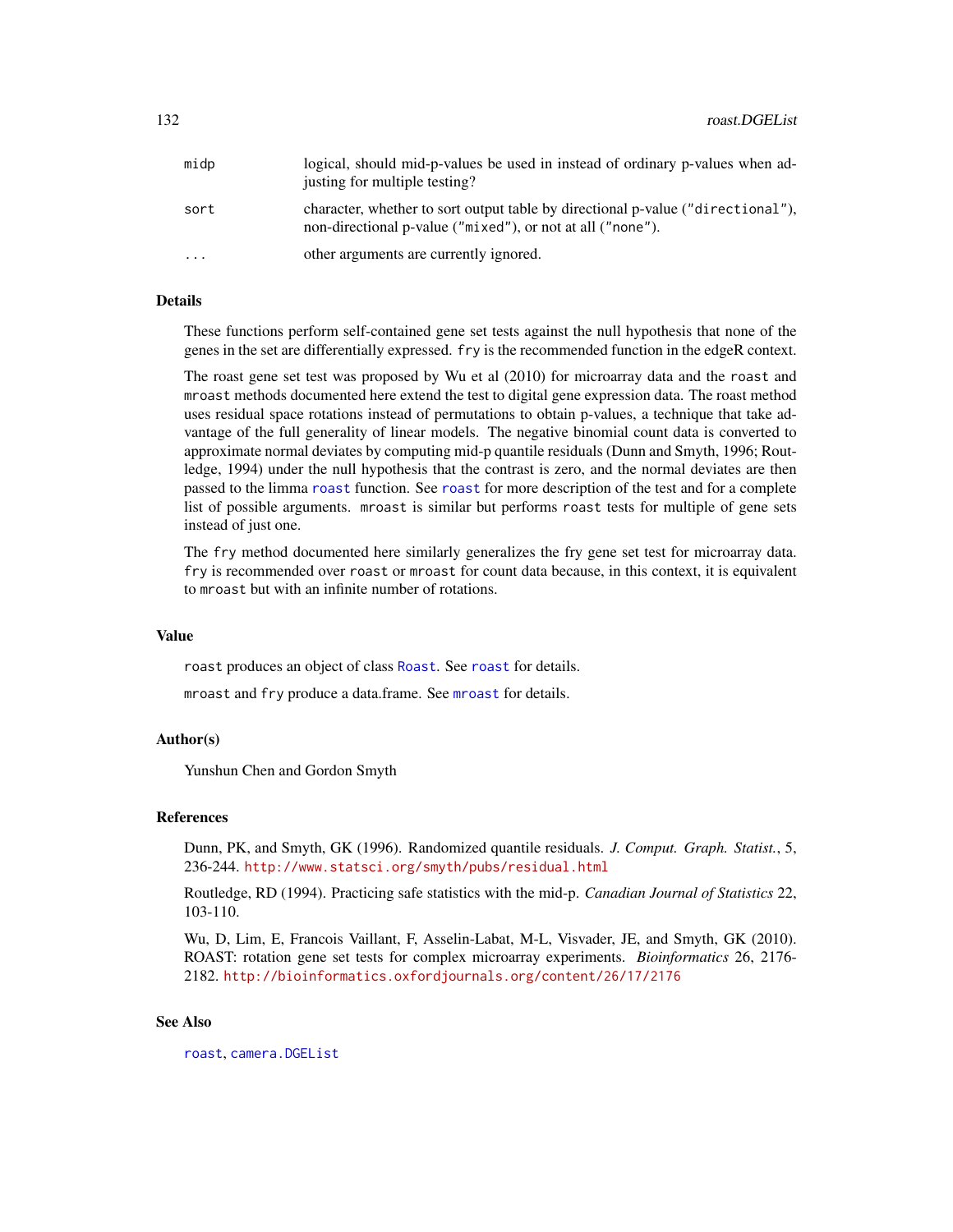# romer.DGEList 133

## Examples

```
mu <- matrix(10, 100, 4)
group \leq factor(c(0, 0, 1, 1))
design <- model.matrix(~group)
# First set of 10 genes that are genuinely differentially expressed
iset1 < -1:10mu[iset1,3:4] <- mu[iset1,3:4]+10
# Second set of 10 genes are not DE
iset2 < -11:20# Generate counts and create a DGEList object
y <- matrix(rnbinom(100*4, mu=mu, size=10),100,4)
y <- DGEList(counts=y, group=group)
# Estimate dispersions
y <- estimateDisp(y, design)
roast(y, iset1, design, contrast=2)
mroast(y, iset1, design, contrast=2)
mroast(y, list(set1=iset1, set2=iset2), design, contrast=2)
```
romer.DGEList *Rotation Gene Set Enrichment for Digital Gene Expression Data*

#### Description

Romer gene set enrichment tests for Negative Binomial generalized linear models.

#### Usage

```
## S3 method for class 'DGEList'
romer(y, index, design=NULL, contrast=ncol(design), ...)
```
# Arguments

| У                       | DGEList object.                                                                                                                                                                                                  |
|-------------------------|------------------------------------------------------------------------------------------------------------------------------------------------------------------------------------------------------------------|
| index                   | list of indices specifying the rows of y in the gene sets. The list can be made<br>using ids2indices.                                                                                                            |
| design                  | design matrix. Defaults to y\$design or, failing that, to model.matrix( $\gamma$ \$samples\$group).                                                                                                              |
| contrast                | contrast for which the test is required. Can be an integer specifying a column of<br>design, or the name of a column of design, or else a contrast vector of length<br>equal to the number of columns of design. |
| $\cdot$ $\cdot$ $\cdot$ | other arguments are passed to romer, default. For example, the number of ro-<br>tations nrot can be increased from the default of 9999 to increase the resolution<br>of the p-values.                            |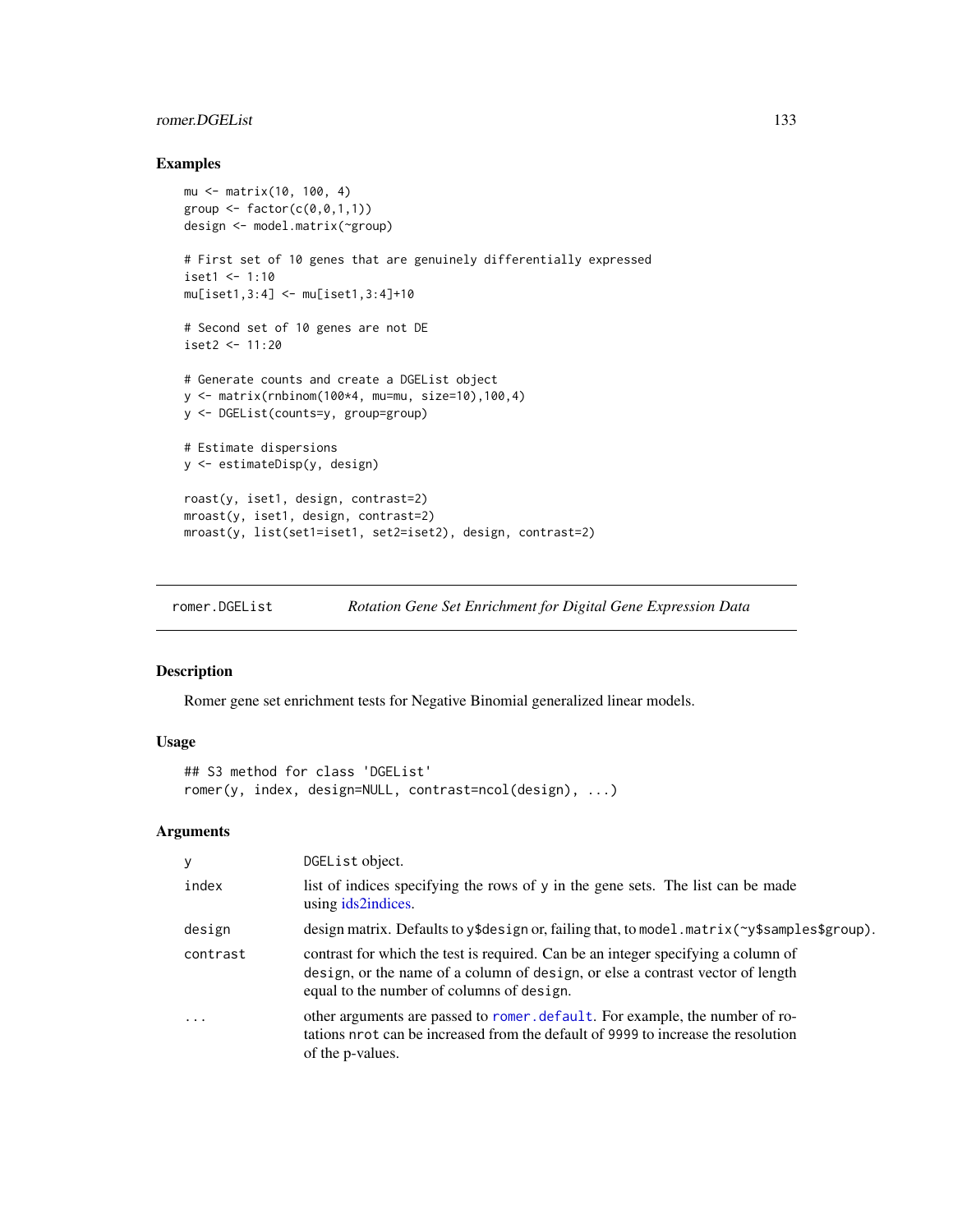### Details

The ROMER procedure described by Majewski et al (2010) is implemented in romer in the limma package. This romer method for DGEList objects makes the romer procedure available for count data such as RNA-seq data. The negative binomial count data is converted to approximate normal deviates by computing mid-p quantile residuals (Dunn and Smyth, 1996; Routledge, 1994) under the null hypothesis that the contrast is zero. The normal deviates are then passed to the romer function in limma. See [romer](#page-0-0) for more description of the test and for a complete list of possible arguments.

## Value

Numeric matrix giving p-values and the number of matched genes in each gene set. Rows correspond to gene sets. There are four columns giving the number of genes in the set and p-values for the alternative hypotheses up, down or mixed. See [romer](#page-0-0) for details.

## Author(s)

Yunshun Chen and Gordon Smyth

## References

Majewski, IJ, Ritchie, ME, Phipson, B, Corbin, J, Pakusch, M, Ebert, A, Busslinger, M, Koseki, H, Hu, Y, Smyth, GK, Alexander, WS, Hilton, DJ, and Blewitt, ME (2010). Opposing roles of polycomb repressive complexes in hematopoietic stem and progenitor cells. *Blood*, 116, 731-719. <http://www.ncbi.nlm.nih.gov/pubmed/20445021>

Dunn, PK, and Smyth, GK (1996). Randomized quantile residuals. *J. Comput. Graph. Statist.*, 5, 236-244. <http://www.statsci.org/smyth/pubs/residual.html>

Routledge, RD (1994). Practicing safe statistics with the mid-p. *Canadian Journal of Statistics* 22, 103-110.

## See Also

[romer](#page-0-0)

#### Examples

```
mu <- matrix(10, 100, 4)
group \leftarrow factor(c(0, 0, 1, 1))design <- model.matrix(~group)
```

```
# First set of 10 genes that are genuinely differentially expressed
iset1 <- 1:10
```

```
mu[iset1,3:4] <- mu[iset1,3:4]+20
```

```
# Second set of 10 genes are not DE
iset2 <- 11:20
```

```
# Generate counts and create a DGEList object
y <- matrix(rnbinom(100*4, mu=mu, size=10),100,4)
y <- DGEList(counts=y, group=group)
```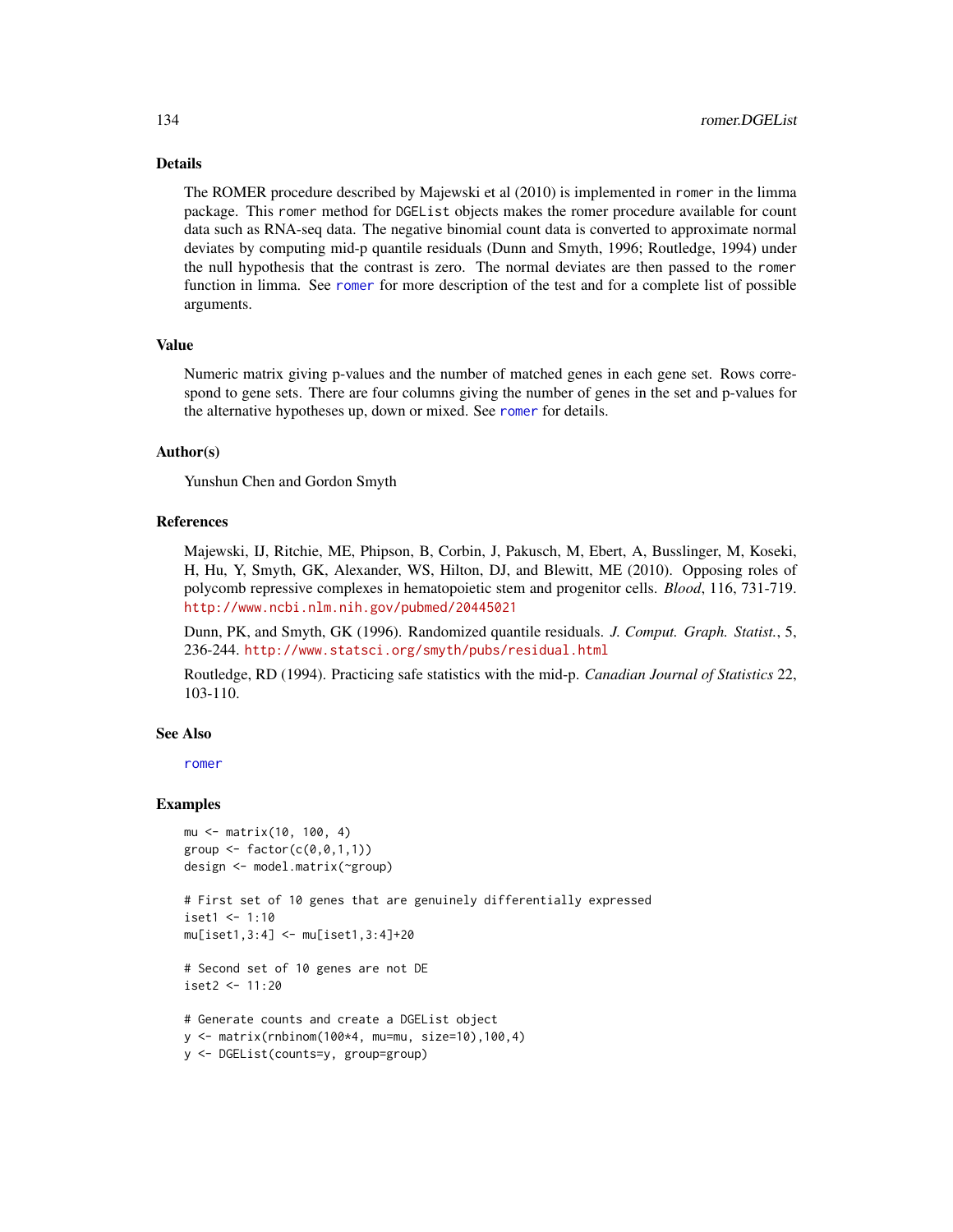#### rowsum and the contract of the contract of the contract of the contract of the contract of the contract of the contract of the contract of the contract of the contract of the contract of the contract of the contract of the

```
# Estimate dispersions
y <- estimateDisp(y, design)
romer(y, iset1, design, contrast=2)
romer(y, iset2, design, contrast=2)
romer(y, list(set1=iset1, set2=iset2), design, contrast=2)
```
<span id="page-134-0"></span>rowsum *Sum Over Groups of Genes*

# Description

Condense the rows of a DGEList object so that counts are summed over specified groups of genes.

## Usage

```
## S3 method for class 'DGEList'
rowsum(x, group, reorder=FALSE, na.rm=FALSE, ...)
## S3 method for class 'SummarizedExperiment'
rowsum(x, group, reorder=FALSE, na.rm=FALSE, ...)
```
# Arguments

| X         | a DGEList object or a SummarizedExperiment object                                                                                                                     |
|-----------|-----------------------------------------------------------------------------------------------------------------------------------------------------------------------|
| group     | a vector or factor giving the grouping, with one element per row of x. Missing<br>values will be treated as another group and a warning will be given.                |
| reorder   | if TRUE, then the row names of the resulting DGE List will be in order of sort (unique (group)),<br>if FALSE, they will be in the order that groups were encountered. |
| na.rm     | logical (TRUE or FALSE). Should NA (including NaN) values be discarded?                                                                                               |
| $\ddotsc$ | other arguments are not currently used                                                                                                                                |
|           |                                                                                                                                                                       |

#### Details

If x is a SummarizedExperiment object, it is first converted into a DGEList object.

A new DGEList object is computed, with the same columns as x, but for which the rows correspond to the unique values of group. The counts for rows with the same group value are summed.

Columns of x\$genes will be retained in the output if they contain group-level annotation. Columns that vary within groups will be dropped.

## Value

DGEList object with the same number of columns as x and rows corresponding to the unique values of group.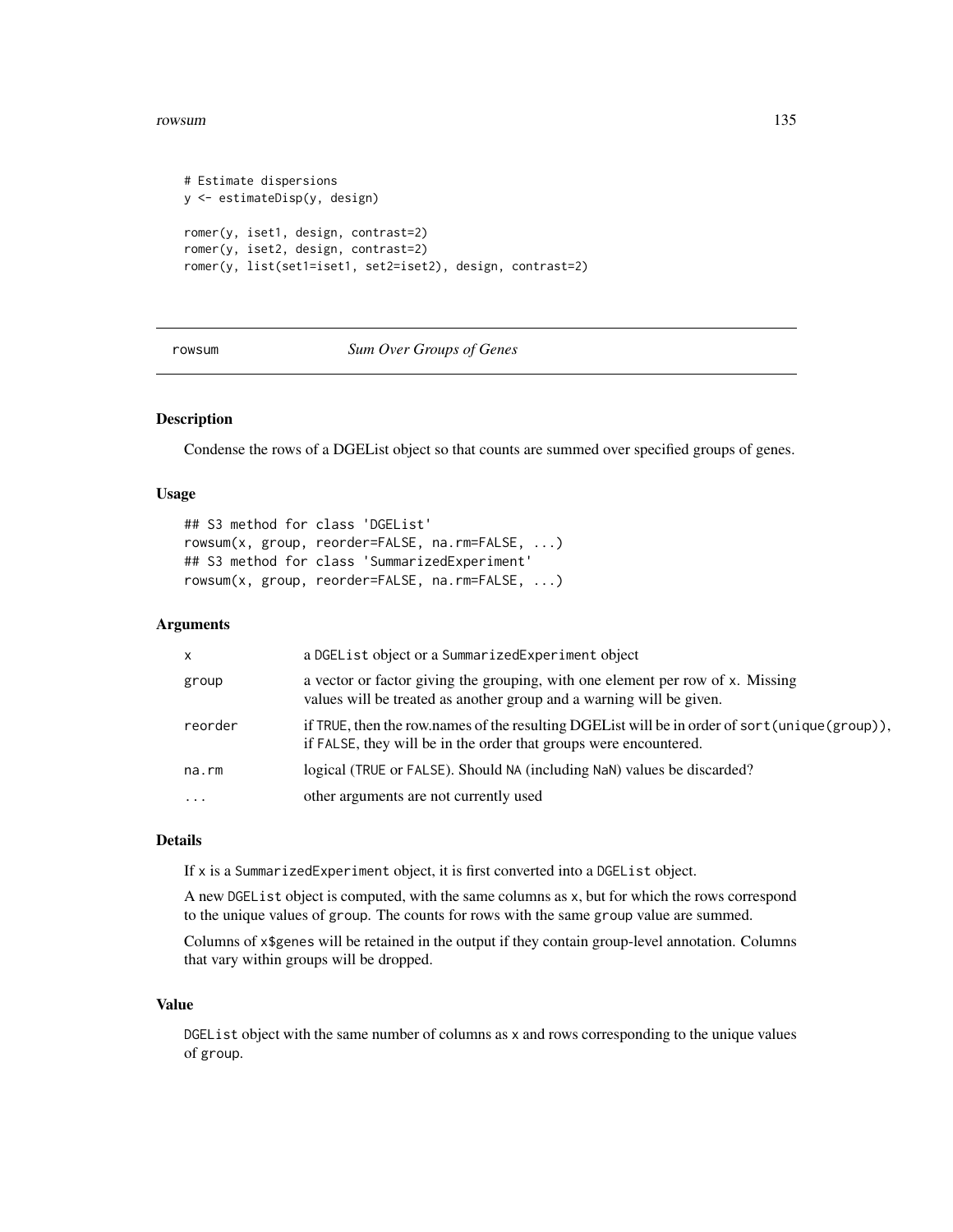#### Author(s)

Gordon Smyth

## See Also

[rowsum](#page-134-0) in the base package.

#### Examples

```
x <- DGEList(counts=matrix(1:8,4,2))
rowsum(x, group=c("A","A","B","B"))
```
scaleOffset *Scale offsets*

# Description

Ensures scale of offsets are consistent with library sizes.

#### Usage

```
## S3 method for class 'DGEList'
scaleOffset(y, offset, ...)
## Default S3 method:
scaleOffset(y, offset, ...)
```
#### Arguments

|        | numeric vector or matrix of counts, or a DGEL is t object.                                                                                                                                                |
|--------|-----------------------------------------------------------------------------------------------------------------------------------------------------------------------------------------------------------|
| offset | numeric vector or matrix of offsets to be scaled. If a vector, its length must equal<br>to the length of y or the number of columns of y. If a matrix, its dimension must<br>equal to the dimension of y. |
| .      | other arguments that are not currently used.                                                                                                                                                              |

#### Details

scaleOffset ensures that the scale of offsets are consistent with library sizes. This is done by ensuring that the mean offset for each gene is the same as the mean log-library size. The length or dimensions of offset should be consistent with the number of libraries in y.

## Value

scaleOffset.default returns a numeric vector if offset is a vector, a matrix if offset is a matrix or a CompressedMatrix object if offset is a CompressedMatrix. scaleOffset.DGEList computes the scaled offests and store them in the offset component of the input DGEList object.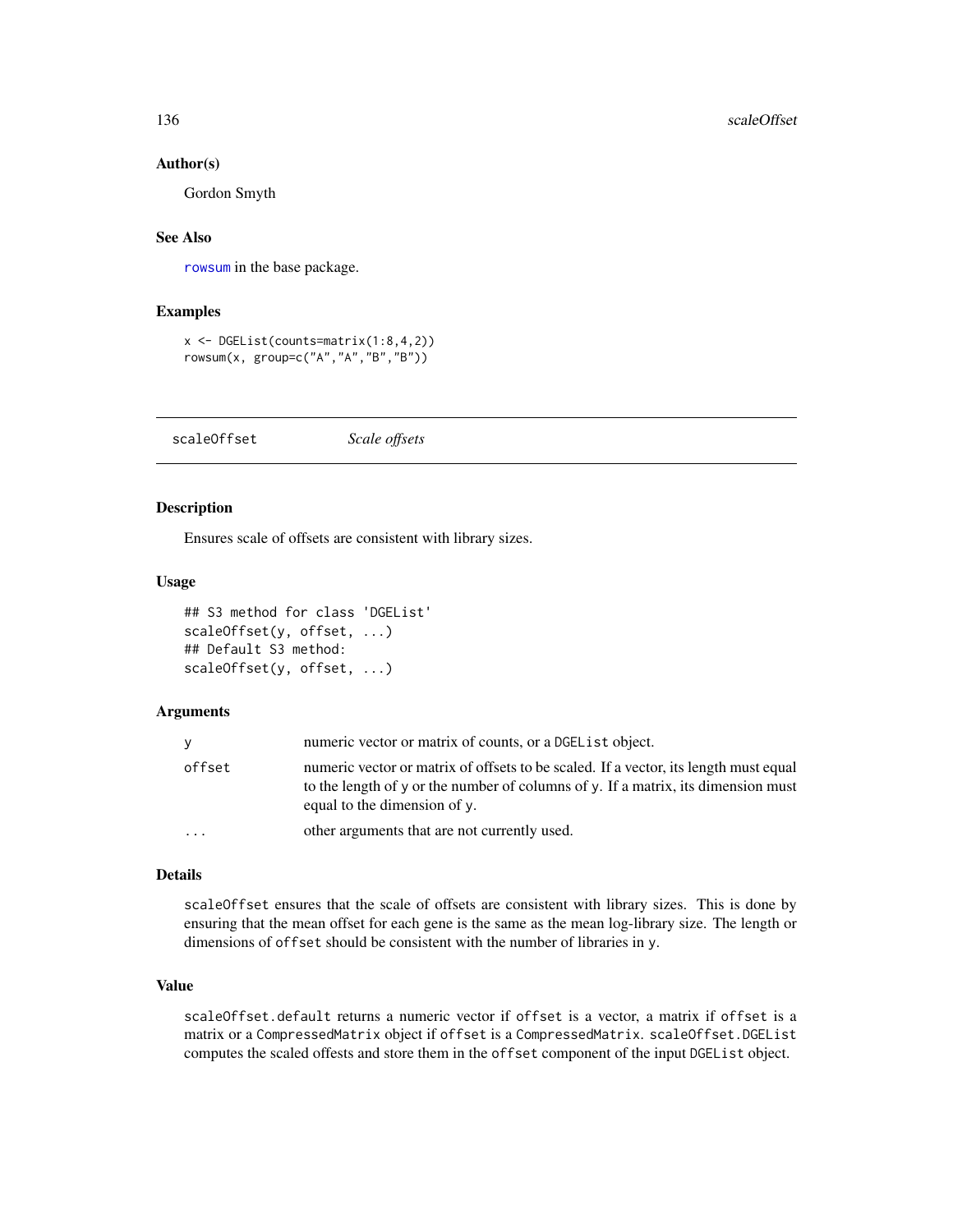#### SE2DGEList 137

## Author(s)

Aaron Lun, Yunshun Chen

#### Examples

```
y <- matrix(rnbinom(40,size=1,mu=100),10,4)
offset <- rnorm(4)
scaleOffset(y, offset)
```
SE2DGEList *SummarizedExperiment to DGEList*

## Description

Given any SummarizedExperiment data object, extract basic information needed and convert it into a DGEList object.

#### Usage

SE2DGEList(object)

#### Arguments

object a SummarizedExperiment object. Must have counts in its assay component.

## Details

This function takes a SummarizedExperiment data object as input. The counts of the assay component of the input SummarizedExperiment data object is extracted and used as the counts component of the output DGEList object. The rowRanges or rowData of the input is converted into a data.frame and used as genes in the output. The colData of the input is also converted into a data.frame and used as the sample information in the output.

### Value

A DGEList object.

## Author(s)

Yunshun Chen and Gordon Smyth

#### Examples

```
## Not run:
library(SummarizedExperiment)
example(SummarizedExperiment)
y <- SE2DGEList(se)
```
## End(Not run)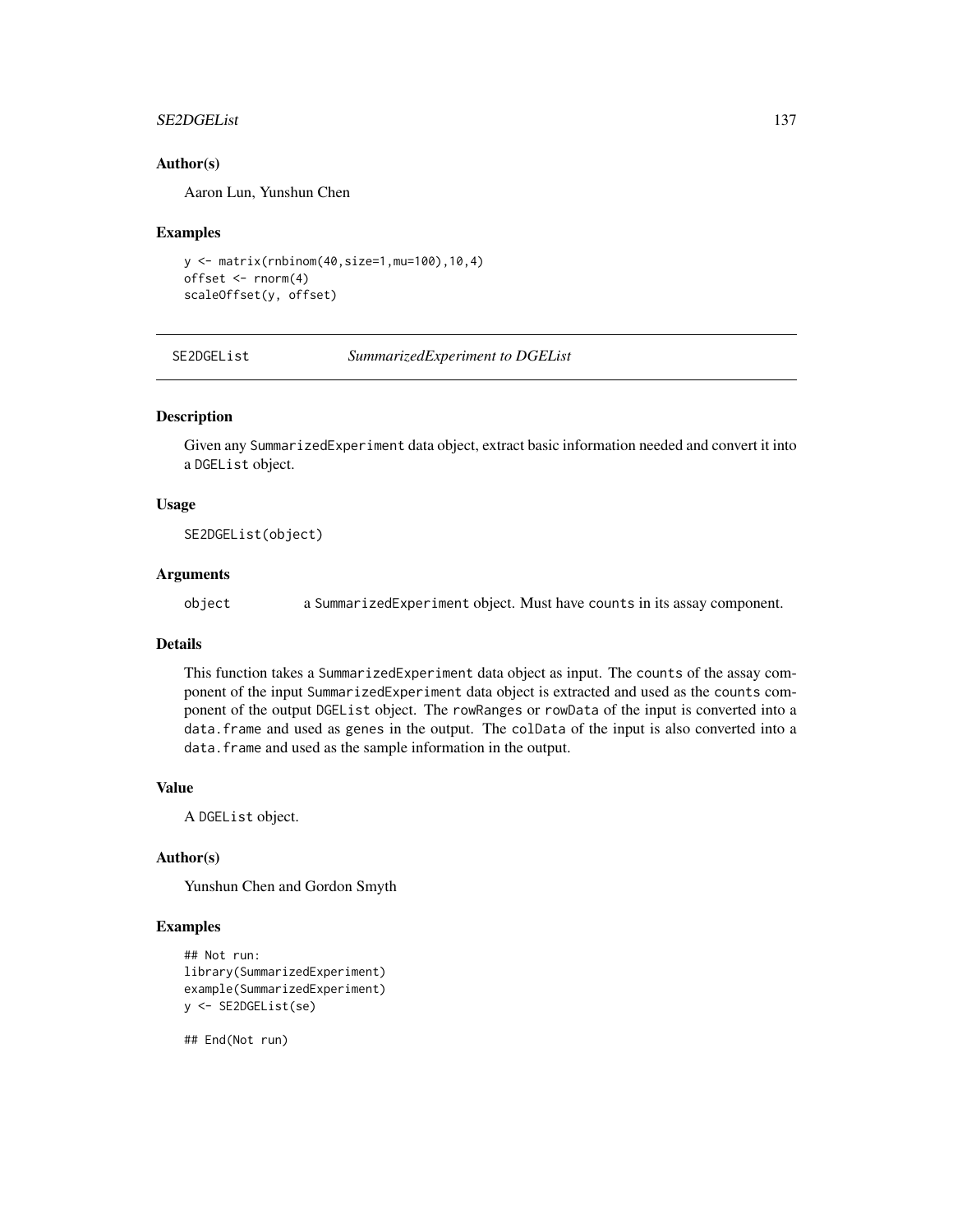<span id="page-137-0"></span>

Identify genes exhibiting evidence for splice variants (alternative exon usage/transcript isoforms) from exon-level count data using negative binomial generalized linear models.

#### Usage

spliceVariants(y, geneID, dispersion=NULL, group=NULL, estimate.genewise.disp=TRUE, trace=FALSE)

### Arguments

| у                      | either a matrix of exon-level counts or a DGEL is t object with (at least) elements<br>counts (table of counts summarized at the exon level) and samples (data frame<br>containing information about experimental group, library size and normalization<br>factor for the library size). Each row of y should represent one exon. |  |
|------------------------|-----------------------------------------------------------------------------------------------------------------------------------------------------------------------------------------------------------------------------------------------------------------------------------------------------------------------------------|--|
| geneID                 | vector of length equal to the number of rows of y, which provides the gene<br>identifier for each exon in y. These identifiers are used to group the relevant<br>exons into genes for the gene-level analysis of splice variation.                                                                                                |  |
| dispersion             | scalar (in future a vector will also be allowed) supplying the negative bino-<br>mial dispersion parameter to be used in the negative binomial generalized linear<br>model.                                                                                                                                                       |  |
| group                  | factor supplying the experimental group/condition to which each sample (col-<br>umn of y) belongs. If NULL (default) the function will try to extract if from y,<br>which only works if y is a DGEL ist object.                                                                                                                   |  |
| estimate.genewise.disp |                                                                                                                                                                                                                                                                                                                                   |  |
|                        | logical, should genewise dispersions (as opposed to a common dispersion value)<br>be computed if the dispersion argument is NULL?                                                                                                                                                                                                 |  |
| trace                  | logical, whether or not verbose comments should be printed as function is run.<br>Default is FALSE.                                                                                                                                                                                                                               |  |

## Details

This function can be used to identify genes showing evidence of splice variation (i.e. alternative splicing, alternative exon usage, transcript isoforms). A negative binomial generalized linear model is used to assess evidence, for each gene, given the counts for the exons for each gene, by fitting a model with an interaction between exon and experimental group and comparing this model (using a likelihood ratio test) to a null model which does not contain the interaction. Genes that show significant evidence for an interaction between exon and experimental group by definition show evidence for splice variation, as this indicates that the observed differences between the exon counts between the different experimental groups cannot be explained by consistent differential expression of the gene across all exons. The function topTags can be used to display the results of spliceVariants with genes ranked by evidence for splice variation.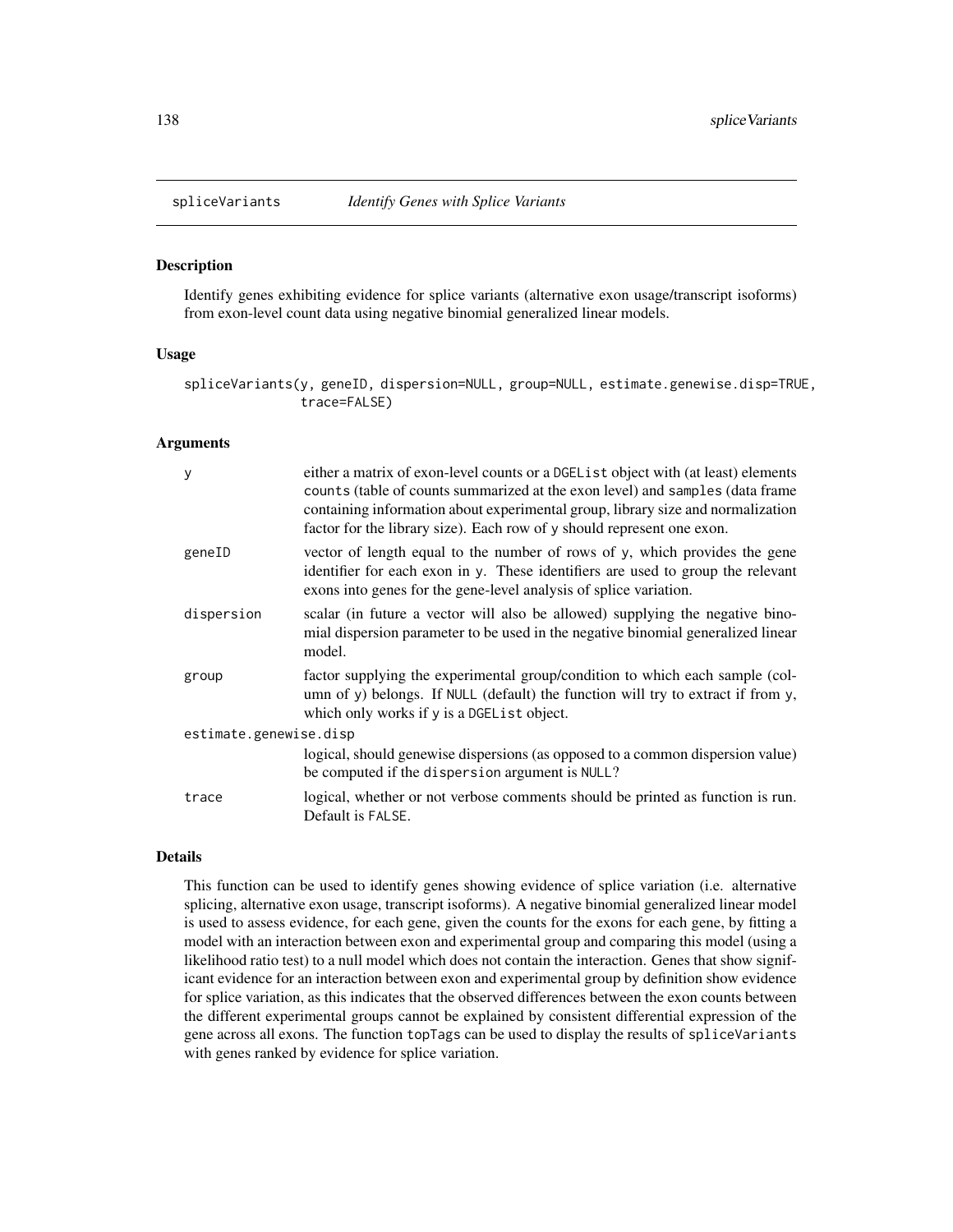## splitIntoGroups 139

## Value

spliceVariants returns a DGEExact object, which contains a table of results for the test of differential splicing between experimental groups (alternative exon usage), a data frame containing the gene identifiers for which results were obtained and the dispersion estimate(s) used in the statistical models and testing.

## Author(s)

Davis McCarthy, Gordon Smyth

## See Also

[estimateExonGenewiseDisp](#page-52-0) for more information about estimating genewise dispersion values from exon-level counts. [DGEList](#page-28-0) for more information about the DGEList class. [topTags](#page-145-0) for more information on displaying ranked results from spliceVariants. [estimateCommonDisp](#page-47-0) and related functions for estimating the dispersion parameter for the negative binomial model.

## Examples

```
# generate exon counts from NB, create list object
y<-matrix(rnbinom(40,size=1,mu=10),nrow=10)
d<-DGEList(counts=y,group=rep(1:2,each=2))
genes <- rep(c("gene.1","gene.2"), each=5)
disp <-0.2spliceVariants(d, genes, disp)
```
splitIntoGroups *Split the Counts or Pseudocounts from a DGEList Object According To Group*

## Description

Split the counts from a DGEList object according to group, creating a list where each element consists of a numeric matrix of counts for a particular experimental group. Given a pair of groups, split pseudocounts for these groups, creating a list where each element is a matrix of pseudocounts for a particular gourp.

## Usage

```
## S3 method for class 'DGEList'
splitIntoGroups(y, ...)
## Default S3 method:
splitIntoGroups(y, group=NULL, ...)
splitIntoGroupsPseudo(pseudo, group, pair)
```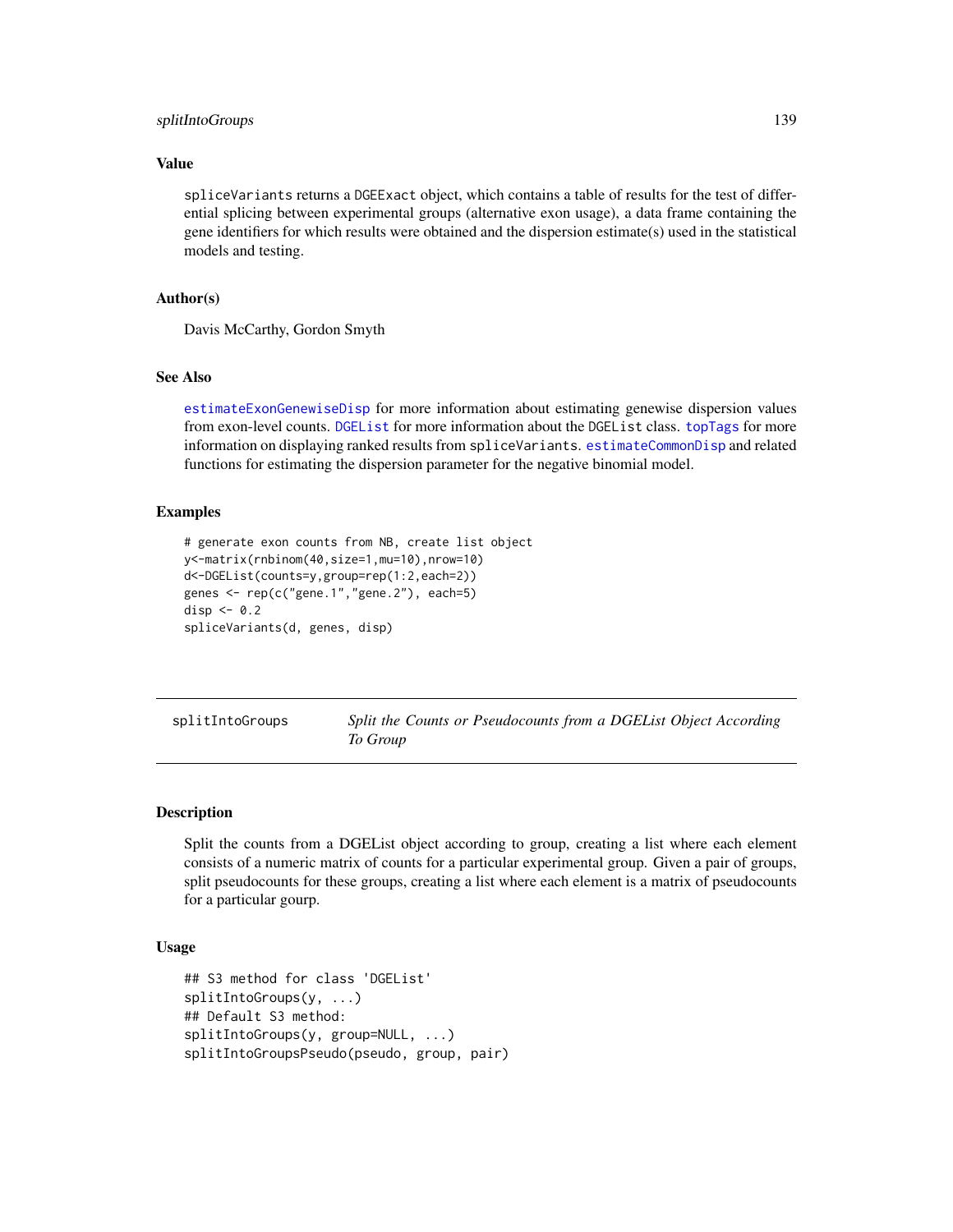#### **Arguments**

| y        | matrix of counts or a DGEList object.                                        |
|----------|------------------------------------------------------------------------------|
| group    | vector or factor giving the experimental group/condition for each library.   |
| pseudo   | numeric matrix of quantile-adjusted pseudocounts to be split                 |
| pair     | vector of length two stating pair of groups to be split for the pseudocounts |
| $\cdots$ | other arguments that are not currently used.                                 |

# Value

splitIntoGroups outputs a list in which each element is a matrix of count counts for an individual group. splitIntoGroupsPseudo outputs a list with two elements, in which each element is a numeric matrix of (pseudo-)count data for one of the groups specified.

## Author(s)

Davis McCarthy

# Examples

```
# generate raw counts from NB, create list object
y <- matrix(rnbinom(80, size=1, mu=10), nrow=20)
d <- DGEList(counts=y, group=rep(1:2, each=2), lib.size=rep(c(1000:1001), 2))
rownames(d$counts) <- paste("gene", 1:nrow(d$counts), sep=".")
z1 <- splitIntoGroups(d)
z2 <- splitIntoGroupsPseudo(d$counts, d$group, pair=c(1,2))
```
subsetting *Subset DGEList, DGEGLM, DGEExact and DGELRT Objects*

#### Description

Extract a subset of a DGEList, DGEGLM, DGEExact or DGELRT object.

# Usage

```
## S3 method for class 'DGEList'
object[i, j, keep.lib.sizes=TRUE]
## S3 method for class 'DGEGLM'
object[i, j]
## S3 method for class 'DGEExact'
object[i, j]
## S3 method for class 'DGELRT'
object[i, j]
## S3 method for class 'TopTags'
object[i, j]
```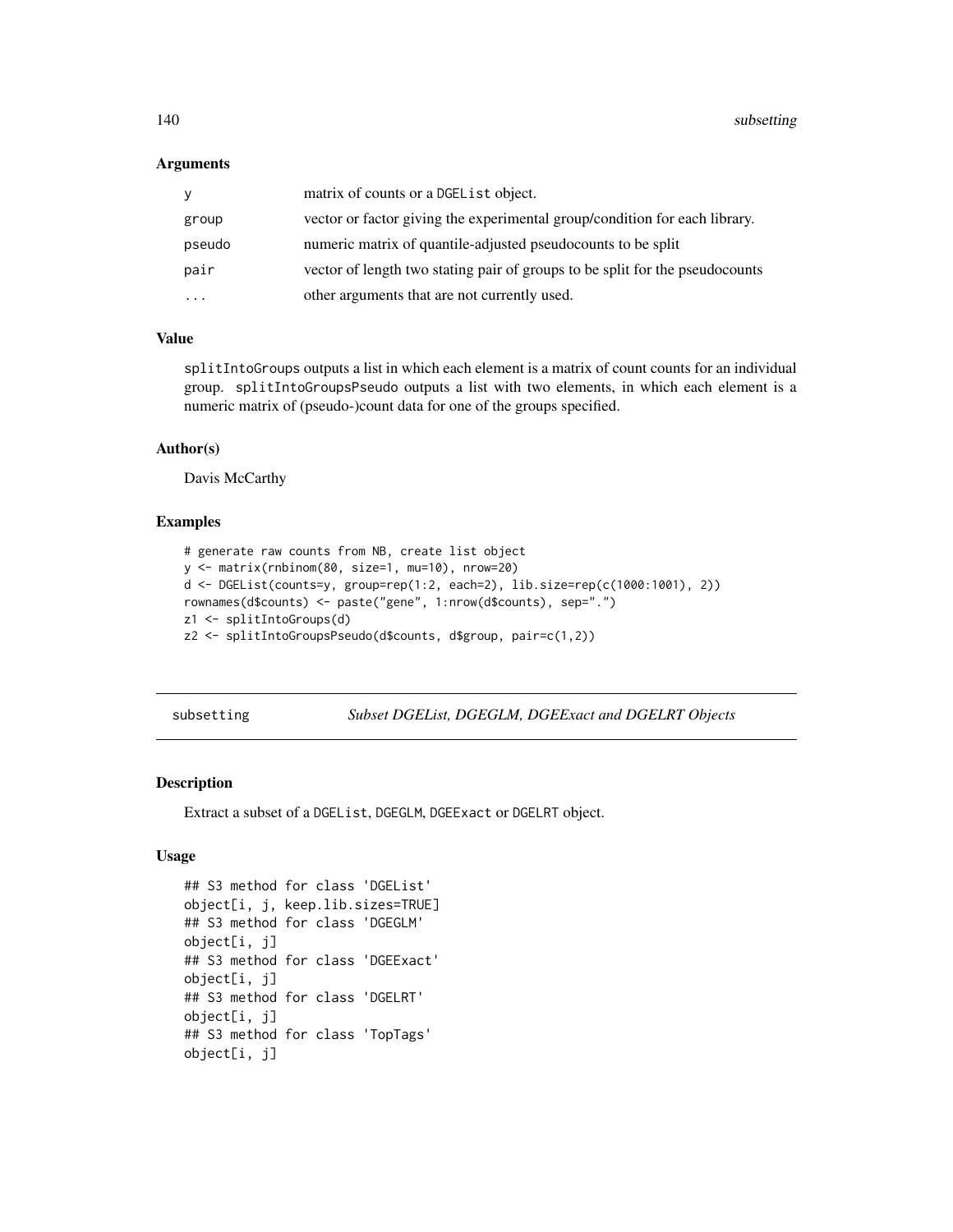# sumTechReps 141

#### **Arguments**

| object | object of class DGEList, DGEGLM, DGEExact or DGELRT. For subsetListOfArrays,<br>any list of conformal matrices and vectors.                                                     |
|--------|---------------------------------------------------------------------------------------------------------------------------------------------------------------------------------|
| i,j    | elements to extract. i subsets the genes while j subsets the libraries. Note that<br>columns of DGEGLM, DGEExact and DGELRT objects cannot be subsetted.                        |
|        | keep. lib. sizes logical, if TRUE the lib. sizes will be kept unchanged on output, otherwise they<br>will be recomputed as the column sums of the counts of the remaining rows. |

# Details

i,j may take any values acceptable for the matrix components of object of class DGEList. See the [Extract](#page-0-0) help entry for more details on subsetting matrices. For DGEGLM, DGEExact and DGELRT objects, only rows (i.e. i) may be subsetted.

## Value

An object of the same class as object holding data from the specified subset of rows and columns.

## Author(s)

Davis McCarthy, Gordon Smyth

## See Also

[Extract](#page-0-0) in the base package.

## Examples

```
d <- matrix(rnbinom(16,size=1,mu=10),4,4)
rownames(d) <- c("a","b","c","d")
colnames(d) <- c("A1","A2","B1","B2")
d <- DGEList(counts=d,group=factor(c("A","A","B","B")))
d[1:2,]
d[1:2,2]
d[, 2]d <- estimateCommonDisp(d)
results <- exactTest(d)
results[1:2,]
# NB: cannot subset columns for DGEExact objects
```
sumTechReps *Sum Over Replicate Samples*

#### Description

Condense the columns of a matrix or DGEList object so that counts are summed over technical replicate samples.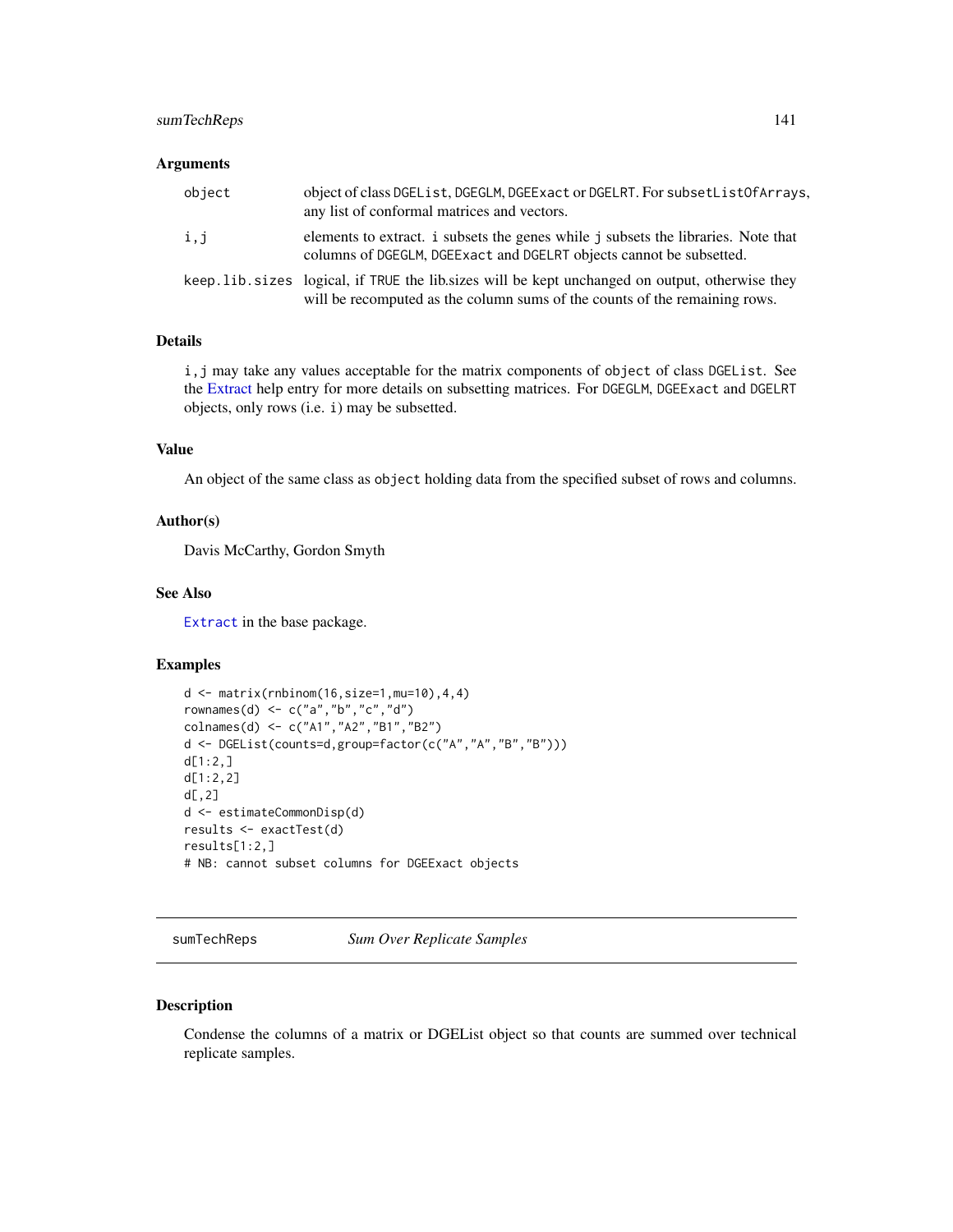# Usage

```
## Default S3 method:
sumTechReps(x, ID=colnames(x), ...)
## S3 method for class 'DGEList'
sumTechReps(x, ID=colnames(x), ...)
## S3 method for class 'SummarizedExperiment'
sumTechReps(x, ID, ...)
```
## Arguments

| X   | a numeric matrix or DGEL is t object.   |
|-----|-----------------------------------------|
| TD. | sample identifier.                      |
|     | other arguments are not currently used. |

## Details

A new matrix or DGEList object is computed in which the counts for technical replicate samples are replaced by their sums.

#### Value

A data object of the same class as x with a column for each unique value of ID. For a SummarizedExperiment object, it is converted into a DGEList object. Columns are in the same order as the ID values first occur in the ID vector.

# Author(s)

Gordon Smyth and Yifang Hu

# See Also

[rowsum](#page-134-0).

# Examples

```
x \leq - matrix(rpois(8*3,lambda=5),8,3)
colnames(x) <- c("a","a","b")
sumTechReps(x)
```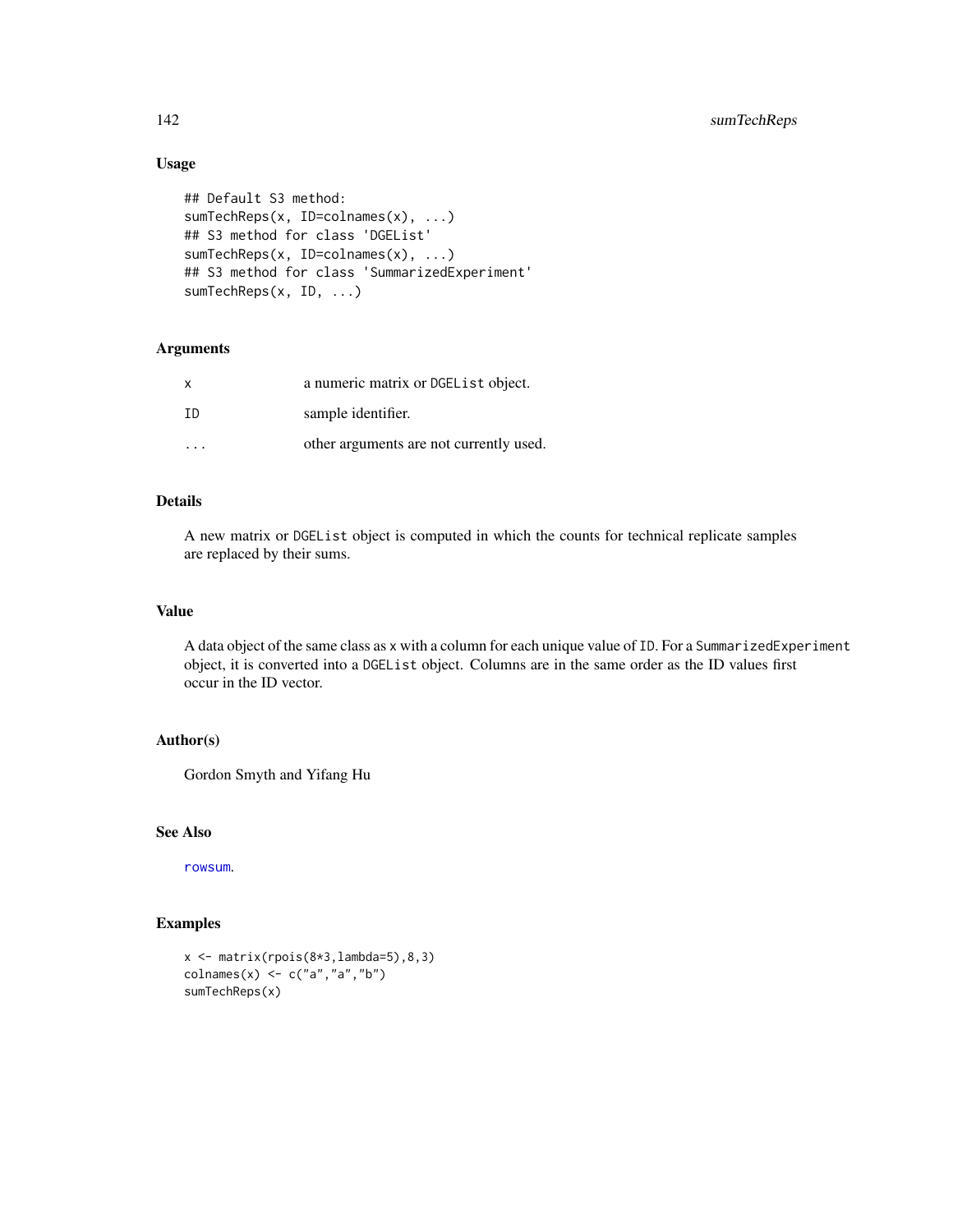systematicSubset *Take a systematic subset of indices.*

## Description

Take a systematic subset of indices stratified by a ranking variable.

# Usage

```
systematicSubset(n, order.by)
```
# Arguments

|          | integer giving the size of the subset.                         |
|----------|----------------------------------------------------------------|
| order.by | numeric vector of the values by which the indices are ordered. |

# Value

systematicSubset returns a vector of size n.

## Author(s)

Gordon Smyth

#### See Also

[order](#page-0-0)

# Examples

```
y <- rnorm(100, 1, 1)
systematicSubset(20, y)
```
thinCounts *Binomial or Multinomial Thinning of Counts*

# Description

Reduce the size of Poisson-like counts by binomial thinning.

# Usage

```
thinCounts(x, prob=NULL, target.size=min(colSums(x)))
```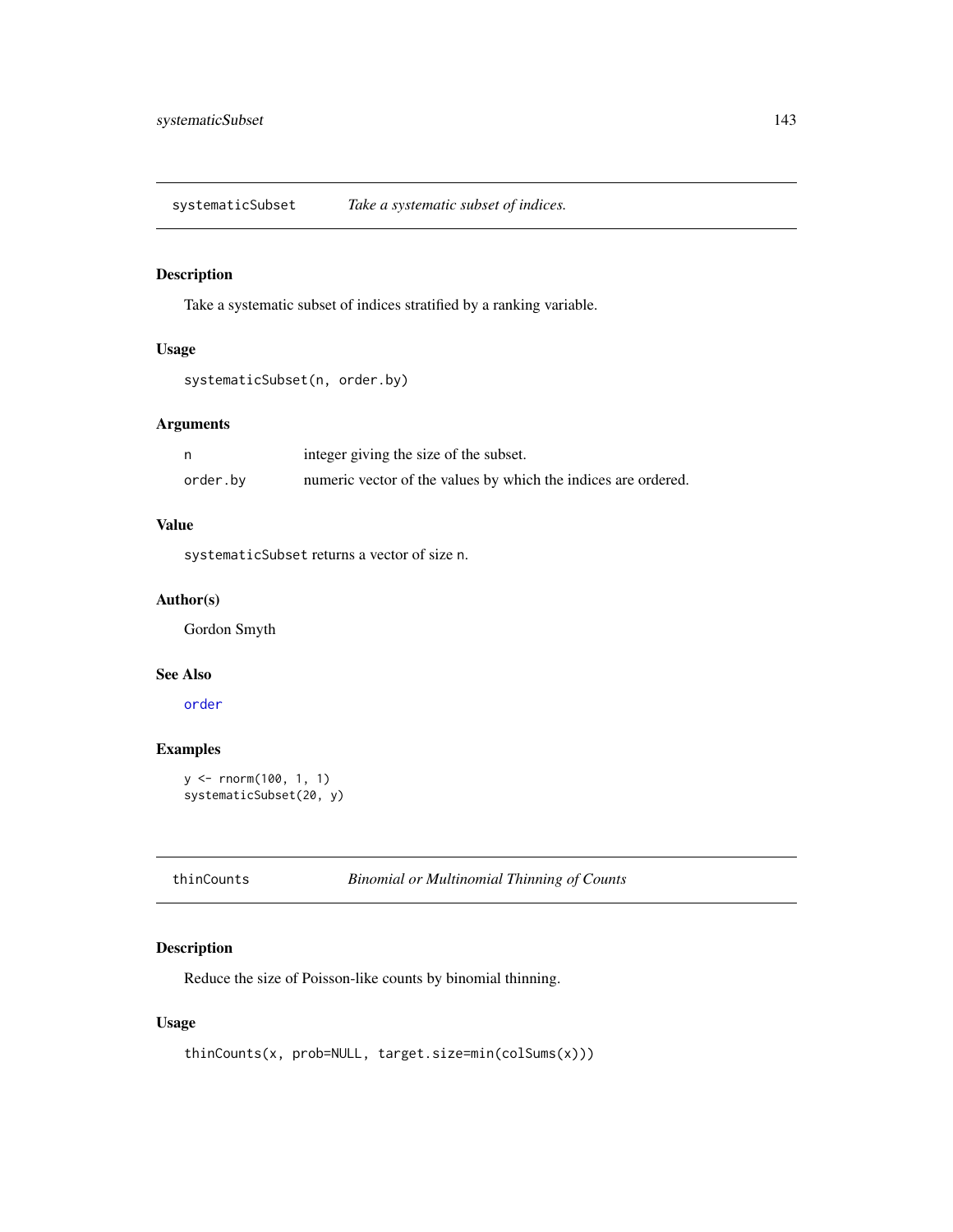#### Arguments

| x.          | numeric vector or array of non-negative integers.                                                                                                                    |
|-------------|----------------------------------------------------------------------------------------------------------------------------------------------------------------------|
| prob        | numeric scalar or vector of same length as x, the expected proportion of the<br>events to keep.                                                                      |
| target.size | integer scale or vector of the same length as $NCOL(x)$ , the desired total column<br>counts. Must be not greater than column sum of x. Ignored if prob is not NULL. |

## Details

If prob is not NULL, then this function calls rbinom with size=x and prob=prob to generate the new counts. This is classic binomial thinning. The new column sums are random, with expected values determined by prob.

If prob is NULL, then this function does multinomial thinning of the counts to achieve specified column totals. The default behavior is to thin the columns to have the same column sum, equal to the smallest column sum of x.

If the elements of  $x$  are Poisson, then binomial thinning produces new Poisson random variables with expected values reduced by factor prob. If the elements of each column of x are multinomial, then multinomial thinning produces a new multinomial observation with a reduced sum.

## Value

A vector or array of the same dimensions as x, with thinned counts.

### Author(s)

Gordon Smyth

### Examples

```
x \leftarrow \text{rpois}(10, \text{lambda=10})thinCounts(x,prob=0.5)
```
<span id="page-143-0"></span>topSpliceDGE *Top table of differentially spliced genes or exons*

### Description

Top table ranking the most differentially spliced genes or exons.

#### Usage

```
topSpliceDGE(lrt, test="Simes", number=10, FDR=1)
```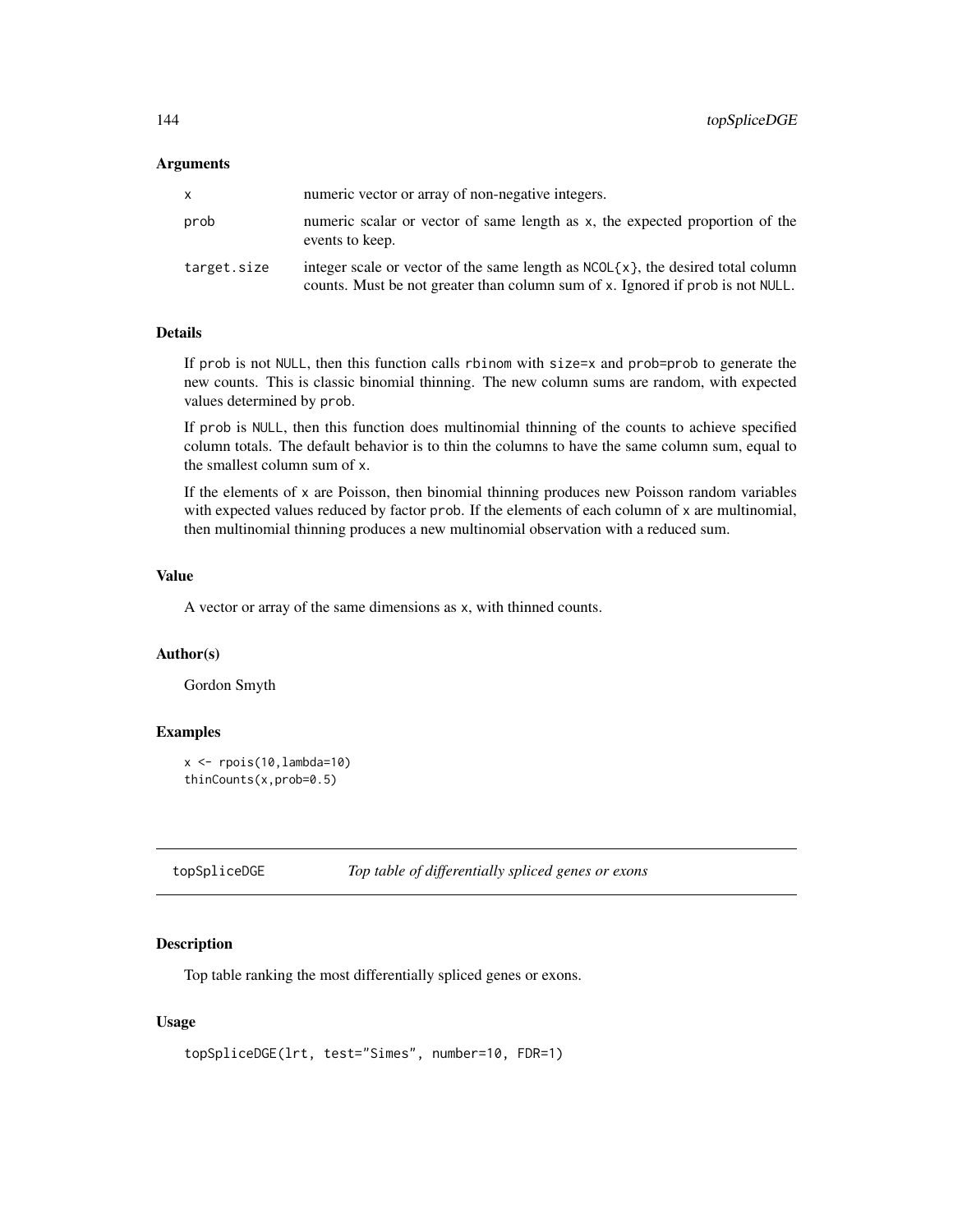# <span id="page-144-0"></span>topSpliceDGE 145

#### **Arguments**

| lrt        | DGELRT object produced by diffSpliceDGE.                                                                                                                                                                                                                                    |
|------------|-----------------------------------------------------------------------------------------------------------------------------------------------------------------------------------------------------------------------------------------------------------------------------|
| test       | character string, possible values are "Simes", "gene" or "exon". "exon" gives<br>exon-level tests for each exon. "gene" gives gene-level tests for each gene.<br>"Simes" gives genewise p-values derived from the exon-level tests after Simes<br>adjustment for each gene. |
| number     | integer, maximum number of rows to output.                                                                                                                                                                                                                                  |
| <b>FDR</b> | numeric, only show exons or genes with false discovery rate less than this cutoff.                                                                                                                                                                                          |

# Details

Ranks genes or exons by evidence for differential splicing. The exon-level tests test for differences between each exon and all the exons for the same gene. The gene-level tests test for any differences in exon usage between experimental conditions.

The Simes method processes the exon-level p-values to give an overall call of differential splicing for each gene. It returns the minimum Simes-adjusted p-values for each gene.

The gene-level tests are likely to be powerful for genes in which several exons are differentially splices. The Simes p-values is likely to be more powerful when only a minority of the exons for a gene are differentially spliced. The exon-level tests are not recommended for formal error rate control.

#### Value

A data.frame with any annotation columns found in lrt plus the following columns

| <b>NExons</b> | number of exons if test="Simes" or "gene"                                                             |
|---------------|-------------------------------------------------------------------------------------------------------|
| Gene. Exon    | exon annotation if test="exon"                                                                        |
| logFC         | log-fold change of one exon vs all the exons for the same gene (if test="exon")                       |
| exon.LR       | LR-statistics for exons (if test="exon" and the object for diff Splice DGE was<br>produced by glmFit) |
| exon.F        | F-statistics for exons (if test="exon" and the object for diffSpliceDGE was<br>produced by glmQLFit)  |
| gene.LR       | LR-statistics for genes (if test="gene" and the object for diffSpliceDGE was<br>produced by glmFit)   |
| gene.F        | F-statistics for genes (if test="gene" and the object for diffSpliceDGE was<br>produced by glmQLFit)  |
| P.Value       | p-value                                                                                               |
| <b>FDR</b>    | false discovery rate                                                                                  |

# Author(s)

Yunshun Chen and Gordon Smyth

# See Also

[diffSpliceDGE](#page-32-0).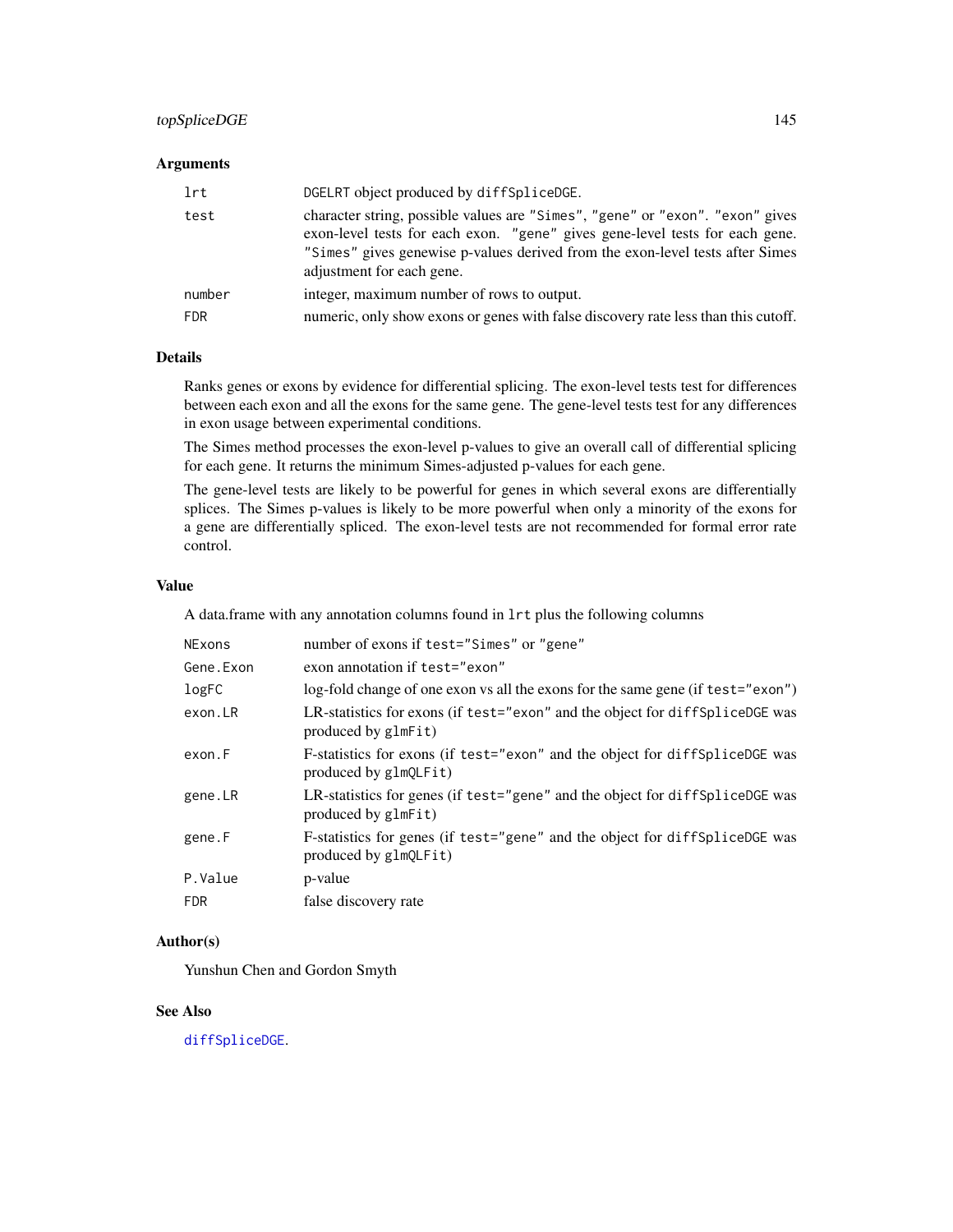<span id="page-145-0"></span>

# Description

Extracts the most differentially expressed genes (or sequence tags) from a test object, ranked either by p-value or by absolute log-fold-change.

#### Usage

```
topTags(object, n = 10, adjust.method = "BH", sort.by = "PValue", p.value = 1)
```
#### **Arguments**

| object        | a DGEExact or DGELRT object containing test statistics and p-values. Usually<br>created by exactTest, glmLRT, glmTreat or glmQLFTest.                   |
|---------------|---------------------------------------------------------------------------------------------------------------------------------------------------------|
| n             | integer, maximum number of genes/tags to return.                                                                                                        |
| adjust.method | character string specifying the method used to adjust p-values for multiple test-<br>ing. See p. adjust for possible values.                            |
| sort.by       | character string specifying the sort method. Possibilities are "PValue" for p-<br>value, "logFC" for absolute log-fold change or "none" for no sorting. |
| p.value       | numeric cutoff value for adjusted p-values. Only tags with adjusted p-values<br>equal or lower than specified are returned.                             |

# Details

This function is closely analogous to the [topTable](#page-0-0) function in the limma package. It accepts a test statistic object created by any of the edgeR functions exactTest, glmLRT, glmTreat or glmQLFTest and extracts a readable data.frame of the most differentially expressed genes. The data.frame collates the annotation and differential expression statistics for the top genes. The data.frame is wrapped in a TopTags output object that records the test statistic used and the multiple testing adjustment method.

TopTags objects will return dimensions and hence functions such as dim, nrow or ncol are defined on them. TopTags objects also have a show method so that printing produces a compact summary of their contents.

topTags permits ranking by fold-change but the authors do not recommend fold-change ranking or fold-change cutoffs for routine RNA-seq analysis. The p-value ranking is intended to more biologically meaningful, especially if the p-values were computed using glmTreat.

#### Value

An object of class TopTags, which is a list-based class with the following components: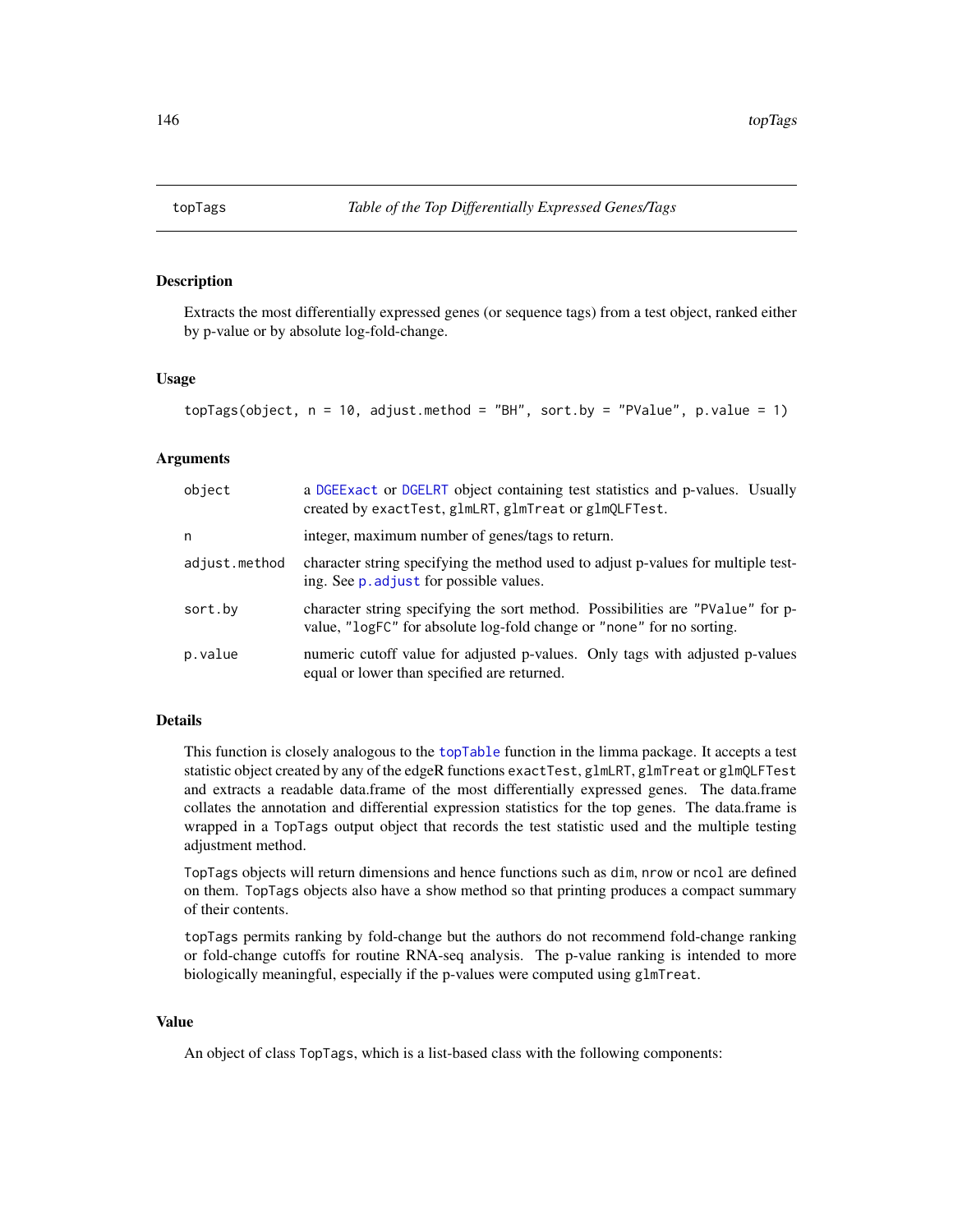#### <span id="page-146-0"></span>topTags 147

| a data. frame containing differential expression results for the top genes in sorted<br>order. The number of rows is the smaller of n and the number of genes with ad-<br>justed p-value less than or equal to p. value. The data frame includes all the an-<br>notation columns from object \$ genes and all statistic columns from object \$ table |
|------------------------------------------------------------------------------------------------------------------------------------------------------------------------------------------------------------------------------------------------------------------------------------------------------------------------------------------------------|
| family-wise error rate (only when adjust.method is "holm", "hochberg", "hommel" or "bonferroni").                                                                                                                                                                                                                                                    |
| character string specifying the method used to adjust p-values for multiple test-                                                                                                                                                                                                                                                                    |
| character vector giving the names of the two groups being compared (for DGEE xact                                                                                                                                                                                                                                                                    |
|                                                                                                                                                                                                                                                                                                                                                      |
|                                                                                                                                                                                                                                                                                                                                                      |

#### **Note**

The terms 'tag' and 'gene' are used synonymously on this page and refer to the rows of object. In general, the rows might be genes, sequence tags, transcripts, exons or whatever type of genomic feature is appropriate for the analysis at hand.

# Author(s)

Mark Robinson, Davis McCarthy, Yunshun Chen, Gordon Smyth

#### References

Chen Y, Lun ATL, and Smyth, GK (2016). From reads to genes to pathways: differential expression analysis of RNA-Seq experiments using Rsubread and the edgeR quasi-likelihood pipeline. *F1000Research* 5, 1438. <http://f1000research.com/articles/5-1438>

McCarthy, DJ, Chen, Y, Smyth, GK (2012). Differential expression analysis of multifactor RNA-Seq experiments with respect to biological variation. *Nucleic Acids Research* 40, 4288-4297. [doi:10.1093/nar/gks042](https://doi.org/10.1093/nar/gks042)

Robinson MD, Smyth GK (2008). Small-sample estimation of negative binomial dispersion, with applications to SAGE data. *Biostatistics* 9, 321-332.

Robinson MD, Smyth GK (2007). Moderated statistical tests for assessing differences in tag abundance. *Bioinformatics* 23, 2881-2887.

#### See Also

[exactTest](#page-63-0), [glmLRT](#page-72-0), [glmTreat](#page-79-0), [glmQLFTest](#page-75-0), [dim.TopTags](#page-34-0), [p.adjust](#page-0-0).

# Examples

# generate raw counts from NB, create list object y <- matrix(rnbinom(80,size=1,mu=10),nrow=20) d <- DGEList(counts=y,group=rep(1:2,each=2),lib.size=rep(c(1000:1001),2)) rownames(d\$counts) <- paste("gene",1:nrow(d\$counts),sep=".")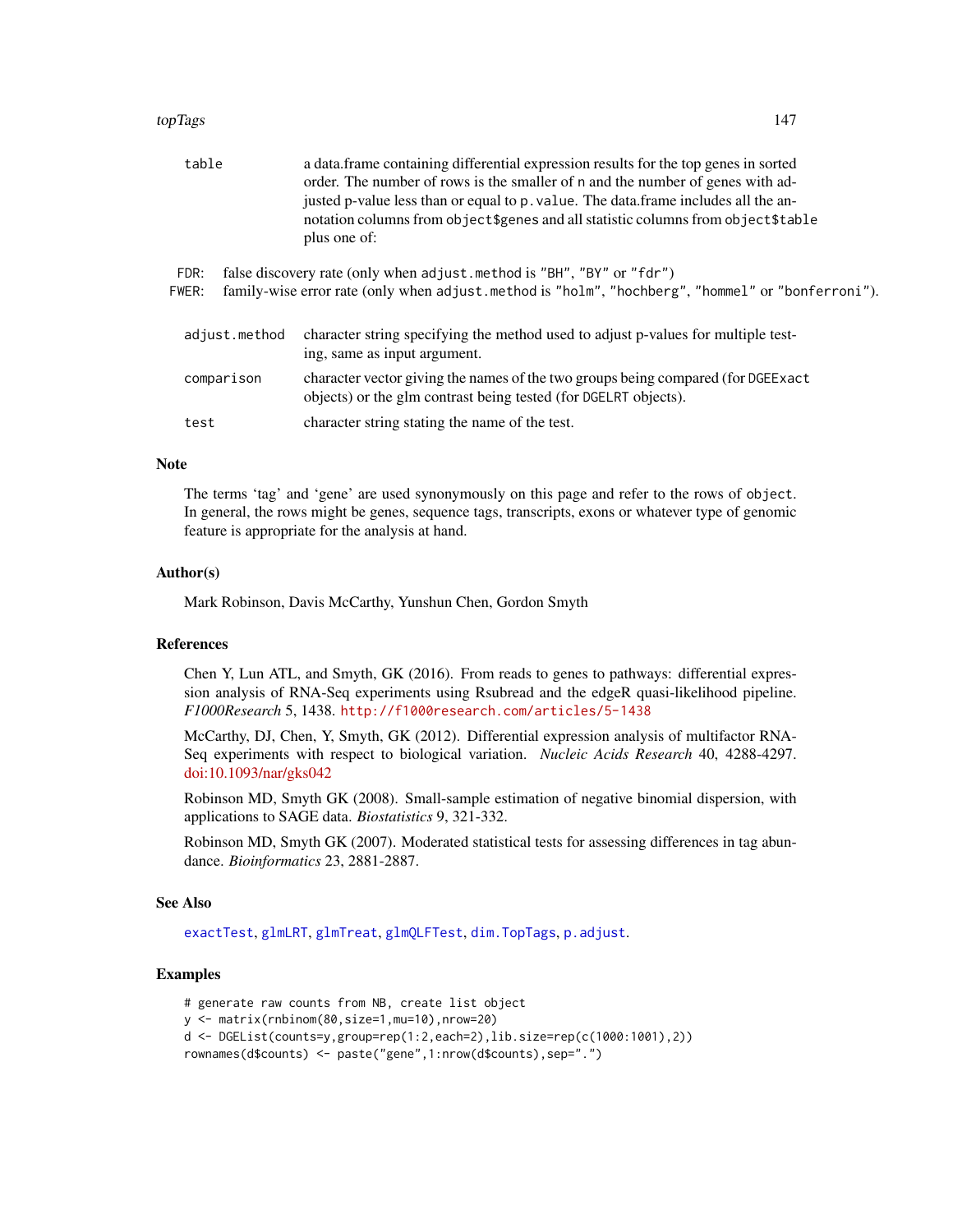```
# estimate common dispersion and find differences in expression
# here we demonstrate the 'exact' methods, but the use of topTags is
# the same for a GLM analysis
d <- estimateCommonDisp(d)
de <- exactTest(d)
# look at top 10
topTags(de)
# Can specify how many genes to view
tp <- topTags(de, n=15)
# Here we view top 15
tp
# Or order by fold change instead
topTags(de,sort.by="logFC")
```
validDGEList *Check for Valid DGEList object*

# Description

Check for existence of standard components of DGEList object.

#### Usage

validDGEList(y)

#### Arguments

y DGEList object.

# Details

This function checks that the standard counts and samples components of a DGEList object are present.

# Value

DGEList with missing components added.

# Author(s)

Gordon Smyth

#### See Also

[DGEList](#page-28-0)

<span id="page-147-0"></span>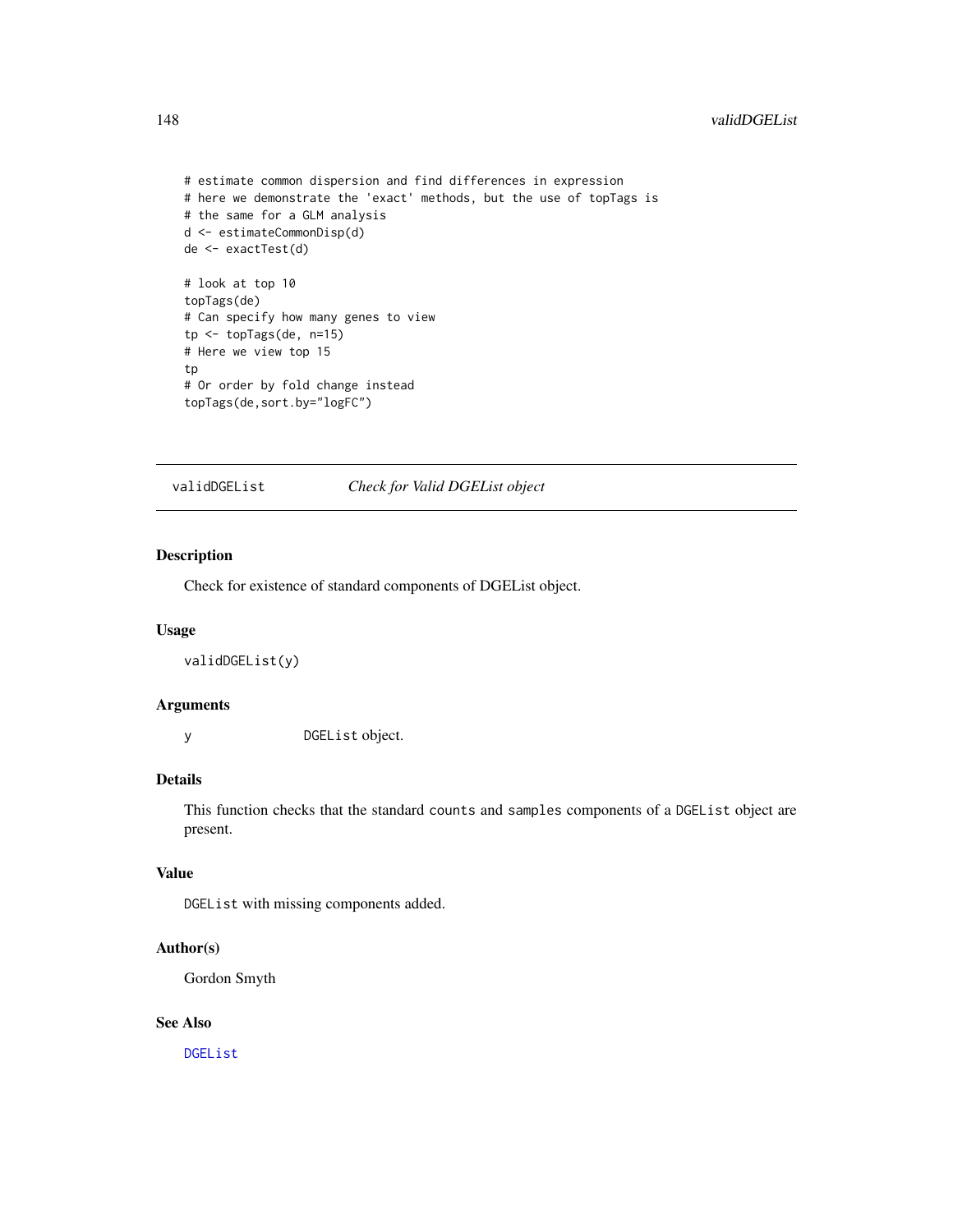#### <span id="page-148-0"></span>voomLmFit 149

# Examples

```
counts <- matrix(rpois(4*2,lambda=5),4,2)
dge <- new("DGEList", list(counts=counts))
validDGEList(dge)
```

|  | voomLmFit |  |
|--|-----------|--|
|--|-----------|--|

Apply voom-lmFit Pipeline While Accounting for Loss of Residual DF *Due to Exact Zeros*

# Description

Transform count data to log2-counts per million (logCPM), estimate voom precision weights and fit limma linear models while allowing for loss of residual degrees of freedom due to exact zeros.

#### Usage

```
voomLmFit(counts, design = NULL, block = NULL, prior.weights = NULL,
     sample.weights = FALSE, var.design = NULL, var.group = NULL,
     lib.size = NULL, normalize.method = "none",
     span = 0.5, plot = FALSE, save.plot = FALSE, keep.EList = TRUE)
```
# Arguments

| counts        | a numeric matrix containing raw counts, or an ExpressionSet containing raw<br>counts, or a DGEList object. Counts must be non-negative and NAs are not<br>permitted.                                                                                      |
|---------------|-----------------------------------------------------------------------------------------------------------------------------------------------------------------------------------------------------------------------------------------------------------|
| design        | design matrix with rows corresponding to samples and columns to coefficients<br>to be estimated. Defaults to the unit vector meaning that samples are treated as<br>replicates.                                                                           |
| block         | vector or factor specifying a blocking variable on the samples. Has length equal<br>to the number of ncol (counts). Samples within each block are assumed to be<br>correlated.                                                                            |
| prior.weights | prior weights. Can be a numeric matrix of individual weights of same dimen-<br>sions as the counts, or a numeric vector of sample weights with length equal<br>to ncol(counts), or a numeric vector of gene weights with length equal to<br>nrow(counts). |
|               | sample weights logical value, if TRUE then empirical sample quality weights will be estimated.                                                                                                                                                            |
| var.design    | optional design matrix for the sample weights. Defaults to the sample-specific<br>model whereby each sample has a distinct variance.                                                                                                                      |
| var.group     | optional vector or factor indicating groups to have different array weights. This<br>is another way to specify var. design for groupwise sample weights.                                                                                                  |
| lib.size      | numeric vector containing total library sizes for each sample. Defaults to the<br>normalized (effective) library sizes in counts if counts is a DGEList or to the<br>columnwise count totals if counts is a matrix.                                       |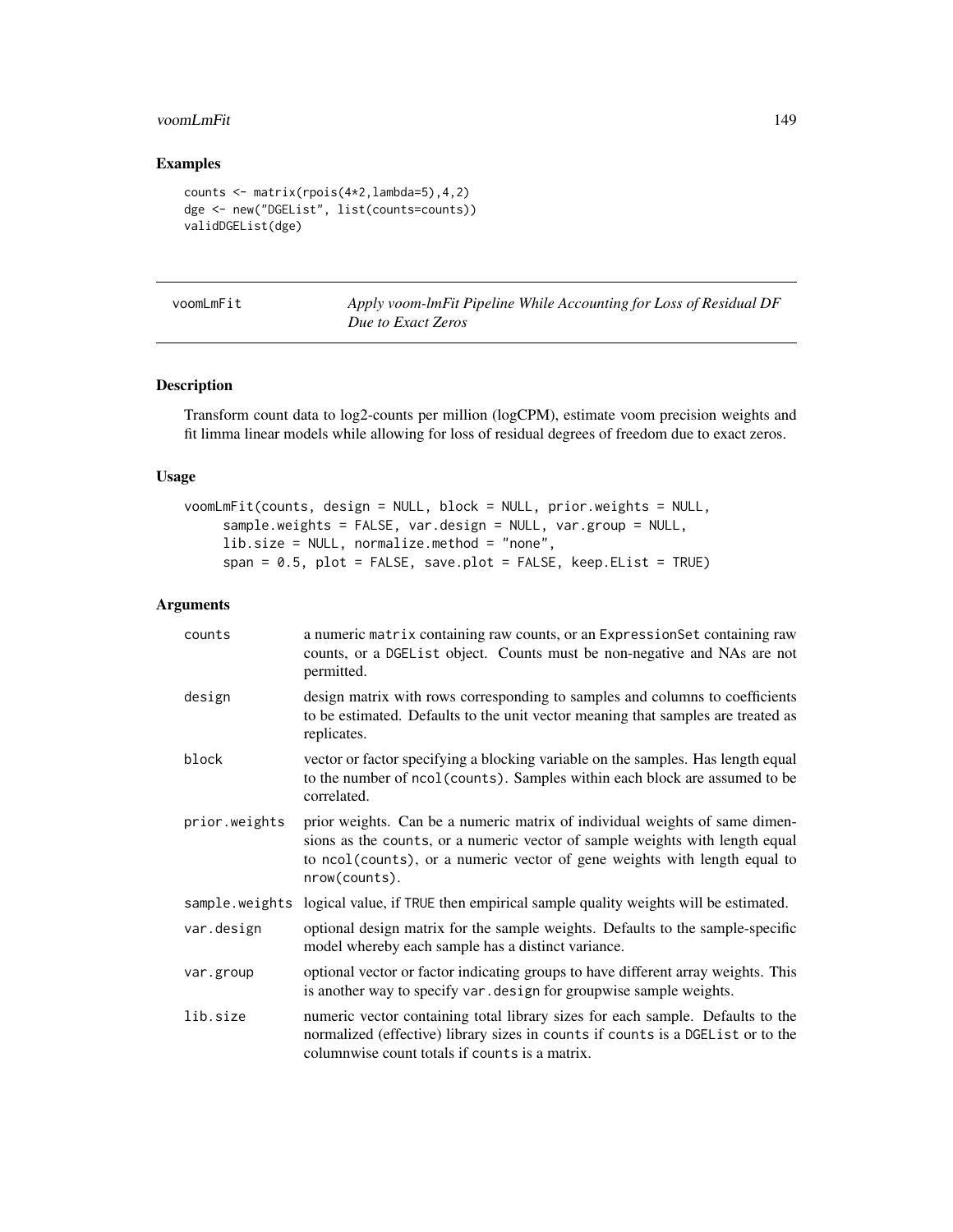<span id="page-149-0"></span>

|            | the microarray-style normalization method to be applied to the logCPM values<br>(if any). Choices are as for the method argument of normalizeBetweenArrays<br>when the data is single-channel. Any normalization factors found in counts will<br>still be used even if normalize.method="none". |
|------------|-------------------------------------------------------------------------------------------------------------------------------------------------------------------------------------------------------------------------------------------------------------------------------------------------|
| span       | width of the smoothing window used for the lowess mean-variance trend. Ex-<br>pressed as a proportion between 0 and 1.                                                                                                                                                                          |
| plot       | logical, should a plot of the mean-variance trend be displayed?                                                                                                                                                                                                                                 |
| save.plot  | logical, should the coordinates and line of the plot be saved in the output?                                                                                                                                                                                                                    |
| keep.EList | logical. If TRUE, then the normalized log2-CPM values and voom weights will<br>be saved in the component EList of the output object.                                                                                                                                                            |

### Details

This function adapts the limma voom method (Law et al, 2014) to allow for loss of residual degrees of freedom due to exact zero counts (Lun and Smyth, 2017). The loss residual df occurs when all the counts in a group are zero or when there are blocking factors that can fit zero counts exactly. The function transforms the counts to the log2-CPM scale, computes voom precision weights and fits limma linear models. Residual df are computed similarly as far [glmQLFit](#page-75-1).

The function is analogous to calling voom followed by duplicateCorrelation and lmFit except for the modified residual df values and residual standard deviation sigma values. This function returns df.residual values that are less than or equal to those from lmFit and sigma values that are greater than or equal to those from lmFit. voomLmFit is more robust to zero counts than calling voom, duplicateCorrelation and lmFit separately and provides more rigorous error rate control.

If block is specified, then the intra-block correlation is estimated using duplicateCorrelation In that case, the voom weights and the intra-block correlation are each estimated twice to achieve effective convergence.

Empirical sample quality weights will be estimated if sample.weights=TRUE or if var.design or var.group are non-NULL. In that case, voomLmFit is analogous to running voomWithQualityWeights followed by lmFit.

voomLmFit is usually followed by running [eBayes](#page-0-0) on the fitted model object.

#### Value

An MArrayLM object containing linear model fits for each row of data. The object includes a targets data.frame component containing sample annotation. Columns of targets include lib.size and sample.weight (if sample.weights=TRUE).

If save.plot=TRUE then the output object will include components voom.xy and voom.line. voom.xy contains the x and y coordinates of the points in the voom mean-variance plot in the same format as produced by [xy.coords](#page-0-0) and voom.line contained the estimated trend curve.

If keep.EList=TRUE then the output object includes component EList, which is an EList object in the same format as produced by voom containing the voom log2-CPM values and the voom weights.

#### Author(s)

Gordon Smyth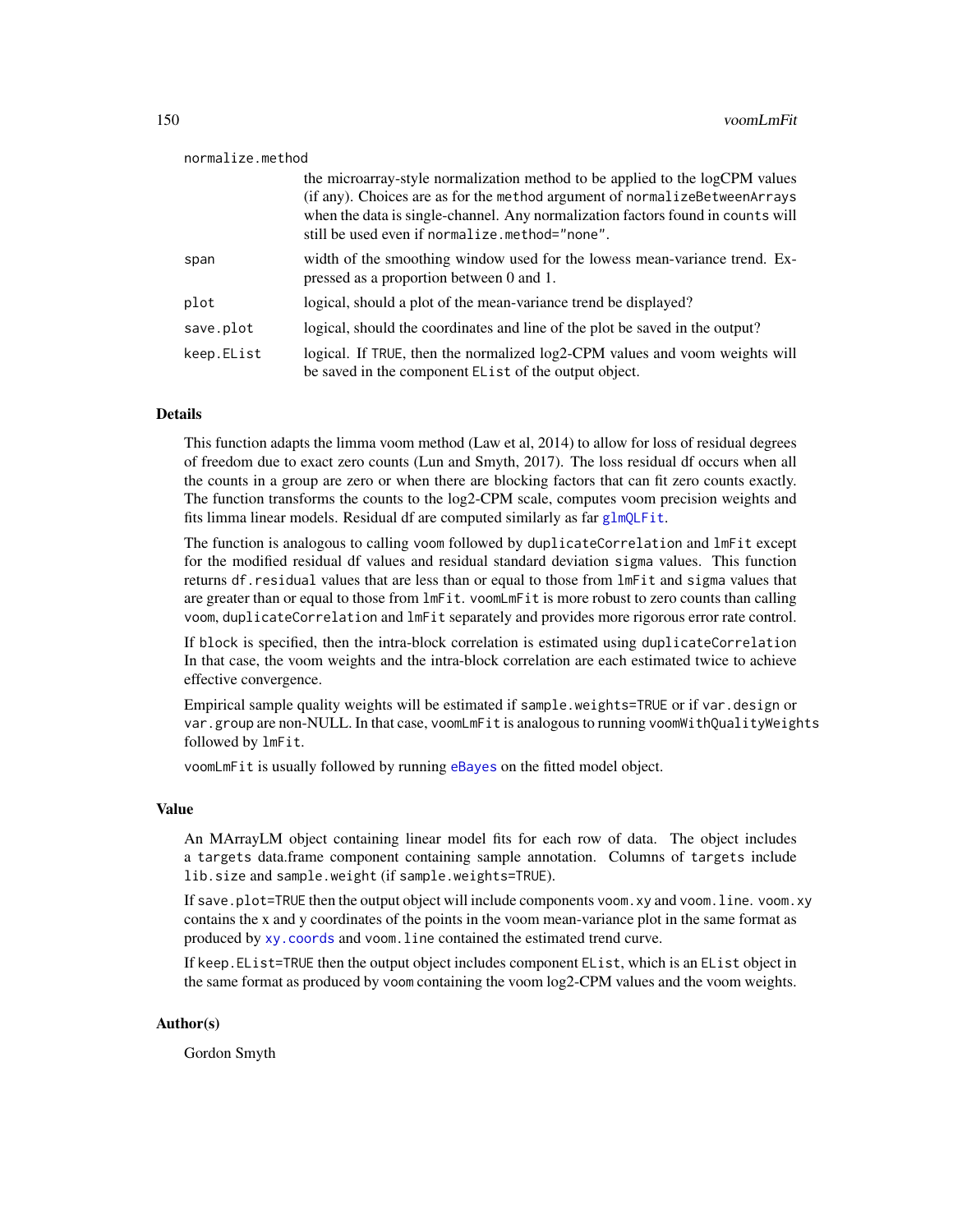#### <span id="page-150-0"></span>References

Law, CW, Chen, Y, Shi, W, Smyth, GK (2014). Voom: precision weights unlock linear model analysis tools for RNA-seq read counts. *Genome Biology* 15, R29. See also the Preprint Version at <http://www.statsci.org/smyth/pubs/VoomPreprint.pdf> incorporating some notational corrections.

Lun, ATL, and Smyth, GK (2017). No counts, no variance: allowing for loss of degrees of freedom when assessing biological variability from RNA-seq data. *Statistical Applications in Genetics and Molecular Biology* 16(2), 83-93. [doi:10.1515/sagmb20170010](https://doi.org/10.1515/sagmb-2017-0010)

#### See Also

[voom](#page-0-0), [lmFit](#page-0-0), [voomWithQualityWeights](#page-0-0), [duplicateCorrelation](#page-0-0), [arrayWeights](#page-0-0), [MArrayLM-class](#page-0-0).

weightedCondLogLikDerDelta *Weighted Conditional Log-Likelihood in Terms of Delta*

#### **Description**

Weighted conditional log-likelihood parameterized in terms of delta (phi  $/$  (phi+1)) for a given gene, maximized to find the smoothed (moderated) estimate of the dispersion parameter

#### Usage

```
weightedCondLogLikDerDelta(y, delta, tag, prior.n=10, ntags=nrow(y[[1]]), der=0)
```
#### Arguments

| y       | list with elements comprising the matrices of count data (or pseudocounts) for<br>the different groups                                                                                                                                                                                        |
|---------|-----------------------------------------------------------------------------------------------------------------------------------------------------------------------------------------------------------------------------------------------------------------------------------------------|
| delta   | delta (phi / (phi+1)) parameter of negative binomial                                                                                                                                                                                                                                          |
| tag     | gene at which the weighted conditional log-likelihood is evaluated                                                                                                                                                                                                                            |
| prior.n | smoothing paramter that indicates the weight to put on the common likelihood<br>compared to the individual gene's likelihood; default 10 means that the common<br>likelihood is given 10 times the weight of the individual gene's likelihood in the<br>estimation of the genewise dispersion |
| ntags   | numeric scalar number of genes in the dataset to be analysed                                                                                                                                                                                                                                  |
| der     | derivative, either 0 (the function), 1 (first derivative) or 2 (second derivative)                                                                                                                                                                                                            |

#### Details

This function computes the weighted conditional log-likelihood for a given gene, parameterized in terms of delta. The value of delta that maximizes the weighted conditional log-likelihood is converted back to the phi scale, and this value is the estimate of the smoothed (moderated) dispersion parameter for that particular gene. The delta scale for convenience (delta is bounded between 0 and 1). Users should note that 'tag' and 'gene' are synonymous when interpreting the names of the arguments for this function.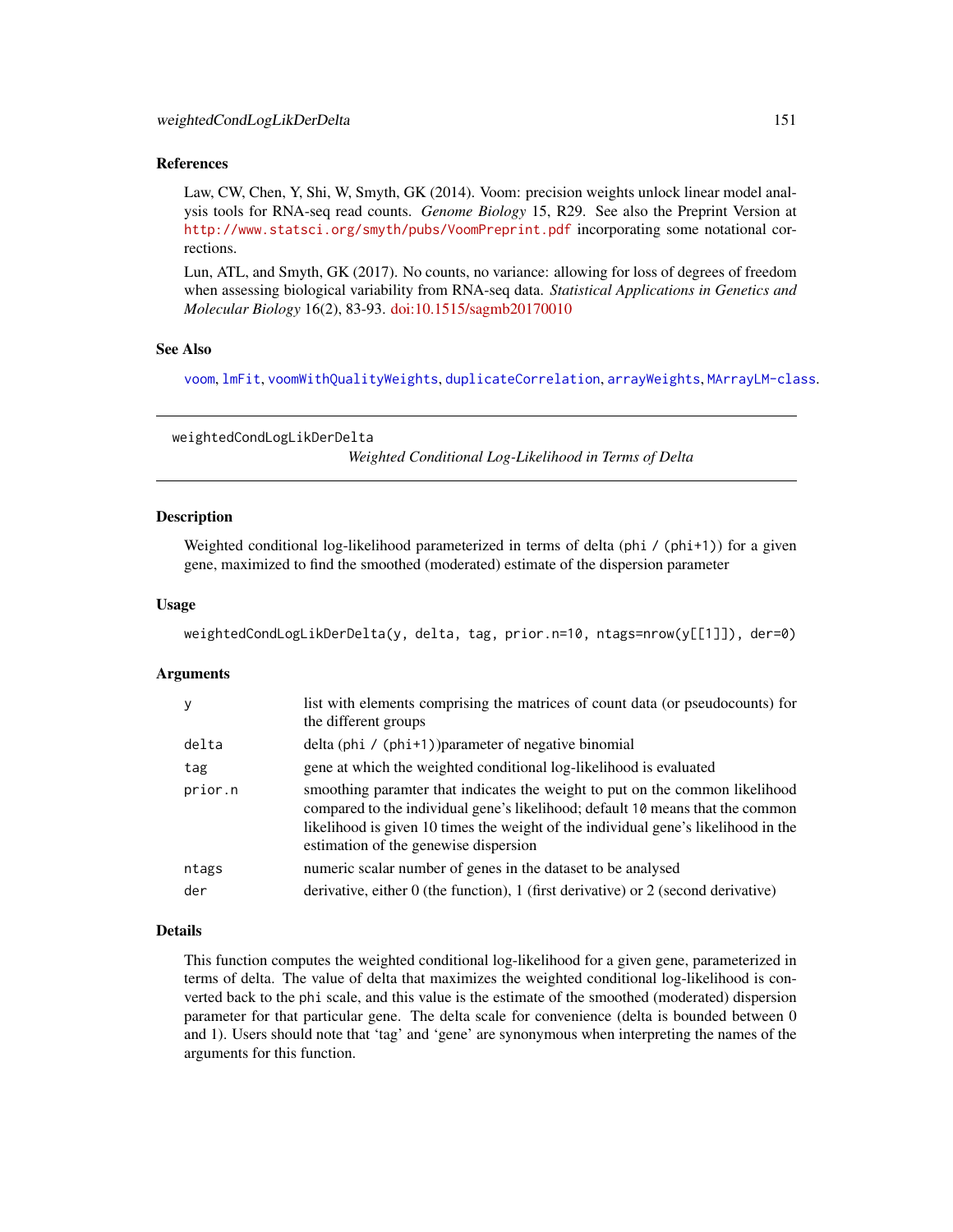# Value

numeric scalar of function/derivative evaluated for the given gene and delta

#### Author(s)

Mark Robinson, Davis McCarthy

# Examples

```
counts<-matrix(rnbinom(20,size=1,mu=10),nrow=5)
d<-DGEList(counts=counts,group=rep(1:2,each=2),lib.size=rep(c(1000:1001),2))
y<-splitIntoGroups(d)
ll1<-weightedCondLogLikDerDelta(y,delta=0.5,tag=1,prior.n=10,der=0)
ll2<-weightedCondLogLikDerDelta(y,delta=0.5,tag=1,prior.n=10,der=1)
```
WLEB *Weighted Likelihood Empirical Bayes*

# Description

Compute empirical Bayes moderated parameter estimators using a weighted likelihood approach.

#### Usage

```
WLEB(theta, loglik, prior.n = 5, covariate = NULL, trend.method = "locfit", span = NULL,
    overall = TRUE, trend = TRUE, individual = TRUE, m0 = NULL, m0.out = FALSE)
```
## Arguments

| theta        | numeric vector of values of the parameter at which the log-likelihoods are cal-<br>culated.                                                                                                                                                                                                                                                                                                             |
|--------------|---------------------------------------------------------------------------------------------------------------------------------------------------------------------------------------------------------------------------------------------------------------------------------------------------------------------------------------------------------------------------------------------------------|
| loglik       | numeric matrix of log-likelihood of all the candidates at those values of param-<br>eter.                                                                                                                                                                                                                                                                                                               |
| prior.n      | numeric scaler, estimate of the prior weight, i.e. the smoothing parameter that<br>indicates the weight to put on the common likelihood compared to the individ-<br>ual's likelihood.                                                                                                                                                                                                                   |
| covariate    | numeric vector of values across which a parameter trend is fitted                                                                                                                                                                                                                                                                                                                                       |
| trend.method | method for estimating the parameter trend. Possible values are "none", "movingave",<br>"loess", "locfit" or "locfit.mixed". The latter options cause moving Average ByCol(),<br>loessBycol() and locfitByCol() respectively to be called to smooth loglik<br>by the covariate values. The "locfit.mixed" method is the same as "locfit"<br>but uses a polynomial of degree 1 for lowly expressed genes. |
| span         | width of the smoothing window, as a proportion of the data set.                                                                                                                                                                                                                                                                                                                                         |
| overall      | logical, should a single value of the parameter which maximizes the sum of all<br>the log-likelihoods be estimated?                                                                                                                                                                                                                                                                                     |

<span id="page-151-0"></span>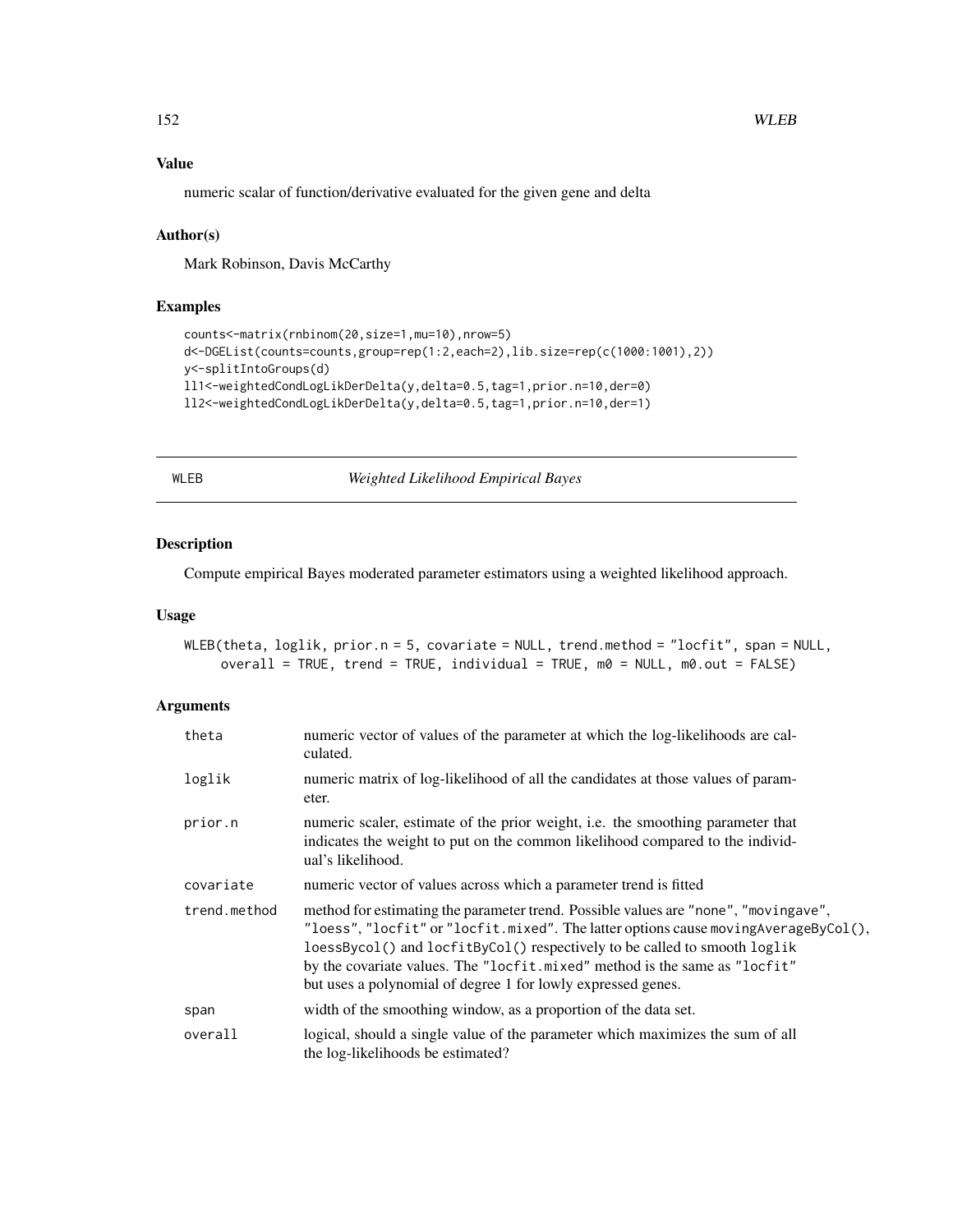## WLEB 153

| trend      | logical, should a parameter trend (against the covariate) which maximizes the<br>local shared log-likelihoods be estimated?       |
|------------|-----------------------------------------------------------------------------------------------------------------------------------|
| individual | logical, should individual estimates of all the candidates after applying empirical<br>Bayes method along the trend be estimated? |
| mØ         | numeric matrix of local shared log-likelihoods. If NULL, it will be calculated<br>using the method selected by trend.method.      |
| m0.out     | logical, should local shared log-likelihoods be included in the output?                                                           |

#### Details

This function implements a very general empirical Bayes strategy outlined by McCarthy et al (2012). McCarthy et el used the method to estimate genewise negative binomial dispersion parameters, but here the method is generalized to apply to any parameter and any likelihood function. The method gives similar results to parametric empirical Bayes with a conjugate prior, when a conjugate prior exists, but does not require the prior distribution to be specified. The prior distribution is instead inferred from the pooled likelihood, i.e., from the likelihood that would be arise from pooling all the cases or from pooling all the cases with similar covariate values.

The function assumes a series of cases. Each case leads to data set from which a parameter (theta) is to be estimated. For each case, the log-likelihood function has been evaluated over a grid of possible values for theta. The function takes as input the matrix of log-likelihood values where the rows correspond to cases and the columns correspond to putative parameter values.

Each case is associated with a covariate value that might affect theta. The "overall" parameter estimate is the maximum likelihood estimator of theta that arises if the likelihood is averaged over cases and then maximized over theta. The "trend" parameter estimates are estimates for theta that arise if each column of loglik is replaced by a smooth trend with respect to the covariate. The "individual" parameter estimate for each case is a compromise between the maximum likelihood estimate for that case alone and a global parameter estimate computed from all the cases, the latter being either the overall estimate (if trend.method="none" or the trend estimate (otherwise).

# Value

A list with the following:

| overall       | the parameter estimate that maximizes the sum of all the log-likelihoods.                                |
|---------------|----------------------------------------------------------------------------------------------------------|
| trend         | the estimated trended parameters against the covariate.                                                  |
| individual    | the individual estimates of all the candidates after applying empirical Bayes<br>method along the trend. |
| shared.loglik | the estimated numeric matrix of local shared log-likelihoods                                             |

#### Author(s)

Yunshun Chen, Gordon Smyth

#### References

McCarthy, DJ, Chen, Y, Smyth, GK (2012). Differential expression analysis of multifactor RNA-Seq experiments with respect to biological variation. *Nucleic Acids Research* 40, 4288-4297. [doi:10.1093/nar/gks042](https://doi.org/10.1093/nar/gks042)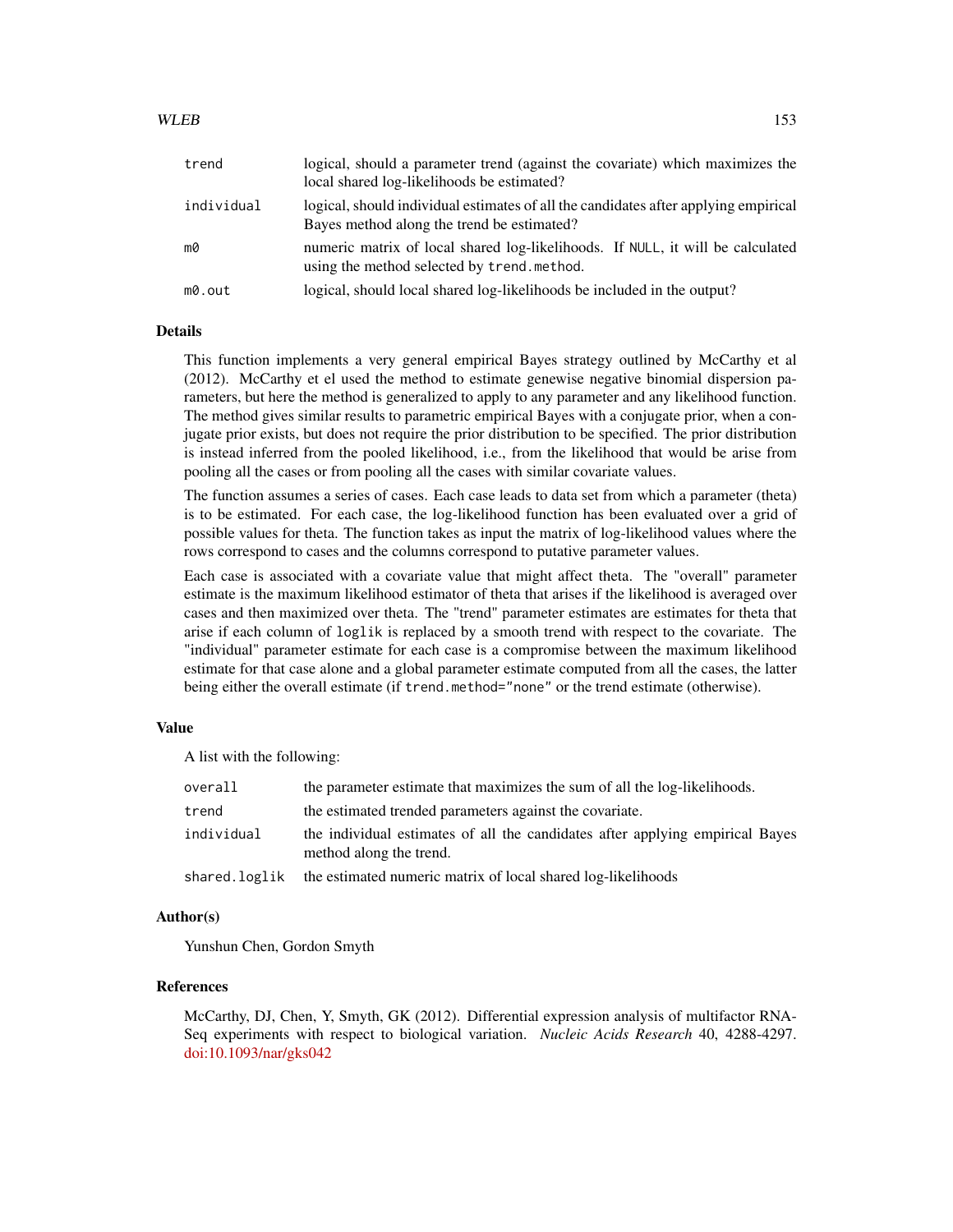# <span id="page-153-0"></span>See Also

[locfitByCol](#page-88-0), [movingAverageByCol](#page-102-0) and [loessByCol](#page-88-1) implement the local fit, moving average or loess smoothers.

#### Examples

```
y <- matrix(rpois(100, lambda=10), ncol=4)
theta <-7:14loglik <- matrix(0,nrow=nrow(y),ncol=length(theta))
for(i in 1:nrow(y))
for(j in 1:length(theta))
loglik[i,j] <- sum(dpois(y[i,], theta[j] ,log=TRUE))
covariate \leftarrow log(rowSums(y))
out <- WLEB(theta, loglik, prior.n=3, covariate)
out
```
zscoreNBinom *Z-score Equivalents of Negative Binomial Deviate*

#### Description

Compute z-score equivalents of negative binomial random deviates.

#### Usage

```
zscoreNBinom(q, size, mu, method = "midp")
```
#### **Arguments**

| a      | numeric vector or matrix of non-negative quantiles.                                                        |
|--------|------------------------------------------------------------------------------------------------------------|
| size   | numeric vector of non-negative size parameters.                                                            |
| mu     | numeric vector of means.                                                                                   |
| method | method for converting from discrete to continuous distribution. Possible values<br>are "midp" or "random". |

# Details

The mid-p method (method=="midp") applies a continuity correction by splitting the probability mass of each integer in two. It computes the mid-p tail probability of q, then converts to the standard normal deviate with the same cumulative probability distribution value. Care is taken to do the computations accurately in both tails of the distributions.

The randomized method (method=="random") computes randomized quantile residuals (Dunn and Smyth, 1996). In this method, the tail probabilities are randomized over the possible values covered by the discrete integer counts. If q follows a negative binomial distribution with the size and mean correctly specified, then the z-values generated by the randomized method are exactly standard normal.

Non-integer values of q are allowed. The mid-p method handles non-integer values by interpolation while the randomized method rounds q to integers.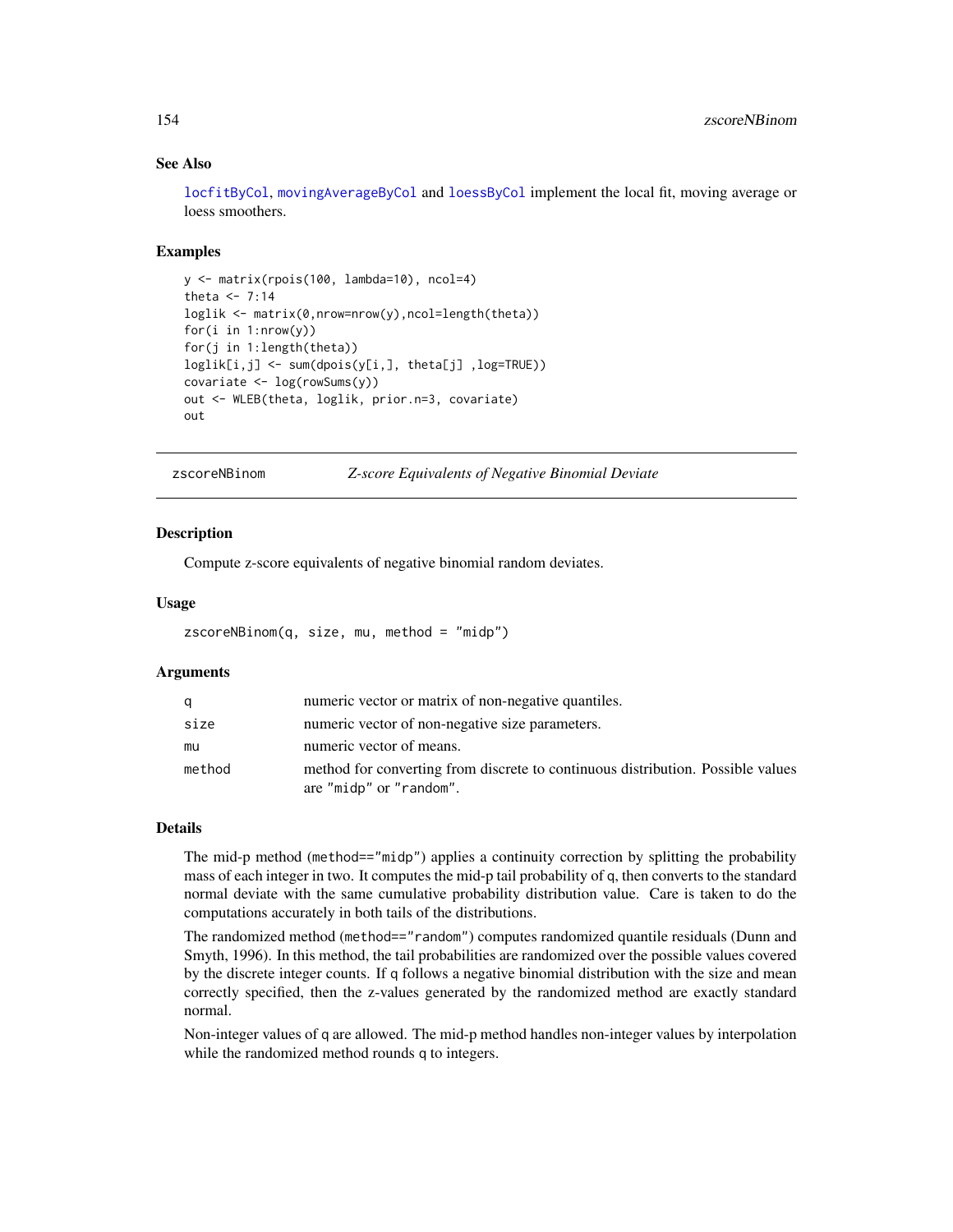# <span id="page-154-0"></span>zscoreNBinom 155

# Value

Numeric vector or matrix giving equivalent quantiles from the standard normal distribution.

# Author(s)

Gordon Smyth

## References

Berry, G., & Armitage, P. (1995). Mid-P confidence intervals: a brief review. *The Statistician*, 417-423.

Dunn, K. P., and Smyth, G. K. (1996). Randomized quantile residuals. *Journal of Computational and Graphical Statistics* 5, 1-10. <http://www.statsci.org/smyth/pubs/residual.html>

# See Also

[pnbinom](#page-0-0), [qnorm](#page-0-0) in the stats package.

# Examples

zscoreNBinom(c(0,10,100), mu=10, size=10)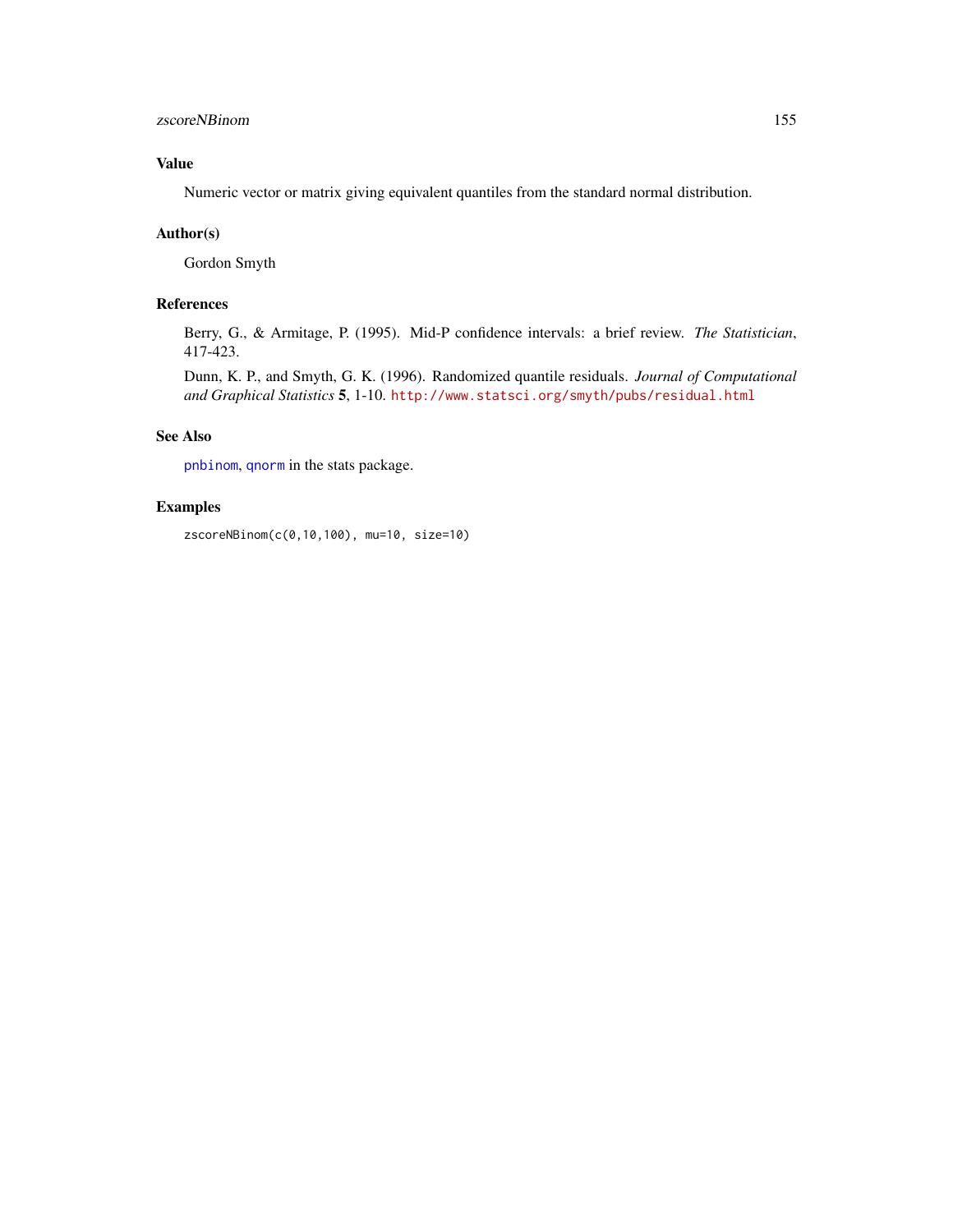# **Index**

∗ Data exploration cpm, [22](#page-21-0) gini, [72](#page-71-0) plotMDS.DGEList, [114](#page-113-0) plotSmear, [119](#page-118-0) thinCounts, [143](#page-142-0) ∗ Differential exon usage diffSpliceDGE, [33](#page-32-1) plotExonUsage, [111](#page-110-0) plotSpliceDGE, [121](#page-120-0) spliceVariants, [138](#page-137-0) ∗ Differential expression binomTest, [12](#page-11-0) decideTests, [26](#page-25-0) exactTest, [64](#page-63-1) glmFit, [73](#page-72-1) glmQLFit, [76](#page-75-2) ∗ Differential methylation modelMatrixMeth, [101](#page-100-0) readBismark2DGE, [128](#page-127-0) ∗ Dispersion estimation adjustedProfileLik, [7](#page-6-0) commonCondLogLikDerDelta, [20](#page-19-0) condLogLikDerSize, [21](#page-20-0) dispCoxReidInterpolateTagwise, [41](#page-40-0) dispCoxReidSplineTrend, [43](#page-42-0) estimateCommonDisp, [48](#page-47-0) estimateDisp, [50](#page-49-0) estimateExonGenewiseDisp, [53](#page-52-0) estimateGLMCommonDisp, [54](#page-53-0) estimateGLMRobustDisp, [55](#page-54-0) estimateGLMTagwiseDisp, [57](#page-56-0) estimateGLMTrendedDisp, [59](#page-58-0) estimateTagwiseDisp, [60](#page-59-0) estimateTrendedDisp, [63](#page-62-0) getPriorN, [71](#page-70-0) glmQLFit, [76](#page-75-2) gof, [84](#page-83-0) meanvar, [96](#page-95-0)

plotBCV, [110](#page-109-0) plotMeanVar2, [116](#page-115-0) plotQLDisp, [118](#page-117-0) weightedCondLogLikDerDelta, [151](#page-150-0) WLEB, [152](#page-151-0) ∗ Documentation edgeR-package, [4](#page-3-0) edgeRUsersGuide, [45](#page-44-0) ∗ Gene set testing goana.DGELRT, [82](#page-81-0) roast.DGEList, [131](#page-130-0) romer.DGEList, [133](#page-132-0) ∗ Model fit glmFit, [73](#page-72-1) glmQLFit, [76](#page-75-2) maPlot, [93](#page-92-0) mglm, [99](#page-98-0) nbinomDeviance, [104](#page-103-0) nbinomUnitDeviance, [105](#page-104-0) plotMD.DGEList, [112](#page-111-0) plotSmear, [119](#page-118-0) predFC, [122](#page-121-0) voomLmFit, [149](#page-148-0) ∗ Normalization calcNormFactors, [14](#page-13-0) effectiveLibSizes, [46](#page-45-0) equalizeLibSizes, [47](#page-46-0) goodTuring, [86](#page-85-0) normalizeChIPtoInput, [108](#page-107-0) q2qnbinom, [126](#page-125-0) scaleOffset, [136](#page-135-0) ∗ Reading data files read10X, [127](#page-126-0) readBismark2DGE, [128](#page-127-0) readDGE, [129](#page-128-0) ∗ Transcript expression catchSalmon, [18](#page-17-0) ∗ edgeR classes as.data.frame, [9](#page-8-0)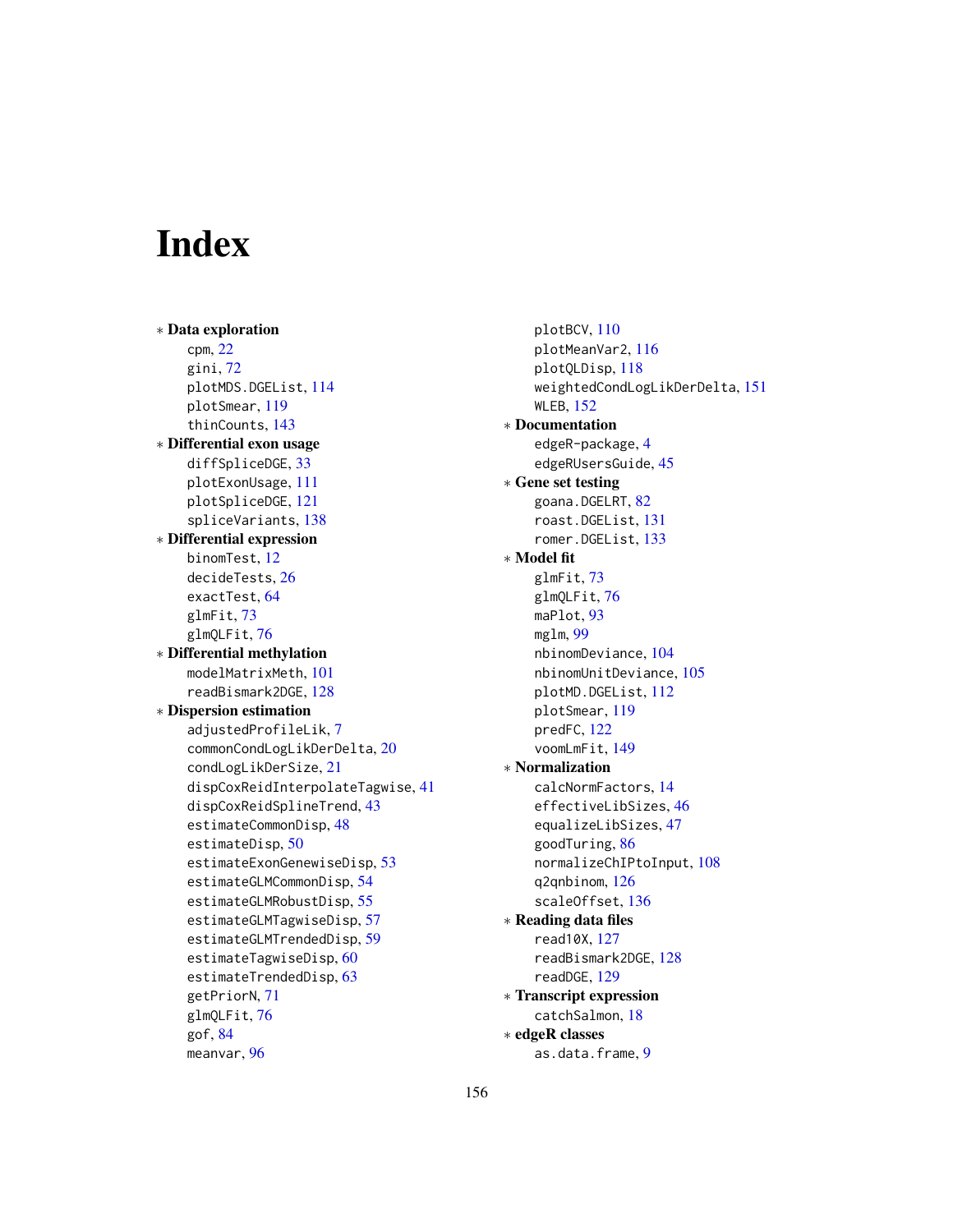#### INDEX  $157$

```
as.matrix, 10
    cbind, 19
    DGEExact-class, 27
    DGEGLM-class, 28
    DGEList, 29
    DGEList-class, 31
    DGELRT-class, 32
    dim, 35
    dimnames, 36
    featureCounts2DGEList, 68
    getCounts, 70
    head, 88
    makeCompressedMatrix, 90
    SE2DGEList, 137
    subsetting, 140
    validDGEList, 148
[.CompressedMatrix
        (makeCompressedMatrix), 90
[.DGEExact (subsetting), 140
[.DGEGLM (subsetting), 140
[.DGELRT (subsetting), 140
[.DGEList (subsetting), 140
[.TopTags (subsetting), 140
[<-.CompressedMatrix
        (makeCompressedMatrix), 90
02.Classes, 36
```

```
addPriorCount, 5, 11, 12, 122, 123
adjustedProfileLik, 7
arrayWeights, 151
as.data.frame, 9, 9
as.dist, 115
as.matrix, 10, 10, 92
as.matrix.CompressedMatrix
        (makeCompressedMatrix), 90
as.matrix.DGEList, 72
aveLogCPM, 6, 10, 24
```

```
binMeanVar (meanvar), 96
binom.test, 13
binomTest, 12, 66
```

```
calcNormFactors, 14, 47
calcNormOffsetsforChIP
        (normalizeChIPtoInput), 108
camera, 17
camera.DGEList, 16, 132
catchKallisto (catchSalmon), 18
catchSalmon, 18
```
cbind, *[19](#page-18-0)*, [19,](#page-18-0) *[20](#page-19-0)* cbind.CompressedMatrix *(*makeCompressedMatrix*)*, [90](#page-89-0) cmdscale, *[115](#page-114-0)* commonCondLogLikDerDelta, [20](#page-19-0) CompressedMatrix, *[67](#page-66-0)* CompressedMatrix *(*makeCompressedMatrix*)*, [90](#page-89-0) CompressedMatrix-class *(*makeCompressedMatrix*)*, [90](#page-89-0) condLogLikDerDelta *(*condLogLikDerSize*)*, [21](#page-20-0) condLogLikDerSize, [21](#page-20-0) cpm, *[6](#page-5-0)*, *[12](#page-11-0)*, [22](#page-21-0) cpmByGroup *(*cpm*)*, [22](#page-21-0) cut, *[25](#page-24-0)* cutWithMinN, [25,](#page-24-0) *[43](#page-42-0)* decideTests, [26,](#page-25-0) *[27](#page-26-0)* decideTestsDGE, *[113](#page-112-0)* decideTestsDGE *(*decideTests*)*, [26](#page-25-0) designAsFactor *(*mglm*)*, [99](#page-98-0) DGEExact, *[146](#page-145-0)* DGEExact-class, [27](#page-26-0) DGEGLM-class, [28](#page-27-0) DGEList, *[20](#page-19-0)*, [29,](#page-28-1) *[30](#page-29-0)*, *[32](#page-31-0)*, *[64](#page-63-1)*, *[68](#page-67-0)*, *[72](#page-71-0)*, *[125](#page-124-0)*, *[128](#page-127-0)[–130](#page-129-0)*, *[139](#page-138-0)*, *[148](#page-147-0)* DGEList-class, [31](#page-30-0) DGELRT, *[146](#page-145-0)* DGELRT-class, [32](#page-31-0) diffSpliceDGE, [33,](#page-32-1) *[121](#page-120-0)*, *[145](#page-144-0)* dim, [35,](#page-34-1) *[36](#page-35-0)* dim.CompressedMatrix *(*makeCompressedMatrix*)*, [90](#page-89-0) dim.DGEExact, *[28](#page-27-0)* dim.DGEGLM, *[29](#page-28-1)* dim.DGEList, *[31](#page-30-0)* dim.DGELRT, *[32](#page-31-0)* dim.TopTags, *[147](#page-146-0)* dimnames, *[36](#page-35-0)*, [36,](#page-35-0) *[37](#page-36-0)* dimnames.DGEExact, *[28](#page-27-0)* dimnames.DGEGLM, *[29](#page-28-1)* dimnames.DGEList, *[31](#page-30-0)* dimnames.DGELRT, *[32](#page-31-0)* dimnames<-.DGEExact *(*dimnames*)*, [36](#page-35-0) dimnames<-.DGEGLM *(*dimnames*)*, [36](#page-35-0) dimnames<-.DGEList *(*dimnames*)*, [36](#page-35-0) dimnames<-.DGELRT *(*dimnames*)*, [36](#page-35-0) dispBinTrend, [37,](#page-36-0) *[59,](#page-58-0) [60](#page-59-0)*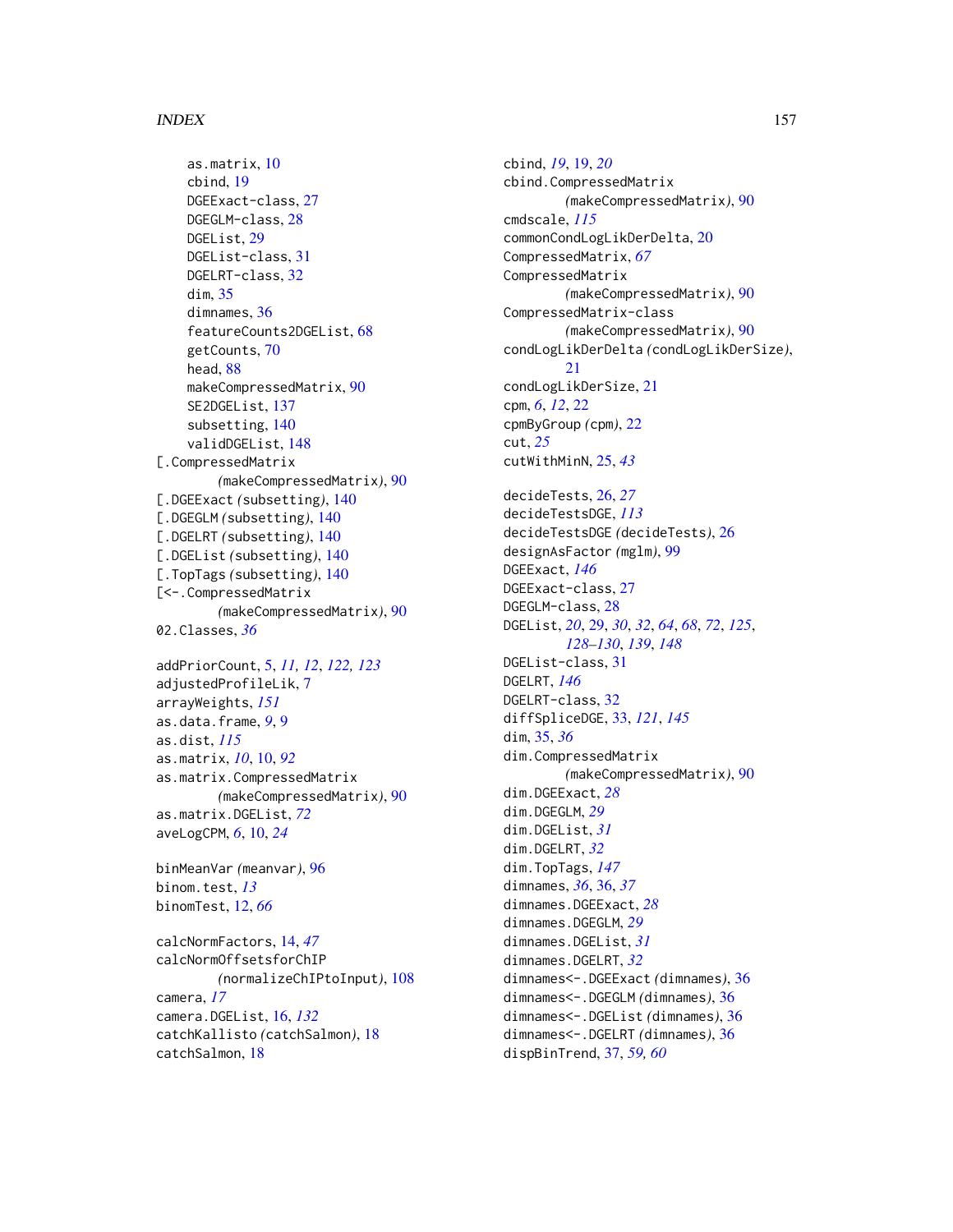dispCoxReid, [39,](#page-38-0) *[54,](#page-53-0) [55](#page-54-0)* dispCoxReidInterpolateTagwise, [41,](#page-40-0) *[58](#page-57-0)* dispCoxReidPowerTrend, *[59,](#page-58-0) [60](#page-59-0)* dispCoxReidPowerTrend *(*dispCoxReidSplineTrend*)*, [43](#page-42-0) dispCoxReidSplineTrend, [43,](#page-42-0) *[59,](#page-58-0) [60](#page-59-0)* dispDeviance, *[54,](#page-53-0) [55](#page-54-0)* dispDeviance *(*dispCoxReid*)*, [39](#page-38-0) dispPearson, *[54,](#page-53-0) [55](#page-54-0)* dispPearson *(*dispCoxReid*)*, [39](#page-38-0) dropEmptyLevels, [44](#page-43-0) duplicateCorrelation, *[151](#page-150-0)*

eBayes, *[150](#page-149-0)* edgeR *(*edgeR-package*)*, [4](#page-3-0) edgeR-package, [4](#page-3-0) edgeRUsersGuide, [45](#page-44-0) effectiveLibSizes, *[16](#page-15-0)*, [46](#page-45-0) equalizeLibSizes, [47,](#page-46-0) *[50](#page-49-0)*, *[65,](#page-64-0) [66](#page-65-0)*, *[126](#page-125-0)* estimateCommonDisp, *[21](#page-20-0)*, [48,](#page-47-0) *[52,](#page-51-0) [53](#page-52-0)*, *[55](#page-54-0)*, *[58](#page-57-0)*, *[62](#page-61-0)[–64](#page-63-1)*, *[139](#page-138-0)* estimateDisp, [50,](#page-49-0) *[85](#page-84-0)* estimateExonGenewiseDisp, [53,](#page-52-0) *[139](#page-138-0)* estimateGLMCommonDisp, *[40](#page-39-0)*, *[52](#page-51-0)*, [54,](#page-53-0) *[58](#page-57-0)* estimateGLMRobustDisp, [55](#page-54-0) estimateGLMTagwiseDisp, *[42](#page-41-0)*, *[52](#page-51-0)*, *[55–](#page-54-0)[57](#page-56-0)*, [57,](#page-56-0) *[71](#page-70-0)*, *[85](#page-84-0)* estimateGLMTrendedDisp, *[38](#page-37-0)*, *[44](#page-43-0)*, *[52](#page-51-0)*, *[55–](#page-54-0)[58](#page-57-0)*, [59](#page-58-0) estimateTagwiseDisp, *[50](#page-49-0)*, *[52](#page-51-0)*, *[55](#page-54-0)*, *[58](#page-57-0)*, [60,](#page-59-0) *[71](#page-70-0)* estimateTrendedDisp, *[50](#page-49-0)*, [63](#page-62-0) exactTest, [64,](#page-63-1) *[101](#page-100-0)*, *[123](#page-122-0)*, *[147](#page-146-0)* exactTestBetaApprox *(*exactTest*)*, [64](#page-63-1) exactTestByDeviance *(*exactTest*)*, [64](#page-63-1) exactTestBySmallP *(*exactTest*)*, [64](#page-63-1) exactTestDoubleTail *(*exactTest*)*, [64](#page-63-1) expandAsMatrix, [67,](#page-66-0) *[91,](#page-90-0) [92](#page-91-0)* Extract, *[141](#page-140-0)*

```
factor, 45
featureCounts2DGEList, 68
filterByExpr, 68
findInterval, 107
fry.DGEList (roast.DGEList), 131
```
getCounts, [70](#page-69-0) getDispersion *(*getCounts*)*, [70](#page-69-0) getOffset *(*getCounts*)*, [70](#page-69-0) getPriorN, [71](#page-70-0)

gini, [72](#page-71-0) glmFit, *[7,](#page-6-0) [8](#page-7-0)*, *[39](#page-38-0)*, *[51](#page-50-0)*, *[54](#page-53-0)*, *[56,](#page-55-0) [57](#page-56-0)*, *[59](#page-58-0)*, [73,](#page-72-1) *[77,](#page-76-0) [78](#page-77-0)*, *[85](#page-84-0)*, *[101](#page-100-0)*, *[104](#page-103-0)*, *[122,](#page-121-0) [123](#page-122-0)* glmLRT, *[78](#page-77-0)*, *[147](#page-146-0)* glmLRT *(*glmFit*)*, [73](#page-72-1) glmQLFit, [76,](#page-75-2) *[118](#page-117-0)*, *[150](#page-149-0)* glmQLFTest, *[147](#page-146-0)* glmQLFTest *(*glmQLFit*)*, [76](#page-75-2) glmTreat, [80,](#page-79-1) *[147](#page-146-0)* goana, *[84](#page-83-0)* goana.default, *[83](#page-82-0)* goana.DGEExact *(*goana.DGELRT*)*, [82](#page-81-0) goana.DGELRT, [82](#page-81-0) gof, [84](#page-83-0) goodTuring, [86](#page-85-0) goodTuringPlot *(*goodTuring*)*, [86](#page-85-0) goodTuringProportions *(*goodTuring*)*, [86](#page-85-0)

```
head, 88, 88
head.EList, 88
```

```
ids2indices, 16, 133
```
kegga, *[84](#page-83-0)* kegga.default, *[83](#page-82-0)* kegga.DGEExact *(*goana.DGELRT*)*, [82](#page-81-0) kegga.DGELRT *(*goana.DGELRT*)*, [82](#page-81-0)

length.CompressedMatrix *(*makeCompressedMatrix*)*, [90](#page-89-0) lmFit, *[151](#page-150-0)* locfitByCol, *[154](#page-153-0)* locfitByCol *(*loessByCol*)*, [89](#page-88-2) loess, *[89](#page-88-2)* loessByCol, *[62](#page-61-0)*, [89,](#page-88-2) *[154](#page-153-0)*

makeCompressedMatrix, [90](#page-89-0) maPlot, [93,](#page-92-0) *[98](#page-97-0)*, *[120](#page-119-0)* maximizeInterpolant, *[42](#page-41-0)*, [94,](#page-93-0) *[96](#page-95-0)* maximizeQuadratic, [95](#page-94-0) MDS, *[115](#page-114-0)* meanvar, [96](#page-95-0) mglm, [99](#page-98-0) mglmLevenberg, *[74,](#page-73-0) [75](#page-74-0)* mglmLevenberg *(*mglm*)*, [99](#page-98-0) mglmOneGroup, *[12](#page-11-0)*, *[74,](#page-73-0) [75](#page-74-0)* mglmOneGroup *(*mglm*)*, [99](#page-98-0) mglmOneWay *(*mglm*)*, [99](#page-98-0) model.matrix, *[102](#page-101-0)*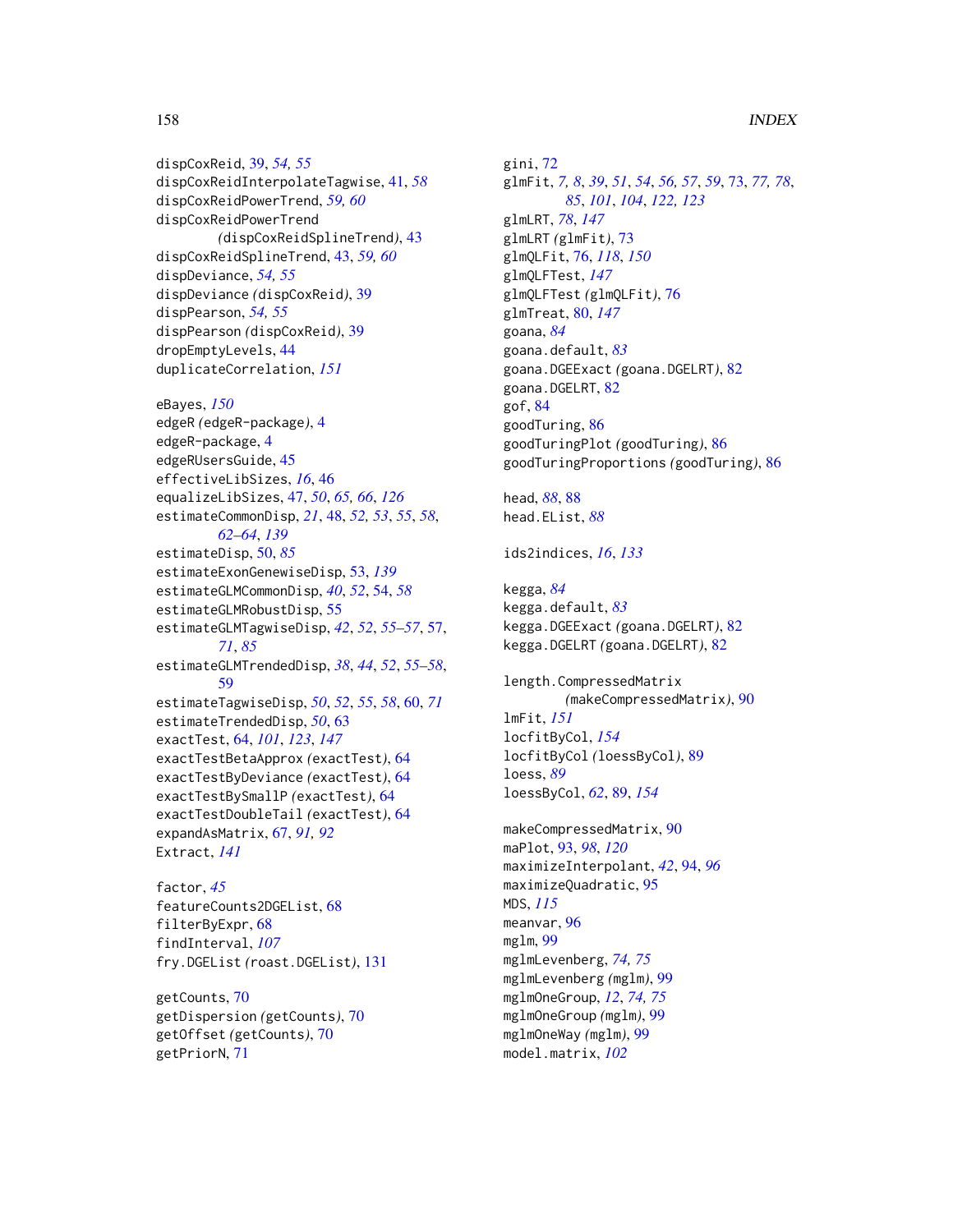#### INDEX 159

modelMatrixMeth, [101](#page-100-0) movingAverageByCol, *[62](#page-61-0)*, [103,](#page-102-1) *[154](#page-153-0)* mroast, *[132](#page-131-0)* mroast.DGEList *(*roast.DGEList*)*, [131](#page-130-0) nbinomDeviance, [104](#page-103-0) nbinomUnitDeviance, *[105](#page-104-0)*, [105](#page-104-0) nearestReftoX, [106,](#page-105-0) *[108](#page-107-0)* nearestTSS, [107](#page-106-0) normalizeChIPtoInput, [108](#page-107-0) Ops.CompressedMatrix *(*makeCompressedMatrix*)*, [90](#page-89-0) optim, *[43](#page-42-0)* optimize, *[40](#page-39-0)*, *[49](#page-48-0)*, *[51](#page-50-0)* order, *[143](#page-142-0)* p.adjust, *[26](#page-25-0)*, *[131](#page-130-0)*, *[146,](#page-145-0) [147](#page-146-0)* plotBCV, [110,](#page-109-0) *[117](#page-116-0)* plotExonUsage, [111](#page-110-0) plotMD.DGEExact *(*plotMD.DGEList*)*, [112](#page-111-0) plotMD.DGEGLM *(*plotMD.DGEList*)*, [112](#page-111-0) plotMD.DGEList, [112,](#page-111-0) *[117](#page-116-0)*, *[120](#page-119-0)* plotMD.DGELRT *(*plotMD.DGEList*)*, [112](#page-111-0) plotMD.SummarizedExperiment *(*plotMD.DGEList*)*, [112](#page-111-0) plotMDS, *[115](#page-114-0)* plotMDS.DGEList, *[98](#page-97-0)*, [114,](#page-113-0) *[117](#page-116-0)* plotMDS.SummarizedExperiment *(*plotMDS.DGEList*)*, [114](#page-113-0) plotMeanVar, *[117](#page-116-0)* plotMeanVar *(*meanvar*)*, [96](#page-95-0) plotMeanVar2, *[98](#page-97-0)*, [116](#page-115-0) plotQLDisp, *[79](#page-78-0)*, [118](#page-117-0) plotSmear, *[94](#page-93-0)*, *[98](#page-97-0)*, *[117](#page-116-0)*, [119](#page-118-0) plotSpliceDGE, [121](#page-120-0) plotWithHighlights, *[113,](#page-112-0) [114](#page-113-0)* pnbinom, *[155](#page-154-0)* points, *[110](#page-109-0)*, *[114](#page-113-0)*, *[118](#page-117-0)* predFC, *[6](#page-5-0)*, [122](#page-121-0) processAmplicons, [123](#page-122-0) q2qnbinom, *[48](#page-47-0)*, [126](#page-125-0) q2qpois *(*q2qnbinom*)*, [126](#page-125-0) qnorm, *[155](#page-154-0)* qqnorm, *[85](#page-84-0)* quantile, *[25](#page-24-0)*

rbind.CompressedMatrix *(*makeCompressedMatrix*)*, [90](#page-89-0) rbind.DGEList *(*cbind*)*, [19](#page-18-0) read.delim, *[130](#page-129-0)* read10X, [127](#page-126-0) readBismark2DGE, [128](#page-127-0) readDGE, [129](#page-128-0) Roast, *[132](#page-131-0)* roast, *[132](#page-131-0)* roast.DGEList, *[17](#page-16-0)*, [131](#page-130-0) romer, *[134](#page-133-0)* romer.default, *[133](#page-132-0)* romer.DGEList, [133](#page-132-0) rowsum, [135,](#page-134-0) *[136](#page-135-0)*, *[142](#page-141-0)* rpkm *(*cpm*)*, [22](#page-21-0) rpkmByGroup *(*cpm*)*, [22](#page-21-0) sage.test, *[13](#page-12-0)* scaleOffset, [136](#page-135-0) SE2DGEList, *[16](#page-15-0)*, [137](#page-136-0) show,DGEExact-method *(*DGEExact-class*)*, [27](#page-26-0) show,DGEGLM-method *(*DGEGLM-class*)*, [28](#page-27-0) show,DGELRT-method *(*DGELRT-class*)*, [32](#page-31-0) show,TopTags-method *(*topTags*)*, [146](#page-145-0) spliceVariants, *[112](#page-111-0)*, [138](#page-137-0) splitIntoGroups, [139](#page-138-0) splitIntoGroupsPseudo *(*splitIntoGroups*)*, [139](#page-138-0) squeezeVar, *[77](#page-76-0)* subsetting, *[28,](#page-27-0) [29](#page-28-1)*, *[31,](#page-30-0) [32](#page-31-0)*, [140](#page-139-0) sumTechReps, [141](#page-140-0) Sweave, *[45](#page-44-0)* system, *[46](#page-45-0)* systematicSubset, *[54](#page-53-0)*, [143](#page-142-0) tail.DGEExact *(*head*)*, [88](#page-87-0) tail.DGEGLM *(*head*)*, [88](#page-87-0) tail.DGEList *(*head*)*, [88](#page-87-0) tail.DGELRT *(*head*)*, [88](#page-87-0) tail.TopTags *(*head*)*, [88](#page-87-0) TestResults, *[26,](#page-25-0) [27](#page-26-0)* text, *[114](#page-113-0)* thinCounts, [143](#page-142-0) topGO, *[84](#page-83-0)* topKEGG, *[84](#page-83-0)* topSpliceDGE, *[121](#page-120-0)*, [144](#page-143-0) topTable, *[146](#page-145-0)* topTags, *[75](#page-74-0)*, *[79](#page-78-0)*, *[82](#page-81-0)*, *[139](#page-138-0)*, [146](#page-145-0)

TopTags-class *(*topTags*)*, [146](#page-145-0)

treat, *[82](#page-81-0)*